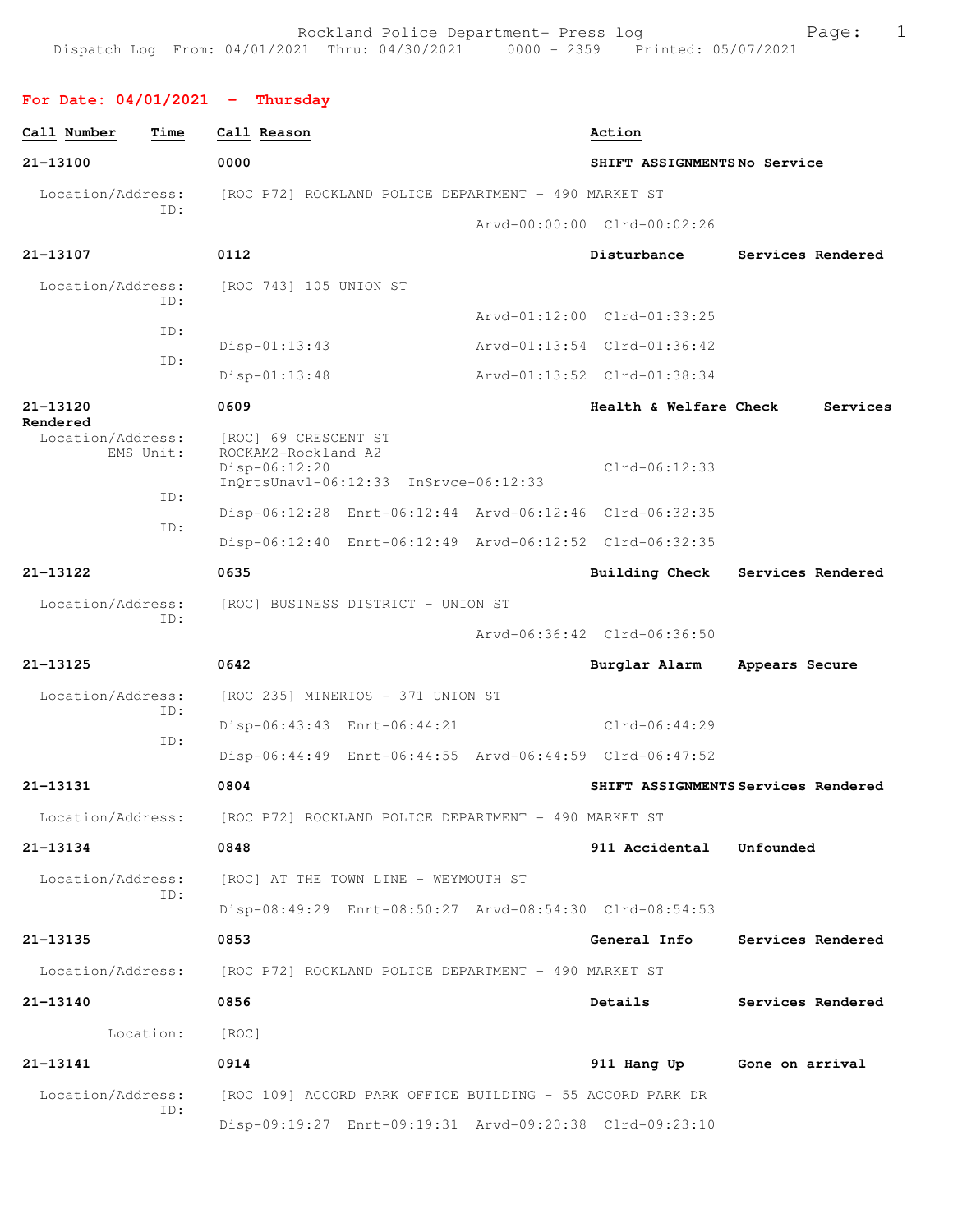|                                             | Rockland Police Department- Press log<br>Dispatch Log From: 04/01/2021 Thru: 04/30/2021 0000 - 2359 Printed: 05/07/2021 |                                     |              | Page:             | 2 |
|---------------------------------------------|-------------------------------------------------------------------------------------------------------------------------|-------------------------------------|--------------|-------------------|---|
| $21 - 13143$                                | 1002                                                                                                                    | <b>BOLO</b>                         |              | Services Rendered |   |
| Location/Address:                           | [ROC P72] ROCKLAND POLICE DEPARTMENT - 490 MARKET ST                                                                    |                                     |              |                   |   |
| 21-13151                                    | 1058                                                                                                                    | Details / Time off                  |              | Services Not      |   |
| Required<br>Location:                       | [ROC]                                                                                                                   |                                     |              |                   |   |
| 21-13153                                    | 1110                                                                                                                    | Building Check Building             |              |                   |   |
| Checked/Secured<br>Location/Address:<br>ID: | [ROC P47] BEST WESTERN - 909 HINGHAM ST                                                                                 |                                     |              |                   |   |
|                                             |                                                                                                                         | Arvd-11:10:55 Clrd-11:13:13         |              |                   |   |
| 21-13913                                    | 1120                                                                                                                    | Animal Complaint Services Rendered  |              |                   |   |
| Location/Address:                           | [ROC] MEMORIAL PARK SCHOOL - TAUNTON AVE                                                                                |                                     |              |                   |   |
| 21-13158                                    | 1210                                                                                                                    | 911 Accidental                      | Investigated |                   |   |
| Location/Address:<br>ID:                    | [ROC] 91 FOREST ST                                                                                                      |                                     |              |                   |   |
| ID:                                         | $Disp-12:13:10$                                                                                                         | $Clrd-12:13:47$                     |              |                   |   |
|                                             | Disp-12:13:37 Enrt-12:13:42 Arvd-12:17:58 Clrd-12:19:50                                                                 |                                     |              |                   |   |
| 21-13175                                    | 1352                                                                                                                    | General Info                        | No Service   |                   |   |
| Location/Address:                           | [ROC] 14 DAVIS RD                                                                                                       |                                     |              |                   |   |
| 21-13176                                    | 1419                                                                                                                    | Details / Time off                  |              | No Service        |   |
| Location:                                   | [ROC]                                                                                                                   |                                     |              |                   |   |
| 21-13177<br>Checked/Secured                 | 1420                                                                                                                    | Building Check Building             |              |                   |   |
| Location/Address:<br>ID:                    | [ROC P45] COMFORT INN - 850 HINGHAM ST                                                                                  |                                     |              |                   |   |
|                                             |                                                                                                                         | Arvd-14:23:39 Clrd-14:25:29         |              |                   |   |
| $21 - 13914$                                | 1420                                                                                                                    | Animal Complaint Services Rendered  |              |                   |   |
| Location/Address: [ROC] 330 POND ST         |                                                                                                                         |                                     |              |                   |   |
| 21-13183                                    | 1513                                                                                                                    | 911 Hang Up                         | Investigated |                   |   |
| Location/Address:<br>ID:                    | [ROC 222] SERONO LABS - 1 TECHNOLOGY PL                                                                                 |                                     |              |                   |   |
|                                             | Disp-15:14:09 Enrt-15:14:41                                                                                             | Clrd-15:18:33                       |              |                   |   |
| 21-13186                                    | 1613                                                                                                                    | SHIFT ASSIGNMENTS Services Rendered |              |                   |   |
| Location/Address:                           | [ROC P72] ROCKLAND POLICE DEPARTMENT - 490 MARKET ST                                                                    |                                     |              |                   |   |
| 21-13190                                    | 1638                                                                                                                    | Time off                            |              | Services Rendered |   |
| Location:                                   | [ROC]                                                                                                                   |                                     |              |                   |   |
| 21-13198                                    | 1731                                                                                                                    | General Info                        |              | Services Rendered |   |
| Location/Address:                           | [ROC P72] ROCKLAND POLICE DEPARTMENT - 490 MARKET ST                                                                    |                                     |              |                   |   |
| 21-13204<br>Rendered                        | 1906                                                                                                                    | Prisoner Information                |              | Services          |   |
| Location/Address:<br>ID:                    | [ROC P72] ROCKLAND POLICE DEPARTMENT - 490 MARKET ST<br>Disp-19:08:44 Enrt-19:09:00 Arvd-19:09:02 Clrd-19:09:03         |                                     |              |                   |   |
| 21-13209                                    | 2000                                                                                                                    | Harassment                          |              | Services Rendered |   |
|                                             |                                                                                                                         |                                     |              |                   |   |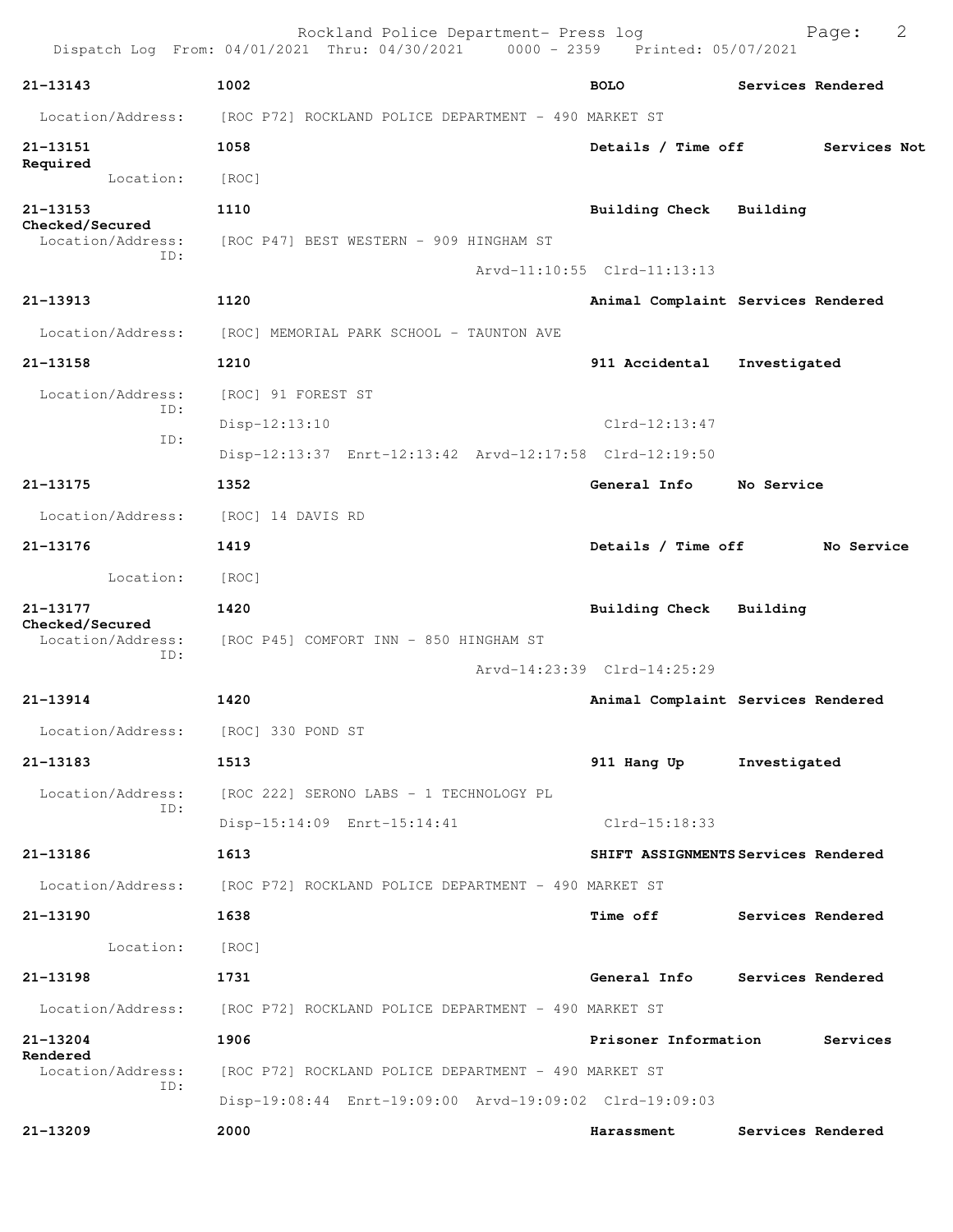| Dispatch Log From: 04/01/2021 Thru: 04/30/2021 0000 - 2359 Printed: 05/07/2021 |                                                      | Rockland Police Department- Press log                |                                                                      |                   | 3<br>Page: |
|--------------------------------------------------------------------------------|------------------------------------------------------|------------------------------------------------------|----------------------------------------------------------------------|-------------------|------------|
| Location/Address:                                                              |                                                      | [ROC P72] ROCKLAND POLICE DEPARTMENT - 490 MARKET ST |                                                                      |                   |            |
| TD:                                                                            |                                                      |                                                      | Disp-20:04:27 Enrt-20:04:39 Arvd-20:04:40 Clrd-20:04:42              |                   |            |
| $21 - 13210$                                                                   | 2031                                                 |                                                      | General Info                                                         | Services Rendered |            |
| Location/Address:                                                              | [ROC P72] ROCKLAND POLICE DEPARTMENT - 490 MARKET ST |                                                      |                                                                      |                   |            |
| 21-13214                                                                       | 2121                                                 |                                                      | Motor Vehicle Stop                                                   |                   | Verbal     |
| Warning<br>Location/Address: [ROC] 231 HINGHAM ST                              |                                                      |                                                      |                                                                      |                   |            |
| ID:                                                                            |                                                      |                                                      | Arvd-21:21:00 Clrd-21:22:55                                          |                   |            |
| 21-13216                                                                       | 2127                                                 |                                                      | Prisoner Information                                                 |                   | Services   |
| Rendered<br>Location/Address:                                                  |                                                      | [ROC P72] ROCKLAND POLICE DEPARTMENT - 490 MARKET ST |                                                                      |                   |            |
| TD:                                                                            |                                                      |                                                      | Disp-21:29:43 Enrt-21:30:19 Arvd-21:30:21 Clrd-21:30:23              |                   |            |
| 21-13227                                                                       | 2348                                                 |                                                      | Suspicious Activity                                                  |                   | Services   |
| Rendered<br>Location/Address:                                                  |                                                      | [ROC 736] 191 MARTHA DR Apt. #C                      |                                                                      |                   |            |
| TD:                                                                            |                                                      | Disp-23:50:20 Enrt-23:50:57                          | Clrd-23:52:37                                                        |                   |            |
| ID:                                                                            |                                                      | Disp-23:50:52 Enrt-23:50:57                          | Clrd-23:52:37                                                        |                   |            |
| TD:                                                                            |                                                      |                                                      | Disp-23:55:38 Enrt-23:55:47 Arvd-23:57:49 Clrd-04/02/2021 @ 00:05:14 |                   |            |
| ID:                                                                            |                                                      |                                                      | Disp-23:55:44 Enrt-23:55:47 Arvd-23:57:49 Clrd-04/02/2021 @ 00:05:14 |                   |            |
| For Date: $04/02/2021$ - Friday                                                |                                                      |                                                      |                                                                      |                   |            |
| $21 - 13228$                                                                   | 0000                                                 |                                                      | SHIFT ASSIGNMENTSNo Service                                          |                   |            |
| Location/Address:                                                              |                                                      | [ROC P72] ROCKLAND POLICE DEPARTMENT - 490 MARKET ST |                                                                      |                   |            |
| TD:                                                                            |                                                      |                                                      | Arvd-00:00:00 Clrd-00:01:52                                          |                   |            |
| 21-13229                                                                       | 0031                                                 |                                                      | Details / Time off                                                   |                   | No Service |
| Location:                                                                      | [ROC]                                                |                                                      |                                                                      |                   |            |
| 21-13233                                                                       | 0036                                                 |                                                      | Suspicious Activity                                                  |                   | Services   |
| Rendered<br>Location/Address:                                                  |                                                      | [ROC P107] DUNKIN DONUTS - 165 MARKET ST             |                                                                      |                   |            |
| ID:                                                                            |                                                      |                                                      | Arvd-00:36:00 Clrd-00:39:30                                          |                   |            |
| 21-13235                                                                       | 0045                                                 |                                                      | Motor Vehicle Stop                                                   |                   |            |
| Citation/Warning Issued<br>Vicinity of:<br>ID:                                 | [ROC 684] 355 HINGHAM ST                             |                                                      |                                                                      |                   |            |
| ID:                                                                            |                                                      |                                                      | Arvd-00:45:00 Clrd-00:49:25                                          |                   |            |
| ID:                                                                            | $Disp-00:49:02$                                      |                                                      | Arvd-00:49:07 Clrd-00:55:25                                          |                   |            |
|                                                                                | Disp-00:49:12                                        |                                                      | Arvd-00:49:19 Clrd-00:55:25                                          |                   |            |
| 21-13236<br>Follows                                                            | 0055                                                 |                                                      | Suspicious Activity                                                  |                   | Report     |
| Location/Address:<br>ID:                                                       |                                                      | [ROC 216] 62 CONCORD ST Apt. #1R                     |                                                                      |                   |            |
| ID:                                                                            |                                                      |                                                      | Disp-00:55:59 Enrt-00:56:56 Arvd-00:59:38 Clrd-01:08:54              |                   |            |
| ID:                                                                            |                                                      |                                                      | Disp-00:56:52 Enrt-00:56:56 Arvd-01:07:50 Clrd-01:08:54              |                   |            |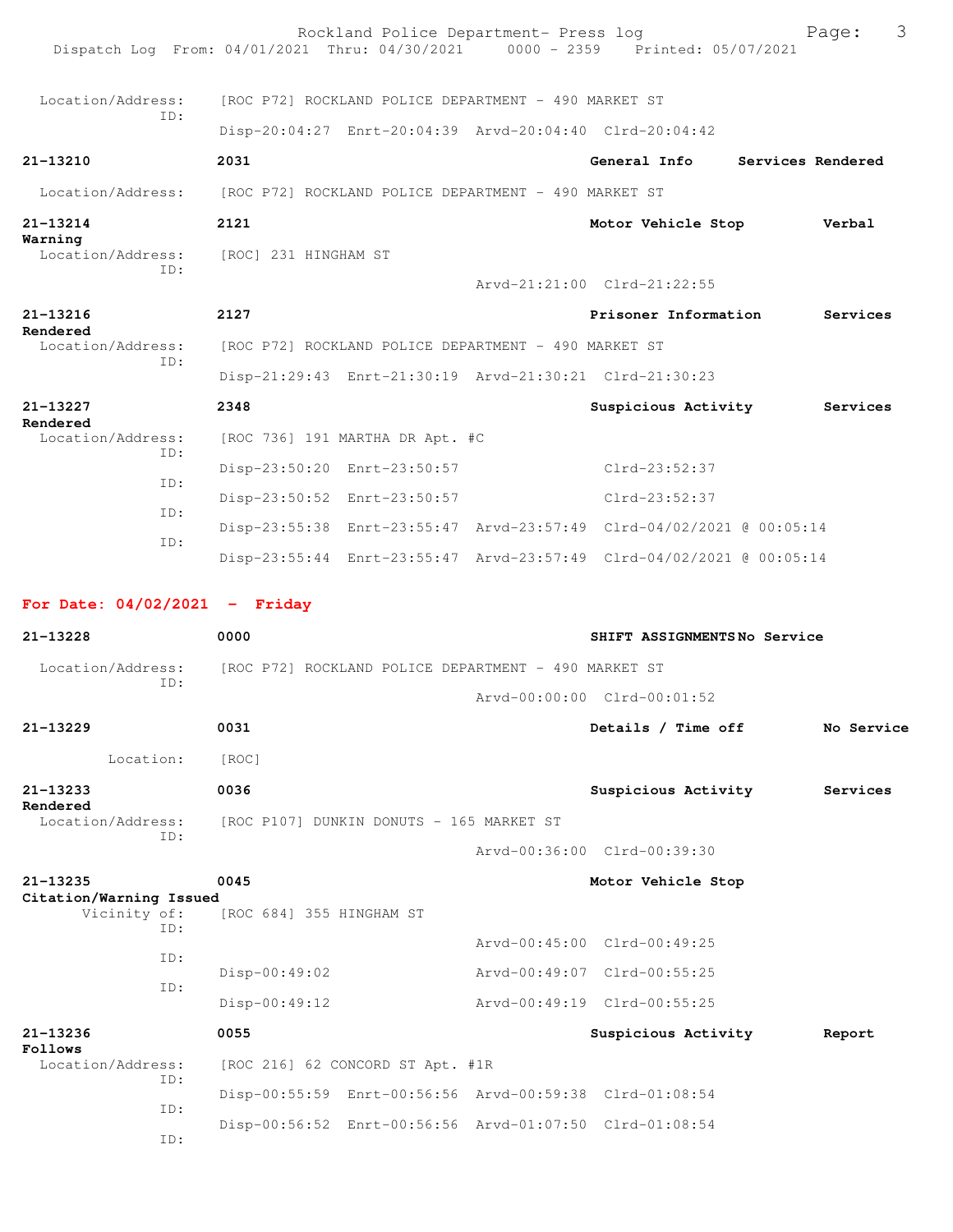Rockland Police Department- Press log entitled and Page: 4

Dispatch Log From: 04/01/2021 Thru: 04/30/2021 0000 - 2359 Printed: 05/07/2021

|                                             | Disp-00:59:09                                                                                                                                          |  | Arvd-00:59:15 Clrd-01:08:54                                                                                                     |                                     |
|---------------------------------------------|--------------------------------------------------------------------------------------------------------------------------------------------------------|--|---------------------------------------------------------------------------------------------------------------------------------|-------------------------------------|
| 21-13237                                    | 0125                                                                                                                                                   |  | Noise Complaint Peace Restored                                                                                                  |                                     |
| Location/Address:<br>ID:                    | [ROC] J A DUNN MEM DR                                                                                                                                  |  |                                                                                                                                 |                                     |
| ID:                                         |                                                                                                                                                        |  | Arvd-01:25:00 Clrd-01:34:02                                                                                                     |                                     |
|                                             |                                                                                                                                                        |  | Disp-01:27:15 Enrt-01:27:39 Arvd-01:29:43 Clrd-01:34:02                                                                         |                                     |
| $21 - 13238$                                | 0138                                                                                                                                                   |  | Disturbance                                                                                                                     | Arrest(s) Made                      |
| Location/Address:                           | [ROC 745] 50 CONCORD ST                                                                                                                                |  |                                                                                                                                 |                                     |
| ID:                                         |                                                                                                                                                        |  | Disp-01:39:29 Enrt-01:40:52 Arvd-01:41:30 Clrd-03:58:07                                                                         |                                     |
| ID:                                         |                                                                                                                                                        |  | Disp-01:39:58 Enrt-01:40:52 Arvd-01:41:30 Clrd-02:18:57                                                                         |                                     |
| ID:<br>Refer To Arrest:                     | 21ROC-13238-AR                                                                                                                                         |  | Disp-01:40:28 Enrt-01:40:52 Arvd-01:41:30 Clrd-02:17:00                                                                         |                                     |
|                                             | Juvenile Arrest                                                                                                                                        |  |                                                                                                                                 |                                     |
| Age:<br>Charges:                            | 17<br>A&B ON FAMILY / HOUSEHOLD MEMBER<br>A&B ON POLICE OFFICER<br>DESTRUCTION OF PROPERTY -\$1200, MALICIOUS c266 \$127<br>ASSAULT W/DANGEROUS WEAPON |  |                                                                                                                                 |                                     |
| 21-13239                                    | 0214                                                                                                                                                   |  | Burglar Alarm                                                                                                                   | Building                            |
| Checked/Secured<br>Location/Address:<br>ID: | [ROC 92] R STEWART ESTEN SCHOOL - 733 SUMMER ST                                                                                                        |  |                                                                                                                                 |                                     |
|                                             | Disp-02:17:00 Enrt-02:17:08                                                                                                                            |  | Clrd-02:19:59                                                                                                                   |                                     |
| ID:                                         | Disp-03:44:13                                                                                                                                          |  | Arvd-03:44:18 Clrd-03:44:25                                                                                                     |                                     |
| 21-13246                                    | 0437                                                                                                                                                   |  | Details / Time off                                                                                                              | No Service                          |
| Location:                                   | [ROC]                                                                                                                                                  |  |                                                                                                                                 |                                     |
| 21-13255                                    | 0600                                                                                                                                                   |  |                                                                                                                                 | Building Check Services Rendered    |
| Location/Address:                           | [ROC] BUISNESS DISTRICT - UNION ST                                                                                                                     |  |                                                                                                                                 |                                     |
| ID:                                         |                                                                                                                                                        |  | Arvd-06:21:32 Clrd-06:21:59                                                                                                     |                                     |
| 21-13256<br>Rendered                        | 0619                                                                                                                                                   |  | Assist Other Agency                                                                                                             | Services                            |
| Vicinity of:<br>ID:                         | [ROC] POND ST                                                                                                                                          |  |                                                                                                                                 |                                     |
|                                             |                                                                                                                                                        |  | Disp-06:22:07 Enrt-06:22:14 Arvd-06:25:00 Clrd-07:55:41                                                                         |                                     |
| $21 - 13261$<br>Hospital                    | 0753                                                                                                                                                   |  | Emergency Medical Transported to                                                                                                |                                     |
| Location/Address:<br>EMS Unit:              | [HOL 3411] 59 SUMMIT RD<br>HOLA1-Holbrook Ambulance 1                                                                                                  |  | Disp-07:55:03 Enrt-07:55:39 Arvd-08:00:09 Clrd-08:26:30                                                                         |                                     |
| Fire Unit:                                  | HOLENG2-Pumper-Holbrook Engine 2                                                                                                                       |  | Hosp-08:40:19 ClrHosp-09:47:07 InQrtsUnavl-10:05:28 InSrvce-10:05:28<br>Disp-07:55:08 Enrt-07:55:39 Arvd-08:00:11 Clrd-08:26:32 |                                     |
| Fire Unit:                                  | InQrtsUnavl-08:27:00 InSrvce-08:27:00<br>HOLSQ1-Support-Holbrook Squad 1<br>InQrtsUnavl-08:15:54 InSrvce-08:15:54                                      |  | Disp-08:01:22 Enrt-08:01:24 Arvd-08:03:41 Clrd-08:13:56                                                                         |                                     |
| ID:                                         | Disp-08:18:13                                                                                                                                          |  | $Clrd-08:18:42$                                                                                                                 |                                     |
|                                             |                                                                                                                                                        |  |                                                                                                                                 |                                     |
| 21-13264                                    | 0800                                                                                                                                                   |  |                                                                                                                                 | SHIFT ASSIGNMENTS Services Rendered |
| Location/Address:                           | [ROC P72] ROCKLAND POLICE DEPARTMENT - 490 MARKET ST                                                                                                   |  |                                                                                                                                 |                                     |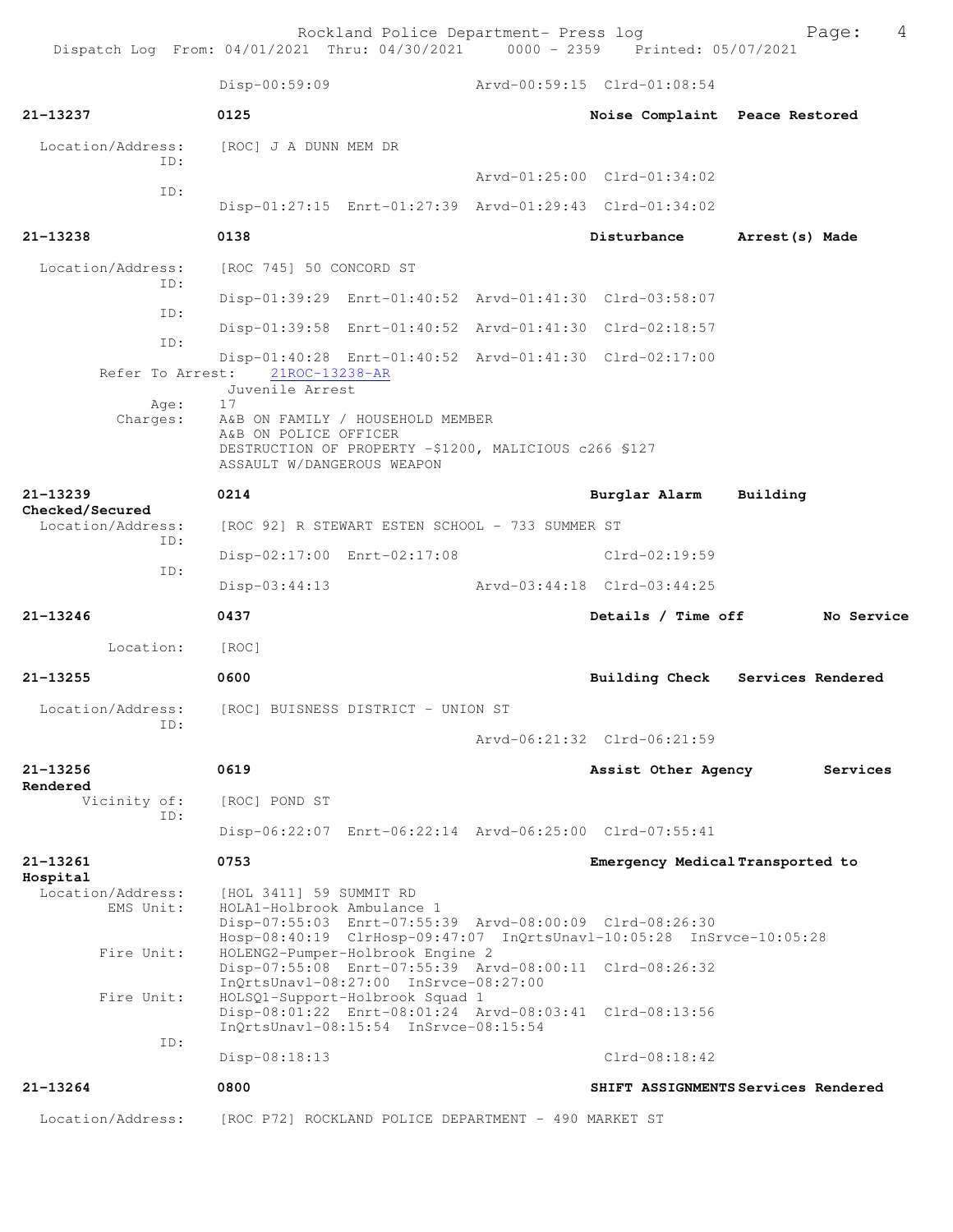|                                                             | Rockland Police Department- Press log<br>Dispatch Log From: 04/01/2021 Thru: 04/30/2021 0000 - 2359 Printed: 05/07/2021 |                             |                   | 5<br>Page:        |
|-------------------------------------------------------------|-------------------------------------------------------------------------------------------------------------------------|-----------------------------|-------------------|-------------------|
| 21-13265                                                    | 0826                                                                                                                    | STATION MAINTENANCE         |                   | No Action         |
| Required<br>Location/Address:                               | [ROC P72] ROCKLAND POLICE DEPARTMENT - 490 MARKET ST                                                                    |                             |                   |                   |
| 21-13267                                                    | 0855                                                                                                                    | Prisioner Transport         |                   | Services          |
| Rendered<br>Location/Address:                               | [HIN 1] HINGHAM COURT - 28 GEORGE WASHINGTON BLVD                                                                       |                             |                   |                   |
| ID:                                                         |                                                                                                                         | Arvd-08:55:00 Clrd-09:38:52 |                   |                   |
| $21 - 13268$                                                | 0900                                                                                                                    | Building Check              | Services Rendered |                   |
| Location/Address:                                           | [ROC] HINGHAM ST                                                                                                        |                             |                   |                   |
| ID:                                                         |                                                                                                                         | Arvd-09:02:24 Clrd-09:02:37 |                   |                   |
| 21-13270                                                    | 0903                                                                                                                    | Building Check              | Services Rendered |                   |
| Location/Address:                                           | [ROC] 435 WEBSTER ST                                                                                                    |                             |                   |                   |
| ID:                                                         |                                                                                                                         | Arvd-09:04:55 Clrd-09:05:09 |                   |                   |
| 21-13271                                                    | 0937                                                                                                                    | Time off                    |                   | Services Rendered |
| Location:                                                   | [ROC]                                                                                                                   |                             |                   |                   |
| $21 - 13273$                                                | 0947                                                                                                                    | Health & Welfare Check      |                   | No EMS            |
| Location/Address:<br>ID:                                    | [ROC] 577 MARKET ST @ 29 OLD MARKET ST                                                                                  |                             |                   |                   |
| ID:                                                         |                                                                                                                         | Arvd-09:47:00 Clrd-10:02:45 |                   |                   |
|                                                             | Disp-09:50:35                                                                                                           | Arvd-09:50:42 Clrd-09:59:13 |                   |                   |
| 21-13279<br>Rendered                                        | 1018                                                                                                                    | MVA Property Damage Only    |                   | Services          |
| Location/Address:                                           | [ROC P81] OCEAN STATE JOB LOT - 360 MARKET ST                                                                           |                             |                   |                   |
| 21-13284                                                    | 1051                                                                                                                    | CRUISER MAINT               |                   | Services Rendered |
| Location/Address:                                           | [ROC P72] ROCKLAND POLICE DEPARTMENT - 490 MARKET ST                                                                    |                             |                   |                   |
| 21-13289<br>arrival                                         | 1104                                                                                                                    | Suspicious Activity         |                   | Gone on           |
| Location/Address:<br>ID:                                    | [ROC] SOUTH DOUGLAS ST                                                                                                  |                             |                   |                   |
|                                                             | Disp-11:05:36                                                                                                           | Arvd-11:06:13 Clrd-11:07:51 |                   |                   |
| 21-13293                                                    | 1116                                                                                                                    | Building Check              | Services Rendered |                   |
| Location/Address:<br>ID:                                    | [ROC] 437 WEBSTER ST                                                                                                    |                             |                   |                   |
|                                                             |                                                                                                                         | Arvd-11:17:21 Clrd-11:17:32 |                   |                   |
| 21-13295<br>Rendered                                        | 1142                                                                                                                    | Assist Other Agency         |                   | Services          |
| Location/Address:<br>ID:                                    | [ROC] 63 NEVENS CIR                                                                                                     |                             |                   |                   |
| Refer To Arrest:<br>Arrest:<br>Address:<br>Age:<br>Charges: | $Disp-11:44:26$<br>21ROC-13295-AR<br>BONICENHA, JOAO LAIR<br>63 NEVENS CIR<br>ROCKLAND, MA<br>21<br>Straight Warrant    | Arvd-11:46:48 Clrd-14:01:38 |                   |                   |
| 21-13299                                                    | 1211                                                                                                                    | Time off                    |                   | Services Rendered |
| Location:                                                   | [ROC]                                                                                                                   |                             |                   |                   |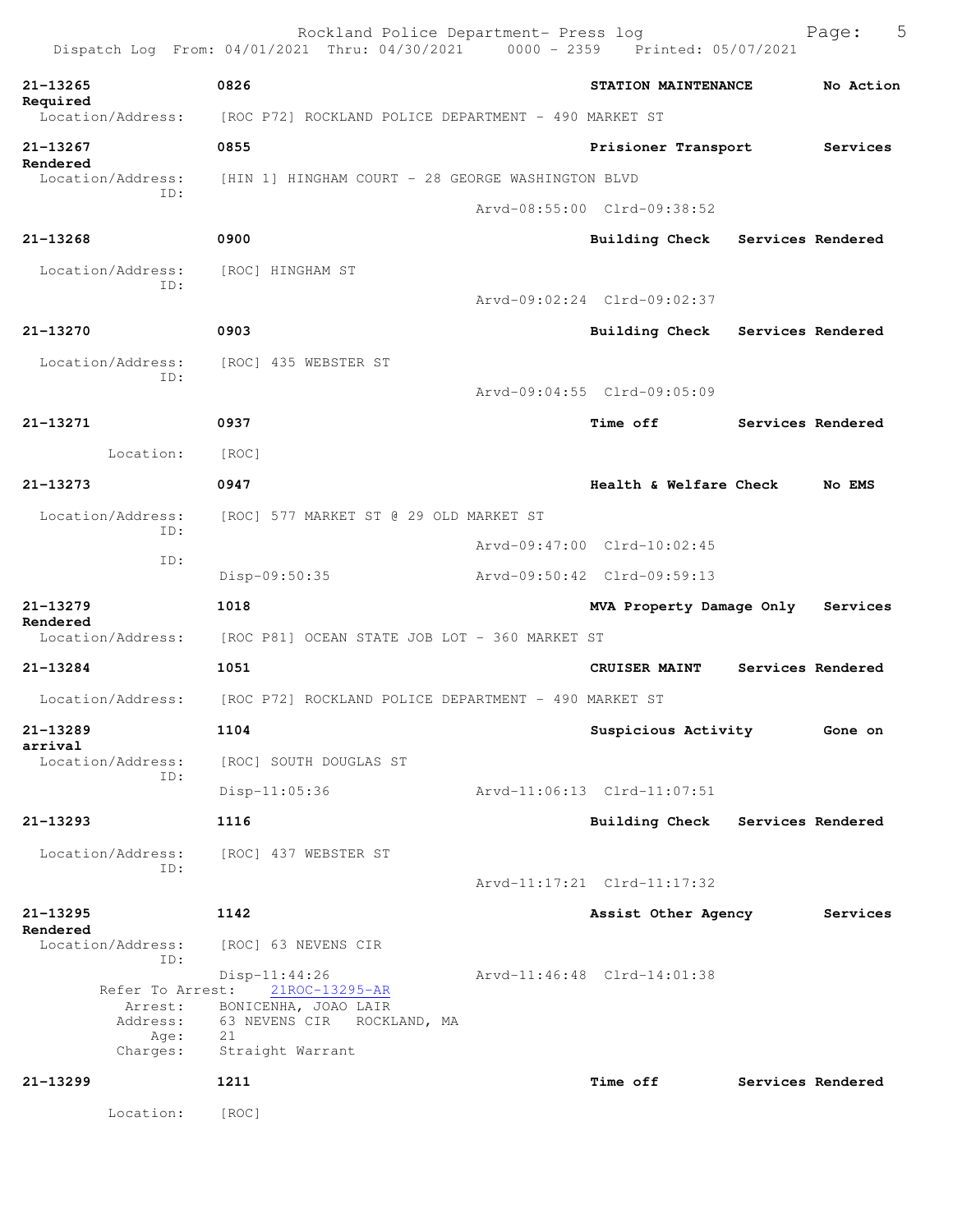|                                              | Rockland Police Department- Press log<br>Dispatch Log From: 04/01/2021 Thru: 04/30/2021 0000 - 2359 Printed: 05/07/2021 |                                     |                   | Page:             | 6 |
|----------------------------------------------|-------------------------------------------------------------------------------------------------------------------------|-------------------------------------|-------------------|-------------------|---|
| 21-13915                                     | 1215                                                                                                                    | Animal Complaint Services Rendered  |                   |                   |   |
| Location/Address:                            | [ROC] 7 DEACON REED LN                                                                                                  |                                     |                   |                   |   |
| 21-13301<br>Rendered                         | 1229                                                                                                                    | Neighbor Disturbance                |                   | Services          |   |
| Location/Address:<br>TD:                     | [ROC] 84 HARTSUFF ST                                                                                                    |                                     |                   |                   |   |
| ID:                                          | Disp-12:31:55 Enrt-12:32:25 Arvd-12:39:48 Clrd-13:51:51                                                                 |                                     |                   |                   |   |
| ID:                                          | Disp-12:38:40 Enrt-12:38:46                                                                                             | Clrd-12:39:55                       |                   |                   |   |
|                                              | $Disp-12:40:09$                                                                                                         | Arvd-12:40:16 Clrd-14:01:19         |                   |                   |   |
| 21-13306                                     | 1246                                                                                                                    | <b>Time off</b>                     |                   | Services Rendered |   |
| Location:                                    | [ROC]                                                                                                                   |                                     |                   |                   |   |
| 21-13916                                     | 1325                                                                                                                    | Animal Complaint Services Rendered  |                   |                   |   |
|                                              | Location/Address: [ROC] 18 LINDEN PARK                                                                                  |                                     |                   |                   |   |
| 21-13314<br>Warning                          | 1424                                                                                                                    | Motor Vehicle Stop                  |                   | Verbal            |   |
| Location/Address:<br>TD:                     | [ROC] 90 UNION ST @ 19 PAYSON AVE                                                                                       |                                     |                   |                   |   |
| TD:                                          |                                                                                                                         | Arvd-14:24:00 Clrd-14:28:15         |                   |                   |   |
|                                              | $Disp-14:26:09$                                                                                                         | Arvd-14:26:14 Clrd-14:28:23         |                   |                   |   |
| 21-13316                                     | 1434                                                                                                                    | <b>Building Check</b>               | Services Rendered |                   |   |
| Location/Address:                            | [ROC P89] CALVARY CHAPEL - 175 MARKET ST                                                                                |                                     |                   |                   |   |
| ID:                                          |                                                                                                                         | Arvd-14:35:44 Clrd-14:35:53         |                   |                   |   |
| $21 - 13323$                                 | 1517                                                                                                                    | Building Check Services Rendered    |                   |                   |   |
| Location/Address:                            | [ROC P89] CALVARY CHAPEL - 175 MARKET ST                                                                                |                                     |                   |                   |   |
| ID:                                          |                                                                                                                         | Arvd-15:18:33 Clrd-15:18:47         |                   |                   |   |
| 21-13917                                     | 1518                                                                                                                    | Animal Complaint Services Rendered  |                   |                   |   |
| Location/Address:                            | [ROC] 74 CONCORD ST                                                                                                     |                                     |                   |                   |   |
| 21-13331                                     | 1601                                                                                                                    | SHIFT ASSIGNMENTS Services Rendered |                   |                   |   |
| Location/Address:                            | [ROC P72] ROCKLAND POLICE DEPARTMENT - 490 MARKET ST                                                                    |                                     |                   |                   |   |
| ID:                                          | $Disp-16:04:07$                                                                                                         | $Clrd-16:04:23$                     |                   |                   |   |
| 21-13333                                     | 1615                                                                                                                    | Motor Vehicle Stop                  |                   |                   |   |
| Citation/Warning Issued<br>Location/Address: | [ROC] 10 HINGHAM ST @ 440 WEBSTER ST                                                                                    |                                     |                   |                   |   |
| TD:                                          | $Disp-16:16:48$                                                                                                         | Arvd-16:16:58 Clrd-16:24:09         |                   |                   |   |
| 21-13335                                     | 1627                                                                                                                    | Traffic Enforcement                 |                   | Services          |   |
| Rendered<br>Location:                        | [ROC] TRAFFIC GRANT                                                                                                     |                                     |                   |                   |   |
| ID:                                          |                                                                                                                         | Arvd-16:27:00 Clrd-16:29:30         |                   |                   |   |
| ID:                                          | Disp-16:29:42 Enrt-16:29:45 Arvd-16:29:47 Clrd-16:52:32                                                                 |                                     |                   |                   |   |
| ID:                                          | Disp-16:53:38                                                                                                           | Arvd-16:53:43 Clrd-20:14:45         |                   |                   |   |
| ID:                                          | Disp-18:34:13 Enrt-18:34:17 Arvd-18:36:41 Clrd-18:56:20                                                                 |                                     |                   |                   |   |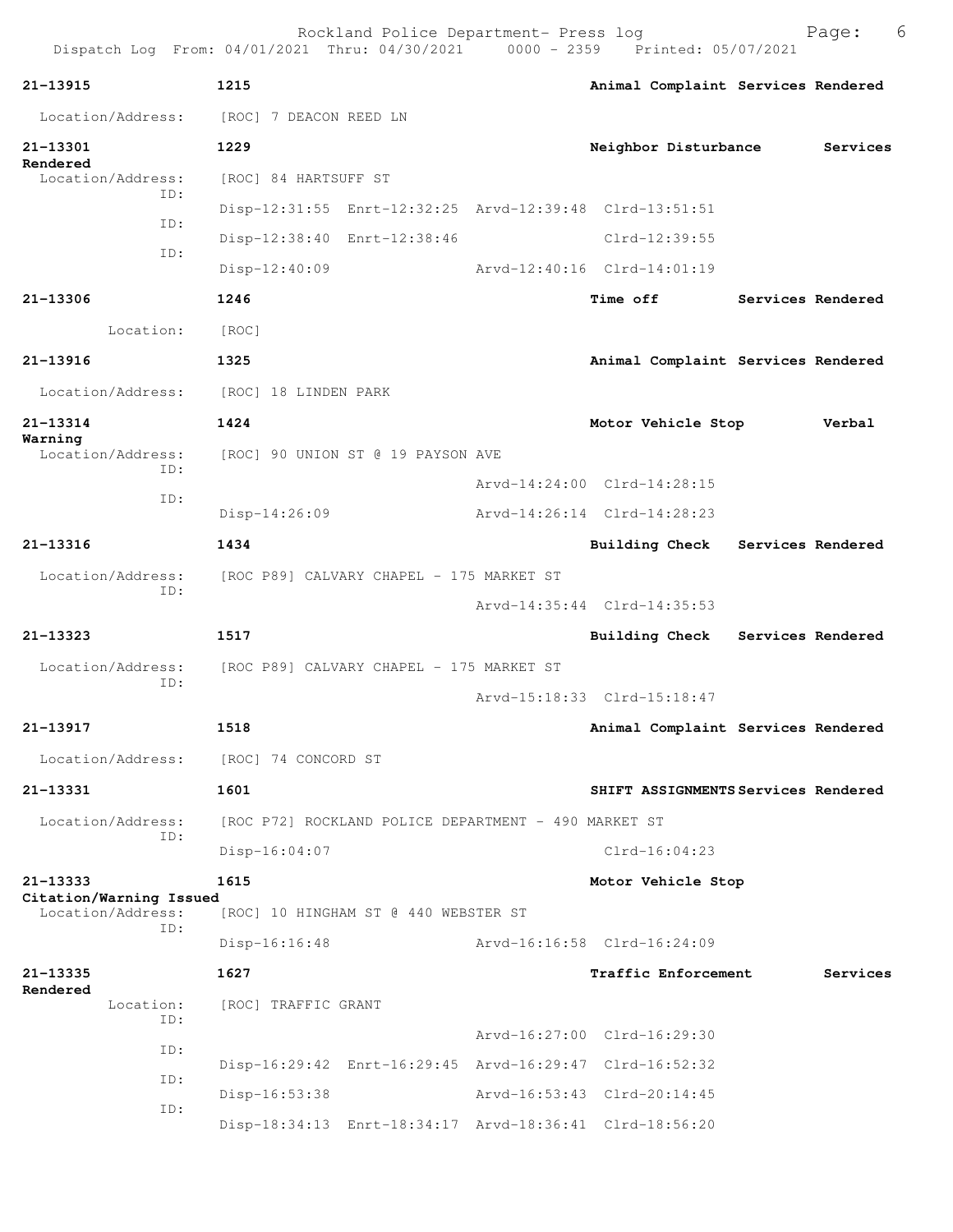|                                                   | Rockland Police Department- Press log<br>Dispatch Log From: 04/01/2021 Thru: 04/30/2021 0000 - 2359 Printed: 05/07/2021 |                             | 7<br>Page:        |
|---------------------------------------------------|-------------------------------------------------------------------------------------------------------------------------|-----------------------------|-------------------|
| Refer To Summons:<br>Summons:<br>Address:<br>Age: | 21ROC-13335-AR<br>MONTEIRO DE PINA, FABIO M<br>150 BARTLETT ST<br>BROCKTON, MA<br>29                                    |                             |                   |
| Charges:                                          | UNREGISTERED MOTOR VEHICLE<br>UNINSURED MOTOR VEHICLE<br>SPEEDING RATE OF SPEED EXCEEDING POSTED LIMIT                  |                             |                   |
| 21-13344                                          | 1723                                                                                                                    | Building Check              | Appears Secure    |
| Location/Address:                                 | [ROC] HINGHAM ST                                                                                                        |                             |                   |
| TD:                                               |                                                                                                                         | Arvd-17:23:42 Clrd-17:23:51 |                   |
| 21-13349                                          | 1759                                                                                                                    | <b>BOLO</b>                 | Services Rendered |
| Location/Address:                                 | [ROC P72] ROCKLAND POLICE DEPARTMENT - 490 MARKET ST                                                                    |                             |                   |
| ID:<br>ID:                                        | Disp-18:01:10                                                                                                           | $Clrd-18:01:21$             |                   |
| ID:                                               | $Disp-18:01:10$                                                                                                         | $Clrd-18:01:25$             |                   |
| ID:                                               | $Disp-18:01:10$                                                                                                         | Clrd-18:01:29               |                   |
| ID:                                               | Disp-18:01:10                                                                                                           | $Clrd-18:01:38$             |                   |
|                                                   | $Disp-18:01:10$                                                                                                         | $Clrd-18:01:34$             |                   |
| 21-13360                                          | 1947                                                                                                                    | Lockout                     | Services Rendered |
| Location/Address:<br>ID:                          | [ROC 361] 137 J A DUNN MEM DR                                                                                           |                             |                   |
|                                                   | Disp-19:49:45 Enrt-19:49:48 Arvd-19:50:45 Clrd-19:56:51                                                                 |                             |                   |
| 21-13361                                          | 1952                                                                                                                    | Motor Vehicle Complaint     | No Action         |
| Required<br>Location/Address:                     | [ROC] 493 BEECH ST                                                                                                      |                             |                   |
| 21-13363                                          | 1959                                                                                                                    | Motor Vehicle Stop          | Verbal            |
| Warning<br>Location/Address:                      | [ROC] 100 UNION ST                                                                                                      |                             |                   |
| ID:                                               |                                                                                                                         | Arvd-19:59:00 Clrd-20:01:24 |                   |
| 21-13366                                          | 2013                                                                                                                    | Building Check              | Building          |
| Checked/Secured<br>Location/Address:              | [ROC P89] CALVARY CHAPEL - 175 MARKET ST                                                                                |                             |                   |
| TD:                                               |                                                                                                                         | Arvd-20:14:42 Clrd-20:17:50 |                   |
| 21-13367                                          | 2015                                                                                                                    | Motor Vehicle Stop          | Verbal            |
| Warning<br>Location/Address:                      | [ROC 53] 400 HINGHAM STREET - 400 HINGHAM ST                                                                            |                             |                   |
| TD:                                               |                                                                                                                         | Arvd-20:15:00 Clrd-20:18:26 |                   |
| 21-13369                                          | 2016                                                                                                                    | <b>Building Check</b>       | Building          |
| Checked/Secured<br>Location/Address:              | [ROC] HINGHAM ST                                                                                                        |                             |                   |
| ID:                                               |                                                                                                                         | Arvd-20:17:50 Clrd-20:21:23 |                   |
| 21-13370                                          | 2024                                                                                                                    | <b>Building Check</b>       | Services Rendered |
| Location/Address:                                 | [ROC P89] CALVARY CHAPEL - 175 MARKET ST                                                                                |                             |                   |
| ID:                                               |                                                                                                                         | Arvd-20:26:32 Clrd-20:27:15 |                   |
| 21-13372<br>Checked/Secured                       | 2027                                                                                                                    | <b>Building Check</b>       | Building          |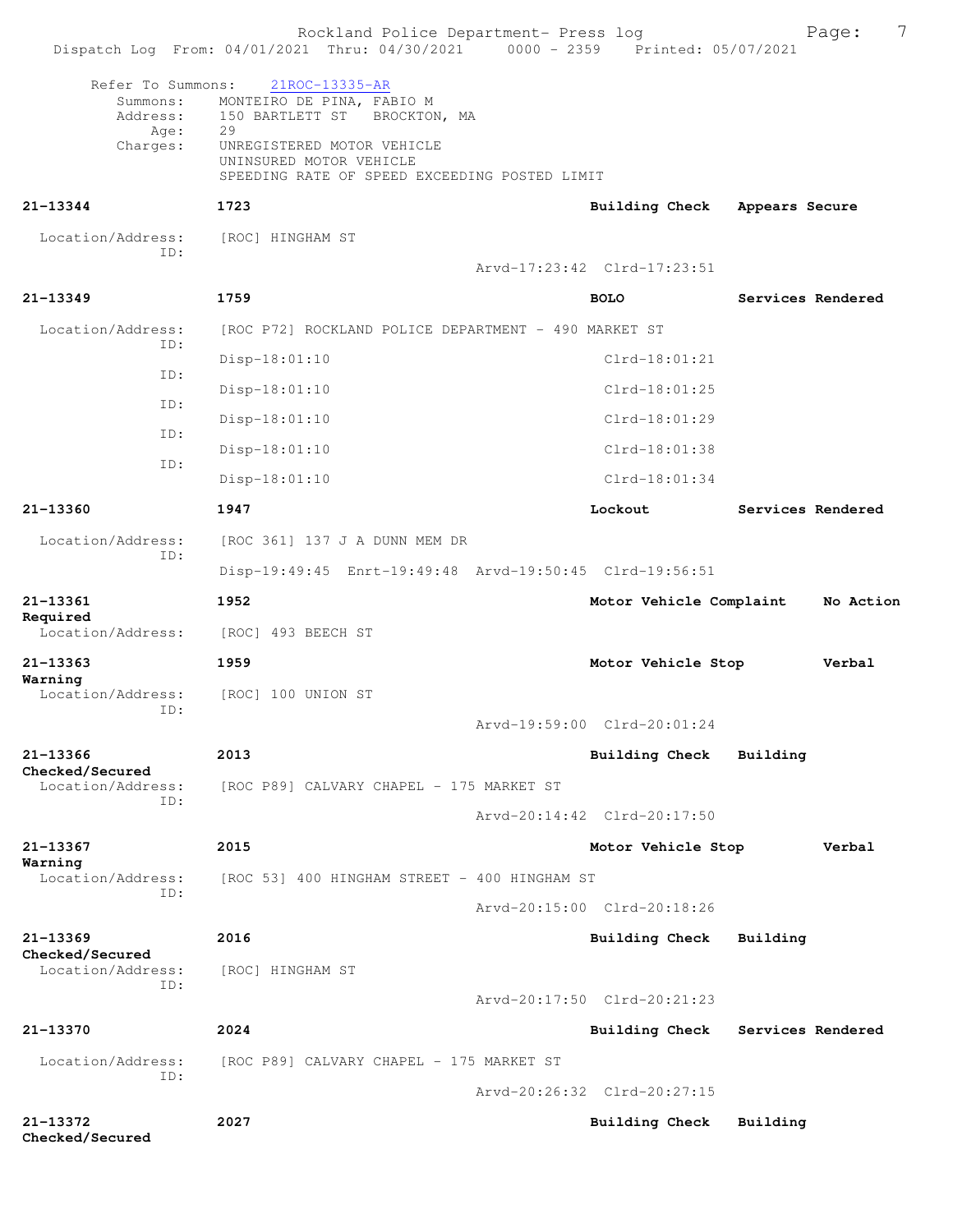| Dispatch Log From: 04/01/2021 Thru: 04/30/2021 |                                                                                                  | Rockland Police Department- Press log | 0000 - 2359 Printed: 05/07/2021 | Page:             | 8 |
|------------------------------------------------|--------------------------------------------------------------------------------------------------|---------------------------------------|---------------------------------|-------------------|---|
| Location/Address:<br>TD:                       | [ROC] HINGHAM ST                                                                                 |                                       |                                 |                   |   |
|                                                |                                                                                                  |                                       | Arvd-20:31:22 Clrd-20:31:49     |                   |   |
| 21-13374                                       | 2033                                                                                             |                                       | General Info                    | Services Rendered |   |
| Location/Address:<br>ID:                       | [ROC P72] ROCKLAND POLICE DEPARTMENT - 490 MARKET ST                                             |                                       |                                 |                   |   |
|                                                |                                                                                                  |                                       | Arvd-20:36:59 Clrd-20:38:52     |                   |   |
| 21-13373                                       | 2034                                                                                             |                                       | Building Check                  | Services Rendered |   |
| Location/Address:<br>ID:                       | [ROC] HINGHAM ST                                                                                 |                                       |                                 |                   |   |
|                                                |                                                                                                  |                                       | Arvd-20:36:05 Clrd-20:36:13     |                   |   |
| 21-13375                                       | 2037                                                                                             |                                       | Motor Vehicle Stop              |                   |   |
| Citation/Warning Issued<br>Location/Address:   | [ROC] PLAIN ST                                                                                   |                                       |                                 |                   |   |
| ID:                                            |                                                                                                  |                                       | Arvd-20:37:00 Clrd-20:44:17     |                   |   |
| 21-13376                                       | 2043                                                                                             |                                       | Motor Vehicle Stop              |                   |   |
| Citation/Warning Issued<br>Location/Address:   | [ROC] 318 SUMMER ST @ 372 SPRING ST                                                              |                                       |                                 |                   |   |
| ID:                                            |                                                                                                  |                                       | Arvd-20:43:00 Clrd-20:48:57     |                   |   |
| 21-13379                                       | 2150                                                                                             |                                       | <b>Building Check</b>           | Services Rendered |   |
| Location/Address:                              | [ROC] HOLY FAMILY CEMETRY - CENTRE AVE                                                           |                                       |                                 |                   |   |
| ID:                                            |                                                                                                  |                                       | Arvd-21:53:38 Clrd-21:53:44     |                   |   |
| 21-13380                                       | 2154                                                                                             |                                       | <b>Building Check</b>           | Services Rendered |   |
| Location/Address:                              | [ROC P89] CALVARY CHAPEL - 175 MARKET ST                                                         |                                       |                                 |                   |   |
| ID:                                            |                                                                                                  |                                       | Arvd-21:57:11 Clrd-21:57:19     |                   |   |
| 21-13384                                       | 2210                                                                                             |                                       | <b>Building Check</b>           | Services Rendered |   |
| Location/Address:                              | [ROC] HINGHAM ST                                                                                 |                                       |                                 |                   |   |
| ID:                                            |                                                                                                  |                                       | Arvd-22:13:01 Clrd-22:13:05     |                   |   |
| 21-13389                                       | 2247                                                                                             |                                       | MVA Property Damage Only        | Investigated      |   |
|                                                |                                                                                                  |                                       |                                 |                   |   |
| Location/Address:<br>ID:                       | [ROC] 347 MARKET ST                                                                              |                                       |                                 |                   |   |
| Fire Unit:                                     | Disp-22:48:27 Enrt-22:49:15 Arvd-22:51:07 Clrd-22:54:15<br>ROCKEN1-Pumper-Rockland Engine 1      |                                       |                                 |                   |   |
|                                                | Disp-22:49:21 Enrt-22:49:23 Arvd-22:52:20 Clrd-23:07:40<br>InOrtsUnavl-23:07:40 InSrvce-23:07:40 |                                       |                                 |                   |   |
| ID:                                            | Disp-22:50:43 Enrt-22:50:45 Arvd-22:51:11 Clrd-23:10:01                                          |                                       |                                 |                   |   |
| ID:                                            | Disp-22:51:02 Enrt-22:51:05 Arvd-22:51:09 Clrd-23:10:01                                          |                                       |                                 |                   |   |
| ID:                                            | $Disp-22:55:54$                                                                                  |                                       | Arvd-22:55:58 Clrd-23:10:01     |                   |   |
| 21-13390                                       | 2254                                                                                             |                                       | Motor Vehicle Stop              | Verbal            |   |
| Warning<br>Location/Address:                   | [ROC P65] 7-ELEVEN CONVENIENCE STORE - 92 MARKET ST                                              |                                       |                                 |                   |   |
| TD:                                            |                                                                                                  |                                       | Arvd-22:54:00 Clrd-22:55:43     |                   |   |
| 21-13395                                       | 2320                                                                                             |                                       | General Info                    | Services Rendered |   |
| Location/Address:                              | [ROC P72] ROCKLAND POLICE DEPARTMENT - 490 MARKET ST                                             |                                       |                                 |                   |   |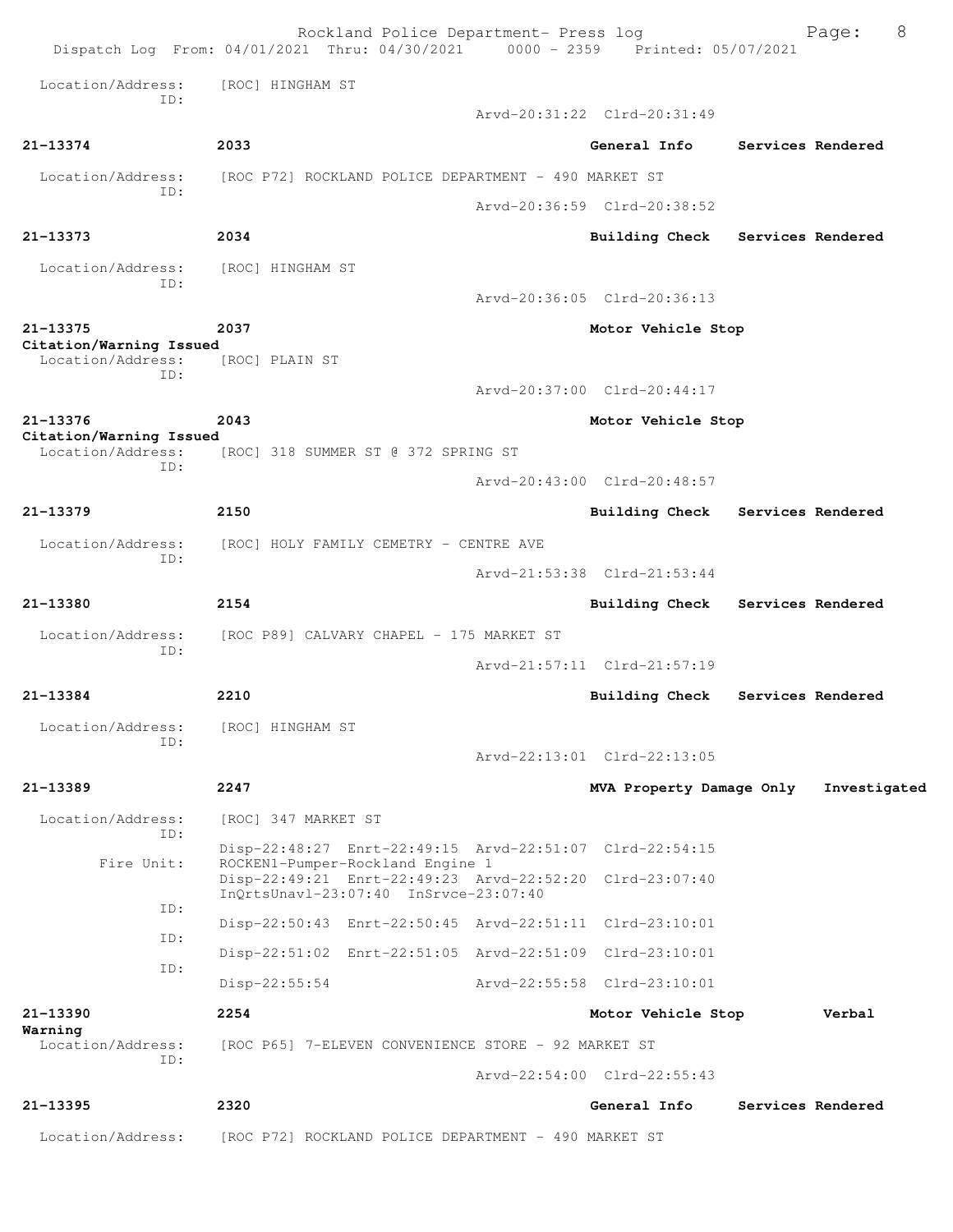Rockland Police Department- Press log Page: 9

Dispatch Log From: 04/01/2021 Thru: 04/30/2021 0000 - 2359 Printed: 05/07/2021

ID:

Arvd-23:21:53 Clrd-23:22:23

| 21-13397                 | 2353                                 | Suspicious Activity                      | Investigated      |
|--------------------------|--------------------------------------|------------------------------------------|-------------------|
| Location/Address:<br>ID: | [ROC] 802 LIBERTY ST                 |                                          |                   |
| ID:                      | $Disp-00:03:05$                      | Clrd-04/03/2021 @ 00:03:30               |                   |
| ID:                      | $Disp-00:03:10$                      | Arvd-00:03:40 Clrd-04/03/2021 @ 00:09:09 |                   |
| ID:                      | $Disp-00:03:25$                      | Arvd-00:03:40 Clrd-04/03/2021 @ 00:09:09 |                   |
|                          | $Disp-00:03:33$                      | Arvd-00:03:40 Clrd-04/03/2021 @ 00:09:09 |                   |
| For Date: 04/03/2021     | Saturday<br>$\overline{\phantom{a}}$ |                                          |                   |
| 21-13398                 | 0004                                 | Building Check                           | Services Rendered |

| Location/Address:<br>ID: |      |  | [ROC] HOTEL AREA - HINGHAM ST |                                         |                                     |                   |
|--------------------------|------|--|-------------------------------|-----------------------------------------|-------------------------------------|-------------------|
|                          |      |  |                               | Arvd-00:05:59 Clrd-00:11:50             |                                     |                   |
| $21 - 13399$             | 0013 |  |                               |                                         | Building Check                      | Services Rendered |
| Location/Address:<br>TD: |      |  |                               | [ROC] HOLY FAMILY CEMETERY - CENTRE AVE |                                     |                   |
|                          |      |  |                               | Arvd-00:15:22 Clrd-00:20:34             |                                     |                   |
| 21-13400                 | 0015 |  |                               |                                         | SHIFT ASSIGNMENTS Services Rendered |                   |

Location/Address: [ROC P72] ROCKLAND POLICE DEPARTMENT - 490 MARKET ST **21-13401 0024 Building Check Services Rendered** Location/Address: [ROC P89] CALVARY CHAPEL - 175 MARKET ST ID:

Arvd-00:25:53 Clrd-00:26:37

| 21-13404                |     | 0110                                           | Motor Vehicle Stop          |
|-------------------------|-----|------------------------------------------------|-----------------------------|
| Citation/Warning Issued |     |                                                |                             |
|                         | TD: | Vicinity of: [ROC] WEST WATER ST @ PROSPECT ST |                             |
|                         | TD: |                                                | Arvd-01:10:00 Clrd-01:18:29 |
|                         |     | $Disp-01:11:43$                                | Arvd-01:11:49 Clrd-01:16:52 |

**21-13407 0112 Burglar Alarm Building Checked/Secured**  Location/Address: [ROC] 347 MARKET ST ID:

Disp-01:15:13 Enrt-01:15:17 Arvd-01:17:31 Clrd-01:17:35

| 21-13410<br>Rendered     | 0159                         | Motor Vehicle Complaint          | Services |
|--------------------------|------------------------------|----------------------------------|----------|
| Location/Address:<br>ID: | [ROC 460] 4 PLEASANT VIEW RD |                                  |          |
|                          | $Disp-02:03:39$              | $Clrd-02:04:02$                  |          |
| 21-13425                 | 0501                         | Building Check<br>Appears Secure |          |
| Location/Address:<br>ID: | [ROC] UNION ST               |                                  |          |
|                          | Disp-05:02:41                | $Clrd-05:32:36$                  |          |

**21-13431 0625 Motor Vehicle Stop Citation/Warning Issued** 

Vicinity of: [ROC] BY BALLFIELD - SPRING ST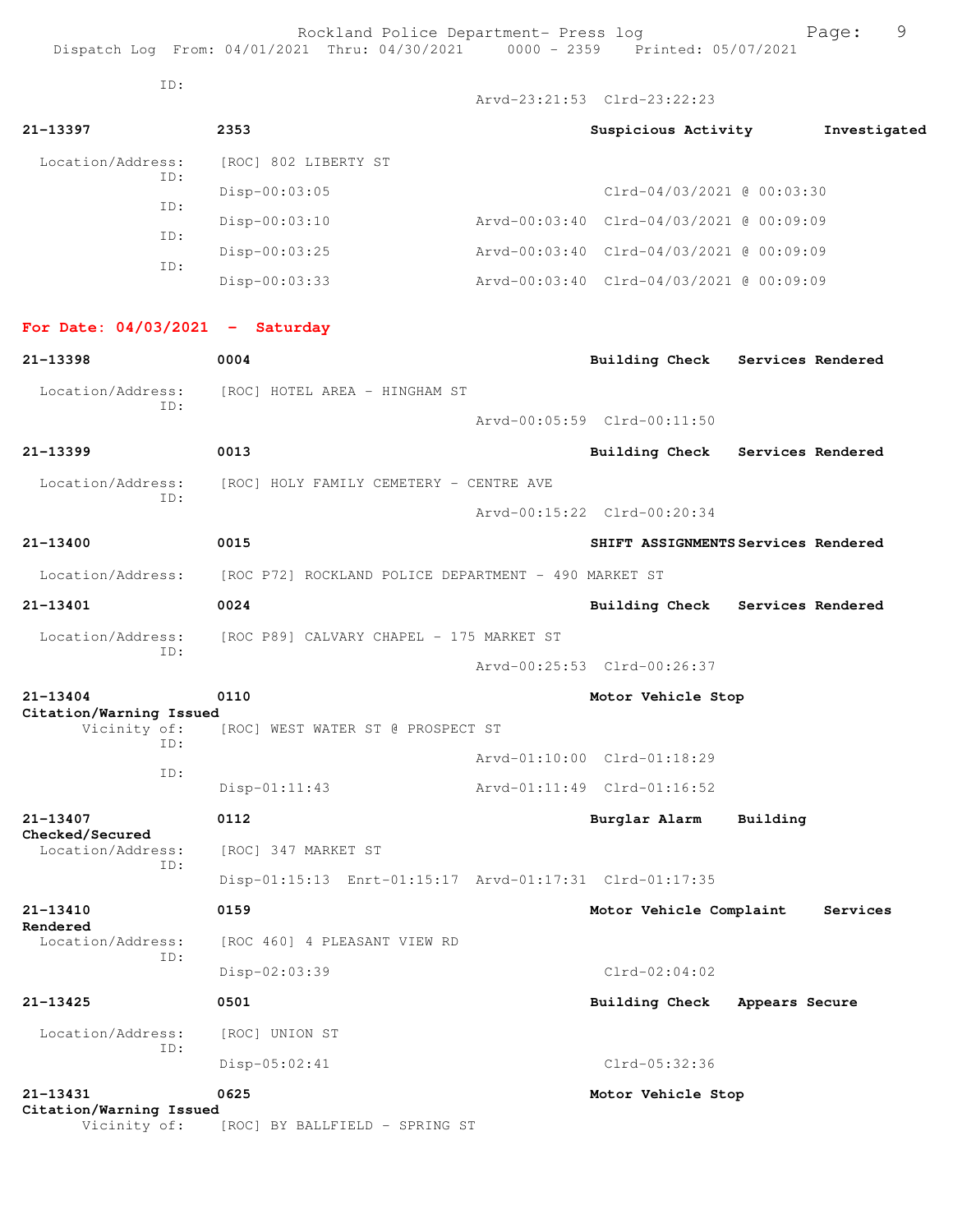Rockland Police Department- Press log entitled and Page: 10

ID:

|                                                     |                                                         |  | Arvd-06:25:00 Clrd-06:33:44        |  |                   |  |
|-----------------------------------------------------|---------------------------------------------------------|--|------------------------------------|--|-------------------|--|
| 21-13438                                            | 0800                                                    |  | General Info                       |  | Services Rendered |  |
| Location/Address:<br>TD:                            | [ROC P72] ROCKLAND POLICE DEPARTMENT - 490 MARKET ST    |  |                                    |  |                   |  |
|                                                     | Disp-08:12:41 Enrt-08:12:47 Arvd-08:12:50 Clrd-08:12:53 |  |                                    |  |                   |  |
| $21 - 13439$                                        | 0814                                                    |  | Details / Time off                 |  | Services          |  |
| Rendered<br>Location:                               | [ROC]                                                   |  |                                    |  |                   |  |
| $21 - 13445$                                        | 0855                                                    |  | Animal Complaint Services Rendered |  |                   |  |
| Location/Address:                                   | [ROC] 96 BEECH ST                                       |  |                                    |  |                   |  |
| ID:                                                 |                                                         |  | Arvd-08:55:00 Clrd-09:00:19        |  |                   |  |
| 21-13446                                            | 0900                                                    |  | MVA Property Damage Only           |  | Paper             |  |
| Exchange<br>Location/Address:                       | [ROC P99] RICHDALES (TEDESCHI'S) - 268 UNION ST         |  |                                    |  |                   |  |
| ID:                                                 | Disp-09:01:26 Enrt-09:02:15                             |  | $Clrd-09:15:43$                    |  |                   |  |
| ID:                                                 | Disp-09:02:33 Enrt-09:02:37 Arvd-09:04:20 Clrd-09:16:22 |  |                                    |  |                   |  |
| 21-13451                                            | 0920                                                    |  | General Info                       |  | Services Rendered |  |
| Location/Address:                                   | [ROC] 437 WEBSTER ST                                    |  |                                    |  |                   |  |
| 21-13452                                            | 0922                                                    |  | Motor Vehicle Stop                 |  | Verbal            |  |
| Warning<br>Location/Address:                        | [ROC] 64 BEECH ST @ 1 BAY PATH LN                       |  |                                    |  |                   |  |
| TD:                                                 |                                                         |  | Arvd-09:22:00 Clrd-09:26:34        |  |                   |  |
| 21-13457                                            | 0943                                                    |  | Motor Vehicle Stop                 |  | Verbal            |  |
| Warning<br>Location/Address:                        | [ROC] 692 BEECH ST                                      |  |                                    |  |                   |  |
| ID:                                                 |                                                         |  | Arvd-09:43:00 Clrd-09:46:30        |  |                   |  |
| $21 - 13464$                                        | 1036                                                    |  | Motor Vehicle Stop                 |  | Verbal            |  |
| Warning<br>Location/Address:                        | [ROC] 388 SUMMER ST @ 10 ELEANOR LN                     |  |                                    |  |                   |  |
| ID:                                                 | Disp-10:37:27                                           |  | Arvd-10:37:30 Clrd-10:39:07        |  |                   |  |
| 21-13465                                            | 1039                                                    |  | General Info                       |  | Services Rendered |  |
| Location/Address:                                   | [ROC 987] 224 WEST WATER ST                             |  |                                    |  |                   |  |
| ID:                                                 | Disp-10:42:51 Enrt-10:42:57 Arvd-10:51:51 Clrd-10:51:52 |  |                                    |  |                   |  |
| ID:                                                 | Disp-10:45:25 Enrt-10:45:30 Arvd-10:47:36 Clrd-10:51:45 |  |                                    |  |                   |  |
| 21-13466                                            | 1045                                                    |  | General Info                       |  | Services Rendered |  |
| Location/Address:                                   | [ROC 531] 24 UNION ST Apt. #C                           |  |                                    |  |                   |  |
| 21-13467<br>Rendered                                | 1048                                                    |  | Details / Time off                 |  | Services          |  |
| Location:                                           | [ROC]                                                   |  |                                    |  |                   |  |
| 21-13470                                            | 1105                                                    |  | Motor Vehicle Stop                 |  |                   |  |
| Citation/Warning Issued<br>Location/Address:<br>ID: | [ROC] SUMMER ST                                         |  |                                    |  |                   |  |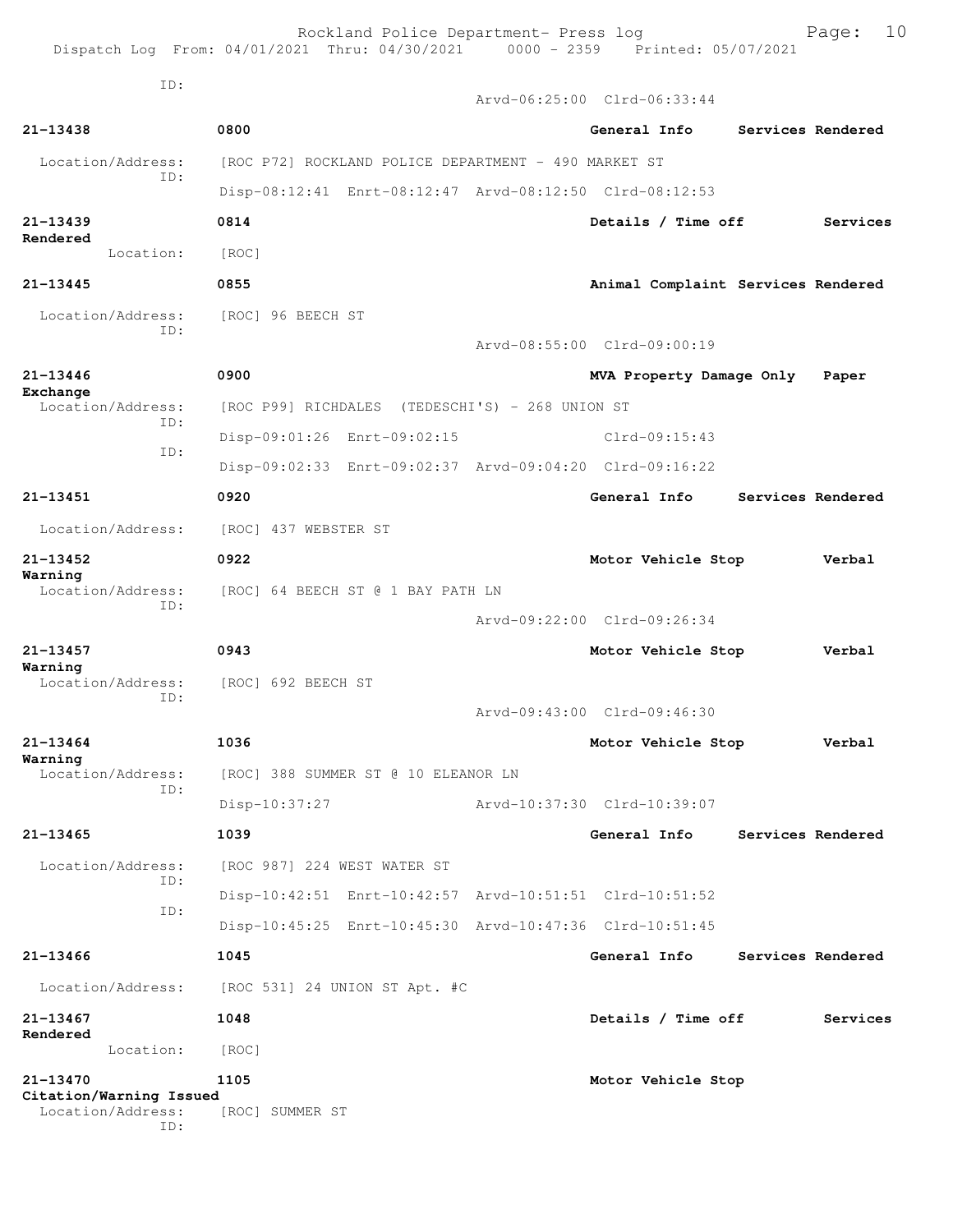Rockland Police Department- Press log entitled Page: 11

Dispatch Log From: 04/01/2021 Thru: 04/30/2021 0000 - 2359 Printed: 05/07/2021

Arvd-11:05:00 Clrd-11:09:21

| 21-13473<br>Warning           | 1115                                                    |  | Motor Vehicle Stop                  | Verbal            |  |  |
|-------------------------------|---------------------------------------------------------|--|-------------------------------------|-------------------|--|--|
| Location/Address:<br>TD:      | [ROC] EAST WATER ST @ FRANKLIN AVE                      |  |                                     |                   |  |  |
|                               |                                                         |  | Arvd-11:15:00 Clrd-11:18:10         |                   |  |  |
| 21-13487<br>Rendered          | 1206                                                    |  | Traffic Enforcement                 | Services          |  |  |
| Location:<br>TD:              | [ROC] TRAFFIC GRANT                                     |  |                                     |                   |  |  |
|                               |                                                         |  | Arvd-12:06:00 Clrd-15:37:24         |                   |  |  |
| 21-13504<br>Rendered          | 1418                                                    |  | Suspicious Activity                 | Services          |  |  |
| Location/Address:<br>TD:      | [ROC] 2 ROCKVIEW WAY Apt. #8                            |  |                                     |                   |  |  |
|                               | Disp-14:19:23 Enrt-14:20:15 Arvd-14:23:07 Clrd-14:30:11 |  |                                     |                   |  |  |
| 21-13513                      | 1540                                                    |  | Animal Complaint Services Rendered  |                   |  |  |
| Location/Address:             | [ROC] 36 WHEELER AVE                                    |  |                                     |                   |  |  |
| ID:                           | Disp-15:43:49 Enrt-15:44:38 Arvd-15:47:54 Clrd-15:52:10 |  |                                     |                   |  |  |
| $21 - 13516$                  | 1559                                                    |  | SHIFT ASSIGNMENTS Services Rendered |                   |  |  |
| Location/Address:             | [ROC P72] ROCKLAND POLICE DEPARTMENT - 490 MARKET ST    |  |                                     |                   |  |  |
| ID:                           | Disp-16:01:14                                           |  | $Clrd-16:01:20$                     |                   |  |  |
| 21-13517                      | 1621                                                    |  | Assist Public                       | Services Rendered |  |  |
| Location/Address:             | [ROC P72] ROCKLAND POLICE DEPARTMENT - 490 MARKET ST    |  |                                     |                   |  |  |
| TD:                           | $Disp-16:21:53$                                         |  | Arvd-16:22:00 Clrd-16:29:54         |                   |  |  |
| 21-13518                      | 1627                                                    |  | Motor Vehicle Complaint             | Gone on           |  |  |
| arrival<br>Location/Address:  | [ROC P55] HINGHAM ST                                    |  |                                     |                   |  |  |
| ID:                           | Disp-16:30:04 Enrt-16:30:06                             |  | $Clrd-16:31:22$                     |                   |  |  |
| ID:                           | Disp-16:31:27 Enrt-16:31:29 Arvd-16:36:28 Clrd-16:40:00 |  |                                     |                   |  |  |
| 21-13523                      | 1710                                                    |  | Assist Other Agency                 | Services          |  |  |
| Rendered<br>Location/Address: | [ROC P72] ROCKLAND POLICE DEPARTMENT - 490 MARKET ST    |  |                                     |                   |  |  |
| ID:                           | Disp-17:10:45 Enrt-17:18:53                             |  | $Clrd-17:24:49$                     |                   |  |  |
| 21-13524                      | 1712                                                    |  | Motor Vehicle Stop                  | Verbal            |  |  |
| Warning<br>Vicinity of:       | [ROC] 10 SPRING ST @ 7 MARKET ST                        |  |                                     |                   |  |  |
| ID:                           |                                                         |  | Arvd-17:12:00 Clrd-17:16:09         |                   |  |  |
| 21-13529                      | 1729                                                    |  | Motor Vehicle Stop                  | Verbal            |  |  |
| Warning<br>Vicinity of:       | [ROC] 333 PLAIN ST @ 290 REED ST                        |  |                                     |                   |  |  |
| ID:                           |                                                         |  | Arvd-17:29:00 Clrd-17:34:20         |                   |  |  |
| 21-13530                      | 1735                                                    |  | Motor Vehicle Stop                  | Verbal            |  |  |
| Warning<br>Vicinity of:       | [ROC] BILL DELAHUNT PKWY                                |  |                                     |                   |  |  |
| ID:                           |                                                         |  | Arvd-17:35:00 Clrd-17:38:10         |                   |  |  |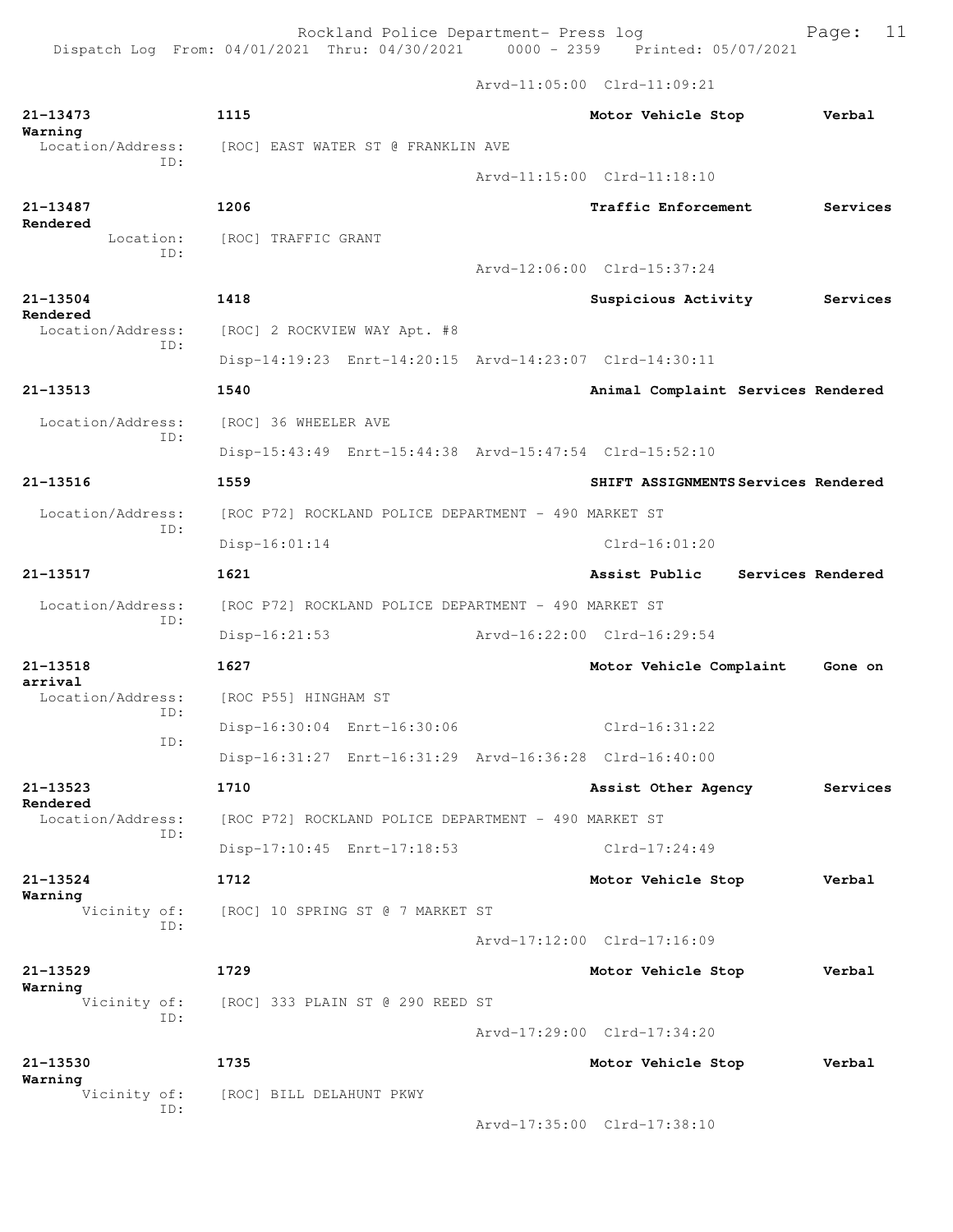|                          | Rockland Police Department- Press log<br>Dispatch Log From: 04/01/2021 Thru: 04/30/2021 0000 - 2359 Printed: 05/07/2021 |                              |                       | Page: 12    |  |
|--------------------------|-------------------------------------------------------------------------------------------------------------------------|------------------------------|-----------------------|-------------|--|
| 21-13538                 | 1816                                                                                                                    | Details / Time off Services  |                       |             |  |
| Rendered<br>Location:    | $\lceil \text{ROC} \rceil$                                                                                              |                              |                       |             |  |
| $21 - 13539$             | 1830                                                                                                                    | Assist Public Report Follows |                       |             |  |
| ID:                      | Location/Address: [ROC 272] SHERIDAN SQUARE CONDOS - 103 GROVE ST                                                       |                              |                       |             |  |
|                          | Disp-18:31:43 Enrt-18:33:33 Arvd-18:38:31 Clrd-18:56:28                                                                 |                              |                       |             |  |
| 21-13555                 | 2039                                                                                                                    | Suspicious Activity          |                       | Unfounded   |  |
| Location/Address:<br>ID: | [ROC 469] 340 CENTRE AVE Apt. #26                                                                                       |                              |                       |             |  |
|                          | Disp-20:40:57 Enrt-20:41:19 Arvd-20:46:30 Clrd-20:55:43                                                                 |                              |                       |             |  |
| $21 - 13565$             | 2220                                                                                                                    | Motor Vehicle Stop           |                       | Sent On Way |  |
| TD:                      | Location/Address: [ROC P89] CALVARY CHAPEL - 175 MARKET ST                                                              |                              |                       |             |  |
|                          |                                                                                                                         | Arvd-22:20:00 Clrd-22:22:03  |                       |             |  |
| $21 - 13573$             | 2251                                                                                                                    | 911 Hang Up                  | Services Not Required |             |  |
| TD:                      | Location/Address: [ROC] 30 COMMERCE RD                                                                                  |                              |                       |             |  |
|                          | Disp-22:53:39 Enrt-22:53:42 Arvd-22:59:22 Clrd-23:14:39                                                                 |                              |                       |             |  |
| . <i>. .</i>             |                                                                                                                         |                              |                       |             |  |

**For Date: 04/04/2021 - Sunday**

| 21-13577                                          | 0004                                                                                                                                               | SHIFT ASSIGNMENTS Services Rendered |                                |                   |
|---------------------------------------------------|----------------------------------------------------------------------------------------------------------------------------------------------------|-------------------------------------|--------------------------------|-------------------|
| Location/Address:                                 | [ROC P72] ROCKLAND POLICE DEPARTMENT - 490 MARKET ST                                                                                               |                                     |                                |                   |
| 21-13583                                          | 0102                                                                                                                                               |                                     | Noise Complaint Peace Restored |                   |
| Location/Address:<br>TD:                          | [ROC 361] 137 J A DUNN MEM DR                                                                                                                      |                                     |                                |                   |
| TD:                                               | Disp-01:05:23 Enrt-01:05:42 Arvd-01:06:01 Clrd-01:13:34                                                                                            |                                     |                                |                   |
|                                                   | Disp-01:05:48 Enrt-01:05:53 Arvd-01:05:57 Clrd-01:13:37                                                                                            |                                     |                                |                   |
| 21-13588                                          | 0130                                                                                                                                               |                                     | COMP TIME                      | Services Rendered |
| Location:                                         | [ROC]                                                                                                                                              |                                     |                                |                   |
| $21 - 13599$                                      | 0500                                                                                                                                               |                                     | Building Check                 | Services Rendered |
| Location/Address:                                 | [ROC] BUSINESS DISTRICT - UNION ST                                                                                                                 |                                     |                                |                   |
| ID:                                               | Disp-05:00:38                                                                                                                                      |                                     | $Clrd-05:00:44$                |                   |
| ID:                                               | Disp-05:28:39                                                                                                                                      |                                     | $Clrd-05:28:43$                |                   |
| 21-13607<br>Follows                               | 0649                                                                                                                                               |                                     | MVA Property Damage Only       | Report            |
| Location/Address:<br>ID:                          | [ROC] 53 SUMMER ST                                                                                                                                 |                                     |                                |                   |
| TD:                                               | Disp-06:49:39 Enrt-06:50:06 Arvd-06:52:52 Clrd-07:35:07                                                                                            |                                     |                                |                   |
| TD:                                               | Disp-06:49:43 Enrt-06:49:58 Arvd-06:51:08 Clrd-07:48:36                                                                                            |                                     |                                |                   |
| Refer To Summons:<br>Summons:<br>Address:<br>Age: | Disp-06:49:47 Enrt-06:49:54 Arvd-06:52:47 Clrd-07:40:52<br>21ROC-13607-AR<br>GUILFOYLE, MICHAEL JOSEPH<br>329 NORTH AVE Apt. #1 ROCKLAND, MA<br>56 |                                     |                                |                   |
| Charges:                                          | MARKED LANES VIOLATION                                                                                                                             |                                     |                                |                   |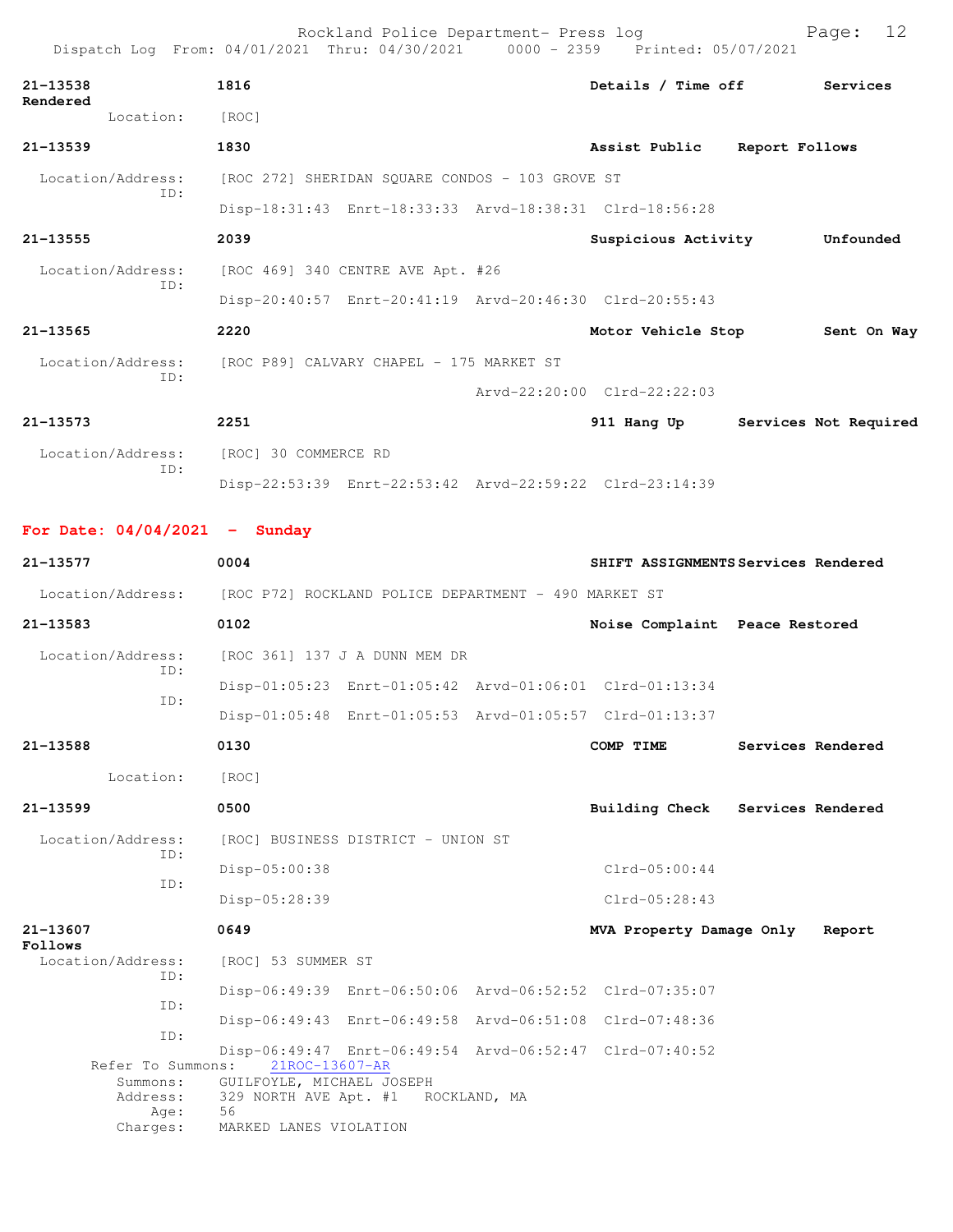Rockland Police Department- Press log Fage: 13<br>21 Thru: 04/30/2021 0000 - 2359 Printed: 05/07/2021 Dispatch Log From:  $04/01/2021$  Thru:  $04/30/2021$  NEGLIGENT OPERATION OF MOTOR VEHICLE DESTRUCTION OF PROPERTY +\$1200, WANTON c266 §127 **21-13611 0806 General Info Services Rendered** Location/Address: [ROC P72] ROCKLAND POLICE DEPARTMENT - 490 MARKET ST ID: Disp-08:08:38 Clrd-08:10:06 **21-13617 0921 Building Check Building Checked/Secured**  Location/Address: [ROC P45] COMFORT INN - 850 HINGHAM ST ID: Arvd-09:23:47 Clrd-09:26:42 **21-13621 0952 Assist Public Taken to Family/Guardian/Other**  Location/Address: [ROC 206] 51 MAPLE ST ID: Disp-09:55:22 Enrt-09:56:00 Arvd-09:58:34 Clrd-10:20:45 **21-13623 1018 Disturbance Peace Restored** Location/Address: [ROC 736] 191 MARTHA DR Apt. #E ID: Disp-10:20:51 Enrt-10:21:24 Arvd-10:23:25 Clrd-10:43:12 **21-13627 1041 Building Check Building Checked/Secured**  Location/Address: [ROC P47] BEST WESTERN - 909 HINGHAM ST ID: Arvd-10:44:14 Clrd-10:59:38 **21-13632 1119 911 Accidental Investigated** Location/Address: [ROC] 14 MAGNOLIA DR ID: Disp-11:20:33 Enrt-11:21:00 Arvd-11:27:50 Clrd-11:39:21 **21-13637 1228 Motor Vehicle Stop Verbal Warning**  Location/Address: [ROC] 21 BROOKSIDE RD @ 433 W WATER ST ID: Disp-12:29:06 Enrt-12:29:11 Arvd-12:29:14 Clrd-12:39:30 **21-13638 1239 Motor Vehicle Stop Citation/Warning Issued**  Location/Address: [ROC] 1 VFW DR @ 821 UNION ST ID: Arvd-12:39:00 Clrd-12:41:54 **21-13643 1312 Suspicious Activity Investigated** Location/Address: [ROC 62] JEFFERSON SCHOOL - 63 GEORGE ST ID: Disp-13:14:11 Enrt-13:14:50 Arvd-13:20:07 Clrd-13:21:52 ID: Disp-13:15:00 Enrt-13:15:04 Arvd-13:17:14 Clrd-13:21:48 **21-13644 1323 Time off Services Rendered** Location: [ROC] **21-13648 1436 Building Check Building Checked/Secured**  Location/Address: [ROC P51] DOUBLE TREE - 929 HINGHAM ST ID: Arvd-14:37:18 Clrd-14:40:55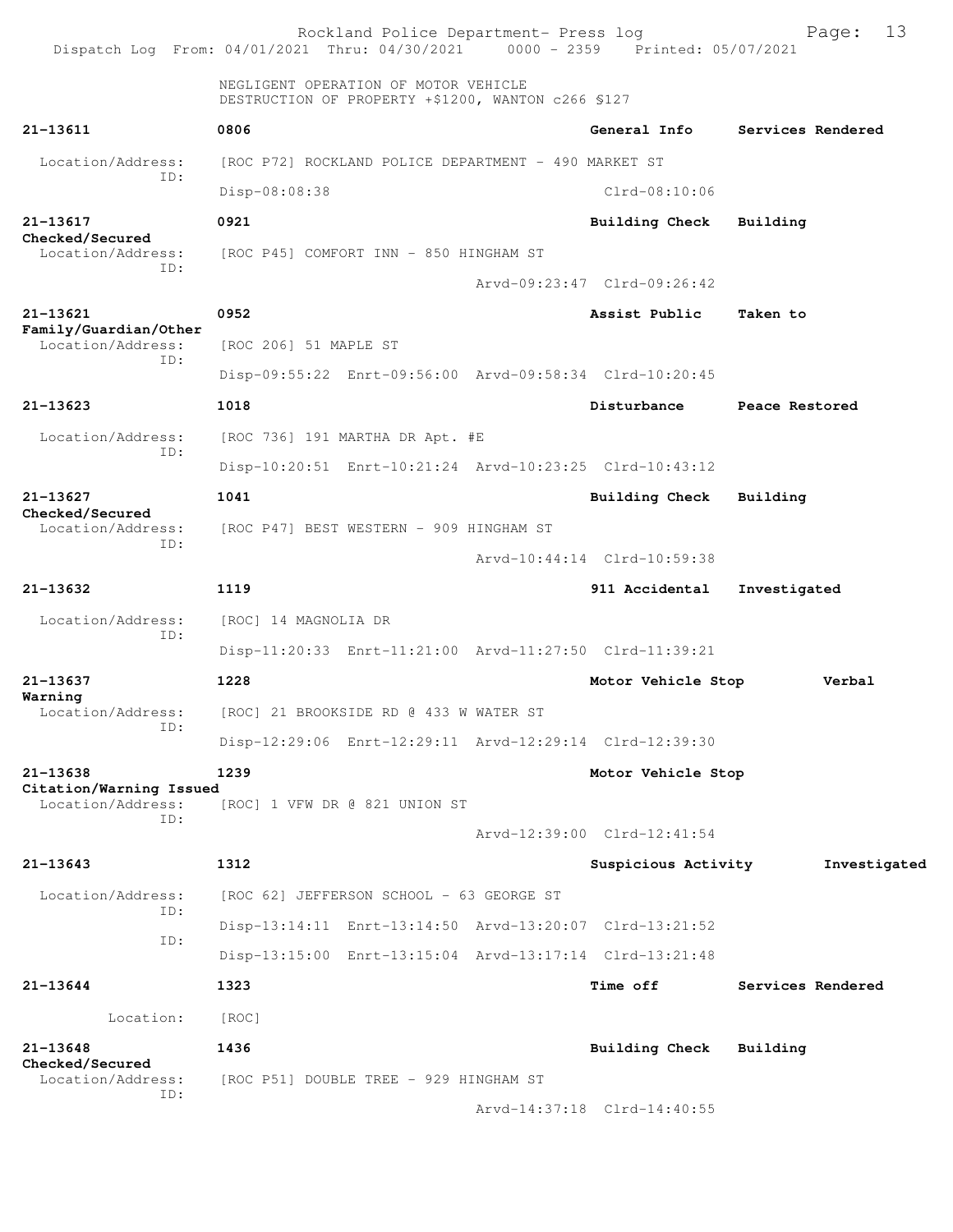|                                        | Rockland Police Department- Press log<br>Dispatch Log From: 04/01/2021 Thru: 04/30/2021 0000 - 2359 Printed: 05/07/2021 |                                     | 14<br>Page:                         |
|----------------------------------------|-------------------------------------------------------------------------------------------------------------------------|-------------------------------------|-------------------------------------|
| $21 - 13654$                           | 1522                                                                                                                    | Burglar Alarm                       | Investigated                        |
| Location/Address:<br>TD:               | [ROC 537] 200 CRESCENT ST                                                                                               |                                     |                                     |
|                                        | Disp-15:23:01 Enrt-15:23:28 Arvd-15:29:34 Clrd-15:29:45                                                                 |                                     |                                     |
| $21 - 13656$                           | 1600                                                                                                                    |                                     | SHIFT ASSIGNMENTS Services Rendered |
| Location/Address:                      | [ROC P72] ROCKLAND POLICE DEPARTMENT - 490 MARKET ST                                                                    |                                     |                                     |
| $21 - 13675$                           | 1739                                                                                                                    | 911 Hang Up                         | Investigated                        |
| Location/Address:                      | [ROC 575] 119 GROVE ST Apt. #9                                                                                          |                                     |                                     |
| TD:                                    | Disp-17:43:09 Enrt-17:43:11 Arvd-17:48:48 Clrd-17:52:05                                                                 |                                     |                                     |
| $21 - 13676$                           | 1803                                                                                                                    | Detail                              | Services Rendered                   |
| Location/Address:                      | [ROC P72] ROCKLAND POLICE DEPARTMENT - 490 MARKET ST                                                                    |                                     |                                     |
| $21 - 13694$                           | 2007                                                                                                                    | Motor Vehicle Collision W/PI        |                                     |
| Services Rendered<br>Location/Address: | [ROC] 10 HINGHAM ST @ 440 WEBSTER ST                                                                                    |                                     |                                     |
| ID:                                    | Disp-20:08:59 Enrt-20:09:05 Arvd-20:09:59 Clrd-20:28:27                                                                 |                                     |                                     |
| TD:                                    | Disp-20:08:59 Enrt-20:09:07 Arvd-20:10:44 Clrd-20:28:33                                                                 |                                     |                                     |
| 21-13702                               | 2156                                                                                                                    | Time off                            | Services Rendered                   |
| Location:                              | [ROC]                                                                                                                   |                                     |                                     |
| 21-13707                               | 2242                                                                                                                    | Missing / Stolen Plate              | Services                            |
| Rendered<br>Location/Address:          | [ROC] HOLY FAMILY CEMETERY - CENTRE AVE                                                                                 |                                     |                                     |
| ID:                                    |                                                                                                                         | $Arvd-22:42:22 \quad C1rd-22:42:52$ |                                     |

**For Date: 04/05/2021 - Monday**

| 21-13713                          | 0000                                                    | General Info<br>No Action Required |
|-----------------------------------|---------------------------------------------------------|------------------------------------|
| Location/Address:                 | [ROC P72] ROCKLAND POLICE DEPARTMENT - 490 MARKET ST    |                                    |
| 21-13715<br>Assistance            | 0008                                                    | Provided<br>Assist Fire Department |
| Location/Address:<br>ID:          | [ROC] 1 PLEASANT VIEW RD                                |                                    |
| TD:                               | Disp-00:11:03 Enrt-00:11:44 Arvd-00:13:36 Clrd-00:29:23 |                                    |
| ID:                               | Disp-00:11:12 Enrt-00:11:44 Arvd-00:17:18 Clrd-00:23:57 |                                    |
| ID:                               | Disp-00:11:39 Enrt-00:11:44 Arvd-00:15:41 Clrd-00:53:26 |                                    |
|                                   | $Disp-06:10:04$                                         | $Clrd-06:10:13$                    |
| $21 - 13739$                      | 0705                                                    | Detail<br>No Action Required       |
| Location/Address:<br>TD:          | [ROC] WALL ST                                           |                                    |
|                                   | Disp-07:07:40                                           | $Clrd-07:07:48$                    |
| $21 - 13743$<br>Services Rendered | 0800                                                    | SHIFT ASSIGNMENTS 8AMTO 4PM        |
| Location/Address:                 | [ROC P72] ROCKLAND POLICE DEPARTMENT - 490 MARKET ST    |                                    |
| $21 - 13746$                      | 0800                                                    | Animal Complaint Services Rendered |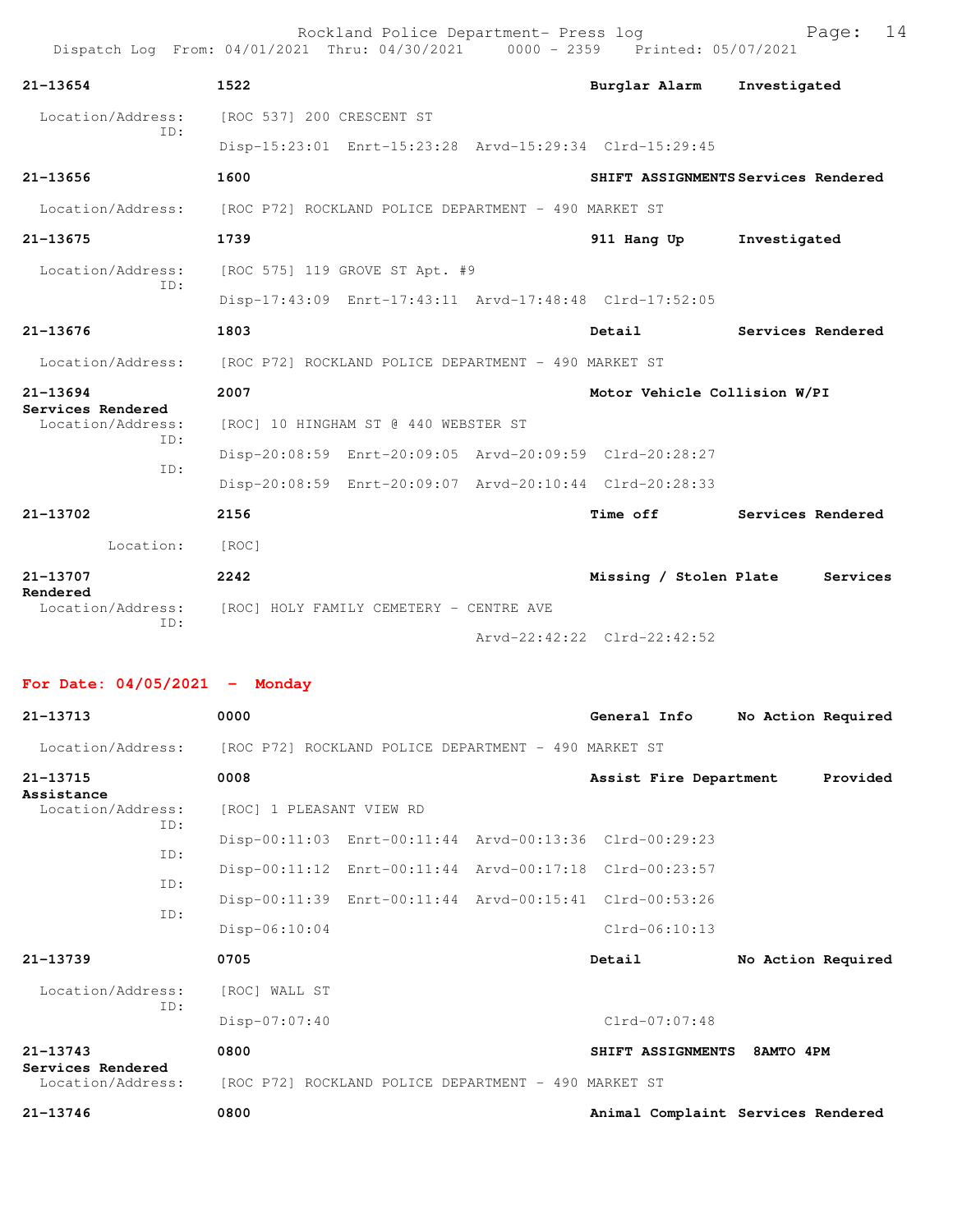|                                              | Rockland Police Department- Press log<br>Dispatch Log From: 04/01/2021 Thru: 04/30/2021 0000 - 2359 Printed: 05/07/2021 |                                         | 15<br>Page:        |
|----------------------------------------------|-------------------------------------------------------------------------------------------------------------------------|-----------------------------------------|--------------------|
| Location/Address:                            | [ROC 118] 11 BROOKS RD                                                                                                  |                                         |                    |
| 21-13749                                     | 0858                                                                                                                    | 1/2 PERSONAL DAY OFF                    | Services           |
| Rendered<br>Location/Address:                | [ROC P72] ROCKLAND POLICE DEPARTMENT - 490 MARKET ST                                                                    |                                         |                    |
| TD:                                          | Disp-09:00:28                                                                                                           | $Clrd-09:13:15$                         |                    |
| 21-13756                                     | 0928                                                                                                                    | <b>Building Check</b><br>Appears Secure |                    |
| Location/Address:                            | [ROC] HINGHAM ST                                                                                                        |                                         |                    |
| TD:                                          |                                                                                                                         | Arvd-09:29:05 Clrd-09:29:19             |                    |
| 21-13758                                     | 0930                                                                                                                    | VEHICLE MAINTENANCE                     | Services           |
| Rendered<br>Location/Address:                | [ROC P72] ROCKLAND POLICE DEPARTMENT - 490 MARKET ST                                                                    |                                         |                    |
| $21 - 13759$                                 | 0934                                                                                                                    | Details / Time off                      | Services           |
| Rendered<br>Location:                        | [ROC]                                                                                                                   |                                         |                    |
| 21-13762                                     | 0947                                                                                                                    | Motor Vehicle Stop                      |                    |
| Citation/Warning Issued<br>Location/Address: | [ROC] 700 SUMMER ST                                                                                                     |                                         |                    |
| TD:                                          | Disp-09:48:08                                                                                                           | Arvd-09:48:12 Clrd-09:53:46             |                    |
| $21 - 13765$                                 | 1014                                                                                                                    | 911 Accidental Services Rendered        |                    |
| Location/Address:                            | [ROC 73] ROCKLAND TOWN HALL - 242 UNION ST                                                                              |                                         |                    |
| TD:                                          | $Disp-10:15:27$                                                                                                         | $Clrd-10:16:18$                         |                    |
| ID:                                          | Disp-10:16:14 Enrt-10:16:32 Arvd-10:26:44 Clrd-10:28:59                                                                 |                                         |                    |
| $21 - 13770$                                 | 1036                                                                                                                    | Traffic Enforcement                     | Services           |
| Rendered<br>Location/Address:                | [ROC P72] ROCKLAND POLICE DEPARTMENT - 490 MARKET ST                                                                    |                                         |                    |
| TD:                                          | $Disp-10:41:34$                                                                                                         | $C1rd-10:41:43$                         |                    |
| 21-13772                                     | 1047                                                                                                                    | <b>TIME OFF</b>                         | No Action Required |
| Location/Address:                            | [ROC P72] ROCKLAND POLICE DEPARTMENT - 490 MARKET ST                                                                    |                                         |                    |
| ID:                                          |                                                                                                                         | Arvd-10:47:00 Clrd-10:48:17             |                    |
| 21-13795                                     | 1359                                                                                                                    | Suspicious Activity                     | Services           |
| Rendered<br>Location/Address:                | [ROC] 347 CENTRE AVE                                                                                                    |                                         |                    |
| ID:                                          | Disp-14:00:17 Enrt-14:01:04 Arvd-14:01:06 Clrd-14:11:15                                                                 |                                         |                    |
| ID:                                          | Disp-14:00:23 Enrt-14:01:08 Arvd-14:01:29 Clrd-14:12:04                                                                 |                                         |                    |
| 21-13797                                     | 1409                                                                                                                    | Disturbance                             | Peace Restored     |
|                                              |                                                                                                                         |                                         |                    |
| Location/Address:<br>ID:                     | [ROC 736] 191 MARTHA DR Apt. #C                                                                                         |                                         |                    |
| ID:                                          | Disp-14:11:09 Enrt-14:12:07 Arvd-14:12:09 Clrd-14:21:03                                                                 |                                         |                    |
| ID:                                          | Disp-14:11:19 Enrt-14:12:05 Arvd-14:12:11 Clrd-14:21:06<br>Disp-14:12:13 Enrt-14:12:15 Arvd-14:12:17 Clrd-14:21:05      |                                         |                    |
| 21-13801                                     | 1432                                                                                                                    | Details / Time off                      | Services           |
| Rendered                                     |                                                                                                                         |                                         |                    |
| Location:                                    | [ROC]                                                                                                                   |                                         |                    |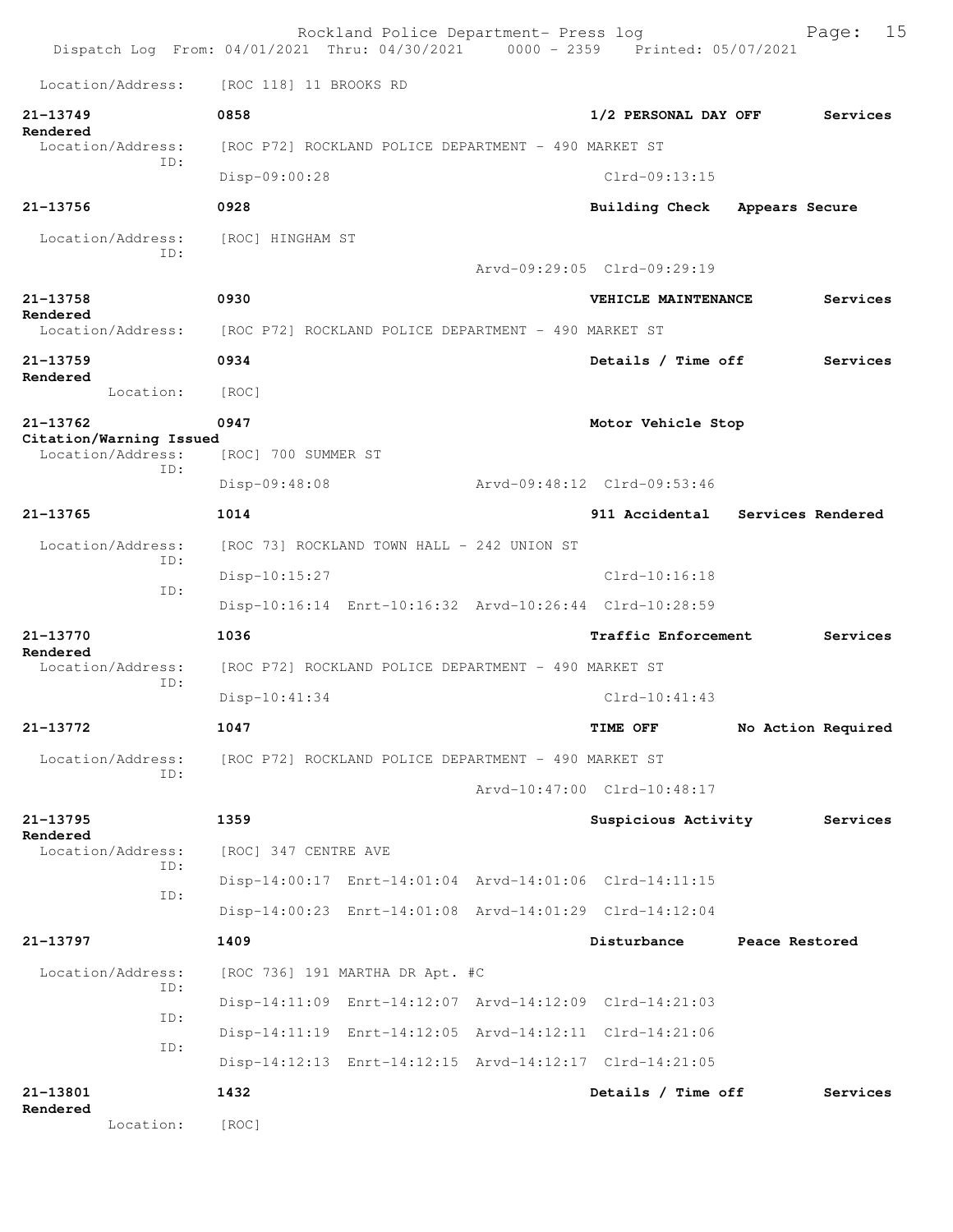Dispatch Log From: 04/01/2021 Thru: 04/30/2021 0000 - 2359 Printed: 05/07/2021 **21-13802 1441 Motor Vehicle Stop Verbal Warning**  Location/Address: [ROC] VERNON ST ID: Arvd-14:41:00 Clrd-14:43:56 **21-13803 1444 Motor Vehicle Stop Verbal Warning**  Location/Address: [ROC] REED ST ID: Arvd-14:44:00 Clrd-14:44:59 **21-13806 1510 Motor Vehicle Stop Verbal Warning**  Location/Address: [ROC] TAUNTON AVE ID: Arvd-15:10:00 Clrd-15:11:43 **21-13809 1536 Assist Public Services Rendered** Location/Address: [ROC P118] 800 HINGHAM ST ID: Disp-15:37:48 Arvd-15:49:15 Clrd-15:52:22 **21-13813 1604 SHIFT ASSIGNMENTS Services Rendered** Location/Address: [ROC P72] ROCKLAND POLICE DEPARTMENT - 490 MARKET ST **21-13817 1647 Details / Time off Services Rendered**  Location: [ROC] **21-13831 1813 911 Hang Up Services Rendered** Location/Address: [ROC] 132 MARKS ST ID: Disp-18:15:17 Enrt-18:15:38 Arvd-18:19:15 Clrd-18:20:05 **21-13835 1835 Details / Time off Services Rendered**  Location: [ROC] **21-13843 1950 Disturbance Services Rendered** Location/Address: [ROC] 32 EVANS RD ID: Disp-19:51:43 Enrt-19:51:57 Arvd-19:54:42 Clrd-20:25:39 ID: Disp-19:51:49 Enrt-19:51:53 Arvd-19:53:31 Clrd-20:25:36 ID: Disp-20:14:15 Arvd-20:14:21 Clrd-20:25:32 **21-13852 2039 Details / Time off Services Rendered**  Location: [ROC] **21-13855 2058 Motor Vehicle Stop Citation/Warning Issued**  Vicinity of: [ROC 92] R STEWART ESTEN SCHOOL - 733 SUMMER ST ID: Disp-21:00:00 Arvd-21:00:07 Clrd-21:05:38 **21-13863 2214 Details / Time off Services Rendered**  Location: [ROC] **21-13864 2217 Details / Time off Services Rendered**  Location: [ROC]

Rockland Police Department- Press log Page: 16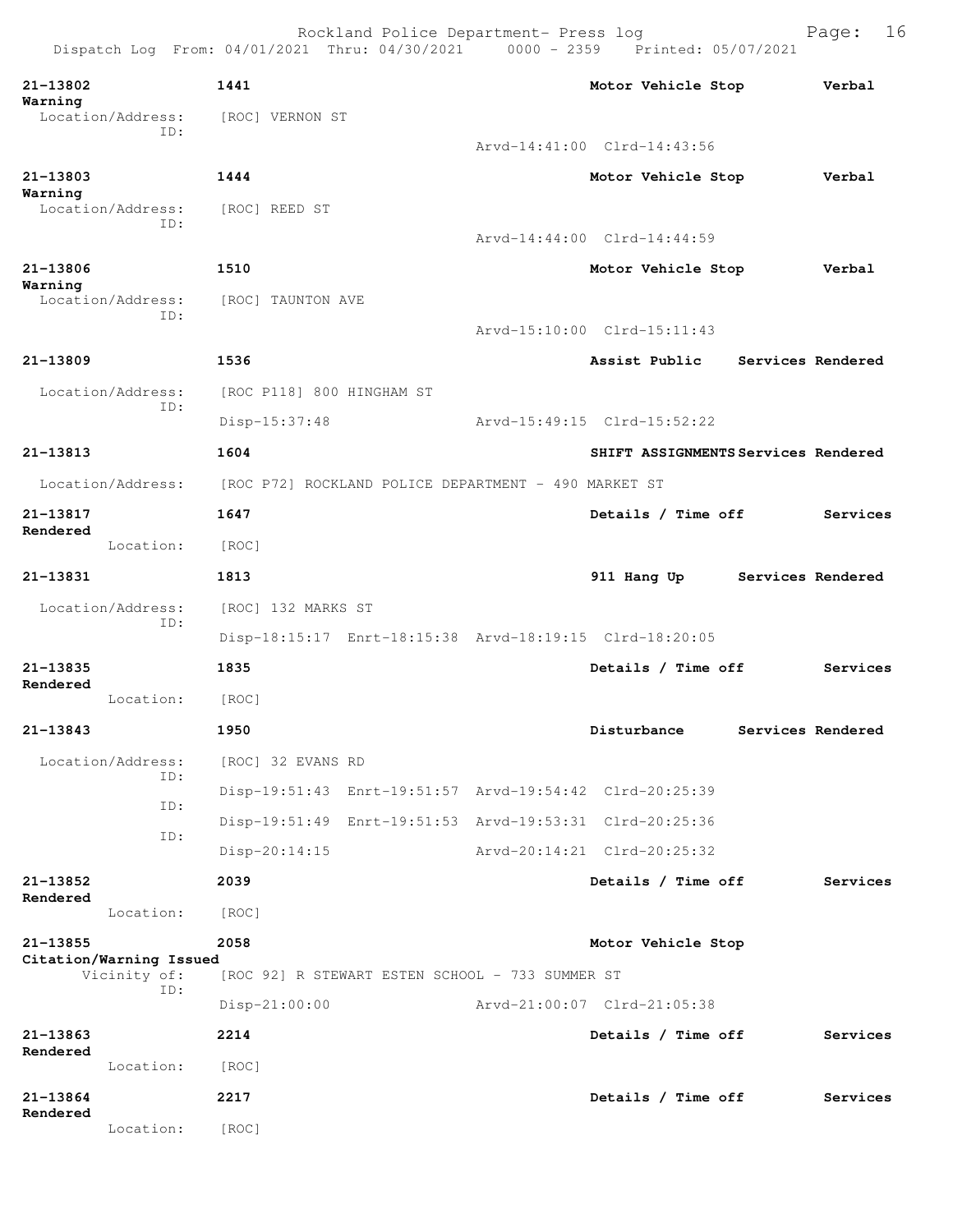| 21-13865<br>Citation/Warning Issued                 | 2230                                                    | Motor Vehicle Stop                 |                   |              |
|-----------------------------------------------------|---------------------------------------------------------|------------------------------------|-------------------|--------------|
| Vicinity of:                                        | [ROC] 136 PLAIN ST @ 152 W WATER ST                     |                                    |                   |              |
| ID:                                                 |                                                         | Arvd-22:30:00 Clrd-22:33:52        |                   |              |
| 21-13866                                            | 2234                                                    | Animal Complaint Services Rendered |                   |              |
| Location/Address:                                   | [ROC] @ HANOVER LINE - MARKET ST                        |                                    |                   |              |
| ID:                                                 |                                                         | Arvd-22:34:00 Clrd-22:59:13        |                   |              |
| $21 - 13868$                                        | 2243                                                    | Details / Time off                 |                   | Services     |
| Rendered<br>Location:                               | [ROC]                                                   |                                    |                   |              |
| For Date: $04/06/2021$ - Tuesday                    |                                                         |                                    |                   |              |
| 21-13876<br>No Service                              | 0003                                                    | General Incident-SHIFT ASSIGNM     |                   |              |
| Location/Address:                                   | [ROC P72] ROCKLAND POLICE DEPARTMENT - 490 MARKET ST    |                                    |                   |              |
| ID:                                                 | $Disp-00:07:48$                                         | $Clrd-00:06:07$                    |                   |              |
| 21-13884                                            | 0107                                                    | Suspicious Activity                |                   | Investigated |
| Location/Address:                                   | [ROC] 490 SALEM ST                                      |                                    |                   |              |
| ID:                                                 | Disp-01:08:51 Enrt-01:09:02 Arvd-01:10:43 Clrd-01:33:20 |                                    |                   |              |
| ID:                                                 | Disp-01:08:57 Enrt-01:09:20 Arvd-01:10:43 Clrd-01:33:20 |                                    |                   |              |
| 21-13888                                            | 0214                                                    | Annoying Phone Calls               |                   | No Action    |
| Required<br>Location/Address:                       | [ROC P72] ROCKLAND POLICE DEPARTMENT - 490 MARKET ST    |                                    |                   |              |
| ID:                                                 | $Disp-02:17:01$                                         | $Clrd-02:17:11$                    |                   |              |
| ID:                                                 | $Disp-02:21:22$                                         | $Clrd-02:21:35$                    |                   |              |
| 21-13889                                            | 0217                                                    | Motor Vehicle Stop                 |                   |              |
| Citation/Warning Issued<br>Location/Address:<br>ID: | [ROC] 100 HINGHAM ST                                    |                                    |                   |              |
| ID:                                                 |                                                         | Arvd-02:17:00 Clrd-03:04:19        |                   |              |
|                                                     | $Disp-02:17:52$                                         | Arvd-02:17:57 Clrd-02:58:28        |                   |              |
| 21-13902                                            | 0631                                                    | Details / Time off                 |                   | No Service   |
| Location:                                           | [ROC]                                                   |                                    |                   |              |
| 21-13904                                            | 0724                                                    | Detail                             | No Service        |              |
| Location/Address:                                   | [ROC] WEBSTER ST                                        |                                    |                   |              |
| ID:                                                 | Disp-07:26:01                                           | Clrd-07:26:08                      |                   |              |
| 21-13905                                            | 0730                                                    | General Info                       | No Service        |              |
| Location/Address:                                   | [ROC P72] ROCKLAND POLICE DEPARTMENT - 490 MARKET ST    |                                    |                   |              |
| ID:                                                 | Disp-07:32:26                                           | Clrd-07:32:36                      |                   |              |
| 21-13909                                            | 0803                                                    | General Info                       | Services Rendered |              |
| Location/Address:                                   | [ROC P72] ROCKLAND POLICE DEPARTMENT - 490 MARKET ST    |                                    |                   |              |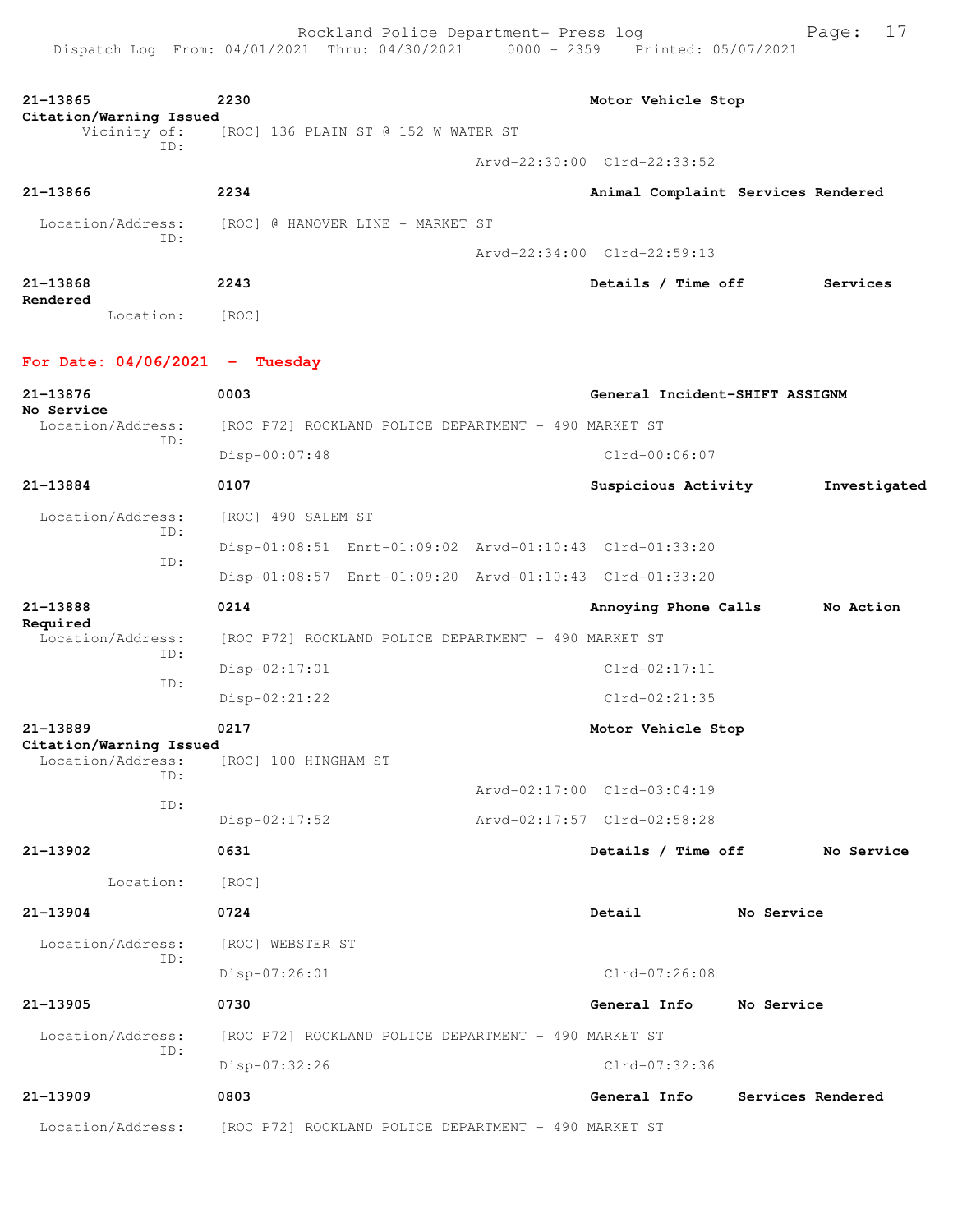|                                                          |                                                                                  | Rockland Police Department- Press log<br>Dispatch Log From: 04/01/2021 Thru: 04/30/2021 0000 - 2359 Printed: 05/07/2021         |                                  | 18<br>Page:                         |
|----------------------------------------------------------|----------------------------------------------------------------------------------|---------------------------------------------------------------------------------------------------------------------------------|----------------------------------|-------------------------------------|
| ID:                                                      |                                                                                  | Disp-08:06:41 Enrt-08:06:46 Arvd-08:06:50 Clrd-08:06:52                                                                         |                                  |                                     |
| 21-13924                                                 | 0901                                                                             |                                                                                                                                 | Details / Time off               | No Service                          |
| Location:                                                | [ROC]                                                                            |                                                                                                                                 |                                  |                                     |
| 21-13927                                                 | 0940                                                                             |                                                                                                                                 | Assist Public No Service         |                                     |
| Location/Address:                                        | [ROC] 37 ROBIN LN                                                                |                                                                                                                                 |                                  |                                     |
| 21-13937                                                 | 1028                                                                             |                                                                                                                                 | Motor Vehicle Stop               | Verbal                              |
| Warning<br>Location/Address:                             | [ROC] 543 SUMMER ST @ 43 WINTER CIR                                              |                                                                                                                                 |                                  |                                     |
| TD:                                                      |                                                                                  |                                                                                                                                 | Arvd-10:28:00 Clrd-10:32:13      |                                     |
| 21-13947                                                 | 1107                                                                             |                                                                                                                                 |                                  | General Info Services Rendered      |
| Location/Address:                                        | [ROC] 13 TOPPING AVE                                                             |                                                                                                                                 |                                  |                                     |
| ID:                                                      |                                                                                  | Disp-11:12:01 Enrt-11:12:08 Arvd-11:39:55 Clrd-11:44:58                                                                         |                                  |                                     |
| $21 - 14091$                                             | 1125                                                                             |                                                                                                                                 |                                  | Animal Complaint Services Rendered  |
|                                                          | Location/Address: [ROC] 69 SOUTH DOUGLAS ST                                      |                                                                                                                                 |                                  |                                     |
| 21-13950                                                 | 1130                                                                             |                                                                                                                                 | General Info                     | Services Rendered                   |
| Location/Address:                                        | [ROC 665] 95 SUMMER ST                                                           |                                                                                                                                 |                                  |                                     |
| $21 - 13959$                                             | 1231                                                                             |                                                                                                                                 |                                  | Information Call No Action Required |
| Location/Address:                                        |                                                                                  | [ROC P72] ROCKLAND POLICE DEPARTMENT - 490 MARKET ST                                                                            |                                  |                                     |
| 21-14093                                                 | 1320                                                                             |                                                                                                                                 |                                  | Animal Complaint Services Rendered  |
|                                                          | Location/Address: [ROC] 580 LIBERTY ST                                           |                                                                                                                                 |                                  |                                     |
| 21-13966                                                 | 1338                                                                             |                                                                                                                                 | General Info                     | No EMS                              |
| Location/Address:                                        | [ROC] HINGHAM ST                                                                 |                                                                                                                                 |                                  |                                     |
| 21-13967                                                 | 1338                                                                             |                                                                                                                                 | 911 Accidental                   | No EMS                              |
| Location/Address:                                        |                                                                                  | [ROC 70] WEBSTER PARK NURSING AND REHAB - 56 WEBSTER ST                                                                         |                                  |                                     |
| 21-13971                                                 | 1400                                                                             |                                                                                                                                 | Details / Time off               | Services                            |
| Rendered<br>Location:                                    | [ROC]                                                                            |                                                                                                                                 |                                  |                                     |
| 21-13973                                                 | 1408                                                                             |                                                                                                                                 | Health & Welfare Check           | Services                            |
| Rendered<br>Location/Address:                            | [ROC] 80 WEST WATER ST                                                           |                                                                                                                                 |                                  |                                     |
| ID:                                                      |                                                                                  | Disp-14:15:59 Enrt-14:16:50 Arvd-14:20:49 Clrd-14:27:57                                                                         |                                  |                                     |
| ID:                                                      |                                                                                  | Disp-14:16:16 Enrt-14:16:50 Arvd-14:20:49 Clrd-14:27:57                                                                         |                                  |                                     |
| 21-13974                                                 | 1422                                                                             |                                                                                                                                 | Emergency Medical Transported to |                                     |
| Hospital<br>Location/Address:<br>Fire Unit:<br>EMS Unit: | [ROC] 10 GREENWOOD ST<br>ROCKEN3-Pumper-Rockland Engine 3<br>ROCKAM2-Rockland A2 | Disp-14:25:02 Enrt-14:27:23 Arvd-14:28:10 Clrd-14:33:45<br>InQrtsUnavl-14:33:45 InSrvce-14:33:45                                |                                  |                                     |
| ID:                                                      |                                                                                  | Disp-14:25:02 Enrt-14:27:24 Arvd-14:28:48 Clrd-14:33:43<br>Hosp-14:46:38 ClrHosp-15:04:53 InQrtsUnavl-15:26:11 InSrvce-15:26:11 |                                  |                                     |
|                                                          |                                                                                  |                                                                                                                                 |                                  |                                     |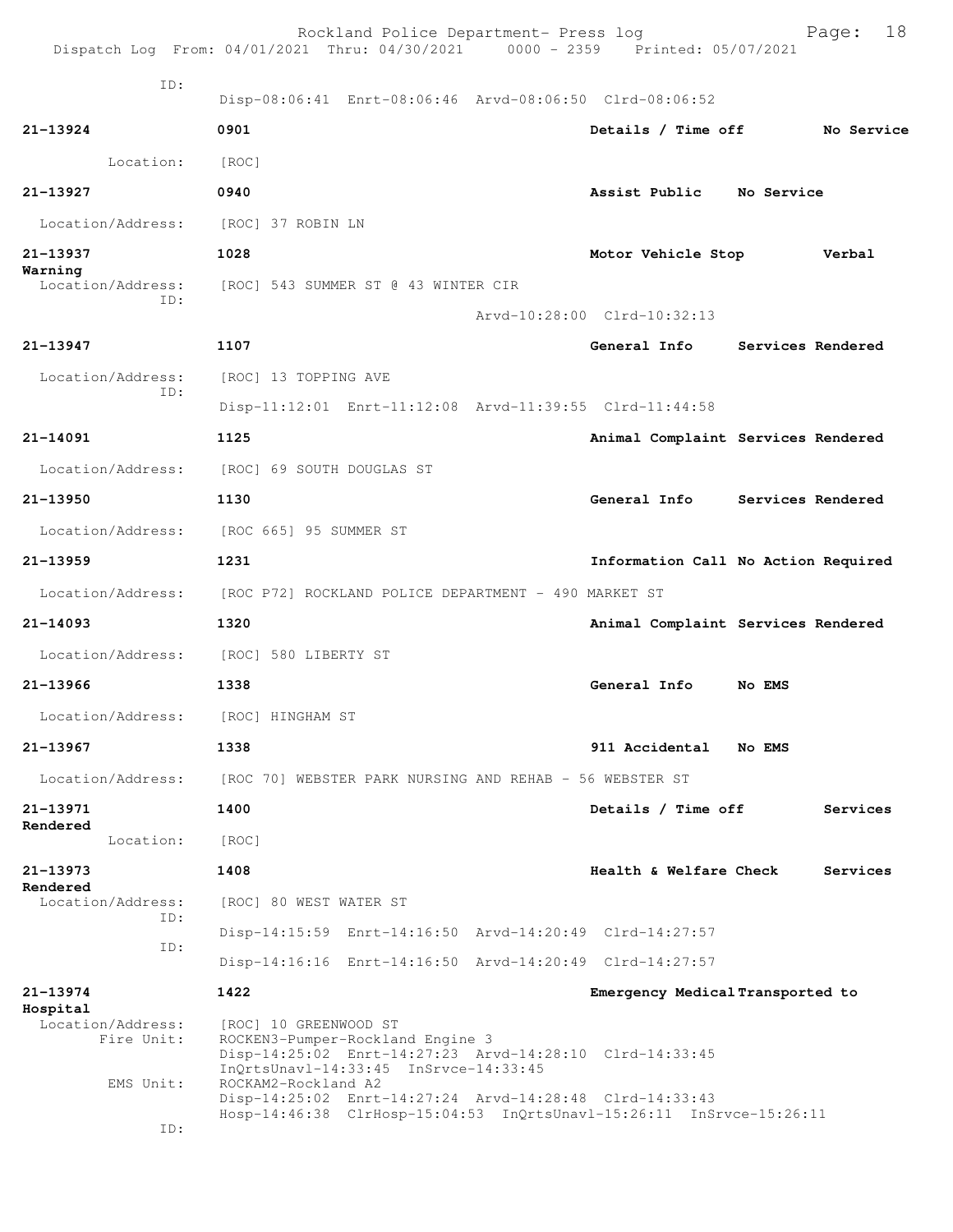Rockland Police Department- Press log entitled and Page: 19 Dispatch Log From: 04/01/2021 Thru: 04/30/2021 0000 - 2359 Printed: 05/07/2021

|                                      | Disp-14:27:18 Enrt-14:27:21                                                                       | $Clrd-14:28:33$                     |                   |                   |
|--------------------------------------|---------------------------------------------------------------------------------------------------|-------------------------------------|-------------------|-------------------|
| 21-13979                             | 1446                                                                                              | Motor Vehicle Stop                  |                   | Verbal            |
| Warning<br>Vicinity of:              | [ROC] 630 SUMMER ST                                                                               |                                     |                   |                   |
| ID:                                  |                                                                                                   | Arvd-14:46:00 Clrd-14:49:10         |                   |                   |
| 21-13983                             | 1508                                                                                              | Motor Vehicle Stop                  |                   | Summons To        |
| Court<br>Location/Address:           | [ROC P21] STATION LIQUORS - 21 EAST WATER ST                                                      |                                     |                   |                   |
| TD:                                  |                                                                                                   | Arvd-15:08:00 Clrd-15:34:23         |                   |                   |
| ID:<br>Refer To Summons:<br>Summons: | $Disp-15:11:45$<br>21ROC-13983-AR<br>BROWN, ERIC J                                                | Arvd-15:11:49 Clrd-15:34:23         |                   |                   |
| Address:<br>Age:                     | 40 CLIFF ST Apt. #2<br>ROCKLAND, MA<br>51                                                         |                                     |                   |                   |
| Charges:                             | LICENSE SUSPENDED, OP MV WITH, SUBSQ.OFF<br>UNINSURED MOTOR VEHICLE<br>UNREGISTERED MOTOR VEHICLE |                                     |                   |                   |
| 21-13989                             | 1541                                                                                              | General Info                        | Services Rendered |                   |
| Location/Address:                    | [ROC P72] ROCKLAND POLICE DEPARTMENT - 490 MARKET ST                                              |                                     |                   |                   |
| 21-13990                             | 1551                                                                                              | <b>Traffic Enforcement</b>          |                   | Services          |
| Rendered<br>Location:<br>TD:         | [ROC] TOWNWIDE                                                                                    | Arvd-15:52:48 Clrd-19:49:56         |                   |                   |
| 21-13995                             | 1600                                                                                              | SHIFT ASSIGNMENTS Services Rendered |                   |                   |
| Location/Address:                    | [ROC P72] ROCKLAND POLICE DEPARTMENT - 490 MARKET ST                                              |                                     |                   |                   |
| 21-14001                             | 1640                                                                                              | OFFICER OUT OF STATION              |                   | Services          |
| Rendered<br>Location/Address:        | [ROC P72] ROCKLAND POLICE DEPARTMENT - 490 MARKET ST                                              |                                     |                   |                   |
| 21-14011                             | 1727                                                                                              | Motor Vehicle Complaint             |                   | Gone on           |
| arrival<br>Location/Address:         | [ROC] BEECH ST                                                                                    |                                     |                   |                   |
| ID:                                  | Disp-17:29:04 Enrt-17:29:54 Arvd-17:34:08 Clrd-17:38:50                                           |                                     |                   |                   |
| 21-14012                             | 1740                                                                                              | Detail                              |                   | Services Rendered |
| Location/Address:                    | [ROC P72] ROCKLAND POLICE DEPARTMENT - 490 MARKET ST                                              |                                     |                   |                   |
| $21 - 14014$                         | 1750                                                                                              | Motor Vehicle Complaint             |                   | Services          |
| Rendered<br>Location/Address:        | [ROC] 2 KING PHILLIP CIR                                                                          |                                     |                   |                   |
| ID:                                  | Disp-17:55:31 Enrt-17:55:33 Arvd-17:57:14 Clrd-18:04:06                                           |                                     |                   |                   |
| ID:                                  | $Disp-17:57:02$                                                                                   | Arvd-17:57:05 Clrd-18:04:09         |                   |                   |
| 21-14021                             | 1839                                                                                              | General Info                        |                   | Services Rendered |
| Location/Address:                    | [ROC P72] ROCKLAND POLICE DEPARTMENT - 490 MARKET ST                                              |                                     |                   |                   |
| 21-14022                             | 1842                                                                                              | Health & Welfare Check              |                   | Report            |
| Follows<br>Location/Address:         | [ROC] 80 WEST WATER ST                                                                            |                                     |                   |                   |
| ID:<br>ID:                           | Disp-18:46:41 Enrt-18:47:20 Arvd-19:00:00 Clrd-19:44:45                                           |                                     |                   |                   |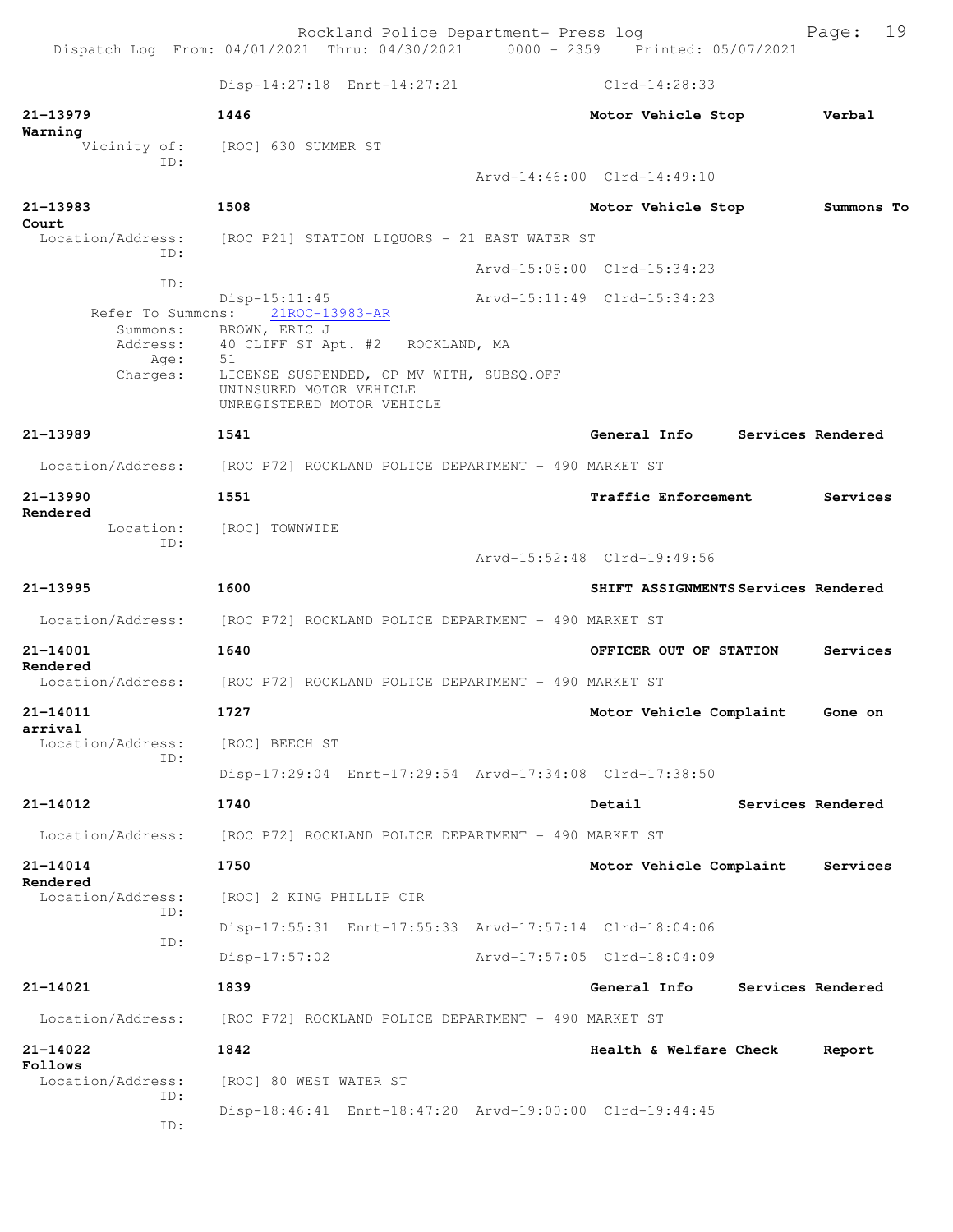| Dispatch Log From: 04/01/2021 Thru: 04/30/2021 0000 - 2359 Printed: 05/07/2021 |                                                                                                                                                                   |  | Rockland Police Department- Press log                        | Page: 20                        |
|--------------------------------------------------------------------------------|-------------------------------------------------------------------------------------------------------------------------------------------------------------------|--|--------------------------------------------------------------|---------------------------------|
| ID:                                                                            |                                                                                                                                                                   |  | Disp-18:47:13 Enrt-18:47:17 Arvd-18:50:56 Clrd-19:44:42      |                                 |
|                                                                                |                                                                                                                                                                   |  | Disp-18:54:57 Enrt-18:55:08 Arvd-18:58:24 Clrd-19:44:37      |                                 |
| 21-14024                                                                       | 1950                                                                                                                                                              |  |                                                              | Assist Other Agency Services    |
| Rendered<br>Location/Address:                                                  |                                                                                                                                                                   |  | [ROC P72] ROCKLAND POLICE DEPARTMENT - 63 HANNAH WAY Apt. #C |                                 |
| ID:                                                                            | Disp-19:54:10                                                                                                                                                     |  | $Clrd-19:54:17$                                              |                                 |
| 21-14032                                                                       | 2117                                                                                                                                                              |  | Warrant No Service                                           |                                 |
| Location/Address:                                                              | [ROC P45] COMFORT INN - 850 HINGHAM ST                                                                                                                            |  |                                                              |                                 |
| TD:                                                                            | Disp-22:00:26                                                                                                                                                     |  | Arvd-22:00:30 Clrd-22:00:34                                  |                                 |
| 21-14033                                                                       | 2138                                                                                                                                                              |  |                                                              | Time off Services Rendered      |
| Location: [ROC]                                                                |                                                                                                                                                                   |  |                                                              |                                 |
| 21-14034                                                                       | 2205                                                                                                                                                              |  |                                                              | Escort/Transport Arrest(s) Made |
| Location/Address:                                                              | [ROC P45] COMFORT INN - 850 HINGHAM ST                                                                                                                            |  |                                                              |                                 |
| ID:                                                                            | $Disp-22:06:10$                                                                                                                                                   |  | Arvd-22:06:19 Clrd-22:53:36                                  |                                 |
| ID:<br>Address:<br>Age:                                                        | Disp-23:08:39 Enrt-23:08:44<br>Refer To Arrest: 21ROC-14034-AR<br>Arrest: YODZIO, JESSICA MARY<br>47 COMMERCIAL ST WHITMAN, MA<br>32<br>Charges: Straight Warrant |  | $Clrd-23:14:34$                                              |                                 |
|                                                                                |                                                                                                                                                                   |  |                                                              |                                 |
| For Date: $04/07/2021$ - Wednesday                                             |                                                                                                                                                                   |  |                                                              |                                 |
| 21-14045                                                                       | 0017                                                                                                                                                              |  | SHIFT ASSIGNMENTSNo Service                                  |                                 |
| Location/Address:                                                              | [ROC P72] ROCKLAND POLICE DEPARTMENT - 490 MARKET ST                                                                                                              |  |                                                              |                                 |
| TD:                                                                            | Disp-00:21:37                                                                                                                                                     |  | $Clrd-00:21:48$                                              |                                 |
| 21-14050                                                                       | 0106                                                                                                                                                              |  | Hazardous Materials                                          | Services                        |
| Rendered<br>Location/Address:                                                  | [ROC] 166 UNION ST @ 8 W WATER ST                                                                                                                                 |  |                                                              |                                 |
| ID:                                                                            |                                                                                                                                                                   |  | Disp-01:08:22 Enrt-01:08:26 Arvd-01:09:44 Clrd-01:13:31      |                                 |
| ID:                                                                            |                                                                                                                                                                   |  | Disp-01:08:31 Enrt-01:08:34 Arvd-01:09:44 Clrd-01:13:31      |                                 |
| 21-14053                                                                       | 0123                                                                                                                                                              |  | Motor Vehicle Stop                                           |                                 |
| Citation/Warning Issued<br>Location/Address:<br>ID:                            | [ROC] HINGHAM ST                                                                                                                                                  |  |                                                              |                                 |
| ID:                                                                            |                                                                                                                                                                   |  | Arvd-01:23:00 Clrd-01:33:11                                  |                                 |
|                                                                                |                                                                                                                                                                   |  | Disp-01:26:53 Enrt-01:26:56 Arvd-01:26:58 Clrd-01:33:11      |                                 |
| 21-14061                                                                       | 0313                                                                                                                                                              |  | Noise Complaint Peace Restored                               |                                 |
| Location/Address:<br>ID:                                                       | [ROC 206] 51 MAPLE ST Apt. #437                                                                                                                                   |  |                                                              |                                 |
| ID:                                                                            | $Disp-03:15:04$                                                                                                                                                   |  | Arvd-03:15:16 Clrd-03:41:15                                  |                                 |
|                                                                                | $Disp-03:15:12$                                                                                                                                                   |  | Arvd-03:15:16 Clrd-03:41:21                                  |                                 |
| ID:                                                                            | Disp-03:15:39                                                                                                                                                     |  | Arvd-03:15:44 Clrd-03:18:12                                  |                                 |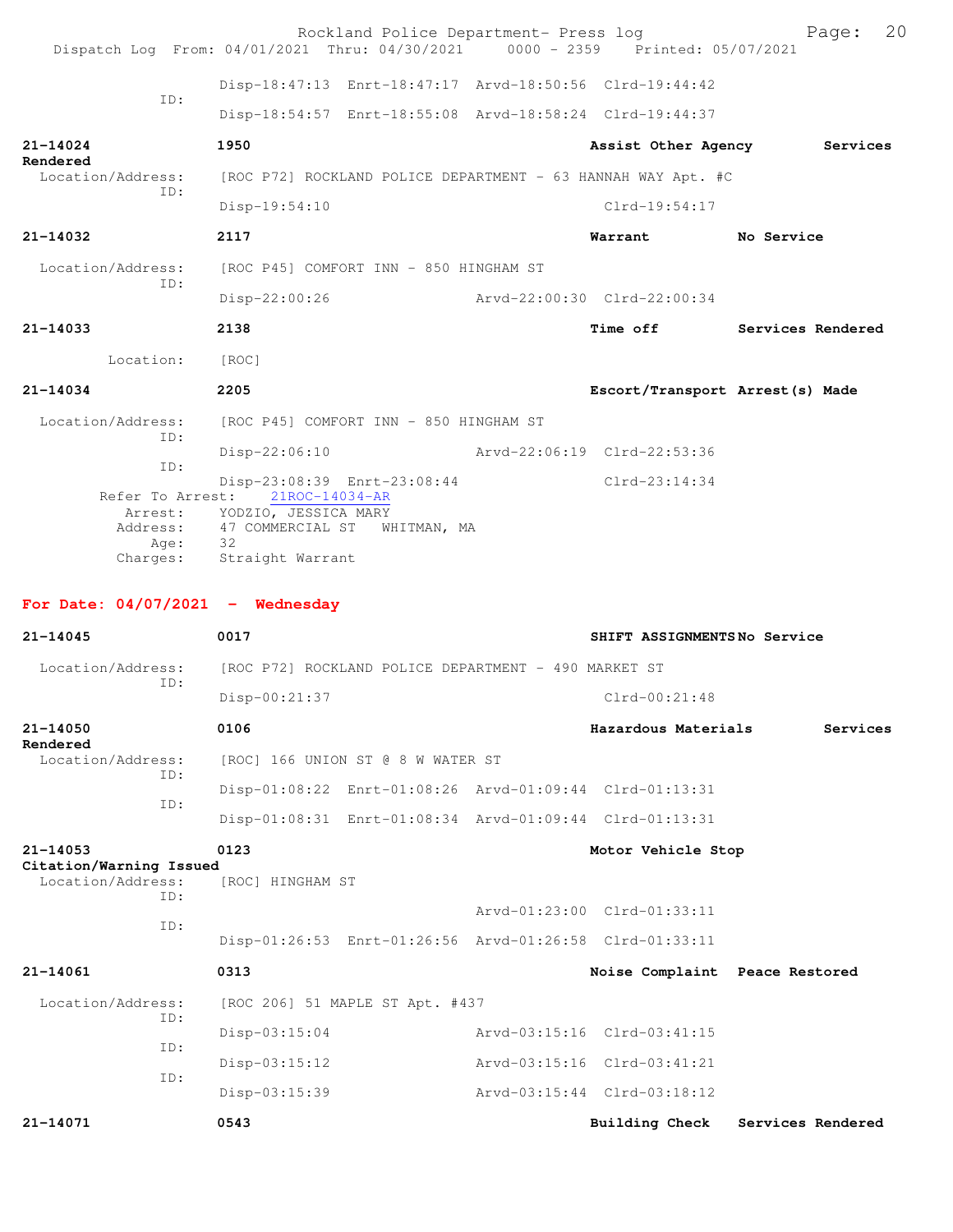|                 |                          |                                   | Rockland Police Department- Press log                                     |  | Dispatch Log From: 04/01/2021 Thru: 04/30/2021 0000 - 2359 Printed: 05/07/2021 |            | 21<br>Page:       |
|-----------------|--------------------------|-----------------------------------|---------------------------------------------------------------------------|--|--------------------------------------------------------------------------------|------------|-------------------|
|                 | Location/Address:<br>TD: |                                   | [ROC] BUSINESS DISTRICT - UNION ST                                        |  |                                                                                |            |                   |
|                 |                          |                                   |                                                                           |  | Arvd-05:47:00 Clrd-06:10:46                                                    |            |                   |
| 21-14075        |                          | 0604                              |                                                                           |  | Details / Time off                                                             |            | No Service        |
|                 | Location:                | [ROC]                             |                                                                           |  |                                                                                |            |                   |
| 21-14077        |                          | 0619                              |                                                                           |  | Motor Vehicle Stop                                                             |            | Verbal            |
| Warning         | Location/Address:        |                                   | [ROC] 137 WEBSTER ST @ 106 EVERETT ST                                     |  |                                                                                |            |                   |
|                 | TD:                      |                                   |                                                                           |  | Disp-06:19:57 Enrt-06:20:01 Arvd-06:20:09 Clrd-06:22:37                        |            |                   |
| $21 - 14083$    |                          | 0700                              |                                                                           |  | General Incident No Service                                                    |            |                   |
|                 | Location/Address:        |                                   | [ROC P72] ROCKLAND POLICE DEPARTMENT - 490 MARKET ST                      |  |                                                                                |            |                   |
|                 | ID:                      | Disp-07:01:44                     |                                                                           |  | $Clrd-07:02:03$                                                                |            |                   |
| 21-14086        |                          | 0711                              |                                                                           |  | Details / Time off                                                             |            | Services          |
| Rendered        | Location:                | [ROC]                             |                                                                           |  |                                                                                |            |                   |
| 21-14089        |                          | 0727                              |                                                                           |  | Burglar Alarm                                                                  | Building   |                   |
| Checked/Secured | Location/Address:        |                                   | [ROC] KUEHNE NAGLE - 100 LEDGEWOOD PL Apt. #300                           |  |                                                                                |            |                   |
|                 | TD:                      |                                   |                                                                           |  | Disp-07:33:40 Enrt-07:33:45 Arvd-07:38:37 Clrd-07:48:47                        |            |                   |
| 21-14090        |                          | 0800                              |                                                                           |  | General Info                                                                   |            | Services Rendered |
|                 | Location/Address:        |                                   | [ROC P72] ROCKLAND POLICE DEPARTMENT - 490 MARKET ST                      |  |                                                                                |            |                   |
|                 | TD:                      |                                   |                                                                           |  | Disp-08:09:17 Enrt-08:09:23 Arvd-08:09:26 Clrd-08:09:30                        |            |                   |
| 21-14097        |                          | 0900                              |                                                                           |  | Motor Vehicle Stop                                                             |            | Verbal            |
| Warning         | Location/Address:        | [ROC] 285 TURNER RD @ 187 POND ST |                                                                           |  |                                                                                |            |                   |
|                 | TD:                      |                                   |                                                                           |  | Arvd-09:00:00 Clrd-09:02:20                                                    |            |                   |
| 21-14100        |                          | 0920                              |                                                                           |  | General Info                                                                   |            | Services Rendered |
|                 | Location/Address:        |                                   | [ROC 897] 110 MARTHA DR Apt. #E                                           |  |                                                                                |            |                   |
|                 | TD:                      |                                   |                                                                           |  | Disp-09:40:26 Enrt-09:40:32 Arvd-09:40:35 Clrd-09:40:38                        |            |                   |
| 21-14104        |                          | 0936                              |                                                                           |  | General Info                                                                   | No Service |                   |
|                 | Location/Address:        | [ROC] 191 CENTRAL ST              |                                                                           |  |                                                                                |            |                   |
|                 | ID:                      |                                   | Disp-09:40:04 Enrt-09:40:11                                               |  | Clrd-10:08:49                                                                  |            |                   |
|                 | ID:                      |                                   | Disp-09:40:04 Enrt-09:40:15                                               |  | $Clrd-10:08:49$                                                                |            |                   |
|                 | ID:                      |                                   |                                                                           |  | Disp-10:00:29 Enrt-10:00:33 Arvd-10:02:39 Clrd-10:08:49                        |            |                   |
| 21-14105        |                          | 0939                              |                                                                           |  | Health & Welfare Check                                                         |            | Transported       |
| to Hospital     | Location/Address:        |                                   | [ROC] 135 GROVE ST Apt. #110                                              |  |                                                                                |            |                   |
|                 | ID:                      |                                   |                                                                           |  | Arvd-09:39:00 Clrd-10:43:29                                                    |            |                   |
|                 | ID:                      |                                   | Disp-09:48:50 Enrt-09:48:53                                               |  | $Clrd-09:49:03$                                                                |            |                   |
|                 | Fire Unit:               |                                   | ROCKEN1-Pumper-Rockland Engine 1<br>InQrtsUnavl-10:28:40 InSrvce-10:28:40 |  | Disp-10:08:28 Enrt-10:08:41 Arvd-10:11:49 Clrd-10:26:19                        |            |                   |
|                 | EMS Unit:                | ROCKAM1-Rockland A1               |                                                                           |  | Disp-10:08:34 Enrt-10:08:38 Arvd-10:10:26 Clrd-10:26:49                        |            |                   |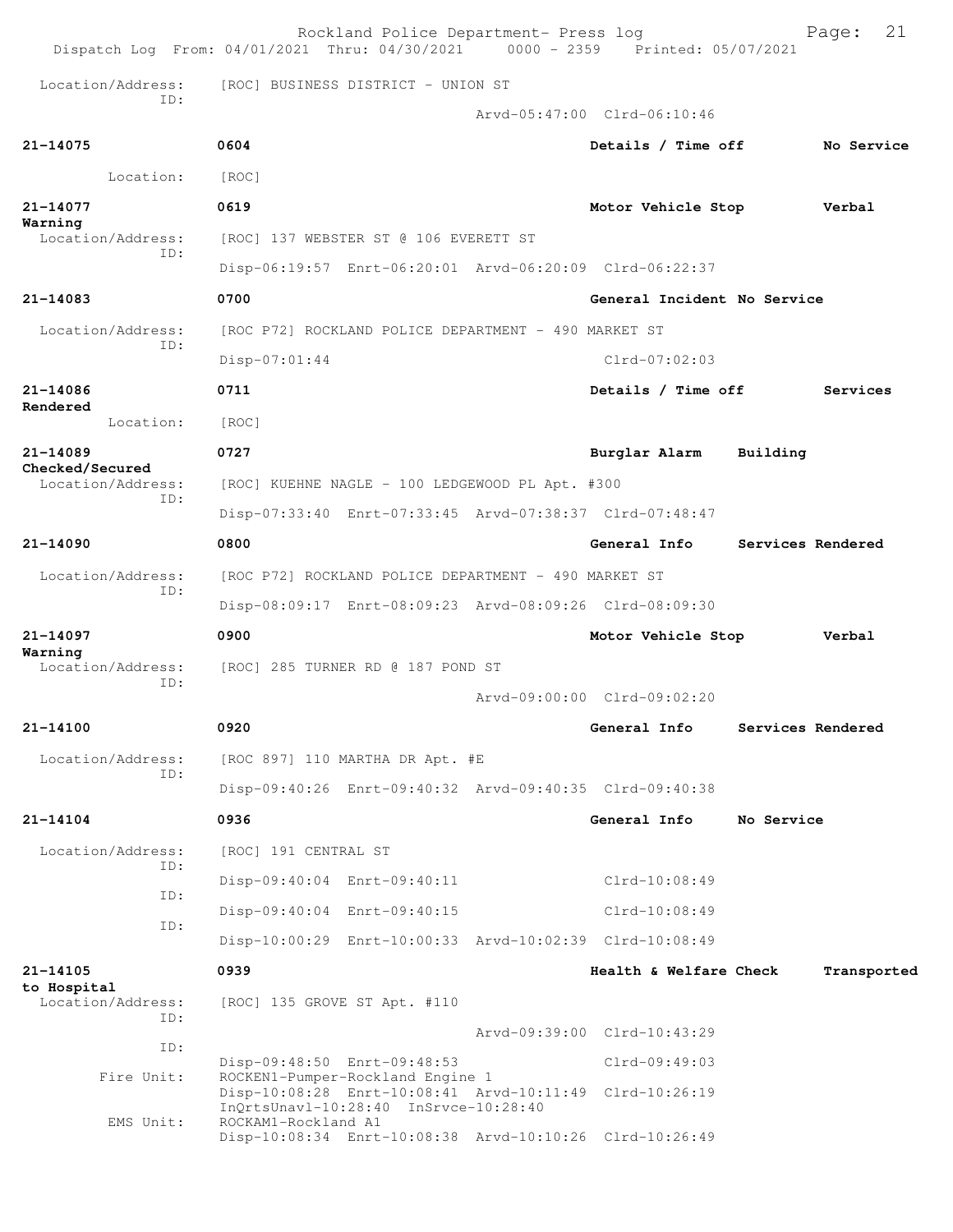Rockland Police Department- Press log Fage: 22<br>21 Thru: 04/30/2021 0000 - 2359 Printed: 05/07/2021 Dispatch Log From:  $04/01/2021$  Thru:  $04/30/2021$ 

 Hosp-10:35:54 ClrHosp-11:04:58 InQrtsUnavl-11:05:44 InSrvce-11:05:44 **21-14107 0947 Motor Vehicle Collision W/PI Report Follows**  Location/Address: [ROC] 35 STANTON ST @ 44 EVERETT ST ID: Disp-09:48:46 Enrt-09:48:53 Arvd-09:58:12 Clrd-10:15:11 ID: Disp-09:49:12 Enrt-09:49:14 Arvd-09:50:26 Clrd-10:27:16 ID: Disp-09:49:41 Enrt-09:49:44 Arvd-09:58:12 Clrd-10:00:13 **21-14121 1011 Trespassing Services Rendered** Location/Address: [ROC] 31 LEISUREWOODS DR ID: Disp-10:15:28 Enrt-10:16:08 Arvd-10:16:11 Clrd-10:16:15 **21-14120 1012 MVA Property Damage Only Services Rendered**  Location/Address: [ROC] PARK AND RIDE - HINGHAM ST ID: Disp-10:15:23 Enrt-10:15:28 Arvd-10:19:54 Clrd-10:20:31 ID: Disp-10:21:02 Arvd-10:21:06 Clrd-10:32:11 **21-14134 1101 General Info No Service** Location/Address: [ROC] 30 MARTHA DR Apt. #A ID: Disp-11:05:48 Enrt-11:05:55 Arvd-11:12:15 Clrd-11:15:21 ID: Disp-11:05:48 Enrt-11:05:59 Arvd-11:12:17 Clrd-11:15:23 **21-14133 1102 Motor Vehicle Stop Verbal Warning**  Location/Address: [ROC] 380 POND ST ID: Arvd-11:02:00 Clrd-11:03:24 **21-14137 1122 Summons No Service** Location/Address: [ROC] 316 NORTH AVE ID: Arvd-11:22:00 Clrd-11:23:52 **21-14139 1125 General Info Services Rendered** Location/Address: [ROC P72] ROCKLAND POLICE DEPARTMENT - 490 MARKET ST **21-14142 1159 General Info Building Checked/Secured**  Location/Address: [ROC] HINGHAM ST **21-14160 1413 Suspicious Activity Investigated** Location/Address: [ROC P20] DUNKIN DONUTS - 21 EAST WATER ST ID: Disp-14:19:37 Enrt-14:19:42 Arvd-14:20:08 Clrd-14:26:58 ID: Disp-14:19:37 Enrt-14:19:42 Arvd-14:22:11 Clrd-14:26:57 ID: Disp-14:19:37 Enrt-14:19:43 Arvd-14:20:31 Clrd-14:27:00 **21-14166 1504 Assist Other Agency Services Rendered**  Location/Address: [ROC] PARK AND RIDE - 1050 HINGHAM ST ID: Disp-15:05:07 Enrt-15:05:11 Arvd-15:05:12 Clrd-15:22:04 ID: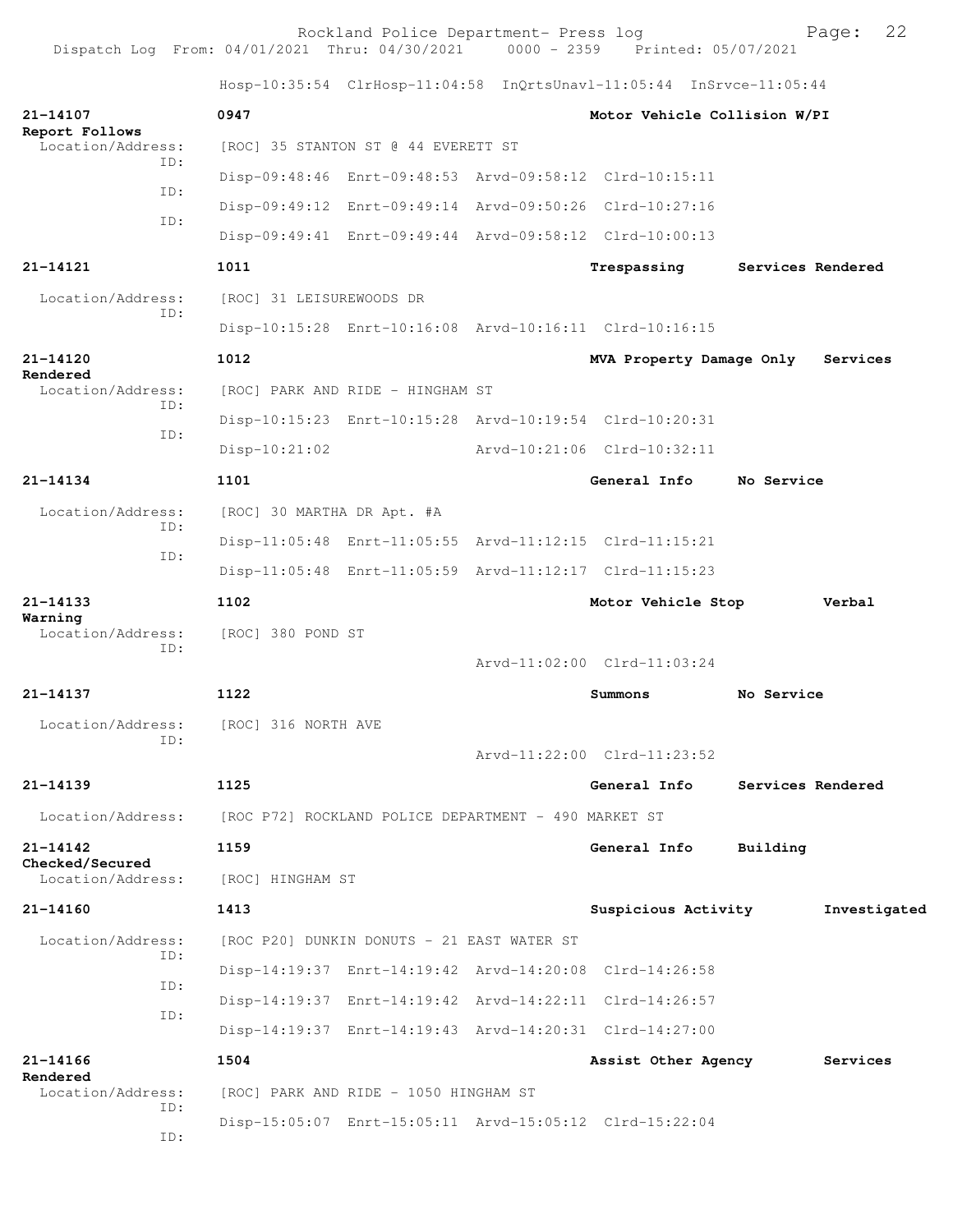| Dispatch Log From: 04/01/2021 Thru: 04/30/2021 0000 - 2359 Printed: 05/07/2021 |                                                         | Rockland Police Department- Press log |                                     |              | 23<br>Page:       |
|--------------------------------------------------------------------------------|---------------------------------------------------------|---------------------------------------|-------------------------------------|--------------|-------------------|
|                                                                                | Disp-15:05:07 Enrt-15:05:13 Arvd-15:05:14 Clrd-15:08:52 |                                       |                                     |              |                   |
| ID:                                                                            | $Disp-15:08:56$                                         |                                       | Arvd-15:08:57 Clrd-15:08:59         |              |                   |
| $21 - 14168$                                                                   | 1512                                                    |                                       | Assist Fire Department              |              | No Service        |
| Vicinity of:                                                                   | [ROC] BEHIND THE BUILDING - 44 BLANCHARD ST             |                                       |                                     |              |                   |
| ID:                                                                            | Disp-15:14:57 Enrt-15:15:08 Arvd-15:18:15 Clrd-15:24:11 |                                       |                                     |              |                   |
| ID:                                                                            | Disp-15:15:05 Enrt-15:15:08 Arvd-15:16:17 Clrd-15:24:09 |                                       |                                     |              |                   |
| 21-14172                                                                       | 1523                                                    |                                       | 911 Hang Up                         | Investigated |                   |
| Location/Address:                                                              | [ROC] 135 GROVE ST Apt. #112                            |                                       |                                     |              |                   |
| ID:                                                                            | Disp-15:25:14 Enrt-15:25:33 Arvd-15:31:59 Clrd-15:38:22 |                                       |                                     |              |                   |
| 21-14176                                                                       | 1601                                                    |                                       | SHIFT ASSIGNMENTS Services Rendered |              |                   |
| Location/Address:                                                              | [ROC P72] ROCKLAND POLICE DEPARTMENT - 490 MARKET ST    |                                       |                                     |              |                   |
| 21-14189                                                                       | 1727                                                    |                                       | Building Check Services Rendered    |              |                   |
| Location/Address:                                                              | [ROC] HINGHAM ST                                        |                                       |                                     |              |                   |
| ID:                                                                            |                                                         |                                       | Arvd-17:28:16 Clrd-17:28:31         |              |                   |
| $21 - 14199$                                                                   | 1918                                                    |                                       | <b>Time off</b>                     |              | Services Rendered |
| Location:                                                                      | [ROC]                                                   |                                       |                                     |              |                   |
| 21-14202                                                                       | 1942                                                    |                                       | Breaking & Entering                 |              | Investigated      |
| Location/Address:                                                              | [ROC 830] 48 BIGELOW AVE                                |                                       |                                     |              |                   |
| ID:                                                                            | Disp-19:44:19 Enrt-19:46:00 Arvd-19:55:46 Clrd-20:14:28 |                                       |                                     |              |                   |
| 21-14205                                                                       | 2014                                                    |                                       | <b>Building Check</b>               |              | Services Rendered |
| Location/Address:                                                              | [ROC] HINGHAM ST                                        |                                       |                                     |              |                   |
| ID:                                                                            |                                                         |                                       | Arvd-20:15:22 Clrd-20:15:41         |              |                   |
| 21-14208                                                                       | 2027                                                    |                                       | Building Check Services Rendered    |              |                   |
| Location/Address:                                                              | [ROC] VFW DR                                            |                                       |                                     |              |                   |
| TD:                                                                            |                                                         |                                       | Arvd-20:28:27 Clrd-20:28:46         |              |                   |
| 21-14215                                                                       | 2215                                                    |                                       | Motor Vehicle Complaint             |              | Gone on           |
| arrival<br>Location/Address:                                                   | [ROC] NEVENS CIR                                        |                                       |                                     |              |                   |
| ID:                                                                            | Disp-22:16:34 Enrt-22:17:21 Arvd-22:17:22 Clrd-22:20:03 |                                       |                                     |              |                   |
| 21-14221                                                                       | 2311                                                    |                                       | Details / Time off                  |              | Services          |
| Rendered<br>Location:                                                          | [ROC]                                                   |                                       |                                     |              |                   |
| 21-14223                                                                       | 2327                                                    |                                       | General Info                        |              | Services Rendered |
| Location/Address: [ROC P72] ROCKLAND POLICE DEPARTMENT - 490 MARKET ST         |                                                         |                                       |                                     |              |                   |
|                                                                                |                                                         |                                       |                                     |              |                   |
| For Date: $04/08/2021$ - Thursday                                              |                                                         |                                       |                                     |              |                   |

**21-14225 0002 General Info SHIFT ASSIGNMENTS No Service**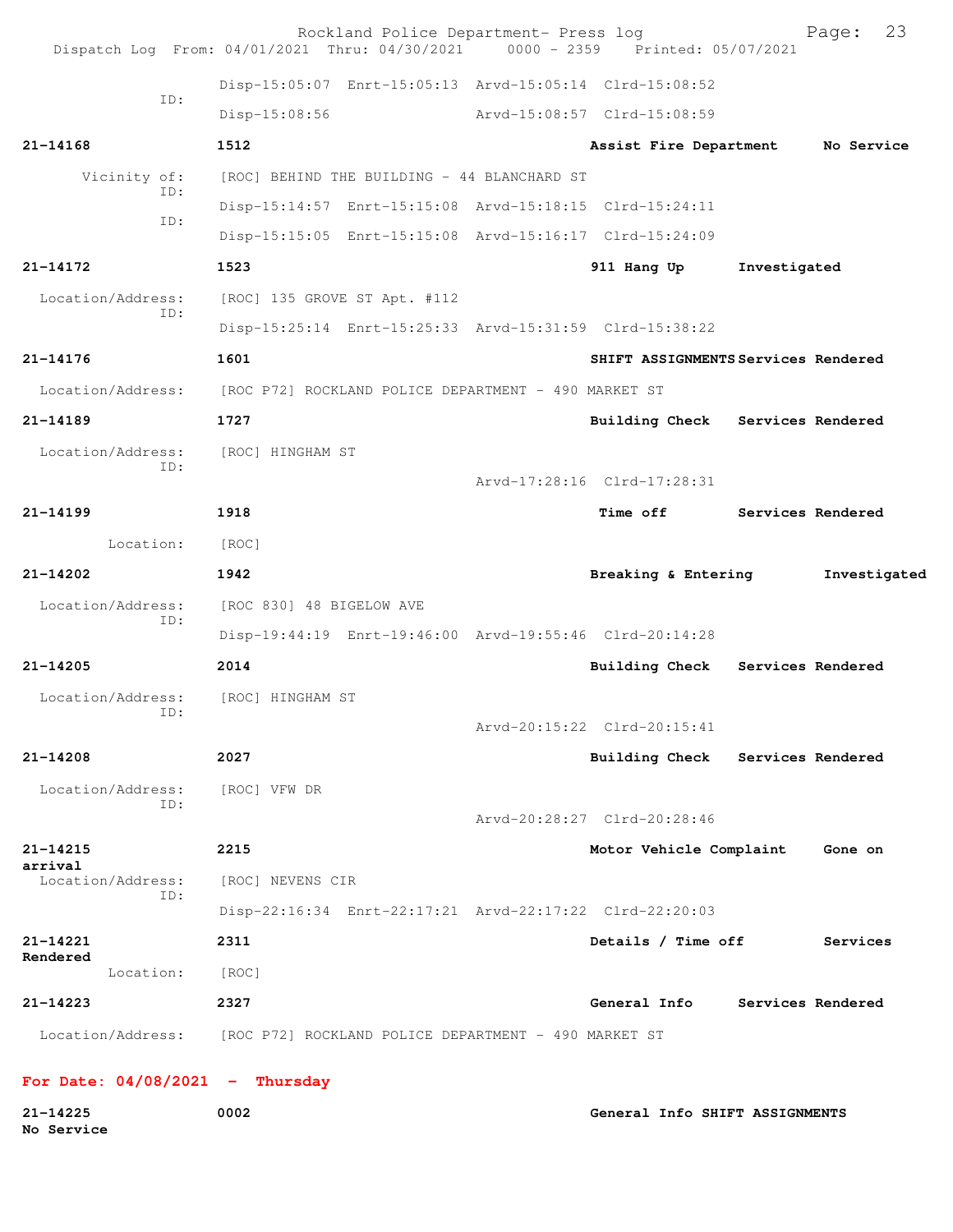| Dispatch Log From: 04/01/2021 Thru: 04/30/2021 |                             | Rockland Police Department- Press log                | 0000 - 2359 Printed: 05/07/2021                         | 24<br>Page:                          |
|------------------------------------------------|-----------------------------|------------------------------------------------------|---------------------------------------------------------|--------------------------------------|
| Location/Address:<br>TD:                       |                             | [ROC P72] ROCKLAND POLICE DEPARTMENT - 490 MARKET ST |                                                         |                                      |
|                                                | Disp-00:04:50               |                                                      | $Clrd-00:06:59$                                         |                                      |
| 21-14227                                       | 0034                        |                                                      | Building Check                                          | Investigated                         |
| Location/Address:                              | [ROC] MARKET ST             |                                                      |                                                         |                                      |
| ID:                                            |                             |                                                      | Arvd-00:35:32 Clrd-00:35:38                             |                                      |
| $21 - 14228$                                   | 0035                        |                                                      | Building Check                                          | Investigated                         |
| Location/Address:                              | [ROC] CENTRE AVE            |                                                      |                                                         |                                      |
| ID:                                            |                             |                                                      | Arvd-00:36:10 Clrd-00:36:18                             |                                      |
| 21-14232                                       | 0115                        |                                                      | Motor Vehicle Stop                                      |                                      |
| Citation/Warning Issued<br>Vicinity of:        | [ROC] 345 WEST WATER ST     |                                                      |                                                         |                                      |
| TD:                                            |                             |                                                      | Arvd-01:15:00 Clrd-01:25:20                             |                                      |
| TD:                                            | $Disp-01:18:48$             |                                                      | Arvd-01:18:52 Clrd-01:19:48                             |                                      |
| 21-14234                                       | 0222                        |                                                      | Warrant                                                 | Arrest (s) Made                      |
| Location/Address:                              | [ROC] 37 CRESCENT ST        |                                                      |                                                         |                                      |
| ID:                                            | Disp-02:23:16               |                                                      | Arvd-02:23:26 Clrd-02:43:37                             |                                      |
| ID:                                            | $Disp-02:23:18$             |                                                      | Arvd-02:23:26 Clrd-02:31:41                             |                                      |
| ID:                                            | Disp-02:23:22               |                                                      | Arvd-02:23:26 Clrd-02:30:31                             |                                      |
| Refer To Arrest:<br>Arrest:                    | 21ROC-14234-AR              | HENDERSON-MURPHY, ANDREW CHRISTOPHER                 |                                                         |                                      |
| Address:<br>Age:                               | 19                          | 37 CRESCENT ST ROCKLAND, MA                          |                                                         |                                      |
| Charges:                                       | Straight Warrant            |                                                      |                                                         |                                      |
| $21 - 14242$<br>Required                       | 0309                        |                                                      |                                                         | FALSE/ANNOYING PHONE CALLS No Action |
| Location/Address:<br>ID:                       |                             | [ROC P55] HOME DEPOT - 1149 HINGHAM ST               |                                                         |                                      |
| ID:                                            | Disp-03:09:38 Enrt-03:09:55 |                                                      | Clrd-03:34:16                                           |                                      |
| ID:                                            | Disp-03:09:42 Enrt-03:09:55 |                                                      | Clrd-03:31:38                                           |                                      |
|                                                | Disp-03:09:51 Enrt-03:09:55 |                                                      | $Clrd-03:31:49$                                         |                                      |
| $21 - 14249$                                   | 0559                        |                                                      | <b>Building Check</b>                                   | Services Rendered                    |
| Location/Address:<br>ID:                       |                             | [ROC] BUILDING DISTRICT - UNION ST                   |                                                         |                                      |
|                                                |                             |                                                      | Arvd-06:01:12 Clrd-06:25:44                             |                                      |
| 21-14255<br>Warning                            | 0645                        |                                                      | Motor Vehicle Stop                                      | Verbal                               |
| Location/Address:<br>TD:                       |                             | [ROC] 351 NORTH AVE @ 20 GREEN ST                    |                                                         |                                      |
| ID:                                            |                             |                                                      | Arvd-06:45:00 Clrd-06:50:33                             |                                      |
|                                                | Disp-06:46:21 Enrt-06:46:25 |                                                      | Clrd-06:50:28                                           |                                      |
| 21-14256                                       | 0658                        |                                                      | Suspicious Activity                                     | Gone on                              |
| arrival<br>Location/Address:                   | [ROC] BILL DELAHUNT PKWY    |                                                      |                                                         |                                      |
| ID:                                            |                             |                                                      | Disp-07:01:55 Enrt-07:01:58 Arvd-07:06:12 Clrd-07:15:26 |                                      |
| ID:                                            |                             |                                                      | Disp-07:05:41 Enrt-07:05:45 Arvd-07:06:09 Clrd-07:15:22 |                                      |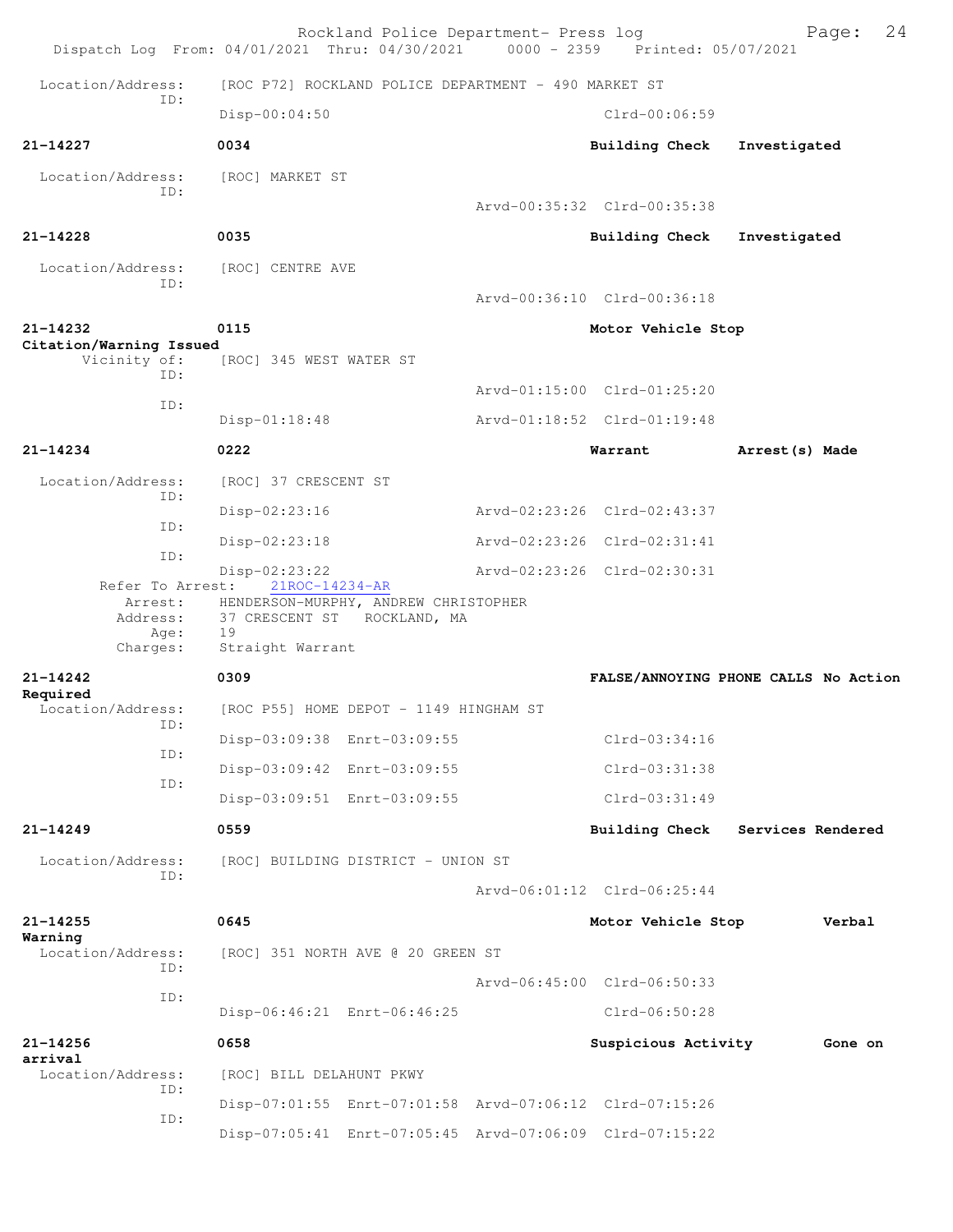Rockland Police Department- Press log entitled and Page: 25

| 21-14261                      | 0813                                                                                                                                 | Information Call No Action Required |                   |
|-------------------------------|--------------------------------------------------------------------------------------------------------------------------------------|-------------------------------------|-------------------|
| Location/Address:             | [ROC P72] ROCKLAND POLICE DEPARTMENT - 490 MARKET ST                                                                                 |                                     |                   |
| 21-14263                      | 0845                                                                                                                                 | Details / Time off                  | No Action         |
| Required<br>Location:         | [ROC]                                                                                                                                |                                     |                   |
| 21-14264                      | 0848                                                                                                                                 | Details / Time off                  | No Action         |
| Required<br>Location:         | [ROC]                                                                                                                                |                                     |                   |
| 21-14265                      | 0851                                                                                                                                 | Details / Time off                  | No Action         |
| Required<br>Location:         | [ROC]                                                                                                                                |                                     |                   |
| 21-14268                      | 0906                                                                                                                                 | <b>Building Check</b>               | Services Rendered |
| Location/Address:<br>ID:      | [ROC] 435 HINGHAM ST                                                                                                                 | Arvd-09:09:52 Clrd-09:10:37         |                   |
| 21-14270                      | 0910                                                                                                                                 | Prisioner Transport                 | Services          |
| Rendered<br>Location/Address: | [BRO] BROCKTON SUPERIOR COURT - 215 MAIN ST                                                                                          |                                     |                   |
| ID:                           |                                                                                                                                      | Arvd-09:10:00 Clrd-10:37:14         |                   |
| 21-14271                      | 0910                                                                                                                                 |                                     | Services Rendered |
|                               |                                                                                                                                      | Building Check                      |                   |
| Location/Address:<br>ID:      | [ROC] HINGHAM ST                                                                                                                     | Arvd-09:12:16 Clrd-09:12:29         |                   |
| 21-14275<br>Rendered          | 0929                                                                                                                                 | Health & Welfare Check              | Services          |
| Location/Address:             | [ROC] 37 BELMONT ST                                                                                                                  |                                     |                   |
| ID:<br>ID:                    | Disp-09:33:15 Enrt-09:33:19 Arvd-09:39:46 Clrd-09:39:48                                                                              |                                     |                   |
| Fire Unit:                    | Disp-09:33:31 Enrt-09:33:34 Arvd-09:33:51 Clrd-09:40:30                                                                              |                                     |                   |
|                               | ROCKEN1-Pumper-Rockland Engine 1<br>Disp-09:33:40 Enrt-09:33:46 Arvd-09:35:11 Clrd-09:35:39<br>InOrtsUnav1-09:35:39 InSrvce-09:35:39 |                                     |                   |
| EMS Unit:                     | ROCKAM2-Rockland A2<br>Disp-09:33:43 Enrt-09:35:07 Arvd-09:35:09 Clrd-09:35:35<br>InQrtsUnavl-09:35:36 InSrvce-09:35:36              |                                     |                   |
| 21-14462                      | 1015                                                                                                                                 | Animal Complaint Services Rendered  |                   |
| Location/Address:             | [ROC 951] 73 CONCORD ST                                                                                                              |                                     |                   |
| 21-14287                      | 1021                                                                                                                                 | Motor Vehicle Stop                  | Sent On Way       |
| Location/Address:             | [ROC P85] ROCKLAND FEDERAL CREDIT UNION - 241 UNION ST                                                                               |                                     |                   |
| ID:                           |                                                                                                                                      | Arvd-10:21:00 Clrd-10:26:01         |                   |
| 21-14288                      | 1024                                                                                                                                 | General Incident Services Rendered  |                   |
| Location/Address:             | [ROC] 158 MARKET ST @ 5 UNION ST                                                                                                     |                                     |                   |
| ID:                           | Disp-10:26:17 Enrt-10:26:21 Arvd-10:28:42 Clrd-10:28:48                                                                              |                                     |                   |
| ID:                           | Disp-10:26:34 Enrt-10:26:37                                                                                                          | Clrd-10:27:17                       |                   |
| 21-14463                      | 1035                                                                                                                                 | Animal Complaint Services Rendered  |                   |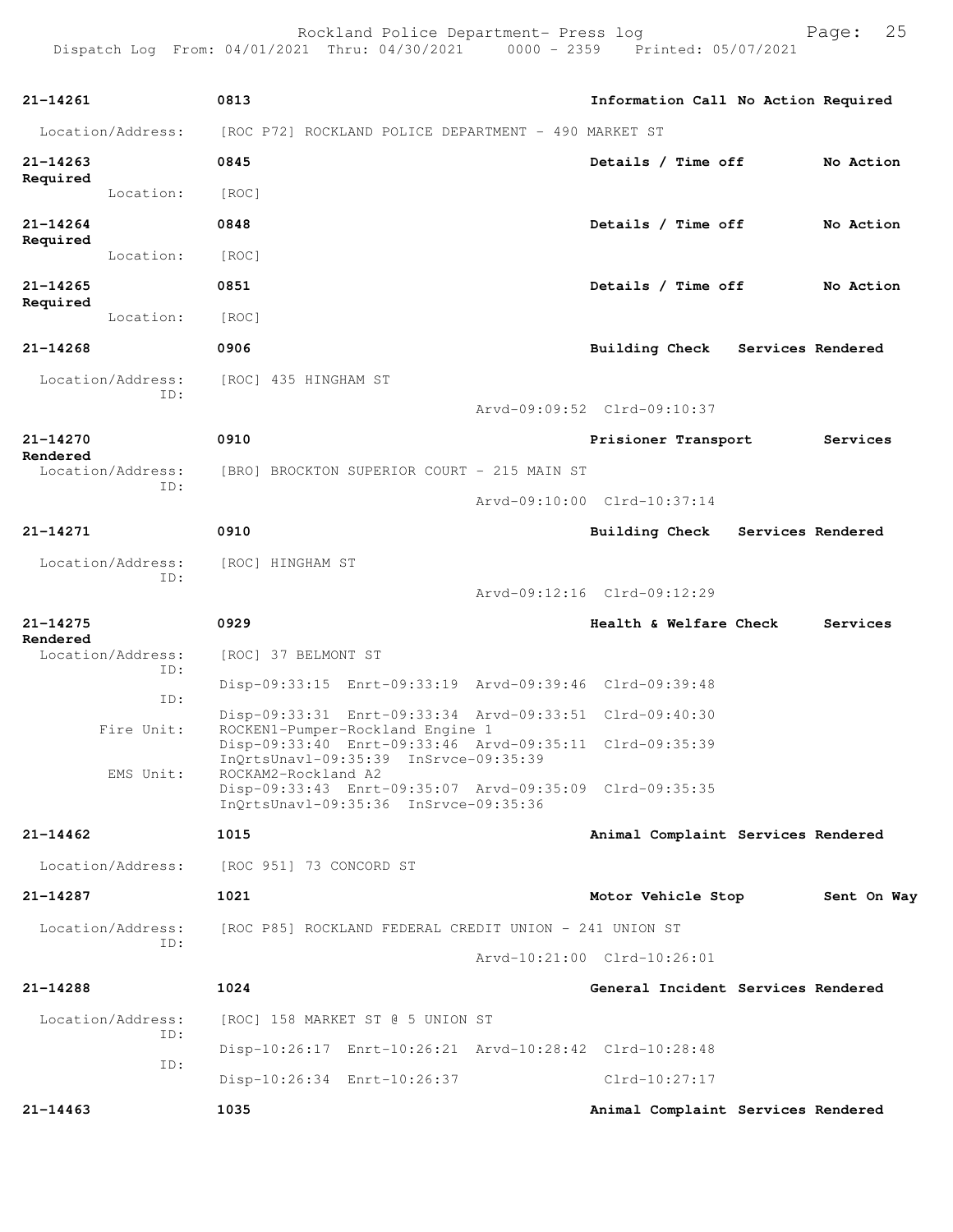|                             | Rockland Police Department- Press log<br>Dispatch Log From: 04/01/2021 Thru: 04/30/2021 0000 - 2359 Printed: 05/07/2021 |                             | 26<br>Page:                        |
|-----------------------------|-------------------------------------------------------------------------------------------------------------------------|-----------------------------|------------------------------------|
| Location/Address:           | [ROC] 115 CONCORD ST                                                                                                    |                             |                                    |
| 21-14291                    | 1041                                                                                                                    |                             | Animal Complaint Services Rendered |
| Location/Address:           | [ROC] 272 REED ST                                                                                                       |                             |                                    |
| TD:                         | Disp-10:44:57 Enrt-10:45:31 Arvd-10:49:13 Clrd-11:10:24                                                                 |                             |                                    |
| ID:                         | Disp-10:45:22 Enrt-10:45:26 Arvd-10:49:09 Clrd-11:12:20                                                                 |                             |                                    |
| ID:                         | Disp-10:51:52 Enrt-10:51:56 Arvd-10:51:58 Clrd-11:08:24                                                                 |                             |                                    |
| $21 - 14464$                | 1100                                                                                                                    |                             | Animal Complaint Services Rendered |
| Location/Address:           | [ROC] 168 VERNON ST                                                                                                     |                             |                                    |
| 21-14298<br>Rendered        | 1137                                                                                                                    | Traffic Enforcement         | Services                           |
| Location/Address:<br>ID:    | [ROC 92] R STEWART ESTEN SCHOOL - 733 SUMMER ST                                                                         |                             |                                    |
|                             |                                                                                                                         | Arvd-11:37:00 Clrd-12:05:52 |                                    |
| 21-14305<br>Checked/Secured | 1219                                                                                                                    | Burglar Alarm               | Building                           |
| Location/Address:<br>ID:    | [ROC] 22 CHURCH ST                                                                                                      |                             |                                    |
| ID:                         | Disp-12:20:14 Enrt-12:20:18 Arvd-12:22:14 Clrd-12:34:40                                                                 |                             |                                    |
| ID:                         | Disp-12:24:10 Enrt-12:24:13 Arvd-12:25:06 Clrd-12:34:35                                                                 |                             |                                    |
|                             | Disp-12:25:43 Enrt-12:25:46 Arvd-12:25:48 Clrd-12:34:37                                                                 |                             |                                    |
| 21-14311<br>Locate          | 1245                                                                                                                    | Suspicious Activity         | Could Not                          |
| Vicinity of:<br>ID:         | [ROC] OLD MARKET ST @ MONCRIEF RD                                                                                       |                             |                                    |
|                             | Disp-12:45:36 Enrt-12:45:39 Arvd-12:45:41 Clrd-12:47:43                                                                 |                             |                                    |
| $21 - 14319$                | 1333                                                                                                                    | Disturbance                 | Advised to Court                   |
| Location/Address:<br>ID:    | [ROC 13] RAD CONSTRUCTION/SOUTH SHORE LOAM AND MULCH - 171 VFW DR                                                       |                             |                                    |
|                             | Disp-13:38:51                                                                                                           | $C1rd-13:40:50$             |                                    |
| 21-14320<br>Required        | 1350                                                                                                                    | Details / Time off          | No Action                          |
| Location:                   | [ROC]                                                                                                                   |                             |                                    |
| $21 - 14324$                | 1405                                                                                                                    |                             | Building Check Services Rendered   |
| Location/Address:<br>ID:    | [ROC] 435 WEBSTER ST                                                                                                    |                             |                                    |
|                             |                                                                                                                         | Arvd-14:05:38 Clrd-14:05:51 |                                    |
| 21-14325                    | 1406                                                                                                                    | Building Check              | Services Rendered                  |
| Location/Address:<br>TD:    | [ROC] HINGHAM ST                                                                                                        |                             |                                    |
|                             |                                                                                                                         | Arvd-14:06:41 Clrd-14:07:39 |                                    |
| 21-14327<br>Required        | 1415                                                                                                                    | Details / Time off          | No Action                          |
| Location:                   | [ROC]                                                                                                                   |                             |                                    |
| $21 - 14465$                | 1415                                                                                                                    |                             | Animal Complaint Services Rendered |
| Location/Address:           | [ROC] 47 MORNINGSIDE DR                                                                                                 |                             |                                    |
| 21-14328                    | 1420                                                                                                                    | Assist Other Agency         | Services                           |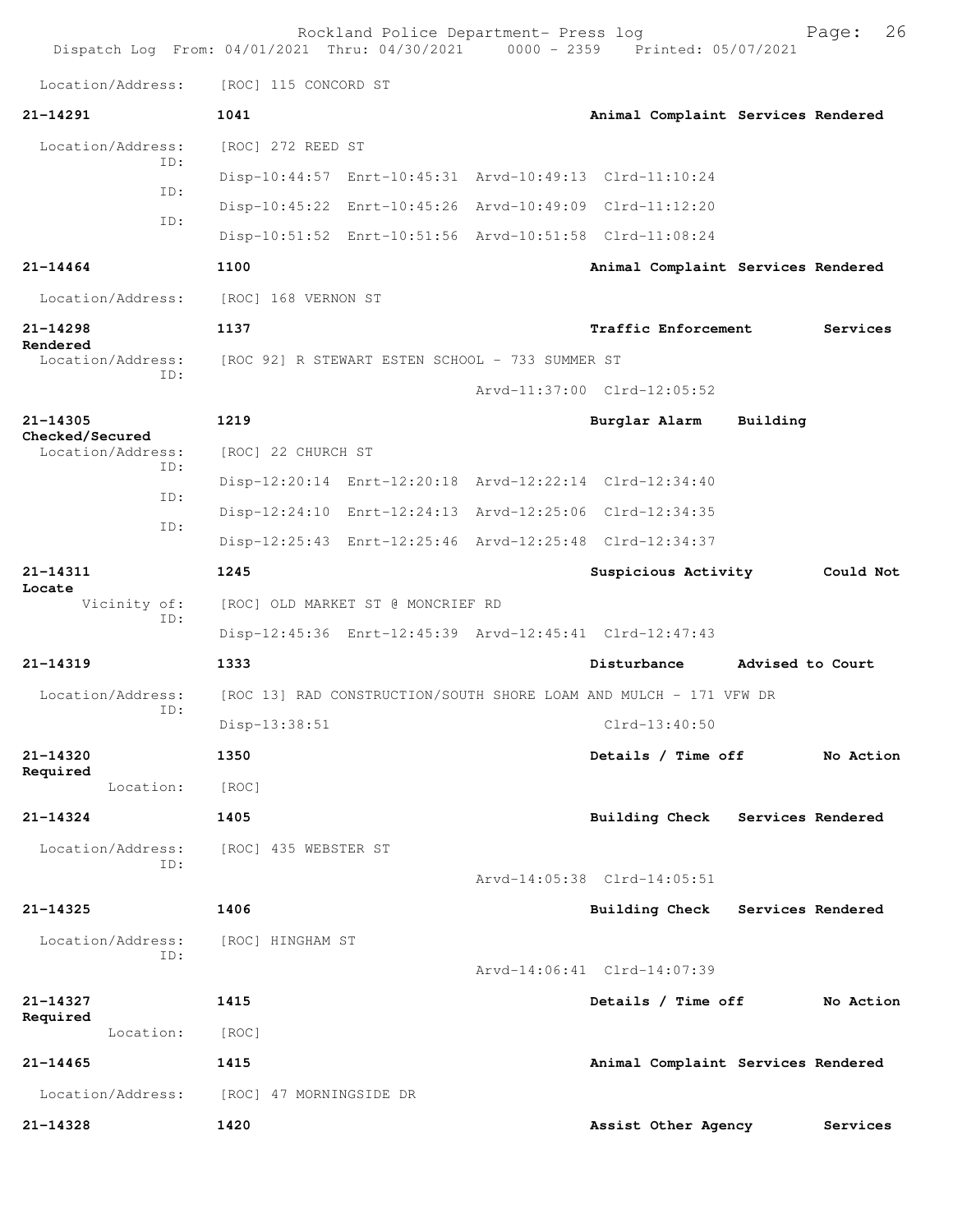|                               | Rockland Police Department- Press log<br>Dispatch Log From: 04/01/2021 Thru: 04/30/2021 0000 - 2359 Printed: 05/07/2021 |                                     | 27<br>Page:        |
|-------------------------------|-------------------------------------------------------------------------------------------------------------------------|-------------------------------------|--------------------|
| Rendered<br>Location/Address: | [ROC] 63 WEBSTER ST Apt. #2                                                                                             |                                     |                    |
| TD:                           | Disp-14:23:26 Enrt-14:32:04 Arvd-14:32:07 Clrd-14:34:11                                                                 |                                     |                    |
| 21-14334                      | 1437                                                                                                                    | Harassment                          | Advised to Court   |
| Location/Address:             | [ROC] 212 MANZELLA CT                                                                                                   |                                     |                    |
| TD:                           | $Disp-14:41:44$                                                                                                         | $C1rd-14:45:26$                     |                    |
| 21-14336<br>Rendered          | 1446                                                                                                                    | MVA Property Damage Only            | Services           |
| Location/Address:<br>TD:      | [ROC P55] HOME DEPOT - 1149 HINGHAM ST                                                                                  |                                     |                    |
|                               | $Disp-14:50:56$                                                                                                         | $Clrd-14:53:56$                     |                    |
| 21-14341                      | 1512                                                                                                                    | Building Check                      | Services Rendered  |
| Location/Address:<br>TD:      | [ROC] 435 WEBSTER ST                                                                                                    |                                     |                    |
|                               |                                                                                                                         | Arvd-15:12:40 Clrd-15:12:54         |                    |
| 21-14342                      | 1513                                                                                                                    | Building Check                      | Services Rendered  |
| Location/Address:<br>ID:      | [ROC] HINGHAM ST                                                                                                        |                                     |                    |
|                               |                                                                                                                         | Arvd-15:13:57 Clrd-15:14:18         |                    |
| $21 - 14353$                  | 1604                                                                                                                    | SHIFT ASSIGNMENTS Services Rendered |                    |
| Location/Address:<br>TD:      | [ROC P72] ROCKLAND POLICE DEPARTMENT - 490 MARKET ST                                                                    |                                     |                    |
|                               | Disp-16:07:06                                                                                                           | Clrd-16:07:25                       |                    |
| 21-14364<br>Exchange          | 1652                                                                                                                    | MVA Property Damage Only            | Paper              |
| Location/Address:<br>TD:      | [ROC] 800 HINGHAM ST @ 20 RESERVOIR PARK DR                                                                             |                                     |                    |
| Fire Unit:                    | Disp-16:53:33 Enrt-16:54:11 Arvd-16:58:47 Clrd-17:15:42<br>ROCKEN1-Pumper-Rockland Engine 1                             |                                     |                    |
|                               | Disp-16:54:34 Enrt-16:56:14<br>InQrtsUnavl-16:56:32 InSrvce-16:56:32                                                    | $C1rd-16:56:32$                     |                    |
| ID:<br>EMS Unit:              | Disp-16:54:35 Enrt-16:54:39 Arvd-17:14:46 Clrd-17:15:45<br>ROCKAM1-Rockland A1                                          |                                     |                    |
|                               | Disp-16:54:46 Enrt-16:56:16<br>InOrtsUnavl-16:56:30 InSrvce-16:56:30                                                    | Clrd-16:56:30                       |                    |
| 21-14370                      | 1712                                                                                                                    | TIME OFF                            | No Action Required |
| Location/Address:<br>ID:      | [ROC P72] ROCKLAND POLICE DEPARTMENT - 490 MARKET ST                                                                    |                                     |                    |
|                               |                                                                                                                         | Arvd-17:12:17 Clrd-17:13:13         |                    |
| $21 - 14372$                  | 1714                                                                                                                    | TIME OFF                            | No Action Required |
| Location/Address:<br>TD:      | [ROC P72] ROCKLAND POLICE DEPARTMENT - 490 MARKET ST                                                                    |                                     |                    |
|                               |                                                                                                                         | Arvd-17:14:00 Clrd-17:16:39         |                    |
| 21-14373                      | 1721                                                                                                                    | TIME OFF                            | No Action Required |
| Location/Address:             | [ROC P72] ROCKLAND POLICE DEPARTMENT - 490 MARKET ST                                                                    |                                     |                    |
| ID:                           |                                                                                                                         | Arvd-17:21:00 Clrd-17:23:33         |                    |
| 21-14380                      |                                                                                                                         |                                     |                    |
|                               | 1724                                                                                                                    | TIME OFF                            | No Action Required |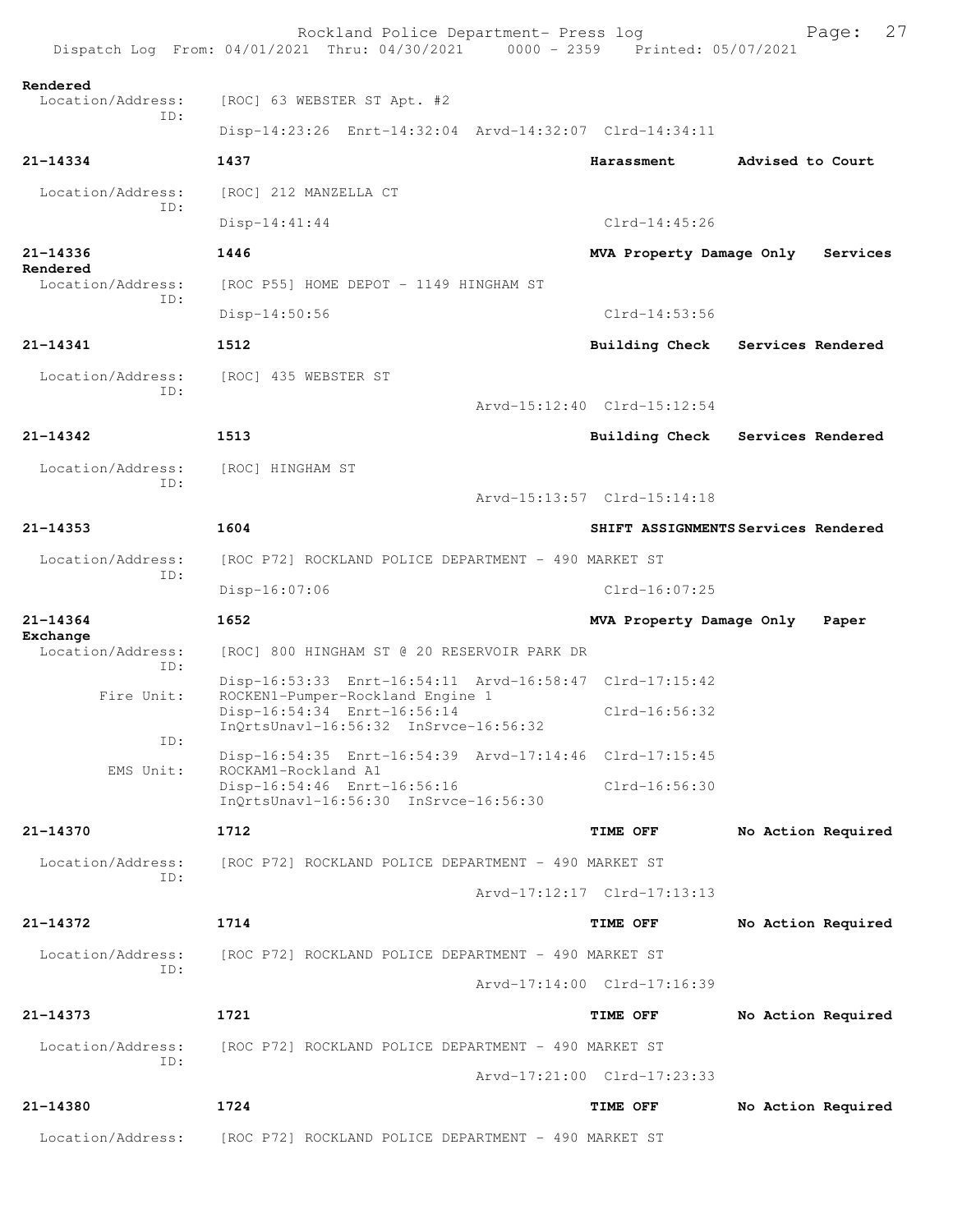Dispatch Log From: 04/01/2021 Thru: 04/30/2021 0000 - 2359 Printed: 05/07/2021 ID: Arvd-17:24:00 Clrd-18:13:42 **21-14374 1727 Lost/Found Property Services Rendered**<br>Location/Address: [ROC P83] ROCKLAND GOLF COURSE - 276 PLAIN ST ID: Disp-17:30:34 Clrd-17:30:43 **21-14376 1739 Motor Vehicle Stop Verbal Warning**  Location/Address: [ROC P98] DOLLAR TREE - 201 MARKET ST ID: Arvd-17:39:00 Clrd-17:43:31 ID: Disp-17:40:03 Enrt-17:40:07 Arvd-17:40:09 Clrd-17:43:28 **21-14378 1754 Building Check Appears Secure** Location/Address: [ROC] HINGHAM ST ID: Arvd-17:54:52 Clrd-17:55:01 **21-14379 1811 Details / Time off Services Rendered**  Location: [ROC] **21-14389 1838 MVA Property Damage Only Services Rendered**  Location/Address: [ROC] 18 RICE AVE @ 572 UNION ST ID: Disp-18:39:46 Enrt-18:40:01 Clrd-18:51:50 ID: Disp-18:39:46 Enrt-18:39:56 Arvd-18:42:42 Clrd-18:51:57 **21-14401 1950 Identity Theft Services Rendered** Location/Address: [ROC P72] ROCKLAND POLICE DEPARTMENT - 490 MARKET ST ID: Disp-19:55:02 Clrd-19:55:16 **21-14400 1952 Building Check Appears Secure** Location/Address: [ROC] HINGHAM ST ID: Arvd-19:52:50 Clrd-19:54:10 **21-14403 2009 Motor Vehicle Stop Citation/Warning Issued**  [ROC] 408 UNION ST @ 11 NORTH AVE ID: Arvd-20:09:00 Clrd-20:15:49 **21-14404 2009 Lost/Found Property Services Rendered**  Location/Address: [ROC P72] ROCKLAND POLICE DEPARTMENT - 490 MARKET ST ID: Disp-20:11:49 Clrd-20:12:09 **21-14405 2033 911 Accidental Services Rendered** Location/Address: [ROC] 30 ASPEN CIR ID: Disp-20:35:39 Enrt-20:35:46 Arvd-20:43:18 Clrd-20:46:48 **21-14406 2044 MVA Property Damage Only Report Follows**  Location/Address: [ROC] HINGHAM ST

Disp-20:46:30 Enrt-20:46:37 Arvd-20:50:29 Clrd-21:20:15

ID:

Rockland Police Department- Press log Fage: 28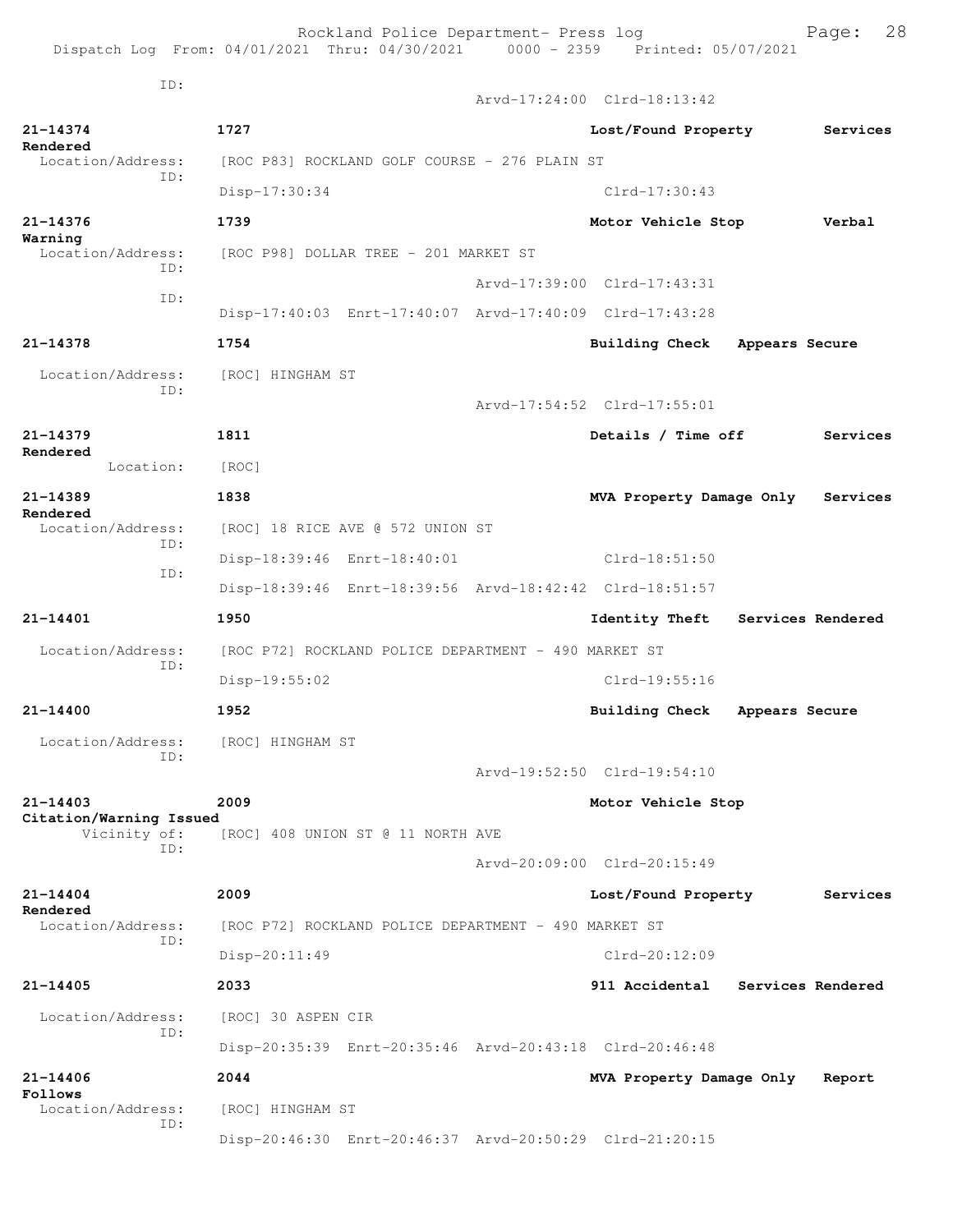| Dispatch Log From: 04/01/2021 Thru: 04/30/2021 0000 - 2359 Printed: 05/07/2021 |                                                      | Rockland Police Department- Press log   |                                                         |                   | Page:       | 29 |
|--------------------------------------------------------------------------------|------------------------------------------------------|-----------------------------------------|---------------------------------------------------------|-------------------|-------------|----|
| ID:                                                                            | $Disp-21:14:50$                                      |                                         | Arvd-21:14:59 Clrd-21:20:09                             |                   |             |    |
| $21 - 14409$                                                                   | 2119                                                 |                                         | Lost/Found Property Services                            |                   |             |    |
| Rendered<br>Location/Address:                                                  | [ROC P72] ROCKLAND POLICE DEPARTMENT - 490 MARKET ST |                                         |                                                         |                   |             |    |
| ID:                                                                            | Disp-21:20:47                                        |                                         | Clrd-21:20:59                                           |                   |             |    |
| 21-14410                                                                       | 2132                                                 |                                         | <b>BOLO</b>                                             | Services Rendered |             |    |
| Location/Address:                                                              | [ROC P72] ROCKLAND POLICE DEPARTMENT - 490 MARKET ST |                                         |                                                         |                   |             |    |
| TD:                                                                            | Disp-21:34:02                                        |                                         | $Clrd-21:34:09$                                         |                   |             |    |
| ID:                                                                            | $Disp-21:34:02$                                      |                                         | $Clrd-21:34:13$                                         |                   |             |    |
| ID:                                                                            | $Disp-21:34:02$                                      |                                         | $Clrd-21:34:17$                                         |                   |             |    |
| ID:                                                                            | Disp-21:34:02                                        |                                         | $Clrd-21:34:21$                                         |                   |             |    |
| ID:                                                                            | Disp-21:34:02                                        |                                         | $Clrd-21:34:25$                                         |                   |             |    |
| $21 - 14411$                                                                   | 2200                                                 |                                         | <b>Building Check</b>                                   | Appears Secure    |             |    |
| Location/Address:                                                              | [ROC] VFW DR                                         |                                         |                                                         |                   |             |    |
| ID:                                                                            |                                                      |                                         | Arvd-22:00:34 Clrd-22:00:41                             |                   |             |    |
| $21 - 14412$                                                                   | 2220                                                 |                                         | Suspicious Activity                                     |                   | Services    |    |
| Rendered<br>Location/Address:                                                  | [ROC] 303 STANDPIPE DR                               |                                         |                                                         |                   |             |    |
| ID:                                                                            |                                                      |                                         | Disp-22:21:22 Enrt-22:22:42 Arvd-22:26:46 Clrd-22:34:56 |                   |             |    |
| ID:                                                                            |                                                      |                                         | Disp-22:22:30 Enrt-22:22:35 Arvd-22:28:08 Clrd-22:33:38 |                   |             |    |
| $21 - 14413$                                                                   | 2225                                                 |                                         | Suspicious Activity                                     |                   | Gone on     |    |
| arrival<br>Location/Address:                                                   |                                                      | [ROC] ROCKLAND LIQUORS - 347 MARKET ST  |                                                         |                   |             |    |
| ID:                                                                            |                                                      |                                         | Disp-22:26:26 Enrt-22:26:35 Arvd-22:28:01 Clrd-22:34:19 |                   |             |    |
| ID:                                                                            |                                                      |                                         | Disp-22:26:26 Enrt-22:26:39 Arvd-22:28:51 Clrd-22:34:10 |                   |             |    |
| $21 - 14414$                                                                   | 2238                                                 |                                         | Suspicious Activity                                     |                   | Sent On Way |    |
| Location/Address:                                                              |                                                      | [ROC 66] REEDS POND PARK - 80 MARKET ST |                                                         |                   |             |    |
| ID:                                                                            | Disp-22:38:32                                        |                                         | Arvd-22:38:43 Clrd-22:42:01                             |                   |             |    |
| ID:                                                                            | Disp-22:38:32                                        |                                         | Arvd-22:38:39 Clrd-22:41:55                             |                   |             |    |
| For Date: $04/09/2021 -$ Friday                                                |                                                      |                                         |                                                         |                   |             |    |
| 21-14422                                                                       | 0003                                                 |                                         | SHIFT ASSIGNMENTS Services Rendered                     |                   |             |    |
| Location/Address:                                                              | [ROC P72] ROCKLAND POLICE DEPARTMENT - 490 MARKET ST |                                         |                                                         |                   |             |    |
| $21 - 14424$                                                                   | 0025                                                 |                                         | Animal Complaint Services Rendered                      |                   |             |    |
| Location/Address:<br>ID:                                                       | [ROC] 29 BLANCHARD ST                                |                                         |                                                         |                   |             |    |
|                                                                                |                                                      |                                         | Disp-00:28:59 Enrt-00:30:37 Arvd-00:33:05 Clrd-00:34:17 |                   |             |    |
| 21-14430<br>Citation/Warning Issued<br>Location/Address:<br>ID:                | 0137                                                 | [ROC] WEST WATER ST @ GROVE ST          | Motor Vehicle Stop                                      |                   |             |    |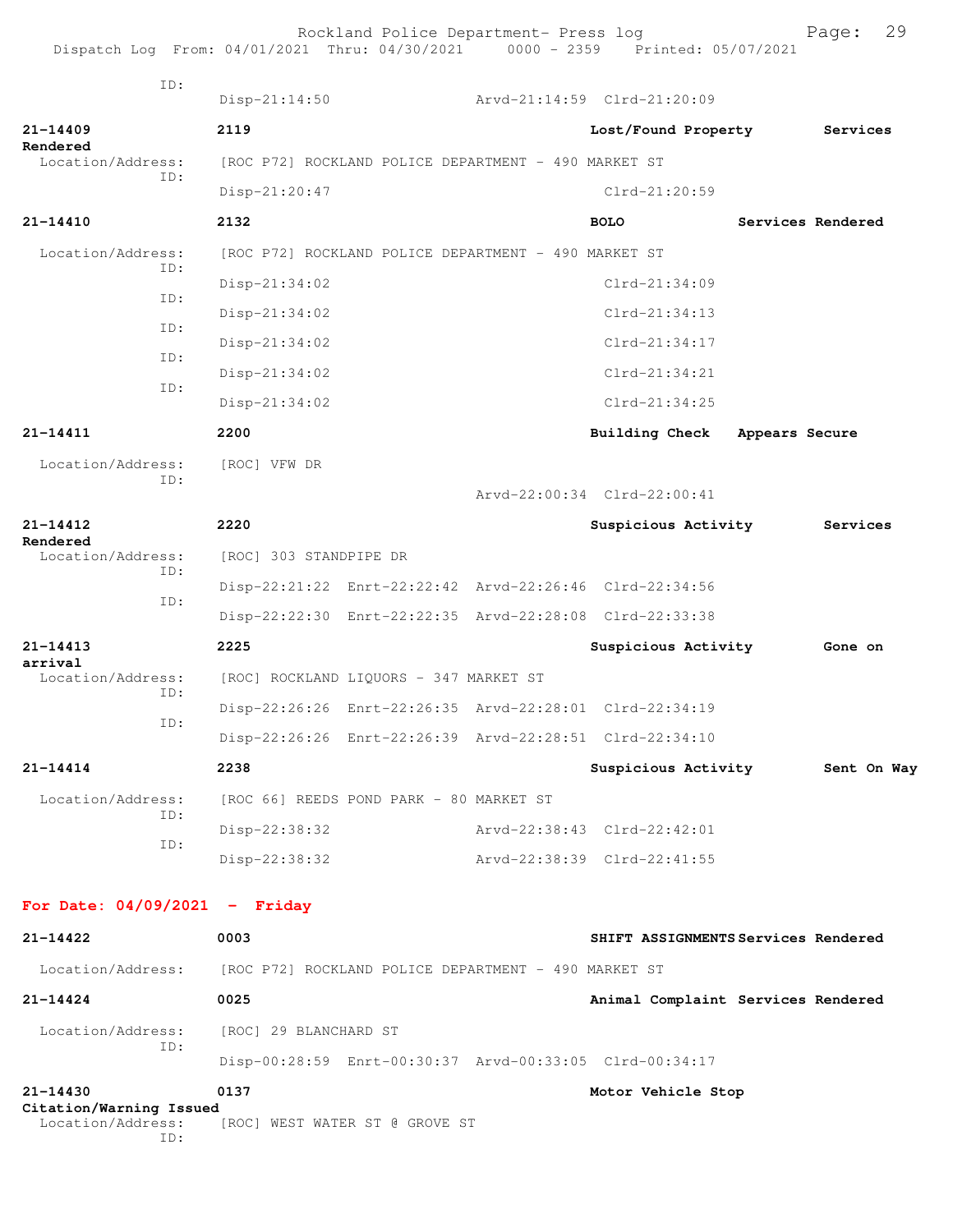|                                                     | Rockland Police Department- Press log<br>Dispatch Log From: 04/01/2021 Thru: 04/30/2021 | 0000 - 2359 Printed: 05/07/2021     |                | Page: 30            |
|-----------------------------------------------------|-----------------------------------------------------------------------------------------|-------------------------------------|----------------|---------------------|
|                                                     |                                                                                         | Arvd-01:37:00 Clrd-01:47:42         |                |                     |
| ID:                                                 | Disp-01:39:26                                                                           | Arvd-01:39:29 Clrd-01:47:40         |                |                     |
| $21 - 14441$                                        | 0501                                                                                    | Building Check                      | Appears Secure |                     |
| Location/Address:                                   | [ROC] UNION ST                                                                          |                                     |                |                     |
| ID:                                                 | Disp-05:01:57                                                                           | $Clrd-05:30:24$                     |                |                     |
| $21 - 14444$                                        | 0558                                                                                    | Motor Vehicle Stop                  |                |                     |
| Citation/Warning Issued<br>Location/Address:<br>TD: | [ROC] 275 SALEM ST                                                                      |                                     |                |                     |
| ID:                                                 |                                                                                         | Arvd-05:58:00 Clrd-06:13:19         |                |                     |
|                                                     | Disp-06:00:06                                                                           | Arvd-06:00:12 Clrd-06:06:16         |                |                     |
| $21 - 14453$<br>Rendered                            | 0702                                                                                    | Details / Time off                  |                | Services            |
| Location:                                           | [ROC]                                                                                   |                                     |                |                     |
| $21 - 14466$                                        | 0720                                                                                    | Harassment                          | Report Follows |                     |
| Location/Address:<br>ID:                            | [ROC P72] ROCKLAND POLICE DEPARTMENT - 490 MARKET ST                                    |                                     |                |                     |
|                                                     | Disp-08:45:03                                                                           | $Clrd-08:45:32$                     |                |                     |
| $21 - 14459$                                        | 0814                                                                                    | Information Call No Action Required |                |                     |
| Location/Address:                                   | [ROC P72] ROCKLAND POLICE DEPARTMENT - 490 MARKET ST                                    |                                     |                |                     |
| $21 - 14469$<br>Required                            | 0901                                                                                    | Details / Time off                  |                | No Action           |
| Location:                                           | [ROC]                                                                                   |                                     |                |                     |
| 21-14470                                            | 0905                                                                                    | Motor Vehicle Stop                  |                | Verbal              |
| Warning<br>Location/Address:<br>TD:                 | [ROC] AREA OF HANOVER LINE - SUMMER ST                                                  |                                     |                |                     |
|                                                     |                                                                                         | Arvd-09:05:00 Clrd-09:11:25         |                |                     |
| $21 - 14474$<br>Warning                             | 0910                                                                                    | Motor Vehicle Stop                  |                | Verbal              |
| Location/Address:<br>ID:                            | [ROC] 35 MARKET ST @ 50 J A DUNN MEM DR                                                 |                                     |                |                     |
|                                                     |                                                                                         | Arvd-09:10:00 Clrd-09:15:17         |                |                     |
| $21 - 14475$                                        | 0911                                                                                    | Assist Public                       |                | Provided Assistance |
| Location/Address:<br>ID:                            | [ROC] 22 CHURCH ST Apt. #2                                                              |                                     |                |                     |
|                                                     |                                                                                         | Arvd-09:11:00 Clrd-09:22:10         |                |                     |
| $21 - 14479$<br>Services Rendered                   | 0928                                                                                    | Sex offender or dissemination       |                |                     |
| Location/Address:                                   | [ROC P72] ROCKLAND POLICE DEPARTMENT - 490 MARKET ST                                    |                                     |                |                     |
| 21-14481                                            | 0955                                                                                    | Animal Complaint Services Rendered  |                |                     |
| Location/Address:<br>ID:                            | [ROC] 56 CAREY ST                                                                       |                                     |                |                     |
|                                                     |                                                                                         | Arvd-09:55:00 Clrd-10:07:05         |                |                     |
| 21-14487                                            | 1043                                                                                    | Information Call No Action Required |                |                     |
| Location/Address:                                   | [ROC P72] ROCKLAND POLICE DEPARTMENT - 490 MARKET ST                                    |                                     |                |                     |
| $21 - 14492$                                        | 1112                                                                                    | Disturbance                         | Sent On Way    |                     |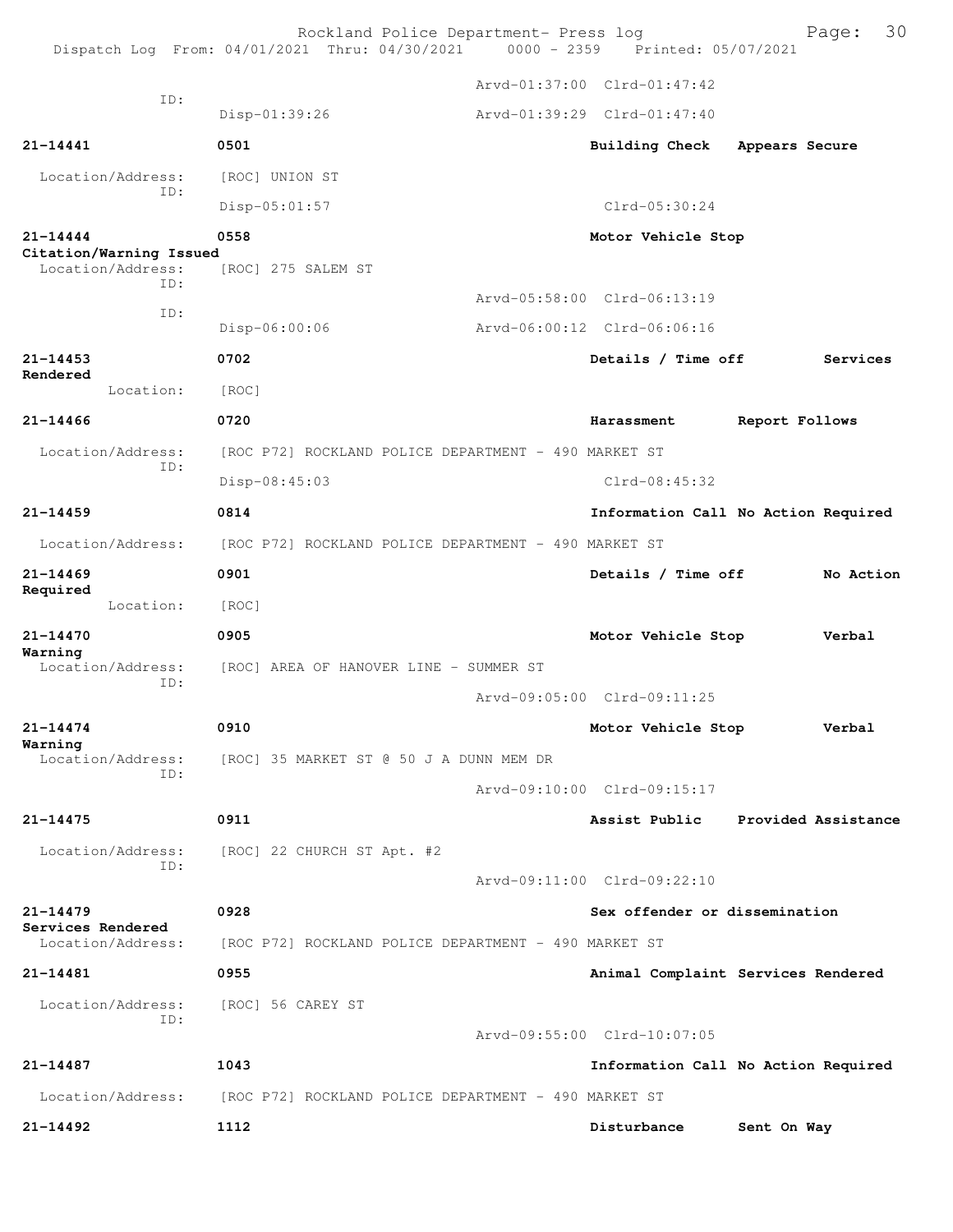|                                              | Rockland Police Department- Press log<br>Dispatch Log From: 04/01/2021 Thru: 04/30/2021 0000 - 2359 Printed: 05/07/2021 |                                    |                | 31<br>Page: |
|----------------------------------------------|-------------------------------------------------------------------------------------------------------------------------|------------------------------------|----------------|-------------|
| Location/Address:                            | [ROC] COL BRIAN DUFFY WAY                                                                                               |                                    |                |             |
| ID:                                          | Disp-11:13:36 Enrt-11:13:43 Arvd-11:13:47 Clrd-11:22:49                                                                 |                                    |                |             |
| ID:                                          | Disp-11:13:40 Enrt-11:13:45 Arvd-11:13:52 Clrd-11:22:47                                                                 |                                    |                |             |
| $21 - 14498$                                 | 1136                                                                                                                    | Motor Vehicle Stop                 |                |             |
| Citation/Warning Issued<br>Location/Address: | [ROC] 333 PLAIN ST @ 290 REED ST                                                                                        |                                    |                |             |
| ID:                                          |                                                                                                                         | Arvd-11:36:00 Clrd-11:44:40        |                |             |
| 21-14501                                     | 1156                                                                                                                    | Details / Time off                 |                | No Action   |
| Required<br>Location:                        | [ROC]                                                                                                                   |                                    |                |             |
| 21-15124                                     | 1215                                                                                                                    | Animal Complaint Services Rendered |                |             |
| Location/Address:                            | [ROC] 9 JOSH GRAY RD Apt. #GRAY                                                                                         |                                    |                |             |
| 21-14520                                     | 1406                                                                                                                    | Details / Time off                 |                | No Action   |
| Required<br>Location:                        | [ROC]                                                                                                                   |                                    |                |             |
| $21 - 14523$                                 | 1415                                                                                                                    | Identity Theft Services Rendered   |                |             |
| Location/Address:                            | [ROC] 17 ARTHUR ST                                                                                                      |                                    |                |             |
| TD:                                          | $Disp-14:17:02$                                                                                                         | $Clrd-14:17:48$                    |                |             |
| $21 - 14546$                                 | 1557                                                                                                                    | Suspicious Activity                |                | Services    |
| Rendered<br>Location/Address:<br>ID:         | [ROC] 915 LIBERTY ST                                                                                                    |                                    |                |             |
|                                              | Disp-16:02:46                                                                                                           | $Clrd-16:08:08$                    |                |             |
| $21 - 14548$                                 | 1604                                                                                                                    | Unwanted Party Services Rendered   |                |             |
| Location/Address:<br>TD:                     | [ROC P47] BEST WESTERN - 909 HINGHAM ST                                                                                 |                                    |                |             |
|                                              | Disp-16:11:59 Enrt-16:12:02 Arvd-16:19:31 Clrd-16:21:54                                                                 |                                    |                |             |
| 21-14551<br>Rendered                         | 1616                                                                                                                    | <b>Traffic Enforcement</b>         |                | Services    |
| Location/Address:<br>TD:                     | [ROC] 379 HINGHAM ST @ 1 HOBART LN                                                                                      |                                    |                |             |
| ID:                                          |                                                                                                                         | Arvd-16:16:00 Clrd-19:56:06        |                |             |
| ID:                                          | Disp-17:16:19 Enrt-17:17:56 Arvd-17:24:39 Clrd-17:30:56                                                                 |                                    |                |             |
|                                              | $Disp-17:22:46$                                                                                                         | Arvd-17:22:50 Clrd-17:40:25        |                |             |
| $21 - 14555$                                 | 1651                                                                                                                    | General Info                       | Appears Secure |             |
|                                              | Location/Address: [ROC P72] ROCKLAND POLICE DEPARTMENT - 490 MARKET ST                                                  |                                    |                |             |
| 21-14556                                     | 1656                                                                                                                    | Unwanted Party Services Rendered   |                |             |
| Location/Address:<br>ID:                     | [ROC P47] BEST WESTERN - 909 HINGHAM ST                                                                                 |                                    |                |             |
| ID:                                          | Disp-16:58:08 Enrt-16:58:17 Arvd-17:03:24 Clrd-17:45:52                                                                 |                                    |                |             |
|                                              | Disp-16:58:12 Enrt-16:58:15 Arvd-17:02:30 Clrd-17:22:40                                                                 |                                    |                |             |
| 21-14567<br>Secure                           | 1835                                                                                                                    | Details / Time off                 |                | Appears     |
| Location:                                    | [ROC]                                                                                                                   |                                    |                |             |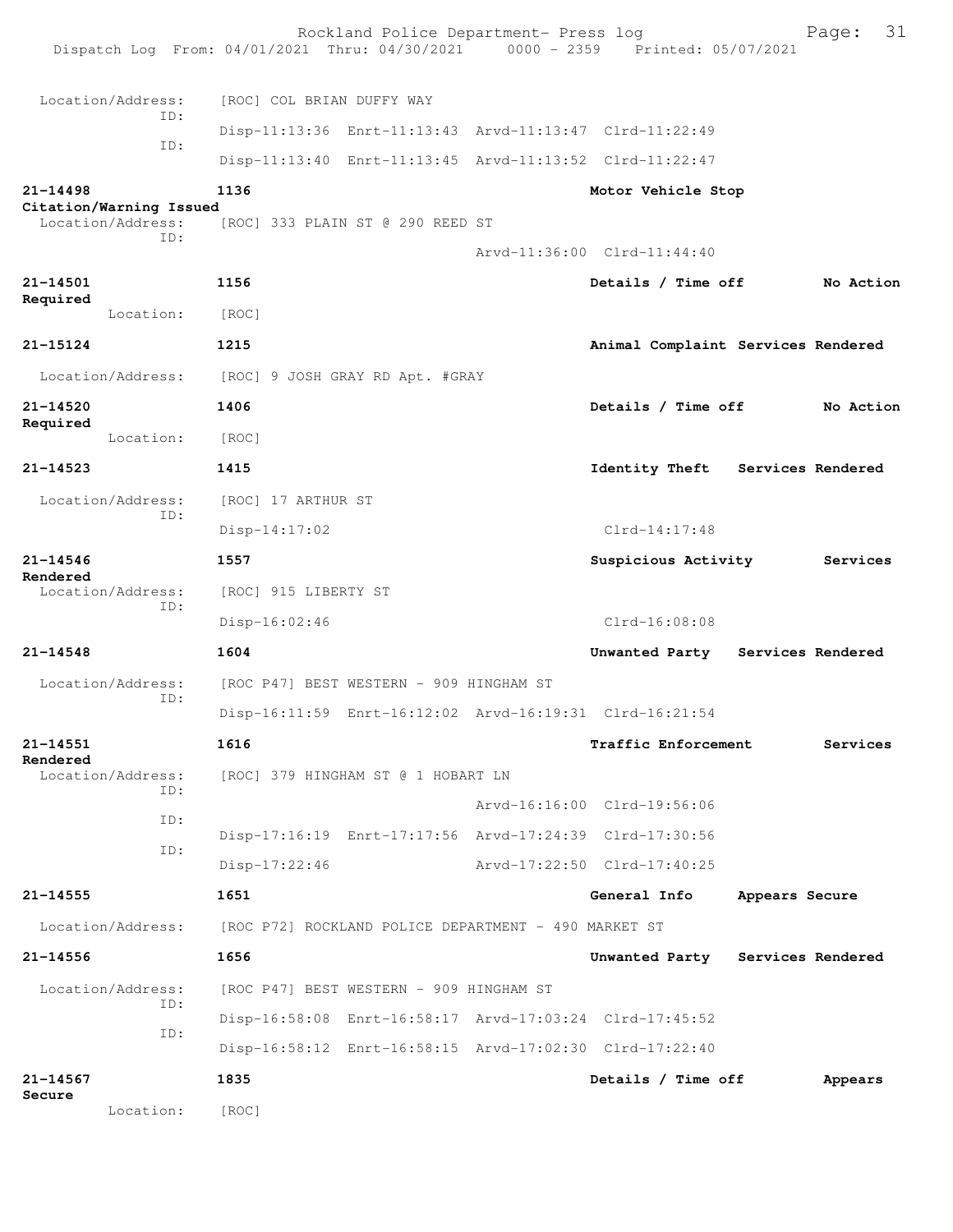| 21-14569                 | 1838                                                                   |  | General Info                | Appears Secure        |             |  |
|--------------------------|------------------------------------------------------------------------|--|-----------------------------|-----------------------|-------------|--|
| Location/Address:        | [ROC P72] ROCKLAND POLICE DEPARTMENT - 490 MARKET ST                   |  |                             |                       |             |  |
| 21-14575<br>to Hospital  | 2009                                                                   |  | Suspicious Activity         |                       | Transported |  |
| Location/Address:<br>ID: | [ROC] 135 GROVE ST                                                     |  |                             |                       |             |  |
| ID:                      | Disp-20:10:12 Enrt-20:11:18 Arvd-20:13:34 Clrd-21:08:58                |  |                             |                       |             |  |
| ID:                      | Disp-20:10:20 Enrt-20:11:23                                            |  | Clrd-20:37:52               |                       |             |  |
|                          | $Disp-20:13:58$                                                        |  | Arvd-20:14:02 Clrd-20:39:30 |                       |             |  |
| 21-14580<br>arrival      | 2036                                                                   |  | Motor Vehicle Complaint     |                       | Gone on     |  |
| Location/Address:        | [ROC] WEBSTER ST                                                       |  |                             |                       |             |  |
| ID:                      | Disp-20:39:18 Enrt-20:39:22 Arvd-20:44:11 Clrd-20:49:20                |  |                             |                       |             |  |
| ID:                      | Disp-20:39:55 Enrt-20:39:58                                            |  | $Clrd-20:45:08$             |                       |             |  |
| 21-14583                 | 2047                                                                   |  | Burglar Alarm               | Appears Secure        |             |  |
| Location/Address:        | [ROC P37] AMERICAN SPORT FLOORING INC - 105 EXCHANGE ST                |  |                             |                       |             |  |
| ID:                      | Disp-20:50:00 Enrt-20:50:05 Arvd-20:57:06 Clrd-21:23:37                |  |                             |                       |             |  |
| 21-14584                 | 2118                                                                   |  | <b>Building Check</b>       | Services Not Required |             |  |
| Location/Address:        | [ROC P45] COMFORT INN - 850 HINGHAM ST                                 |  |                             |                       |             |  |
| ID:                      |                                                                        |  | Arvd-21:19:53 Clrd-21:22:13 |                       |             |  |
| 21-14585                 | 2130                                                                   |  | <b>Building Check</b>       | Services Not Required |             |  |
| Location/Address:        | [ROC] 125 HARTSUFF ST                                                  |  |                             |                       |             |  |
| ID:                      |                                                                        |  | Arvd-21:33:16 Clrd-21:34:36 |                       |             |  |
| 21-14587                 | 2148                                                                   |  | <b>Building Check</b>       | Services Not Required |             |  |
|                          | Location/Address: [ROC] 92 CENTRE AVE                                  |  |                             |                       |             |  |
| ID:                      |                                                                        |  | Arvd-21:50:51 Clrd-21:51:56 |                       |             |  |
| 21-14593                 | 2215                                                                   |  | Details / Time off          |                       | Appears     |  |
| Secure                   |                                                                        |  |                             |                       |             |  |
| Location:                | [ROC]                                                                  |  |                             |                       |             |  |
| 21-14594<br>Secure       | 2221                                                                   |  | Details / Time off          |                       | Appears     |  |
| Location:                | [ROC]                                                                  |  |                             |                       |             |  |
| 21-14596                 | 2302                                                                   |  | General Info Appears Secure |                       |             |  |
|                          | Location/Address: [ROC P72] ROCKLAND POLICE DEPARTMENT - 490 MARKET ST |  |                             |                       |             |  |

| 21-14601                 | 0000                                                 | SHIFT ASSIGNMENTS Services Rendered |              |
|--------------------------|------------------------------------------------------|-------------------------------------|--------------|
| Location/Address:        | [ROC P72] ROCKLAND POLICE DEPARTMENT - 490 MARKET ST |                                     |              |
| 21-14602                 | 0007                                                 | Suspicious Activity                 | Investigated |
| Location/Address:<br>ID: | [ROC P116] 327 MARKET ST                             |                                     |              |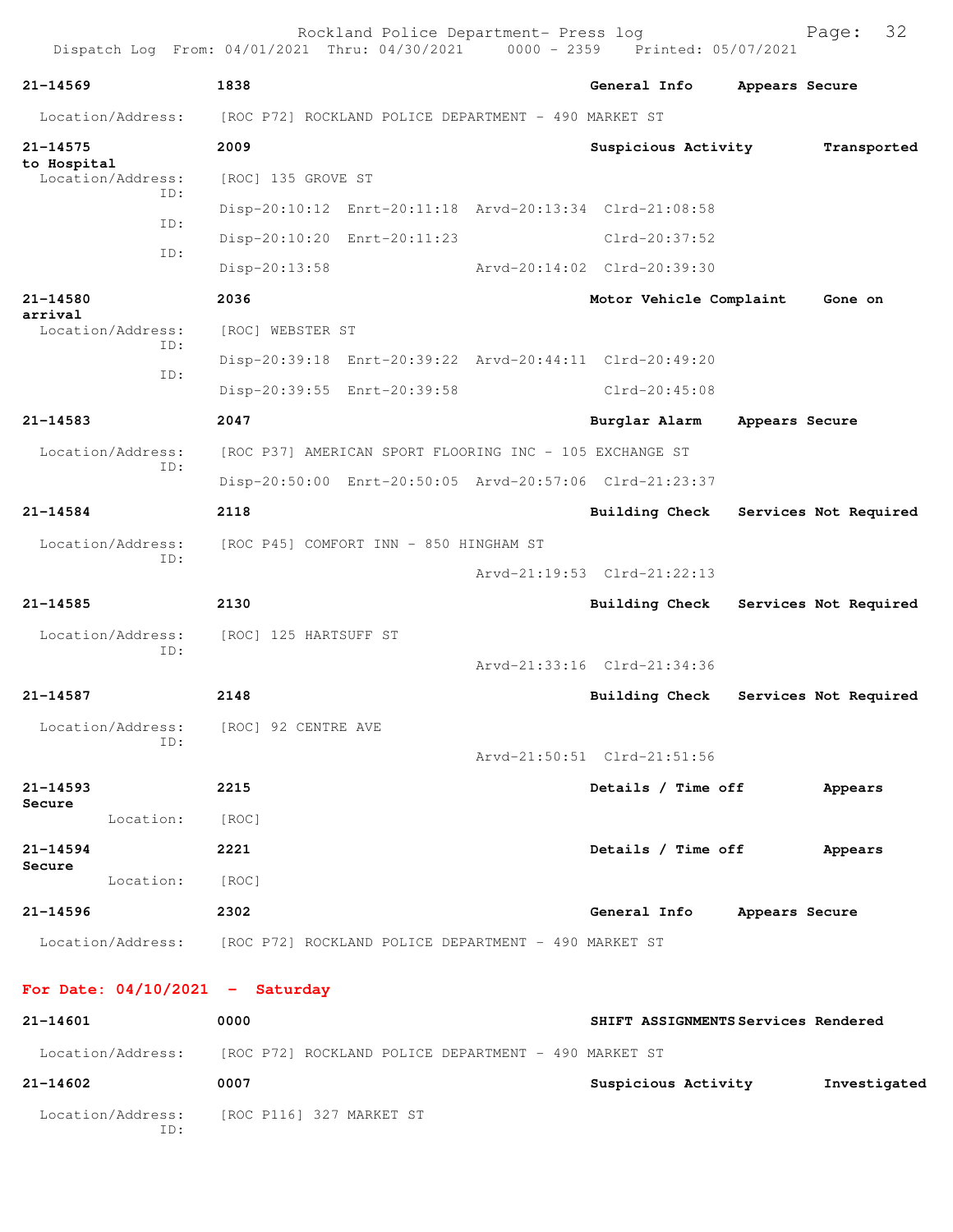| Dispatch Log From: 04/01/2021 Thru: 04/30/2021 |                       | Rockland Police Department- Press log                | $0000 - 2359$ | Printed: 05/07/2021                                     | 33<br>Page:                         |
|------------------------------------------------|-----------------------|------------------------------------------------------|---------------|---------------------------------------------------------|-------------------------------------|
|                                                |                       |                                                      |               | Disp-00:09:50 Enrt-00:09:57 Arvd-00:09:59 Clrd-00:13:10 |                                     |
| ID:                                            |                       |                                                      |               | Disp-00:09:50 Enrt-00:10:01 Arvd-00:10:01 Clrd-00:13:07 |                                     |
| $21 - 14603$                                   | 0010                  |                                                      |               | Building Check                                          | Services Not Required               |
| Location/Address:<br>ID:                       | [ROC] 92 CENTRE AVE   |                                                      |               | Arvd-00:12:54 Clrd-00:13:53                             |                                     |
| $21 - 14604$                                   | 0019                  |                                                      |               | Suspicious Activity                                     | No Action                           |
| Required                                       |                       |                                                      |               |                                                         |                                     |
| Location/Address:<br>TD:                       |                       | [ROC P51] DOUBLE TREE - 929 HINGHAM ST Apt. #401     |               |                                                         |                                     |
| ID:                                            |                       |                                                      |               | Disp-00:22:22 Enrt-00:24:10 Arvd-00:25:31 Clrd-00:31:21 |                                     |
|                                                |                       |                                                      |               | Disp-00:25:03 Enrt-00:25:05 Arvd-00:29:51 Clrd-00:31:18 |                                     |
| $21 - 14605$                                   | 0031                  |                                                      |               | <b>Building Check</b>                                   | Services Not Required               |
| Location/Address:<br>ID:                       |                       | [ROC P45] COMFORT INN - 850 HINGHAM ST               |               |                                                         |                                     |
|                                                |                       |                                                      |               | Arvd-00:32:32 Clrd-00:34:13                             |                                     |
| $21 - 14609$                                   | 0100                  |                                                      |               | Time off                                                | Services Rendered                   |
| Location:                                      | [ROC]                 |                                                      |               |                                                         |                                     |
| $21 - 14612$<br>Hospital                       | 0224                  |                                                      |               | Disturbance                                             | Transported to                      |
| Location/Address:<br>ID:                       |                       | [ROC 82] 213 UNION ST Apt. #3                        |               |                                                         |                                     |
| ID:                                            |                       |                                                      |               | Disp-02:25:06 Enrt-02:25:26 Arvd-02:26:59 Clrd-02:54:46 |                                     |
| ID:                                            |                       |                                                      |               | Disp-02:25:23 Enrt-02:25:26 Arvd-02:26:43 Clrd-02:54:46 |                                     |
|                                                |                       |                                                      |               | Disp-02:25:42 Enrt-02:25:46 Arvd-02:29:49 Clrd-02:54:46 |                                     |
| 21-14620                                       | 0516                  |                                                      |               | Building Check                                          | Services Rendered                   |
| Location/Address:                              |                       | [ROC] BUILDING DISTRICT - UNION ST                   |               |                                                         |                                     |
| ID:                                            | Disp-05:16:36         |                                                      |               | Clrd-05:38:38                                           |                                     |
| $21 - 14625$                                   | 0610                  |                                                      |               | <b>Traffic Enforcement</b>                              | Services                            |
| Rendered<br>Location/Address:                  | [ROC] HARTSUFF ST     |                                                      |               |                                                         |                                     |
| TD:                                            | Disp-06:11:45         |                                                      |               | $Clrd-06:32:21$                                         |                                     |
| $21 - 14626$                                   | 0700                  |                                                      |               | General Info                                            | Services Rendered                   |
| Location/Address:                              |                       | [ROC P72] ROCKLAND POLICE DEPARTMENT - 490 MARKET ST |               |                                                         |                                     |
| $21 - 14627$                                   | 0707                  |                                                      |               | Trespassing                                             | Services Rendered                   |
| Location/Address:                              | [ROC 946] 27 CLARK RD |                                                      |               |                                                         |                                     |
| ID:                                            |                       |                                                      |               | Disp-07:08:45 Enrt-07:08:51 Arvd-07:08:56 Clrd-07:09:02 |                                     |
| $21 - 14633$                                   | 0759                  |                                                      |               |                                                         | SHIFT ASSINGMENTS Services Rendered |
| Location/Address:                              |                       | [ROC P72] ROCKLAND POLICE DEPARTMENT - 490 MARKET ST |               |                                                         |                                     |
| $21 - 14635$                                   | 0826                  |                                                      |               | 911 Accidental                                          | Could Not Locate                    |
| Location/Address:                              | [ROC] 40 BEECH ST     |                                                      |               |                                                         |                                     |
| ID:                                            |                       | Disp-08:29:32 Enrt-08:32:58                          |               | Clrd-08:39:01                                           |                                     |
|                                                |                       |                                                      |               |                                                         |                                     |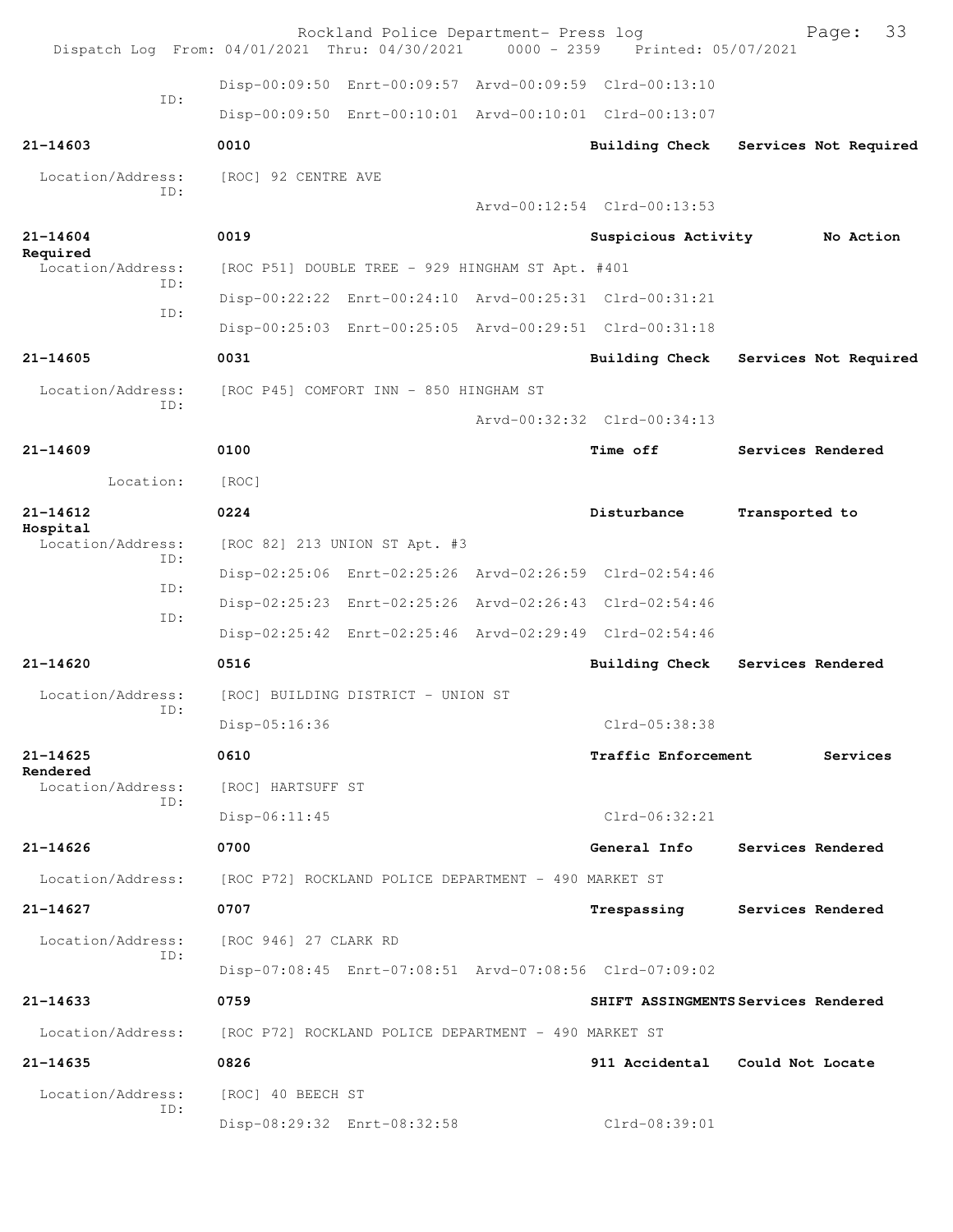|                          | Rockland Police Department- Press log<br>Dispatch Log From: 04/01/2021 Thru: 04/30/2021 0000 - 2359 Printed: 05/07/2021 |              |                             | 34<br>Page:                      |
|--------------------------|-------------------------------------------------------------------------------------------------------------------------|--------------|-----------------------------|----------------------------------|
| 21-14634                 | 0827                                                                                                                    |              | Burglar Alarm               | Investigated                     |
| Location/Address:        | [ROC P85] ROCKLAND FEDERAL CREDIT UNION - 241 UNION ST                                                                  |              |                             |                                  |
| ID:                      | Disp-08:29:13 Enrt-08:29:42 Arvd-08:37:16 Clrd-08:38:36                                                                 |              |                             |                                  |
| $21 - 14639$             | 0849                                                                                                                    |              | Building Check              | Appears Secure                   |
| Location/Address:<br>TD: | [ROC] HINGHAM ST                                                                                                        |              |                             |                                  |
|                          |                                                                                                                         |              | Arvd-08:50:17 Clrd-08:50:24 |                                  |
| $21 - 14642$<br>Warning  | 0918                                                                                                                    |              | Motor Vehicle Stop          | Verbal                           |
| Location/Address:<br>ID: | [ROC] 572 UNION ST @ 18 RICE AVE                                                                                        |              |                             |                                  |
|                          |                                                                                                                         |              | Arvd-09:18:00 Clrd-09:21:26 |                                  |
| $21 - 14644$             | 0919                                                                                                                    |              | Harassment                  | Summons To Court                 |
| Location/Address:<br>ID: | [ROC 736] 191 MARTHA DR Apt. #E                                                                                         |              |                             |                                  |
| Refer To Summons:        | Disp-09:25:34<br>21ROC-14644-AR                                                                                         |              | Arvd-09:25:51 Clrd-10:41:28 |                                  |
| Summons:<br>Address:     | RAMOS, DESIRAY<br>191 MARTHA DR Apt. #C                                                                                 | ROCKLAND, MA |                             |                                  |
| Age:<br>Charges:         | 25<br>THREAT TO COMMIT CRIME                                                                                            |              |                             |                                  |
|                          | DISTURBING THE PEACE                                                                                                    |              |                             |                                  |
| $21 - 14649$             | 1103                                                                                                                    |              |                             | Found Property Services Rendered |
| Location/Address:<br>ID: | [ROC 378] 83 BROOKSIDE RD                                                                                               |              |                             |                                  |
|                          | $Disp-11:12:07$                                                                                                         |              | Arvd-11:15:49 Clrd-11:16:08 |                                  |
| $21 - 14651$             | 1114                                                                                                                    |              | Building Check              | Appears Secure                   |
| Location/Address:<br>ID: | [ROC] HINGHAM ST                                                                                                        |              |                             |                                  |
|                          |                                                                                                                         |              | Arvd-11:14:23 Clrd-11:14:29 |                                  |
| $21 - 14654$             | 1118                                                                                                                    |              | <b>BOLO</b>                 | Services Rendered                |
| Location/Address:        | [ROC P72] ROCKLAND POLICE DEPARTMENT - 490 MARKET ST                                                                    |              |                             |                                  |
| 21-14657                 | 1153                                                                                                                    |              | 911 Hang Up                 | Unfounded                        |
| Location/Address:<br>ID: | [ROC] 75 DEERING SQ                                                                                                     |              |                             |                                  |
|                          | Disp-11:57:14 Enrt-11:57:48 Arvd-12:04:02 Clrd-12:08:19                                                                 |              |                             |                                  |
| $21 - 14658$<br>Secure   | 1156                                                                                                                    |              | Details / Time off          | Appears                          |
| Location:                | [ROC]                                                                                                                   |              |                             |                                  |
| 21-14661                 | 1210                                                                                                                    |              | <b>ROAD DEBRIS</b>          | Services Rendered                |
| Location/Address:<br>TD: | [ROC] 88 POND ST @ 1149 HINGHAM ST                                                                                      |              |                             |                                  |
|                          | Disp-12:15:27 Enrt-12:19:29 Arvd-12:26:36 Clrd-13:09:11                                                                 |              |                             |                                  |
| 21-14667<br>Warning      | 1238                                                                                                                    |              | Motor Vehicle Stop          | Verbal                           |
| Location/Address:<br>ID: | [ROC] 0 HINGHAM ST @ 1 MILLENNIUM WAY                                                                                   |              |                             |                                  |
|                          |                                                                                                                         |              | Arvd-12:38:00 Clrd-12:41:34 |                                  |
| 21-14671                 | 1310                                                                                                                    |              | <b>Building Check</b>       | Appears Secure                   |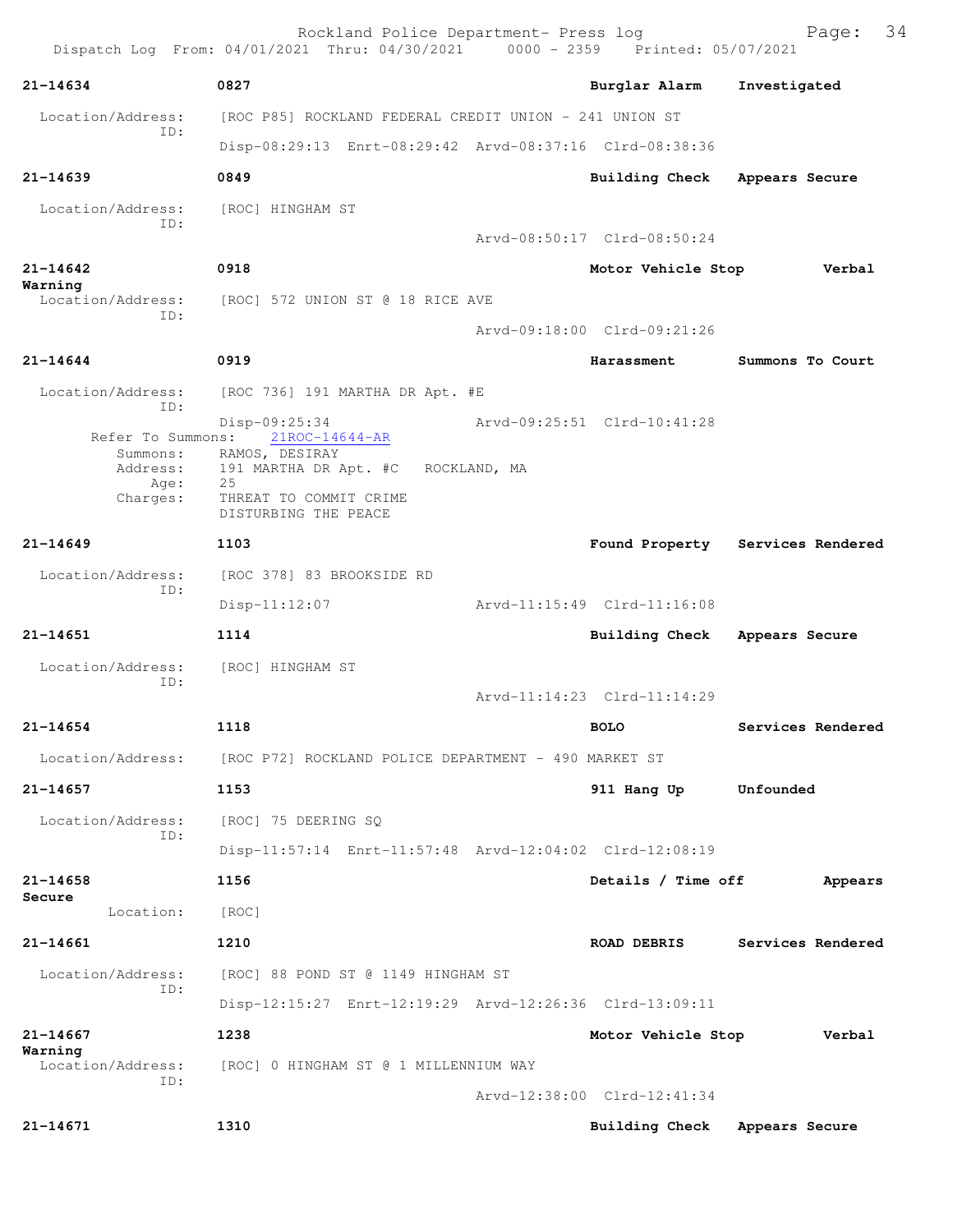Rockland Police Department- Press log Fage: 35 Dispatch Log From: 04/01/2021 Thru: 04/30/2021 0000 - 2359 Printed: 05/07/2021 Location/Address: [ROC] HARTSUFF ST ID: Arvd-13:10:37 Clrd-13:10:51 **21-14678 1345 Assist Fire Department Services Rendered**  Location/Address: [ROC] BILL DELAHUNT PKWY ID: Disp-13:46:17 Arvd-13:46:24 Clrd-13:55:23 ID: Disp-13:55:53 Arvd-13:56:00 Clrd-14:01:26 **21-14679 1352 Building Check Appears Secure** Location/Address: [ROC] HINGHAM ST ID: Arvd-13:53:15 Clrd-13:53:25 **21-14683 1421 General Info Services Rendered** Location/Address: [ROC P72] ROCKLAND POLICE DEPARTMENT - 490 MARKET ST **21-14688 1523 Noise Complaint Services Rendered** Location/Address: [ROC] 62 MARTHA DR Apt. #B ID: Disp-15:24:20 Enrt-15:24:55 Arvd-15:29:20 Clrd-15:35:58 **21-14690 1534 Noise Complaint Gone on arrival** Vicinity of: [ROC] 27 CONCORD ST ID: Disp-15:36:08 Enrt-15:36:43 Arvd-15:39:44 Clrd-15:42:26 **21-14693 1549 911 Hang Up Services Rendered** Location/Address: [ROC P55] HOME DEPOT - 1149 HINGHAM ST ID: Disp-15:50:47 Clrd-15:52:25 ID: Disp-16:02:09 Enrt-16:02:17 Arvd-16:14:21 Clrd-16:14:25 **21-14694 1549 Unwanted Party Sent On Way** Location/Address: [ROC P100] LUKE'S LIQUORS - 167 MARKET ST ID: Disp-15:52:25 Enrt-15:52:34 Clrd-15:55:36 **21-14698 1600 SHIFT ASSIGNMENTS Services Rendered** Location/Address: [ROC P72] ROCKLAND POLICE DEPARTMENT - 490 MARKET ST ID: Disp-16:03:13 Clrd-16:03:20 **21-14710 1708 Animal Complaint Services Rendered** Location/Address: [ROC] 60 WILLOW POND DR ID: Disp-17:15:07 Clrd-17:15:11 **21-14719 1824 Motor Vehicle Stop Verbal Warning**<br>Vicinity of: [ROC P62] CHINA PLAZA - 35 MARKET ST ID: Arvd-18:24:00 Clrd-18:27:32 **21-14724 1854 General Info Services Rendered**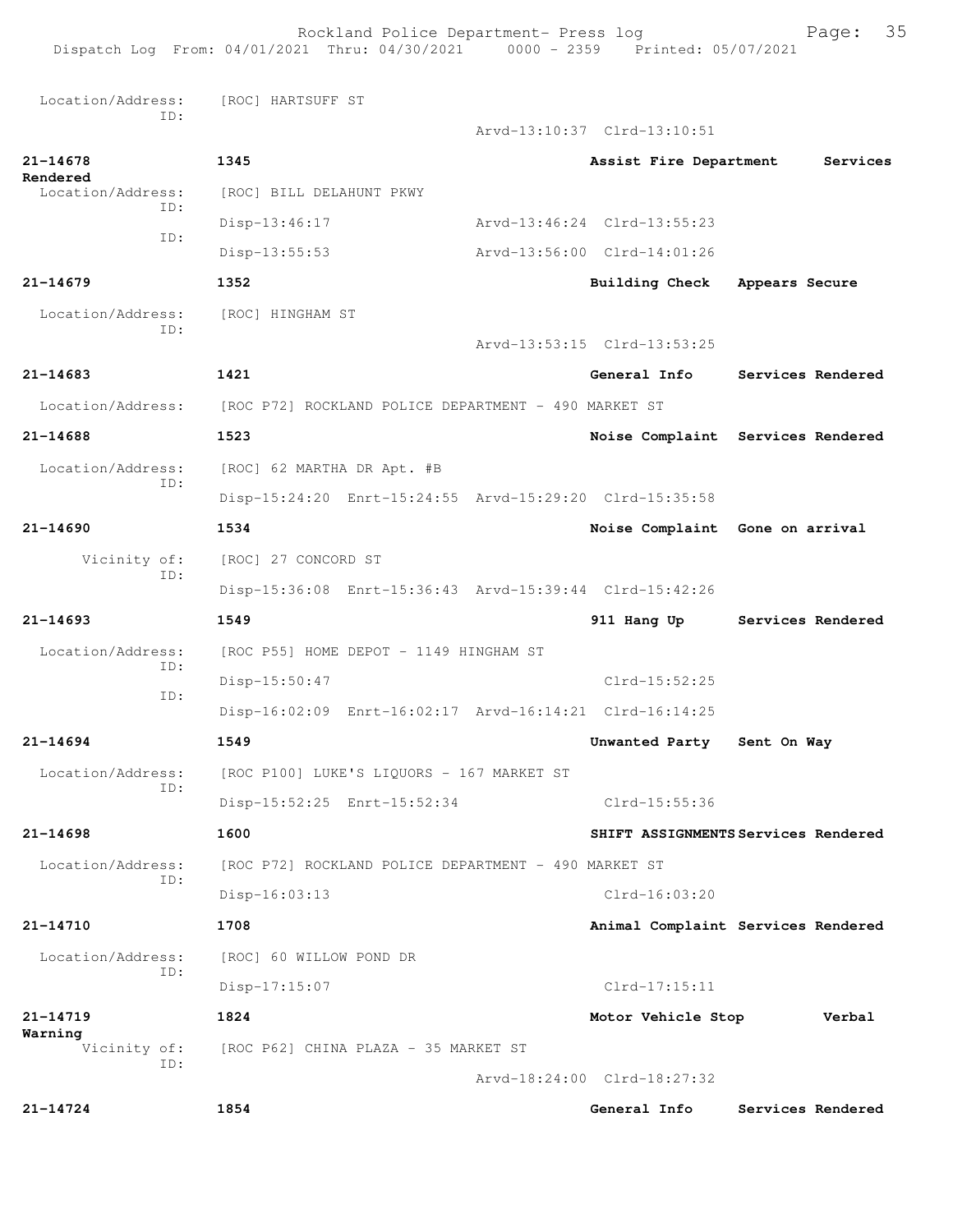|                               |                   |                                                      | Rockland Police Department- Press log                   |  | Dispatch Log From: 04/01/2021 Thru: 04/30/2021 0000 - 2359 Printed: 05/07/2021 | 36<br>Page:  |
|-------------------------------|-------------------|------------------------------------------------------|---------------------------------------------------------|--|--------------------------------------------------------------------------------|--------------|
| Location/Address:<br>ID:      |                   | [ROC P72] ROCKLAND POLICE DEPARTMENT - 490 MARKET ST |                                                         |  |                                                                                |              |
|                               |                   | Disp-18:55:00                                        |                                                         |  | $Clrd-18:55:05$                                                                |              |
| 21-14725                      |                   | 1911                                                 |                                                         |  | Details / Time off                                                             | Services     |
| Rendered<br>Location:         |                   | [ROC]                                                |                                                         |  |                                                                                |              |
| $21 - 14728$                  |                   | 1923                                                 |                                                         |  | Unwanted Party Services Rendered                                               |              |
| Location/Address:             |                   | [ROC 196] 416 PLAIN ST                               |                                                         |  |                                                                                |              |
|                               | ID:<br>ID:<br>ID: |                                                      | Disp-19:25:28 Enrt-19:25:47 Arvd-19:26:43 Clrd-19:45:53 |  |                                                                                |              |
|                               |                   |                                                      | Disp-19:25:36 Enrt-19:25:47 Arvd-19:29:09 Clrd-19:51:34 |  |                                                                                |              |
|                               |                   |                                                      | Disp-19:25:43 Enrt-19:25:47 Arvd-19:29:05 Clrd-19:44:16 |  |                                                                                |              |
|                               | ID:               |                                                      | Disp-19:38:20 Enrt-19:38:27                             |  | $Clrd-19:41:30$                                                                |              |
|                               | ID:<br>ID:        | Disp-19:42:25                                        |                                                         |  | $Clrd-19:42:31$                                                                |              |
|                               |                   | $Disp-19:42:48$                                      |                                                         |  | Arvd-19:42:54 Clrd-19:59:46                                                    |              |
| 21-14732                      |                   | 1941                                                 |                                                         |  | Health & Welfare Check                                                         | Investigated |
| Location/Address:             |                   | [ROC] 60 WILLOW POND DR                              |                                                         |  |                                                                                |              |
|                               | ID:<br>ID:        |                                                      | Disp-19:45:53 Enrt-19:46:09 Arvd-19:48:15 Clrd-19:59:59 |  |                                                                                |              |
|                               |                   | Disp-19:50:17                                        |                                                         |  | Arvd-19:50:21 Clrd-19:59:56                                                    |              |
| 21-14736                      |                   | 2034                                                 |                                                         |  | Motor Vehicle Complaint                                                        | Gone on      |
| arrival<br>Location/Address:  | ID:               | [ROC P94] FAST LANE CONVENIENCE STORE - 430 UNION ST |                                                         |  |                                                                                |              |
|                               |                   |                                                      |                                                         |  | Disp-20:35:50 Enrt-20:35:56 Arvd-20:37:17 Clrd-20:41:51                        |              |
| 21-14737                      |                   | 2122                                                 |                                                         |  | Suspicious Activity                                                            | Could Not    |
| Locate<br>Location/Address:   | ID:<br>ID:        | [ROC 469] 340 CENTRE AVE                             |                                                         |  |                                                                                |              |
|                               |                   |                                                      | Disp-21:23:54 Enrt-21:25:56 Arvd-21:28:56 Clrd-21:34:03 |  |                                                                                |              |
|                               |                   | $Disp-21:28:58$                                      |                                                         |  | Arvd-21:29:02 Clrd-21:33:59                                                    |              |
| 21-14740                      |                   | 2218                                                 |                                                         |  | Health & Welfare Check                                                         | Could Not    |
| Locate<br>Location/Address:   | ID:<br>ID:        | [ROC] 74 MARTHA DR Apt. #F                           |                                                         |  |                                                                                |              |
|                               |                   |                                                      |                                                         |  | Disp-22:20:06 Enrt-22:20:33 Arvd-22:23:07 Clrd-22:33:14                        |              |
|                               |                   |                                                      |                                                         |  | Disp-22:20:06 Enrt-22:20:37 Arvd-22:23:09 Clrd-22:33:17                        |              |
| $21 - 14745$                  |                   | 2258                                                 |                                                         |  | Health & Welfare Check                                                         | Services     |
| Rendered<br>Location/Address: |                   | [ROC] 55 PROSPECT ST                                 |                                                         |  |                                                                                |              |
|                               | ID:               |                                                      |                                                         |  | Disp-22:59:19 Enrt-22:59:29 Arvd-22:59:36 Clrd-23:14:36                        |              |
|                               | ID:<br>ID:<br>ID: |                                                      | Disp-22:59:19 Enrt-22:59:29 Arvd-23:00:08 Clrd-23:14:40 |  |                                                                                |              |
|                               |                   |                                                      |                                                         |  | Disp-22:59:19 Enrt-22:59:29 Arvd-23:00:12 Clrd-23:14:32                        |              |
|                               |                   |                                                      | Disp-23:13:46 Enrt-23:13:52                             |  | $Clrd-23:30:10$                                                                |              |
| $21 - 14748$                  |                   | 2353                                                 |                                                         |  | Assist Other Agency                                                            | No Service   |
| Location/Address:             | ID:               | [NWD] AZALEA DR                                      |                                                         |  |                                                                                |              |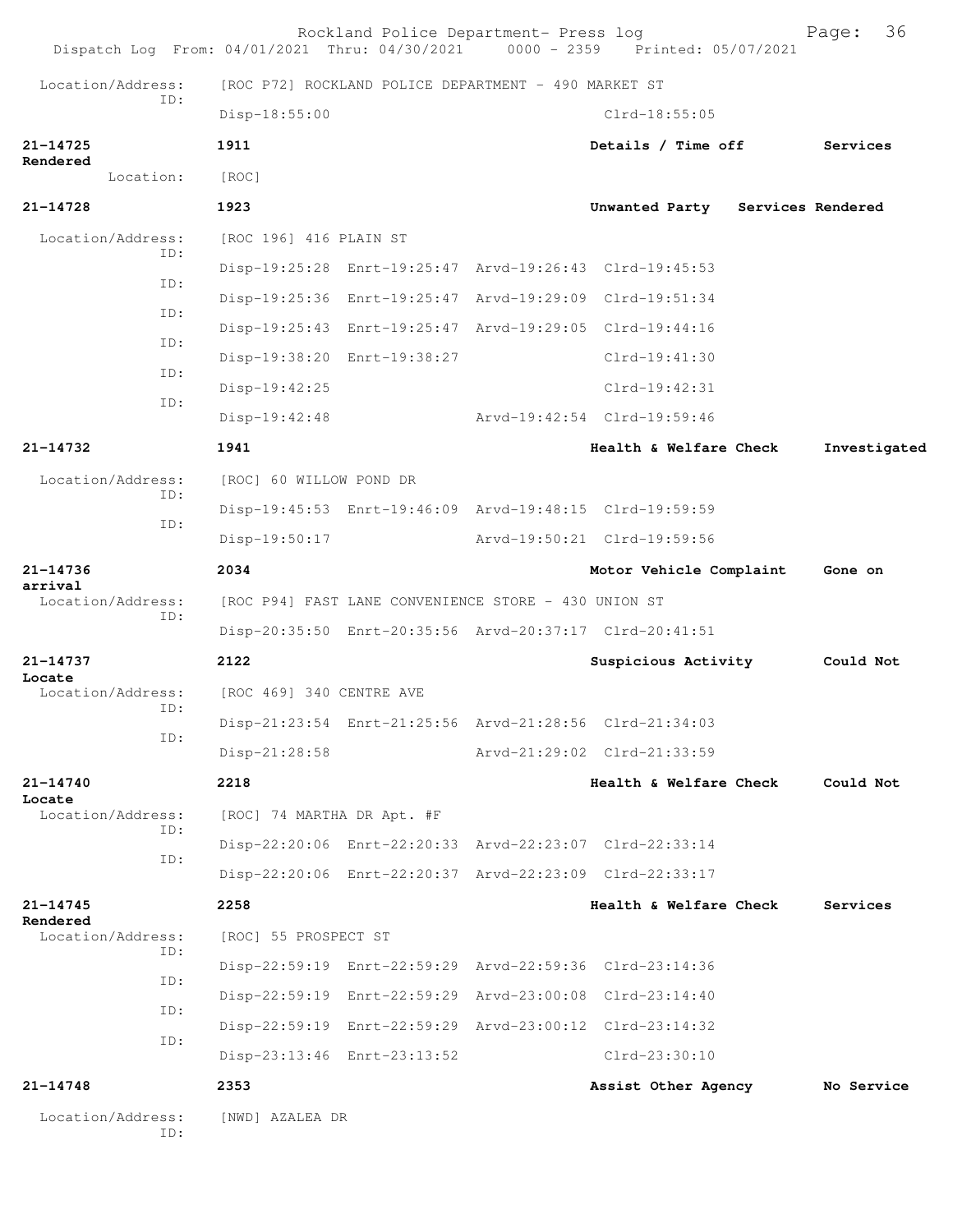Arvd-23:53:00 Clrd-23:59:49

## **For Date: 04/11/2021 - Sunday**

| 21-14752                                | 0001                                                      |                                                         | SHIFT ASSIGNMENTSNo Service   |                                     |
|-----------------------------------------|-----------------------------------------------------------|---------------------------------------------------------|-------------------------------|-------------------------------------|
| Location/Address:<br>ID:                |                                                           | [ROC P72] ROCKLAND POLICE DEPARTMENT - 490 MARKET ST    |                               |                                     |
|                                         | Disp-00:35:16                                             |                                                         | $Clrd-00:36:30$               |                                     |
| $21 - 14751$<br>Made                    | 0031                                                      |                                                         | Suspicious Activity           | Arrest (s)                          |
| Location/Address:<br>ID:                | [ROC] 337 WEBSTER ST                                      |                                                         |                               |                                     |
| ID:                                     |                                                           | Disp-00:34:22 Enrt-00:34:40 Arvd-00:35:11 Clrd-00:43:38 |                               |                                     |
| ID:                                     |                                                           | Disp-00:34:31 Enrt-00:34:40 Arvd-00:35:31 Clrd-00:56:30 |                               |                                     |
| Refer To $P/C$ :                        | 21ROC-14751-A-AR                                          | Disp-00:34:37 Enrt-00:34:40 Arvd-00:35:11 Clrd-00:56:30 |                               |                                     |
| $P/C$ :<br>Address:<br>Age:             | AINSLIE, RYAN<br>16 CHERYL CIR<br>25                      | WEYMOUTH, MA                                            |                               |                                     |
| Charges:<br>Refer To $P/C$ :<br>$P/C$ : | PROTECTIVE CUSTODY<br>21ROC-14751-AR<br>DUFFEY, WILLIAM P |                                                         |                               |                                     |
| Address:<br>Age:                        | 45 COTTAGE LN<br>25                                       | WEYMOUTH, MA                                            |                               |                                     |
| Charges:                                | PROTECTIVE CUSTODY                                        |                                                         |                               |                                     |
| $21 - 14754$<br>Rendered                | 0039                                                      |                                                         | Motor Vehicle Complaint       | Services                            |
| Location/Address:<br>ID:                |                                                           | [ROC P108] SOUTH SHORE BMW - 1040 HINGHAM ST            |                               |                                     |
|                                         |                                                           | Disp-00:43:48 Enrt-00:43:56 Arvd-00:46:32 Clrd-00:50:37 |                               |                                     |
| $21 - 14756$                            | 0102                                                      |                                                         | Noise Complaint Unfounded     |                                     |
| Vicinity of:<br>ID:                     | [ROC] LINCOLN RD                                          |                                                         |                               |                                     |
| ID:                                     |                                                           | Disp-01:03:36 Enrt-01:04:36 Arvd-01:04:40 Clrd-01:06:08 |                               |                                     |
| ID:                                     | Disp-01:03:36                                             |                                                         | Arvd-01:04:05 Clrd-01:06:08   |                                     |
|                                         | $Disp-01:04:00$                                           |                                                         | Arvd-01:04:05 Clrd-01:04:26   |                                     |
| $21 - 14761$                            | 0213                                                      |                                                         | Unwanted Party Peace Restored |                                     |
| Location/Address:<br>ID:                | [ROC] 177 MARTHA DR Apt. #A                               |                                                         |                               |                                     |
| ID:                                     |                                                           | Disp-02:15:53 Enrt-02:16:08 Arvd-02:18:25 Clrd-02:40:28 |                               |                                     |
| ID:                                     |                                                           | Disp-02:16:00 Enrt-02:16:08 Arvd-02:18:25 Clrd-02:40:28 |                               |                                     |
|                                         |                                                           | Disp-02:16:05 Enrt-02:16:08 Arvd-02:18:25 Clrd-02:35:07 |                               |                                     |
| $21 - 14774$                            | 0800                                                      |                                                         |                               | SHIFT ASSIGNMENTS Services Rendered |
| Location/Address:                       |                                                           | [ROC P72] ROCKLAND POLICE DEPARTMENT - 490 MARKET ST    |                               |                                     |
| $21 - 14777$<br>Checked/Secured         | 0838                                                      |                                                         | <b>Building Check</b>         | Building                            |
| Location/Address:                       | [ROC P45] COMFORT INN - 850 HINGHAM ST                    |                                                         |                               |                                     |
| ID:                                     |                                                           |                                                         | Arvd-08:44:37 Clrd-08:46:51   |                                     |
| $21 - 14778$                            | 0901                                                      |                                                         | General Info                  | Services Rendered                   |
| Location/Address:                       |                                                           | [ROC P72] ROCKLAND POLICE DEPARTMENT - 490 MARKET ST    |                               |                                     |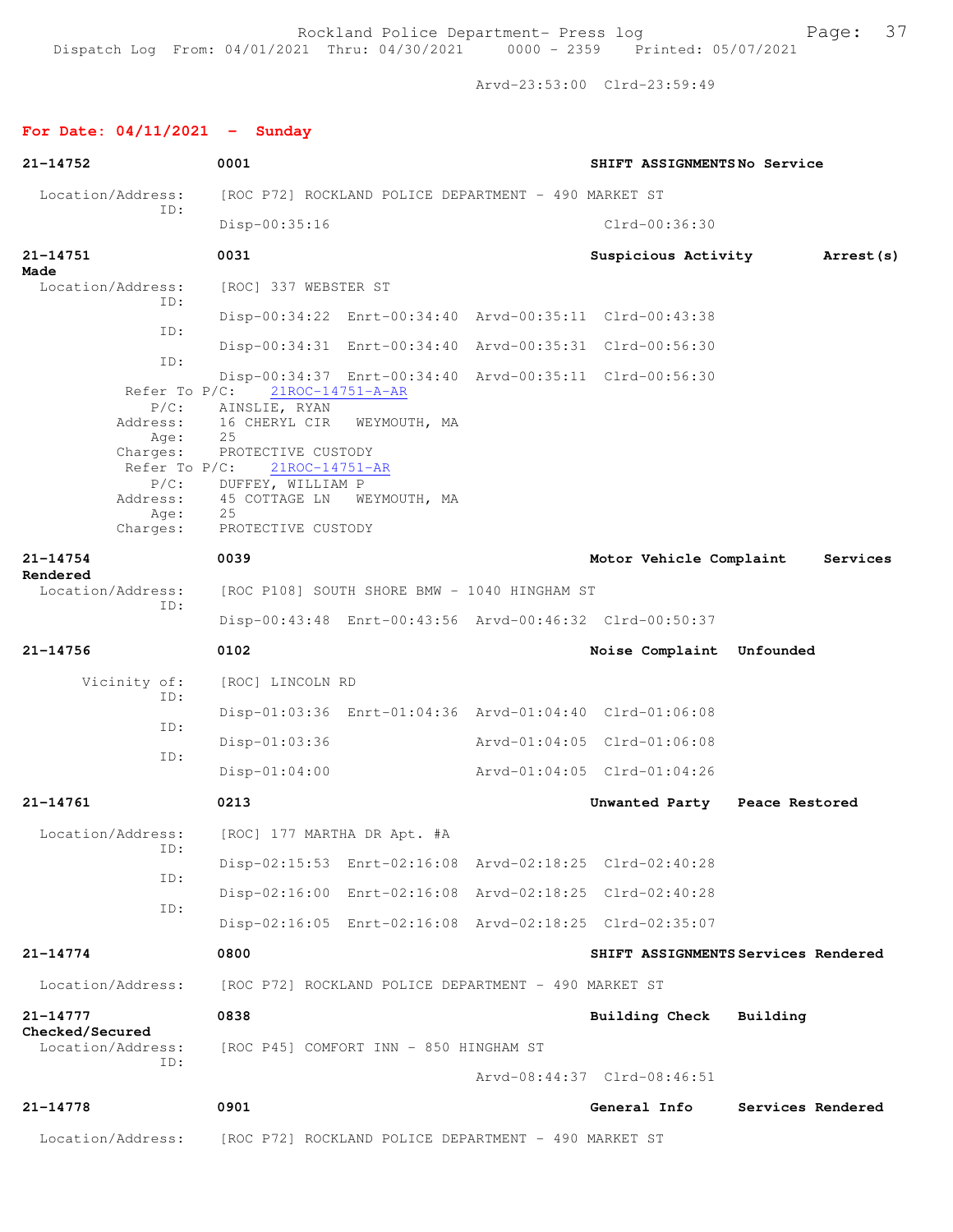Rockland Police Department- Press log entitled and Page: 38

| 21-14788                             | 1015                                                    | Vandalism                   | Report Follows                       |
|--------------------------------------|---------------------------------------------------------|-----------------------------|--------------------------------------|
| Location/Address:                    | [ROC 918] 44 NORMAN ST                                  |                             |                                      |
| ID:                                  | Disp-10:17:19 Enrt-10:17:24 Arvd-10:34:20 Clrd-10:35:36 |                             |                                      |
| $21 - 14794$                         | 1112                                                    | Traffic Enforcement         | Services Not                         |
| Required<br>Location/Address:        | [ROC] HARTSUFF ST                                       |                             |                                      |
| ID:                                  |                                                         | Arvd-11:14:39 Clrd-11:32:16 |                                      |
| $21 - 14796$                         | 1120                                                    | General Info                | Services Rendered                    |
| Location/Address:                    | [ROC P72] ROCKLAND POLICE DEPARTMENT - 490 MARKET ST    |                             |                                      |
| $21 - 14799$                         | 1135                                                    | Suspicious Activity         | Sent On Way                          |
| Location/Address:                    | [ROC] 135 GROVE ST                                      |                             |                                      |
| ID:                                  | Disp-11:36:17 Enrt-11:36:55 Arvd-11:41:44 Clrd-11:48:53 |                             |                                      |
| ID:                                  | Disp-11:42:37 Enrt-11:42:42 Arvd-11:42:47 Clrd-11:48:58 |                             |                                      |
| 21-14800                             | 1135                                                    | <b>Building Check</b>       | Building                             |
| Checked/Secured<br>Location/Address: | [ROC P47] BEST WESTERN - 909 HINGHAM ST                 |                             |                                      |
| ID:                                  |                                                         | Arvd-11:36:40 Clrd-11:36:52 |                                      |
| 21-14803                             | 1154                                                    | General Info                | Services Rendered                    |
| Location/Address:                    | [ROC P72] ROCKLAND POLICE DEPARTMENT - 490 MARKET ST    |                             |                                      |
| 21-14817                             | 1429                                                    | Building Check Building     |                                      |
| Checked/Secured<br>Location/Address: | [ROC P51] DOUBLE TREE - 929 HINGHAM ST                  |                             |                                      |
| ID:                                  |                                                         | Arvd-14:30:02 Clrd-14:36:01 |                                      |
| 21-14821                             | 1502                                                    | 911 Accidental              | Investigated                         |
| Location/Address:                    | [ROC] 92 CENTRE AVE                                     |                             |                                      |
| ID:                                  | Disp-15:03:13 Enrt-15:03:46 Arvd-15:07:21 Clrd-15:09:34 |                             |                                      |
| 21-14828                             | 1544                                                    |                             | Officer Injury Services Not Required |
| Location:                            | [ROC]                                                   |                             |                                      |
| 21-14831                             | 1601                                                    |                             | SHIFT ASSIGNMENTS Services Rendered  |
| Location/Address:                    | [ROC P72] ROCKLAND POLICE DEPARTMENT - 490 MARKET ST    |                             |                                      |
| ID:                                  | Disp-16:03:08                                           | $Clrd-16:03:13$             |                                      |
| 21-14836                             | 1629                                                    | Details / Time off          | Services                             |
| Rendered<br>Location:                | [ROC]                                                   |                             |                                      |
| 21-14844                             | 1735                                                    | Harassment                  | Services Rendered                    |
| Location/Address:                    | [ROC 162] 49 BLANCHARD ST                               |                             |                                      |
| ID:                                  | Disp-17:36:41                                           | $Clrd-17:45:59$             |                                      |
| 21-14859                             | 1934                                                    | LOG NOTE                    | Services Rendered                    |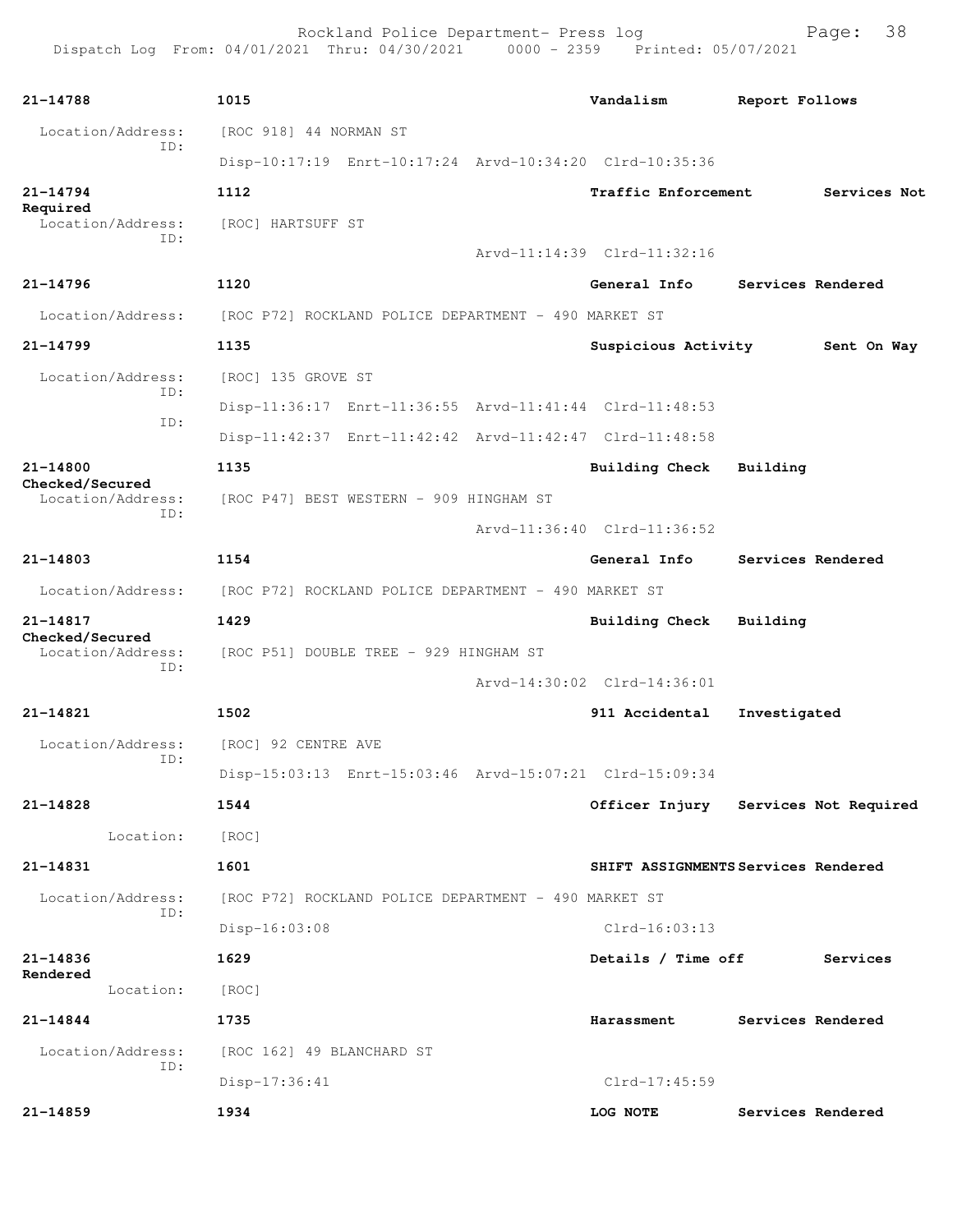|              |                                                        | Rockland Police Department- Press log<br>Dispatch Log From: 04/01/2021 Thru: 04/30/2021 0000 - 2359 Printed: 05/07/2021                   |                                 | 39<br>Page: |
|--------------|--------------------------------------------------------|-------------------------------------------------------------------------------------------------------------------------------------------|---------------------------------|-------------|
|              | Location/Address:                                      | [ROC P72] ROCKLAND POLICE DEPARTMENT - 490 MARKET ST                                                                                      |                                 |             |
|              | TD:                                                    | Disp-19:35:36                                                                                                                             | $Clrd-19:37:15$                 |             |
| 21-14860     |                                                        | 1936                                                                                                                                      | Motor Vehicle Stop              |             |
|              | Citation/Warning Issued<br>Location/Address:           | [ROC] 15 WEBSTER ST @ 333 UNION ST                                                                                                        |                                 |             |
|              | TD:                                                    |                                                                                                                                           | Arvd-19:36:00 Clrd-19:46:32     |             |
| $21 - 14861$ |                                                        | 1938                                                                                                                                      | Details / Time off              | Services    |
| Rendered     | Location:                                              | [ROC]                                                                                                                                     |                                 |             |
| $21 - 14863$ |                                                        | 1950                                                                                                                                      | Motor Vehicle Stop              | Verbal      |
| Warning      | Location/Address:                                      | [ROC] 9 SUNNYBANK AVE @ 260 E WATER ST                                                                                                    |                                 |             |
|              | ID:                                                    | Disp-19:51:29                                                                                                                             | Arvd-19:51:36 Clrd-19:53:16     |             |
| $21 - 14864$ |                                                        | 1952                                                                                                                                      | Motor Vehicle Stop              | Verbal      |
| Warning      | Vicinity of:                                           | [ROC] 5 UNION ST @ 158 MARKET ST                                                                                                          |                                 |             |
|              | ID:                                                    | Disp-19:56:03                                                                                                                             | Arvd-19:56:07 Clrd-19:56:11     |             |
| 21-14865     |                                                        | 1954                                                                                                                                      | Animal Complaint Peace Restored |             |
|              | Location/Address:                                      | [ROC] LIBERTY ST                                                                                                                          |                                 |             |
|              | TD:                                                    | Disp-19:56:55 Enrt-19:57:16 Arvd-19:57:39 Clrd-20:07:09                                                                                   |                                 |             |
| 21-14880     |                                                        | 2249                                                                                                                                      | ERRATIC MOTOR VEHICLE           | Verbal      |
| Warning      | Location/Address:                                      | [ROC] 938 HINGHAM ST @ 11 COMMERCE RD                                                                                                     |                                 |             |
|              | ID:                                                    | Disp-22:52:17                                                                                                                             | Arvd-22:52:35 Clrd-22:55:17     |             |
|              | ID:                                                    | Disp-22:52:17                                                                                                                             | Arvd-22:52:25 Clrd-22:55:17     |             |
|              | ID:                                                    | Disp-22:52:17                                                                                                                             | Arvd-22:52:38 Clrd-22:55:17     |             |
| 21-14881     |                                                        | 2301                                                                                                                                      | Details / Time off              | Services    |
| Rendered     | Location:                                              | [ROC]                                                                                                                                     |                                 |             |
| 21-14882     |                                                        | 2304                                                                                                                                      | Details / Time off              | Services    |
| Rendered     | Location:                                              | [ROC]                                                                                                                                     |                                 |             |
| 21-14883     |                                                        | 2310                                                                                                                                      | Disturbance<br>Arrest(s) Made   |             |
|              | Location/Address:                                      | [ROC P45] COMFORT INN - 850 HINGHAM ST Apt. #227                                                                                          |                                 |             |
|              | ID:                                                    |                                                                                                                                           |                                 |             |
|              | ID:<br>Refer To $P/C$ :<br>$P/C$ :<br>Address:<br>Age: | Disp-23:13:10 Enrt-23:13:13 Arvd-23:15:57 Clrd-23:21:46<br>21ROC-14883-AR<br>SULLIVAN, ROBERT<br>177 MARTHA DR Apt. #A ROCKLAND, MA<br>32 |                                 |             |
|              | Charges:                                               | PROTECTIVE CUSTODY                                                                                                                        |                                 |             |

## **For Date: 04/12/2021 - Monday**

| 21-14889          | 0000                                                 | SHIFT ASSIGNMENTSNo Service |  |
|-------------------|------------------------------------------------------|-----------------------------|--|
| Location/Address: | [ROC P72] ROCKLAND POLICE DEPARTMENT - 490 MARKET ST |                             |  |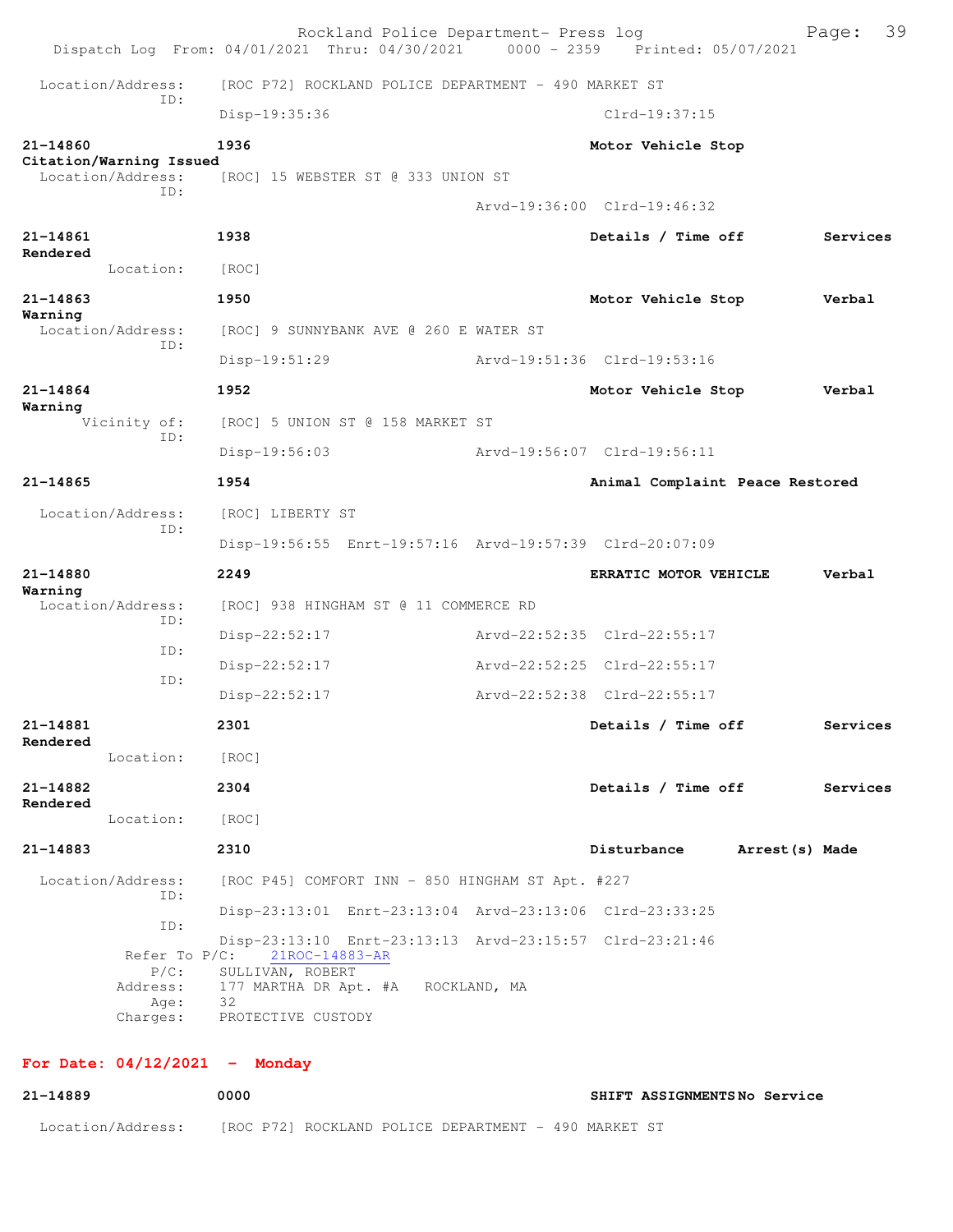|                                                     | Dispatch Log From: 04/01/2021 Thru: 04/30/2021 0000 - 2359 Printed: 05/07/2021 | Rockland Police Department- Press log             | 40<br>Page:        |
|-----------------------------------------------------|--------------------------------------------------------------------------------|---------------------------------------------------|--------------------|
| TD:                                                 | $Disp-00:41:22$                                                                | $Clrd-00:41:29$                                   |                    |
| 21-14900                                            | 0618                                                                           | Building Check                                    | Appears Secure     |
| Location/Address:<br>TD:                            | [ROC] UNION ST                                                                 |                                                   |                    |
| 21-14903                                            | 0645                                                                           | Arvd-06:20:17 Clrd-06:20:29<br>Motor Vehicle Stop | Verbal             |
| Warning<br>Location/Address:<br>ID:                 | [ROC] 282 SUMMER ST                                                            |                                                   |                    |
|                                                     |                                                                                | Arvd-06:45:00 Clrd-06:50:17                       |                    |
| 21-14911                                            | 0800                                                                           | General Info                                      | Services Rendered  |
| Location/Address:<br>TD:                            | [ROC P72] ROCKLAND POLICE DEPARTMENT - 490 MARKET ST                           |                                                   |                    |
|                                                     | Disp-08:22:58 Enrt-08:23:06 Arvd-08:23:09 Clrd-08:23:24                        |                                                   |                    |
| 21-14912<br>Rendered                                | 0822                                                                           | Traffic Enforcement                               | Services           |
|                                                     | Location/Address: [ROC 5] COMMUNITY CENTER - 394 UNION ST                      |                                                   |                    |
| ID:                                                 |                                                                                | Arvd-08:23:20 Clrd-09:12:08                       |                    |
| 21-14915                                            | 0835                                                                           | Prisioner Transport                               |                    |
| Taken/Referred to Other Agency<br>Location/Address: | [HIN 1] HINGHAM COURT - 28 GEORGE WASHINGTON BLVD                              |                                                   |                    |
| ID:                                                 |                                                                                | Arvd-08:35:00 Clrd-09:36:22                       |                    |
| $21 - 14919$                                        | 0911                                                                           | General Info                                      | Services Rendered  |
| Location/Address:                                   | [ROC] 95 SUMMER ST                                                             |                                                   |                    |
|                                                     |                                                                                |                                                   |                    |
| 21-14932                                            | 1002                                                                           | MVA Property Damage Only                          | Services           |
| Rendered<br>Location/Address:                       | [ROC] REED ST                                                                  |                                                   |                    |
| ID:                                                 | Disp-10:03:22 Enrt-10:03:33 Arvd-10:03:40 Clrd-10:13:25                        |                                                   |                    |
| ID:                                                 | Disp-10:03:22 Enrt-10:03:36 Arvd-10:03:43 Clrd-10:13:23                        |                                                   |                    |
| 21-14937                                            | 1053                                                                           | Suspicious Activity                               | Services           |
| Rendered<br>Location/Address:                       | [ROC] 770 HINGHAM ST                                                           |                                                   |                    |
| ID:                                                 | Disp-10:57:02 Enrt-10:57:05 Arvd-10:57:06 Clrd-10:59:36                        |                                                   |                    |
| $21 - 14941$                                        | 1126                                                                           | General Info                                      | Services Rendered  |
| Location/Address:                                   | [ROC P72] ROCKLAND POLICE DEPARTMENT - 490 MARKET ST                           |                                                   |                    |
| 21-14943                                            | 1141                                                                           | General Info                                      | No Action Required |
| Location/Address:                                   | [ROC P72] ROCKLAND POLICE DEPARTMENT - 490 MARKET ST                           |                                                   |                    |
| 21-14945                                            | 1142                                                                           | COMP TIME/ Time off                               | Services           |
| Rendered<br>Location:                               | [ROC]                                                                          |                                                   |                    |
| 21-14947                                            | 1151                                                                           | Extra Watch                                       | Services Rendered  |
| Location/Address:                                   | [ROC 162] 49 BLANCHARD ST                                                      |                                                   |                    |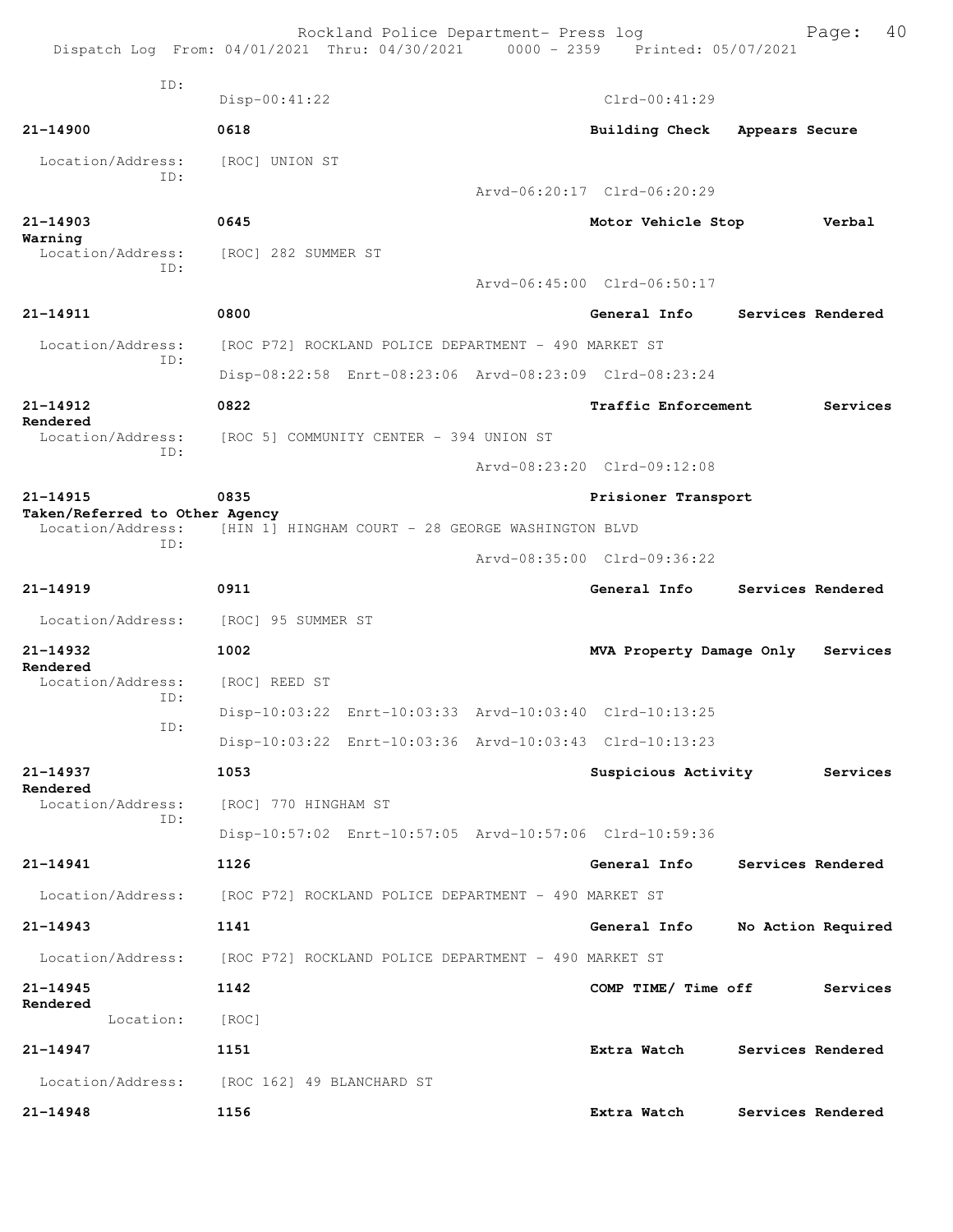|                                 | Rockland Police Department- Press log<br>Dispatch Log From: 04/01/2021 Thru: 04/30/2021 0000 - 2359 Printed: 05/07/2021 | 41<br>Page:                         |
|---------------------------------|-------------------------------------------------------------------------------------------------------------------------|-------------------------------------|
| Location/Address:               | [ROC 162] 49 BLANCHARD ST Apt. #3                                                                                       |                                     |
| ID:                             | Disp-12:01:30                                                                                                           | Arvd-12:01:42 Clrd-12:01:47         |
| $21 - 14951$                    | 1224                                                                                                                    | Follow-Up Investigation<br>Services |
| Rendered<br>Location/Address:   | [ROC] 60 WILLOW POND DR                                                                                                 |                                     |
| ID:                             | Disp-12:26:48 Enrt-12:26:50 Arvd-12:26:52 Clrd-12:31:46                                                                 |                                     |
| $21 - 14954$                    | 1235                                                                                                                    | Animal Complaint Services Rendered  |
| Location/Address:<br>ID:        | [ROC] 32 CRESTVIEW ST                                                                                                   |                                     |
|                                 |                                                                                                                         | Arvd-12:35:00 Clrd-12:39:26         |
| $21 - 14955$<br>Checked/Secured | 1235                                                                                                                    | <b>Building Check</b><br>Building   |
| Location/Address:<br>ID:        | [ROC] CENTRE AVE                                                                                                        |                                     |
|                                 |                                                                                                                         | Arvd-12:37:02 Clrd-12:37:31         |
| $21 - 14956$                    | 1237                                                                                                                    | Unwanted Party Services Rendered    |
| Location/Address:<br>ID:        | [ROC] 29 CHURCH ST Apt. #2                                                                                              |                                     |
| ID:                             | Disp-12:38:57 Enrt-12:38:59 Arvd-12:41:44 Clrd-12:49:21                                                                 |                                     |
|                                 | Disp-12:39:06 Enrt-12:39:08 Arvd-12:41:21 Clrd-12:49:20                                                                 |                                     |
| $21 - 14959$<br>Checked/Secured | 1318                                                                                                                    | <b>Building Check</b><br>Building   |
| Location/Address:<br>TD:        | [ROC P47] BEST WESTERN - 909 HINGHAM ST                                                                                 |                                     |
|                                 |                                                                                                                         | Arvd-13:19:17 Clrd-13:20:50         |
| $21 - 14962$                    | 1338                                                                                                                    | Animal Complaint Services Rendered  |
| Location/Address:<br>ID:        | [ROC 206] 51 MAPLE ST                                                                                                   |                                     |
|                                 |                                                                                                                         | Arvd-13:38:00 Clrd-15:52:58         |
| $21 - 14964$                    | 1355                                                                                                                    | General Info<br>No Action Required  |
| Location/Address:               | [ROC P72] ROCKLAND POLICE DEPARTMENT - 490 MARKET ST                                                                    |                                     |
| $21 - 14965$<br>Checked/Secured | 1358                                                                                                                    | Building Check<br>Building          |
| Location/Address:<br>ID:        | [ROC 162] 49 BLANCHARD ST                                                                                               |                                     |
|                                 |                                                                                                                         | Arvd-14:01:06 Clrd-14:02:22         |
| 21-14968<br>Rendered            | 1419                                                                                                                    | Details / Time off<br>Services      |
| Location:                       | [ROC]                                                                                                                   |                                     |
| 21-14974<br>Rendered            | 1458                                                                                                                    | Details / Time off<br>Services      |
| Location:                       | [ROC]                                                                                                                   |                                     |
| 21-14977<br>Rendered            | 1532                                                                                                                    | Details / Time off<br>Services      |
| Location:                       | [ROC]                                                                                                                   |                                     |
| 21-15127                        | 1535                                                                                                                    | Animal Complaint Services Rendered  |
| Location/Address:               | [ROC] 60 WILLOW POND DR                                                                                                 |                                     |
| 21-14978                        | 1541                                                                                                                    | General Info<br>Services Rendered   |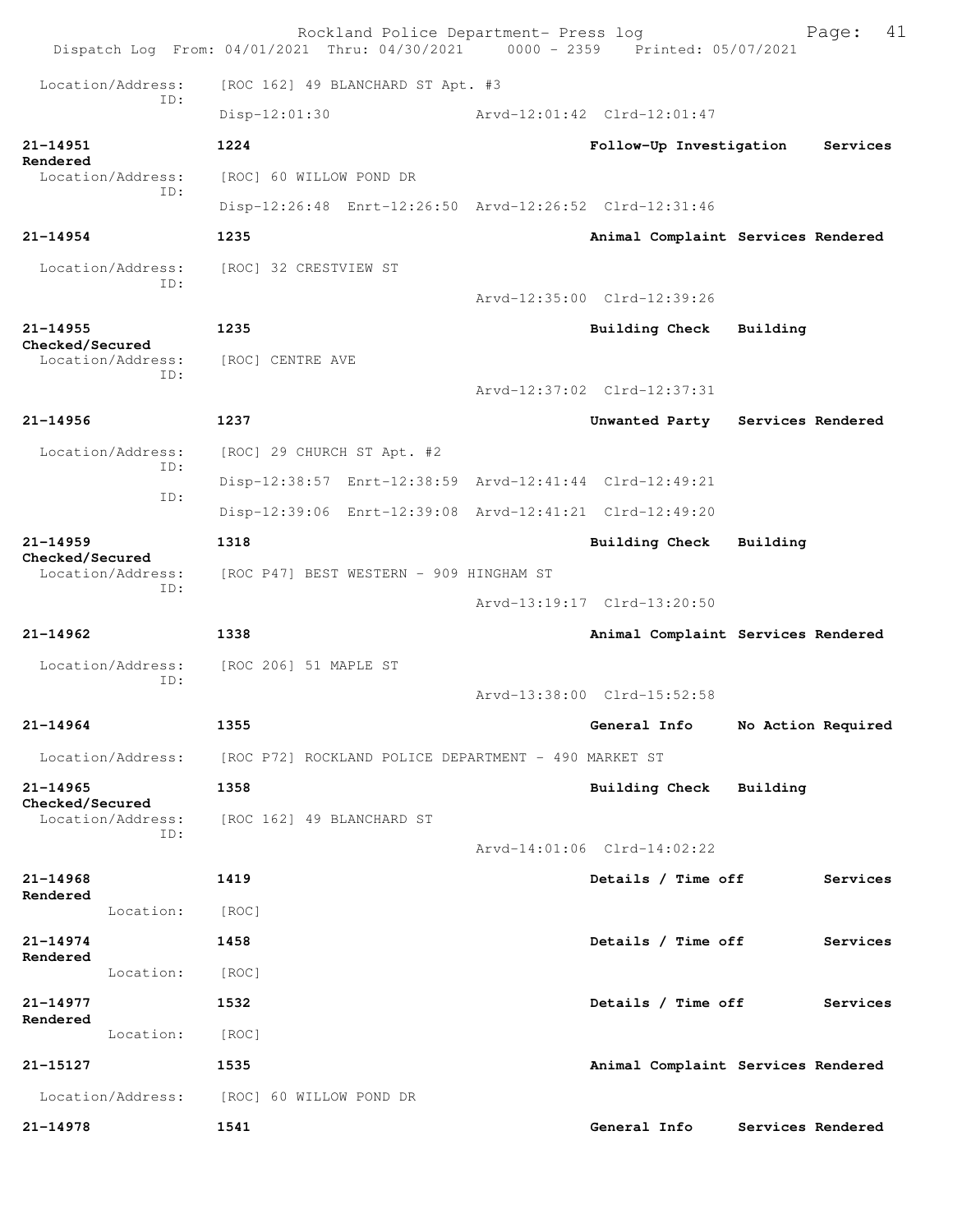|                                     | Rockland Police Department- Press log<br>Dispatch Log From: 04/01/2021 Thru: 04/30/2021 0000 - 2359 Printed: 05/07/2021 |                             | 42<br>Page:                         |
|-------------------------------------|-------------------------------------------------------------------------------------------------------------------------|-----------------------------|-------------------------------------|
|                                     | Location/Address: [ROC P72] ROCKLAND POLICE DEPARTMENT - 490 MARKET ST                                                  |                             |                                     |
| 21-14980                            | 1600                                                                                                                    |                             | SHIFT ASSIGNMENTS Services Rendered |
| Location/Address:                   | [ROC P72] ROCKLAND POLICE DEPARTMENT - 490 MARKET ST                                                                    |                             |                                     |
| $21 - 14979$                        | 1609                                                                                                                    | <b>Traffic Enforcement</b>  | Services                            |
| Rendered<br>Location/Address:       | [ROC] MARKET ST                                                                                                         |                             |                                     |
| ID:                                 |                                                                                                                         | Arvd-16:09:00 Clrd-19:53:31 |                                     |
| 21-14982                            | 1636                                                                                                                    | Detail                      | Services Rendered                   |
|                                     | Location/Address: [ROC P72] ROCKLAND POLICE DEPARTMENT - 490 MARKET ST                                                  |                             |                                     |
| $21 - 15005$<br>Warning             | 2056                                                                                                                    | Motor Vehicle Stop          | Verbal                              |
| ID:                                 | Vicinity of: [ROC] 471 WEBSTER ST @ 7 MARKS ST                                                                          |                             |                                     |
|                                     |                                                                                                                         | Arvd-20:56:00 Clrd-21:05:24 |                                     |
| 21-15007                            | 2146                                                                                                                    | Unwanted Party              | Investigated                        |
| Location/Address:<br>ID:            | [ROC 340] 92 WEST WATER ST Apt. #A                                                                                      |                             |                                     |
| ID:                                 | $Disp-21:47:34$                                                                                                         | Arvd-21:51:03 Clrd-22:10:27 |                                     |
|                                     | $Disp-21:47:34$                                                                                                         | Arvd-21:50:56 Clrd-22:10:23 |                                     |
| 21-15008                            | 2148                                                                                                                    | <b>Time off</b>             | No Service                          |
| Location:                           | [ROC]                                                                                                                   |                             |                                     |
| $21 - 15009$                        | 2154                                                                                                                    | Warrant                     | Services Rendered                   |
| Location/Address:                   | [ROC P72] ROCKLAND POLICE DEPARTMENT - 490 MARKET ST                                                                    |                             |                                     |
| ID:                                 | Disp-22:03:17                                                                                                           | $Clrd-22:04:21$             |                                     |
| $21 - 15014$                        | 2250                                                                                                                    |                             | General Incident Services Rendered  |
| Location/Address:                   | [ROC] 313 EAST WATER ST                                                                                                 |                             |                                     |
| ID:                                 | Disp-22:59:21                                                                                                           | $Clrd-23:01:01$             |                                     |
| For Date: $04/13/2021$ - Tuesday    |                                                                                                                         |                             |                                     |
| 21-15019                            | 0000                                                                                                                    | SHIFT ASSIGNMENTSNo Service |                                     |
| Location/Address:<br>ID:            | [ROC P72] ROCKLAND POLICE DEPARTMENT - 490 MARKET ST                                                                    |                             |                                     |
|                                     |                                                                                                                         | Arvd-00:00:39 Clrd-00:11:13 |                                     |
| 21-15032                            | 0304                                                                                                                    | Motor Vehicle Stop          | Verbal                              |
| Warning<br>Location/Address:<br>TD: | [ROC P62] CHINA PLAZA - 35 MARKET ST                                                                                    |                             |                                     |
|                                     | Disp-03:05:34 Enrt-03:05:45 Arvd-03:05:54 Clrd-03:07:15                                                                 |                             |                                     |
| 21-15035                            | 0554                                                                                                                    |                             | Building Check Services Rendered    |
| Location/Address:<br>TD:            | [ROC] BUILDING DISTRICT - UNION ST                                                                                      |                             |                                     |
|                                     |                                                                                                                         | Arvd-05:55:07 Clrd-06:24:41 |                                     |
| 21-15042                            | 0713                                                                                                                    | Motor Vehicle Stop          | Verbal                              |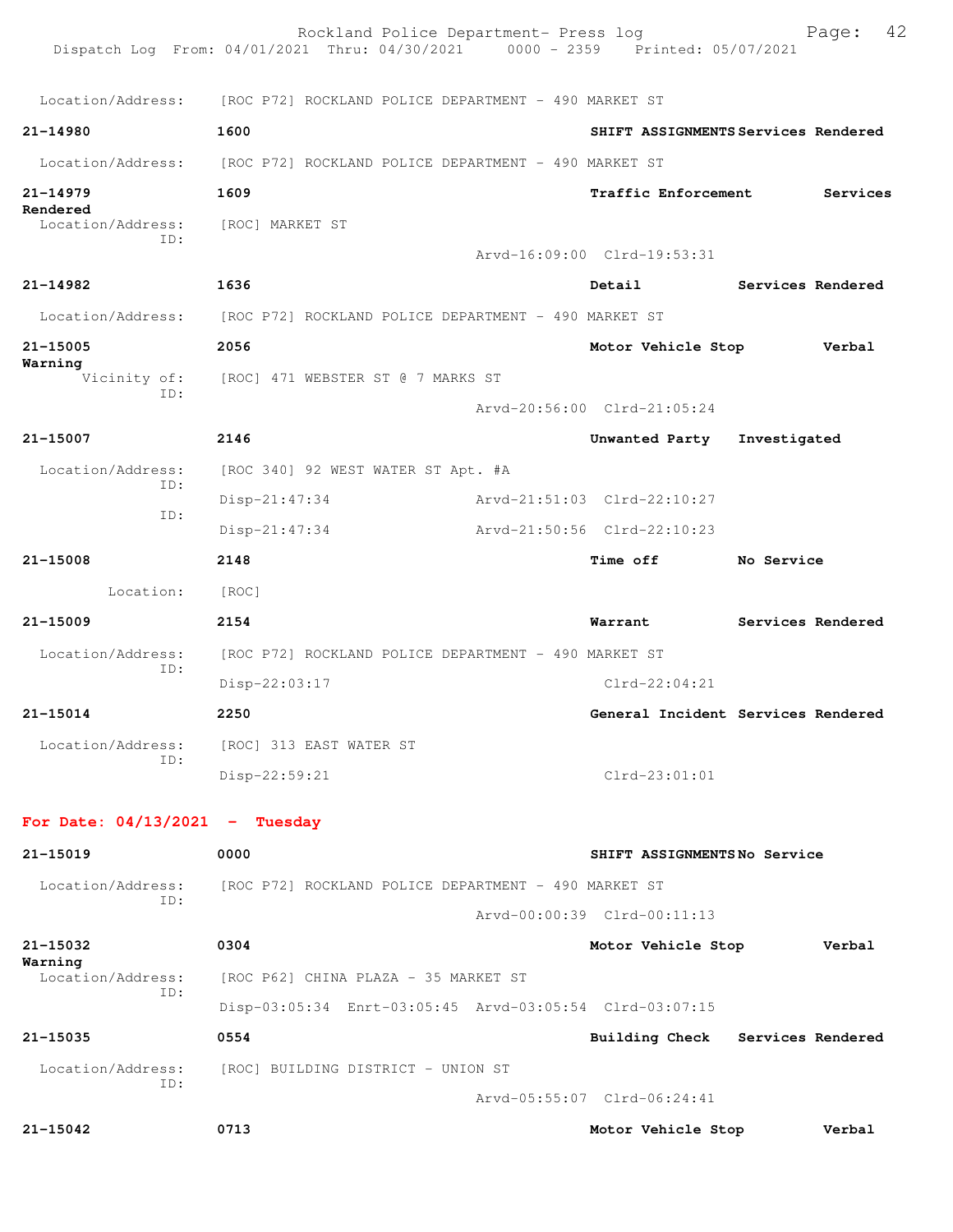|                              | Rockland Police Department- Press log<br>Dispatch Log From: 04/01/2021 Thru: 04/30/2021 0000 - 2359 Printed: 05/07/2021 |                             | 43<br>Page:                        |
|------------------------------|-------------------------------------------------------------------------------------------------------------------------|-----------------------------|------------------------------------|
| Warning<br>Location/Address: | [ROC] 405 NORTH AVE                                                                                                     |                             |                                    |
| ID:                          |                                                                                                                         | Arvd-07:13:00 Clrd-07:15:26 |                                    |
| $21 - 15045$                 | 0800                                                                                                                    | General Info                | No Action Required                 |
| Location/Address:            | [ROC P72] ROCKLAND POLICE DEPARTMENT - 490 MARKET ST                                                                    |                             |                                    |
| 21-15131                     | 0805                                                                                                                    |                             | Animal Complaint Services Rendered |
| Location/Address:            | [ROC] 193 LEVIN RD                                                                                                      |                             |                                    |
| 21-15048<br>Follows          | 0837                                                                                                                    | <b>Suspicious Activity</b>  | Report                             |
| Location/Address:<br>ID:     | [ROC P47] BEST WESTERN - 909 HINGHAM ST                                                                                 |                             |                                    |
| ID:                          | Disp-08:39:07 Enrt-08:39:20 Arvd-08:42:30 Clrd-09:43:58                                                                 |                             |                                    |
| Refer To Summons:            | Disp-08:39:14 Enrt-08:39:17 Arvd-08:44:23 Clrd-09:44:01<br>21ROC-15048-B-AR                                             |                             |                                    |
| Summons:<br>Address:         | REYNO, GARY M<br>26 NORTH AVE ABINGTON, MA                                                                              |                             |                                    |
| Age:                         | 23                                                                                                                      |                             |                                    |
| Charges:                     | DRUG, POSSESS CLASS A<br>DRUG, POSSESS CLASS B<br>DRUG, POSSESS CLASS E                                                 |                             |                                    |
| Refer To Summons:            | 21ROC-15048-C-AR                                                                                                        |                             |                                    |
| Address:                     | Summons: LACASSE, NICOLAS R<br>73 TAUNTON AVE ROCKLAND, MA                                                              |                             |                                    |
| Age:<br>Charges:             | 38<br>DRUG, POSSESS CLASS A, SUBSQ.OFF.                                                                                 |                             |                                    |
|                              | DRUG, POSSESS CLASS B<br>DRUG, POSSESS CLASS E                                                                          |                             |                                    |
| $21 - 15049$                 | 0854                                                                                                                    | Escort                      | Services Rendered                  |
| Location/Address:<br>ID:     | $[ROC 162]$ 49 BLANCHARD ST Apt. #3                                                                                     |                             |                                    |
| ID:                          | $Disp-08:54:51$                                                                                                         | Arvd-09:03:05 Clrd-09:21:57 |                                    |
|                              | $Disp-08:54:56$                                                                                                         | Arvd-09:03:02 Clrd-09:22:01 |                                    |
| 21-15058                     | 0924                                                                                                                    | Harassment                  | Report Follows                     |
| Location/Address:<br>ID:     | [ROC 162] 49 BLANCHARD ST Apt. #3                                                                                       |                             |                                    |
|                              | $Disp-09:25:11$                                                                                                         | Arvd-09:25:19 Clrd-09:27:23 |                                    |
| 21-15063                     | 0947                                                                                                                    |                             | General Incident Services Rendered |
| Location/Address:<br>TD:     | [ROC] 689 MARKET ST @ 11 DAMON RD                                                                                       |                             |                                    |
|                              |                                                                                                                         | Arvd-09:50:18 Clrd-10:00:34 |                                    |
| $21 - 15064$                 | 0948                                                                                                                    | General Info                | Services Rendered                  |
| Location/Address:            | [ROC P72] ROCKLAND POLICE DEPARTMENT - 490 MARKET ST                                                                    |                             |                                    |
| 21-15071<br>Required         | 1015                                                                                                                    | Details / Time off          | No Action                          |
| Location:                    | [ROC]                                                                                                                   |                             |                                    |
| 21-15132                     | 1020                                                                                                                    |                             | Animal Complaint Services Rendered |
| Location/Address:            | [ROC] 58 NORTH AVE                                                                                                      |                             |                                    |
| 21-15073<br>Rendered         | 1021                                                                                                                    | Prisioner Transport         | Services                           |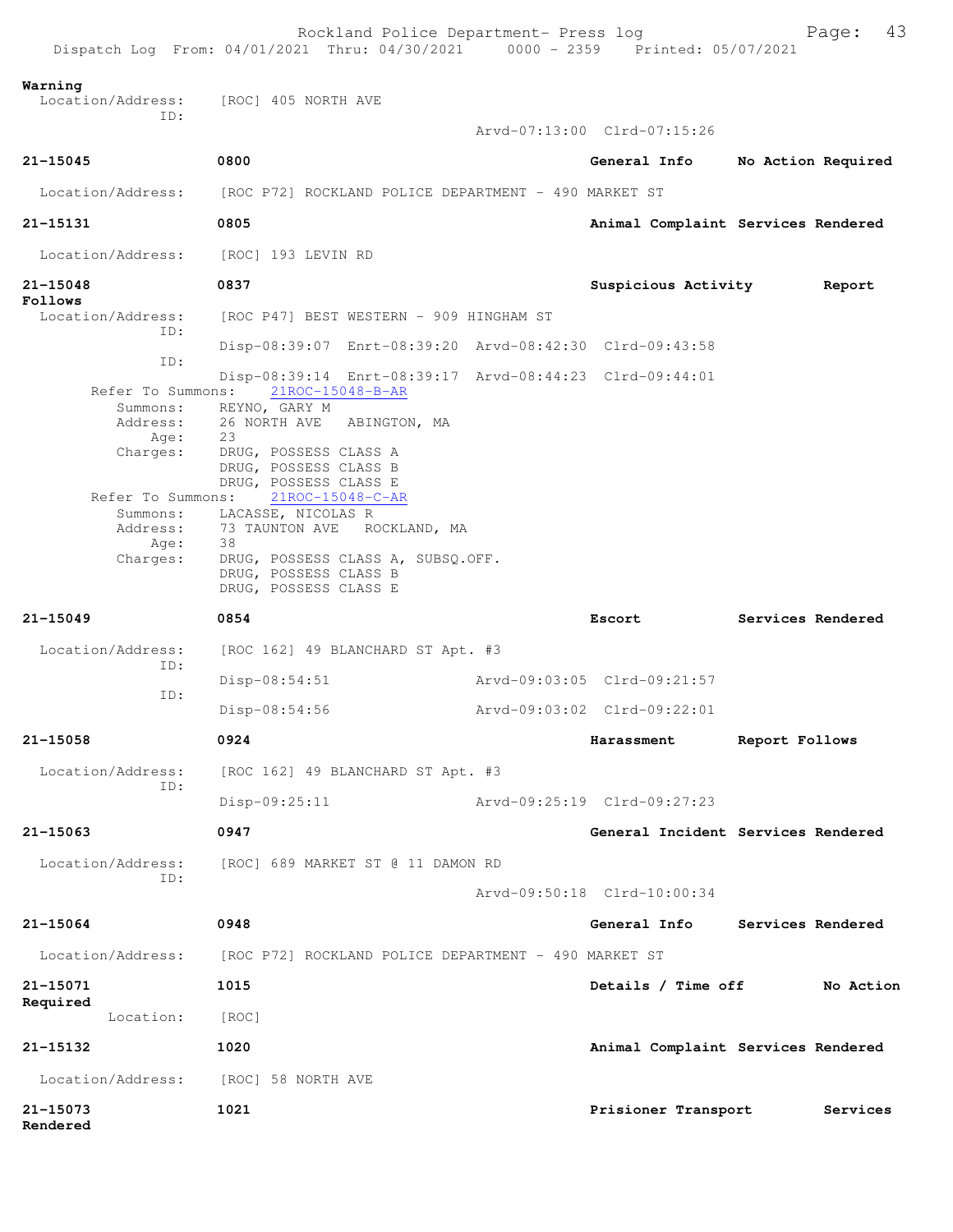|                                              | Rockland Police Department- Press log<br>Dispatch Log From: 04/01/2021 Thru: 04/30/2021 0000 - 2359 Printed: 05/07/2021 |                                    |            | 44<br>Page:           |
|----------------------------------------------|-------------------------------------------------------------------------------------------------------------------------|------------------------------------|------------|-----------------------|
| Location/Address:                            | [HIN 1] HINGHAM COURT - 28 GEORGE WASHINGTON BLVD                                                                       |                                    |            |                       |
| ID:                                          |                                                                                                                         | Arvd-10:21:00 Clrd-11:09:31        |            |                       |
| 21-15092                                     | 1130                                                                                                                    | Larceny / Forgery/ Fraud           |            | Services              |
| Rendered<br>Location/Address:                | [ROC] 265 WEYMOUTH ST                                                                                                   |                                    |            |                       |
| ID:                                          | Disp-11:33:44 Enrt-11:33:59 Arvd-11:34:04 Clrd-11:34:07                                                                 |                                    |            |                       |
| 21-15094                                     | 1206                                                                                                                    | Traffic Enforcement                |            |                       |
| Citation/Warning Issued<br>Location/Address: | [ROC] EAST WATER ST @ CHRISTOPHER DR                                                                                    |                                    |            |                       |
| ID:                                          |                                                                                                                         | Arvd-12:07:10 Clrd-15:46:34        |            |                       |
| 21-15096                                     | 1209                                                                                                                    | Suspicious Activity                |            | Services              |
| Rendered<br>Location/Address:                | [ROC P68] AL PRIME - 104 MARKET ST                                                                                      |                                    |            |                       |
| ID:                                          | Disp-12:11:19 Enrt-12:12:42 Arvd-12:15:45 Clrd-12:28:37                                                                 |                                    |            |                       |
| $21 - 15099$                                 | 1236                                                                                                                    | General Info                       |            | Services Rendered     |
| Location/Address:                            | [ROC] 73 WILLOW POND DR                                                                                                 |                                    |            |                       |
| 21-15101                                     | 1245                                                                                                                    | General Info                       |            | Services Rendered     |
| Location/Address:                            | [ROC 403] 470 WEST WATER ST                                                                                             |                                    |            |                       |
| $21 - 15103$                                 | 1301                                                                                                                    | Warrant                            | No Service |                       |
| Location/Address:                            | [ROC] 090 HINGHAM ST                                                                                                    |                                    |            |                       |
| ID:                                          | Disp-13:06:09                                                                                                           | $Clrd-13:41:53$                    |            |                       |
| ID:                                          | Disp-13:06:09                                                                                                           | $Clrd-13:12:13$                    |            |                       |
| 21-15134                                     | 1310                                                                                                                    | Animal Complaint Services Rendered |            |                       |
| Location/Address:                            | [ROC] 206 MYRTLE ST                                                                                                     |                                    |            |                       |
| 21-15112                                     | 1345                                                                                                                    | General Info                       |            | Services Not Required |
| Location/Address:                            | [ROC P72] ROCKLAND POLICE DEPARTMENT - 490 MARKET ST                                                                    |                                    |            |                       |
| 21-15116                                     | 1403                                                                                                                    | Suspicious Activity No Service     |            |                       |
| Location/Address:                            | [ROC P47] BEST WESTERN - 909 HINGHAM ST                                                                                 |                                    |            |                       |
| ID:                                          |                                                                                                                         | Arvd-14:05:56 Clrd-14:09:47        |            |                       |
| ID:                                          |                                                                                                                         | Arvd-14:06:05 Clrd-14:09:44        |            |                       |
| 21-15117<br>Rendered                         | 1406                                                                                                                    | Assist Fire Department             |            | Services              |
| Location/Address:<br>ID:                     | [ROC] 767 BEECH ST                                                                                                      |                                    |            |                       |
| ID:                                          | Disp-14:08:16 Enrt-14:08:21 Arvd-14:12:35 Clrd-14:22:27                                                                 |                                    |            |                       |
|                                              |                                                                                                                         | Arvd-14:15:27 Clrd-14:22:32        |            |                       |
| 21-15135                                     | 1420                                                                                                                    | Animal Complaint Services Rendered |            |                       |
| Location/Address:                            | [ROC] 1 WILLOW POND DR                                                                                                  |                                    |            |                       |
| 21-15120                                     | 1441                                                                                                                    | General Info                       |            | Services Rendered     |
| Location/Address:                            | [ROC] 5 MIDFIELD DR                                                                                                     |                                    |            |                       |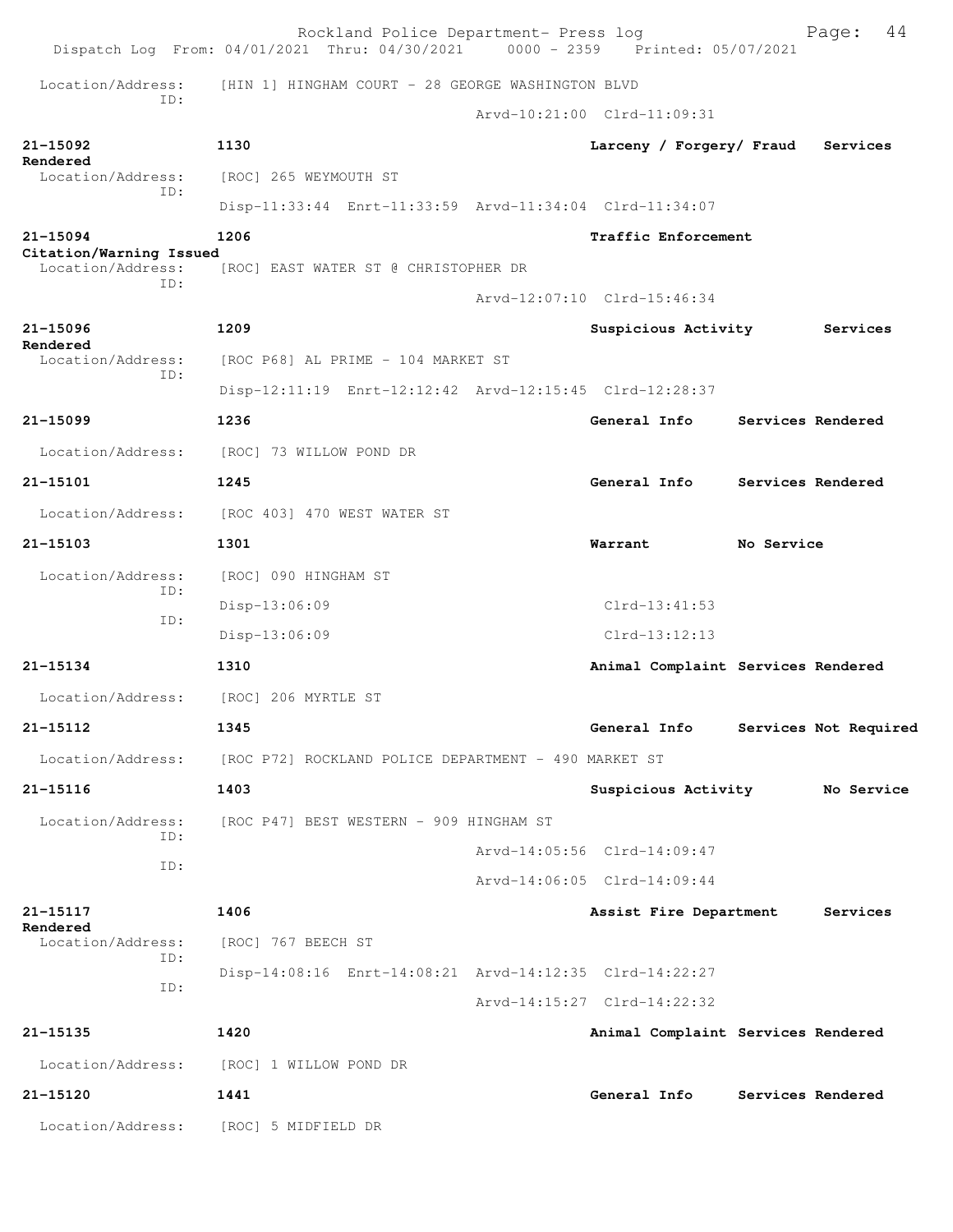Rockland Police Department- Press log entitled and Page: 45

| 21-15122                                                               | 1447                                 |                                                         |                             |            | General Info           | Services Rendered |
|------------------------------------------------------------------------|--------------------------------------|---------------------------------------------------------|-----------------------------|------------|------------------------|-------------------|
| Location/Address: [ROC] 56 LINDEN PARK                                 |                                      |                                                         |                             |            |                        |                   |
| 21-15140                                                               | 1601                                 |                                                         |                             |            | Traffic Enforcement    | Services          |
| Rendered<br>Location/Address:                                          | [ROC] 10 HINGHAM ST @ 440 WEBSTER ST |                                                         |                             |            |                        |                   |
| ID:                                                                    |                                      |                                                         | Arvd-16:01:00 Clrd-20:00:39 |            |                        |                   |
| 21-15141                                                               | 1601                                 |                                                         |                             |            | General Info           | Services Rendered |
| Location/Address: [ROC P72] ROCKLAND POLICE DEPARTMENT - 490 MARKET ST |                                      |                                                         |                             |            |                        |                   |
| 21-15145                                                               | 1629                                 |                                                         |                             |            | Details / Time off     | Services          |
| Rendered<br>Location:                                                  | [ROC]                                |                                                         |                             |            |                        |                   |
| 21-15146                                                               | 1630                                 |                                                         |                             | Detail     |                        | Services Rendered |
| Location/Address: [ROC P72] ROCKLAND POLICE DEPARTMENT - 490 MARKET ST |                                      |                                                         |                             |            |                        |                   |
| 21-15147                                                               | 1635                                 |                                                         |                             |            | Suspicious Activity    | Gone on           |
| arrival<br>Location/Address:                                           | [ROC] NEAR LOWER GARGE - 51 MAPLE ST |                                                         |                             |            |                        |                   |
| ID:                                                                    |                                      | Disp-16:39:26 Enrt-16:39:52 Arvd-16:40:53 Clrd-16:44:00 |                             |            |                        |                   |
| ID:                                                                    |                                      | Disp-16:39:26 Enrt-16:39:47                             |                             |            | Clrd-16:42:42          |                   |
| 21-15148                                                               | 1652                                 |                                                         |                             | Detail     |                        | Services Rendered |
| Location/Address: [ROC P72] ROCKLAND POLICE DEPARTMENT - 490 MARKET ST |                                      |                                                         |                             |            |                        |                   |
| 21-15153                                                               | 1704                                 |                                                         |                             |            | Assist Public          | Services Rendered |
| Location/Address:                                                      | [ROC 787] 166 REED ST                |                                                         |                             |            |                        |                   |
| ID:                                                                    |                                      | Disp-17:11:18 Enrt-17:12:16 Arvd-17:12:18 Clrd-17:12:19 |                             |            |                        |                   |
| 21-15164                                                               | 1900                                 |                                                         |                             |            | Details / Time off     | Services          |
| Rendered<br>Location:                                                  | [ROC]                                |                                                         |                             |            |                        |                   |
| 21-15169                                                               | 1911                                 |                                                         |                             |            | Harassment             | Services Rendered |
| Location/Address:                                                      | [ROC] 57 WILLOW POND DR              |                                                         |                             |            |                        |                   |
| ID:                                                                    |                                      | Disp-19:14:20 Enrt-19:14:31 Arvd-19:14:33 Clrd-19:14:35 |                             |            |                        |                   |
| 21–15177                                                               | 2008                                 |                                                         |                             |            | Health & Welfare Check | Services          |
| Rendered<br>Location/Address:                                          | [ROC] 1 REED BENT RD                 |                                                         |                             |            |                        |                   |
| ID:                                                                    |                                      | Disp-20:15:51 Enrt-20:16:00 Arvd-20:23:08 Clrd-20:35:27 |                             |            |                        |                   |
| 21-15180                                                               | 2021                                 |                                                         |                             |            | Suspicious Activity    | Gone on           |
| arrival<br>Location/Address:                                           |                                      | [ROC P65] 7-ELEVEN CONVENIENCE STORE - 92 MARKET ST     |                             |            |                        |                   |
| ID:                                                                    |                                      | Disp-20:23:03 Enrt-20:23:12 Arvd-20:23:13 Clrd-20:28:02 |                             |            |                        |                   |
| 21-15182                                                               | 2036                                 |                                                         |                             | Harassment |                        | Services Rendered |
| Location/Address:                                                      | [ROC] 42 MARTHA DR Apt. #A           |                                                         |                             |            |                        |                   |
| ID:                                                                    | Disp-20:40:00                        |                                                         |                             |            | Clrd-20:40:23          |                   |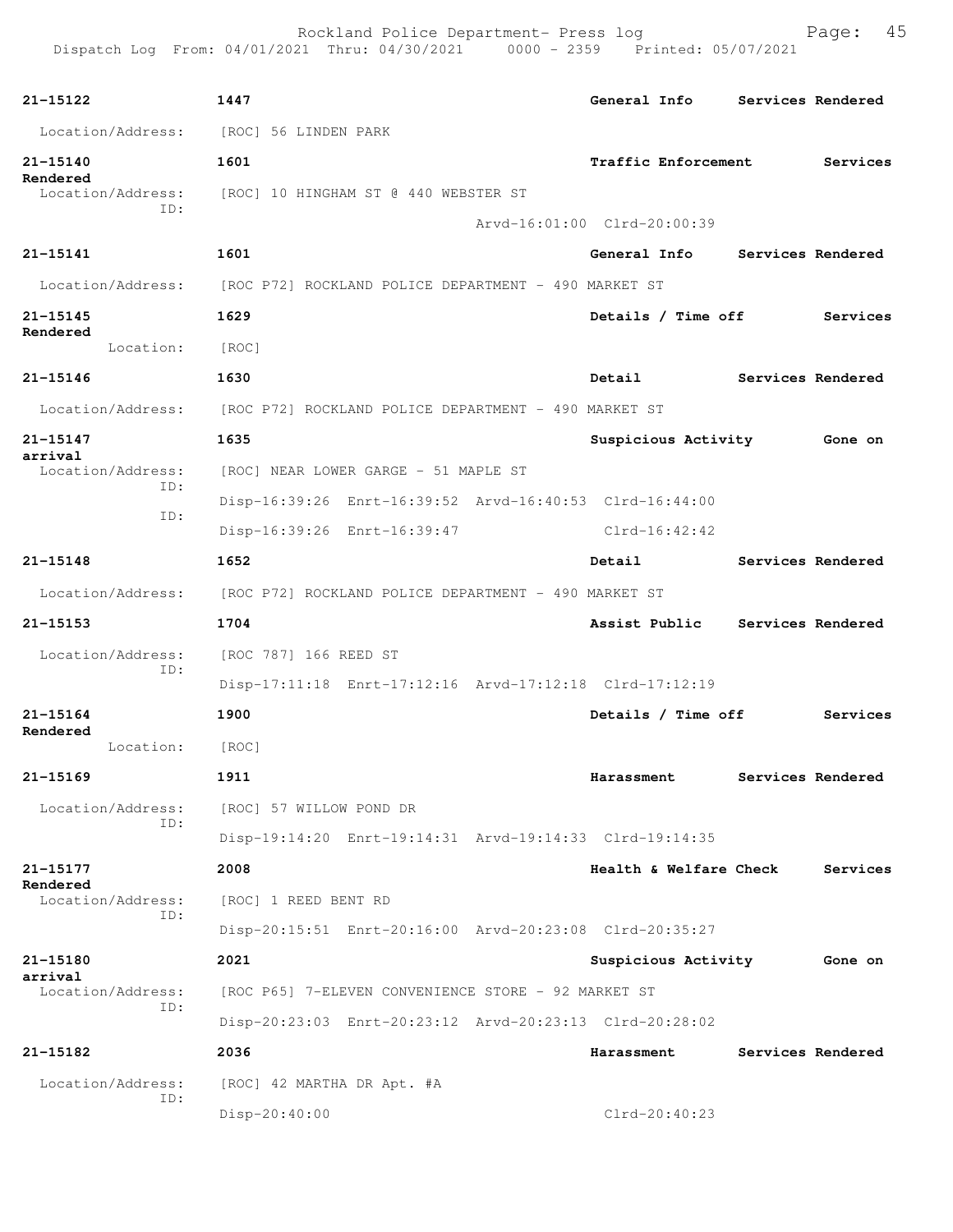|                                           | Rockland Police Department- Press log<br>Dispatch Log From: 04/01/2021 Thru: 04/30/2021 0000 - 2359 Printed: 05/07/2021 |                                  |                   | 46<br>Page: |
|-------------------------------------------|-------------------------------------------------------------------------------------------------------------------------|----------------------------------|-------------------|-------------|
| 21-15185<br>Rendered                      | 2126                                                                                                                    | Motor Vehicle Complaint          |                   | Services    |
| Location/Address:<br>ID:                  | [ROC P72] ROCKLAND POLICE DEPARTMENT - 490 MARKET ST                                                                    |                                  |                   |             |
|                                           | Disp-21:28:29 Enrt-21:29:11                                                                                             | Clrd-21:33:57                    |                   |             |
| ID:                                       | Disp-21:28:49 Enrt-21:29:15                                                                                             | $Clrd-21:31:34$                  |                   |             |
| ID:                                       | Disp-21:29:00 Enrt-21:29:08                                                                                             | $Clrd-21:31:49$                  |                   |             |
| $21 - 15189$                              | 2317                                                                                                                    | Building Check                   | Building          |             |
| Checked/Secured<br>Location/Address:      | [ROC] BLANCHARD ST                                                                                                      |                                  |                   |             |
| ID:                                       |                                                                                                                         | Arvd-23:17:39 Clrd-23:17:57      |                   |             |
| $21 - 15190$                              | 2318                                                                                                                    | Building Check Services Rendered |                   |             |
| Location/Address: [ROC] HINGHAM ST        |                                                                                                                         |                                  |                   |             |
| ID:                                       |                                                                                                                         | Arvd-23:18:44 Clrd-23:18:59      |                   |             |
| For Date: $04/14/2021$ - Wednesday        |                                                                                                                         |                                  |                   |             |
| 21-15197                                  | 0008                                                                                                                    | SHIFT ASSIGNMENTSNo Service      |                   |             |
| Location/Address:                         | [ROC P72] ROCKLAND POLICE DEPARTMENT - 490 MARKET ST                                                                    |                                  |                   |             |
| ID:                                       | $Disp-00:09:45$                                                                                                         | Clrd-00:09:58                    |                   |             |
| $21 - 15198$                              | 0019                                                                                                                    | Disturbance                      | Peace Restored    |             |
| Location/Address:<br>ID:                  | [ROC] 51 BOXBERRY LN                                                                                                    |                                  |                   |             |
| ID:                                       | Disp-00:21:29 Enrt-00:21:47 Arvd-00:25:15 Clrd-00:39:43                                                                 |                                  |                   |             |
|                                           | Disp-00:21:41 Enrt-00:21:47 Arvd-00:25:15 Clrd-00:39:43                                                                 |                                  |                   |             |
| 21-15201                                  | 0037                                                                                                                    | Building Check                   | Investigated      |             |
| Location/Address:                         | [ROC] CENTRE AVE                                                                                                        |                                  |                   |             |
| ID:                                       |                                                                                                                         | Arvd-00:38:03 Clrd-00:38:12      |                   |             |
| 21-15206                                  | 0119                                                                                                                    | Motor Vehicle Stop               |                   | Vehicle     |
| Towed<br>Location/Address:                | [ROC] 367 WEST WATER ST                                                                                                 |                                  |                   |             |
| ID:                                       |                                                                                                                         | Arvd-01:19:00 Clrd-01:42:24      |                   |             |
| ID:                                       | Disp-01:20:57 Enrt-01:21:00 Arvd-01:24:22 Clrd-01:42:24                                                                 |                                  |                   |             |
| Refer To Summons:<br>Summons:<br>Address: | 21ROC-15206-AR<br>ANDRADE RIBEIRO, LEONARDO<br>36 BELLEVUE AVE BROCKTON, MA                                             |                                  |                   |             |
| Age:<br>Charges:                          | 20<br>SPEEDING IN VIOL SPECIAL REGULATION<br>UNINSURED MOTOR VEHICLE (REV/INSU)<br>UNREGISTERED MOTOR VEHICLE           |                                  |                   |             |
| 21-15217                                  | 0555                                                                                                                    | Building Check Services Rendered |                   |             |
| Location/Address:<br>ID:                  | [ROC] BUILDING DISTRICT - UNION ST                                                                                      |                                  |                   |             |
|                                           |                                                                                                                         | Arvd-05:56:32 Clrd-06:22:50      |                   |             |
| 21-15221                                  | 0627                                                                                                                    | Extra Watch                      | Services Rendered |             |
| Location/Address:<br>ID:                  | [ROC 162] 49 BLANCHARD ST                                                                                               |                                  |                   |             |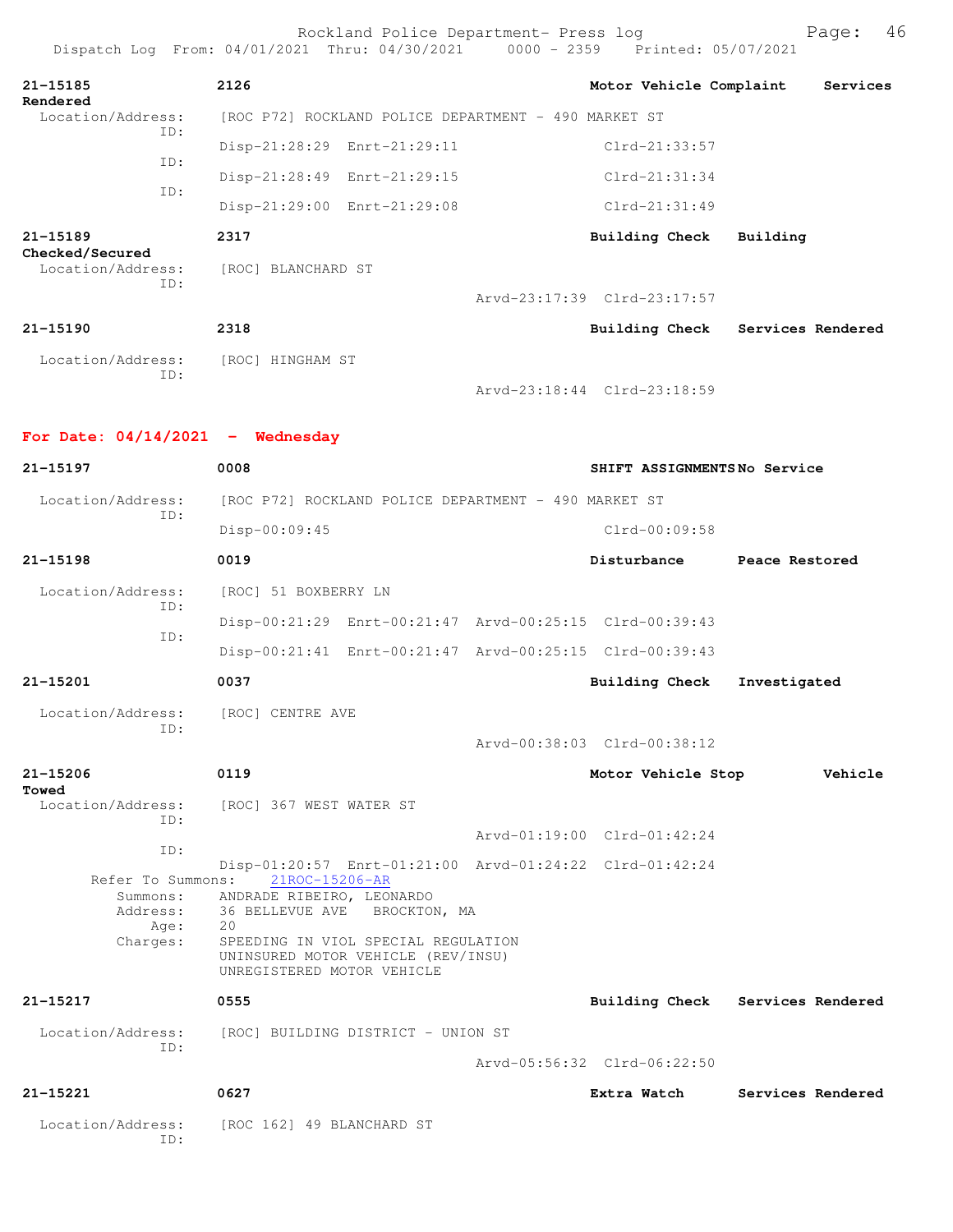Rockland Police Department- Press log entitled and Page: 47

Arvd-06:28:42 Clrd-06:28:55

| $21 - 15229$                     | 0800                                                                                       | General Info                | Services Rendered                 |
|----------------------------------|--------------------------------------------------------------------------------------------|-----------------------------|-----------------------------------|
| Location/Address:                | [ROC P72] ROCKLAND POLICE DEPARTMENT - 490 MARKET ST                                       |                             |                                   |
| 21-15241                         | 0949                                                                                       | FOUND PROPERTY              | Services Rendered                 |
| Location/Address:<br>TD:         | [ROC] TAUNTON AVE                                                                          |                             |                                   |
|                                  | Disp-09:52:22 Enrt-10:48:54                                                                | Clrd-10:49:00               |                                   |
| $21 - 15242$                     | 0955                                                                                       | Burglar Alarm               | Investigated                      |
| Location/Address:                | [ROC P60] HOWARD K JACOBS DMD - 27 MARKET ST                                               |                             |                                   |
| ID:<br>ID:                       | Disp-09:56:19 Enrt-09:56:21 Arvd-09:57:48 Clrd-09:59:38                                    |                             |                                   |
|                                  | Disp-09:56:25 Enrt-09:56:26 Arvd-09:58:37 Clrd-09:59:40                                    |                             |                                   |
| $21 - 15246$                     | 1018                                                                                       |                             | CRUISER SERVICE Services Rendered |
| Location/Address:                | [ROC] LARRYS AUTO - UNION ST                                                               |                             |                                   |
| $21 - 15247$<br>Made             | 1018                                                                                       | Assist Other Agency         | Arrest (s)                        |
| Location/Address:                | [ROC] 63 WEBSTER ST                                                                        |                             |                                   |
| ID:                              | $Disp-11:26:13$                                                                            | Arvd-11:26:15 Clrd-11:39:55 |                                   |
| TD:                              | $Disp-11:26:21$                                                                            | Arvd-11:26:22 Clrd-11:52:15 |                                   |
| ID:                              |                                                                                            |                             |                                   |
| ID:                              | Disp-11:27:53 Enrt-11:27:55 Arvd-11:31:25 Clrd-11:38:08                                    |                             |                                   |
| Refer To Arrest:                 | $Disp-11:51:22$<br>21ROC-15247-AR                                                          | $Clrd-11:51:28$             |                                   |
| Arrest:                          | PRICE, KEVIN                                                                               |                             |                                   |
| Address:<br>Age:                 | 63 WEBSTER ST Apt. #2<br>ROCKLAND, MA<br>19                                                |                             |                                   |
| Charges:                         | All Other Offenses                                                                         |                             |                                   |
| $21 - 15255$                     | 1123                                                                                       | <b>Time off</b>             | Services Rendered                 |
| Location:                        | [ROC]                                                                                      |                             |                                   |
| $21 - 15258$                     | 1137                                                                                       | Suspicious Activity         | Arrest (s)                        |
| Made<br>Location/Address:<br>TD: | [ROC P86] MOBIL GAS STATION - 158 MARKET ST                                                |                             |                                   |
|                                  | Disp-11:38:08 Enrt-11:38:20 Arvd-11:39:51 Clrd-12:44:54                                    |                             |                                   |
| ID:                              | Disp-11:38:08 Enrt-11:38:19 Arvd-11:43:07 Clrd-11:51:22<br>Refer To Arrest: 21ROC-15258-AR |                             |                                   |
| Arrest:<br>Address:              | JONES, JASON ROBERT<br>HOMELESS<br>ROCKLAND, MA                                            |                             |                                   |
| Age:<br>Charges:                 | 40<br>Default Warrant                                                                      |                             |                                   |
| 21-15261                         | 1149                                                                                       | <b>Traffic Enforcement</b>  | Services                          |
| Rendered<br>Location/Address:    | [ROC P72] ROCKLAND POLICE DEPARTMENT - 490 MARKET ST                                       |                             |                                   |
| ID:                              |                                                                                            | Arvd-11:50:35 Clrd-15:56:16 |                                   |
| Refer To Summons:                | 21ROC-15261-AR                                                                             |                             |                                   |
| Summons:<br>Address:<br>Age:     | KHAN, EBAD<br>180 MAIN ST Apt. #4101 BRIDGEWATER, MA<br>23                                 |                             |                                   |
| Charges:                         | NUMBER PLATE ATTACHING WRONG PLATE<br>SPEEDING RATE OF SPEED EXCEEDING POSTED LIMIT        |                             |                                   |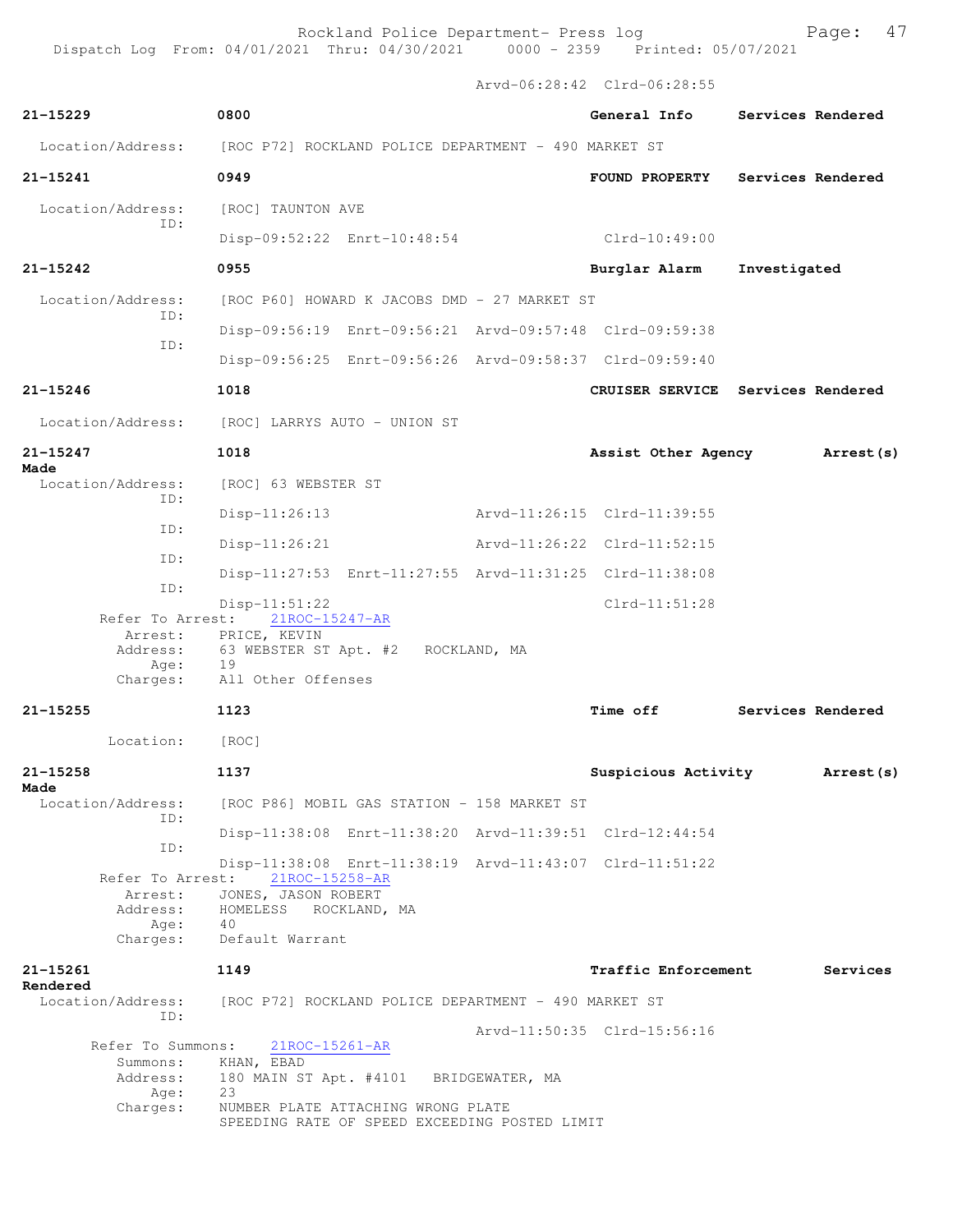|                              | Rockland Police Department- Press log<br>Dispatch Log From: 04/01/2021 Thru: 04/30/2021 0000 - 2359 Printed: 05/07/2021 |                                    | 48<br>Page:       |
|------------------------------|-------------------------------------------------------------------------------------------------------------------------|------------------------------------|-------------------|
| $21 - 15266$                 | 1209                                                                                                                    | Motor Vehicle Stop                 | Verbal            |
| Warning<br>Location/Address: | [ROC] 416 SUMMER ST @ 67 CONDON CIR                                                                                     |                                    |                   |
| ID:                          |                                                                                                                         | Arvd-12:09:00 Clrd-12:12:44        |                   |
| $21 - 15267$                 | 1214                                                                                                                    | Motor Vehicle Stop                 | Verbal            |
| Warning<br>Location/Address: | [ROC] 404 CONCORD ST @ 10 SHAW RD                                                                                       |                                    |                   |
| ID:                          |                                                                                                                         | Arvd-12:14:00 Clrd-12:19:13        |                   |
| $21 - 15268$                 | 1217                                                                                                                    | Health & Welfare Check             | Investigated      |
| Location/Address:            | [ROC] 45 HANNAH WAY Apt. #F                                                                                             |                                    |                   |
| ID:                          |                                                                                                                         | Arvd-12:17:00 Clrd-12:26:15        |                   |
| 21-15270                     | 1245                                                                                                                    | Prisioner Transport                | Services          |
| Rendered<br>Location:        | [HIN] HINGHAM DISTRICT COURT                                                                                            |                                    |                   |
| ID:                          |                                                                                                                         | Arvd-12:45:00 Clrd-13:27:47        |                   |
| $21 - 15279$                 | 1327                                                                                                                    | Motor Vehicle Stop                 |                   |
| Citation/Warning Issued      |                                                                                                                         |                                    |                   |
| Location/Address:<br>ID:     | [ROC] 137 WEBSTER ST @ 106 EVERETT ST                                                                                   |                                    |                   |
|                              |                                                                                                                         | Arvd-13:27:00 Clrd-13:37:19        |                   |
| 21-15282                     | 1331                                                                                                                    | Motor Vehicle Complaint            | Investigated      |
| Vicinity of:<br>ID:          | [ROC] NORTH AVE @ SPRUCE ST                                                                                             |                                    |                   |
| ID:                          | Disp-13:32:56 Enrt-13:33:03 Arvd-13:39:25 Clrd-13:49:27                                                                 |                                    |                   |
|                              | Disp-13:33:02 Enrt-13:33:04 Arvd-13:35:43 Clrd-13:57:56                                                                 |                                    |                   |
| 21-15285                     | 1339                                                                                                                    | CAR SEAT INSTALL Services Rendered |                   |
| Location/Address:<br>ID:     | [ROC] 71 BELMONT ST                                                                                                     |                                    |                   |
|                              | Disp-13:49:35                                                                                                           | Arvd-13:49:47 Clrd-13:53:45        |                   |
| $21 - 15286$<br>Warning      | 1349                                                                                                                    | Motor Vehicle Stop                 | Verbal            |
| Location/Address:<br>TD:     | [ROC] 33 PLAIN ST                                                                                                       |                                    |                   |
|                              |                                                                                                                         | Arvd-13:49:00 Clrd-13:53:40        |                   |
| 21-15291                     | 1411                                                                                                                    | Suspicious Activity                | Investigated      |
| Location/Address:<br>ID:     | [ROC P47] BEST WESTERN - 909 HINGHAM ST                                                                                 |                                    |                   |
| ID:                          | Disp-14:14:35 Enrt-14:15:31 Arvd-14:15:40 Clrd-14:29:07                                                                 |                                    |                   |
|                              | Disp-14:15:37 Enrt-14:15:40 Arvd-14:19:48 Clrd-14:35:04                                                                 |                                    |                   |
| $21 - 15295$                 | 1426                                                                                                                    | Harassment                         | Services Rendered |
| Location/Address:            | [ROC 84] HARMON GOLF & FITNESS CLUB - 168 CONCORD ST                                                                    |                                    |                   |
| ID:                          | $Disp-14:27:36$                                                                                                         | Arvd-14:27:41 Clrd-14:35:16        |                   |
| $21 - 15298$                 | 1447                                                                                                                    | Motor Vehicle Stop                 | Verbal            |
| Warning<br>Location/Address: | [ROC] 136 PLAIN ST @ 152 W WATER ST                                                                                     |                                    |                   |
| ID:                          |                                                                                                                         | Arvd-14:47:00 Clrd-14:51:16        |                   |
| ID:                          |                                                                                                                         |                                    |                   |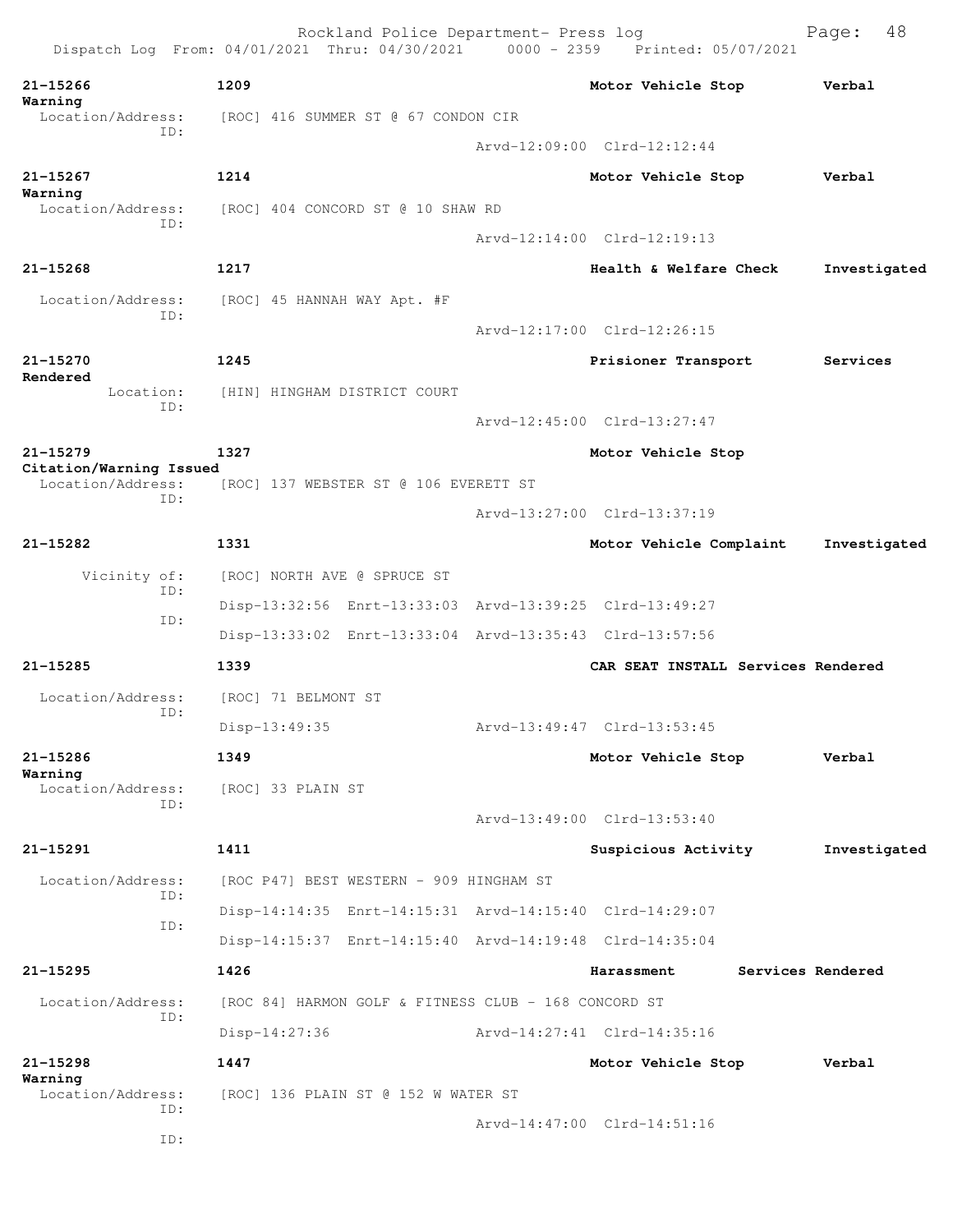|                                     | Rockland Police Department- Press log<br>Dispatch Log From: 04/01/2021 Thru: 04/30/2021 0000 - 2359 Printed: 05/07/2021              | 49<br>Page:                                |
|-------------------------------------|--------------------------------------------------------------------------------------------------------------------------------------|--------------------------------------------|
|                                     | Disp-14:48:31 Enrt-14:48:33                                                                                                          | Clrd-14:51:19                              |
| 21-15306                            | 1510                                                                                                                                 | 911 Hang Up<br>Investigated                |
| Location/Address:                   | [ROC] 208 WEST WATER ST                                                                                                              |                                            |
| TD:                                 | Disp-15:11:25 Enrt-15:11:28 Arvd-15:15:43 Clrd-15:15:48                                                                              |                                            |
| 21-15308                            | 1517                                                                                                                                 | HINGHAM COURT CLOSED<br>Services           |
| Rendered<br>Location/Address:       | [ROC P72] ROCKLAND POLICE DEPARTMENT - 490 MARKET ST                                                                                 |                                            |
| 21-15313                            | 1543                                                                                                                                 | COFFEE DROP OFF Services Rendered          |
|                                     | Location/Address: [ROC P72] ROCKLAND POLICE DEPARTMENT - 490 MARKET ST                                                               |                                            |
| 21-15314                            | 1548                                                                                                                                 | CRUISER BACK IN SERVICE<br>Services        |
| Rendered                            | Location/Address: [ROC P72] ROCKLAND POLICE DEPARTMENT - 490 MARKET ST                                                               |                                            |
| $21 - 15316$                        | 1606                                                                                                                                 | SHIFT ASSIGNMENTS Services Rendered        |
| Location/Address:                   | [ROC P72] ROCKLAND POLICE DEPARTMENT - 490 MARKET ST                                                                                 |                                            |
| ID:                                 | $Disp-16:10:25$                                                                                                                      | $Clrd-16:10:34$                            |
| $21 - 15318$                        | 1635                                                                                                                                 | Disturbance Services Rendered              |
| Location/Address:                   | [ROC 113] 269 EAST WATER ST Apt. #3                                                                                                  |                                            |
| TD:                                 | Disp-16:36:43 Enrt-16:39:18 Clrd-16:43:59                                                                                            |                                            |
| ID:                                 | Disp-16:36:43 Enrt-16:39:21 Arvd-16:42:55 Clrd-16:47:05                                                                              |                                            |
| ID:                                 | $Disp-16:46:18$<br>Arvd-16:46:21 Clrd-16:47:02                                                                                       |                                            |
| $21 - 15319$                        | 1647                                                                                                                                 | Shoplifting Could Not Locate               |
| Location/Address:<br>TD:            | [ROC P55] HOME DEPOT - 1149 HINGHAM ST                                                                                               |                                            |
|                                     | Disp-16:52:32 Enrt-16:52:37 Arvd-16:52:41 Clrd-17:11:26                                                                              |                                            |
| 21-15321                            | 1658                                                                                                                                 | Motor Vehicle Collision W/PI               |
| Paper Exchange<br>Location/Address: | [ROC] BROWN BAG DELI - 125 WEYMOUTH ST                                                                                               |                                            |
| Fire Unit:                          | ROCKEN1-Pumper-Rockland Engine 1<br>Disp-17:00:19 Enrt-17:02:23 Arvd-17:05:55 Clrd-17:09:57<br>InOrtsUnav1-17:18:49 InSrvce-17:18:52 |                                            |
| EMS Unit:                           | ROCKAM2-Rockland A2<br>Disp-17:00:23 Enrt-17:02:20 Arvd-17:05:51 Clrd-17:07:43<br>InQrtsUnavl-17:14:36 InSrvce-17:14:39              |                                            |
| ID:<br>ID:                          | Disp-17:01:43 Enrt-17:01:46 Arvd-17:07:01 Clrd-17:23:05                                                                              |                                            |
|                                     | Disp-17:04:42 Enrt-17:04:44 Arvd-17:06:43 Clrd-17:23:07                                                                              |                                            |
| 21-15323                            | 1727                                                                                                                                 | Services Rendered<br><b>Building Check</b> |
| Location/Address:<br>TD:            | [ROC] HINGHAM ST                                                                                                                     |                                            |
|                                     |                                                                                                                                      | Arvd-17:27:43 Clrd-17:28:39                |
| 21-15327<br>Secure                  | 1744                                                                                                                                 | Motor Vehicle Complaint<br>Appears         |
| Location/Address:<br>ID:            | [ROC] POND ST                                                                                                                        |                                            |
|                                     |                                                                                                                                      | Arvd-17:44:00 Clrd-18:05:59                |
| 21-15328<br>Rendered                | 1752                                                                                                                                 | Health & Welfare Check<br>Services         |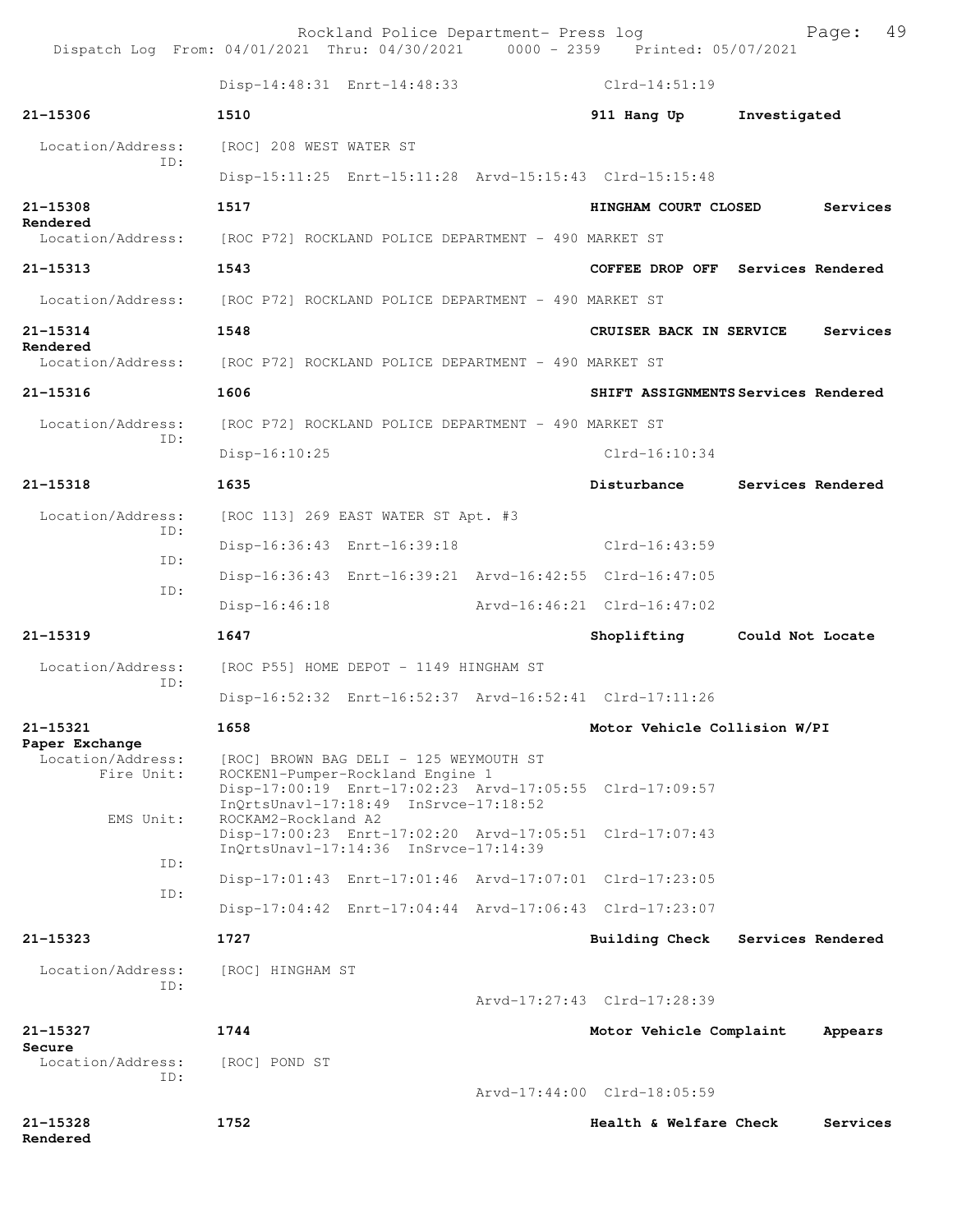|                                   | Rockland Police Department- Press log<br>Dispatch Log From: 04/01/2021 Thru: 04/30/2021 | 0000 - 2359 Printed: 05/07/2021 | 50<br>Page:                         |
|-----------------------------------|-----------------------------------------------------------------------------------------|---------------------------------|-------------------------------------|
| Location/Address:                 | [ROC P47] BEST WESTERN - 909 HINGHAM ST Apt. #137                                       |                                 |                                     |
| ID:                               | Disp-17:54:55 Enrt-17:55:10 Arvd-18:05:26 Clrd-18:20:14                                 |                                 |                                     |
| 21-15331                          | 1824                                                                                    | Building Check                  | Appears Secure                      |
| Location/Address:                 | [ROC] HARTSUFF ST                                                                       |                                 |                                     |
| TD:                               |                                                                                         | Arvd-18:25:36 Clrd-18:25:53     |                                     |
| 21-15337                          | 1911                                                                                    | Assist Public                   | Services Rendered                   |
| Location/Address:                 | [ROC P72] ROCKLAND POLICE DEPARTMENT - 490 MARKET ST                                    |                                 |                                     |
| TD:                               | Disp-19:32:03                                                                           | $Clrd-19:32:09$                 |                                     |
| $21 - 15339$                      | 1938                                                                                    | 911 Hang Up                     | Investigated                        |
| Location/Address:                 | [ROC] BISHOP LN                                                                         |                                 |                                     |
| ID:                               | Disp-19:41:12 Enrt-19:41:16 Arvd-19:47:26 Clrd-19:50:09                                 |                                 |                                     |
| $21 - 15340$                      | 1955                                                                                    | <b>Building Check</b>           | Appears Secure                      |
| Location/Address:                 | [ROC] BLANCHARD ST                                                                      |                                 |                                     |
| TD:                               |                                                                                         | Arvd-19:56:04 Clrd-19:56:09     |                                     |
| $21 - 15343$                      | 2006                                                                                    | Harassment                      | Services Rendered                   |
| Location/Address:<br>TD:          | [ROC 897] 110 MARTHA DR Apt. #E                                                         |                                 |                                     |
|                                   | Disp-20:12:00 Enrt-20:12:04 Arvd-20:17:13 Clrd-20:34:31                                 |                                 |                                     |
| 21-15355                          | 2209                                                                                    |                                 | Noise Complaint Gone on arrival     |
| Location/Address:<br>ID:          | [ROC 23] PLEASANT STREET STORAGE - 265 PLEASANT ST                                      |                                 |                                     |
| ID:                               | Disp-22:11:45 Enrt-22:12:43 Arvd-22:21:18 Clrd-22:22:01                                 |                                 |                                     |
|                                   | Disp-22:21:09 Enrt-22:21:15 Arvd-22:21:18 Clrd-22:22:01                                 |                                 |                                     |
| 21-15358<br>Required              | 2223                                                                                    | Suspicious Activity             | No Action                           |
| Location/Address:<br>ID:          | [ROC 66] REEDS POND PARK - 80 MARKET ST                                                 |                                 |                                     |
|                                   | Disp-22:23:40                                                                           | Arvd-22:23:59 Clrd-22:32:23     |                                     |
| $21 - 15359$<br>Checked/Secured   | 2223                                                                                    | Building Check                  | Building                            |
| Location/Address:<br>ID:          | [ROC] HINGHAM ST                                                                        |                                 |                                     |
|                                   |                                                                                         | Arvd-22:23:38 Clrd-22:26:05     |                                     |
| 21-15361                          | 2327                                                                                    | Building Check                  | Appears Secure                      |
| Location/Address:<br>ID:          | [ROC] BLANCHARD ST                                                                      |                                 |                                     |
|                                   |                                                                                         | Arvd-23:27:54 Clrd-23:28:03     |                                     |
| For Date: $04/15/2021$ - Thursday |                                                                                         |                                 |                                     |
| 21-15364                          | 0001                                                                                    |                                 | SHIFT ASSIGNMENTS Services Rendered |
| Location/Address:                 | [ROC P72] ROCKLAND POLICE DEPARTMENT - 490 MARKET ST                                    |                                 |                                     |
| 21-15379<br>Warning               | 0247                                                                                    | Motor Vehicle Stop              | Verbal                              |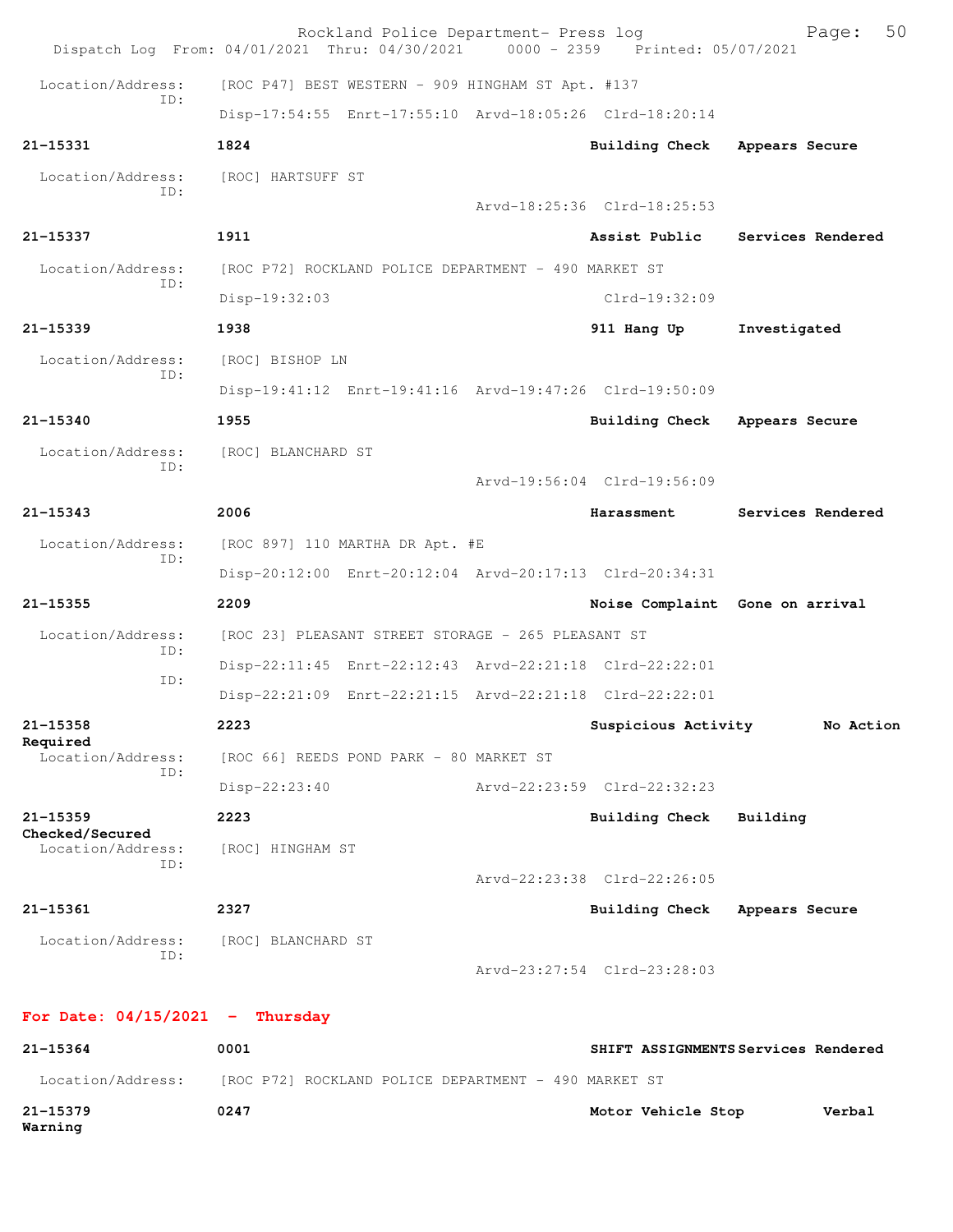|                                     | Rockland Police Department- Press log<br>Dispatch Log From: 04/01/2021 Thru: 04/30/2021 0000 - 2359 Printed: 05/07/2021 |                                     | 51<br>Page:       |
|-------------------------------------|-------------------------------------------------------------------------------------------------------------------------|-------------------------------------|-------------------|
| Location/Address:                   | [ROC] DARLING CT                                                                                                        |                                     |                   |
| TD:                                 |                                                                                                                         | Arvd-02:47:00 Clrd-02:52:47         |                   |
| ID:                                 | Disp-02:49:45                                                                                                           | Arvd-02:49:51 Clrd-02:52:47         |                   |
| $21 - 15381$                        | 0500                                                                                                                    | Building Check                      | Appears Secure    |
| Location/Address:                   | [ROC] UNION ST                                                                                                          |                                     |                   |
| ID:                                 | Disp-05:05:39 Enrt-05:06:14 Arvd-05:14:21 Clrd-05:32:33                                                                 |                                     |                   |
| 21-15386                            | 0614                                                                                                                    | Motor Vehicle Stop                  | Verbal            |
| Warning<br>Location/Address:<br>ID: | [ROC] 107 EAST WATER ST                                                                                                 | Arvd-06:14:00 Clrd-06:17:52         |                   |
| 21-15387                            | 0619                                                                                                                    | Details / Time off                  | Services          |
| Rendered<br>Location:               |                                                                                                                         |                                     |                   |
| 21-15390                            | [ROC]<br>0658                                                                                                           | Details / Time off                  | Services          |
| Rendered<br>Location:               |                                                                                                                         |                                     |                   |
| 21-15396                            | [ROC]<br>0747                                                                                                           |                                     |                   |
| Exchange<br>Location/Address:       |                                                                                                                         | MVA Property Damage Only            | Paper             |
| TD:                                 | [ROC 679] OCEAN STATE JOB PARKING - MARKET ST<br>Disp-08:11:59 Enrt-08:12:01 Arvd-08:12:03 Clrd-08:12:06                |                                     |                   |
| 21-15398                            | 0800                                                                                                                    | SHIFT ASSIGNMENTS Services Rendered |                   |
| Location/Address:                   | [ROC P72] ROCKLAND POLICE DEPARTMENT - 490 MARKET ST                                                                    |                                     |                   |
| $21 - 15420$                        | 0800                                                                                                                    | Animal Complaint Services Rendered  |                   |
| Location/Address:                   | [ROC 92] R STEWART ESTEN SCHOOL - 733 SUMMER ST                                                                         |                                     |                   |
| 21-15400                            | 0812                                                                                                                    | Animal Complaint Services Rendered  |                   |
| Location/Address:                   | [ROC] 429 FOREST ST                                                                                                     |                                     |                   |
| ID:                                 |                                                                                                                         | Arvd-08:12:00 Clrd-08:15:41         |                   |
| 21-15401                            | 0813                                                                                                                    | Motor Vehicle Complaint             | No Action         |
| Required<br>Location/Address:       | [ROC] WHITE RD                                                                                                          |                                     |                   |
| ID:                                 | Disp-08:14:02 Enrt-08:14:26 Arvd-08:18:42 Clrd-08:32:35                                                                 |                                     |                   |
| ID:                                 | Disp-08:18:54 Enrt-08:18:56 Arvd-08:19:45 Clrd-08:32:32                                                                 |                                     |                   |
| $21 - 15403$                        | 0815                                                                                                                    | CRUISER SERVICE Services Rendered   |                   |
| Location/Address:                   | $[ROC 9]$ SULLIVAN TIRE AND AUTO SERVICE - 1 VFW DR                                                                     |                                     |                   |
| 21-15402                            | 0817                                                                                                                    | Vehicle Maintenance                 | No Action         |
| Required<br>Location/Address:       | [ROC P122] BUENA VISTA ENTERPRISES LLC (LARRYS AUTO) - 688 UNION ST                                                     |                                     |                   |
| ID:                                 |                                                                                                                         | Arvd-08:17:00 Clrd-08:21:23         |                   |
| $21 - 15404$                        | 0825                                                                                                                    | <b>METRO TRAINING</b>               | Services Rendered |
| Location/Address:                   | [ROC P72] ROCKLAND POLICE DEPARTMENT - 490 MARKET ST                                                                    |                                     |                   |
| 21-15407                            | 0840                                                                                                                    | <b>Building Check</b>               | Services Rendered |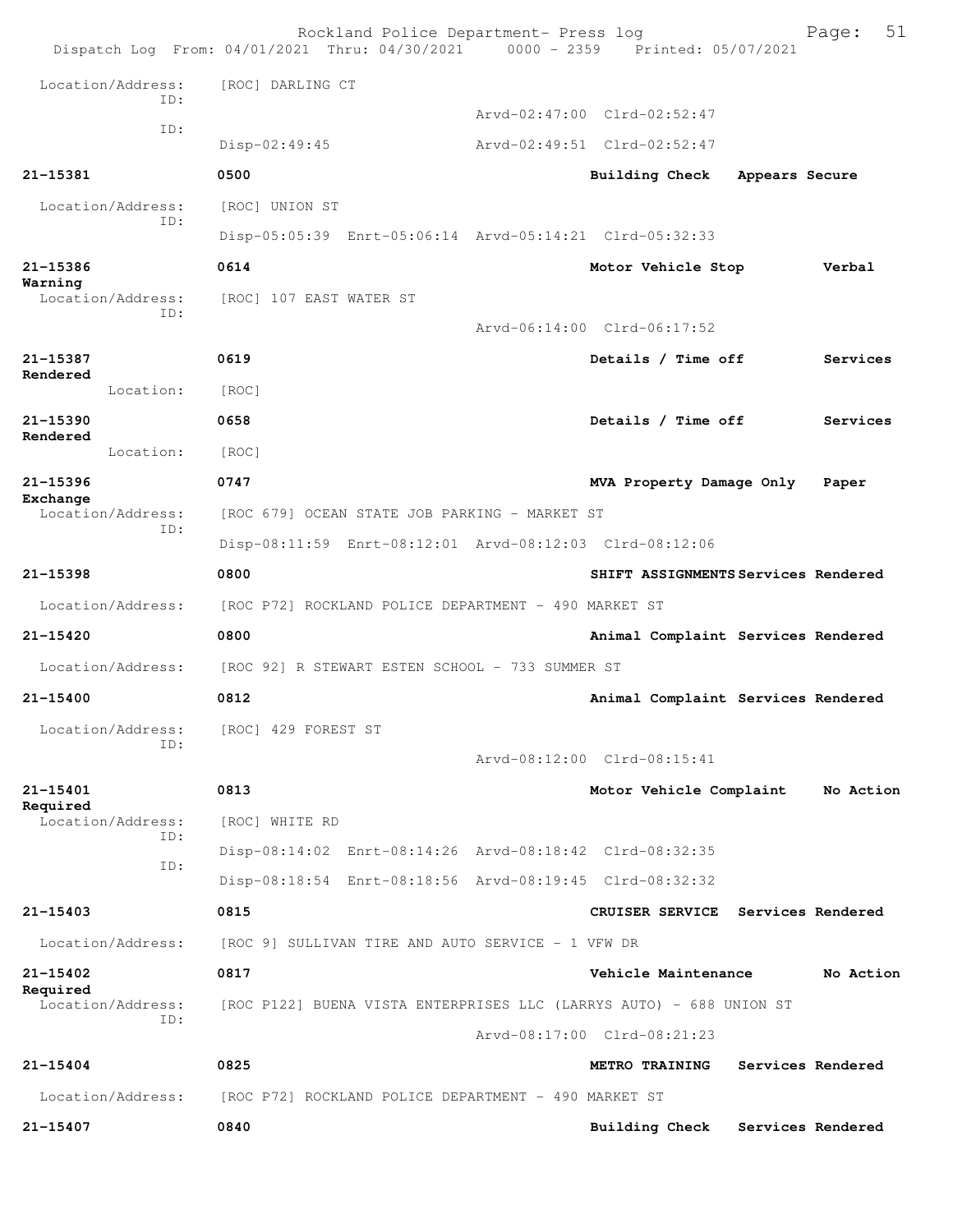|                                           | Rockland Police Department- Press log<br>Dispatch Log From: 04/01/2021 Thru: 04/30/2021 0000 - 2359 Printed: 05/07/2021 |                             | 52<br>Page:                      |
|-------------------------------------------|-------------------------------------------------------------------------------------------------------------------------|-----------------------------|----------------------------------|
| Location/Address: [ROC] HINGHAM ST<br>ID: |                                                                                                                         |                             |                                  |
|                                           |                                                                                                                         | Arvd-08:41:36 Clrd-08:41:48 |                                  |
| $21 - 15408$                              | 0845                                                                                                                    |                             | Building Check Services Rendered |
| Location/Address:<br>ID:                  | [ROC] HARTSUFF ST                                                                                                       |                             |                                  |
|                                           |                                                                                                                         | Arvd-08:45:54 Clrd-08:46:07 |                                  |
| 21-15422                                  | 1002                                                                                                                    | 911 Hang Up                 | Investigated                     |
| Location/Address:<br>ID:                  | [ROC 640] 43 MONCRIEF RD                                                                                                |                             |                                  |
|                                           | Disp-10:04:50 Enrt-10:05:30 Arvd-10:07:12 Clrd-10:10:09                                                                 |                             |                                  |
| $21 - 15425$                              | 1012                                                                                                                    | Disabled Motor Vehicle      | Services                         |
| Rendered<br>Location/Address:             | [ROC] 10 SPRING ST @ 7 MARKET ST                                                                                        |                             |                                  |
| ID:                                       |                                                                                                                         | Arvd-10:12:00 Clrd-10:40:20 |                                  |
| 21-15430                                  | 1026                                                                                                                    | Disabled Motor Vehicle      | Services                         |
| Rendered<br>Location/Address:             | [ROC P55] HOME DEPOT - 1149 HINGHAM ST                                                                                  |                             |                                  |
| ID:                                       | Disp-10:27:10 Enrt-10:28:08 Arvd-10:37:26 Clrd-11:08:30                                                                 |                             |                                  |
| 21-15431                                  | 1030                                                                                                                    | <b>TIME OFF</b>             | No Action Required               |
|                                           | Location/Address: [ROC P72] ROCKLAND POLICE DEPARTMENT - 490 MARKET ST                                                  |                             |                                  |
| ID:                                       |                                                                                                                         | Arvd-10:30:09 Clrd-10:32:00 |                                  |
| $21 - 15433$                              | 1033                                                                                                                    | <b>TIME OFF</b>             | No Action Required               |
|                                           | Location/Address: [ROC P72] ROCKLAND POLICE DEPARTMENT - 490 MARKET ST                                                  |                             |                                  |
| ID:                                       |                                                                                                                         | Arvd-10:33:00 Clrd-10:35:22 |                                  |
| 21-15434                                  | 1034                                                                                                                    | Time off                    | Services Rendered                |
| Location:                                 | [ROC]                                                                                                                   |                             |                                  |
| 21-15436                                  | 1035                                                                                                                    | <b>Time off</b>             | Services Rendered                |
| Location:                                 | [ROC]                                                                                                                   |                             |                                  |
| $21 - 15438$                              | 1045                                                                                                                    | <b>TIME OFF</b>             | No Action Required               |
|                                           | Location/Address: [ROC P72] ROCKLAND POLICE DEPARTMENT - 490 MARKET ST                                                  |                             |                                  |
| ID:                                       |                                                                                                                         | Arvd-10:45:00 Clrd-10:46:53 |                                  |
| 21-15440                                  | 1052                                                                                                                    | Suspicious Activity         | Unfounded                        |
|                                           | Location/Address: [ROC] 603 SUMMER ST                                                                                   |                             |                                  |
| $21 - 15441$                              | 1055                                                                                                                    | <b>TIME OFF</b>             | No Action Required               |
| Location/Address:                         | [ROC P72] ROCKLAND POLICE DEPARTMENT - 490 MARKET ST                                                                    |                             |                                  |
| ID:                                       |                                                                                                                         | Arvd-10:55:36 Clrd-10:57:01 |                                  |
| $21 - 15443$                              | 1106                                                                                                                    | Emergency MedicalNo EMS     |                                  |
| Location/Address:<br>Fire Unit:           | [ROC P72] ROCKLAND POLICE DEPARTMENT - 490 MARKET ST<br>ROCKEN1-Pumper-Rockland Engine 1                                |                             |                                  |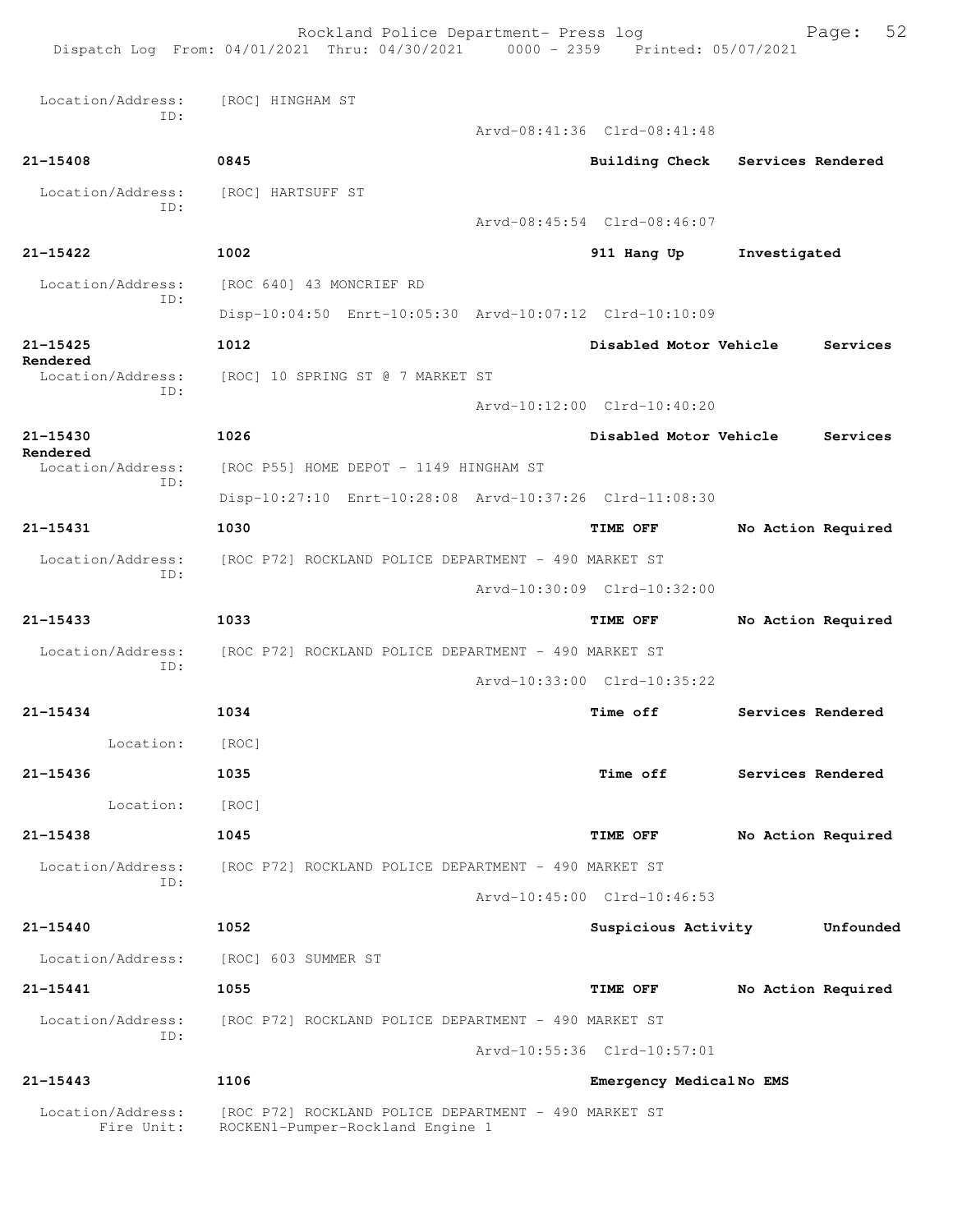|                          | Rockland Police Department- Press log<br>Dispatch Log From: 04/01/2021 Thru: 04/30/2021 0000 - 2359 Printed: 05/07/2021 |                             | 53<br>Page:                        |
|--------------------------|-------------------------------------------------------------------------------------------------------------------------|-----------------------------|------------------------------------|
|                          |                                                                                                                         |                             |                                    |
| EMS Unit:                | Disp-11:06:54 Enrt-11:07:13 Arvd-11:09:21 Clrd-11:14:33<br>InQrtsUnavl-11:14:33 InSrvce-11:14:33<br>ROCKAM2-Rockland A2 |                             |                                    |
|                          | Disp-11:06:54 Enrt-11:07:09 Arvd-11:09:23 Clrd-11:14:35<br>InQrtsUnavl-11:14:35 InSrvce-11:14:35                        |                             |                                    |
| ID:                      | Disp-11:11:02 Enrt-11:11:05 Arvd-11:11:06 Clrd-11:19:22                                                                 |                             |                                    |
| 21-15444                 | 1115                                                                                                                    | TIME OFF                    | No Action Required                 |
| Location/Address:        | [ROC P72] ROCKLAND POLICE DEPARTMENT - 490 MARKET ST                                                                    |                             |                                    |
| TD:                      |                                                                                                                         | Arvd-11:15:00 Clrd-11:16:12 |                                    |
| 21-15445                 | 1119                                                                                                                    | TIME OFF                    | No Action Required                 |
| Location/Address:<br>ID: | [ROC P72] ROCKLAND POLICE DEPARTMENT - 490 MARKET ST                                                                    |                             |                                    |
|                          |                                                                                                                         | Arvd-11:19:00 Clrd-11:20:33 |                                    |
| 21-15446                 | 1122                                                                                                                    | TIME OFF                    | No Action Required                 |
| Location/Address:<br>ID: | [ROC P72] ROCKLAND POLICE DEPARTMENT - 490 MARKET ST                                                                    |                             |                                    |
|                          |                                                                                                                         | Arvd-11:22:00 Clrd-11:23:28 |                                    |
| 21-15447                 | 1125                                                                                                                    | TIME OFF                    | No Action Required                 |
| Location/Address:<br>ID: | [ROC P72] ROCKLAND POLICE DEPARTMENT - 490 MARKET ST                                                                    |                             |                                    |
|                          |                                                                                                                         | Arvd-11:25:00 Clrd-11:27:02 |                                    |
| 21-15626                 | 1125                                                                                                                    |                             | Animal Complaint Services Rendered |
| Location/Address:        | [ROC] 30 MORNINGSIDE DR                                                                                                 |                             |                                    |
| 21-15449                 | 1133                                                                                                                    | TIME OFF                    | No Action Required                 |
| Location/Address:<br>ID: | [ROC P72] ROCKLAND POLICE DEPARTMENT - 490 MARKET ST                                                                    |                             |                                    |
|                          |                                                                                                                         | Arvd-11:33:00 Clrd-11:35:18 |                                    |
| 21-15450                 | 1137                                                                                                                    | TIME OFF                    | No Action Required                 |
| Location/Address:<br>ID: | [ROC P72] ROCKLAND POLICE DEPARTMENT - 490 MARKET ST                                                                    |                             |                                    |
|                          |                                                                                                                         | Arvd-11:37:00 Clrd-11:38:40 |                                    |
| 21-15451                 | 1139                                                                                                                    | Time off                    | Services Rendered                  |
| Location:                | [ROC]                                                                                                                   |                             |                                    |
| 21-15454                 | 1151                                                                                                                    | TIME OFF                    | Services Not Required              |
| Location/Address:<br>ID: | [ROC P72] ROCKLAND POLICE DEPARTMENT - 490 MARKET ST                                                                    |                             |                                    |
|                          |                                                                                                                         | Arvd-11:51:29 Clrd-11:52:52 |                                    |
| 21-15460<br>Required     | 1200                                                                                                                    |                             | MVA Property Damage Only No Action |
| Location/Address:<br>ID: | [ROC 682] 169 NORTH AVE                                                                                                 |                             |                                    |
|                          | Disp-12:04:15 Enrt-12:06:08 Arvd-12:10:05 Clrd-12:17:52                                                                 |                             |                                    |
| 21-15457                 | 1201                                                                                                                    | <b>Building Check</b>       | Services Rendered                  |
| Location/Address:<br>ID: | [ROC] HINGHAM ST                                                                                                        |                             |                                    |
|                          |                                                                                                                         | Arvd-12:01:40 Clrd-12:02:57 |                                    |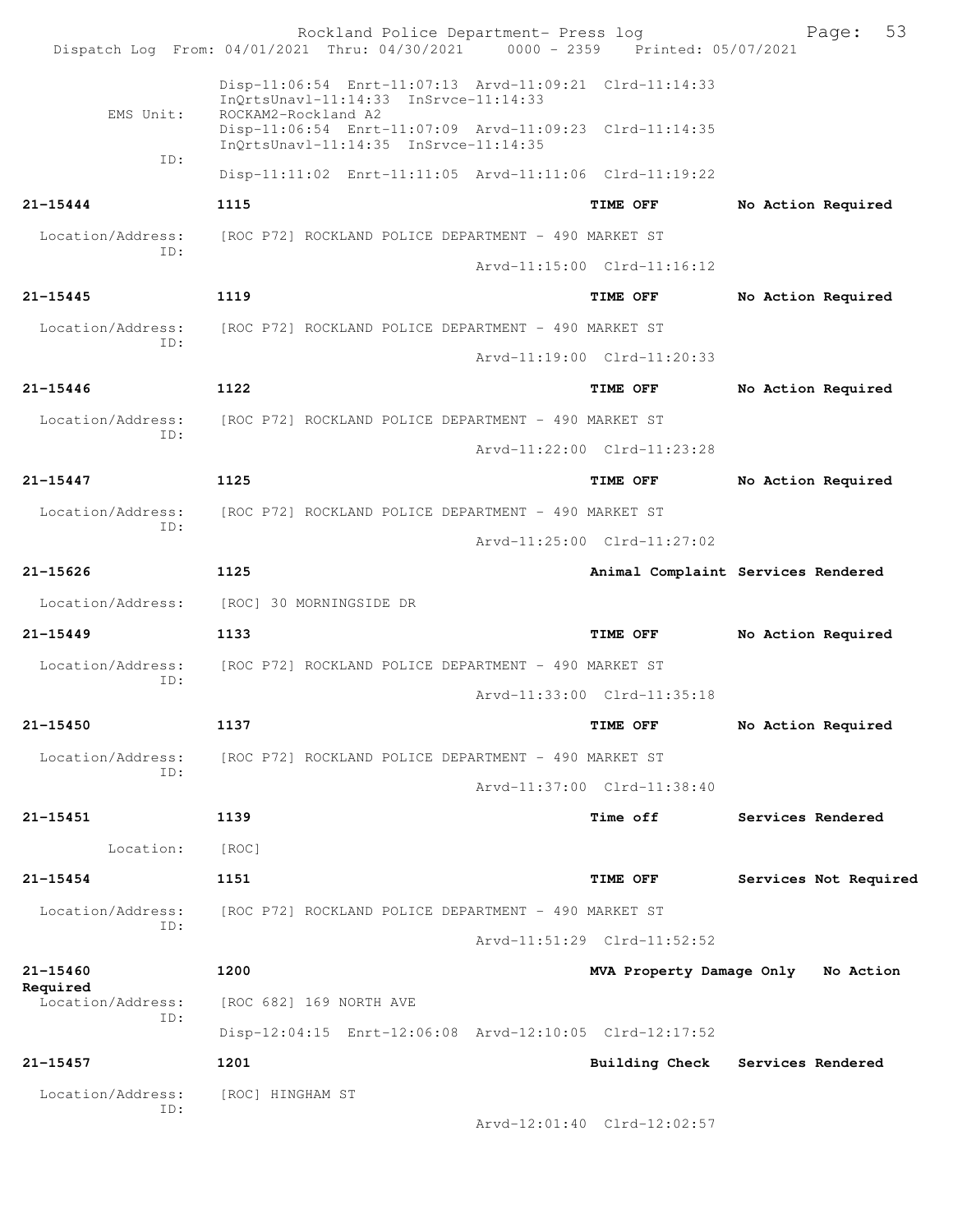|                               | Rockland Police Department- Press log<br>Dispatch Log From: 04/01/2021 Thru: 04/30/2021 0000 - 2359 Printed: 05/07/2021 |                             | 54<br>Page:                        |
|-------------------------------|-------------------------------------------------------------------------------------------------------------------------|-----------------------------|------------------------------------|
| $21 - 15458$                  | 1201                                                                                                                    | Follow-Up Investigation     | Services                           |
| Rendered<br>Location/Address: | [ROC] 45 HANNAH WAY Apt. #F                                                                                             |                             |                                    |
| TD:                           |                                                                                                                         | Arvd-12:01:00 Clrd-12:13:12 |                                    |
| $21 - 15459$                  | 1203                                                                                                                    | Building Check              | <b>Services Rendered</b>           |
| Location/Address:             | [ROC] HARTSUFF ST                                                                                                       |                             |                                    |
| ID:                           |                                                                                                                         | Arvd-12:03:32 Clrd-12:03:47 |                                    |
| $21 - 15464$                  | 1222                                                                                                                    | TIME OFF                    | No Action Required                 |
| Location/Address:             | [ROC P72] ROCKLAND POLICE DEPARTMENT - 490 MARKET ST                                                                    |                             |                                    |
| ID:                           |                                                                                                                         | Arvd-12:22:00 Clrd-12:23:52 |                                    |
| $21 - 15465$                  | 1224                                                                                                                    | Motor Vehicle Stop          | Verbal                             |
| Warning<br>Location/Address:  | [ROC] BILL DELAHUNT PKWY                                                                                                |                             |                                    |
| TD:                           |                                                                                                                         | Arvd-12:24:00 Clrd-12:29:16 |                                    |
| $21 - 15467$                  | 1234                                                                                                                    | TIME OFF                    | No Action Required                 |
| Location/Address:             | [ROC P72] ROCKLAND POLICE DEPARTMENT - 490 MARKET ST                                                                    |                             |                                    |
| ID:                           |                                                                                                                         | Arvd-12:34:00 Clrd-12:35:19 |                                    |
| $21 - 15630$                  | 1235                                                                                                                    |                             | Animal Complaint Services Rendered |
| Location/Address:             | [ROC] 69 PINE HAVEN CIR                                                                                                 |                             |                                    |
| 21-15470                      | 1252                                                                                                                    | TIME OFF                    | No Action Required                 |
| Location/Address:             | [ROC P72] ROCKLAND POLICE DEPARTMENT - 490 MARKET ST                                                                    |                             |                                    |
| TD:                           |                                                                                                                         | Arvd-12:52:00 Clrd-12:53:35 |                                    |
| $21 - 15473$                  | 1255                                                                                                                    | Suspicious Activity         | No Action                          |
| Required<br>Location/Address: | [ROC] 603 SUMMER ST                                                                                                     |                             |                                    |
| ID:                           | Disp-12:56:32 Enrt-12:56:45 Arvd-12:59:49 Clrd-13:03:51                                                                 |                             |                                    |
| ID:                           | Disp-12:56:39 Enrt-12:56:44 Arvd-12:59:51 Clrd-13:03:48                                                                 |                             |                                    |
| ID:                           | Disp-12:58:02 Enrt-12:58:04 Arvd-12:58:51 Clrd-13:03:54                                                                 |                             |                                    |
| 21-15477                      | 1319                                                                                                                    | TIME OFF                    | No Action Required                 |
| Location/Address:             | [ROC P72] ROCKLAND POLICE DEPARTMENT - 490 MARKET ST                                                                    |                             |                                    |
| ID:                           |                                                                                                                         | Arvd-13:19:00 Clrd-13:20:56 |                                    |
| 21-15489                      | 1326                                                                                                                    |                             | Services Rendered                  |
|                               |                                                                                                                         | Fraud                       |                                    |
| Location/Address:             | [ROC] 135 GROVE ST Apt. #149                                                                                            |                             |                                    |
| 21-15483                      | 1331                                                                                                                    | <b>Building Check</b>       | Services Rendered                  |
| Location/Address:<br>ID:      | [ROC] HINGHAM ST                                                                                                        |                             |                                    |
|                               |                                                                                                                         | Arvd-13:31:32 Clrd-13:32:07 |                                    |
| $21 - 15627$                  | 1340                                                                                                                    |                             | Animal Complaint Services Rendered |
| Location/Address:             | [ROC] 785 MARKET ST                                                                                                     |                             |                                    |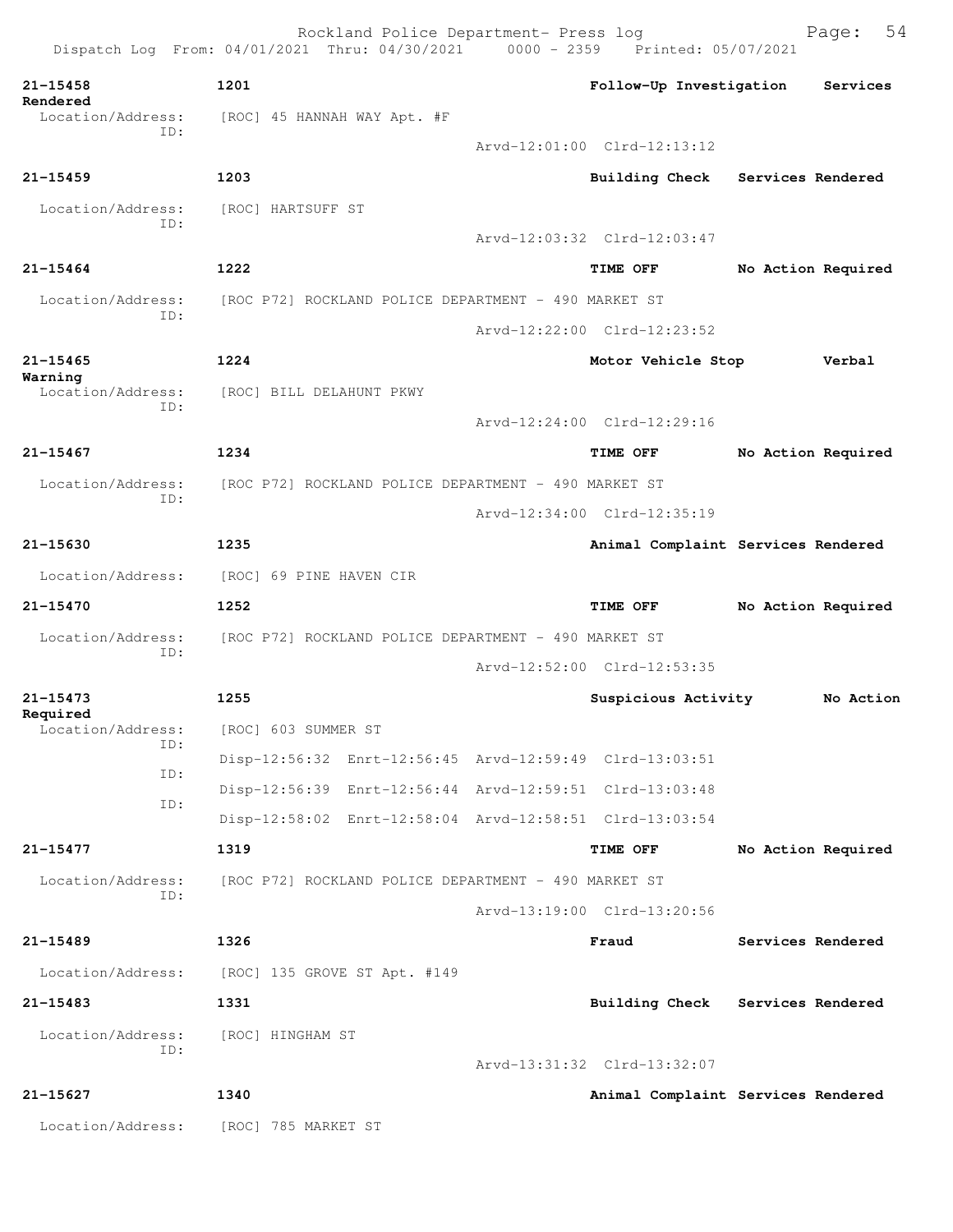Rockland Police Department- Press log Freed Page: 55 Dispatch Log From: 04/01/2021 Thru: 04/30/2021 0000 - 2359 Printed: 05/07/2021 **21-15486 1341 TIME OFF No Action Required** Location/Address: [ROC P72] ROCKLAND POLICE DEPARTMENT - 490 MARKET ST ID: Arvd-13:41:00 Clrd-13:43:04 **21-15491 1352 Building Check Services Rendered** Location/Address: [ROC] HARTSUFF ST ID: Arvd-13:53:21 Clrd-13:53:38 **21-15492 1352 Motor Vehicle Stop Report Follows**  Location/Address: [ROC] 408 UNION ST @ 11 NORTH AVE ID: Disp-13:53:57 Arvd-13:54:01 Clrd-14:13:19<br>Refer To Summons: 21ROC-15492-AR Arvd-13:54:01 Clrd-14:13:19 Refer To Summons: 21ROC-15492-AR Summons: CIANI, DAVID R JR Address: 2 WILSON ST ROCKLAND, MA Age: 43 Charges: SPEEDING IN VIOL SPECIAL REGULATION LICENSE SUSPENDED, OP MV WITH (CRIMINAL SUBSQ.OFF.) **21-15493 1357 TIME OFF No Action Required** Location/Address: [ROC P72] ROCKLAND POLICE DEPARTMENT - 490 MARKET ST ID: Arvd-13:57:00 Clrd-13:58:18 **21-15494 1401 Harassment Investigated** Location/Address: [ROC] 45 HANNAH WAY Apt. #B ID: Disp-14:03:29 Enrt-14:04:18 Arvd-14:10:06 Clrd-14:14:07 **21-15495 1405 TIME OFF No Action Required** Location/Address: [ROC P72] ROCKLAND POLICE DEPARTMENT - 490 MARKET ST ID: Arvd-14:05:00 Clrd-14:15:00 **21-15496 1408 TOW RELEASE Services Rendered** Location/Address: [ROC] PRIME GAS - 327 MARKET ST **21-15497 1426 Suspicious Activity Investigated** Location/Address: [ROC] 51 HANNAH WAY ID: Arvd-14:26:00 Clrd-14:45:56 ID: Disp-14:26:28 Enrt-14:26:29 Arvd-14:26:31 Clrd-14:42:05 **21-15500 1429 R/O VACATED Services Rendered** Location/Address: [ROC 947] 50 SHAW RD **21-15502 1450 Hazardous Materials Services Rendered**  Location/Address: [ROC] CHRISTOPHER DR ID: Arvd-14:50:00 Clrd-14:51:59 ID: Disp-14:52:27 Enrt-14:52:29 Arvd-14:56:57 Clrd-15:01:48 **21-15505 1516 Disturbance Investigated**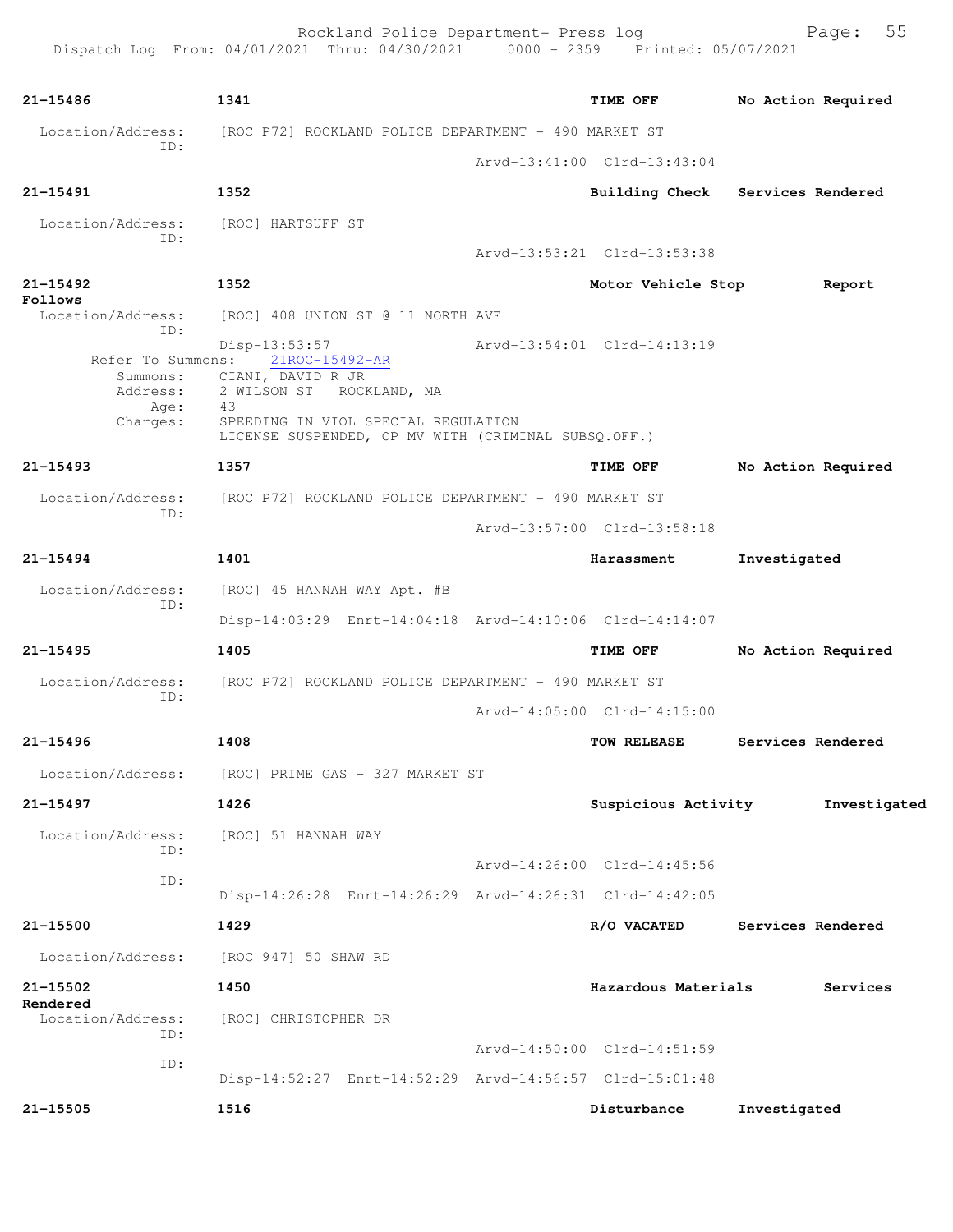| Dispatch Log From: 04/01/2021 Thru: 04/30/2021 0000 - 2359 Printed: 05/07/2021 |                                                      | Rockland Police Department- Press log                   |                                 | 56<br>Page:                      |
|--------------------------------------------------------------------------------|------------------------------------------------------|---------------------------------------------------------|---------------------------------|----------------------------------|
| Location/Address:                                                              | [ROC] 51 HANNAH WAY                                  |                                                         |                                 |                                  |
| ID:                                                                            |                                                      |                                                         | Arvd-15:16:00 Clrd-15:30:31     |                                  |
| ID:                                                                            |                                                      | Disp-15:16:55 Enrt-15:16:58 Arvd-15:19:05 Clrd-15:20:12 |                                 |                                  |
| ID:                                                                            |                                                      | Disp-15:17:07 Enrt-15:17:09 Arvd-15:19:09 Clrd-15:30:25 |                                 |                                  |
| ID:                                                                            |                                                      | Disp-15:19:30 Enrt-15:19:34 Arvd-15:19:36 Clrd-15:30:29 |                                 |                                  |
| 21-15507                                                                       | 1521                                                 |                                                         | Suspicious Activity             | Services                         |
| Rendered<br>Location/Address:                                                  | [ROC] 690 MARKET ST                                  |                                                         |                                 |                                  |
| ID:                                                                            |                                                      |                                                         | Arvd-15:21:00 Clrd-15:25:51     |                                  |
| ID:                                                                            |                                                      | Disp-15:22:00 Enrt-15:22:02 Arvd-15:25:44 Clrd-15:25:48 |                                 |                                  |
| 21-15511                                                                       | 1543                                                 |                                                         | General Incident Appears Secure |                                  |
| Location/Address:                                                              | [ROC] GLENDALE DR                                    |                                                         |                                 |                                  |
| ID:                                                                            | Disp-16:05:35                                        |                                                         | $Clrd-16:05:44$                 |                                  |
| 21-15512                                                                       | 1612                                                 |                                                         | Traffic Enforcement             |                                  |
| Citation/Warning Issued<br>Location/Address:                                   |                                                      | [ROC] 225 LIBERTY ST @ 225 E WATER ST                   |                                 |                                  |
| TD:                                                                            |                                                      |                                                         | Arvd-16:12:00 Clrd-18:27:00     |                                  |
| ID:                                                                            |                                                      | Disp-18:15:07 Enrt-18:15:12 Arvd-18:15:13 Clrd-18:35:22 |                                 |                                  |
| ID:                                                                            |                                                      | Disp-18:35:07 Enrt-18:35:18 Arvd-18:35:20 Clrd-19:43:31 |                                 |                                  |
| 21-15513                                                                       | 1612                                                 |                                                         | General Info                    | Appears Secure                   |
| Location/Address:                                                              | [ROC P72] ROCKLAND POLICE DEPARTMENT - 490 MARKET ST |                                                         |                                 |                                  |
| 21-15517                                                                       | 1639                                                 |                                                         | 911 Hang Up                     | Investigated                     |
| Location/Address:<br>ID:                                                       |                                                      | [ROC] GOLDFISH SWIMMING - 180 WEYMOUTH ST               |                                 |                                  |
|                                                                                |                                                      |                                                         | Arvd-16:39:00 Clrd-16:49:33     |                                  |
| ID:                                                                            |                                                      | Disp-16:40:27 Enrt-16:40:33                             | $Clrd-16:46:29$                 |                                  |
| 21-15520                                                                       | 1700                                                 |                                                         | <b>Traffic Enforcement</b>      | Services                         |
| Rendered<br>Location/Address:                                                  | [ROC] HARTSUFF ST                                    |                                                         |                                 |                                  |
| ID:                                                                            |                                                      |                                                         | Arvd-17:02:19 Clrd-17:26:50     |                                  |
| 21-15528                                                                       | 1738                                                 |                                                         |                                 | Unwanted Party Services Rendered |
| Location/Address:                                                              |                                                      | [ROC 430] 115 MARKET ST Apt. #15                        |                                 |                                  |
| ID:                                                                            |                                                      | Disp-17:39:00 Enrt-17:39:03 Arvd-17:44:29 Clrd-17:49:23 |                                 |                                  |
| ID:                                                                            |                                                      | Disp-17:39:08 Enrt-17:39:10 Arvd-17:44:30 Clrd-17:49:27 |                                 |                                  |
| ID:                                                                            |                                                      | Disp-17:39:14 Enrt-17:39:16 Arvd-17:44:28 Clrd-17:49:21 |                                 |                                  |
| 21-15531                                                                       | 1811                                                 |                                                         | Motor Vehicle Stop              |                                  |
| Citation/Warning Issued<br>Vicinity of:                                        | [ROC] 600 BLOCK - BEECH ST                           |                                                         |                                 |                                  |
| ID:                                                                            |                                                      |                                                         |                                 |                                  |
|                                                                                |                                                      |                                                         | Arvd-18:11:00 Clrd-18:18:29     |                                  |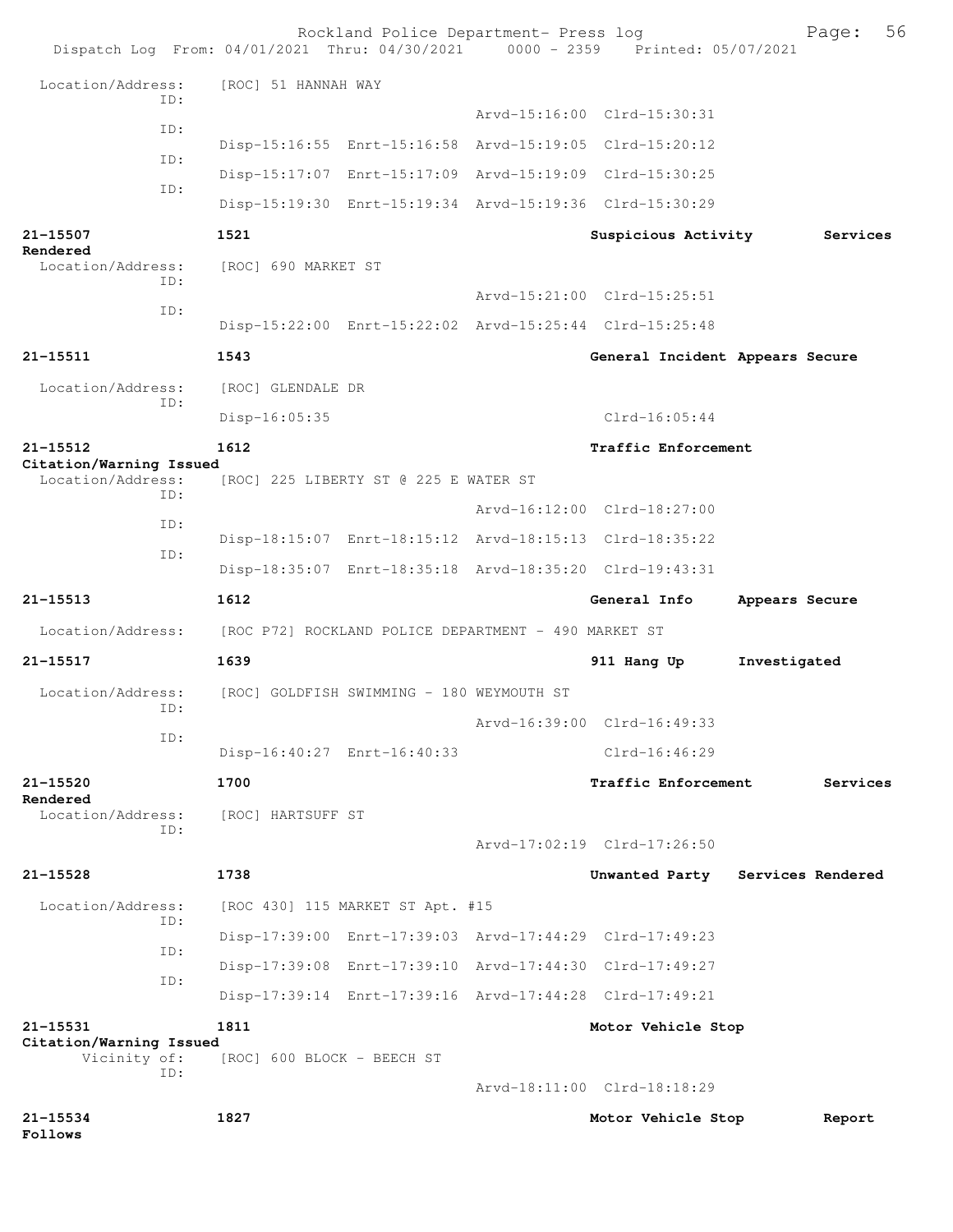|                                              |                             | Dispatch Log From: 04/01/2021 Thru: 04/30/2021 | Rockland Police Department- Press log         | $0000 - 2359$ | Printed: 05/07/2021                                                  |          | Page:        | 57 |
|----------------------------------------------|-----------------------------|------------------------------------------------|-----------------------------------------------|---------------|----------------------------------------------------------------------|----------|--------------|----|
| Vicinity of:                                 |                             |                                                | [ROC P81] OCEAN STATE JOB LOT - 360 MARKET ST |               |                                                                      |          |              |    |
| Refer To Summons:                            | ID:<br>Summons:<br>Address: | 21ROC-15534-AR<br>OLIVER, ANTHONY J            | 38 WOODVILLE ST Apt. #4 ROXBURY, MA           |               | Arvd-18:27:00 Clrd-18:35:07                                          |          |              |    |
| Charges:                                     | Age:                        | 37<br>STOP/YIELD, FAIL TO                      | LICENSE SUSPENDED, OP MV WITH                 |               |                                                                      |          |              |    |
| 21-15536<br>Checked/Secured                  |                             | 1922                                           |                                               |               | Burglar Alarm                                                        | Building |              |    |
| Location/Address:                            | ID:                         |                                                | [ROC P17] THE RUG MERCHANT - 11 COMMERCE RD   |               |                                                                      |          |              |    |
|                                              |                             |                                                |                                               |               | Disp-19:23:01 Enrt-19:23:33 Arvd-19:30:17 Clrd-20:04:12              |          |              |    |
| 21-15539                                     |                             | 1940                                           |                                               |               | Motor Vehicle Stop                                                   |          |              |    |
| Citation/Warning Issued<br>Location/Address: |                             | [ROC] WEST WATER ST                            |                                               |               |                                                                      |          |              |    |
|                                              | ID:                         |                                                |                                               |               | Arvd-19:40:00 Clrd-19:45:44                                          |          |              |    |
| $21 - 15547$                                 |                             | 2034                                           |                                               |               | MVA Property Damage Only                                             |          | Report       |    |
| Follows<br>Vicinity of:                      |                             | [ROC] VFW DR @ FOREST ST                       |                                               |               |                                                                      |          |              |    |
|                                              | ID:                         |                                                |                                               |               | Disp-20:34:48 Enrt-20:34:56 Arvd-20:39:08 Clrd-21:17:22              |          |              |    |
|                                              | ID:                         |                                                | Disp-20:34:52 Enrt-20:34:55                   |               | $Clrd-21:54:08$                                                      |          |              |    |
| 21-15548                                     |                             | 2045                                           |                                               |               | Motor Vehicle Stop                                                   |          | Verbal       |    |
| Warning<br>Location/Address:                 |                             | [ROC] 529 UNION ST @ 15 BIGELOW AVE            |                                               |               |                                                                      |          |              |    |
|                                              | ID:                         |                                                |                                               |               | Arvd-20:45:00 Clrd-20:52:01                                          |          |              |    |
| 21-15552<br>Warning                          |                             | 2120                                           |                                               |               | Motor Vehicle Stop                                                   |          | Verbal       |    |
| Vicinity of:                                 | ID:                         |                                                | [ROC P69] MCDONALD'S - 117 MARKET ST          |               |                                                                      |          |              |    |
|                                              |                             |                                                |                                               |               | Arvd-21:20:00 Clrd-21:22:57                                          |          |              |    |
| $21 - 15553$                                 |                             | 2136                                           |                                               |               | Suspicious Activity                                                  |          | Investigated |    |
| Vicinity of:                                 | ID:                         | [ROC P107] 165 MARKET ST                       |                                               |               |                                                                      |          |              |    |
|                                              |                             |                                                |                                               |               | Arvd-21:36:00 Clrd-21:42:40                                          |          |              |    |
| $21 - 15557$<br>Rendered                     |                             | 2207                                           |                                               |               | Disabled Motor Vehicle                                               |          | Services     |    |
| Vicinity of:                                 | ID:                         |                                                | [ROC P55] HOME DEPOT - 1149 HINGHAM ST        |               |                                                                      |          |              |    |
|                                              | ID:                         |                                                |                                               |               | Disp-22:08:19 Enrt-22:08:24 Arvd-22:08:25 Clrd-22:14:27              |          |              |    |
|                                              |                             |                                                | Disp-22:10:44 Enrt-22:10:51                   |               | $Clrd-22:14:24$                                                      |          |              |    |
| 21-15564                                     |                             | 2332                                           |                                               |               | Motor Vehicle Complaint                                              |          | Services     |    |
| Rendered<br>Location/Address:                |                             | [ROC] SAMS - 200 VFW DR                        |                                               |               |                                                                      |          |              |    |
|                                              | ID:                         |                                                |                                               |               | Disp-23:34:44 Enrt-23:34:54 Arvd-23:36:50 Clrd-04/16/2021 @ 00:06:29 |          |              |    |
|                                              | ID:                         |                                                |                                               |               | Disp-23:34:48 Enrt-23:34:53 Arvd-23:36:54 Clrd-04/16/2021 @ 00:06:32 |          |              |    |
|                                              | ID:                         |                                                |                                               |               | Disp-23:36:44 Enrt-23:36:46 Arvd-23:36:49 Clrd-04/16/2021 @ 00:06:34 |          |              |    |
|                                              |                             |                                                |                                               |               |                                                                      |          |              |    |

**For Date: 04/16/2021 - Friday**

**21-15567 0000 SHIFT ASSIGNMENTS Services Rendered**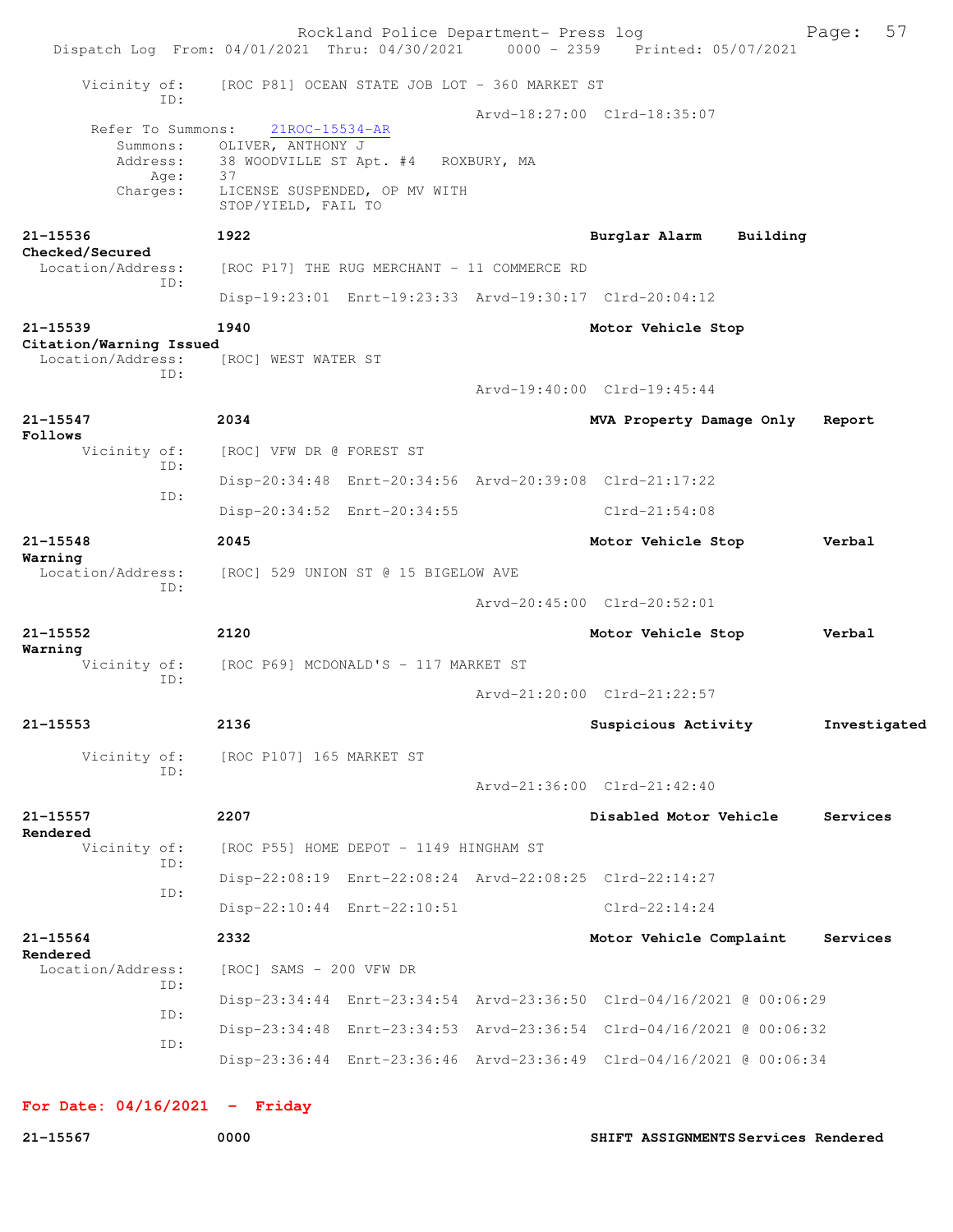Rockland Police Department- Press log entitled and Page: 58 Dispatch Log From: 04/01/2021 Thru: 04/30/2021 0000 - 2359 Printed: 05/07/2021

Location/Address: [ROC P72] ROCKLAND POLICE DEPARTMENT - 490 MARKET ST

| 21-15581                        |                          | 0501                                                    | <b>Building Check</b>             |          | Services Rendered |
|---------------------------------|--------------------------|---------------------------------------------------------|-----------------------------------|----------|-------------------|
|                                 | Location/Address:<br>ID: | [ROC] BUILDING DISTRICT - UNION ST                      |                                   |          |                   |
|                                 | ID:                      | Disp-05:01:24                                           | $Clrd-05:23:21$                   |          |                   |
|                                 |                          | $Disp-05:24:12$                                         | $Clrd-05:24:18$                   |          |                   |
| 21-15586<br>Rendered            |                          | 0605                                                    | Details / Time off                |          | Services          |
|                                 | Location:                | [ROC]                                                   |                                   |          |                   |
| $21 - 15590$<br>Rendered        |                          | 0654                                                    | Details / Time off                |          | Services          |
|                                 | Location:                | [ROC]                                                   |                                   |          |                   |
| 21-15592<br>Rendered            |                          | 0707                                                    | Details / Time off                |          | Services          |
|                                 | Location:                | [ROC]                                                   |                                   |          |                   |
| 21-15597                        |                          | 0801                                                    | General Info                      |          | Services Rendered |
|                                 | Location/Address:        | [ROC P72] ROCKLAND POLICE DEPARTMENT - 490 MARKET ST    |                                   |          |                   |
| 21-15605                        |                          | 0901                                                    | Identity Theft                    |          | Services Rendered |
|                                 | Location/Address:<br>ID: | [ROC] 29 CONDON CIR                                     |                                   |          |                   |
|                                 |                          | Disp-09:06:26                                           | Clrd-09:06:29                     |          |                   |
| 21-15604<br>Checked/Secured     |                          | 0903                                                    | <b>Building Check</b>             | Building |                   |
|                                 | Location/Address:<br>ID: | [ROC 162] 49 BLANCHARD ST                               |                                   |          |                   |
|                                 |                          |                                                         | Arvd-09:05:23 Clrd-09:06:32       |          |                   |
| 21-15607                        |                          | 0906                                                    | Detail                            |          | Services Rendered |
|                                 | Location/Address:<br>ID: | [ROC P72] ROCKLAND POLICE DEPARTMENT - 490 MARKET ST    |                                   |          |                   |
|                                 |                          | Disp-09:08:51                                           | $Clrd-09:08:54$                   |          |                   |
| 21-15608<br>Checked/Secured     |                          | 0911                                                    | Traffic Enforcement               |          | Building          |
|                                 | Location/Address:<br>ID: | [ROC] HARTSUFF ST                                       |                                   |          |                   |
|                                 |                          |                                                         | Arvd-09:12:14 Clrd-09:14:30       |          |                   |
| $21 - 15610$<br>Checked/Secured |                          | 0922                                                    | <b>Building Check</b>             | Building |                   |
|                                 | Location/Address:<br>ID: | [ROC P45] COMFORT INN - 850 HINGHAM ST                  |                                   |          |                   |
|                                 |                          |                                                         | Arvd-09:23:19 Clrd-09:33:58       |          |                   |
| 21-15618                        |                          | 1024                                                    | Animal Complaint Could Not Locate |          |                   |
|                                 | Location/Address:<br>ID: | [ROC 152] 351 WEBSTER ST                                |                                   |          |                   |
|                                 |                          | Disp-10:26:05 Enrt-10:26:08 Arvd-10:30:08 Clrd-10:38:11 |                                   |          |                   |
| 21-15619<br>Checked/Secured     |                          | 1040                                                    | Building Check                    | Building |                   |
|                                 | Location/Address:<br>ID: | [ROC P47] BEST WESTERN - 909 HINGHAM ST                 |                                   |          |                   |
|                                 |                          |                                                         | Arvd-10:41:42 Clrd-10:43:26       |          |                   |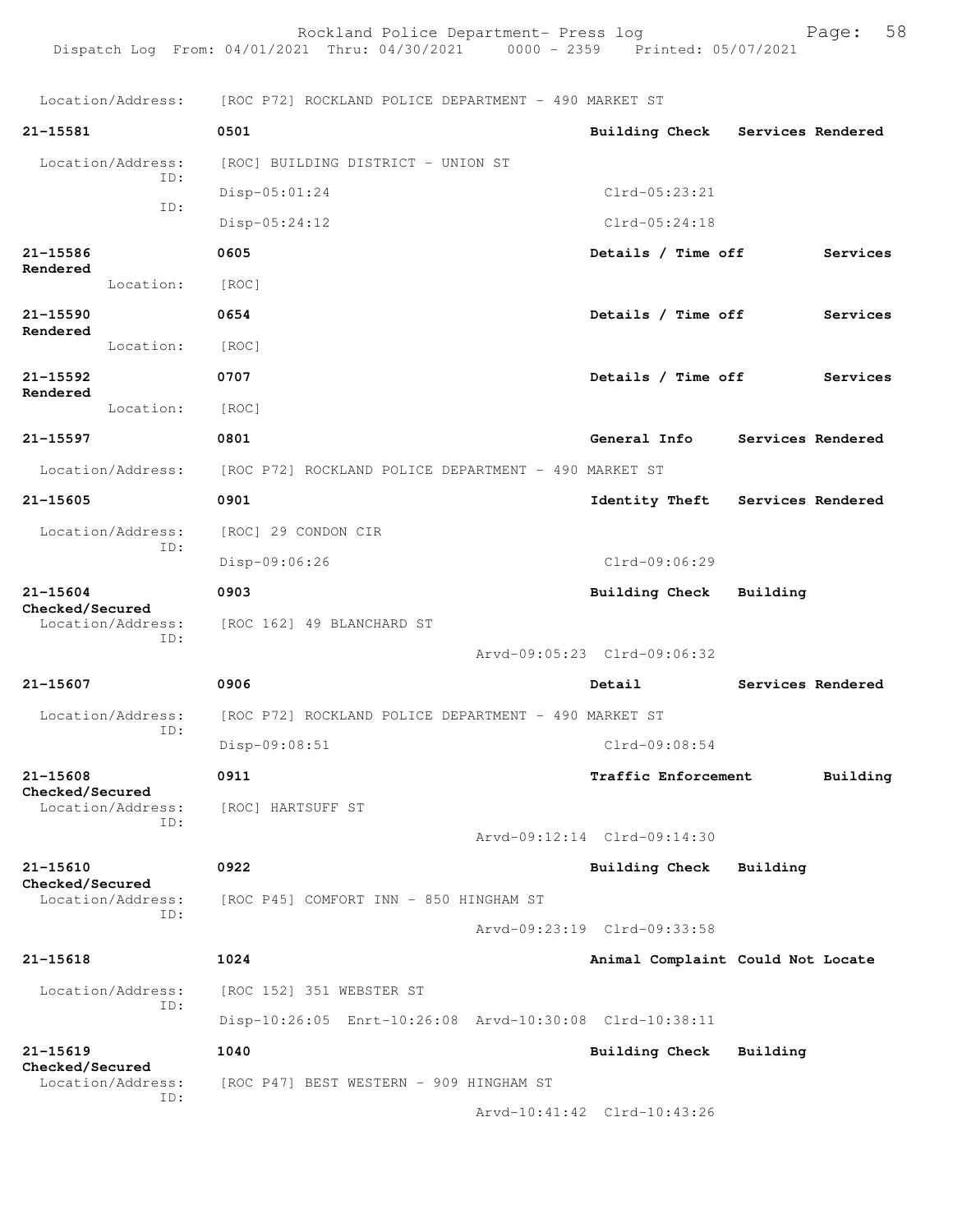Rockland Police Department- Press log Freed Page: 59 Dispatch Log From: 04/01/2021 Thru: 04/30/2021 0000 - 2359 Printed: 05/07/2021 **21-15620 1057 Assist Police Department No Service** Location/Address: [ROC P72] ROCKLAND POLICE DEPARTMENT - 490 MARKET ST ID: Arvd-10:57:36 Clrd-10:59:38 **21-15622 1120 Building Check Building Checked/Secured**  [ROC 162] 49 BLANCHARD ST ID: Arvd-11:21:17 Clrd-11:22:11 **21-15631 1146 Burglar Alarm Building Checked/Secured**  Location/Address: [ROC] 831 HINGHAM ST ID: Disp-11:48:32 Enrt-11:48:41 Arvd-11:50:17 Clrd-11:58:19 ID: Disp-11:48:37 Enrt-11:48:40 Arvd-11:50:19 Clrd-11:58:16 **21-15632 1159 Traffic Enforcement Services Rendered**  Location/Address: [ROC] 41 NORMAN ST ID: Arvd-12:00:48 Clrd-12:00:59 **21-15641 1313 Police Information No Action Required**  Location/Address: [ROC P72] ROCKLAND POLICE DEPARTMENT - 490 MARKET ST ID: Arvd-13:13:44 Clrd-13:17:20 **21-15649 1403 Motor Vehicle Stop Verbal Warning**  Location/Address: [ROC] 511 PLAIN ST @ 422 NORTH AVE ID: Arvd-14:03:00 Clrd-14:13:59 **21-15651 1412 Assist Other Agency Provided Assistance**  Location/Address: [ROC P72] ROCKLAND POLICE DEPARTMENT - 490 MARKET ST ID: Arvd-14:12:00 Clrd-14:14:52 **21-15652 1421 Building Check Building Checked/Secured**  Location/Address: [ROC P51] DOUBLE TREE - 929 HINGHAM ST ID: Arvd-14:22:03 Clrd-14:24:27 **21-15660 1504 MVA Property Damage Only Paper Exchange**  Location/Address: [ROC] 88 EAST WATER ST ID: Disp-15:05:59 Enrt-15:06:26 Arvd-15:07:28 Clrd-15:19:43 ID: Disp-15:06:15 Enrt-15:06:23 Arvd-15:10:21 Clrd-15:19:43 **21-15662 1506 Identity Theft Services Rendered** Location/Address: [ROC] 41 DURBECK RD ID: Disp-15:08:42 Clrd-15:08:46 **21-15665 1521 MVA Property Damage Only Paper Exchange**  Location/Address: [ROC] 100 LEDGEWOOD PL ID: Disp-15:24:23 Enrt-15:24:32 Arvd-15:29:28 Clrd-16:01:36 ID: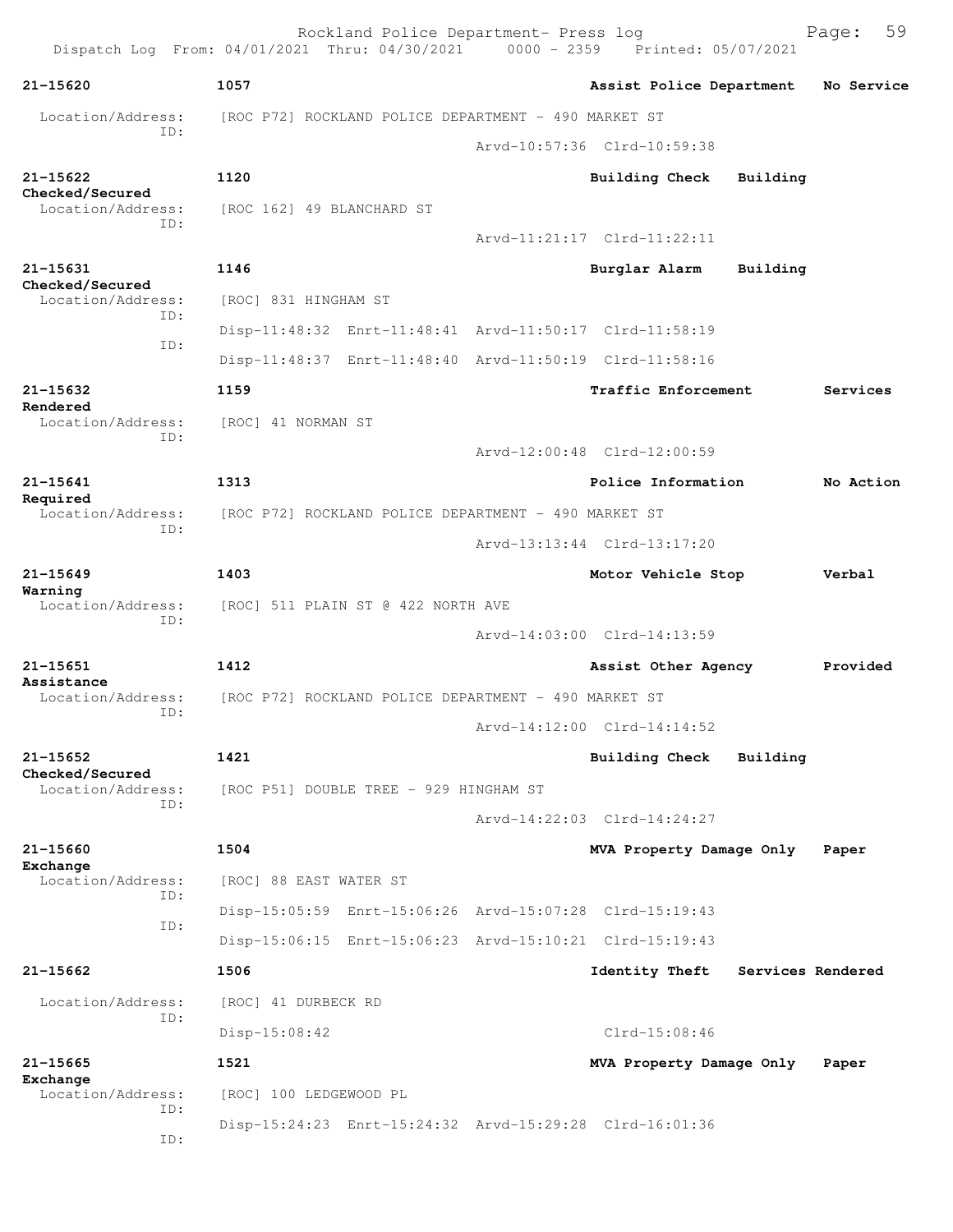| Dispatch Log From: 04/01/2021 Thru: 04/30/2021 0000 - 2359 Printed: 05/07/2021 |                              | Rockland Police Department- Press log                |                                                         |                   | 60<br>Page: |
|--------------------------------------------------------------------------------|------------------------------|------------------------------------------------------|---------------------------------------------------------|-------------------|-------------|
| TD:                                                                            |                              |                                                      | Disp-15:24:30 Enrt-15:24:34 Arvd-15:29:29 Clrd-16:01:36 |                   |             |
| ID:                                                                            |                              |                                                      | Disp-15:30:25 Enrt-15:30:29 Arvd-15:34:34 Clrd-16:01:36 |                   |             |
|                                                                                | $Disp-15:37:29$              |                                                      | Arvd-15:37:32 Clrd-15:45:27                             |                   |             |
| 21-15670                                                                       | 1615                         |                                                      | SHIFT ASSIGNMENTSNo Service                             |                   |             |
| Location/Address:                                                              |                              | [ROC P72] ROCKLAND POLICE DEPARTMENT - 490 MARKET ST |                                                         |                   |             |
| 21-15671                                                                       | 1617                         |                                                      | Burglar Alarm                                           | Building          |             |
| Checked/Secured<br>Location/Address:                                           | [ROC 862] 33 OLD COUNTRY WAY |                                                      |                                                         |                   |             |
| TD:                                                                            |                              |                                                      | Disp-16:18:57 Enrt-16:19:05 Arvd-16:26:57 Clrd-16:31:32 |                   |             |
| 21-15672                                                                       | 1618                         |                                                      | Motor Vehicle Complaint                                 |                   | Services    |
| Rendered<br>Location:                                                          | [ROC] RT3 N                  |                                                      |                                                         |                   |             |
| TD:                                                                            | Disp-16:23:36                |                                                      | $C1rd-16:23:41$                                         |                   |             |
| $21 - 15682$                                                                   | 1756                         |                                                      | MVA Property Damage Only                                |                   | Paper       |
| Exchange<br>Location/Address:<br>ID:                                           |                              | [ROC P62] CHINA PLAZA - 35 MARKET ST                 |                                                         |                   |             |
| ID:                                                                            |                              |                                                      | Disp-17:58:58 Enrt-17:59:10 Arvd-18:03:22 Clrd-18:10:11 |                   |             |
|                                                                                |                              |                                                      | Disp-17:59:05 Enrt-17:59:08 Arvd-18:03:24 Clrd-18:10:11 |                   |             |
| $21 - 15683$                                                                   | 1800                         |                                                      | 911 Accidental                                          | Services Rendered |             |
| Location/Address:<br>ID:                                                       | [ROC] 36 GEORGE ST Apt. #2   |                                                      |                                                         |                   |             |
| ID:                                                                            |                              |                                                      | Disp-18:02:27 Enrt-18:03:19 Arvd-18:06:32 Clrd-18:13:54 |                   |             |
| ID:                                                                            |                              |                                                      | Disp-18:04:44 Enrt-18:04:49 Arvd-18:07:39 Clrd-18:13:54 |                   |             |
|                                                                                |                              |                                                      | Disp-18:07:27 Enrt-18:07:31 Arvd-18:07:36 Clrd-18:13:54 |                   |             |
| 21-15685                                                                       | 1812                         |                                                      | Details / Time off                                      |                   | No Service  |
| Location:                                                                      | [ROC]                        |                                                      |                                                         |                   |             |
| 21-15691<br>arrival                                                            | 1924                         |                                                      | Motor Vehicle Complaint                                 |                   | Gone on     |
| Location/Address:<br>ID:                                                       | [ROC] UNION ST               |                                                      |                                                         |                   |             |
|                                                                                | Disp-19:26:39                |                                                      | Arvd-19:26:44 Clrd-19:31:53                             |                   |             |
| $21 - 15698$                                                                   | 1944                         |                                                      | 911 Hang Up                                             | Cancelled Enroute |             |
| Location/Address:<br>ID:                                                       |                              | [ROC] 0 WOODLAND PL @ 1 PEACH CT                     |                                                         |                   |             |
|                                                                                | Disp-19:51:00                |                                                      | Clrd-19:53:33                                           |                   |             |
| 21-15705                                                                       | 2054                         |                                                      | 911 Accidental Gone on arrival                          |                   |             |
| Location/Address:<br>ID:                                                       |                              | [ROC 72] PIANO MILL - 295 CENTRE AVE                 |                                                         |                   |             |
| ID:                                                                            |                              |                                                      | Disp-20:56:41 Enrt-20:57:57 Arvd-21:00:19 Clrd-21:04:16 |                   |             |
|                                                                                |                              |                                                      | Disp-20:57:52 Enrt-20:57:55 Arvd-20:59:33 Clrd-21:04:13 |                   |             |
| 21-15706<br>Rendered                                                           | 2105                         |                                                      | Motor Vehicle Complaint                                 |                   | Services    |
| Location/Address:<br>ID:                                                       | [ROC 912] 400 SALEM ST       |                                                      |                                                         |                   |             |
| ID:                                                                            |                              |                                                      | Disp-21:06:44 Enrt-21:07:11 Arvd-21:08:20 Clrd-21:24:50 |                   |             |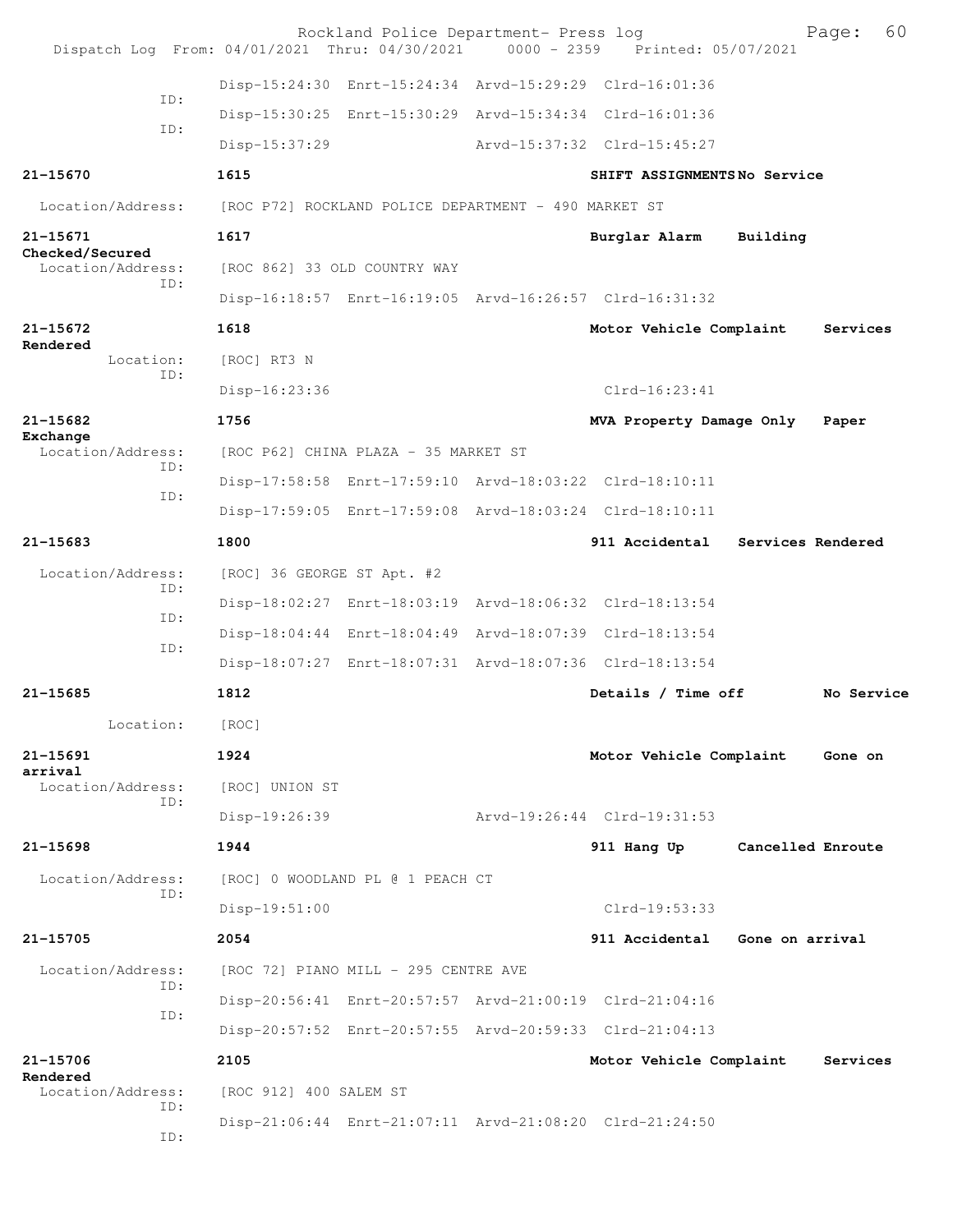| Dispatch Log From: 04/01/2021 Thru: 04/30/2021 0000 - 2359 Printed: 05/07/2021 |                                                      | Rockland Police Department- Press log                                                                                                                                                                                   |              |                                                                                                                                 |                    | Page:       | 61 |
|--------------------------------------------------------------------------------|------------------------------------------------------|-------------------------------------------------------------------------------------------------------------------------------------------------------------------------------------------------------------------------|--------------|---------------------------------------------------------------------------------------------------------------------------------|--------------------|-------------|----|
|                                                                                |                                                      |                                                                                                                                                                                                                         |              | Disp-21:06:50 Enrt-21:07:09 Arvd-21:08:17 Clrd-21:24:52                                                                         |                    |             |    |
| ID:                                                                            |                                                      |                                                                                                                                                                                                                         |              | Disp-21:08:39 Enrt-21:08:42 Arvd-21:08:46 Clrd-21:24:56                                                                         |                    |             |    |
| ID:                                                                            |                                                      |                                                                                                                                                                                                                         |              | Disp-21:12:16 Enrt-21:12:19 Arvd-21:36:00 Clrd-21:36:07                                                                         |                    |             |    |
| 21-15709                                                                       | 2117                                                 |                                                                                                                                                                                                                         |              |                                                                                                                                 |                    | Services    |    |
| Rendered                                                                       |                                                      |                                                                                                                                                                                                                         |              | Neighbor Disturbance                                                                                                            |                    |             |    |
| Location/Address:<br>ID:                                                       | [ROC 495] 140 MARTHA DR                              |                                                                                                                                                                                                                         |              |                                                                                                                                 |                    |             |    |
|                                                                                | Disp-21:26:20                                        |                                                                                                                                                                                                                         |              | $Clrd-21:26:46$                                                                                                                 |                    |             |    |
| 21-15711<br>Made                                                               | 2133                                                 |                                                                                                                                                                                                                         |              | Suspicious Activity                                                                                                             |                    | Arrest (s)  |    |
| Location/Address:<br>ID:                                                       | [ROC] 349 NORTH AVE                                  |                                                                                                                                                                                                                         |              |                                                                                                                                 |                    |             |    |
| ID:                                                                            | $Disp-21:38:59$                                      |                                                                                                                                                                                                                         |              | Arvd-21:39:10 Clrd-22:13:55                                                                                                     |                    |             |    |
| Refer To Summons:                                                              | Disp-21:38:59<br>$21ROC-15711-AR$                    |                                                                                                                                                                                                                         |              | Arvd-21:39:13 Clrd-23:32:59                                                                                                     |                    |             |    |
| Summons:<br>Address:<br>Age:<br>Charges:                                       | DEANGELIS, NICHOLAS C<br>349 NORTH AVE Apt. #2<br>35 | FIREARM WITHIN 500 FT OF DWELLING<br>FIREARM WITHOUT FID CARD, POSSESS<br>AMMUNITION WITHOUT FID CARD, POSSESS<br>FIREARM VIOL WITH 1 PRIOR VIOLENT/DRUG CRIME<br>RECKLESS ENDANGERMENT OF CHILD                        | ROCKLAND, MA |                                                                                                                                 |                    |             |    |
| 21-15716                                                                       | 2208                                                 |                                                                                                                                                                                                                         |              | MVA Property Damage Only                                                                                                        |                    | Transported |    |
| to Hospital<br>Location/Address:<br>Fire Unit:                                 |                                                      | [ROC] 577 MARKET ST @ 29 OLD MARKET ST<br>ROCKEN1-Pumper-Rockland Engine 1<br>InQrtsUnavl-22:24:23 InSrvce-22:24:23                                                                                                     |              | Disp-22:09:29 Enrt-22:11:30 Arvd-22:14:16 Clrd-22:24:19                                                                         |                    |             |    |
| EMS Unit:                                                                      | ROCKAM1-Rockland A1                                  |                                                                                                                                                                                                                         |              | Disp-22:09:33 Enrt-22:11:28 Arvd-22:14:14 Clrd-22:23:41<br>Hosp-22:32:12 ClrHosp-22:58:18 InQrtsUnavl-23:03:31 InSrvce-23:03:31 |                    |             |    |
| ID:                                                                            |                                                      |                                                                                                                                                                                                                         |              | Disp-22:09:41 Enrt-22:09:57 Arvd-22:10:02 Clrd-22:37:05                                                                         |                    |             |    |
| ID:                                                                            |                                                      |                                                                                                                                                                                                                         |              | Disp-22:09:48 Enrt-22:09:52 Arvd-22:09:59 Clrd-22:13:48                                                                         |                    |             |    |
| 21-15717                                                                       | 2208                                                 |                                                                                                                                                                                                                         |              | General Info                                                                                                                    | No Action Required |             |    |
| Location/Address:                                                              | [ROC P114] ROCKLAND FIRE DEPARTMENT - 360 UNION ST   |                                                                                                                                                                                                                         |              |                                                                                                                                 |                    |             |    |
| 21-15718                                                                       | 2211                                                 |                                                                                                                                                                                                                         |              | Disturbance                                                                                                                     | Arrest(s) Made     |             |    |
| Location/Address:                                                              | [ROC] 55 FAIRVIEW ST                                 |                                                                                                                                                                                                                         |              |                                                                                                                                 |                    |             |    |
| ID:                                                                            |                                                      |                                                                                                                                                                                                                         |              | Disp-22:14:04 Enrt-22:14:25 Arvd-22:27:13 Clrd-22:30:45                                                                         |                    |             |    |
| ID:                                                                            |                                                      |                                                                                                                                                                                                                         |              | Disp-22:14:12 Enrt-22:14:14 Arvd-22:14:21 Clrd-22:30:51                                                                         |                    |             |    |
| Refer To Arrest:<br>Arrest:<br>Address:<br>Age:<br>Charges:                    | 21ROC-15718-AR<br>WESTHAVER, REID<br>22              | 55 FAIRVIEW ST Apt. #A ROCKLAND, MA<br>A&B ON FAMILY / HOUSEHOLD MEMBER<br>A&B ON FAMILY / HOUSEHOLD MEMBER<br>DESTRUCTION OF PROPERTY -\$1200, MALICIOUS c266 \$127<br>WITNESS/JUROR/POLICE/COURT OFFICIAL, INTIMIDATE |              |                                                                                                                                 |                    |             |    |
| 21-15730                                                                       | 2346                                                 |                                                                                                                                                                                                                         |              | Prisoner Information                                                                                                            |                    | No Service  |    |
| Location/Address:<br>ID:                                                       |                                                      | [ROC P72] ROCKLAND POLICE DEPARTMENT - 490 MARKET ST                                                                                                                                                                    |              |                                                                                                                                 |                    |             |    |
|                                                                                | Disp-23:48:39                                        |                                                                                                                                                                                                                         |              | Clrd-04/17/2021 @ 00:02:07                                                                                                      |                    |             |    |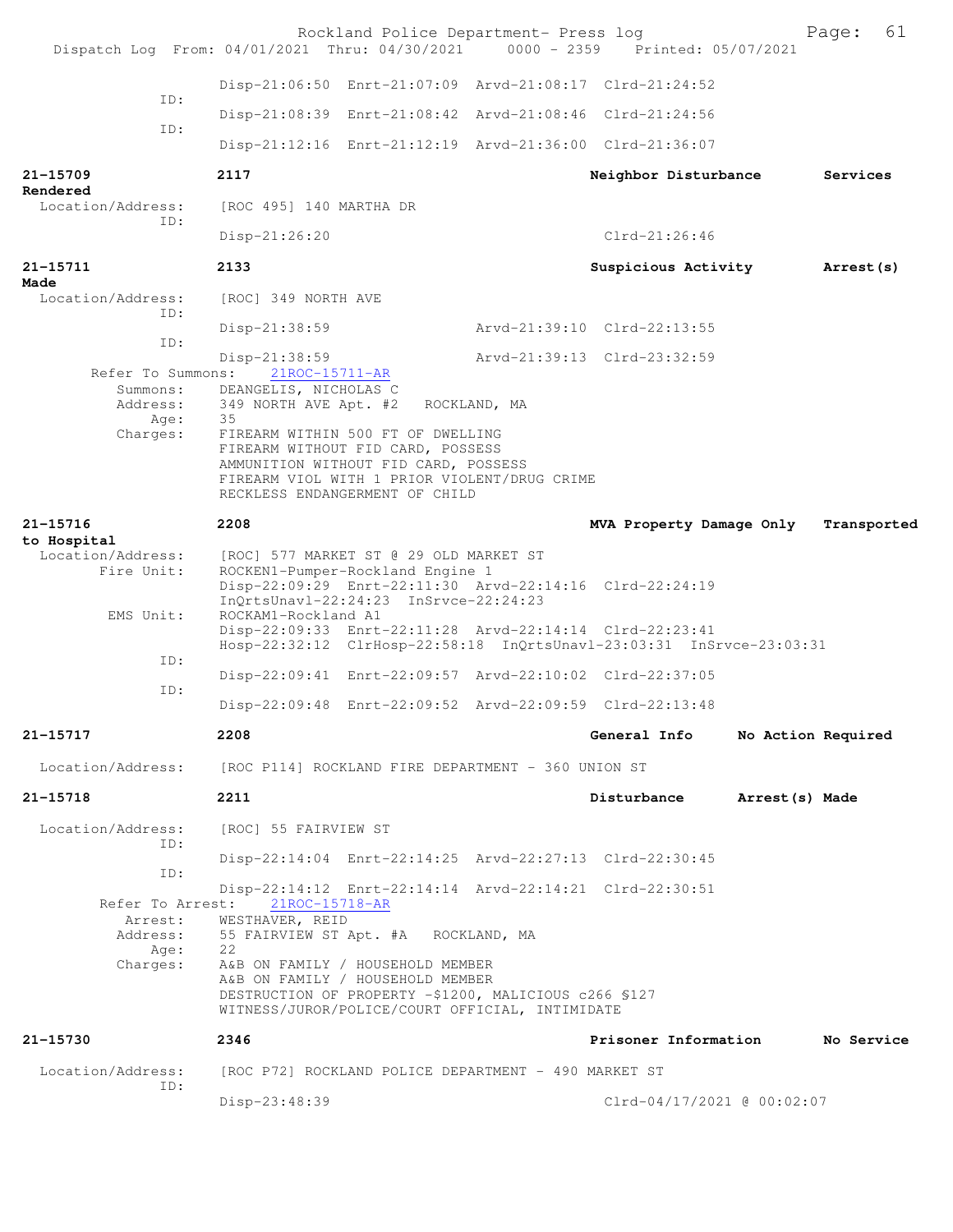Rockland Police Department- Press log Page: 62 Dispatch Log From: 04/01/2021 Thru: 04/30/2021 **For Date: 04/17/2021 - Saturday 21-15731 0007 SHIFT ASSIGNMENTS Services Rendered** Location/Address: [ROC P72] ROCKLAND POLICE DEPARTMENT - 490 MARKET ST ID: Disp-00:09:13 Clrd-00:09:19 **21-15733 0022 Follow-Up Investigation Services Rendered**  Location/Address: [ROC] 64 HOWARD ST ID: Arvd-00:22:00 Clrd-00:32:32 **21-15747 0303 Harassment Provided Assistance** Location/Address: [ROC P72] ROCKLAND POLICE DEPARTMENT - 490 MARKET ST ID: Disp-03:15:31 Clrd-03:19:07 **21-15748 0338 Health & Welfare Check Services Rendered**  Location/Address: [ROC] 103 UNION ST ID: Disp-03:41:02 Enrt-03:41:04 Arvd-03:43:52 Clrd-03:51:59 ID: Disp-03:41:20 Enrt-03:41:24 Arvd-03:43:49 Clrd-03:51:59 ID: Disp-03:45:54 Enrt-03:45:57 Arvd-03:46:00 Clrd-03:51:59 **21-15753 0456 Building Check Building Checked/Secured**  Location/Address: [ROC 61] UNION ST BUSINESS DISTRICT - UNION ST ID: Disp-04:57:34 Arvd-04:57:45 Clrd-05:18:46 **21-15759 0718 Burglar Alarm Investigated** Location/Address: [ROC 260] SOUTH SHORE HOSPICE - 30 RESERVOIR PARK DR ID: Disp-07:19:08 Enrt-07:19:11 Arvd-07:25:10 Clrd-07:28:25 **21-15761 0740 Vandalism Services Rendered** Location/Address: [ROC] 595 SUMMER ST ID: Disp-07:42:42 Enrt-07:43:13 Arvd-07:45:00 Clrd-07:55:46 **21-15764 0746 Road Obstruction Taken/Referred to Other Agency**  Location/Address: [ROC] SPRUCE ST ID: Disp-07:48:25 Enrt-07:48:51 Arvd-07:51:42 Clrd-07:54:34 **21-15767 0807 General Info No Action Required** Location/Address: [ROC P72] ROCKLAND POLICE DEPARTMENT - 490 MARKET ST **21-15768 0815 911 Accidental Investigated** Location/Address: [ROC] 70 CONCORD ST ID: Disp-08:16:18 Enrt-08:16:55 Arvd-08:23:36 Clrd-08:27:34 **21-15771 0844 Suspicious Activity Sent On Way** Location/Address: [ROC P80] GOLD MINE COIN SHOP - 188 UNION ST ID:

Disp-08:45:39 Enrt-08:46:20 Arvd-08:48:06 Clrd-08:59:59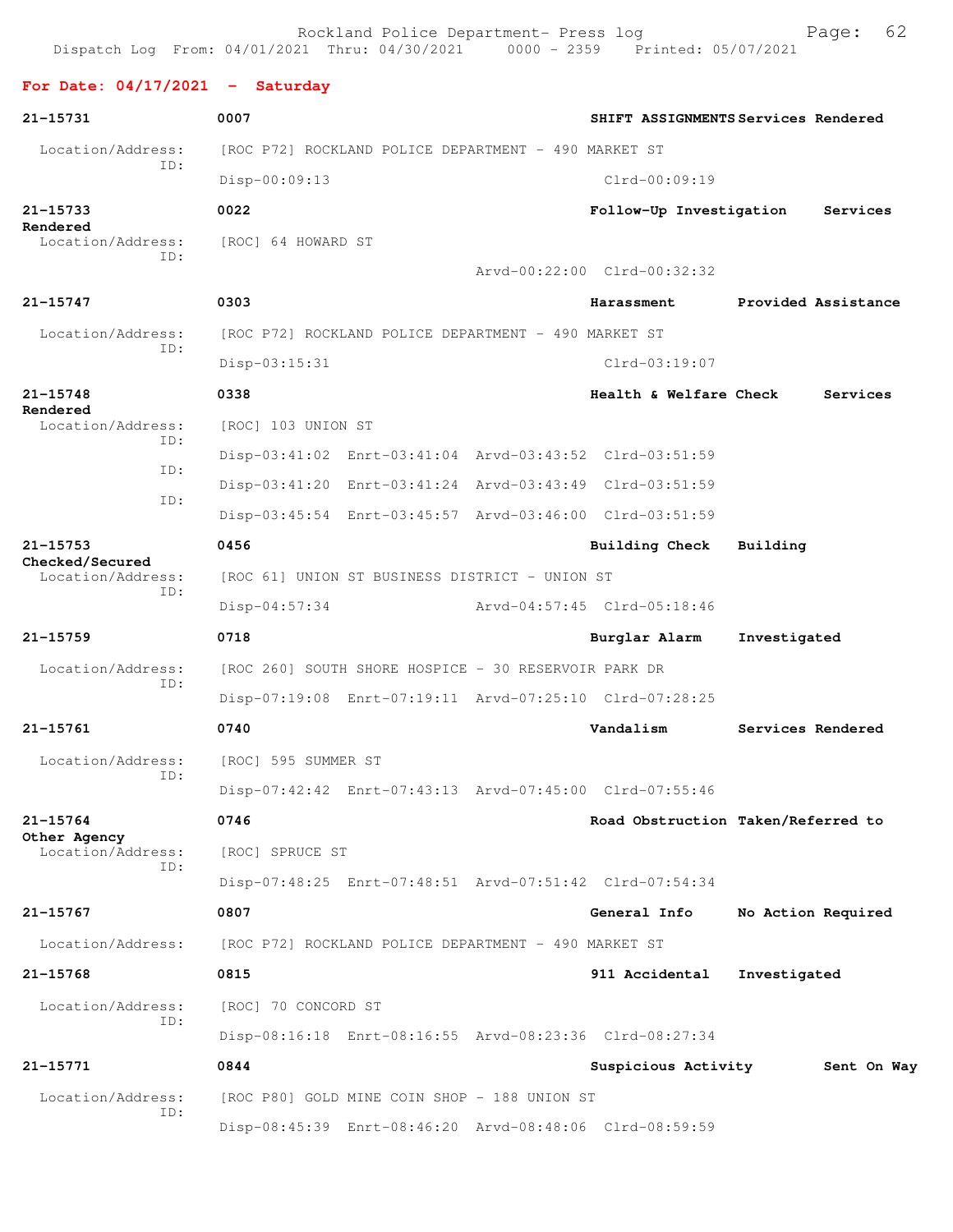|                                              | Rockland Police Department- Press log<br>Dispatch Log From: 04/01/2021 Thru: 04/30/2021 0000 - 2359 Printed: 05/07/2021 |  |                             |          | 63<br>Page: |  |
|----------------------------------------------|-------------------------------------------------------------------------------------------------------------------------|--|-----------------------------|----------|-------------|--|
| TD:                                          |                                                                                                                         |  |                             |          |             |  |
| ID:                                          | Disp-08:46:09 Enrt-08:46:15 Arvd-08:52:38 Clrd-08:59:01                                                                 |  |                             |          |             |  |
|                                              | Disp-08:47:49 Enrt-08:47:58 Arvd-08:48:02 Clrd-08:59:07                                                                 |  |                             |          |             |  |
| 21-15772                                     | 0859                                                                                                                    |  | Building Check              | Building |             |  |
| Checked/Secured<br>Location/Address:         | [ROC 162] 49 BLANCHARD ST                                                                                               |  |                             |          |             |  |
| ID:                                          |                                                                                                                         |  | Arvd-09:00:35 Clrd-09:00:58 |          |             |  |
| 21-15773                                     | 0909                                                                                                                    |  | Traffic Enforcement         |          | Building    |  |
| Checked/Secured<br>Location/Address:         | [ROC] HARTSUFF ST                                                                                                       |  |                             |          |             |  |
| ID:                                          |                                                                                                                         |  | Arvd-09:10:48 Clrd-09:35:45 |          |             |  |
| $21 - 15777$                                 | 0939                                                                                                                    |  | Building Check              | Building |             |  |
| Checked/Secured<br>Location/Address:         | [ROC P45] COMFORT INN - 850 HINGHAM ST                                                                                  |  |                             |          |             |  |
| ID:                                          |                                                                                                                         |  | Arvd-09:39:52 Clrd-09:48:20 |          |             |  |
|                                              |                                                                                                                         |  |                             |          |             |  |
| 21-15783<br>Citation/Warning Issued          | 1003                                                                                                                    |  | Motor Vehicle Stop          |          |             |  |
| Location/Address:<br>TD:                     | [ROC] BILL DELAHUNT PKWY                                                                                                |  |                             |          |             |  |
|                                              | Disp-10:04:40 Enrt-10:04:48 Arvd-10:07:41 Clrd-10:10:02                                                                 |  |                             |          |             |  |
| 21-15785                                     | 1021                                                                                                                    |  | Details / Time off          |          | No Service  |  |
| Location:                                    | [ROC]                                                                                                                   |  |                             |          |             |  |
| $21 - 15789$<br>Checked/Secured              | 1053                                                                                                                    |  | <b>Building Check</b>       | Building |             |  |
| Location/Address:<br>ID:                     | [ROC 162] 49 BLANCHARD ST                                                                                               |  |                             |          |             |  |
|                                              |                                                                                                                         |  | Arvd-10:55:31 Clrd-10:56:07 |          |             |  |
| 21-15791                                     | 1103                                                                                                                    |  | Building Check              | Building |             |  |
| Checked/Secured<br>Location/Address:         | [ROC P47] BEST WESTERN - 909 HINGHAM ST                                                                                 |  |                             |          |             |  |
| ID:                                          |                                                                                                                         |  | Arvd-11:04:54 Clrd-11:08:05 |          |             |  |
| $21 - 15802$                                 | 1315                                                                                                                    |  | <b>Building Check</b>       | Building |             |  |
| Checked/Secured<br>Location/Address:         | [ROC 162] 49 BLANCHARD ST                                                                                               |  |                             |          |             |  |
| TD:                                          |                                                                                                                         |  | Arvd-13:16:33 Clrd-13:18:25 |          |             |  |
| 21-15805                                     | 1329                                                                                                                    |  | Motor Vehicle Stop          |          |             |  |
| Citation/Warning Issued<br>Location/Address: | [ROC] BY TOWN DUMP - BEECH ST                                                                                           |  |                             |          |             |  |
| TD:                                          | Disp-13:30:45 Enrt-13:30:50 Arvd-13:30:54 Clrd-13:37:53                                                                 |  |                             |          |             |  |
| 21-15806                                     | 1332                                                                                                                    |  | <b>Building Check</b>       | Building |             |  |
| Checked/Secured                              | [ROC P51] DOUBLE TREE - 929 HINGHAM ST                                                                                  |  |                             |          |             |  |
| Location/Address:<br>ID:                     |                                                                                                                         |  |                             |          |             |  |
|                                              |                                                                                                                         |  | Arvd-13:33:35 Clrd-13:34:59 |          |             |  |
| 21-15812<br>Citation/Warning Issued          | 1412                                                                                                                    |  | Motor Vehicle Stop          |          |             |  |
| Location/Address:<br>ID:                     | [ROC] 414 SUMMER ST                                                                                                     |  |                             |          |             |  |
| ID:                                          | Disp-14:14:02 Enrt-14:14:07                                                                                             |  | $Clrd-14:18:26$             |          |             |  |
|                                              | Disp-14:18:12 Enrt-14:18:16 Arvd-14:18:20 Clrd-14:19:32                                                                 |  |                             |          |             |  |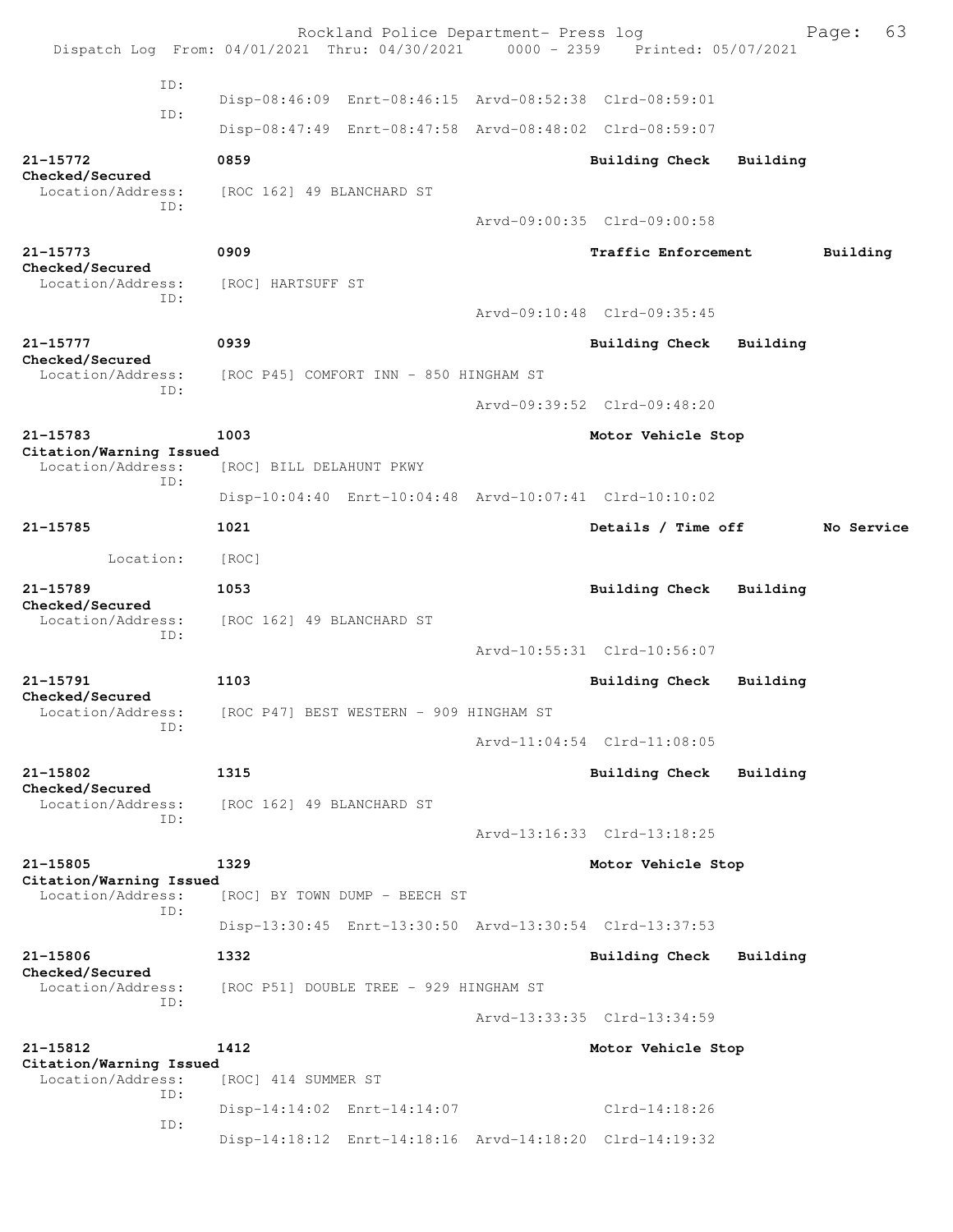Rockland Police Department- Press log Fage: 64 Dispatch Log From: 04/01/2021 Thru: 04/30/2021 0000 - 2359 Printed: 05/07/2021 **21-15815 1431 Larceny / Forgery/ Fraud Services Rendered**<br>Location/Address: [ROC P99] RICHDALES (TEDESCHI'S) - 268 UNION ST ID: Disp-14:32:23 Enrt-14:33:09 Arvd-14:36:52 Clrd-14:46:31 **21-15823 1521 Larceny / Forgery/ Fraud Services Rendered**  [ROC] 339 CENTRE AVE ID: Disp-15:22:36 Enrt-15:23:11 Arvd-15:25:22 Clrd-15:43:53 **21-15845 1601 SHIFT ASSIGNMENTS Services Rendered** Location/Address: [ROC P72] ROCKLAND POLICE DEPARTMENT - 490 MARKET ST ID: Disp-17:26:06 Clrd-17:26:13 **21-15828 1607 Motor Vehicle Stop Summons To Court**  Location/Address: [ROC] MARKET ST ID: Disp-16:08:29 Arvd-16:08:34 Clrd-16:20:28 Refer To Summons: 21ROC-15828-AR Summons: JACKSON, WILLIAM A Address: 307 FOREST ST BROCKTON, MA<br>Age: 77 Age:<br>:Charges LICENSE SUSPENDED, OP MV WITH INSPECTION/STICKER, NO **21-15831 1620 Unwanted Party Sent On Way** Location/Address: [ROC 893] 34 HANNAH WAY Apt. #A ID: Disp-16:22:05 Enrt-16:22:31 Arvd-16:25:20 Clrd-16:47:35 ID: Disp-16:22:05 Enrt-16:22:34 Arvd-16:25:17 Clrd-16:47:25 ID: Disp-16:25:09 Arvd-16:25:12 Clrd-16:47:30 **21-15832 1623 Traffic Enforcement Services Rendered**  Location/Address: [ROC] MARKET ST ID: Disp-16:24:35 Enrt-16:24:40 Arvd-16:24:44 Clrd-16:45:28 ID: Disp-17:00:28 Enrt-17:00:33 Arvd-17:00:36 Clrd-19:35:53 **21-15834 1645 Motor Vehicle Stop Summons To Court**  Location/Address: [ROC 647] 100 HOWARD ST ID: Disp-16:46:16 Enrt-16:46:20 Arvd-16:46:24 Clrd-16:59:08 Refer To Summons: Juvenile Arrest Age: 18 Charges: UNLICENSED OPERATION OF MV STOP/YIELD, FAIL TO **21-15850 1858 Suspicious Activity Investigated** Location/Address: [ROC] 158 MARKET ST ID: Disp-18:59:37 Arvd-18:59:44 Clrd-18:59:47 **21-15854 1946 Building Check Building**

**Checked/Secured**  ID:

[ROC P51] DOUBLE TREE - 929 HINGHAM ST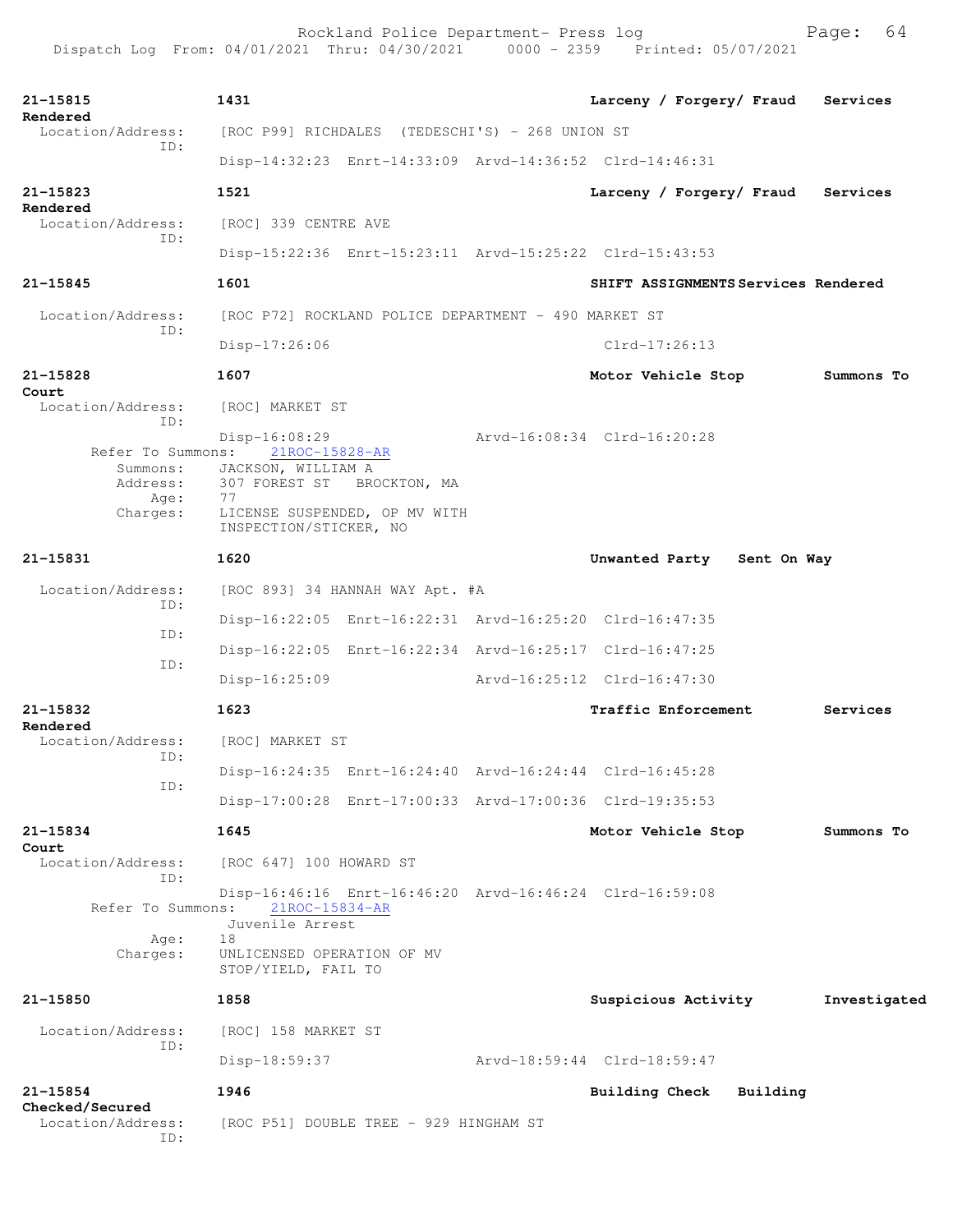Dispatch Log From:  $04/01/2021$  Thru:  $04/30/2021$  0000 - 2359 Arvd-19:50:30 Clrd-19:51:23

**21-15857 1952 Building Check Building Checked/Secured**  [ROC] 125 HARTSUFF ST ID: Arvd-19:56:32 Clrd-20:10:31 **21-15862 2047 Building Check Building Checked/Secured**  Location/Address: [ROC 162] 49 BLANCHARD ST ID: Arvd-20:49:52 Clrd-20:50:59 **21-15863 2055 Building Check Building Checked/Secured**  Location/Address: [ROC] HOLY FAMILY CEMETERY - 92 CENTRE AVE ID: Arvd-20:57:06 Clrd-20:58:17 **21-15867 2138 Details / Time off Services Rendered**  Location: [ROC] **21-15869 2152 Details / Time off Services Rendered**  Location: [ROC] **21-15872 2230 Building Check Building Checked/Secured**  Location/Address: [ROC P51] DOUBLE TREE - 929 HINGHAM ST ID: Arvd-22:35:14 Clrd-22:41:12 **21-15871 2232 911 Accidental Investigated** Location/Address: [ROC 252] 148 UNION ST Apt. #3 ID: Disp-22:33:21 Enrt-22:34:00 Arvd-22:37:59 Clrd-22:38:18 **21-15875 2241 Building Check Building Checked/Secured**  Location/Address: [ROC] HARTSUFF ST ID: Arvd-22:45:42 Clrd-22:48:55 **21-15877 2250 Building Check Advised to Court** Location/Address: [ROC] HOLY FAMILY CEMETERY - 92 CENTRE AVE ID: Arvd-22:56:36 Clrd-23:02:09 **21-15876 2254 Disturbance Taken/Referred to Other Agency**  Location/Address: [ROC] 55 PROSPECT ST ID: Disp-22:55:11 Enrt-22:56:28 Arvd-22:58:03 Clrd-23:14:18 ID: Disp-22:56:47 Enrt-22:56:55 Arvd-22:58:56 Clrd-23:00:21 ID: Disp-22:58:19 Enrt-22:58:25 Arvd-22:58:26 Clrd-23:14:14 **21-15879 2302 Details / Time off Services Rendered**  Location: [ROC] **21-15880 2321 MVA Property Damage Only Peace Restored**  [ROC 272] SHERIDAN SQUARE CONDOS - 103 GROVE ST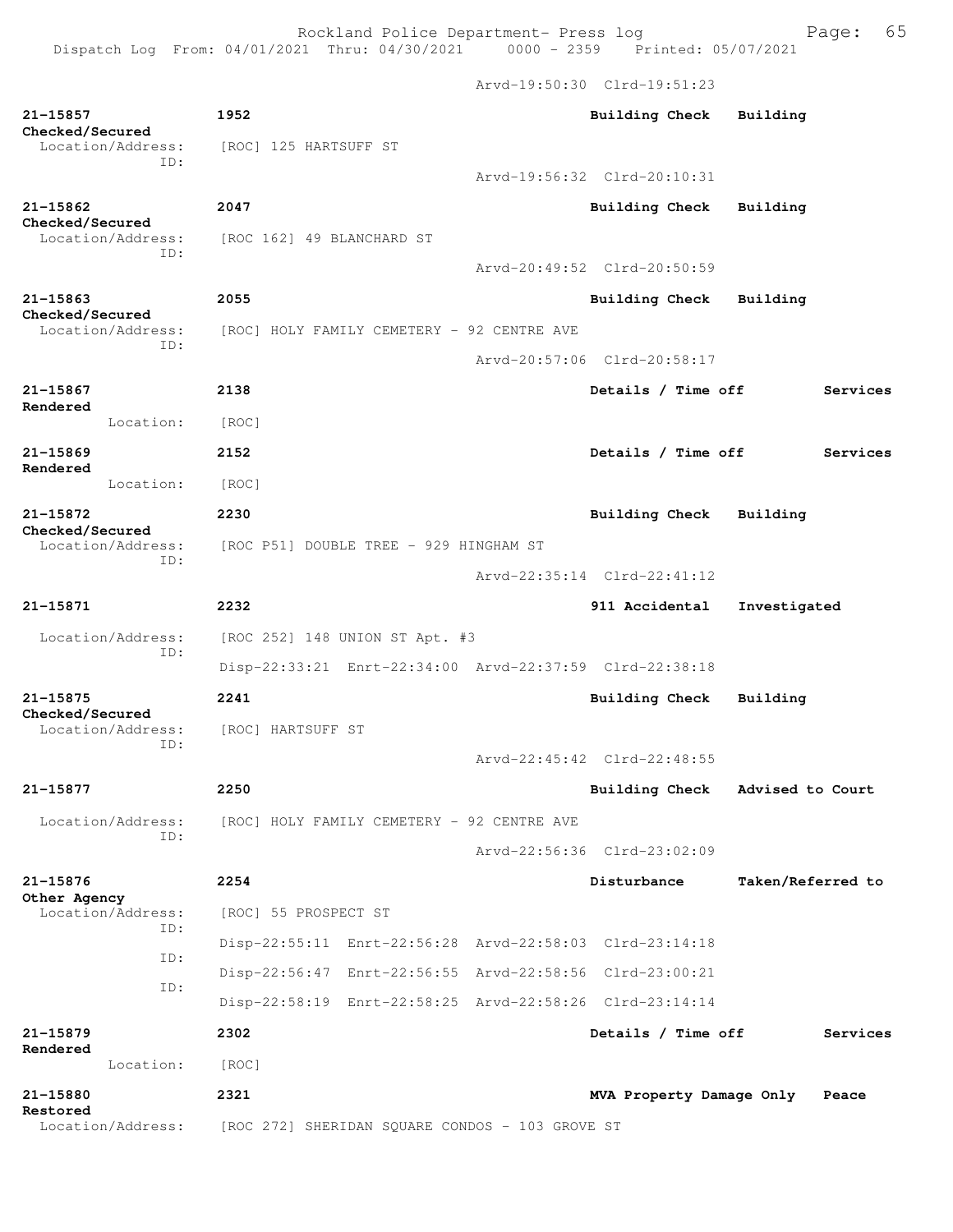|                                              |     |                         | Rockland Police Department- Press log                | Dispatch Log From: 04/01/2021 Thru: 04/30/2021 0000 - 2359 Printed: 05/07/2021 | 66<br>Page:                         |
|----------------------------------------------|-----|-------------------------|------------------------------------------------------|--------------------------------------------------------------------------------|-------------------------------------|
|                                              | ID: |                         |                                                      |                                                                                |                                     |
|                                              | ID: |                         |                                                      | Disp-23:22:47 Enrt-23:23:45 Arvd-23:25:20 Clrd-23:41:34                        |                                     |
|                                              |     |                         | Disp-23:28:33 Enrt-23:29:07                          | Arvd-23:29:13 Clrd-23:41:38                                                    |                                     |
|                                              | ID: |                         |                                                      | Disp-23:28:41 Enrt-23:28:46 Arvd-23:28:55 Clrd-23:37:51                        |                                     |
| 21-15882                                     |     | 2335                    |                                                      | Health & Welfare Check                                                         | Transported                         |
| by other means<br>Location/Address:          |     | [ROC] 313 EAST WATER ST |                                                      |                                                                                |                                     |
|                                              | ID: |                         |                                                      | Disp-23:38:17 Enrt-23:39:43 Arvd-23:39:45 Clrd-23:52:04                        |                                     |
|                                              | ID: |                         |                                                      | Disp-23:42:25 Enrt-23:42:47 Arvd-23:42:54 Clrd-23:52:08                        |                                     |
|                                              | ID: |                         |                                                      | Disp-23:42:33 Enrt-23:42:38 Arvd-23:42:43 Clrd-23:52:01                        |                                     |
| For Date: $04/18/2021$ - Sunday              |     |                         |                                                      |                                                                                |                                     |
| 21-15885                                     |     | 0002                    |                                                      |                                                                                | SHIFT ASSIGNMENTS Services Rendered |
| Location/Address:                            |     |                         | [ROC P72] ROCKLAND POLICE DEPARTMENT - 490 MARKET ST |                                                                                |                                     |
| 21-15887                                     |     | 0017                    |                                                      | <b>Building Check</b>                                                          | Investigated                        |
| Location/Address:                            |     | [ROC] CENTRE AVE        |                                                      |                                                                                |                                     |
|                                              | ID: |                         |                                                      | Arvd-00:18:11 Clrd-00:18:23                                                    |                                     |
| $21 - 15911$                                 |     | 0558                    |                                                      | <b>Building Check</b>                                                          | Appears Secure                      |
| Location/Address:                            | ID: | [ROC] UNION ST          |                                                      |                                                                                |                                     |
|                                              |     |                         |                                                      | Arvd-05:59:52 Clrd-06:13:41                                                    |                                     |
| 21-15916<br>Warning                          |     | 0628                    |                                                      | Motor Vehicle Stop                                                             | Verbal                              |
| Location/Address:                            | ID: |                         | [ROC] 318 SUMMER ST @ 372 SPRING ST                  |                                                                                |                                     |
|                                              |     |                         |                                                      | Arvd-06:28:00 Clrd-06:33:05                                                    |                                     |
| 21-15921                                     |     | 0726                    |                                                      | Motor Vehicle Stop                                                             |                                     |
| Citation/Warning Issued<br>Vicinity of:      |     |                         | [ROC P55] HOME DEPOT - 1149 HINGHAM ST               |                                                                                |                                     |
|                                              | ID: |                         |                                                      | Arvd-07:26:00 Clrd-07:32:36                                                    |                                     |
| $21 - 15925$                                 |     | 0854                    |                                                      | <b>BOLO</b>                                                                    | Services Not Required               |
| Location:                                    |     | [ROC] WHITMAN BOLO      |                                                      |                                                                                |                                     |
| 21-15935                                     |     | 1049                    |                                                      | Animal Complaint Unfounded                                                     |                                     |
| Location/Address:                            |     | [ROC] PLAIN ST          |                                                      |                                                                                |                                     |
|                                              | ID: | $Disp-10:51:55$         |                                                      | Arvd-10:52:04 Clrd-10:52:16                                                    |                                     |
| 21-15936                                     |     | 1119                    |                                                      | Motor Vehicle Stop                                                             |                                     |
| Citation/Warning Issued<br>Location/Address: |     | [ROC] 192 LIBERTY ST    |                                                      |                                                                                |                                     |
|                                              | ID: |                         |                                                      | Arvd-11:19:00 Clrd-11:26:20                                                    |                                     |
| 21-15941                                     |     | 1149                    |                                                      | <b>BOLO</b>                                                                    | Services Not Required               |
| Location:                                    |     | [ROC] WEYMOUTH          |                                                      |                                                                                |                                     |
| 21-15942                                     |     | 1150                    |                                                      | Motor Vehicle Complaint                                                        | Unfounded                           |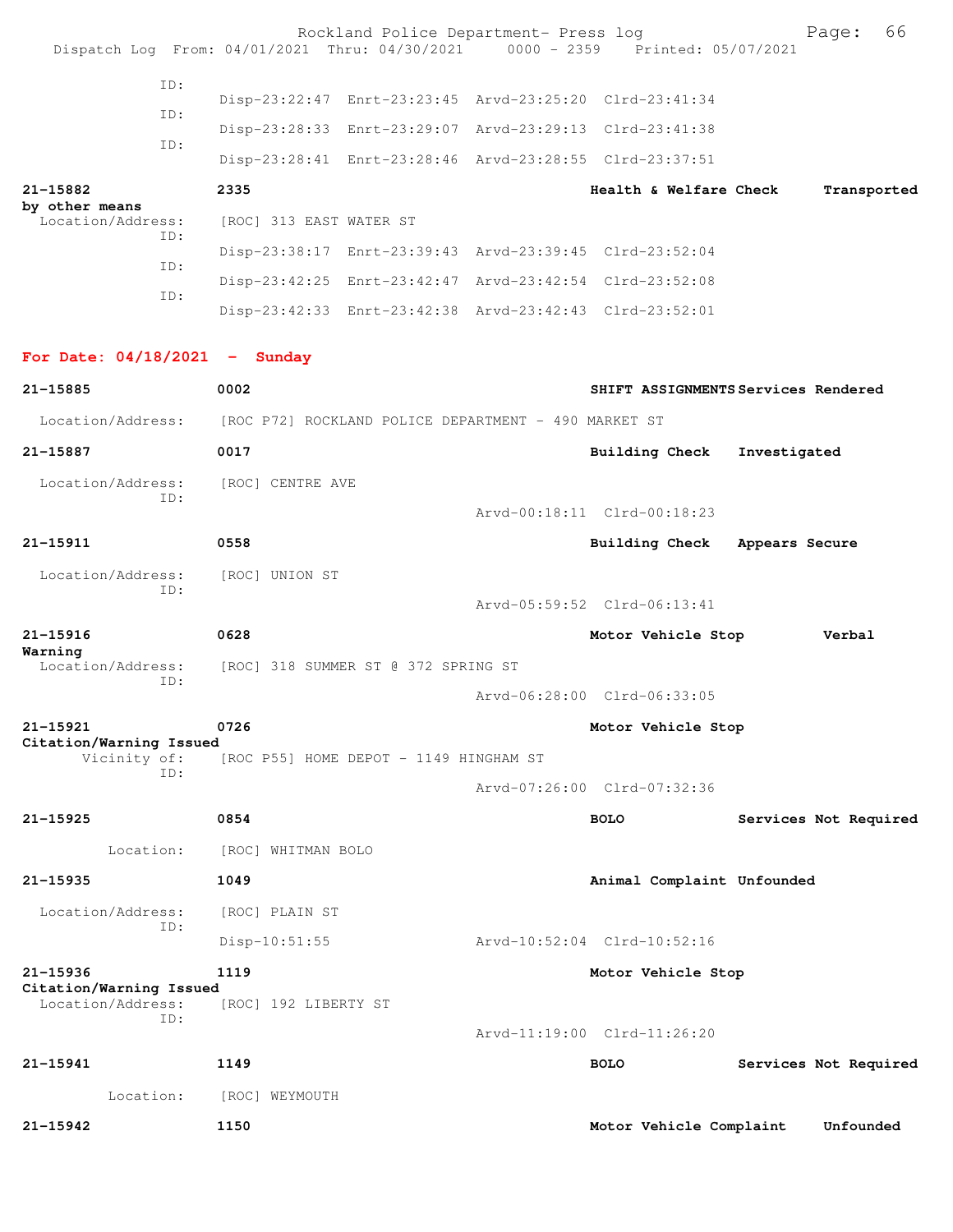Rockland Police Department- Press log France 2359 Page: 67<br>21 Thru: 04/30/2021 0000 - 2359 Printed: 05/07/2021 Dispatch Log From: 04/01/2021 Thru: 04/30/2021 Location/Address: [ROC] POND ST ID: Disp-11:52:47 Enrt-11:52:56 Arvd-11:59:59 Clrd-12:09:40 **21-15947 1307 MVA Property Damage Only Provided Assistance**  Location/Address: [ROC 159] 113 MARKET ST ID: Disp-13:08:14 Enrt-13:08:22 Arvd-13:11:51 Clrd-13:18:31 ID: Disp-13:08:38 Enrt-13:08:42 Arvd-13:11:52 Clrd-13:18:29 **21-15949 1329 Motor Vehicle Stop Citation/Warning Issued**  Location/Address: [ROC] 84 SPRING ST ID: Disp-13:31:23 Enrt-13:31:28 Arvd-13:31:29 Clrd-13:46:32 ID: Disp-13:31:23 Enrt-13:31:31 Arvd-13:32:42 Clrd-13:46:24 Fire Unit: WHIC3-Command-Whitman Car 3 Disp-13:46:09 Clrd-13:46:16 InQrtsUnavl-13:46:16 InSrvce-13:46:16 **21-15952 1359 Details / Time off No Action Required**  Location: [ROC] **21-15953 1404 Harassment Gone on arrival** Location/Address: [ROC 745] 50-62 - 50 CONCORD ST ID: Disp-14:06:45 Enrt-14:06:49 Arvd-14:09:21 Clrd-14:11:23 **21-15960 1428 Emergency Medical Transported to Hospital**  Location/Address: [ROC 234] BOTTOM FLOOR - 491 WEBSTER ST Apt. #1<br>Fire Unit: ROCKEN1-Pumper-Rockland Engine 1 ROCKEN1-Pumper-Rockland Engine 1 Disp-14:33:11 Enrt-14:33:31 Arvd-14:35:00 Clrd-14:50:03 InQrtsUnavl-14:55:19 InSrvce-14:55:19 EMS Unit: ROCKAM2-Rockland A2 Disp-14:33:21 Enrt-14:33:33 Arvd-14:35:00 Clrd-14:50:07 Hosp-15:16:49 ClrHosp-15:49:59 InQrtsUnavl-15:50:02 InSrvce-15:50:02 ID: Disp-14:34:05 Enrt-14:36:03 Arvd-14:36:05 Clrd-14:56:39 ID: Disp-14:41:06 Enrt-14:41:08 Arvd-14:41:09 Clrd-14:56:34 **21-15962 1428 Suspicious Activity Services Rendered**<br>Location/Address: [ROC] 42 HINGHAM ST ID: Disp-14:31:53 Clrd-14:33:30 **21-15964 1434 Motor Vehicle Stop Citation/Warning Issued**  Vicinity of: [ROC 44] NOBLE SUPPLY & LOGISTICS - 302 WEYMOUTH ST ID: Arvd-14:34:00 Clrd-14:35:30 **21-15977 1531 Complaint Investigated** Location/Address: [ROC] 102 JOSH GRAY RD ID: Disp-15:33:55 Enrt-15:34:01 Arvd-15:41:30 Clrd-15:41:33 **21-15980 1546 Suspicious Activity Sent On Way** Location/Address: [ROC] SOUTH SHORE LAUNDRY AND LINEN - 153 MARKET ST ID: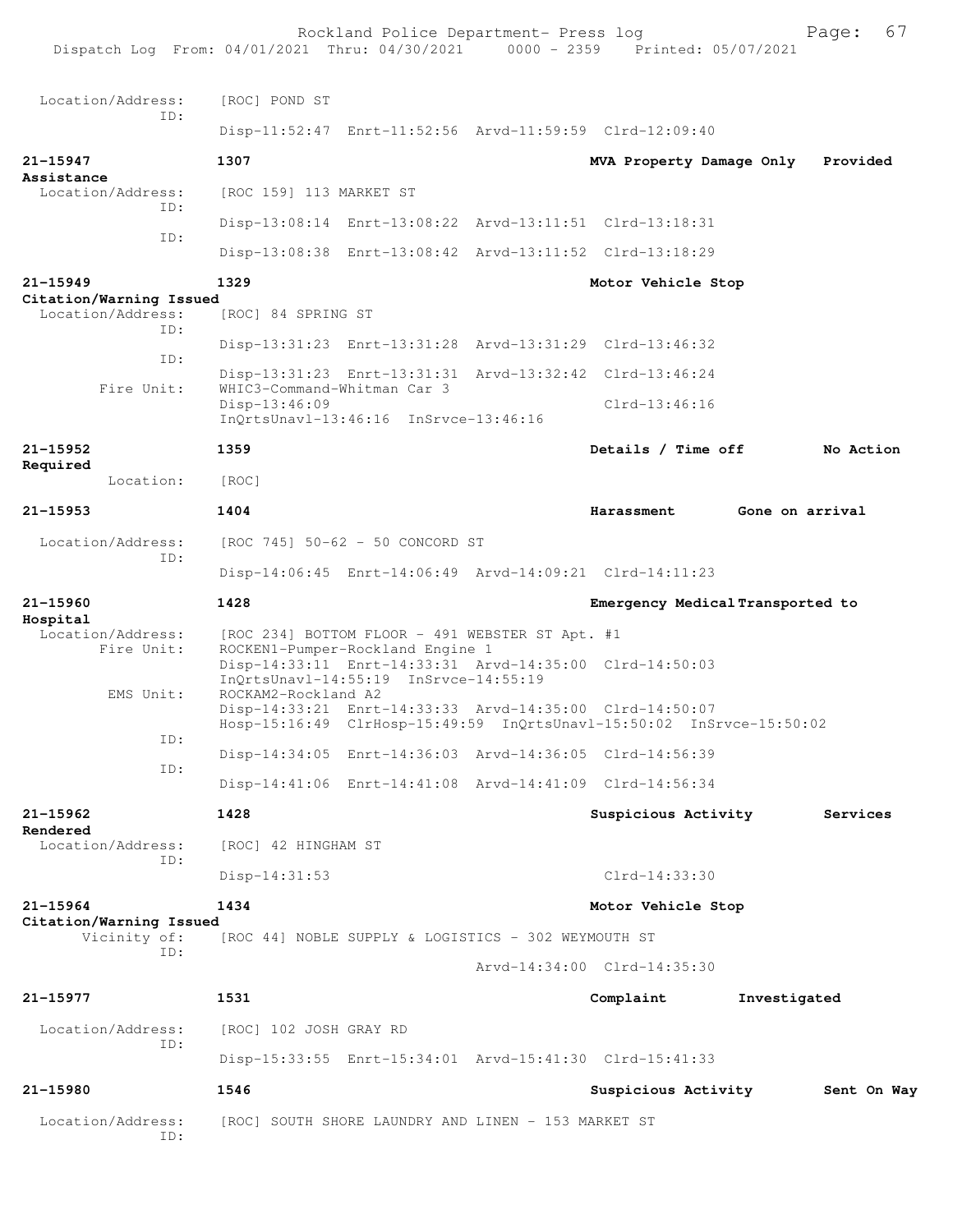| Dispatch Log From: 04/01/2021 Thru: 04/30/2021 |                                                      |                                       | Rockland Police Department- Press log | 0000 - 2359 Printed: 05/07/2021                         | 68<br>Page:                         |
|------------------------------------------------|------------------------------------------------------|---------------------------------------|---------------------------------------|---------------------------------------------------------|-------------------------------------|
|                                                |                                                      |                                       |                                       | Disp-15:50:43 Enrt-15:50:48 Arvd-15:52:45 Clrd-16:01:30 |                                     |
| ID:                                            |                                                      |                                       |                                       | Disp-15:50:43 Enrt-15:50:50 Arvd-15:52:47 Clrd-16:01:27 |                                     |
| 21-15983                                       | 1559                                                 |                                       |                                       | 911 Hang Up                                             | Investigated                        |
| Vicinity of:                                   |                                                      | [ROC] 653 METERS - 22 ALPINE ST       |                                       |                                                         |                                     |
| TD:                                            |                                                      |                                       |                                       | Disp-16:08:46 Enrt-16:08:49 Arvd-16:11:22 Clrd-16:11:28 |                                     |
| 21-15984                                       | 1600                                                 |                                       |                                       |                                                         | SHIFT ASSIGNMENTS Services Rendered |
| Location/Address:                              | [ROC P72] ROCKLAND POLICE DEPARTMENT - 490 MARKET ST |                                       |                                       |                                                         |                                     |
| 21-15991                                       | 1724                                                 |                                       |                                       | Suspicious Activity                                     | Services                            |
| Rendered<br>Location/Address:                  | [ROC] 237 CONCORD ST                                 |                                       |                                       |                                                         |                                     |
| TD:                                            |                                                      |                                       |                                       | Disp-17:26:07 Enrt-17:27:03 Arvd-17:29:28 Clrd-17:31:48 |                                     |
| ID:                                            | Disp-17:27:47 Enrt-17:27:50                          |                                       |                                       | $Clrd-17:31:40$                                         |                                     |
| $21 - 15994$                                   | 1733                                                 |                                       |                                       | Building Check                                          | Building                            |
| Checked/Secured<br>Location/Address:           | [ROC] HINGHAM ST                                     |                                       |                                       |                                                         |                                     |
| TD:                                            |                                                      |                                       |                                       | Arvd-17:33:23 Clrd-17:33:34                             |                                     |
| 21-15995                                       | 1733                                                 |                                       |                                       | <b>Traffic Enforcement</b>                              | No Action                           |
| Required<br>Location/Address:                  | [ROC] HARTSUFF ST                                    |                                       |                                       |                                                         |                                     |
| ID:                                            |                                                      |                                       |                                       | Arvd-17:34:23 Clrd-17:52:33                             |                                     |
| 21-15996                                       | 1752                                                 |                                       |                                       | <b>Building Check</b>                                   | Appears Secure                      |
| Location/Address:                              |                                                      |                                       |                                       |                                                         |                                     |
|                                                | [ROC 162] 49 BLANCHARD ST                            |                                       |                                       |                                                         |                                     |
| ID:                                            |                                                      |                                       |                                       | Arvd-17:53:31 Clrd-17:53:42                             |                                     |
| $21 - 15998$                                   | 1800                                                 |                                       |                                       | Motor Vehicle Collision W/PI                            |                                     |
| Vehicle Towed<br>Location/Address:             | [ROC] BILL DELAHUNT PKWY                             |                                       |                                       |                                                         |                                     |
| TD:                                            |                                                      |                                       |                                       | Disp-18:03:13 Enrt-18:03:17 Arvd-18:07:22 Clrd-18:43:07 |                                     |
| EMS Unit:                                      | ROCKAM1-Rockland A1                                  |                                       |                                       | Disp-18:03:17 Enrt-18:04:51 Arvd-18:09:31 Clrd-18:21:49 |                                     |
| ID:                                            |                                                      | InOrtsUnavl-18:21:49 InSrvce-18:21:49 |                                       |                                                         |                                     |
|                                                |                                                      |                                       |                                       | Disp-18:03:25 Enrt-18:03:27 Arvd-18:08:49 Clrd-18:43:03 |                                     |
| 21-16009                                       | 1956                                                 |                                       |                                       | <b>Time off</b>                                         | Services Rendered                   |
| Location:                                      | [ROC]                                                |                                       |                                       |                                                         |                                     |
| $21 - 16014$                                   | 2019                                                 |                                       |                                       | Road Obstruction Investigated                           |                                     |
| Location/Address:<br>ID:                       | [ROC] EAST WATER ST                                  |                                       |                                       |                                                         |                                     |
| ID:                                            |                                                      | Disp-20:20:39 Enrt-20:21:10           |                                       | Clrd-20:24:26                                           |                                     |
|                                                |                                                      |                                       |                                       | Disp-20:27:31 Enrt-20:27:34 Arvd-20:45:40 Clrd-20:45:44 |                                     |
| $21 - 16016$                                   | 2052                                                 |                                       |                                       | Building Check                                          | Appears Secure                      |
| Location/Address:<br>ID:                       | [ROC 162] 49 BLANCHARD ST                            |                                       |                                       |                                                         |                                     |
| 21-16017                                       | 2102                                                 |                                       |                                       | Arvd-20:53:53 Clrd-20:54:12<br>Building Check           | Building                            |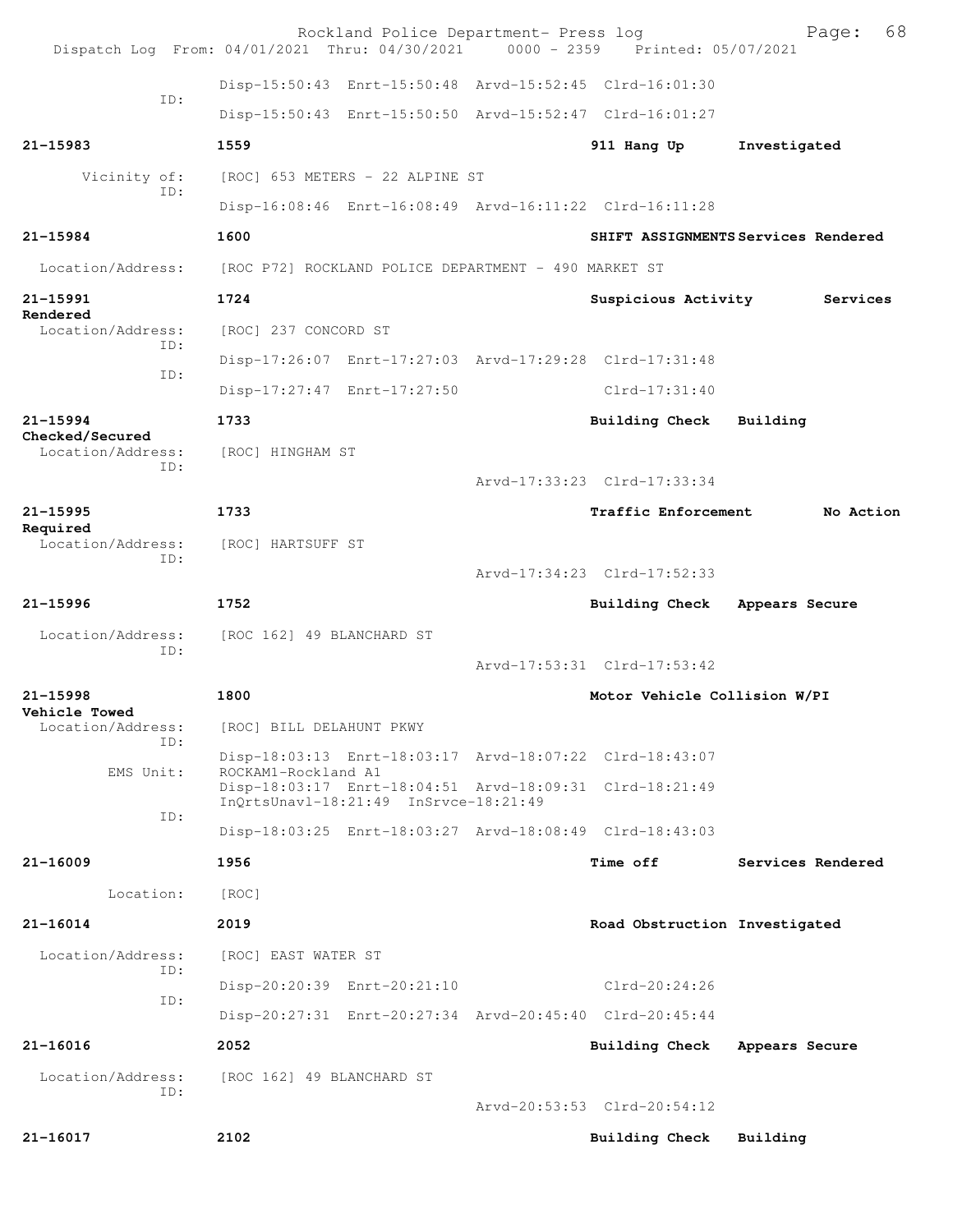Rockland Police Department- Press log Freed Page: 69 Dispatch Log From: 04/01/2021 Thru: 04/30/2021 0000 - 2359 Printed: 05/07/2021 **Checked/Secured**  Location/Address: [ROC] HINGHAM ST ID: Arvd-21:02:37 Clrd-21:03:03 **21-16022 2153 Disturbance Services Rendered** Location/Address: [ROC 62] JEFFERSON SCHOOL - 63 GEORGE ST ID: Disp-21:54:59 Enrt-21:59:30 Arvd-22:04:15 Clrd-22:07:28 **21-16025 2224 Noise Complaint Unfounded**  Location/Address: [ROC] 171 VERNON ST ID: Disp-22:27:05 Enrt-22:30:54 Arvd-22:30:57 Clrd-22:36:26 ID: Disp-22:31:48 Enrt-22:31:49 Arvd-22:31:52 Clrd-22:36:31 **21-16027 2239 Suspicious Activity Services Rendered**  Vicinity of: [ROC 682] 169 NORTH AVE ID: Disp-22:39:50 Enrt-22:39:59 Arvd-22:40:06 Clrd-22:50:39 ID: Disp-22:39:56 Enrt-22:39:59 Arvd-22:40:06 Clrd-22:50:35 **21-16029 2258 Building Check Appears Secure** Location/Address: [ROC] HINGHAM ST ID: Arvd-22:58:00 Clrd-22:59:28 **21-16030 2258 Larceny / Forgery/ Fraud Report Follows**  Location/Address: [ROC] 188 NORTH AVE ID: Disp-23:00:03 Enrt-23:01:01 Arvd-23:01:11 Clrd-23:07:13 **21-16031 2259 Building Check Building Checked/Secured**  Location/Address: [ROC 162] 49 BLANCHARD ST ID: Arvd-22:59:00 Clrd-23:00:34 **21-16032 2304 Suspicious Activity Services Rendered**  Location/Address: [ROC] 48 WEST WATER ST ID: Disp-23:06:26 Enrt-23:06:34 Arvd-23:16:16 Clrd-23:53:37 ID: Disp-23:06:30 Enrt-23:06:32 Arvd-23:09:14 Clrd-23:14:37 ID: Disp-23:16:06 Enrt-23:16:09 Arvd-23:17:51 Clrd-23:53:34 **For Date: 04/19/2021 - Monday 21-16040 0005 SHIFT ASSIGNMENTS Services Rendered** Location/Address: [ROC P72] ROCKLAND POLICE DEPARTMENT - 490 MARKET ST

**21-16041 0007 General Info Services Rendered** Location/Address: [ROC P72] ROCKLAND POLICE DEPARTMENT - 490 MARKET ST **21-16046 0039 Motor Vehicle Stop Verbal Warning** 

Vicinity of: [ROC] 165 HINGHAM ST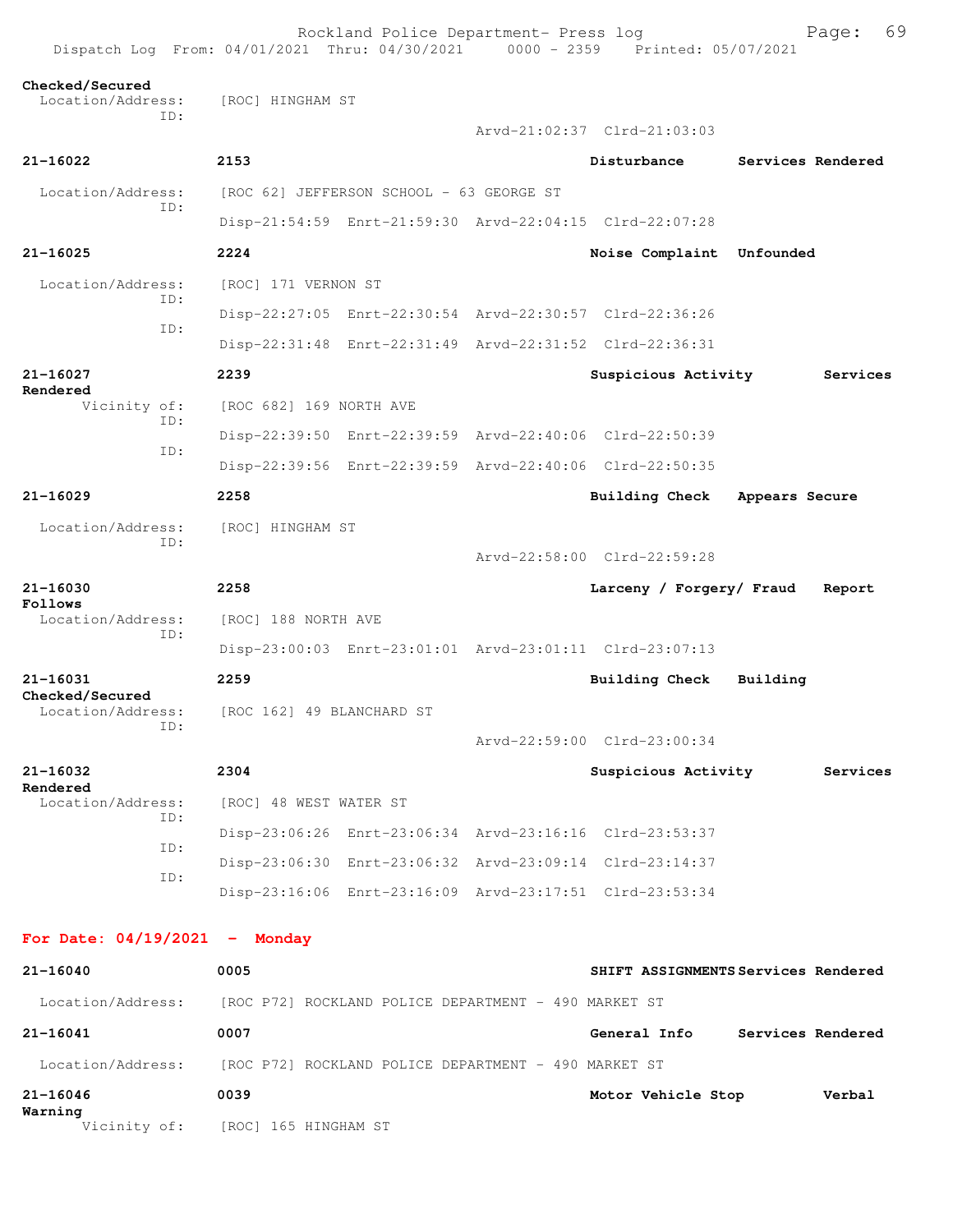| Dispatch Log From: 04/01/2021 Thru: 04/30/2021 0000 - 2359 Printed: 05/07/2021 |                                                      | Rockland Police Department- Press log |  |                                                         |          | 70<br>Page:       |
|--------------------------------------------------------------------------------|------------------------------------------------------|---------------------------------------|--|---------------------------------------------------------|----------|-------------------|
| ID:                                                                            |                                                      |                                       |  | Arvd-00:39:00 Clrd-00:43:19                             |          |                   |
| $21 - 16048$                                                                   | 0103                                                 |                                       |  | Disturbance                                             |          | Services Rendered |
| Location/Address:                                                              |                                                      | [ROC 206] 51 MAPLE ST Apt. #437       |  |                                                         |          |                   |
| TD:                                                                            |                                                      |                                       |  | Disp-01:04:32 Enrt-01:05:57 Arvd-01:07:17 Clrd-01:12:00 |          |                   |
| TD:                                                                            |                                                      |                                       |  | Disp-01:07:03 Enrt-01:07:06 Arvd-01:08:54 Clrd-01:12:03 |          |                   |
| $21 - 16049$                                                                   | 0141                                                 |                                       |  | Motor Vehicle Stop                                      |          |                   |
| Citation/Warning Issued<br>Location/Address:                                   |                                                      | [ROC] HINGHAM ST @ GLENDALE DR        |  |                                                         |          |                   |
| ID:                                                                            |                                                      |                                       |  | Arvd-01:41:00 Clrd-01:51:16                             |          |                   |
| $21 - 16054$                                                                   | 0203                                                 |                                       |  | <b>Traffic Enforcement</b>                              |          | Services          |
| Rendered<br>Location/Address:                                                  | [ROC] HARTSUFF ST                                    |                                       |  |                                                         |          |                   |
| ID:                                                                            |                                                      |                                       |  | Arvd-02:20:53 Clrd-02:21:00                             |          |                   |
| $21 - 16057$                                                                   | 0526                                                 |                                       |  | Suspicious Activity                                     |          | Gone on           |
| arrival<br>Location/Address:                                                   | [ROC] BEECH ST                                       |                                       |  |                                                         |          |                   |
| TD:                                                                            |                                                      |                                       |  | Disp-05:27:25 Enrt-05:29:38 Arvd-05:30:20 Clrd-05:37:37 |          |                   |
| 21-16058                                                                       | 0559                                                 |                                       |  | Building Check                                          | Building |                   |
| Checked/Secured<br>Location/Address:                                           | [ROC 61] UNION ST BUSINESS DISTRICT - UNION ST       |                                       |  |                                                         |          |                   |
| ID:                                                                            |                                                      |                                       |  | Arvd-06:01:11 Clrd-06:32:12                             |          |                   |
| $21 - 16060$                                                                   | 0604                                                 |                                       |  | <b>Time off</b>                                         |          | Services Rendered |
| Location:                                                                      | [ROC]                                                |                                       |  |                                                         |          |                   |
| 21-16065                                                                       | 0628                                                 |                                       |  | Traffic Enforcement                                     |          | Services          |
| Rendered<br>Location/Address:                                                  | [ROC] HARTSUFF ST                                    |                                       |  |                                                         |          |                   |
| ID:                                                                            |                                                      |                                       |  | Arvd-06:28:48 Clrd-06:28:54                             |          |                   |
| 21-16068                                                                       | 0710                                                 |                                       |  | Assist Police Department                                |          | Services          |
| Rendered<br>Location/Address:                                                  | [ROC] 184 FOREST ST                                  |                                       |  |                                                         |          |                   |
| ID:                                                                            | Disp-07:14:26 Enrt-07:14:32                          |                                       |  | Clrd-07:38:35                                           |          |                   |
| $21 - 16069$                                                                   | 0714                                                 |                                       |  | Disabled Motor Vehicle                                  |          | Services          |
| Rendered<br>Location/Address:                                                  |                                                      | [ROC] 440 WEBSTER ST @ 10 HINGHAM ST  |  |                                                         |          |                   |
| ID:                                                                            |                                                      |                                       |  | Disp-07:15:56 Enrt-07:16:06 Arvd-07:17:50 Clrd-07:29:14 |          |                   |
| 21-16074                                                                       | 0758                                                 |                                       |  | SHIFT ASSIGNMENTS Services Rendered                     |          |                   |
| Location/Address:                                                              | [ROC P72] ROCKLAND POLICE DEPARTMENT - 490 MARKET ST |                                       |  |                                                         |          |                   |
| 21-16076                                                                       | 0809                                                 |                                       |  | Assist Other Agency                                     |          | Services          |
| Rendered<br>Location/Address:                                                  | [ROC] 184 FOREST ST                                  |                                       |  |                                                         |          |                   |
| ID:                                                                            |                                                      |                                       |  | Disp-08:12:13 Enrt-08:12:44 Arvd-08:16:20 Clrd-08:21:18 |          |                   |
| ID:                                                                            |                                                      |                                       |  | Disp-08:12:13 Enrt-08:12:48 Arvd-08:16:18 Clrd-08:21:15 |          |                   |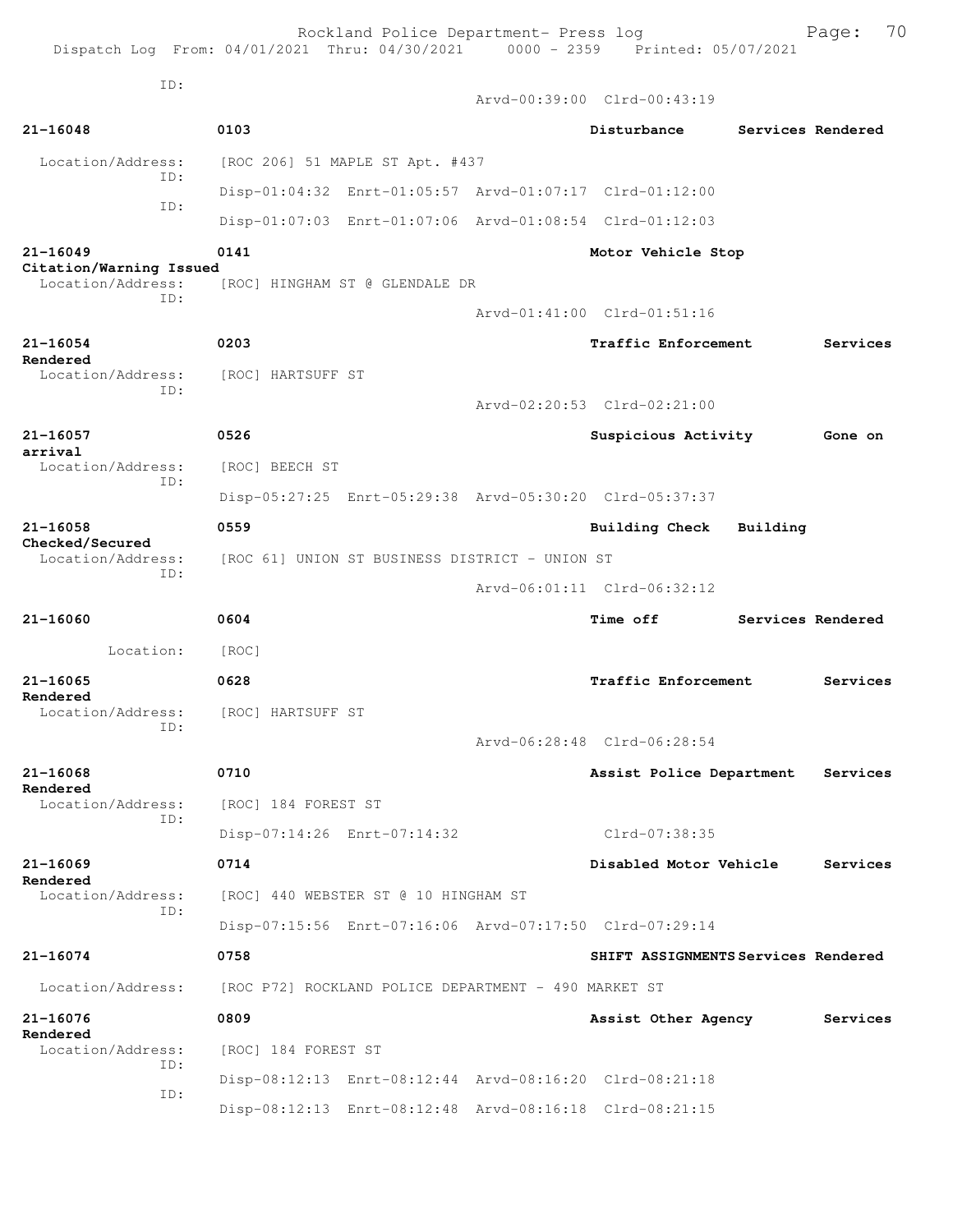|                                      | Rockland Police Department- Press log<br>Dispatch Log From: 04/01/2021 Thru: 04/30/2021 0000 - 2359 Printed: 05/07/2021 |  |                                   |                   | 71<br>Page: |  |  |
|--------------------------------------|-------------------------------------------------------------------------------------------------------------------------|--|-----------------------------------|-------------------|-------------|--|--|
| $21 - 16077$                         | 0816                                                                                                                    |  | Vehicle Maintenance               |                   | Services    |  |  |
| Rendered<br>Location/Address:        | [ROC P122] BUENA VISTA ENTERPRISES LLC (LARRYS AUTO) - 688 UNION ST                                                     |  |                                   |                   |             |  |  |
| 21-16078                             | 0825                                                                                                                    |  | Building Check                    | Building          |             |  |  |
| Checked/Secured<br>Location/Address: | [ROC] BLANCHARD ST                                                                                                      |  |                                   |                   |             |  |  |
| TD:                                  |                                                                                                                         |  | Arvd-08:26:12 Clrd-08:26:37       |                   |             |  |  |
| 21-16079                             | 0830                                                                                                                    |  | Suspicious Activity               |                   | Services    |  |  |
| Rendered<br>Location/Address:        | [ROC P92] BAVIS ICE ARENA - 180 VFW DR                                                                                  |  |                                   |                   |             |  |  |
| TD:                                  |                                                                                                                         |  | Arvd-08:30:00 Clrd-08:40:08       |                   |             |  |  |
| ID:                                  | Disp-08:31:41 Enrt-08:31:43                                                                                             |  | $Clrd-08:38:02$                   |                   |             |  |  |
| $21 - 16084$                         | 0910                                                                                                                    |  | Details / Time off                |                   | Services    |  |  |
| Rendered<br>Location:                | [ROC]                                                                                                                   |  |                                   |                   |             |  |  |
| $21 - 16085$                         | 0924                                                                                                                    |  | Assist Other Agency               |                   | Services    |  |  |
| Rendered<br>Location/Address:        | [ROC P117] 391 SALEM STREET - 391 SALEM ST                                                                              |  |                                   |                   |             |  |  |
| ID:                                  | Disp-09:31:48 Enrt-09:31:57 Arvd-09:37:34 Clrd-09:41:36                                                                 |  |                                   |                   |             |  |  |
| ID:                                  | Disp-09:31:56 Enrt-09:31:58 Arvd-09:37:36 Clrd-09:41:39                                                                 |  |                                   |                   |             |  |  |
| $21 - 16087$                         | 0947                                                                                                                    |  | Follow-Up Investigation           |                   | Services    |  |  |
| Rendered<br>Location/Address:        | [ROC] 24 DIVISION ST                                                                                                    |  |                                   |                   |             |  |  |
| TD:                                  |                                                                                                                         |  | Arvd-09:47:00 Clrd-10:04:49       |                   |             |  |  |
| $21 - 16089$                         | 1001                                                                                                                    |  | Larceny / Forgery/ Fraud          |                   | Services    |  |  |
| Rendered<br>Location/Address:        | [ROC 465] 68 CUSTER ST                                                                                                  |  |                                   |                   |             |  |  |
| TD:                                  | Disp-10:05:37                                                                                                           |  | $Clrd-10:05:47$                   |                   |             |  |  |
| 21-16091                             | 1017                                                                                                                    |  | Burglar Alarm                     | Services Rendered |             |  |  |
| Location/Address:                    | [ROC 62] JEFFERSON SCHOOL - 63 GEORGE ST                                                                                |  |                                   |                   |             |  |  |
| ID:                                  | Disp-10:17:55 Enrt-10:18:42 Arvd-10:20:27 Clrd-10:23:25                                                                 |  |                                   |                   |             |  |  |
| ID:                                  | Disp-10:18:06 Enrt-10:18:40                                                                                             |  | Clrd-10:23:29                     |                   |             |  |  |
| 21-16093                             | 1024                                                                                                                    |  | MVA Property Damage Only          |                   | Paper       |  |  |
| Exchange<br>Location/Address:        | [ROC] 327 MARKET ST                                                                                                     |  |                                   |                   |             |  |  |
| ID:                                  | Disp-10:25:15                                                                                                           |  | Arvd-10:25:38 Clrd-10:38:14       |                   |             |  |  |
| ID:                                  | $Disp-10:25:15$                                                                                                         |  | Arvd-10:25:44 Clrd-10:38:11       |                   |             |  |  |
| 21-16097                             | 1040                                                                                                                    |  | Building Check                    | Building          |             |  |  |
| Checked/Secured<br>Location/Address: | [ROC 162] 49 BLANCHARD ST                                                                                               |  |                                   |                   |             |  |  |
| ID:                                  | $Disp-10:41:51$                                                                                                         |  | Arvd-10:42:02 Clrd-10:42:06       |                   |             |  |  |
| 21-16098                             | 1042                                                                                                                    |  | IMC NOT WORKING Services Rendered |                   |             |  |  |
| Location/Address:                    | [ROC P72] ROCKLAND POLICE DEPARTMENT - 490 MARKET ST                                                                    |  |                                   |                   |             |  |  |
| 21-16100                             | 1100                                                                                                                    |  | Building Check                    | Building          |             |  |  |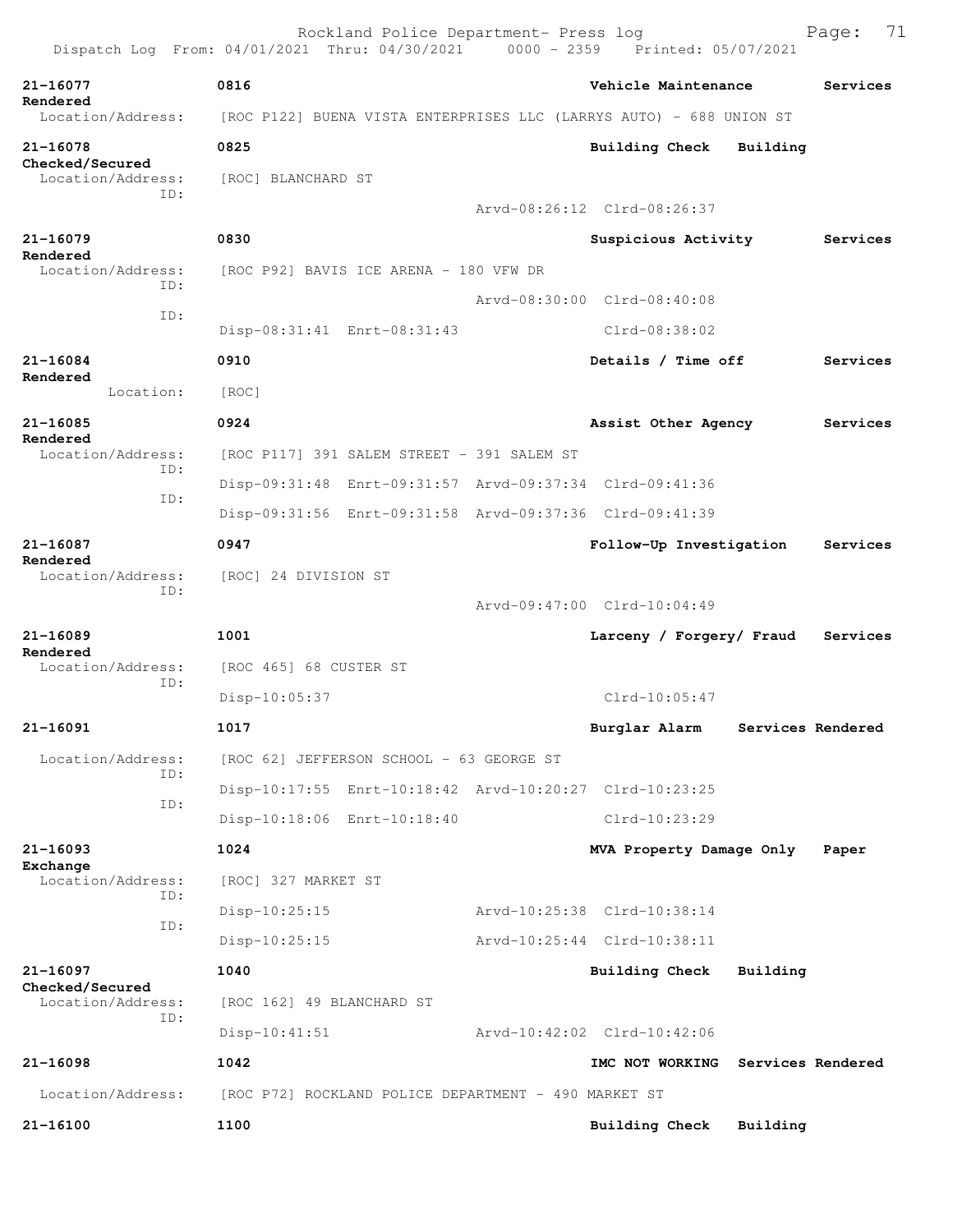| Dispatch Log From: 04/01/2021 Thru: 04/30/2021 0000 - 2359 Printed: 05/07/2021 |                                                      | Rockland Police Department- Press log   |  |                                                         |                   | 72<br>Page: |  |
|--------------------------------------------------------------------------------|------------------------------------------------------|-----------------------------------------|--|---------------------------------------------------------|-------------------|-------------|--|
| Checked/Secured<br>Location/Address:                                           | [ROC] HINGHAM ST                                     |                                         |  |                                                         |                   |             |  |
| ID:                                                                            | $Disp-11:01:41$                                      |                                         |  | $Clrd-11:01:48$                                         |                   |             |  |
| $21 - 16128$                                                                   | 1403                                                 |                                         |  | <b>Building Check</b>                                   | Building          |             |  |
| Checked/Secured<br>Location/Address:<br>TD:                                    | [ROC] CENTRE AVE                                     |                                         |  |                                                         |                   |             |  |
|                                                                                | $Disp-14:04:24$                                      |                                         |  | $Clrd-14:04:31$                                         |                   |             |  |
| $21 - 16129$                                                                   | 1409                                                 |                                         |  | Suspicious Activity                                     |                   | Services    |  |
| Rendered<br>Vicinity of:                                                       |                                                      | [ROC P45] COMFORT INN - 850 HINGHAM ST  |  |                                                         |                   |             |  |
| TD:                                                                            |                                                      |                                         |  | Arvd-14:09:00 Clrd-14:12:51                             |                   |             |  |
| $21 - 16130$                                                                   | 1412                                                 |                                         |  | <b>Building Check</b>                                   | Building          |             |  |
| Checked/Secured<br>Location/Address:                                           |                                                      | [ROC P47] BEST WESTERN - 909 HINGHAM ST |  |                                                         |                   |             |  |
| ID:                                                                            | Disp-14:12:51                                        |                                         |  | $C1rd-14:13:00$                                         |                   |             |  |
| 21-16131                                                                       | 1420                                                 |                                         |  | Suspicious Activity                                     |                   | Services    |  |
| Rendered<br>Location/Address:                                                  |                                                      | [ROC P64] CVS PHARMACY - 80 MARKET ST   |  |                                                         |                   |             |  |
| TD:                                                                            |                                                      |                                         |  | Disp-14:21:01 Enrt-14:21:50 Arvd-14:33:12 Clrd-14:33:14 |                   |             |  |
| ID:                                                                            |                                                      |                                         |  | Disp-14:21:55 Enrt-14:21:57 Arvd-14:23:53 Clrd-14:33:09 |                   |             |  |
| $21 - 16135$                                                                   | 1432                                                 |                                         |  | Suspicious Activity                                     |                   | Services    |  |
| Rendered<br>Location/Address:                                                  | [ROC] 20 HOBART LN                                   |                                         |  |                                                         |                   |             |  |
| TD:                                                                            |                                                      |                                         |  | Disp-14:36:01 Enrt-14:36:58 Arvd-14:39:32 Clrd-14:50:17 |                   |             |  |
| ID:                                                                            |                                                      |                                         |  | Disp-14:36:01 Enrt-14:36:54 Arvd-14:45:37 Clrd-14:50:33 |                   |             |  |
| ID:                                                                            | $Disp-14:39:43$                                      |                                         |  | Arvd-14:39:50 Clrd-14:50:28                             |                   |             |  |
| 21-16134                                                                       | 1433                                                 |                                         |  | MVA Property Damage Only                                |                   | Services    |  |
| Rendered<br>Location/Address:                                                  | [ROC] POND ST                                        |                                         |  |                                                         |                   |             |  |
| ID:                                                                            |                                                      |                                         |  | Disp-14:35:47 Enrt-14:35:52 Arvd-14:45:33 Clrd-15:08:06 |                   |             |  |
| ID:                                                                            |                                                      |                                         |  | Disp-14:50:22 Enrt-14:50:23 Arvd-14:52:36 Clrd-15:08:02 |                   |             |  |
| 21-16150                                                                       | 1601                                                 |                                         |  | General Info                                            | Services Rendered |             |  |
| Location/Address:                                                              | [ROC P72] ROCKLAND POLICE DEPARTMENT - 490 MARKET ST |                                         |  |                                                         |                   |             |  |
| 21-16157                                                                       | 1630                                                 |                                         |  | Building Check                                          | Services Rendered |             |  |
| Location/Address:                                                              | [ROC] HINGHAM ST                                     |                                         |  |                                                         |                   |             |  |
| ID:                                                                            |                                                      |                                         |  | Arvd-16:30:36 Clrd-16:32:33                             |                   |             |  |
| 21-16158                                                                       | 1637                                                 |                                         |  | <b>Building Check</b>                                   | Appears Secure    |             |  |
| Location/Address:                                                              | [ROC] BLANCHARD ST                                   |                                         |  |                                                         |                   |             |  |
| ID:                                                                            |                                                      |                                         |  | Arvd-16:38:18 Clrd-16:38:36                             |                   |             |  |
| $21 - 16162$                                                                   | 1652                                                 |                                         |  | Building Check                                          | Services Rendered |             |  |
| Location/Address:                                                              | [ROC] HARTSUFF ST                                    |                                         |  |                                                         |                   |             |  |
| ID:                                                                            |                                                      |                                         |  | Arvd-16:53:08 Clrd-17:13:15                             |                   |             |  |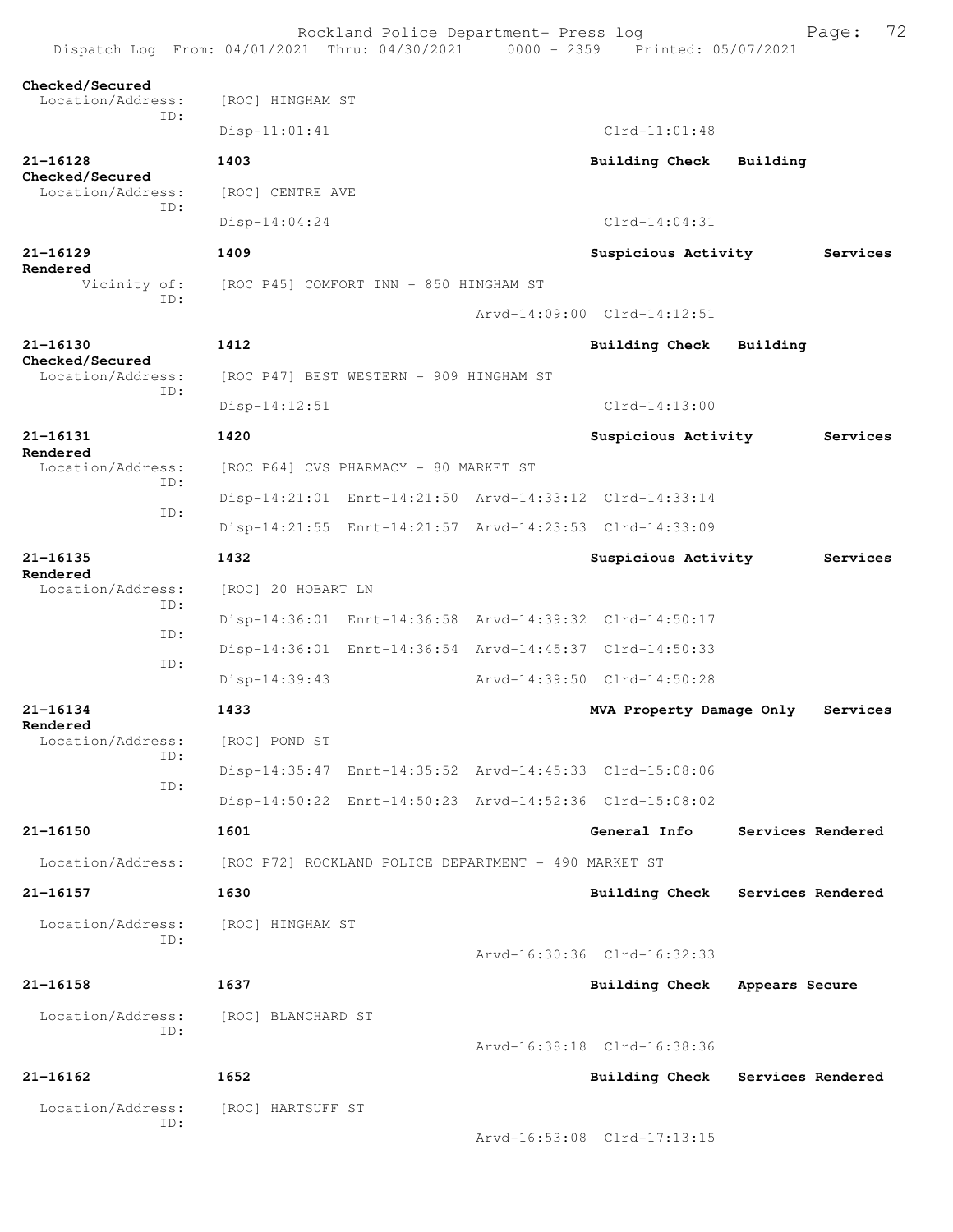Rockland Police Department- Press log Fage: 73 Dispatch Log From: 04/01/2021 Thru: 04/30/2021 0000 - 2359 Printed: 05/07/2021

**21-16172 1829 Larceny / Forgery/ Fraud Services Rendered**  Location/Address: [ROC 333] 364 LEVIN RD ID: Disp-18:32:30 Enrt-18:37:56 Arvd-18:37:58 Clrd-18:38:01 **21-16173 1842 911 Accidental Cancelled Enroute** Location/Address: [ROC] 24 GARDNER ST ID: Disp-18:46:48 Enrt-18:46:53 Clrd-18:51:03 **21-16174 1842 Burglar Alarm Appears Secure** Location/Address: [ROC] KUEHNE & NAGEL - 100 LEDGEWOOD PL Apt. #300 ID: Disp-18:45:20 Enrt-18:46:05 Arvd-18:53:58 Clrd-19:06:54 **21-16175 1851 911 Accidental Services Rendered** Location/Address: [ROC] 41 CAREY ST ID: Disp-18:53:33 Enrt-18:53:43 Arvd-19:01:29 Clrd-19:02:28 **21-16177 1902 911 Hang Up Services Rendered** Location/Address: [ROC 982] 17 JOHN BURKE DR ID: Disp-19:04:50 Enrt-19:04:55 Arvd-19:08:42 Clrd-19:10:50 **21-16180 1930 Details / Time off Services Rendered**  Location: [ROC] **21-16183 1950 Animal Complaint Services Rendered** Location/Address: [ROC] BLANCHARD ST ID: Disp-19:52:05 Arvd-19:52:29 Clrd-20:22:21 **21-16191 2032 Assist Fire Department Services Rendered**  [ROC] 230 MARTHA DR ID: Disp-20:33:58 Enrt-20:34:03 Arvd-20:40:07 Clrd-21:05:31 **21-16197 2136 Health & Welfare Check Services Rendered**  Location/Address: [ROC] 4 LEAH DR ID: Disp-21:42:42 Enrt-21:42:48 Arvd-21:45:29 Clrd-22:13:45 ID: Disp-21:51:41 Arvd-21:51:46 Clrd-22:13:41 **21-16200 2216 Suspicious Activity Services Rendered**<br>Location/Address: [ROC] 0 PLAIN ST @ 40 MAPLE ST ID: Disp-22:16:52 Arvd-22:17:09 Clrd-22:19:38 ID: Disp-22:16:52 Arvd-22:17:05 Clrd-22:19:34 **21-16203 2243 Building Check Services Rendered** Location/Address: [ROC] HINGHAM ST ID: Arvd-22:43:59 Clrd-22:44:43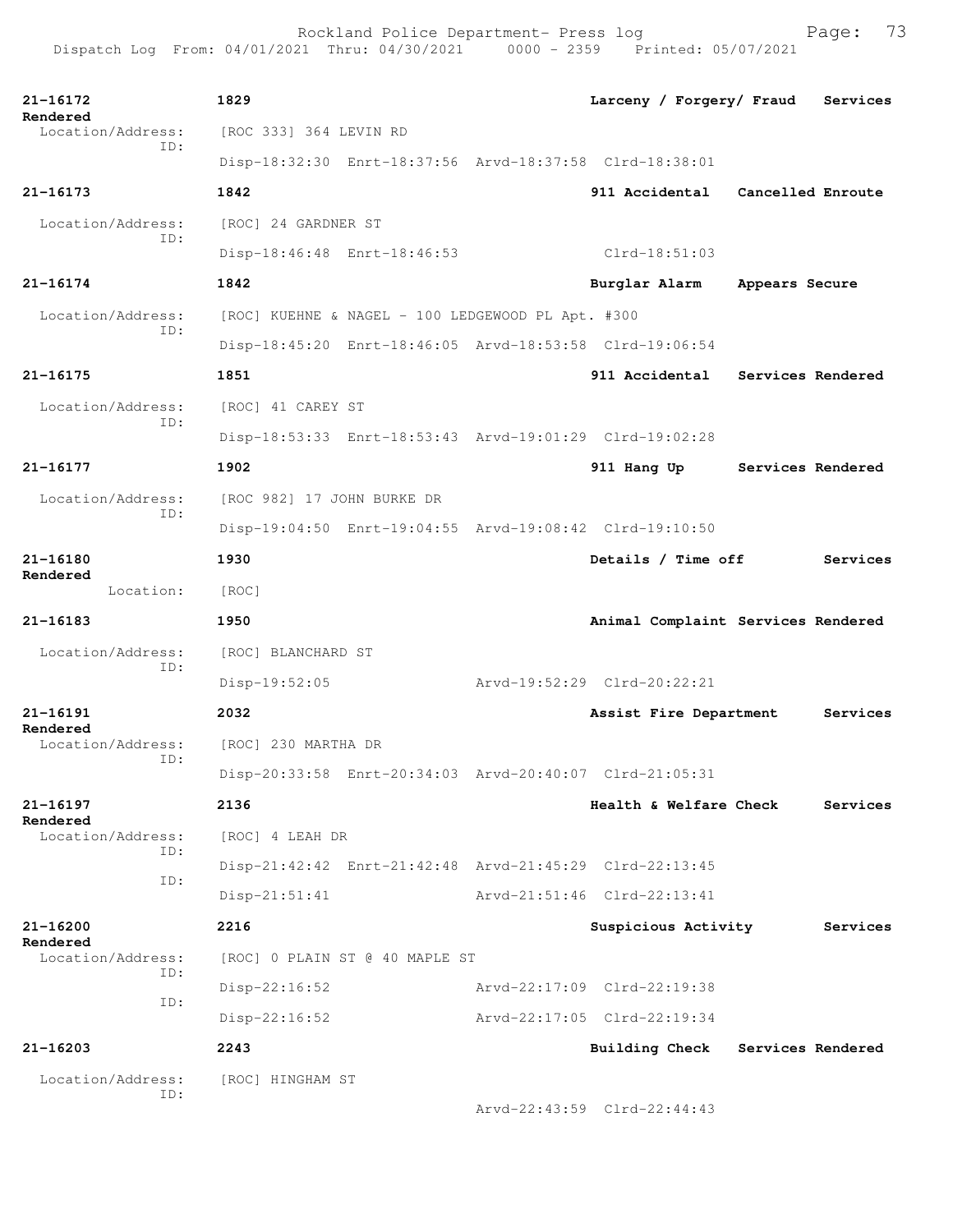Rockland Police Department- Press log Fage: 74 Dispatch Log From: 04/01/2021 Thru: 04/30/2021 0000 - 2359 Printed: 05/07/2021 **21-16205 2252 Details / Time off No Service** Location: [ROC] **21-16207 2258 General Info Services Rendered** Location/Address: [ROC P72] ROCKLAND POLICE DEPARTMENT - 490 MARKET ST **21-16210 2326 Building Check Appears Secure** Location/Address: [ROC] BLANCHARD ST ID: Arvd-23:27:14 Clrd-23:27:26 **21-16211 2349 Disturbance Arrest(s) Made** Location/Address: [ROC] 35 HIGHLAND ST ID: Disp-23:53:44 Enrt-23:53:49 Arvd-23:56:16 Clrd-04/20/2021 @ 00:24:22 ID: Disp-23:56:01 Arvd-23:56:05 Clrd-04/20/2021 @ 00:25:04 Refer To P/C:  $21ROC-16211-AR$  P/C: REGAN, ROBERT MICHAEL Address: 482 WHITING ST HANOVER, MA Age: Charges: PROTECTIVE CUSTODY **For Date: 04/20/2021 - Tuesday 21-16215 0102 Building Check Investigated** Location/Address: [ROC] CENTRE AVE ID: Arvd-01:02:48 Clrd-01:02:56 **21-16221 0236 Motor Vehicle Stop Citation/Warning Issued**  Vicinity of: [ROC] 600 HINGHAM ST ID: Arvd-02:36:00 Clrd-02:40:08 **21-16222 0249 Motor Vehicle Stop Citation/Warning Issued**  Vicinity of: [ROC 46] AMF TECHNOLOGIES - 401 VFW DR ID: Arvd-02:49:00 Clrd-02:57:55 **21-16224 0404 Building Check Investigated** Location/Address: [ROC] CENTRE AVE ID: Arvd-04:05:25 Clrd-04:05:35 **21-16227 0600 Building Check Services Rendered** Location/Address: [ROC] BUILDING DISTRICT - UNION ST ID: Arvd-06:11:40 Clrd-06:28:58 **21-16231 0651 Traffic Enforcement Services Rendered**  Location/Address: [ROC] HARTSUFF ST ID: Arvd-06:54:26 Clrd-07:06:32 **21-16234 0800 General Info Services Rendered**

Location/Address: [ROC P72] ROCKLAND POLICE DEPARTMENT - 490 MARKET ST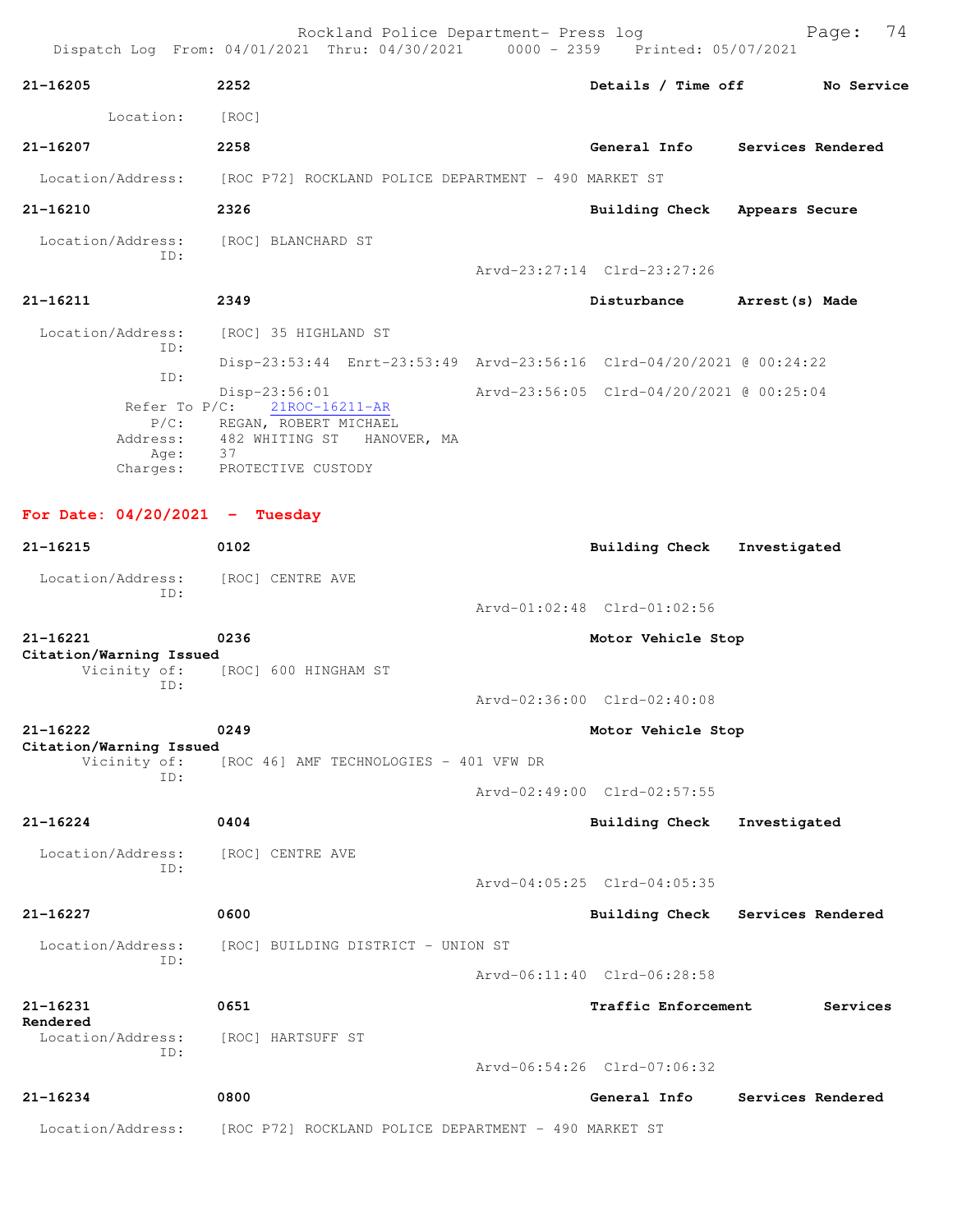Rockland Police Department- Press log Frank Page: 75 Dispatch Log From: 04/01/2021 Thru: 04/30/2021 0000 - 2359 Printed: 05/07/2021

**21-16235 0801 Information - BOLO ABINGTON Investigated** Location/Address: [ROC P72] ROCKLAND POLICE DEPARTMENT - 490 MARKET ST ID: Disp-08:01:23 Clrd-08:01:43 ID: Disp-08:01:30 Clrd-08:01:47 **21-16236 0832 Detail No Action Required** Location: [HVR] VEHICLE MAINTENANCE ID: Arvd-08:32:00 Clrd-08:53:44 **21-16241 0905 Detail Services Rendered** Location: [ROC] **21-16245 0926 Detail Services Rendered** Location: [ROC] **21-16246 0930 Animal Complaint Services Rendered** Location/Address: [ROC] 497 SUMMER ST ID: Arvd-09:30:00 Clrd-09:42:15 **21-16247 0943 Animal Complaint Services Rendered** Location/Address: [ROC] 2 REED BENT RD ID: Arvd-09:43:00 Clrd-10:25:03 **21-16250 0959 Larceny / Forgery/ Fraud Services Rendered**  Location/Address: [ROC 206] 51 MAPLE ST Apt. #4113 ID: Disp-10:04:06 Enrt-10:04:12 Arvd-10:08:39 Clrd-10:26:53 ID: Disp-10:19:09 Enrt-10:20:00 Clrd-10:22:56 **21-16257 1031 Health & Welfare Check Services Rendered**  Location/Address: [ROC 60] SPRING GATE APARTMENTS - 52 HANNAH WAY Apt. #B ID: Arvd-10:31:00 Clrd-10:51:28 **21-16259 1051 Health & Welfare Check No Action Required**  Location/Address: [ROC] 45 HANNAH WAY Apt. #B ID: Arvd-10:51:00 Clrd-10:53:33 **21-16261 1053 BOLO BOLO No Action Required** Location/Address: [ROC P72] ROCKLAND POLICE DEPARTMENT - 490 MARKET ST **21-16266 1138 MVA Property Damage Only Services Rendered**  Location/Address: [ROC] 201 MARKET ST ID: Disp-11:40:37 Enrt-11:41:16 Arvd-11:43:22 Clrd-12:47:19 ID: Disp-11:43:17 Enrt-11:43:19 Arvd-11:43:20 Clrd-12:08:00 **21-16268 1208 Motor Vehicle Collision W/PI Services Rendered**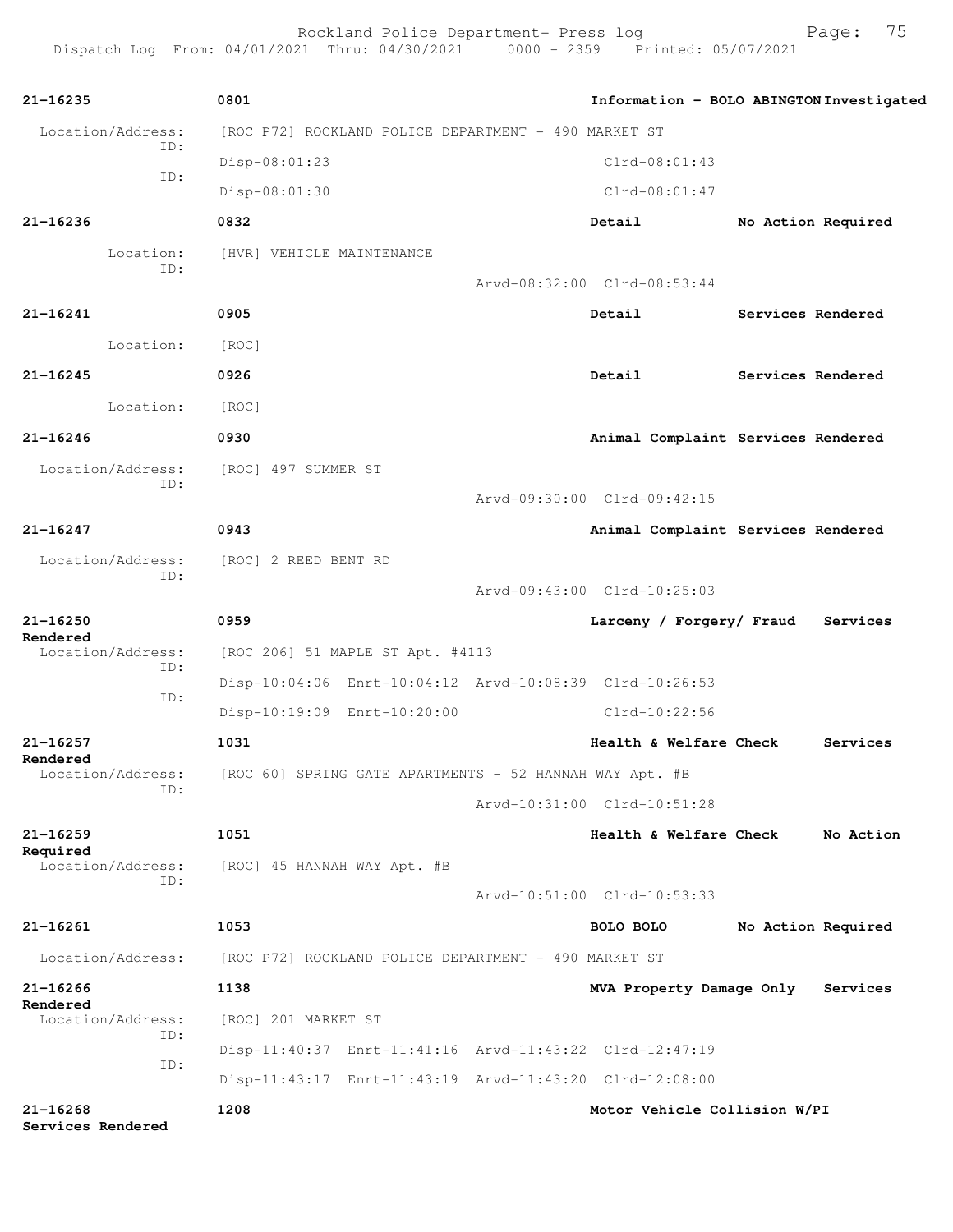|                               | Rockland Police Department- Press log<br>Dispatch Log From: 04/01/2021 Thru: 04/30/2021 0000 - 2359 Printed: 05/07/2021 |                             | 76<br>Page:                        |
|-------------------------------|-------------------------------------------------------------------------------------------------------------------------|-----------------------------|------------------------------------|
| Location/Address:             | [ROC P55] HOME DEPOT - 1149 HINGHAM ST                                                                                  |                             |                                    |
| TD:                           |                                                                                                                         | Arvd-12:08:00 Clrd-12:23:28 |                                    |
| ID:                           | Disp-12:09:02 Enrt-12:09:05 Arvd-12:12:09 Clrd-12:24:52                                                                 |                             |                                    |
| $21 - 16269$                  | 1210                                                                                                                    | <b>Time off</b>             | Services Rendered                  |
| Location:                     | [ROC]                                                                                                                   |                             |                                    |
| 21-16271                      | 1229                                                                                                                    | Motor Vehicle Complaint     | Gone on                            |
| arrival<br>Location/Address:  | [ROC] UNION ST                                                                                                          |                             |                                    |
| ID:<br>ID:                    | Disp-12:35:06 Enrt-12:35:14                                                                                             | $Clrd-12:47:15$             |                                    |
|                               | Disp-12:35:10 Enrt-12:35:13                                                                                             | $Clrd-12:47:28$             |                                    |
| 21-16280                      | 1318                                                                                                                    | <b>Time off</b>             | Services Rendered                  |
| Location:                     | [ROC]                                                                                                                   |                             |                                    |
| $21 - 16285$                  | 1359                                                                                                                    | Details / Time off          | Services                           |
| Rendered<br>Location:         | [ROC]                                                                                                                   |                             |                                    |
| $21 - 16290$                  | 1417                                                                                                                    | Health & Welfare Check      | Services                           |
| Rendered<br>Location/Address: | [ROC] 60 WILLOW POND DR                                                                                                 |                             |                                    |
| ID:                           |                                                                                                                         | Arvd-14:17:00 Clrd-14:20:20 |                                    |
| 21-16601                      | 1445                                                                                                                    |                             | Animal Complaint Services Rendered |
| Location/Address:             | [ROC] 134 CENTRE AVE                                                                                                    |                             |                                    |
| $21 - 16294$                  | 1454                                                                                                                    | Motor Vehicle Stop          | Verbal                             |
| Warning<br>Location:          | [ROC] BILL DELIHUNT BY ROTORY                                                                                           |                             |                                    |
| ID:                           |                                                                                                                         | Arvd-14:54:00 Clrd-14:55:26 |                                    |
| 21-16603                      | 1500                                                                                                                    |                             | Animal Complaint Services Rendered |
| Location/Address:             | [ROC] 60 WILLOW POND DR                                                                                                 |                             |                                    |
| $21 - 16297$                  | 1501                                                                                                                    | 911 Hang Up                 | Investigated                       |
| Location/Address:             | [ROC 2] STUDLEY COURT - STUDLEY CT                                                                                      |                             |                                    |
| ID:                           | Disp-15:03:31 Enrt-15:03:36 Arvd-15:10:56 Clrd-15:11:53                                                                 |                             |                                    |
| $21 - 16299$                  | 1510                                                                                                                    | Animal Complaint No Service |                                    |
| Location/Address:             | [ROC 122] 724 UNION ST                                                                                                  |                             |                                    |
| ID:                           | $Disp-15:11:36$                                                                                                         | $Clrd-15:16:31$             |                                    |
| 21-16305                      | 1519                                                                                                                    | Warrant                     | Services Rendered                  |
| Location/Address:             | [ROC P72] ROCKLAND POLICE DEPARTMENT - 490 MARKET ST                                                                    |                             |                                    |
| ID:                           | $Disp-15:19:54$                                                                                                         | $Clrd-15:20:01$             |                                    |
| 21-16308                      | 1527                                                                                                                    | Details / Time off          | Services                           |
| Rendered<br>Location:         | [ROC]                                                                                                                   |                             |                                    |
| 21-16316                      | 1543                                                                                                                    | Health & Welfare Check      | Services                           |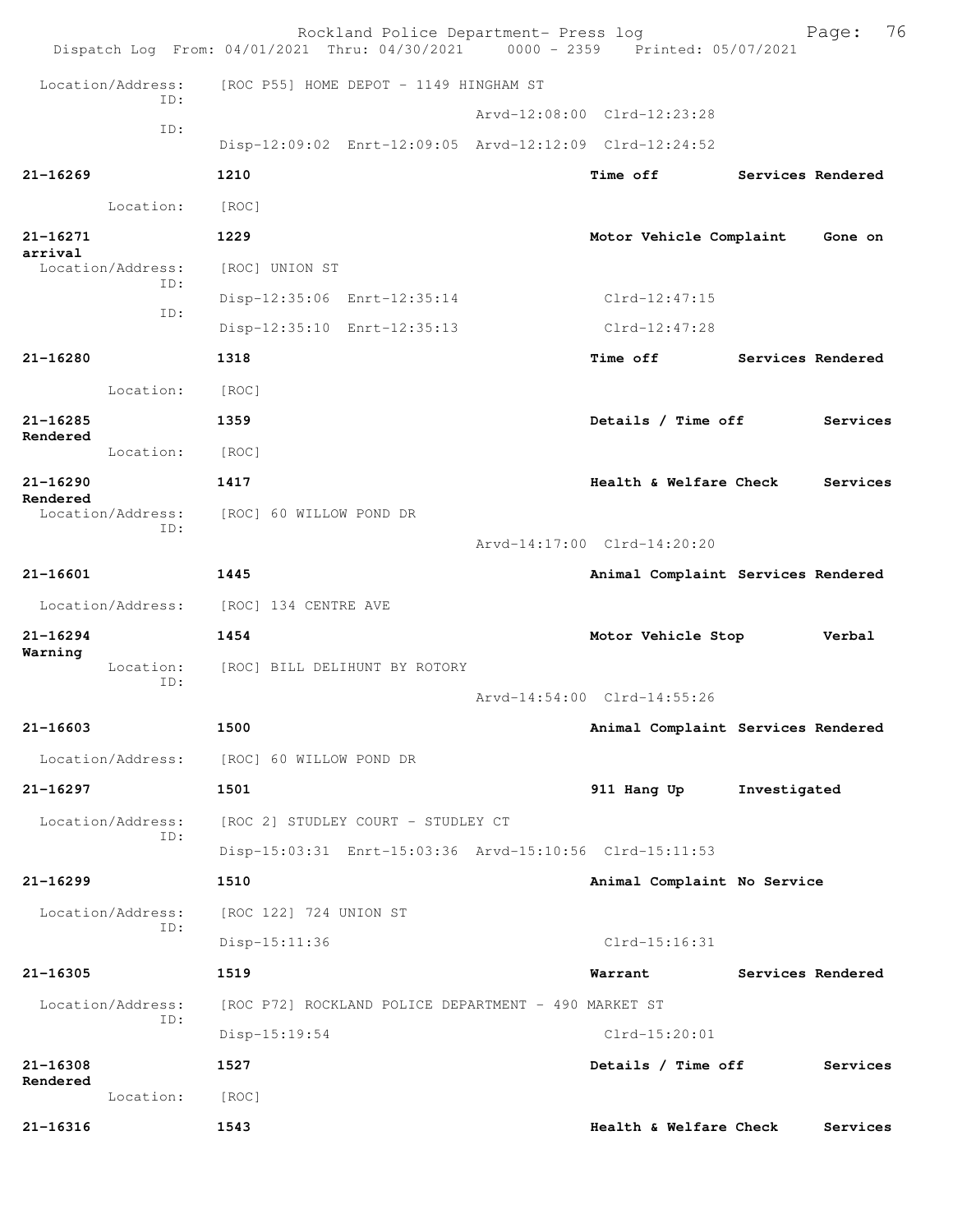| Dispatch Log From: 04/01/2021 Thru: 04/30/2021 0000 - 2359 Printed: 05/07/2021 |                                                   | Rockland Police Department- Press log                                     |                                                                             |                | 77<br>Page: |  |
|--------------------------------------------------------------------------------|---------------------------------------------------|---------------------------------------------------------------------------|-----------------------------------------------------------------------------|----------------|-------------|--|
| Rendered<br>Location/Address:                                                  | [ROC 122] 724 UNION ST                            |                                                                           |                                                                             |                |             |  |
| TD:                                                                            |                                                   |                                                                           | Arvd-15:43:00 Clrd-15:56:45                                                 |                |             |  |
| 21-16318                                                                       | 1604                                              |                                                                           | SHIFT ASSIGNMENTS Services Rendered                                         |                |             |  |
| Location/Address:                                                              |                                                   | [ROC P72] ROCKLAND POLICE DEPARTMENT - 490 MARKET ST                      |                                                                             |                |             |  |
| ID:                                                                            | Disp-16:05:47                                     |                                                                           | $Clrd-16:05:59$                                                             |                |             |  |
| $21 - 16335$                                                                   | 1748                                              |                                                                           | Motor Vehicle Complaint                                                     |                | Gone on     |  |
| arrival<br>Location/Address:                                                   |                                                   |                                                                           | [ROC 353] SOUTH SHORE GYMNASTICS ACADEMY - 22 RESERVOIR PARK DR Apt. #UNIT1 |                |             |  |
| ID:                                                                            |                                                   |                                                                           | Disp-17:51:24 Enrt-17:51:30 Arvd-17:54:16 Clrd-18:02:43                     |                |             |  |
| 21-16337                                                                       | 1755                                              |                                                                           | Larceny / Forgery/ Fraud                                                    |                | Services    |  |
| Rendered<br>Location/Address:                                                  |                                                   | [ROC P72] ROCKLAND POLICE DEPARTMENT - 490 MARKET ST                      |                                                                             |                |             |  |
| ID:                                                                            | $Disp-18:06:46$                                   |                                                                           | $Clrd-18:06:53$                                                             |                |             |  |
| 21-16336                                                                       | 1759                                              |                                                                           | Motor Vehicle Stop                                                          |                | Verbal      |  |
| Warning<br>Location/Address:                                                   | [ROC] 500 WEST WATER ST                           |                                                                           |                                                                             |                |             |  |
| ID:                                                                            |                                                   |                                                                           | Disp-18:00:32 Enrt-18:00:36 Arvd-18:00:40 Clrd-18:03:28                     |                |             |  |
| $21 - 16340$<br>Warning<br>Location/Address:<br>ID:                            | 1837                                              |                                                                           | Motor Vehicle Stop                                                          |                | Verbal      |  |
|                                                                                |                                                   | [ROC] ICE HOUSE - WEST WATER ST                                           |                                                                             |                |             |  |
|                                                                                |                                                   |                                                                           | Disp-18:38:32 Enrt-18:38:38 Arvd-18:38:43 Clrd-18:42:00                     |                |             |  |
| $21 - 16341$<br>Citation/Warning Issued                                        | 1843                                              |                                                                           | Motor Vehicle Stop                                                          |                |             |  |
| Location/Address:<br>ID:                                                       |                                                   | [ROC] WEST WATER ST @ PROSPECT ST                                         |                                                                             |                |             |  |
|                                                                                |                                                   |                                                                           | Disp-18:44:48 Enrt-18:44:53 Arvd-18:44:57 Clrd-18:51:38                     |                |             |  |
| 21-16342                                                                       | 1844                                              |                                                                           | Vandalism                                                                   | Report Follows |             |  |
| Location/Address:<br>TD:                                                       | [ROC 104] 141 MARTHA DR                           |                                                                           |                                                                             |                |             |  |
| ID:                                                                            |                                                   |                                                                           | Disp-18:47:44 Enrt-18:48:30 Arvd-18:52:38 Clrd-19:22:46                     |                |             |  |
|                                                                                |                                                   |                                                                           | Disp-18:52:26 Enrt-18:52:31 Arvd-18:52:35 Clrd-19:22:42                     |                |             |  |
| $21 - 16345$<br>Rendered                                                       | 1850                                              |                                                                           | Lost/Found Property                                                         |                | Services    |  |
| Location/Address:<br>TD:                                                       |                                                   | [ROC P72] ROCKLAND POLICE DEPARTMENT - 490 MARKET ST                      |                                                                             |                |             |  |
|                                                                                | Disp-18:53:54                                     |                                                                           | $Clrd-18:54:06$                                                             |                |             |  |
| 21-16347<br>Taken/Referred to Other Agency                                     | 1907                                              |                                                                           | Wire down (Police)                                                          |                |             |  |
| Location/Address:<br>Fire Unit:<br>ID:                                         | [ROC] 84 SPRING ST<br>Disp-19:08:48 Enrt-19:08:53 | ROCKEN1-Pumper-Rockland Engine 1<br>InOrtsUnavl-19:09:14 InSrvce-19:09:15 | $Clrd-19:09:12$                                                             |                |             |  |
|                                                                                |                                                   |                                                                           | Arvd-19:09:26 Clrd-19:20:04                                                 |                |             |  |
| $21 - 16348$                                                                   | 1908                                              |                                                                           | Disturbance                                                                 | Peace Restored |             |  |
| Location/Address:<br>ID:                                                       | [ROC] 42 MARTHA DR                                |                                                                           |                                                                             |                |             |  |
|                                                                                |                                                   |                                                                           | Disp-19:08:58 Enrt-19:09:21 Arvd-19:09:25 Clrd-19:17:48                     |                |             |  |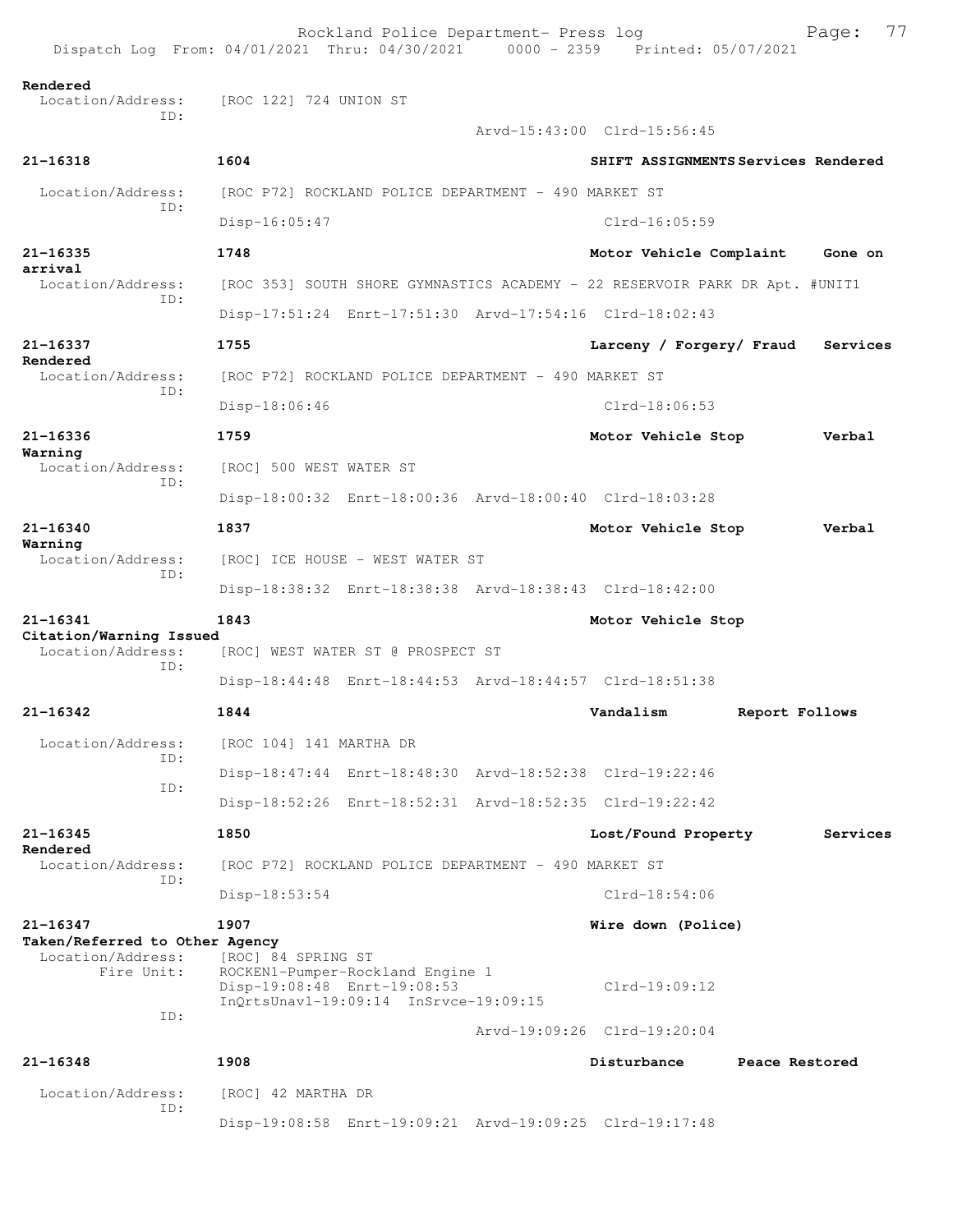| Dispatch Log From: 04/01/2021 Thru: 04/30/2021 0000 - 2359 Printed: 05/07/2021 |                              | Rockland Police Department- Press log                |                                                         | 78<br>Page:                         |
|--------------------------------------------------------------------------------|------------------------------|------------------------------------------------------|---------------------------------------------------------|-------------------------------------|
| 21-16354<br>Follows                                                            | 1942                         |                                                      | MVA Property Damage Only                                | Report                              |
| Location/Address:                                                              |                              | [ROC] 136 PLAIN ST @ 152 W WATER ST                  |                                                         |                                     |
| TD:                                                                            |                              |                                                      | Disp-19:44:37 Enrt-19:44:46 Arvd-19:46:02 Clrd-19:55:23 |                                     |
| TD:                                                                            |                              |                                                      | Disp-19:44:42 Enrt-19:44:46 Arvd-19:46:12 Clrd-19:55:19 |                                     |
| $21 - 16372$                                                                   | 2244                         |                                                      | Disturbance                                             | Gone on arrival                     |
| Location/Address:                                                              | [ROC] PORTERS PUB - UNION ST |                                                      |                                                         |                                     |
| ID:                                                                            |                              |                                                      | Disp-22:45:58 Enrt-22:46:06 Arvd-22:46:13 Clrd-22:49:10 |                                     |
| ID:                                                                            |                              |                                                      | Disp-22:45:58 Enrt-22:46:08 Arvd-22:46:22 Clrd-22:49:06 |                                     |
| $21 - 16374$                                                                   | 2253                         |                                                      | Noise Complaint Peace Restored                          |                                     |
| Location/Address:                                                              |                              | [ROC 361] 137 J A DUNN MEM DR                        |                                                         |                                     |
| ID:                                                                            |                              |                                                      | Disp-22:55:13 Enrt-22:55:19 Arvd-22:57:22 Clrd-23:03:51 |                                     |
| ID:                                                                            |                              |                                                      | Disp-22:55:13 Enrt-22:55:23 Arvd-22:57:17 Clrd-23:03:47 |                                     |
| 21-16381                                                                       | 2312                         |                                                      | Vandalism                                               | Investigated                        |
| Location/Address:                                                              | [ROC 897] 110 MARTHA DR      |                                                      |                                                         |                                     |
| ID:                                                                            |                              |                                                      | Disp-23:18:12 Enrt-23:18:44 Arvd-23:19:35 Clrd-23:26:44 |                                     |
| ID:                                                                            |                              |                                                      | Disp-23:18:55 Enrt-23:19:00 Arvd-23:20:28 Clrd-23:26:50 |                                     |
| $21 - 16380$                                                                   | 2313                         |                                                      | Motor Vehicle Stop                                      | Verbal                              |
| Warning<br>Location/Address:                                                   | [ROC] UNION ST               |                                                      |                                                         |                                     |
| ID:                                                                            |                              |                                                      | Disp-23:14:39 Enrt-23:14:45 Arvd-23:14:48 Clrd-23:16:21 |                                     |
| For Date: $04/21/2021$ - Wednesday                                             |                              |                                                      |                                                         |                                     |
| 21-16385                                                                       | 0004                         |                                                      |                                                         | SHIFT ASSIGNMENTS Services Rendered |
| Location/Address:                                                              |                              | [ROC P72] ROCKLAND POLICE DEPARTMENT - 490 MARKET ST |                                                         |                                     |
| 21-16395                                                                       | 0151                         |                                                      | Motor Vehicle Stop                                      | Verbal                              |
| Warning<br>Vicinity of:                                                        |                              | [ROC] WEST WATER ST @ BROOKSIDE RD                   |                                                         |                                     |
| ID:                                                                            |                              |                                                      | Arvd-01:51:00 Clrd-01:54:58                             |                                     |
| ID:                                                                            | Disp-01:54:18                |                                                      | Arvd-01:54:23 Clrd-01:54:58                             |                                     |
| $21 - 16402$                                                                   | 0509                         |                                                      | <b>Building Check</b>                                   | Appears Secure                      |
| Location/Address:                                                              | [ROC] UNION ST               |                                                      |                                                         |                                     |
| ID:                                                                            | Disp-05:10:17                |                                                      | $Clrd-05:40:00$                                         |                                     |
| 21-16404                                                                       | 0558                         |                                                      | Burglar Alarm                                           | Services Rendered                   |
| Location/Address:                                                              | [ROC] 29 PARK ST             |                                                      |                                                         |                                     |
| ID:                                                                            | Disp-06:00:48                |                                                      | Arvd-06:01:01 Clrd-06:04:38                             |                                     |
| 21-16403                                                                       | 0559                         |                                                      | Motor Vehicle Stop                                      | Verbal                              |
| Warning<br>Location/Address:<br>ID:                                            | [ROC] 801 UNION ST           |                                                      |                                                         |                                     |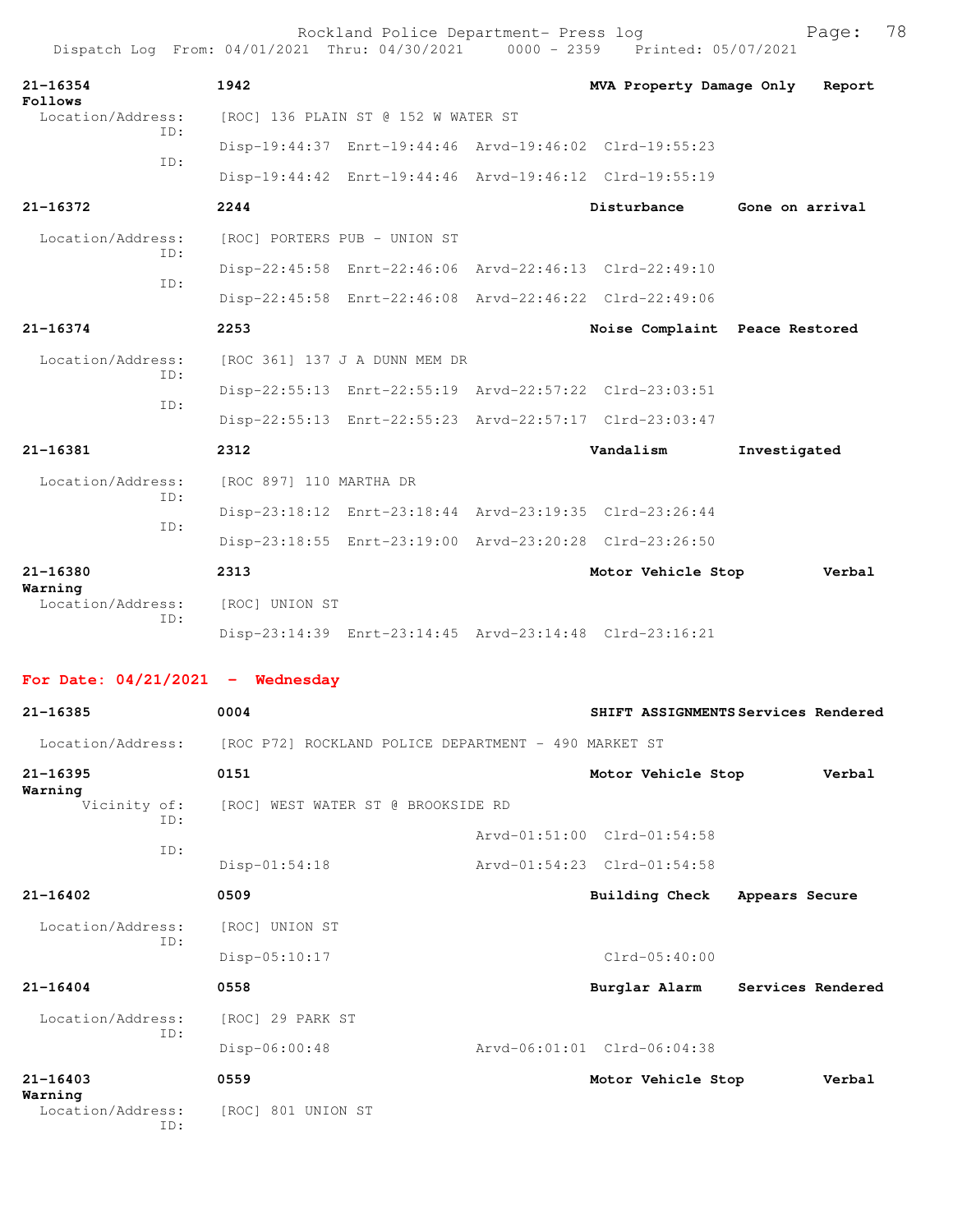Arvd-05:59:00 Clrd-06:04:20

| 21-16607                                            | 0730                                                    |                             | Animal Complaint Services Rendered  |
|-----------------------------------------------------|---------------------------------------------------------|-----------------------------|-------------------------------------|
| Location:                                           | [ROC] SUNNYBANK & EAST WATER ST                         |                             |                                     |
| $21 - 16419$                                        | 0803                                                    |                             | Information Call No Action Required |
| Location/Address:                                   | [ROC P72] ROCKLAND POLICE DEPARTMENT - 490 MARKET ST    |                             |                                     |
| $21 - 16423$                                        | 0853                                                    | Details / Time off          | No Action                           |
| Required<br>Location:                               | [ROC]                                                   |                             |                                     |
| $21 - 16430$                                        | 0911                                                    |                             | Information Call No Action Required |
| Location/Address:                                   | [ROC P72] ROCKLAND POLICE DEPARTMENT - 490 MARKET ST    |                             |                                     |
| 21-16437                                            | 0938                                                    | Warrant                     | No Service                          |
| Location/Address:                                   | [ROC 1036] 349 NORTH AVE Apt. #2                        |                             |                                     |
| ID:                                                 | Disp-09:41:20 Enrt-09:41:23 Arvd-09:42:41 Clrd-09:59:47 |                             |                                     |
| ID:                                                 | Disp-09:41:27 Enrt-09:41:29 Arvd-09:42:37 Clrd-09:59:44 |                             |                                     |
| $21 - 16448$                                        | 1032                                                    | Motor Vehicle Stop          |                                     |
| Citation/Warning Issued<br>Location/Address:<br>ID: | [ROC 915] 637 UNION ST                                  |                             |                                     |
|                                                     |                                                         | Arvd-10:32:00 Clrd-10:38:55 |                                     |
| $21 - 16455$<br>Rendered                            | 1059                                                    | MVA Property Damage Only    | Services                            |
| Location/Address:<br>TD:                            | [ROC P55] HOME DEPOT - 1149 HINGHAM ST                  |                             |                                     |
|                                                     | Disp-11:01:51 Enrt-11:02:00 Arvd-11:12:06 Clrd-11:53:26 |                             |                                     |
| $21 - 16456$<br>Citation/Warning Issued             | 1103                                                    | Motor Vehicle Stop          |                                     |
| Location/Address:<br>ID:                            | [ROC] PLAIN & LOWER REED - 333 PLAIN ST                 |                             |                                     |
|                                                     |                                                         | Arvd-11:03:00 Clrd-11:10:34 |                                     |
| 21-16611                                            | 1145                                                    |                             | Animal Complaint Services Rendered  |
| Location/Address:                                   | [ROC] 150 POND ST                                       |                             |                                     |
| $21 - 16465$                                        | 1200                                                    | Assist Public               | Peace Restored                      |
| Location/Address:<br>TD:                            | [ROC 159] 113 MARKET ST                                 |                             |                                     |
| ID:                                                 | Disp-12:01:50 Enrt-12:02:18                             | $Clrd-12:08:33$             |                                     |
| ID:                                                 | Disp-12:05:47                                           | Arvd-12:05:53 Clrd-12:16:09 |                                     |
|                                                     | Disp-12:16:00 Enrt-12:16:02 Arvd-12:16:04 Clrd-12:16:12 |                             |                                     |
| $21 - 16468$                                        | 1219                                                    |                             | Animal Complaint Services Rendered  |
| Location/Address:<br>ID:                            | [ROC] WHEELER AVE                                       |                             |                                     |
|                                                     | Disp-12:19:44 Enrt-12:20:32 Arvd-12:25:58 Clrd-12:42:55 |                             |                                     |
| $21 - 16471$<br>Rendered                            | 1228                                                    | Motor Vehicle Complaint     | Services                            |
| Location/Address:<br>ID:                            | [ROC] 24 CULVER DR                                      |                             |                                     |
|                                                     | Disp-12:31:22 Enrt-12:32:13 Arvd-12:35:09 Clrd-12:48:44 |                             |                                     |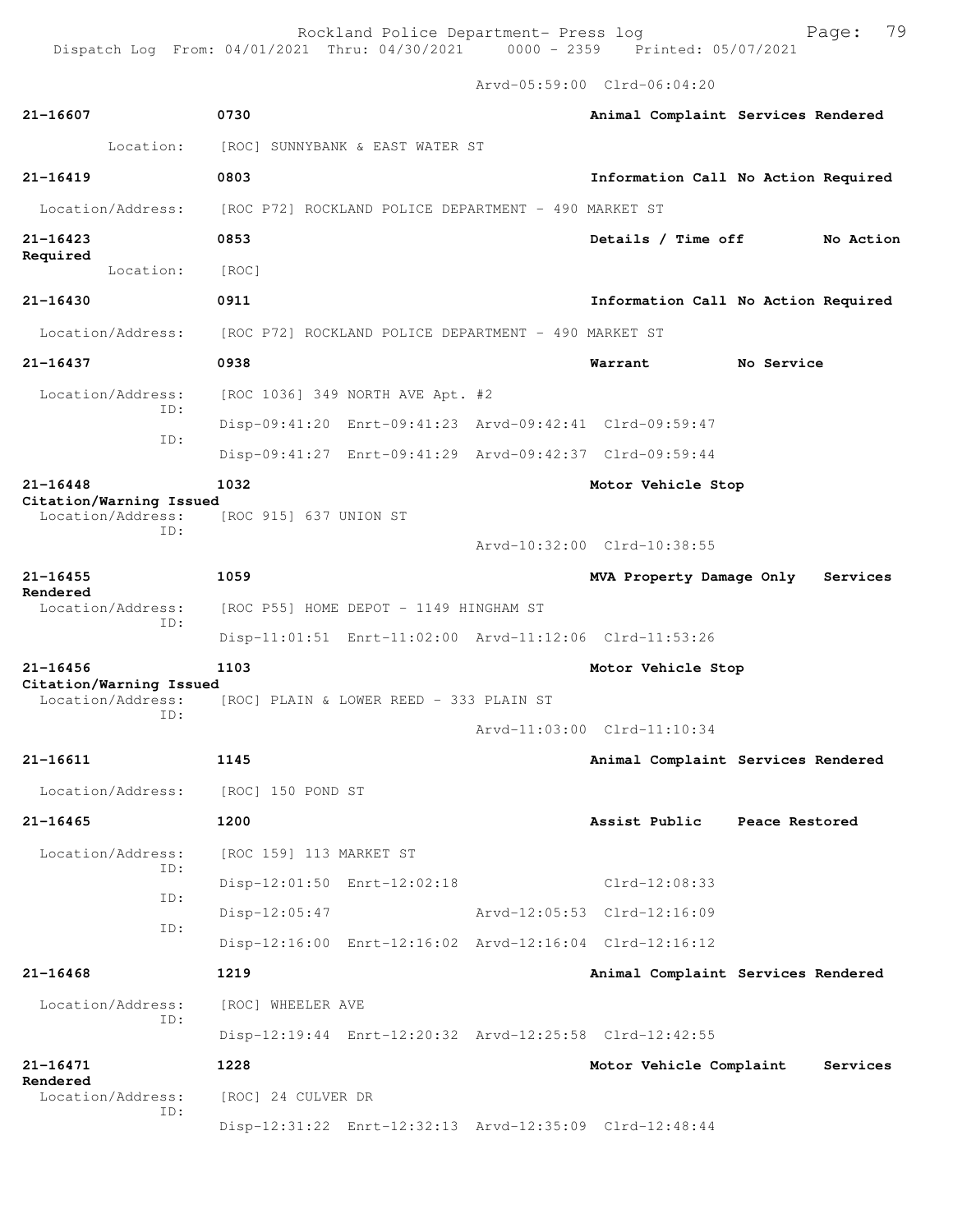Rockland Police Department- Press log entitled and Page: 80 Dispatch Log From: 04/01/2021 Thru: 04/30/2021 0000 - 2359 Printed: 05/07/2021

| $21 - 16475$                  | 1240                                                                   |                             | Identity Theft Services Rendered   |
|-------------------------------|------------------------------------------------------------------------|-----------------------------|------------------------------------|
| Location/Address:             | [ROC 469] 340 CENTRE AVE Apt. #29                                      |                             |                                    |
| ID:                           | Disp-12:43:46                                                          | $Clrd-12:47:10$             |                                    |
| $21 - 16612$                  | 1325                                                                   |                             | Animal Complaint Services Rendered |
|                               | Location/Address: [ROC] 5 JACOB LOVELL LN                              |                             |                                    |
| 21-16609                      | 1330                                                                   |                             | Animal Complaint Services Rendered |
|                               | Location/Address: [ROC] 631 BEECH ST                                   |                             |                                    |
| $21 - 16484$                  | 1355                                                                   |                             | Identity Theft Services Rendered   |
| Location/Address:             | [ROC 206] 51 MAPLE ST Apt. #337                                        |                             |                                    |
| ID:                           | Disp-14:01:24                                                          | $Clrd-14:10:20$             |                                    |
| $21 - 16487$                  | 1413                                                                   | Assist Police Department    | Services                           |
| Rendered<br>Location/Address: | [ROC P72] ROCKLAND POLICE DEPARTMENT - 490 MARKET ST                   |                             |                                    |
| $21 - 16492$                  | 1421                                                                   | <b>Harassment</b>           | Advised to Court                   |
| Location/Address:             | [ROC 897] 110 MARTHA DR Apt. #E                                        |                             |                                    |
| ID:                           | $Disp-14:27:02$                                                        | $Clrd-14:29:35$             |                                    |
| $21 - 16493$                  | 1429                                                                   | General Info                | No Action Required                 |
|                               | Location/Address: [ROC P72] ROCKLAND POLICE DEPARTMENT - 490 MARKET ST |                             |                                    |
| $21 - 16494$                  | 1435                                                                   |                             | Animal Complaint Services Rendered |
| Location/Address:             | [ROC] 624 FOREST ST                                                    |                             |                                    |
| ID:                           |                                                                        | Arvd-14:35:00 Clrd-14:55:21 |                                    |
| $21 - 16497$                  | 1440                                                                   | Details / Time off          | No Service                         |
| Location: [ROC]               |                                                                        |                             |                                    |
| 21-16499                      | 1448                                                                   | Health & Welfare Check      | No Service                         |
| Location/Address:             | [ROC P46] DUNKIN DONUTS - 851 HINGHAM ST                               |                             |                                    |
| ID:                           | Disp-14:49:37 Enrt-14:49:39 Arvd-14:52:14 Clrd-15:01:12                |                             |                                    |
| $21 - 16503$                  | 1506                                                                   | Details / Time off          | No Action                          |
| Required<br>Location:         | [ROC]                                                                  |                             |                                    |
| $21 - 16505$                  | 1523                                                                   | Disturbance                 | Peace Restored                     |
| Location/Address:             | [ROC] 12 ODONNELL CT                                                   |                             |                                    |
| ID:                           | Disp-15:23:55                                                          | Arvd-15:24:05 Clrd-15:40:01 |                                    |
| 21-16510                      | 1610                                                                   | General Info                | Appears Secure                     |
| Location/Address:             | [ROC P72] ROCKLAND POLICE DEPARTMENT - 490 MARKET ST                   |                             |                                    |
| ID:                           |                                                                        | Arvd-16:10:00 Clrd-16:22:12 |                                    |
| 21-16515<br>Rendered          | 1651                                                                   | Motor Vehicle Complaint     | Services                           |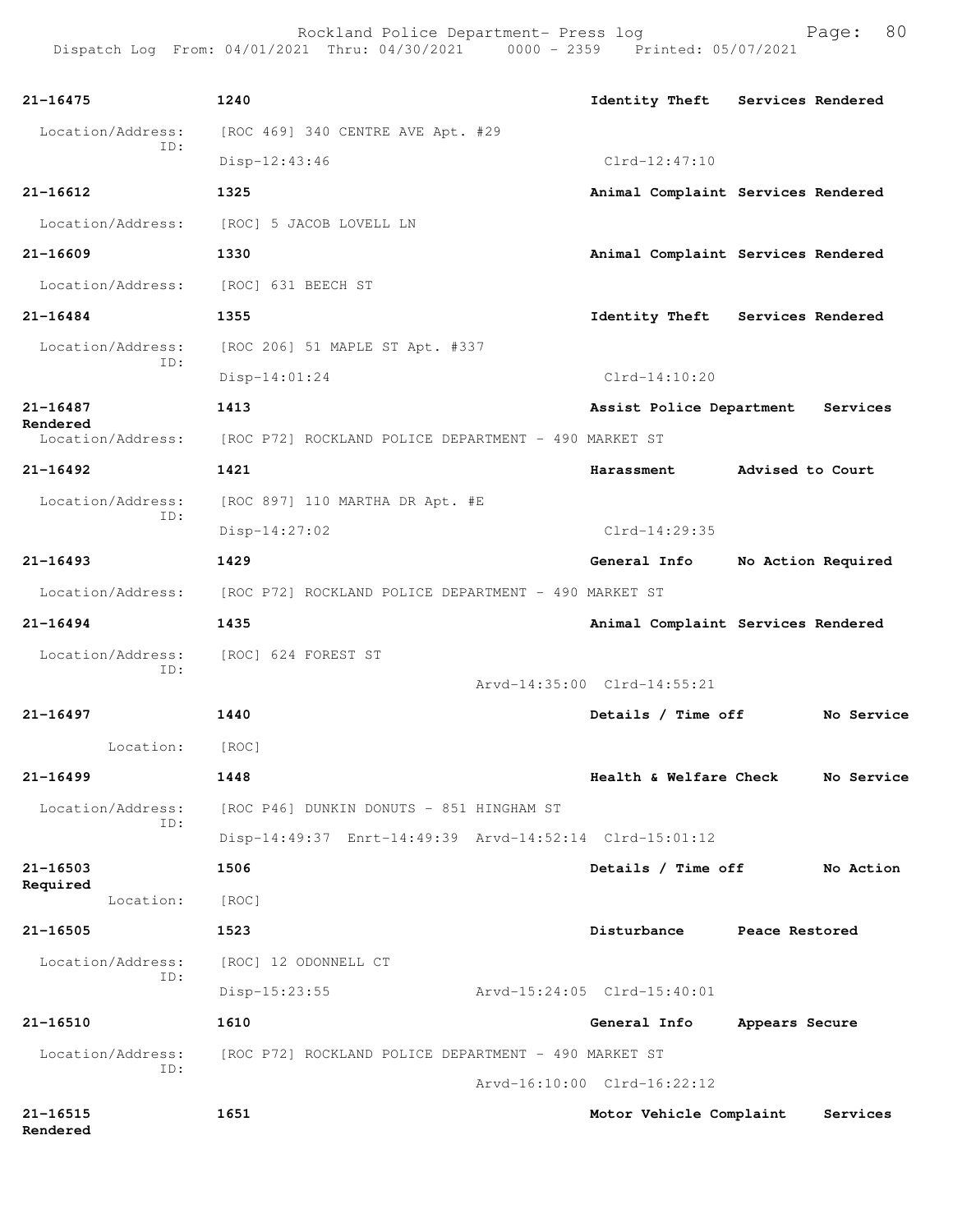|                                   | Rockland Police Department- Press log<br>Dispatch Log From: 04/01/2021 Thru: 04/30/2021 0000 - 2359 Printed: 05/07/2021 |  |                                     |                   | 81<br>Page:           |  |
|-----------------------------------|-------------------------------------------------------------------------------------------------------------------------|--|-------------------------------------|-------------------|-----------------------|--|
| Location/Address:<br>TD:          | [ROC] WOODSBURY RD                                                                                                      |  | Arvd-16:51:00 Clrd-16:58:34         |                   |                       |  |
|                                   |                                                                                                                         |  |                                     |                   |                       |  |
| 21-16520<br>Rendered              | 1717                                                                                                                    |  | Traffic Enforcement                 |                   | Services              |  |
| Location/Address:<br>ID:          | [ROC] HARTSUFF ST                                                                                                       |  | Arvd-17:18:45 Clrd-17:32:40         |                   |                       |  |
| $21 - 16523$                      | 1744                                                                                                                    |  | Assist Public                       | Services Rendered |                       |  |
| Location/Address:<br>ID:          | [ROC] 27 WEST WATER ST                                                                                                  |  |                                     |                   |                       |  |
|                                   |                                                                                                                         |  | Arvd-17:44:15 Clrd-17:54:59         |                   |                       |  |
| $21 - 16532$<br>Rendered          | 1822                                                                                                                    |  | Details / Time off                  |                   | Services              |  |
| Location:                         | [ROC]                                                                                                                   |  |                                     |                   |                       |  |
| 21-16541<br>Rendered              | 1925                                                                                                                    |  | MVA Property Damage Only            |                   | Services              |  |
| Location/Address:<br>ID:          | [ROC 60] SPRING GATE APARTMENTS - 52 HANNAH WAY                                                                         |  |                                     |                   |                       |  |
|                                   | Disp-19:29:07 Enrt-19:30:04 Arvd-19:31:59 Clrd-19:46:27                                                                 |  |                                     |                   |                       |  |
| $21 - 16548$<br>Rendered          | 2033                                                                                                                    |  | Motor Vehicle Stop                  |                   | Services              |  |
| Location/Address:<br>TD:          | [ROC] 80 MARKET ST @ 12 CENTRE AVE                                                                                      |  |                                     |                   |                       |  |
|                                   |                                                                                                                         |  | Arvd-20:33:00 Clrd-20:51:57         |                   |                       |  |
| $21 - 16549$                      | 2052                                                                                                                    |  | Follow-Up Investigation             |                   | Could Not             |  |
| Locate<br>Location/Address:       | [ROC 897] 110 MARTHA DR Apt. #E                                                                                         |  |                                     |                   |                       |  |
| ID:                               |                                                                                                                         |  | Arvd-20:52:00 Clrd-21:00:53         |                   |                       |  |
| $21 - 16551$                      | 2120                                                                                                                    |  | Details / Time off                  |                   | Services              |  |
| Rendered<br>Location:             | [ROC]                                                                                                                   |  |                                     |                   |                       |  |
| For Date: $04/22/2021$ - Thursday |                                                                                                                         |  |                                     |                   |                       |  |
| 21-16561                          | 0000                                                                                                                    |  | SHIFT ASSIGNMENTS Services Rendered |                   |                       |  |
| Location/Address:                 | [ROC P72] ROCKLAND POLICE DEPARTMENT - 490 MARKET ST                                                                    |  |                                     |                   |                       |  |
| $21 - 16567$                      | 0000                                                                                                                    |  | Assist Public                       | Services Rendered |                       |  |
| Location/Address:                 | [ROC P72] ROCKLAND POLICE DEPARTMENT - 490 MARKET ST                                                                    |  |                                     |                   |                       |  |
| ID:                               | $Disp-01:02:00$                                                                                                         |  | $C1rd-01:02:29$                     |                   |                       |  |
| $21 - 16563$                      | 0027                                                                                                                    |  | Burglar Alarm                       | Services Rendered |                       |  |
| Location/Address:                 | [ROC] SAMS MARKET - 200 VFW DR                                                                                          |  |                                     |                   |                       |  |
| ID:                               | Disp-00:28:35 Enrt-00:28:42                                                                                             |  | Clrd-00:30:45                       |                   |                       |  |
| ID:                               | Disp-00:32:09                                                                                                           |  | Arvd-00:32:21 Clrd-00:33:05         |                   |                       |  |
| ID:                               | Disp-00:32:17                                                                                                           |  | Arvd-00:32:21 Clrd-00:33:05         |                   |                       |  |
| 21-16571                          | 0125                                                                                                                    |  | Disturbance                         |                   | Services Not Required |  |
|                                   | Location/Address: [ROC] 37 SALEM ST Apt. #1                                                                             |  |                                     |                   |                       |  |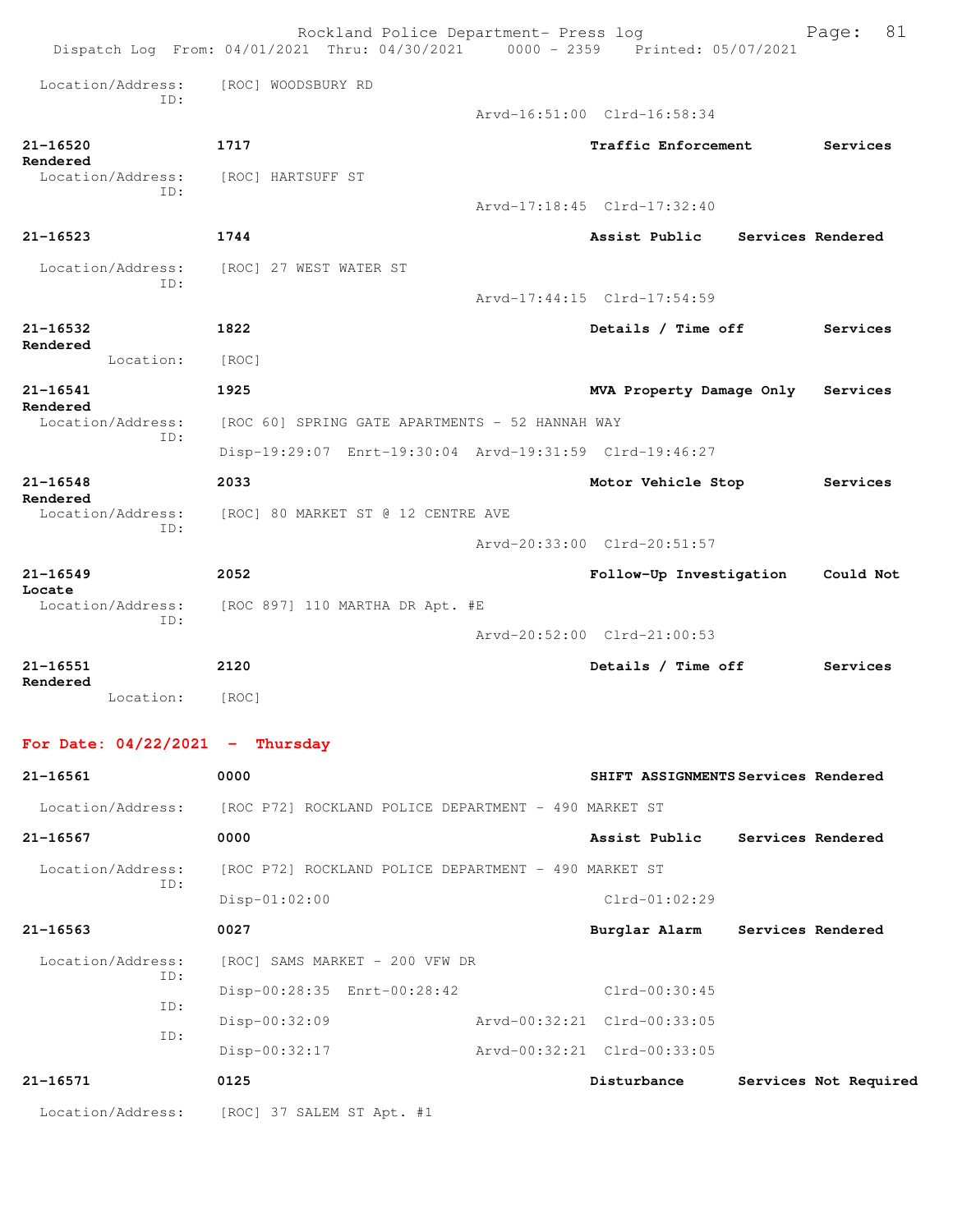Rockland Police Department- Press log Bookland Police Department- Press log<br>21 Thru: 04/30/2021 0000 - 2359 Printed: 05/07/2021 Dispatch Log From: 04/01/2021 Thru: 04/30/2021 **21-16578 0355 Suspicious Activity Building Checked/Secured**  Location/Address: [ROC P108] SOUTH SHORE BMW - 1040 HINGHAM ST ID: Disp-03:57:09 Enrt-03:57:24 Arvd-04:04:14 Clrd-04:06:42 **21-16581 0500 Building Check Services Rendered** Location/Address: [ROC] BUILDING DISTRICT - UNION ST ID: Disp-05:01:36 Clrd-05:22:39 **21-16587 0620 Traffic Enforcement Services Rendered**  Location/Address: [ROC] HARTSUFF ST ID: Disp-06:22:56 Clrd-06:29:09 **21-16589 0630 Motor Vehicle Stop Citation/Warning Issued**  Vicinity of: [ROC] 64 BEECH ST @ 1 BAY PATH LN ID: Arvd-06:30:00 Clrd-06:36:21 **21-16593 0657 Details / Time off Services Rendered**  Location: [ROC] **21-16595 0730 Lost/Found Property Services Rendered**  [ROC P72] ROCKLAND POLICE DEPARTMENT - 490 MARKET ST **21-16596 0737 General Incident Services Rendered** Location/Address: [ROC] 490 PLAIN ST **21-16597 0747 General Info Services Rendered** Location/Address: [ROC P72] ROCKLAND POLICE DEPARTMENT - 490 MARKET ST **21-16598 0801 General Info Services Rendered** Location/Address: [ROC P72] ROCKLAND POLICE DEPARTMENT - 490 MARKET ST **21-16600 0832 VACATION/TIME OFF Services Rendered** Location: [ROC] **21-16604 0841 Larceny Investigated** Location/Address: [ROC 221] 11 NORTH AVE ID: Disp-08:43:13 Arvd-08:51:47 Clrd-09:02:01 **21-16605 0845 Vehicle Maintenance No Service** Location/Address: [ROC P72] ROCKLAND POLICE DEPARTMENT - 490 MARKET ST ID: Disp-08:46:50 Clrd-08:46:54 **21-16610 0903 VACATION / Time off Services Rendered**  Location: [ROC] **21-16616 0927 Building Check Building Checked/Secured**  Location/Address: [ROC 162] 49 BLANCHARD ST ID: Arvd-09:28:10 Clrd-09:28:41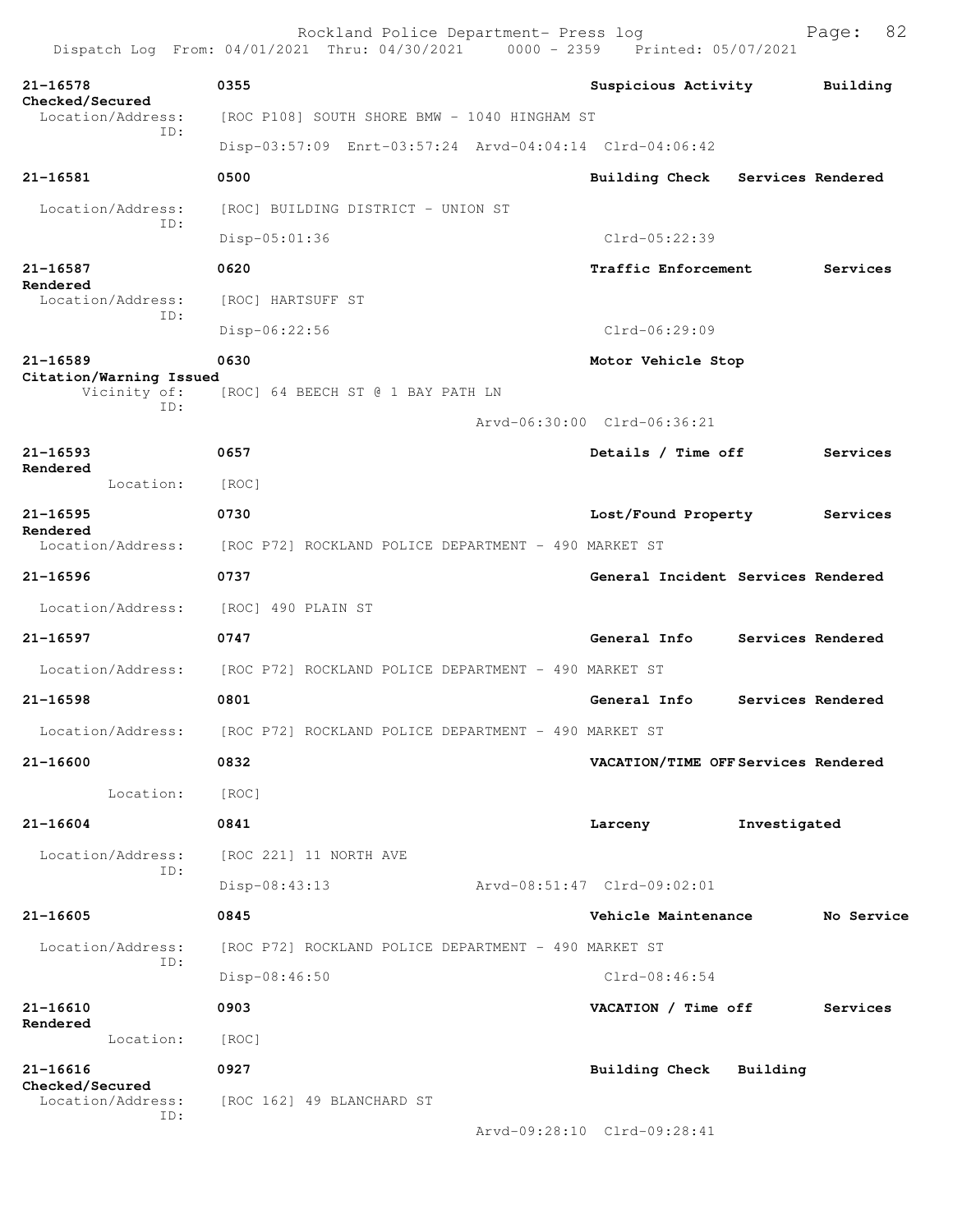| 21-16619<br>Checked/Secured          | 0931                                                    | <b>Building Check</b>              | Building          |                   |
|--------------------------------------|---------------------------------------------------------|------------------------------------|-------------------|-------------------|
| Location/Address:<br>ID:             | [ROC P45] COMFORT INN - 850 HINGHAM ST                  |                                    |                   |                   |
|                                      |                                                         | Arvd-09:34:55 Clrd-09:37:53        |                   |                   |
| 21-16622<br>Warning                  | 0944                                                    | Motor Vehicle Stop                 |                   | Verbal            |
| Vicinity of:<br>ID:                  | [ROC] LOWER - REED ST                                   |                                    |                   |                   |
|                                      |                                                         | Arvd-09:44:00 Clrd-09:46:39        |                   |                   |
| 21-16624                             | 0946                                                    | PERSONAL/ Time off                 |                   | Services          |
| Rendered<br>Location:                | [ROC]                                                   |                                    |                   |                   |
| $21 - 16628$                         | 1000                                                    | COMP/ Time off Services Rendered   |                   |                   |
| Location:                            | [ROC]                                                   |                                    |                   |                   |
| 21-16756                             | 1010                                                    | Animal Complaint Services Rendered |                   |                   |
| Location/Address:                    | [ROC] 468 LIBERTY ST                                    |                                    |                   |                   |
| 21-16637                             | 1106                                                    | Building Check Building            |                   |                   |
| Checked/Secured<br>Location/Address: | [ROC P47] BEST WESTERN - 909 HINGHAM ST                 |                                    |                   |                   |
| ID:                                  |                                                         | Arvd-11:07:14 Clrd-11:09:51        |                   |                   |
| $21 - 16639$                         | 1113                                                    | Vandalism                          | Services Rendered |                   |
| Location/Address:                    | [ROC 745] 50 CONCORD ST                                 |                                    |                   |                   |
| ID:                                  | Disp-11:14:29 Enrt-11:17:07 Arvd-11:18:09 Clrd-11:25:30 |                                    |                   |                   |
| 21-16640                             | 1117                                                    | COMP DAYS                          |                   | Services Rendered |
| Location:                            | [ROC]                                                   |                                    |                   |                   |
| 21-16641                             | 1121                                                    | Assist Public                      | Services Rendered |                   |
| Location/Address:                    | [ROC] 380 WEBSTER ST                                    |                                    |                   |                   |
| ID:                                  | Disp-11:22:37                                           | Arvd-11:26:41 Clrd-13:04:44        |                   |                   |
| 21-16642                             | 1126                                                    | Building Check                     | Building          |                   |
| Checked/Secured<br>Location/Address: | [ROC 162] 49 BLANCHARD ST                               |                                    |                   |                   |
| ID:                                  |                                                         | Arvd-11:26:51 Clrd-11:27:52        |                   |                   |
| 21-16643                             | 1132                                                    | Police Information                 |                   | Services          |
| Rendered<br>Location/Address:        | [ROC] 3M - 30 COMMERCE RD                               |                                    |                   |                   |
| ID:                                  | $Disp-11:34:29$                                         | Clrd-11:34:39                      |                   |                   |
| ID:                                  | $Disp-11:34:34$                                         | $Clrd-11:35:03$                    |                   |                   |
| 21-16646                             | 1204                                                    | Details / Time off                 |                   | Services          |
| Rendered<br>Location:                | [ROC]                                                   |                                    |                   |                   |
| $21 - 16648$                         | 1223                                                    | Vehicle Maintenance                |                   | Services          |
| Rendered<br>Location/Address:        | [ROC P72] ROCKLAND POLICE DEPARTMENT - 490 MARKET ST    |                                    |                   |                   |
| ID:                                  |                                                         |                                    |                   |                   |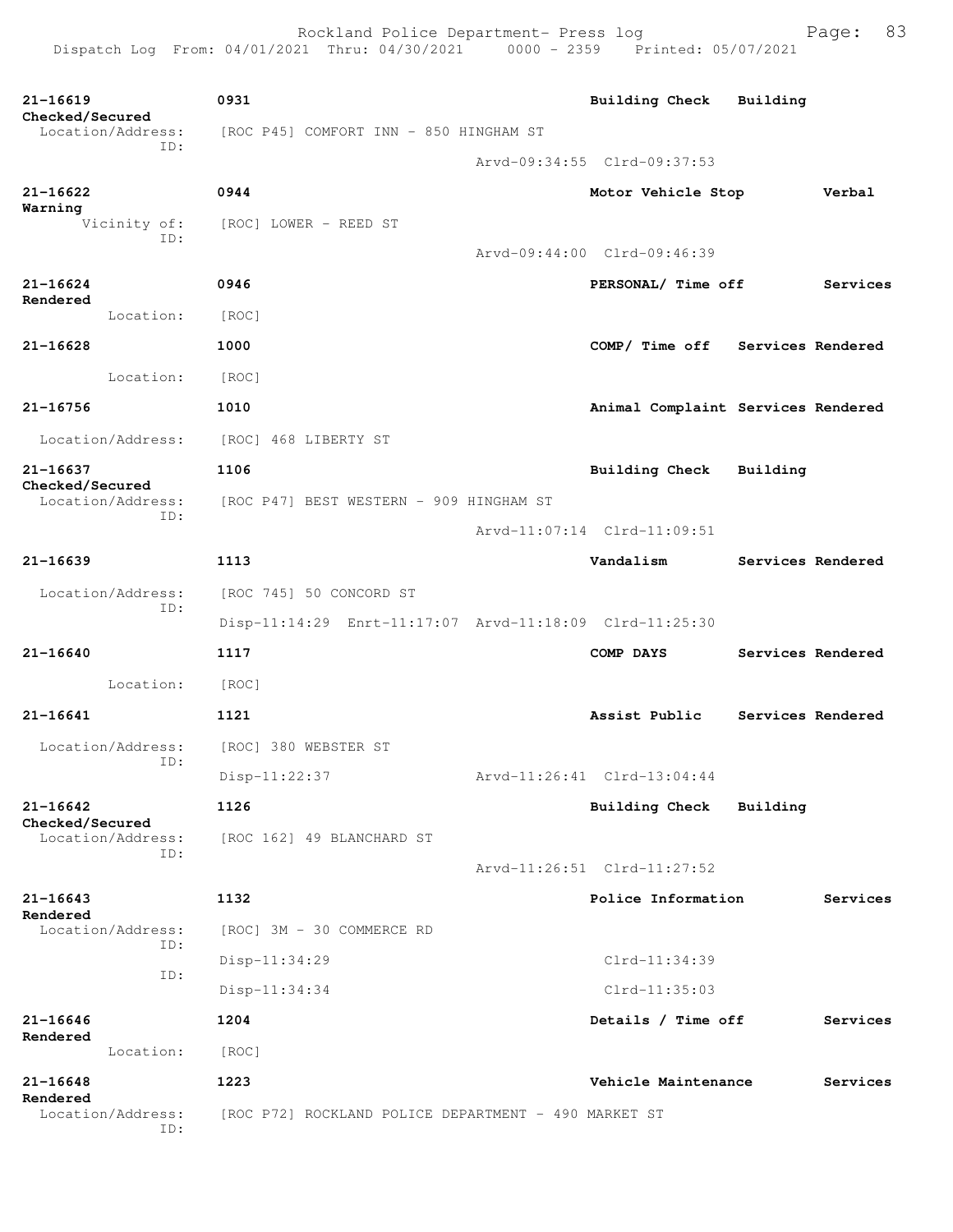| Dispatch Log From: 04/01/2021 Thru: 04/30/2021 0000 - 2359 Printed: 05/07/2021 |                                                      | Rockland Police Department- Press log                |                                                                                                                                 |                   | 84<br>Page: |
|--------------------------------------------------------------------------------|------------------------------------------------------|------------------------------------------------------|---------------------------------------------------------------------------------------------------------------------------------|-------------------|-------------|
|                                                                                | Disp-12:26:03                                        |                                                      | $Clrd-12:26:06$                                                                                                                 |                   |             |
| $21 - 16649$                                                                   | 1225                                                 |                                                      | 911 Accidental                                                                                                                  | Services Rendered |             |
| Location/Address:                                                              | [ROC] 31 SUMMIT ST                                   |                                                      |                                                                                                                                 |                   |             |
| TD:                                                                            |                                                      |                                                      | Disp-12:27:33 Enrt-12:27:37 Arvd-12:31:12 Clrd-12:42:44                                                                         |                   |             |
| 21-16652                                                                       | 1229                                                 |                                                      | Missing Person                                                                                                                  | Services Rendered |             |
| Location/Address:                                                              |                                                      | [ROC P72] ROCKLAND POLICE DEPARTMENT - 490 MARKET ST |                                                                                                                                 |                   |             |
| ID:                                                                            | Disp-12:36:01                                        |                                                      | $Clrd-13:04:27$                                                                                                                 |                   |             |
| ID:                                                                            | Disp-12:36:09                                        |                                                      | $Clrd-13:03:25$                                                                                                                 |                   |             |
| ID:                                                                            | $Disp-12:52:42$                                      |                                                      | $Clrd-13:03:28$                                                                                                                 |                   |             |
| 21-16658                                                                       | 1347                                                 |                                                      | Details / Time off                                                                                                              |                   | Services    |
| Rendered<br>Location:                                                          | [ROC]                                                |                                                      |                                                                                                                                 |                   |             |
| 21-16661                                                                       | 1417                                                 |                                                      | Traffic Enforcement                                                                                                             |                   | Building    |
| Checked/Secured<br>Location/Address:                                           | [ROC] HARTSUFF ST                                    |                                                      |                                                                                                                                 |                   |             |
| ID:                                                                            |                                                      |                                                      | Arvd-14:18:22 Clrd-14:31:10                                                                                                     |                   |             |
| $21 - 16663$                                                                   | 1434                                                 |                                                      | Building Check                                                                                                                  | Building          |             |
| Checked/Secured<br>Location/Address:                                           |                                                      | [ROC P51] DOUBLE TREE - 929 HINGHAM ST               |                                                                                                                                 |                   |             |
| ID:                                                                            |                                                      |                                                      | Arvd-14:34:48 Clrd-14:37:04                                                                                                     |                   |             |
| 21-16672                                                                       | 1604                                                 |                                                      | SHIFT ASSIGNMENTSNo Service                                                                                                     |                   |             |
| Location/Address:                                                              | [ROC P72] ROCKLAND POLICE DEPARTMENT - 490 MARKET ST |                                                      |                                                                                                                                 |                   |             |
| 21-16675                                                                       | 1615                                                 |                                                      | Assist Other Agency                                                                                                             |                   | Transported |
| to Hospital<br>Location/Address:                                               | [ROC] 380 WEBSTER ST                                 |                                                      |                                                                                                                                 |                   |             |
| ID:                                                                            |                                                      |                                                      | Arvd-16:15:00 Clrd-16:17:33                                                                                                     |                   |             |
| ID:                                                                            |                                                      |                                                      | Disp-16:17:30 Enrt-16:17:49 Arvd-16:17:52 Clrd-16:48:26                                                                         |                   |             |
| ID:                                                                            |                                                      |                                                      | Disp-16:17:40 Enrt-16:17:45 Arvd-16:17:52 Clrd-16:34:10                                                                         |                   |             |
| Fire Unit:                                                                     |                                                      | ROCKEN1-Pumper-Rockland Engine 1                     | Disp-16:35:11 Enrt-16:36:23 Arvd-16:38:41 Clrd-16:50:13                                                                         |                   |             |
| EMS Unit:                                                                      | ROCKAM1-Rockland A1                                  | InQrtsUnavl-16:54:43 InSrvce-16:54:43                |                                                                                                                                 |                   |             |
|                                                                                |                                                      |                                                      | Disp-16:35:25 Enrt-16:36:20 Arvd-16:38:38 Clrd-16:50:37<br>Hosp-17:01:49 ClrHosp-17:15:02 InQrtsUnavl-17:21:40 InSrvce-17:21:43 |                   |             |
| 21-16677                                                                       | 1634                                                 |                                                      | Traffic Enforcement                                                                                                             |                   | Services    |
| Rendered<br>Location/Address:                                                  | [ROC] HARTSUFF ST                                    |                                                      |                                                                                                                                 |                   |             |
| TD:                                                                            |                                                      |                                                      | Arvd-16:36:04 Clrd-16:48:51                                                                                                     |                   |             |
| $21 - 16678$                                                                   | 1651                                                 |                                                      | 911 Accidental                                                                                                                  | No Service        |             |
| Location/Address:                                                              | [ROC] 261 CENTRE AVE                                 |                                                      |                                                                                                                                 |                   |             |
| ID:                                                                            |                                                      |                                                      | Disp-16:57:56 Enrt-16:58:17 Arvd-16:58:38 Clrd-16:58:42                                                                         |                   |             |
| 21-16688                                                                       | 1810                                                 |                                                      | Details / Time off                                                                                                              |                   | No Service  |
| Location:                                                                      | [ROC]                                                |                                                      |                                                                                                                                 |                   |             |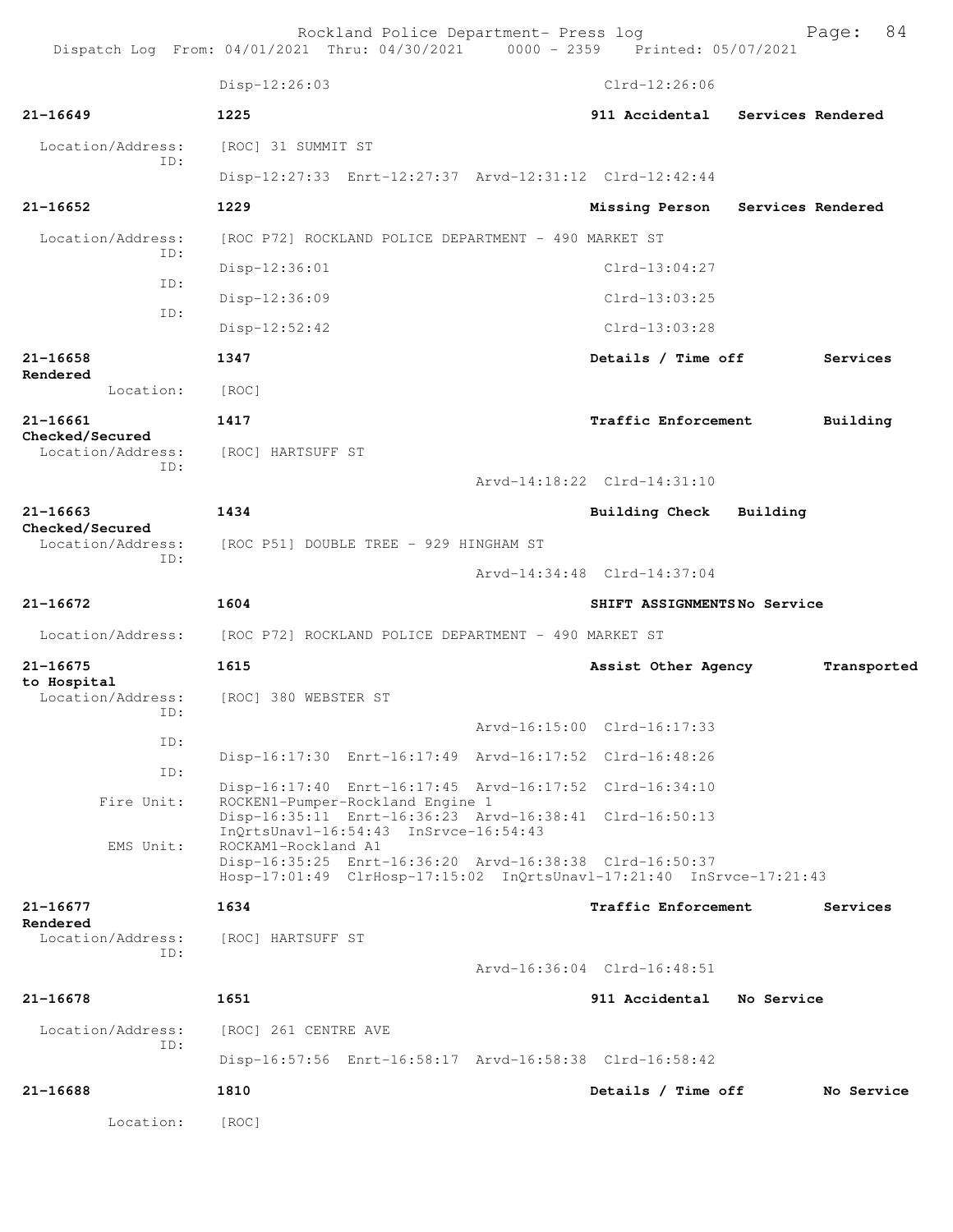|                                      |            |                  | Rockland Police Department- Press log                | Dispatch Log From: 04/01/2021 Thru: 04/30/2021 0000 - 2359 Printed: 05/07/2021 |                   | 85<br>Page:  |
|--------------------------------------|------------|------------------|------------------------------------------------------|--------------------------------------------------------------------------------|-------------------|--------------|
| $21 - 16690$                         |            | 1818             |                                                      | Motor Vehicle Complaint                                                        |                   | Unfounded    |
| Location/Address:                    |            | [ROC] HINGHAM ST |                                                      |                                                                                |                   |              |
|                                      | ID:        | Disp-18:23:26    |                                                      | $Clrd-18:24:22$                                                                |                   |              |
|                                      | ID:        |                  | Disp-18:24:41 Enrt-18:25:01                          | $Clrd-18:25:12$                                                                |                   |              |
| 21-16698                             |            | 1918             |                                                      | STATION MAINTENANCE                                                            |                   | No Service   |
| Location/Address:                    |            |                  | [ROC P72] ROCKLAND POLICE DEPARTMENT - 490 MARKET ST |                                                                                |                   |              |
| 21-16699                             |            | 1922             |                                                      | Burglar Alarm                                                                  | Cancelled Enroute |              |
| Location/Address:                    |            |                  | [ROC P99] RICHDALES (TEDESCHI'S) - 268 UNION ST      |                                                                                |                   |              |
|                                      | ID:<br>ID: |                  |                                                      | Disp-19:24:55 Enrt-19:25:34 Arvd-19:25:38 Clrd-19:35:13                        |                   |              |
|                                      |            | $Disp-19:24:55$  |                                                      | Arvd-19:25:41 Clrd-19:35:16                                                    |                   |              |
| 21-16707<br>Citation/Warning Issued  |            | 1956             |                                                      | Motor Vehicle Stop                                                             |                   |              |
| Vicinity of:                         | ID:        |                  | [ROC P84] PLAYERS SPORTS BAR - 86 VFW DR             |                                                                                |                   |              |
|                                      |            |                  |                                                      | Arvd-19:56:00 Clrd-20:01:32                                                    |                   |              |
| 21-16714<br>Warning                  |            | 2132             |                                                      | Motor Vehicle Stop                                                             |                   | Verbal       |
| Vicinity of:<br>ID:                  |            |                  | [ROC] 130 LIBERTY ST @ 246 EAST WATER ST             |                                                                                |                   |              |
|                                      |            |                  |                                                      | Arvd-21:32:00 Clrd-21:36:50                                                    |                   |              |
| 21-16716                             |            | 2142             |                                                      | Suspicious Activity                                                            |                   | Investigated |
| Location/Address:                    | ID:        |                  | [ROC P89] CALVARY CHAPEL - 175 MARKET ST             |                                                                                |                   |              |
|                                      | ID:        |                  |                                                      | Arvd-21:42:00 Clrd-21:58:19                                                    |                   |              |
|                                      | ID:        | Disp-21:43:58    |                                                      | Arvd-21:50:39 Clrd-21:57:45                                                    |                   |              |
|                                      | ID:        | Disp-21:44:10    |                                                      | Arvd-21:50:43 Clrd-21:57:49                                                    |                   |              |
|                                      |            | Disp-21:44:38    |                                                      | Arvd-21:45:11 Clrd-21:57:41                                                    |                   |              |
| For Date: $04/23/2021$ - Friday      |            |                  |                                                      |                                                                                |                   |              |
| 21-16727                             |            | 0000             |                                                      | SHIFT ASSIGNMENTSNo Action Required                                            |                   |              |
| Location/Address:                    |            |                  | [ROC P72] ROCKLAND POLICE DEPARTMENT - 490 MARKET ST |                                                                                |                   |              |
| $21 - 16742$                         |            | 0356             |                                                      | Burglar Alarm                                                                  | Investigated      |              |
| Location/Address:                    |            | [ROC] 200 VFW DR |                                                      |                                                                                |                   |              |
|                                      | ID:        |                  |                                                      | Disp-03:58:53 Enrt-03:59:05 Arvd-04:01:41 Clrd-04:05:20                        |                   |              |
|                                      | ID:        |                  |                                                      | Disp-03:58:53 Enrt-03:59:05 Arvd-04:02:01 Clrd-04:05:16                        |                   |              |
| $21 - 16744$                         |            | 0459             |                                                      | <b>Building Check</b>                                                          | Building          |              |
| Checked/Secured<br>Location/Address: |            |                  | [ROC 61] UNION ST BUSINESS DISTRICT - UNION ST       |                                                                                |                   |              |
| ID:                                  |            | $Disp-04:59:58$  |                                                      | Arvd-05:00:03 Clrd-05:23:00                                                    |                   |              |

**21-16755 0800 General Info Services Rendered**

Location/Address: [ROC P72] ROCKLAND POLICE DEPARTMENT - 490 MARKET ST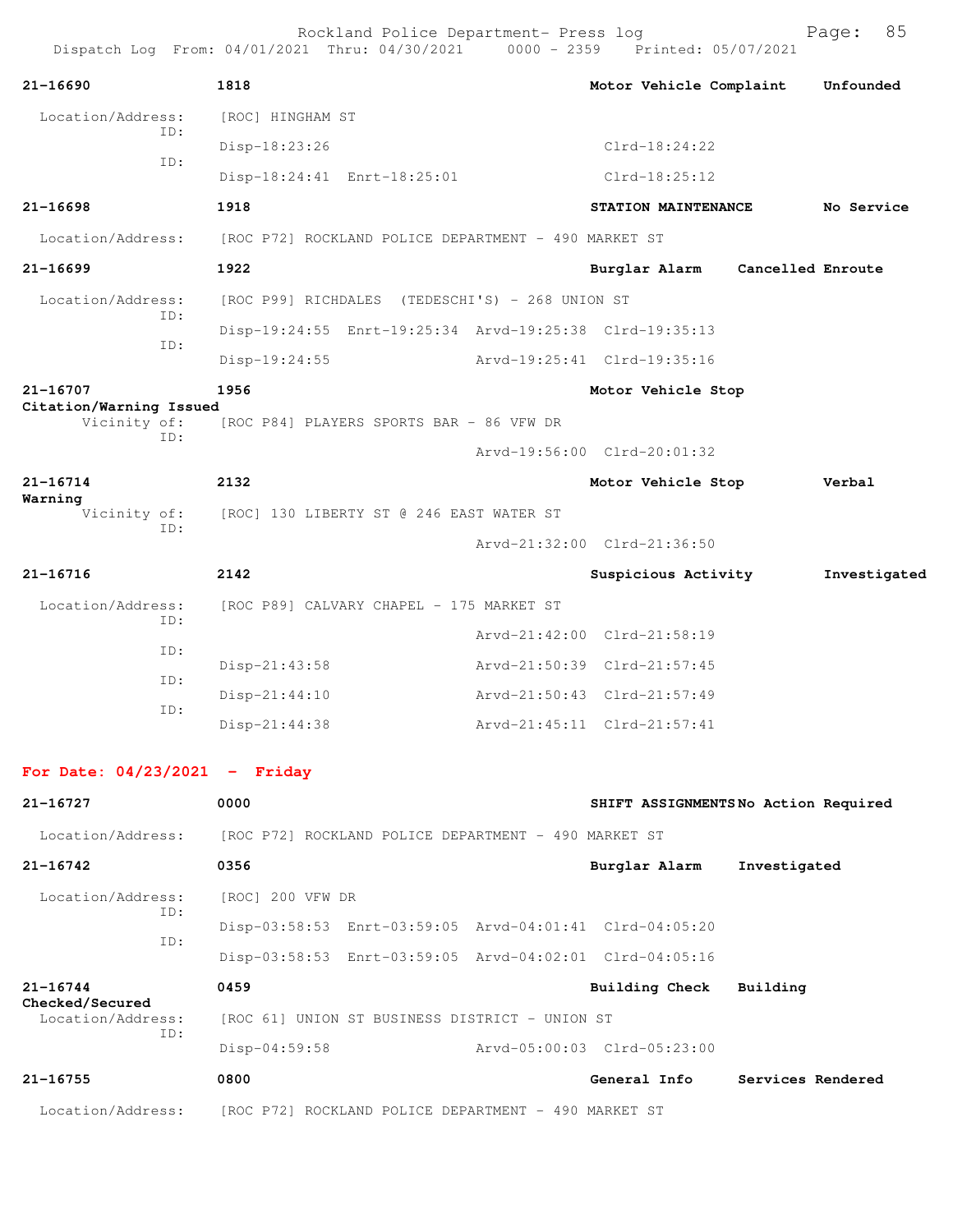Rockland Police Department- Press log Page: 86 Dispatch Log From: 04/01/2021 Thru: 04/30/2021 0000 - 2359 Printed: 05/07/2021 **21-16758 0821 Assist Public Advised to Court** Location/Address: [ROC P72] ROCKLAND POLICE DEPARTMENT - 490 MARKET ST ID: Disp-08:23:58 Clrd-08:24:02 **21-16760 0838 Details / Time off Services Rendered**  Location: [ROC] **21-16762 0855 Vehicle Maintenance No Service** Location/Address: [ROC P72] ROCKLAND POLICE DEPARTMENT - 490 MARKET ST ID: Disp-08:57:04 Clrd-08:57:08 **21-16775 1054 BOLO EASTON Services Rendered** Location/Address: [ROC P72] ROCKLAND POLICE DEPARTMENT - 490 MARKET ST **21-16776 1110 Vehicle Maintenance Services Rendered**  Location/Address: [ROC P72] ROCKLAND POLICE DEPARTMENT - 490 MARKET ST ID: Disp-11:11:52 Clrd-11:11:56 **21-16779 1129 Time off Services Rendered** Location: [ROC] **21-16782 1152 Details / Time off Services Rendered**  Location: [ROC] **21-16792 1242 Building Check Building Checked/Secured**  Location/Address: [ROC] HINGHAM ST ID: Arvd-12:42:59 Clrd-12:43:14 **21-16793 1243 Building Check Building Checked/Secured**  Location/Address: [ROC] BLANCHARD ST ID: Arvd-12:44:16 Clrd-12:44:35 **21-16795 1312 General Incident Services Rendered** Location/Address: [ROC P72] ROCKLAND POLICE DEPARTMENT - 490 MARKET ST ID: Disp-13:12:50 Arvd-13:12:54 Clrd-14:10:56 **21-16798 1324 Fire , Brush Extinguished** Location/Address: [ROC] 279 FOREST ST<br>Fire Unit: ABIENG2-Pumper-Abino ABIENG2-Pumper-Abington Engine 2 Disp-13:26:37 Clrd-13:26:55 InQrtsUnavl-13:26:55 InSrvce-13:26:55<br>Fire Unit: ABTENG1-Pumper-Abington Engine 1 ABIENG1-Pumper-Abington Engine 1 Disp-13:26:37 Clrd-13:26:48 InQrtsUnavl-13:26:48 InSrvce-13:26:48<br>Fire Unit: ROCKEN2-Pumper-Rockland Engine 2 ROCKEN2-Pumper-Rockland Engine 2 Disp-13:27:13 Enrt-13:27:42 Arvd-13:30:48 Clrd-15:01:17 InQrtsUnavl-15:05:27 InSrvce-15:05:27 Fire Unit: ROCKEN1-Pumper-Rockland Engine 1 Disp-13:27:13 Enrt-13:27:58 Arvd-13:30:42 Clrd-15:01:23 InQrtsUnavl-15:05:23 InSrvce-15:05:23<br>Fire Unit: ROCKFF-Brush-Rockland Forest Fire ROCKFF-Brush-Rockland Forest Fire Disp-13:27:13 Enrt-13:27:42 Clrd-13:31:29 InQrtsUnavl-13:31:29 InSrvce-13:31:29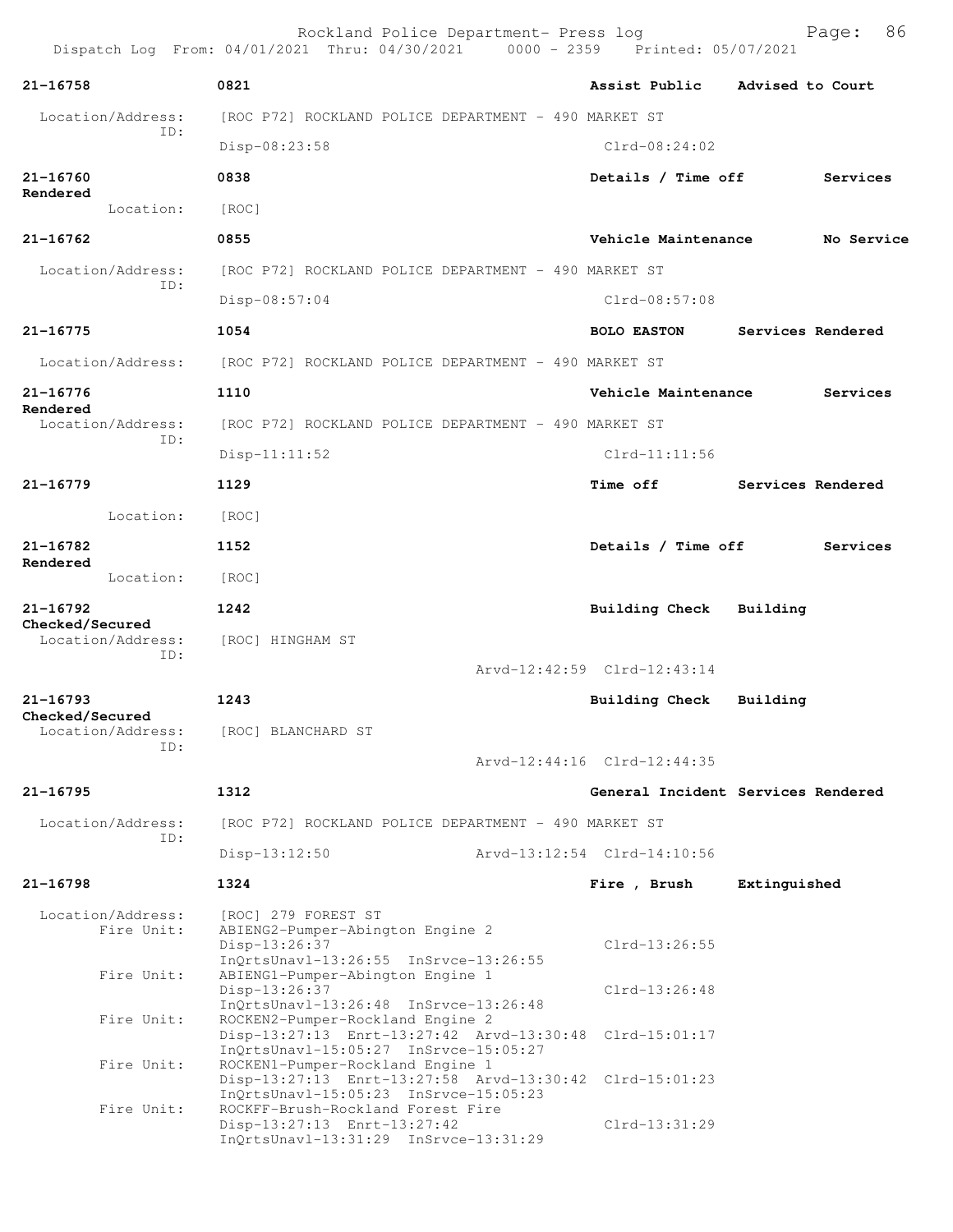|                               | Rockland Police Department- Press log<br>Dispatch Log From: 04/01/2021 Thru: 04/30/2021 0000 - 2359 Printed: 05/07/2021              | 87<br>Page:                          |
|-------------------------------|--------------------------------------------------------------------------------------------------------------------------------------|--------------------------------------|
|                               |                                                                                                                                      |                                      |
| Fire Unit:                    | ROCKEN3-Pumper-Rockland Engine 3<br>Disp-13:40:53 Enrt-13:41:02 Arvd-13:41:06 Clrd-15:01:13<br>InQrtsUnavl-15:05:31 InSrvce-15:05:31 |                                      |
| Fire Unit:                    | NORFF-Brush-Norwell Forest Fire<br>Disp-13:43:53 Enrt-13:45:06 Arvd-13:52:15 Clrd-14:42:09<br>InQrtsUnavl-15:06:18 InSrvce-15:06:18  |                                      |
| ID:                           | $Disp-13:44:40$                                                                                                                      | Arvd-13:44:47 Clrd-13:46:32          |
| Fire Unit:                    | ROCKC1-Staff-Rockland Fire Chief<br>$Disp-13:51:58$                                                                                  | Arvd-13:52:03 Clrd-15:01:10          |
|                               | InQrtsUnavl-15:05:36 InSrvce-15:05:36                                                                                                |                                      |
| 21-16801                      | 1344                                                                                                                                 | Disturbance<br>Services Rendered     |
| Location/Address:             | [ROC P87] MAGOO'S ICE CREAM AND SANDWICH - 190 VFW DR                                                                                |                                      |
| TD:                           | Disp-13:46:14 Enrt-13:46:18 Arvd-13:50:08 Clrd-14:00:03                                                                              |                                      |
| ID:                           | $Disp-13:47:07$                                                                                                                      | Arvd-13:47:12 Clrd-15:36:36          |
| $21 - 16802$                  | 1350                                                                                                                                 | General Info<br>Services Rendered    |
| Location/Address:<br>TD:      | [ROC P72] ROCKLAND POLICE DEPARTMENT - 490 MARKET ST                                                                                 |                                      |
|                               | $Disp-13:56:46$                                                                                                                      | $Clrd-13:58:04$                      |
| $21 - 16804$                  | 1400                                                                                                                                 | 911 Hang Up<br>Appears Secure        |
| Location/Address:<br>TD:      | [ROC 1041] 135 GROVE ST                                                                                                              |                                      |
|                               | Disp-14:01:54 Enrt-14:01:59 Arvd-14:03:42 Clrd-14:08:27                                                                              |                                      |
| 21-16805                      | 1406                                                                                                                                 | Details / Time off<br>Services       |
| Rendered<br>Location:         | [ROC]                                                                                                                                |                                      |
| 21-17378                      | 1415                                                                                                                                 | Animal Complaint Services Rendered   |
| Location/Address:             | [ROC] 15 MILLBROOK DR                                                                                                                |                                      |
| 21-16809                      | 1422                                                                                                                                 | Assist Other Agency<br>Services      |
| Rendered<br>Location/Address: | [ROC 70] WEBSTER PARK NURSING AND REHAB - 56 WEBSTER ST                                                                              |                                      |
| 21-16810                      | 1430                                                                                                                                 | Details / Time off<br>Services       |
| Rendered<br>Location:         | [ROC]                                                                                                                                |                                      |
| 21-16815                      | 1524                                                                                                                                 | BOLO BOLO BOLO Services Rendered     |
| Location/Address:             | [ROC P72] ROCKLAND POLICE DEPARTMENT - 490 MARKET ST                                                                                 |                                      |
| 21-16818                      | 1537                                                                                                                                 | MVA Property Damage Only<br>Services |
| Rendered<br>Location/Address: | [ROC P21] STATION LIQUORS - 21 EAST WATER ST                                                                                         |                                      |
| ID:                           | Disp-15:38:40 Enrt-15:38:49 Arvd-15:39:39 Clrd-16:05:31                                                                              |                                      |
| ID:                           | Disp-15:38:46 Enrt-15:38:49 Arvd-15:39:42 Clrd-16:05:35                                                                              |                                      |
| 21-16820                      | 1602                                                                                                                                 | SHIFT ASSIGNMENTS Services Rendered  |
|                               |                                                                                                                                      |                                      |
| Location/Address:             | [ROC P72] ROCKLAND POLICE DEPARTMENT - 490 MARKET ST                                                                                 |                                      |
| ID:                           | Disp-16:04:55                                                                                                                        | $Clrd-16:05:01$                      |
| 21-16822<br>Rendered          | 1621                                                                                                                                 | Details / Time off<br>Services       |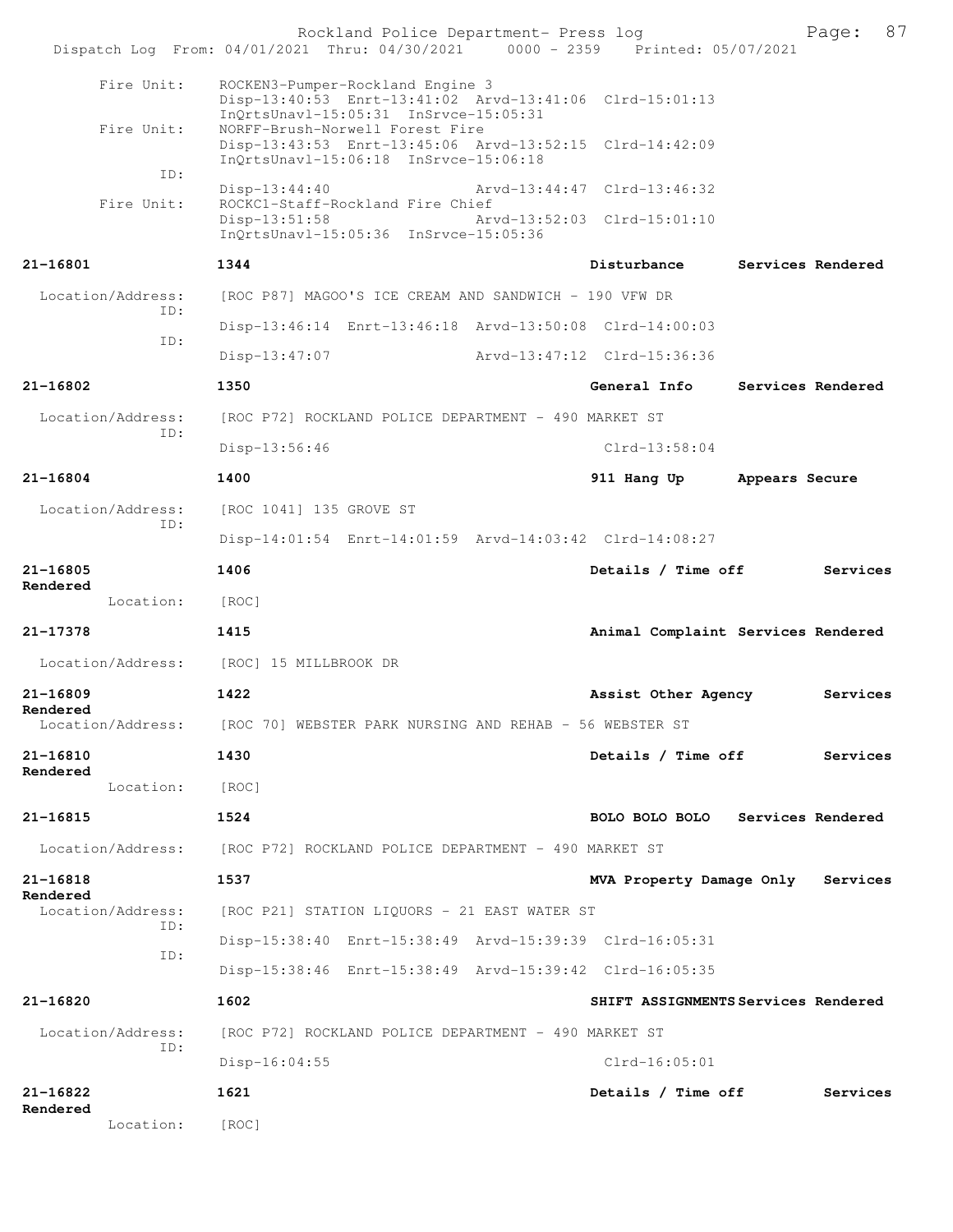| 21-16823                      | 1624                                                    | General Info                | Services Rendered                  |
|-------------------------------|---------------------------------------------------------|-----------------------------|------------------------------------|
| Location/Address:             | [ROC P72] ROCKLAND POLICE DEPARTMENT - 490 MARKET ST    |                             |                                    |
| ID:                           | $Disp-16:25:07$                                         | $Clrd-16:25:20$             |                                    |
| 21-16825                      | 1627                                                    | Unwanted Party              | Sent On Way                        |
| Location/Address:             | [ROC] 399 MARKET ST Apt. #2R                            |                             |                                    |
| ID:                           | Disp-16:28:20 Enrt-16:29:38 Arvd-16:30:55 Clrd-16:36:12 |                             |                                    |
| ID:                           | Disp-16:28:20 Enrt-16:29:41 Arvd-16:30:58 Clrd-16:36:19 |                             |                                    |
| ID:                           | Disp-16:31:33 Enrt-16:31:37 Arvd-16:31:41 Clrd-16:36:16 |                             |                                    |
| ID:                           | $Disp-16:31:48$                                         | Arvd-16:31:52 Clrd-16:36:10 |                                    |
| 21-16827                      | 1645                                                    | OFFICER OUT OF STATION      | Services                           |
| Rendered<br>Location/Address: | [ROC P72] ROCKLAND POLICE DEPARTMENT - 490 MARKET ST    |                             |                                    |
| ID:                           | $Disp-16:45:56$                                         | $Clrd-16:46:02$             |                                    |
| 21-16834                      | 1728                                                    |                             | WELL BEING CHECK Services Rendered |
| Location/Address:             | [ROC 157] 371 MARKET ST                                 |                             |                                    |
| ID:                           | Disp-17:30:45 Enrt-17:30:51 Arvd-17:35:16 Clrd-17:38:36 |                             |                                    |
| ID:                           | Disp-17:30:45 Enrt-17:30:53 Arvd-17:31:56 Clrd-17:42:01 |                             |                                    |
| ID:                           | Disp-17:31:19 Enrt-17:31:22 Arvd-17:31:24 Clrd-17:41:58 |                             |                                    |
| $21 - 16836$                  | 1742                                                    | Motor Vehicle Stop          | Verbal                             |
| Warning<br>Location/Address:  | [ROC] 655 MARKET ST @ 88 PIERCE RD                      |                             |                                    |
| ID:                           | Disp-17:43:31 Enrt-17:43:35 Arvd-17:43:36 Clrd-17:44:24 |                             |                                    |
| 21-16837                      | 1820                                                    | Details / Time off          | Services                           |
| Rendered<br>Location:         | [ROC]                                                   |                             |                                    |
| 21-16846                      | 1918                                                    | <b>Building Check</b>       | Services Rendered                  |
| Location/Address:             | [ROC] HOLY FAMILY CEMETERY - CENTRE AVE                 |                             |                                    |
| ID:                           |                                                         | Arvd-19:21:16 Clrd-19:29:00 |                                    |
| 21-16847                      | 1927                                                    | Suspicious Activity         | Sent On Way                        |
| Location/Address:             | [ROC] 1001 HINGHAM ST                                   |                             |                                    |
| ID:                           | Disp-19:31:21 Enrt-19:31:37 Arvd-19:33:58 Clrd-19:39:06 |                             |                                    |
| ID:                           | Disp-19:31:32 Enrt-19:31:36 Arvd-19:35:12 Clrd-19:39:03 |                             |                                    |
| $21 - 16848$                  | 1931                                                    | <b>Building Check</b>       | Services Rendered                  |
| Location/Address:             | [ROC] BLANCHARD ST                                      |                             |                                    |
| ID:                           |                                                         | Arvd-19:32:26 Clrd-19:33:26 |                                    |
| $21 - 16849$                  | 1938                                                    | Burglar Alarm               | Services Rendered                  |
| Location/Address:             | [ROC] DOUGH BOY - 295 UNION ST                          |                             |                                    |
| ID:<br>ID:                    | Disp-19:40:11 Enrt-19:40:23 Arvd-19:41:29 Clrd-19:43:33 |                             |                                    |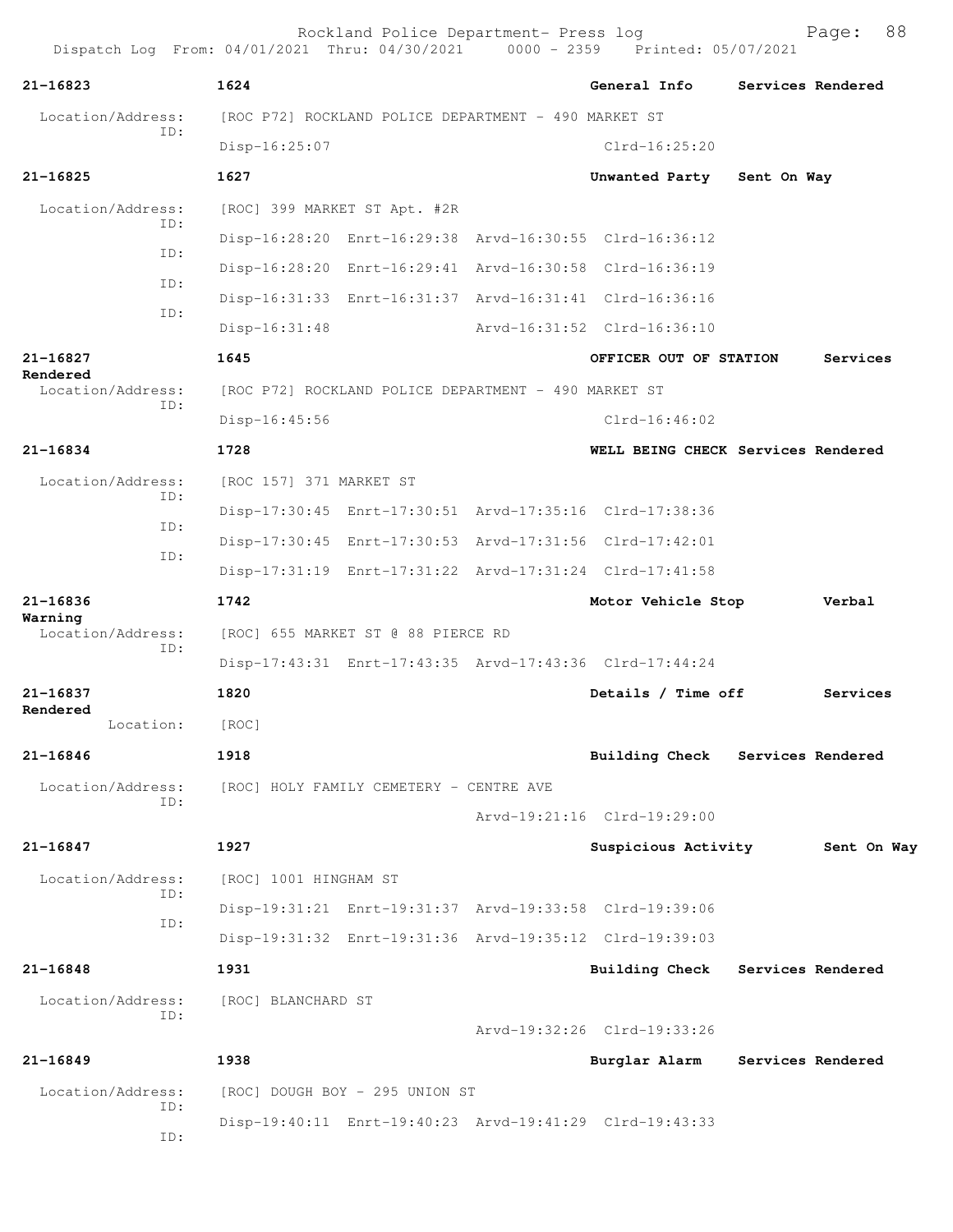|                                 | Rockland Police Department- Press log<br>Dispatch Log From: 04/01/2021 Thru: 04/30/2021 0000 - 2359 Printed: 05/07/2021 |                             | 89<br>Page:                      |
|---------------------------------|-------------------------------------------------------------------------------------------------------------------------|-----------------------------|----------------------------------|
|                                 | Disp-19:40:31 Enrt-19:40:43                                                                                             | $Clrd-19:43:26$             |                                  |
| TD:                             | Disp-19:40:40 Enrt-19:40:42 Arvd-19:43:02 Clrd-19:43:37                                                                 |                             |                                  |
| 21-16850                        | 1939                                                                                                                    | <b>Building Check</b>       | Services Rendered                |
| Location/Address:               | [ROC] HINGHAM ST                                                                                                        |                             |                                  |
| ID:                             |                                                                                                                         | Arvd-19:41:00 Clrd-19:41:33 |                                  |
| $21 - 16852$                    | 1944                                                                                                                    | <b>Building Check</b>       | Services Rendered                |
| Location/Address:<br>ID:        | [ROC] HARTSUFF ST                                                                                                       |                             |                                  |
|                                 |                                                                                                                         | Arvd-19:44:56 Clrd-19:49:17 |                                  |
| 21-16857                        | 2110                                                                                                                    |                             | Building Check Services Rendered |
| Location/Address:<br>TD:        | [ROC] HOLY FAMILY CEMETERY - CENTRE AVE                                                                                 |                             |                                  |
|                                 |                                                                                                                         | Arvd-21:13:40 Clrd-21:14:19 |                                  |
| $21 - 16860$                    | 2121                                                                                                                    | <b>Building Check</b>       | Services Rendered                |
| Location/Address:<br>ID:        | [ROC] BLANCHARD ST                                                                                                      |                             |                                  |
|                                 |                                                                                                                         | Arvd-21:22:02 Clrd-21:22:58 |                                  |
| $21 - 16861$<br>arrival         | 2121                                                                                                                    | Motor Vehicle Complaint     | Gone on                          |
| Location/Address:<br>ID:        | [ROC] SPRING ST                                                                                                         |                             |                                  |
|                                 | Disp-21:23:05 Enrt-21:23:08 Arvd-21:25:41 Clrd-21:30:43                                                                 |                             |                                  |
| 21-16862                        | 2123                                                                                                                    | <b>Building Check</b>       | Services Rendered                |
| Location/Address:<br>ID:        | [ROC] HARTSUFF ST                                                                                                       |                             |                                  |
|                                 |                                                                                                                         | Arvd-21:24:17 Clrd-21:27:37 |                                  |
| $21 - 16864$<br>Checked/Secured | 2135                                                                                                                    | Building Check              | Building                         |
| Location/Address:<br>ID:        | [ROC] HOTEL AREA - HINGHAM ST                                                                                           |                             |                                  |
|                                 |                                                                                                                         | Arvd-21:35:38 Clrd-21:37:59 |                                  |
| 21-16866                        | 2140                                                                                                                    | <b>Building Check</b>       | Services Rendered                |
| Location/Address:<br>ID:        | [ROC] HINGHAM ST                                                                                                        |                             |                                  |
|                                 |                                                                                                                         | Arvd-21:41:32 Clrd-21:41:37 |                                  |
| $21 - 16869$<br>arrival         | 2204                                                                                                                    | Suspicious Activity         | Gone on                          |
| Location/Address:<br>ID:        | [ROC P64] CVS PHARMACY - 80 MARKET ST                                                                                   |                             |                                  |
| ID:                             | Disp-22:05:20 Enrt-22:05:54 Arvd-22:08:47 Clrd-22:16:06                                                                 |                             |                                  |
|                                 | Disp-22:06:12 Enrt-22:06:14 Arvd-22:06:29 Clrd-22:16:04                                                                 |                             |                                  |
| 21-16874<br>Checked/Secured     | 2247                                                                                                                    | Burglar Alarm               | Building                         |
| Location/Address:<br>ID:        | [ROC] 1 COL BRIAN DUFFY WAY                                                                                             |                             |                                  |
| ID:                             | Disp-22:48:45 Enrt-22:49:23 Arvd-22:53:46 Clrd-23:00:59                                                                 |                             |                                  |
| ID:                             | Disp-22:53:27 Enrt-22:53:30 Arvd-22:53:33 Clrd-22:59:43                                                                 |                             |                                  |
|                                 | Disp-22:53:37 Enrt-22:53:42 Arvd-22:53:44 Clrd-22:59:40                                                                 |                             |                                  |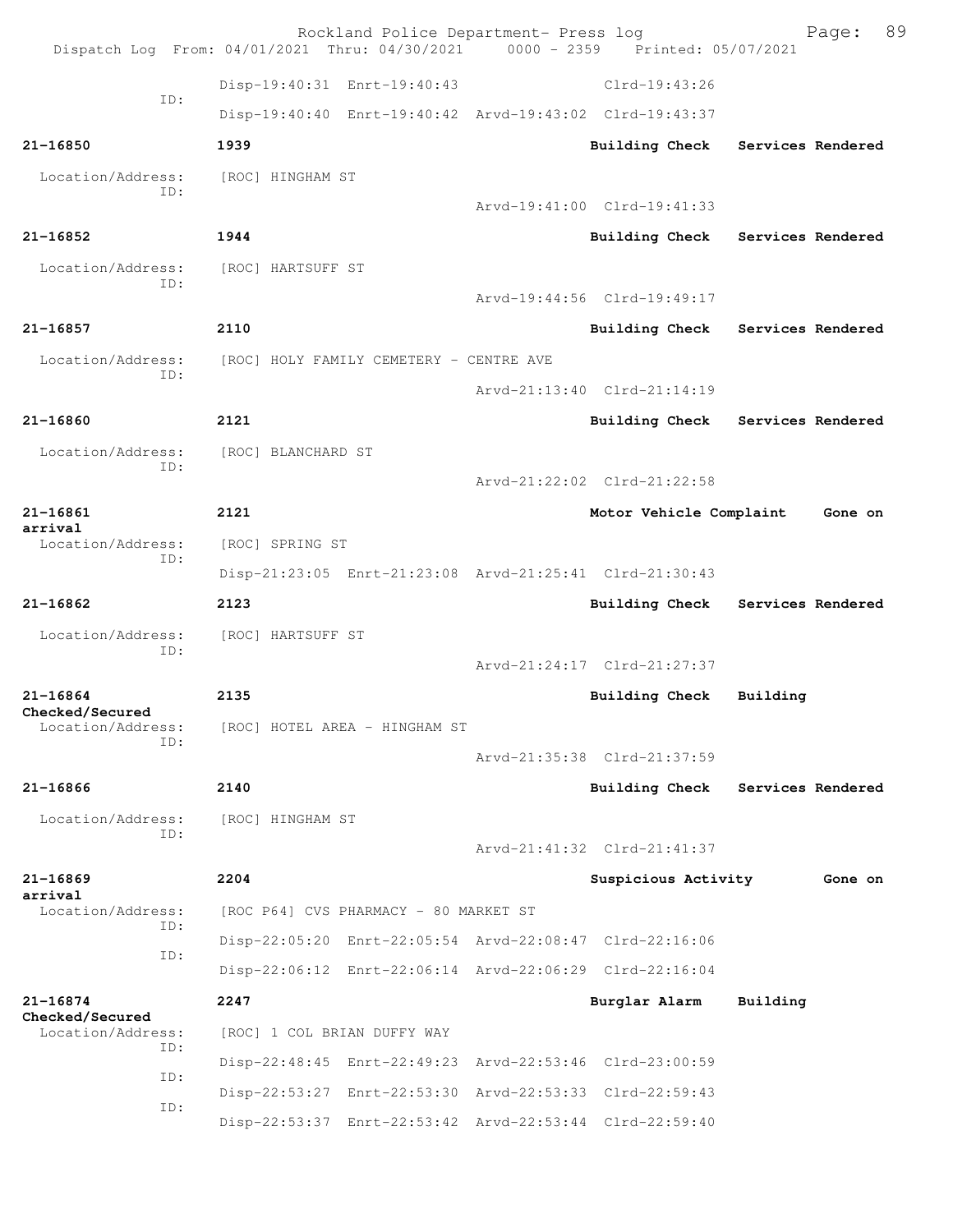|                                      |     |                          | Rockland Police Department- Press log                   | Dispatch Log From: 04/01/2021 Thru: 04/30/2021 0000 - 2359 Printed: 05/07/2021 | Page:                               | 90 |
|--------------------------------------|-----|--------------------------|---------------------------------------------------------|--------------------------------------------------------------------------------|-------------------------------------|----|
| 21-16876                             |     | 2328                     |                                                         | Noise Complaint Report Follows                                                 |                                     |    |
| Location/Address:                    | ID: | [ROC] 46 LINCOLN RD      |                                                         |                                                                                |                                     |    |
|                                      | ID: |                          |                                                         | Disp-23:30:14 Enrt-23:30:21 Arvd-23:34:32 Clrd-23:56:34                        |                                     |    |
|                                      | TD: |                          | Disp-23:30:14 Enrt-23:30:27 Arvd-23:34:31 Clrd-23:56:29 |                                                                                |                                     |    |
|                                      |     |                          |                                                         | Disp-23:37:51 Enrt-23:37:54 Arvd-23:38:22 Clrd-04/24/2021 @ 00:02:34           |                                     |    |
| For Date: $04/24/2021$ - Saturday    |     |                          |                                                         |                                                                                |                                     |    |
| 21-16880                             |     | 0015                     |                                                         |                                                                                | Building Check Services Rendered    |    |
| Location/Address:                    | ID: | [ROC] CENTRE AVE         |                                                         | Arvd-00:16:27 Clrd-00:18:26                                                    |                                     |    |
| 21-16881                             |     | 0017                     |                                                         |                                                                                | SHIFT ASSIGNMENTS Services Rendered |    |
| Location/Address:                    |     |                          | [ROC P72] ROCKLAND POLICE DEPARTMENT - 490 MARKET ST    |                                                                                |                                     |    |
| 21-16882                             |     | 0020                     |                                                         |                                                                                | Building Check Services Rendered    |    |
| Location/Address:                    |     | [ROC] BLANCHARD ST       |                                                         |                                                                                |                                     |    |
|                                      | ID: |                          |                                                         | Arvd-00:21:36 Clrd-00:22:21                                                    |                                     |    |
| 21-16883                             |     | 0024                     |                                                         | Building Check                                                                 | Services Rendered                   |    |
| Location/Address:                    |     | [ROC] HARTSUFF ST        |                                                         |                                                                                |                                     |    |
|                                      | ID: |                          |                                                         | Arvd-00:24:47 Clrd-00:26:20                                                    |                                     |    |
| $21 - 16885$                         |     | 0027                     |                                                         | <b>Building Check</b>                                                          | Building                            |    |
| Checked/Secured<br>Location/Address: |     | [ROC] HINGHAM ST         |                                                         |                                                                                |                                     |    |
|                                      | ID: |                          |                                                         | Arvd-00:28:21 Clrd-00:33:23                                                    |                                     |    |
| 21-16888                             |     | 0035                     |                                                         | <b>Building Check</b>                                                          | Services Rendered                   |    |
| Location/Address:                    |     | [ROC] HINGHAM ST         |                                                         |                                                                                |                                     |    |
|                                      | ID: |                          |                                                         | Arvd-00:36:36 Clrd-00:36:43                                                    |                                     |    |
| $21 - 16894$                         |     | 0142                     |                                                         |                                                                                | Noise Complaint Services Rendered   |    |
| Location/Address:                    |     | [ROC 952] 604 LIBERTY ST |                                                         |                                                                                |                                     |    |
|                                      | TD: | $Disp-01:44:11$          |                                                         | Arvd-01:45:55 Clrd-01:48:51                                                    |                                     |    |
|                                      | ID: |                          |                                                         | Disp-01:44:11 Enrt-01:45:57 Arvd-01:48:14 Clrd-01:48:49                        |                                     |    |
| 21-16896                             |     | 0154                     |                                                         | Missing Person                                                                 | Services Rendered                   |    |
| Location/Address:                    |     |                          | [ROC 159] 113 MARKET ST Apt. #110                       |                                                                                |                                     |    |
|                                      | ID: |                          |                                                         | Disp-02:00:37 Enrt-02:03:00 Arvd-02:03:40 Clrd-02:03:44                        |                                     |    |
| 21-16895                             |     | 0159                     |                                                         | <b>Building Check</b>                                                          | Investigated                        |    |
| Location/Address:                    | ID: | [ROC] CENTRE AVE         |                                                         |                                                                                |                                     |    |
|                                      |     |                          |                                                         | Arvd-02:00:09 Clrd-02:00:15                                                    |                                     |    |
| $21 - 16908$                         |     | 0613                     |                                                         | <b>Building Check</b>                                                          | Appears Secure                      |    |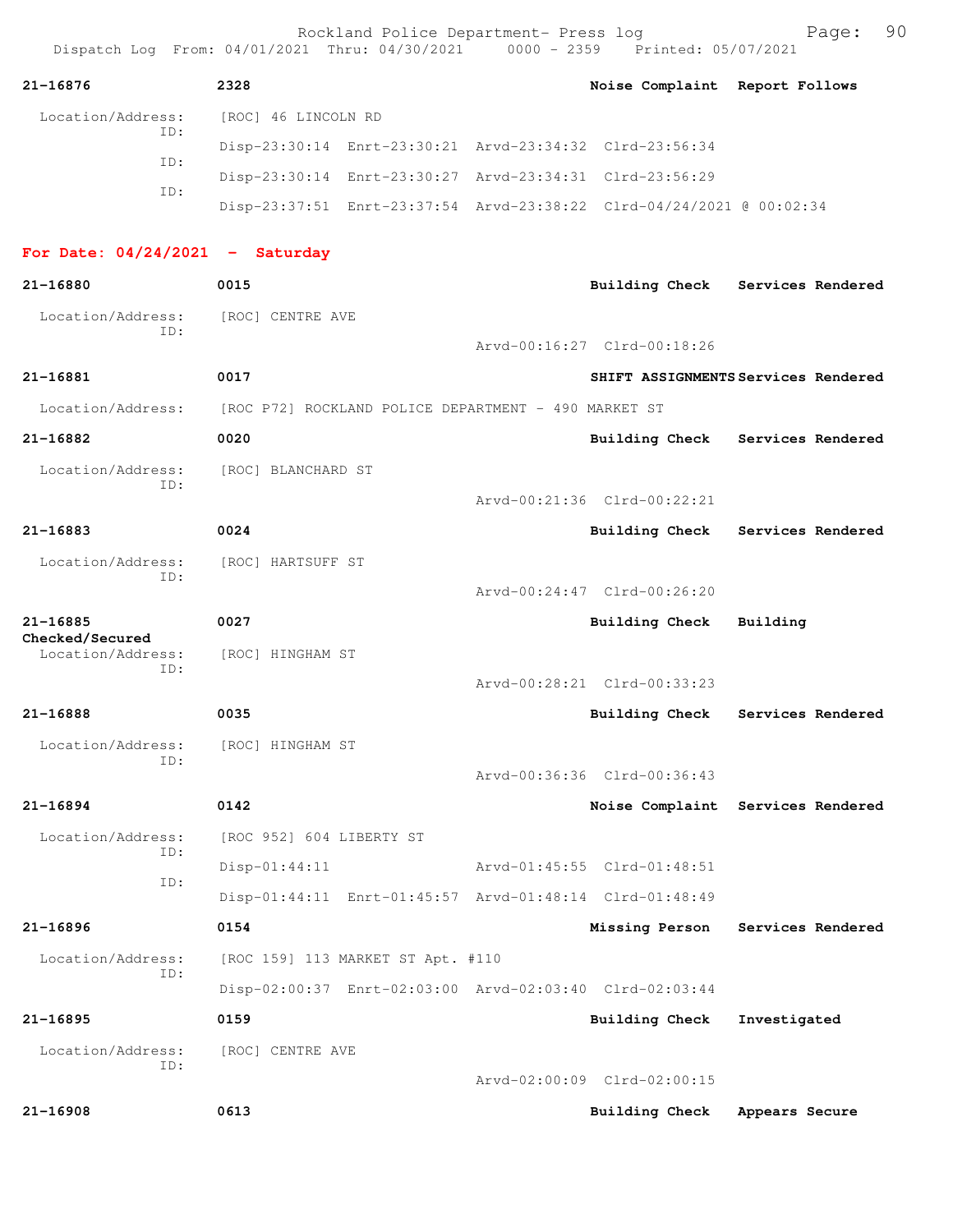|                                     | Rockland Police Department- Press log<br>Dispatch Log From: 04/01/2021 Thru: 04/30/2021 0000 - 2359 Printed: 05/07/2021 |                             | 91<br>Page:                         |
|-------------------------------------|-------------------------------------------------------------------------------------------------------------------------|-----------------------------|-------------------------------------|
| Location/Address:<br>TD:            | [ROC] UNION ST                                                                                                          |                             |                                     |
|                                     |                                                                                                                         | Arvd-06:13:56 Clrd-06:32:13 |                                     |
| 21-16914                            | 0750                                                                                                                    |                             | SHIFT ASSIGNMENTS Services Rendered |
| Location/Address:                   | [ROC P72] ROCKLAND POLICE DEPARTMENT - 490 MARKET ST Apt. #MARKE                                                        |                             |                                     |
| 21-16915                            | 0751                                                                                                                    |                             | Unwanted Party Services Rendered    |
| Location/Address:<br>TD:            | [ROC] 67 HINGHAM ST                                                                                                     |                             |                                     |
| TD:                                 | Disp-07:53:12 Enrt-07:55:39 Arvd-07:55:40 Clrd-08:16:11                                                                 |                             |                                     |
|                                     | Disp-07:58:54 Enrt-07:58:57 Arvd-07:58:58 Clrd-08:16:09                                                                 |                             |                                     |
| 21-16916                            | 0811                                                                                                                    | SWAP SHIFT                  | Services Rendered                   |
| Location/Address:<br>TD:            | [ROC P72] ROCKLAND POLICE DEPARTMENT - 490 MARKET ST                                                                    |                             |                                     |
|                                     | Disp-08:12:58                                                                                                           | $Clrd-08:13:14$             |                                     |
| 21-16921<br>Rendered                | 0931                                                                                                                    | Hazardous Materials         | Services                            |
| Vicinity of:<br>ID:                 | [ROC 66] REEDS POND PARK - 80 MARKET ST                                                                                 |                             |                                     |
|                                     |                                                                                                                         | Arvd-09:31:00 Clrd-09:32:53 |                                     |
| $21 - 16925$<br>Rendered            | 0946                                                                                                                    | Hazardous Materials         | Services                            |
| Vicinity of:<br>TD:                 | [ROC 66] REEDS POND PARK - 80 MARKET ST                                                                                 |                             |                                     |
| Original Call #:                    | Disp-09:47:01 Enrt-09:47:04 Arvd-09:50:59 Clrd-09:55:41<br>$21 - 16921$                                                 |                             |                                     |
| 21-16934                            | 1054                                                                                                                    | Motor Vehicle Stop          | Verbal                              |
| Warning<br>Location/Address:<br>ID: | [ROC] HINGHAM ST                                                                                                        |                             |                                     |
|                                     |                                                                                                                         | Arvd-10:54:00 Clrd-10:55:22 |                                     |
| $21 - 16939$<br>Checked/Secured     | 1123                                                                                                                    | Building Check              | Building                            |
| Location/Address:<br>ID:            | [ROC P47] BEST WESTERN - 909 HINGHAM ST                                                                                 |                             |                                     |
|                                     | $Disp-11:24:29$                                                                                                         | Arvd-11:24:39 Clrd-11:24:43 |                                     |
| $21 - 16943$                        | 1137                                                                                                                    |                             | Animal Complaint Services Rendered  |
| Location/Address:<br>ID:            | [ROC P10] BILL'S FRIENDLY TRAIN SHOPPE - 323 CENTRE AVE                                                                 |                             |                                     |
| ID:                                 | Disp-11:42:08 Enrt-11:42:16                                                                                             | $Clrd-11:42:59$             |                                     |
|                                     | $Disp-11:42:47$                                                                                                         | Arvd-11:42:54 Clrd-11:49:57 |                                     |
| 21-16956                            | 1235                                                                                                                    | Burglar Alarm               | Cancelled Enroute                   |
| Location/Address:<br>ID:            | [ROC P37] AMERICAN SPORT FLOORING INC - 105 EXCHANGE ST                                                                 |                             |                                     |
|                                     | Disp-12:37:27 Enrt-12:37:30                                                                                             | $Clrd-12:45:35$             |                                     |
| 21-16960<br>Hospital                | 1245                                                                                                                    | Disturbance                 | Transported to                      |
| Location/Address:<br>ID:            | [ROC 1041] 135 GROVE ST Apt. #110                                                                                       |                             |                                     |
| ID:                                 | Disp-12:49:14 Enrt-12:49:37 Arvd-12:50:00 Clrd-14:57:59                                                                 |                             |                                     |
| ID:                                 | Disp-12:49:23 Enrt-12:49:34                                                                                             | $Clrd-12:54:16$             |                                     |
|                                     | Disp-12:49:31 Enrt-12:49:33 Arvd-12:50:25 Clrd-13:43:46                                                                 |                             |                                     |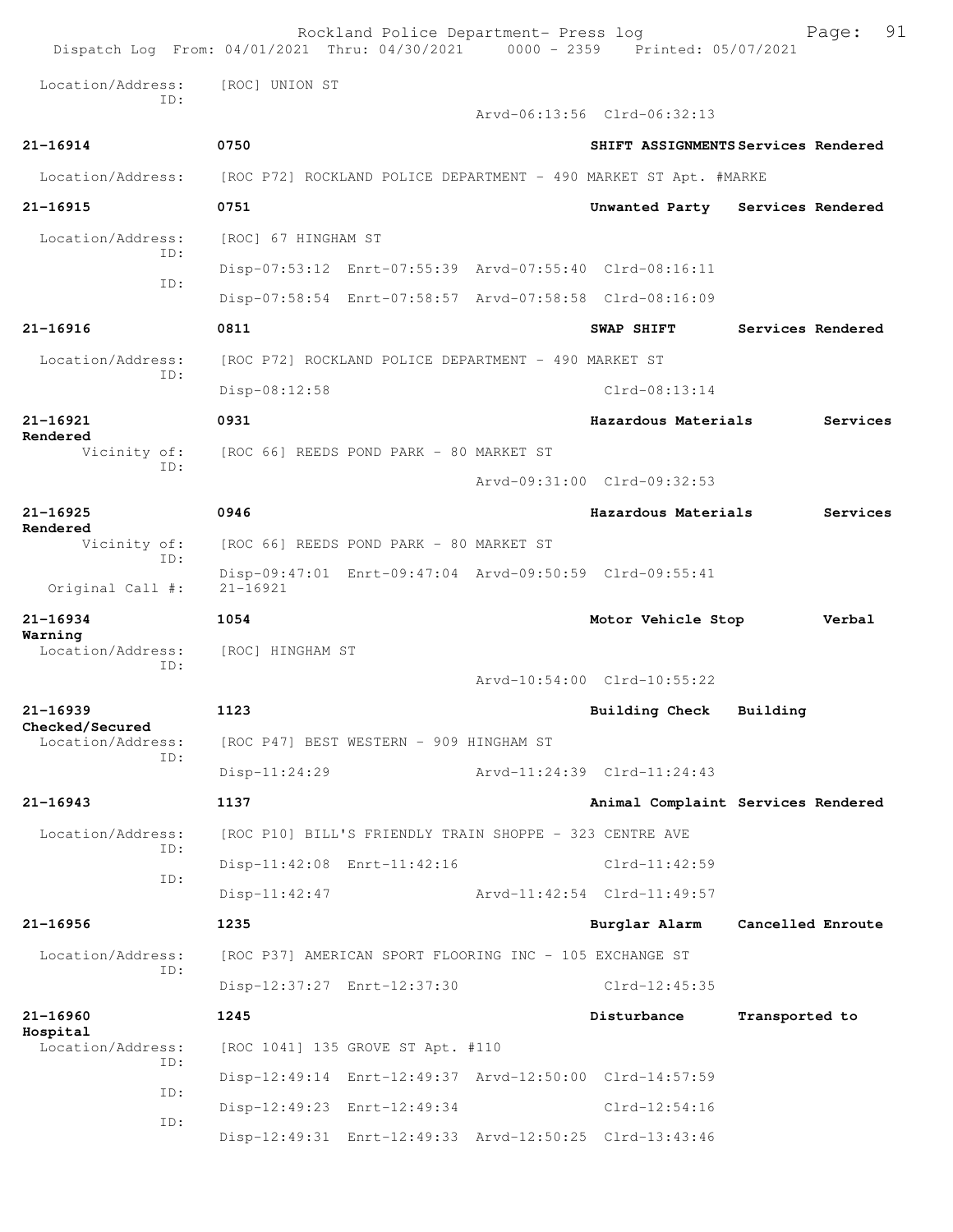|                          | Rockland Police Department- Press log<br>Dispatch Log From: 04/01/2021 Thru: 04/30/2021 0000 - 2359 Printed: 05/07/2021 |                             | 92<br>Page:                         |
|--------------------------|-------------------------------------------------------------------------------------------------------------------------|-----------------------------|-------------------------------------|
| TD:                      | Disp-12:50:33 Enrt-12:50:35 Arvd-12:50:36 Clrd-13:43:48                                                                 |                             |                                     |
| 21-16974                 | 1406                                                                                                                    | Disturbance                 | Advised to Court                    |
| Location/Address:        | [ROC 1041] 135 GROVE ST Apt. #137                                                                                       |                             |                                     |
| ID:                      | $Disp-14:08:30$                                                                                                         | Arvd-14:09:21 Clrd-14:11:18 |                                     |
| $21 - 16979$             | 1458                                                                                                                    | General Info                | Services Rendered                   |
| Location/Address:<br>ID: | [ROC P72] ROCKLAND POLICE DEPARTMENT - 490 MARKET ST                                                                    |                             |                                     |
|                          | $Disp-15:02:52$                                                                                                         | $Clrd-15:03:01$             |                                     |
| 21-16982<br>Rendered     | 1511                                                                                                                    | Lost/Found Property         | Services                            |
| Location/Address:<br>TD: | [ROC P72] ROCKLAND POLICE DEPARTMENT - 490 MARKET ST                                                                    |                             |                                     |
|                          | Disp-15:15:58                                                                                                           | $Clrd-15:16:05$             |                                     |
| $21 - 16983$<br>Rendered | 1523                                                                                                                    | Traffic Enforcement         | Services                            |
| Location/Address:<br>TD: | [ROC] HARTSUFF ST                                                                                                       |                             |                                     |
|                          | $Disp-15:25:55$                                                                                                         | Arvd-15:26:15 Clrd-15:27:39 |                                     |
| 21-16987                 | 1611                                                                                                                    |                             | SHIFT ASSIGNMENTS Services Rendered |
| Location/Address:        | [ROC P72] ROCKLAND POLICE DEPARTMENT - 490 MARKET ST                                                                    |                             |                                     |
| 21-16992<br>arrival      | 1640                                                                                                                    | Motor Vehicle Complaint     | Gone on                             |
| Location/Address:<br>ID: | [ROC 9] SULLIVAN TIRE AND AUTO SERVICE - 1 VFW DR                                                                       |                             |                                     |
|                          | Disp-16:43:22 Enrt-16:43:24 Arvd-16:48:11 Clrd-16:49:37                                                                 |                             |                                     |
| $21 - 16996$<br>Rendered | 1655                                                                                                                    | Traffic Enforcement         | Services                            |
| Location/Address:<br>ID: | [ROC] HARTSUFF ST                                                                                                       |                             |                                     |
|                          |                                                                                                                         | Arvd-16:55:51 Clrd-17:01:19 |                                     |
| 21-16997                 | 1659                                                                                                                    | <b>Time off</b>             | Services Rendered                   |
| Location:                | [ROC]                                                                                                                   |                             |                                     |
| $21 - 16998$             | 1727                                                                                                                    | Building Check              | Appears Secure                      |
| Location/Address:<br>TD: | [ROC] HOLY FAMILY CEMETERY - CENTRE AVE                                                                                 |                             |                                     |
|                          |                                                                                                                         | Arvd-17:28:48 Clrd-17:29:04 |                                     |
| 21-17021                 | 2040                                                                                                                    |                             | Suspicious PERSON Gone on arrival   |
| Location/Address:<br>ID: | [ROC] BALSAM ST                                                                                                         |                             |                                     |
|                          | Disp-20:42:31 Enrt-20:44:56 Arvd-20:48:15 Clrd-20:56:20                                                                 |                             |                                     |
| 21-17026                 | 2112                                                                                                                    | <b>Building Check</b>       | Appears Secure                      |
| Location/Address:<br>ID: | [ROC] CENTRE AVE                                                                                                        |                             |                                     |
|                          |                                                                                                                         | Arvd-21:13:12 Clrd-21:14:47 |                                     |
| 21-17028                 | 2119                                                                                                                    |                             | Suspicious PERSON Services Rendered |
| Location/Address:<br>ID: | [ROC] FAIRVIEW ST                                                                                                       |                             |                                     |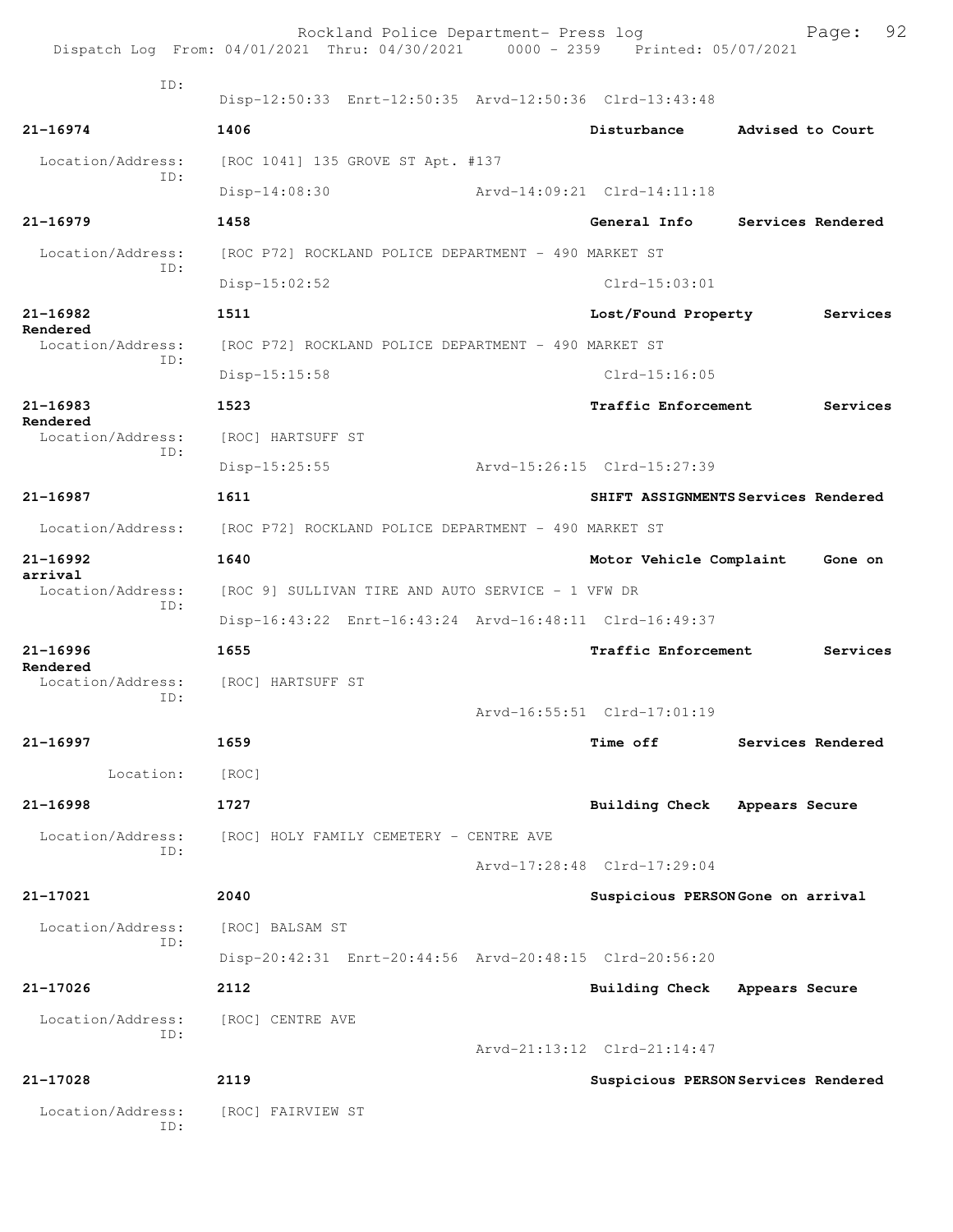Rockland Police Department- Press log Freed Page: 93 Dispatch Log From: 04/01/2021 Thru: 04/30/2021 0000 - 2359 Printed: 05/07/2021 Disp-21:20:11 Enrt-21:21:11 Clrd-21:26:43 **21-17029 2126 Suspicious ITEM Services Rendered** Location/Address: [ROC P77] BURGER KING - 157 MARKET ST ID: Disp-21:28:04 Enrt-21:31:18 Arvd-21:40:11 Clrd-21:40:16 **21-17031 2137 Suspicious Activity Investigated** Location/Address: [ROC 1004] 50 BAY PATH LN ID: Disp-21:40:09 Enrt-21:40:58 Arvd-21:45:10 Clrd-21:59:44 ID: Disp-21:40:22 Enrt-21:40:56 Arvd-21:43:01 Clrd-21:59:41 ID: Disp-21:43:40 Enrt-21:43:44 Arvd-21:43:46 Clrd-21:59:46 **21-17039 2252 Building Check Appears Secure** Location/Address: [ROC] CENTRE AVE ID: Arvd-22:52:31 Clrd-22:52:42 **21-17043 2344 Disturbance Services Rendered** Location/Address: [ROC 530] 100 MARTHA DR Apt. #D ID: Disp-23:46:45 Enrt-23:46:48 Arvd-23:51:13 Clrd-04/25/2021 @ 00:00:57 **For Date: 04/25/2021 - Sunday 21-17046 0000 SHIFT ASSIGNMENTS No Action Required** Location/Address: [ROC P72] ROCKLAND POLICE DEPARTMENT - 490 MARKET ST **21-17045 0012 Suspicious Activity Services Rendered**  Location/Address: [ROC] 495 MARKET ST ID: Disp-00:16:22 Enrt-00:16:25 Arvd-00:16:26 Clrd-00:41:05 ID: Disp-00:16:28 Enrt-00:16:31 Arvd-00:16:32 Clrd-00:41:00 **21-17052 0104 Building Check Investigated** Location/Address: [ROC] CENTRE AVE ID: Arvd-01:04:51 Clrd-01:04:59 **21-17053 0114 Details / Time off Services Rendered**  Location: [ROC] **21-17059 0144 Motor Vehicle Stop Citation/Warning Issued**  [ROC 684] 355 HINGHAM ST ID: Arvd-01:44:00 Clrd-01:59:03 ID: Disp-01:45:07 Enrt-01:45:13 Arvd-01:45:15 Clrd-01:57:40 **21-17062 0337 Suspicious Activity Investigated** Location/Address: [ROC 745] 50 CONCORD ST ID: Arvd-03:37:00 Clrd-03:38:05 ID: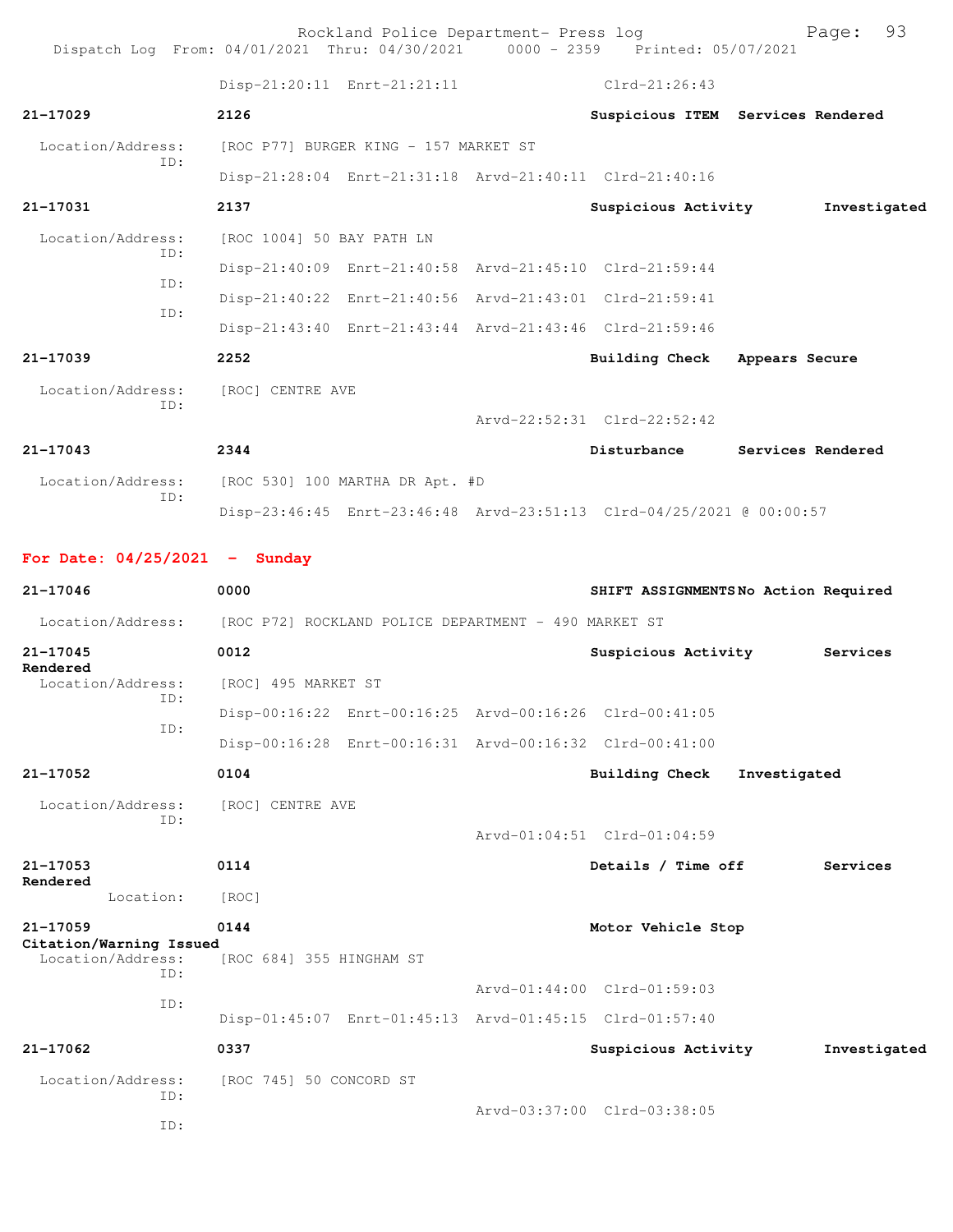| Dispatch Log From: 04/01/2021 Thru: 04/30/2021 |                                                      | Rockland Police Department- Press log                | $0000 - 2359$ | Printed: 05/07/2021                                            | 94<br>Page:                         |
|------------------------------------------------|------------------------------------------------------|------------------------------------------------------|---------------|----------------------------------------------------------------|-------------------------------------|
|                                                |                                                      |                                                      |               | Disp-03:37:44 Enrt-03:37:50 Arvd-03:37:53 Clrd-03:48:58        |                                     |
| ID:                                            |                                                      |                                                      |               | Disp-03:37:46 Enrt-03:37:48 Arvd-03:37:55 Clrd-03:48:56        |                                     |
| ID:                                            |                                                      |                                                      |               | Disp-03:40:13 Enrt-03:40:15 Arvd-03:40:17 Clrd-03:48:54        |                                     |
| 21-17066<br>Required                           | 0535                                                 |                                                      |               | Details / Time off                                             | No Action                           |
| Location:                                      | [ROC]                                                |                                                      |               |                                                                |                                     |
| 21-17067                                       | 0600                                                 |                                                      |               | <b>Building Check</b>                                          | Services Rendered                   |
| Location/Address:<br>ID:                       |                                                      | [ROC] BUILDING DISTRICT - UNION ST                   |               |                                                                |                                     |
|                                                |                                                      |                                                      |               | Arvd-06:01:22 Clrd-06:20:25                                    |                                     |
| 21-17068<br>Required                           | 0621                                                 |                                                      |               | Prisoner Information                                           | No Action                           |
| Location/Address:<br>ID:                       |                                                      | [ROC P72] ROCKLAND POLICE DEPARTMENT - 490 MARKET ST |               |                                                                |                                     |
|                                                | Disp-06:23:21                                        |                                                      |               | $Clrd-06:23:54$                                                |                                     |
| 21-17069                                       | 0624                                                 |                                                      |               |                                                                | Escort/Transport Services Rendered  |
| Location/Address:<br>ID:                       | [ROC 96] 16 SAW MILL LN                              |                                                      |               |                                                                |                                     |
|                                                |                                                      |                                                      |               | Arvd-06:24:00 Clrd-06:29:57                                    |                                     |
| 21-17072                                       | 0708                                                 |                                                      |               | <b>Building Check</b>                                          | Investigated                        |
| Location/Address:<br>ID:                       | [ROC] CENTRE AVE                                     |                                                      |               |                                                                |                                     |
|                                                |                                                      |                                                      |               | Arvd-07:09:16 Clrd-07:09:24                                    |                                     |
| 21-17077<br>Rendered                           | 0721                                                 |                                                      |               | Traffic Enforcement                                            | Services                            |
| Location/Address:<br>ID:                       | [ROC] HARTSUFF ST                                    |                                                      |               |                                                                |                                     |
|                                                |                                                      |                                                      |               | Arvd-07:22:52 Clrd-07:35:07                                    |                                     |
| 21-17081                                       | 0800                                                 |                                                      |               | General Info                                                   | Services Rendered                   |
| Location/Address:<br>TD:                       |                                                      | [ROC P72] ROCKLAND POLICE DEPARTMENT - 490 MARKET ST |               |                                                                |                                     |
|                                                |                                                      |                                                      |               | Disp-08:10:54 Enrt-08:11:00 Arvd-08:11:03 Clrd-08:11:06        |                                     |
| 21-17083<br>arrival                            | 0832                                                 |                                                      |               | Suspicious Activity                                            | Gone on                             |
| Location/Address:<br>ID:                       | [ROC] 165 HINGHAM ST                                 |                                                      |               |                                                                |                                     |
|                                                |                                                      |                                                      |               | Disp-08:37:35 Enrt-08:37:39 Arvd-08:42:09 Clrd-08:50:08        |                                     |
| 21-17091                                       | 1031                                                 |                                                      |               | <b>TIME OFF</b>                                                | No Action Required                  |
| Location/Address:<br>ID:                       | [ROC P72] ROCKLAND POLICE DEPARTMENT - 490 MARKET ST |                                                      |               |                                                                |                                     |
|                                                |                                                      |                                                      |               | Arvd-10:31:22 Clrd-10:33:43                                    |                                     |
| 21-17126<br>Warning                            | 1502                                                 |                                                      |               | Motor Vehicle Stop                                             | Verbal                              |
| Location/Address:<br>ID:                       | [ROC] WEYMOUTH ST                                    |                                                      |               |                                                                |                                     |
|                                                |                                                      |                                                      |               | Disp-15:04:46 Enrt-15:04:48 Arvd-15:04:52 Clrd-15:06:42        |                                     |
| 21-17135                                       | 1600                                                 |                                                      |               |                                                                | SHIFT ASSIGNMENTS Services Rendered |
| Location/Address:                              |                                                      |                                                      |               | [ROC P72] ROCKLAND POLICE DEPARTMENT - 490 MARKET ST Apt. $\#$ |                                     |
| 21-17138                                       | 1617                                                 |                                                      |               | Details / Time off                                             | Services                            |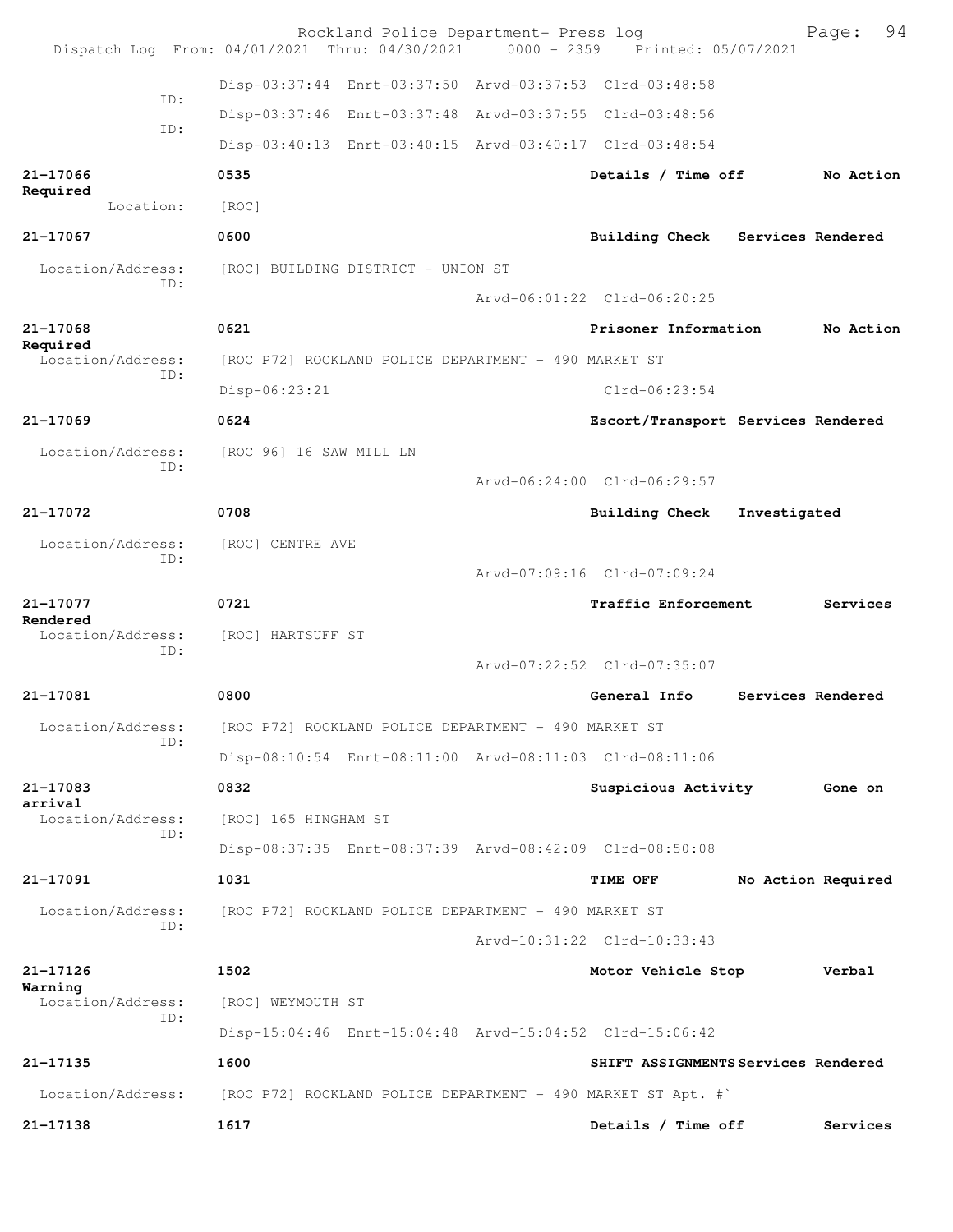| Rendered             | Location:                               | [ROC]                                                                                  |                                                                                                                      |                                                         |          |
|----------------------|-----------------------------------------|----------------------------------------------------------------------------------------|----------------------------------------------------------------------------------------------------------------------|---------------------------------------------------------|----------|
| 21-17142             |                                         | 1709                                                                                   |                                                                                                                      | Unwanted Party Peace Restored                           |          |
|                      | Location/Address:<br>ID:                | [ROC 796] 117 REED ST                                                                  |                                                                                                                      |                                                         |          |
|                      |                                         |                                                                                        |                                                                                                                      | Disp-17:12:04 Enrt-17:12:14 Arvd-17:16:19 Clrd-17:41:21 |          |
|                      | ID:                                     |                                                                                        |                                                                                                                      | Disp-17:12:11 Enrt-17:12:13 Arvd-17:15:34 Clrd-17:41:14 |          |
|                      | ID:                                     |                                                                                        |                                                                                                                      | Disp-17:13:20 Enrt-17:13:22 Arvd-17:13:23 Clrd-17:41:11 |          |
| 21-17147<br>Rendered |                                         | 1726                                                                                   |                                                                                                                      | Details / Time off                                      | Services |
|                      | Location:                               | [ROC]                                                                                  |                                                                                                                      |                                                         |          |
| 21-17171<br>Warning  |                                         | 2123                                                                                   |                                                                                                                      | Motor Vehicle Stop                                      | Verbal   |
|                      | Location/Address:<br>ID:                |                                                                                        | [ROC] 115 UNION ST @ 20 VERNON ST                                                                                    |                                                         |          |
|                      |                                         |                                                                                        |                                                                                                                      | Disp-21:24:36 Enrt-21:24:41 Arvd-21:24:44 Clrd-21:29:36 |          |
|                      | ID:                                     |                                                                                        |                                                                                                                      | Disp-21:24:39 Enrt-21:24:43 Arvd-21:24:45 Clrd-21:29:32 |          |
| 21-17176             |                                         | 2218                                                                                   |                                                                                                                      | Unwanted Party Arrest (s) Made                          |          |
|                      | Location/Address:                       | [ROC] 26 BEAL CT                                                                       |                                                                                                                      |                                                         |          |
| ID:                  |                                         |                                                                                        |                                                                                                                      | Disp-22:21:02 Enrt-22:21:16 Arvd-22:28:07 Clrd-22:50:20 |          |
|                      | ID:                                     |                                                                                        |                                                                                                                      | Disp-22:21:06 Enrt-22:21:14 Arvd-22:21:25 Clrd-23:23:20 |          |
|                      | ID:                                     |                                                                                        |                                                                                                                      | Disp-22:21:20 Enrt-22:21:23 Arvd-22:35:16 Clrd-23:05:29 |          |
|                      | ID:                                     |                                                                                        |                                                                                                                      | Disp-22:41:23 Enrt-22:41:25 Arvd-22:41:26 Clrd-22:52:19 |          |
|                      | Refer To Arrest:<br>Arrest:<br>Address: | 21ROC-17176-AR<br>ROGERS, ALAN M<br>76 THICKET ST<br>35                                | WEYMOUTH, MA                                                                                                         |                                                         |          |
|                      | Age:<br>Charges:                        | ASSAULT W/DANGEROUS WEAPON<br>ASSAULT W/DANGEROUS WEAPON<br>ASSAULT W/DANGEROUS WEAPON | MOTOR VEH, MALICIOUS DAMAGE TO c266 \$28(a)<br>A&B ON FAMILY / HOUSEHOLD MEMBER<br>B&E BUILDING NIGHTTIME FOR FELONY |                                                         |          |
| 21-17179             |                                         | 2253                                                                                   |                                                                                                                      | Health & Welfare Check                                  | Services |
| Rendered             | Location/Address:                       | [ROC] 63 WEBSTER ST Apt. #2                                                            |                                                                                                                      |                                                         |          |
|                      | ID:                                     |                                                                                        |                                                                                                                      | Disp-22:54:41 Enrt-22:54:48 Arvd-22:55:06 Clrd-23:05:01 |          |
|                      | ID:                                     |                                                                                        |                                                                                                                      | Disp-22:54:41 Enrt-22:54:45 Arvd-22:55:09 Clrd-23:09:36 |          |
| 21-17180<br>arrival  |                                         | 2336                                                                                   |                                                                                                                      | Motor Vehicle Complaint                                 | Gone on  |
|                      | Location/Address:<br>ID:                | [ROC] UNION ST                                                                         |                                                                                                                      |                                                         |          |
|                      |                                         |                                                                                        |                                                                                                                      | Disp-23:38:48 Enrt-23:38:51 Arvd-23:45:03 Clrd-23:48:50 |          |
|                      |                                         | For Date: $04/26/2021$ - Monday                                                        |                                                                                                                      |                                                         |          |
| 21-17182             |                                         | 0000                                                                                   |                                                                                                                      | SHIFT ASSIGNMENTSNO EMS                                 |          |

Location/Address: [ROC P72] ROCKLAND POLICE DEPARTMENT - 490 MARKET ST ID:

Arvd-00:00:00 Clrd-00:02:30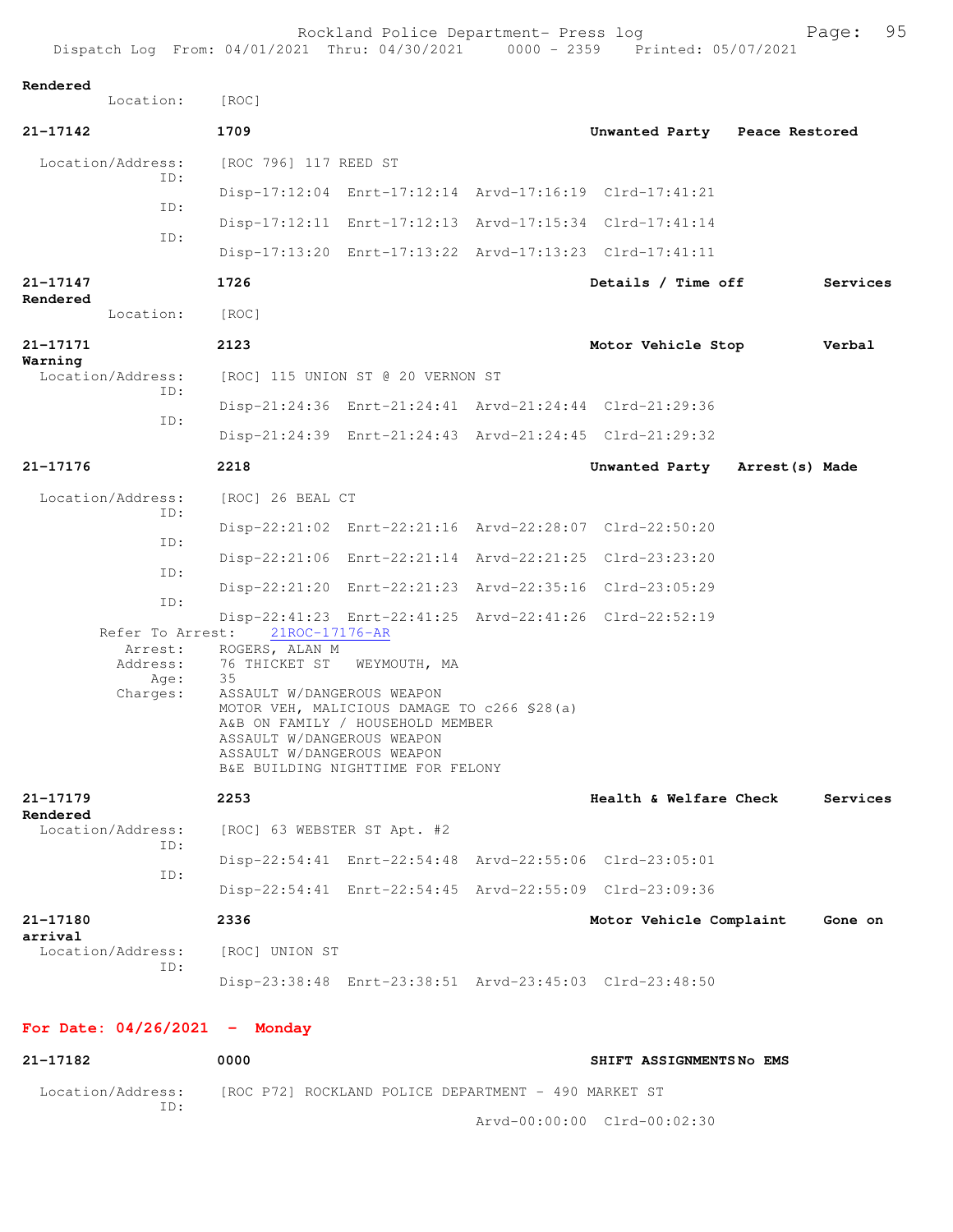Rockland Police Department- Press log Freed Page: 96 Dispatch Log From: 04/01/2021 Thru: 04/30/2021 0000 - 2359 Printed: 05/07/2021 **21-17200 0559 Building Check Services Rendered** Location/Address: [ROC] BUILDING DISTRICT - UNION ST ID: Arvd-06:01:00 Clrd-06:30:07 **21-17204 0622 Traffic Enforcement Appears Secure**  Location/Address: [ROC] HARTSUFF ST ID: Arvd-06:23:28 Clrd-06:53:25 **21-17209 0703 Motor Vehicle Stop Verbal Warning**  Location/Address: [ROC] 775 UNION ST @ 8 LIBERTY CT ID: Arvd-07:03:00 Clrd-07:05:50 **21-17210 0711 Motor Vehicle Stop Verbal Warning**  Vicinity of: [ROC] 500 UNION ST ID: Arvd-07:11:00 Clrd-07:16:30 **21-17211 0716 Breaking & Entering Report Follows**  Location/Address: [ROC P83] ROCKLAND GOLF COURSE - 276 PLAIN ST ID: Arvd-07:16:00 Clrd-07:29:05 **21-17215 0756 Assist Other Agency Services Rendered**  Location/Address: [HIN] 1 CUTTER HILL LN ID: Disp-07:59:05 Enrt-07:59:09 Arvd-08:20:37 Clrd-08:20:47 **21-17216 0800 SHIFT ASSIGNMENTS Services Rendered** Location/Address: [ROC P72] ROCKLAND POLICE DEPARTMENT - 490 MARKET ST **21-17218 0817 Lost/Found Property Investigated** Location/Address: [ROC] 75 BROOKSIDE RD ID: Disp-08:19:47 Arvd-08:24:23 Clrd-08:39:18 ID: Disp-08:24:39 Arvd-08:24:46 Clrd-08:39:25 ID: Arvd-08:25:42 Clrd-09:20:06 **21-17219 0824 CRUISER MAINTENANCE Services Rendered**  Location/Address: [ROC] LARRYS AUTO - UNION ST **21-17220 0832 CRUISER DETAIL Services Rendered** Location/Address: [ROC] UNION ST **21-17225 0847 Larceny Services Rendered** Location/Address: [ROC 17] E.T. WRIGHT SHOE FACTORY - 379 LIBERTY ST **21-17231 0919 COMP TIME Services Rendered** Location: [ROC] **21-17380 0945 Animal Complaint Services Rendered** Location/Address: [ROC] 20 PAYSON AVE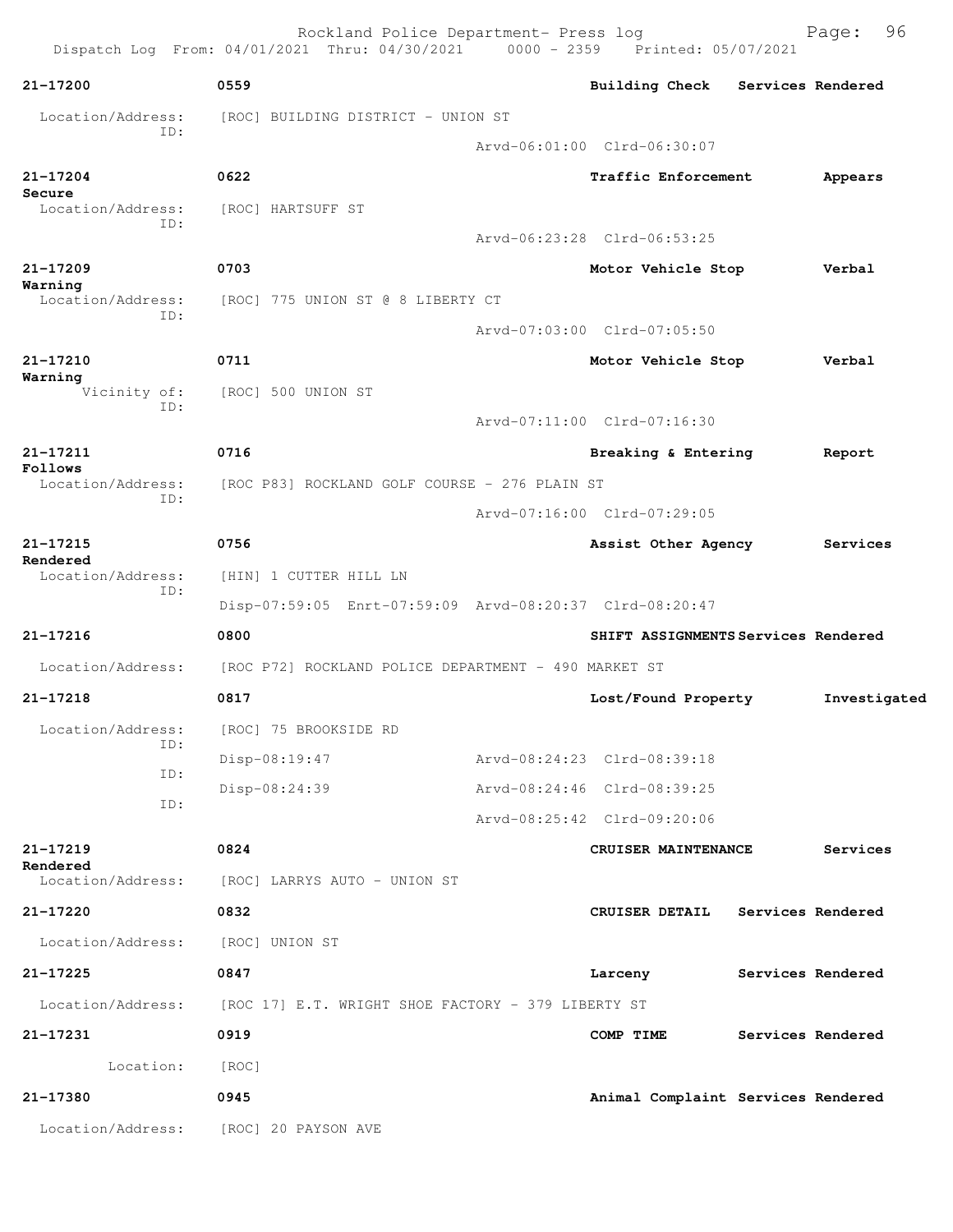| 21-17233                             | 0948                                                    |  | Details                             |                   | Services Rendered |  |  |
|--------------------------------------|---------------------------------------------------------|--|-------------------------------------|-------------------|-------------------|--|--|
| Location:                            | [ROC]                                                   |  |                                     |                   |                   |  |  |
| 21-17241                             | 1030                                                    |  | Animal Complaint Services Rendered  |                   |                   |  |  |
| Location/Address:<br>ID:             | [ROC] 15 DUBLIN ROW                                     |  |                                     |                   |                   |  |  |
|                                      |                                                         |  | Arvd-10:30:00 Clrd-10:51:23         |                   |                   |  |  |
| 21-17249                             | 1119                                                    |  | Assist Public                       | Services Rendered |                   |  |  |
| Location/Address:<br>ID:             | [ROC 96] 16 SAW MILL LN                                 |  |                                     |                   |                   |  |  |
|                                      | $Disp-11:23:04$                                         |  | Arvd-11:26:50 Clrd-11:31:25         |                   |                   |  |  |
| 21-17251                             | 1140                                                    |  | <b>Building Check</b>               | Services Rendered |                   |  |  |
| Location/Address:<br>ID:             | [ROC] HINGHAM ST                                        |  |                                     |                   |                   |  |  |
|                                      |                                                         |  | Arvd-11:41:20 Clrd-11:41:56         |                   |                   |  |  |
| 21-17261<br>Warning                  | 1229                                                    |  | Motor Vehicle Stop                  |                   | Verbal            |  |  |
| Location/Address:<br>ID:             | [ROC] POND ST                                           |  |                                     |                   |                   |  |  |
|                                      |                                                         |  | Arvd-12:29:00 Clrd-12:33:46         |                   |                   |  |  |
| $21 - 17265$                         | 1236                                                    |  | OVER DOSE FOLLOW UP                 |                   | Services          |  |  |
| Rendered<br>Location/Address:        | [ROC] LIBERTY ST                                        |  |                                     |                   |                   |  |  |
| 21-17283                             | 1421                                                    |  | Details                             |                   | Services Rendered |  |  |
| Location: [ROC]                      |                                                         |  |                                     |                   |                   |  |  |
| 21-17286                             | 1457                                                    |  | <b>Time off</b>                     |                   | Services Rendered |  |  |
| Location:                            | [ROC]                                                   |  |                                     |                   |                   |  |  |
| 21-17295                             | 1601                                                    |  | SHIFT ASSIGNMENTS Services Rendered |                   |                   |  |  |
| Location/Address:                    | [ROC P72] ROCKLAND POLICE DEPARTMENT - 490 MARKET ST    |  |                                     |                   |                   |  |  |
| ID:                                  | $Disp-16:07:04$                                         |  | $Clrd-16:07:12$                     |                   |                   |  |  |
| 21-17300                             | 1733                                                    |  | Motor Vehicle Complaint             |                   | Services          |  |  |
| Rendered<br>Location/Address:        | [ROC] WINTER CIR                                        |  |                                     |                   |                   |  |  |
| ID:                                  | Disp-17:34:31 Enrt-17:34:58 Arvd-17:40:08 Clrd-17:59:05 |  |                                     |                   |                   |  |  |
| 21-17303                             | 1737                                                    |  | Motor Vehicle Complaint             |                   | Services          |  |  |
| Rendered<br>Location/Address:        | [ROC] BAY PATH LN                                       |  |                                     |                   |                   |  |  |
| ID:                                  | Disp-17:39:05 Enrt-17:39:58 Arvd-17:53:07 Clrd-18:01:32 |  |                                     |                   |                   |  |  |
| 21-17310                             | 1803                                                    |  | Detail                              |                   | Services Rendered |  |  |
| Location/Address:                    | [ROC P72] ROCKLAND POLICE DEPARTMENT - 490 MARKET ST    |  |                                     |                   |                   |  |  |
| 21-17314                             | 1834                                                    |  | MVA Property Damage Only            |                   | Paper             |  |  |
| Exchange<br>Location/Address:<br>ID: | [ROC P89] CALVARY CHAPEL - 175 MARKET ST                |  |                                     |                   |                   |  |  |
| ID:                                  | Disp-18:35:17 Enrt-18:36:17 Arvd-18:40:11 Clrd-19:02:29 |  |                                     |                   |                   |  |  |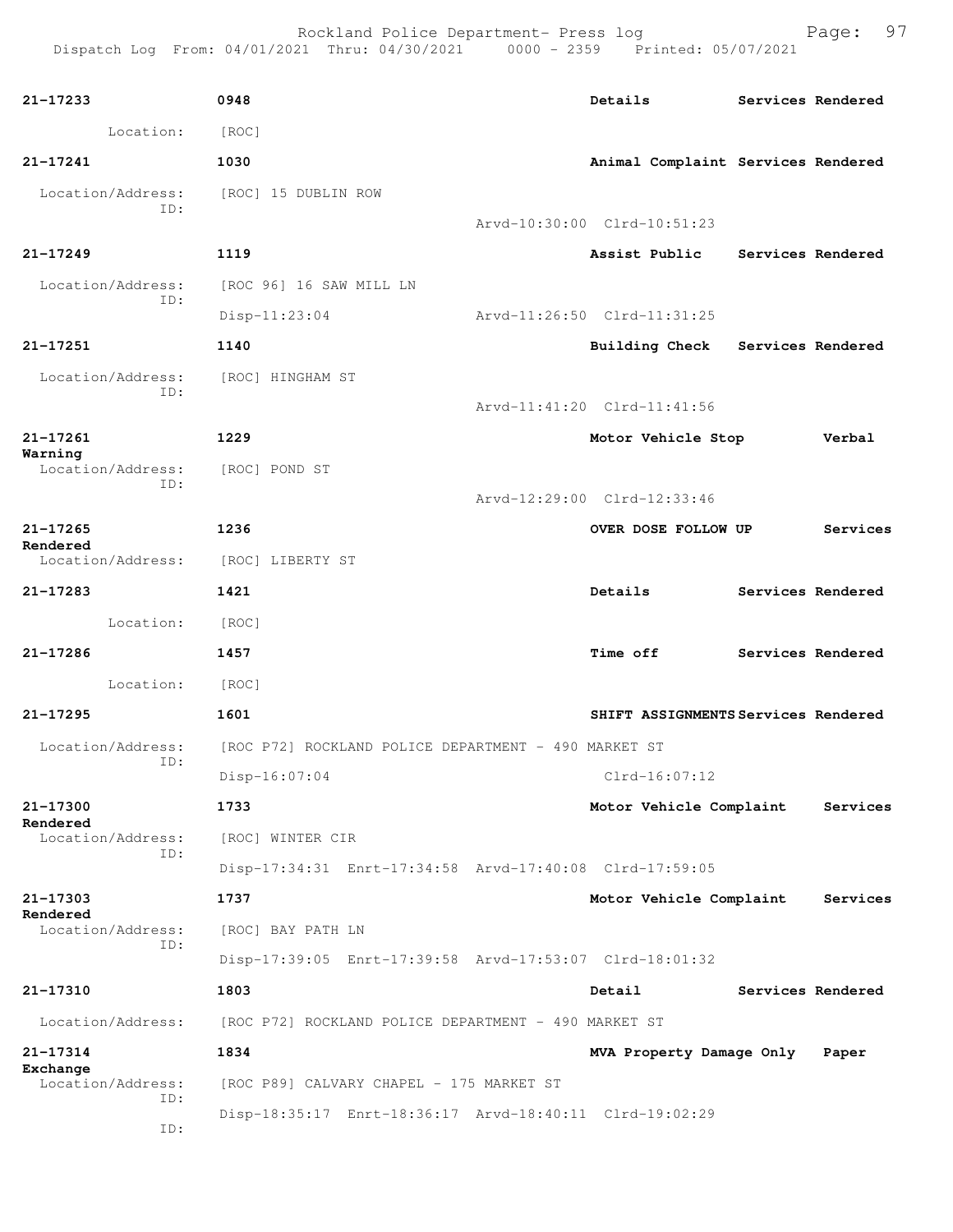Rockland Police Department- Press log entitled and Page: 98 Dispatch Log From: 04/01/2021 Thru: 04/30/2021 0000 - 2359 Printed: 05/07/2021

Disp-18:35:33 Enrt-18:36:17 Arvd-18:39:18 Clrd-19:02:23

| 21-17317<br>Rendered     |           | 1942                                                    | Details / Time off | Services                         |
|--------------------------|-----------|---------------------------------------------------------|--------------------|----------------------------------|
|                          | Location: | [ROC]                                                   |                    |                                  |
| 21-17326                 |           | 2046                                                    |                    | 911 Accidental Services Rendered |
| Location/Address:<br>ID: |           | [ROC 99] 305 NORTH AVE Apt. #APT 1                      |                    |                                  |
|                          |           | Disp-20:47:32 Enrt-20:49:40 Arvd-20:51:18 Clrd-20:52:49 |                    |                                  |
| 21-17329<br>Rendered     |           | 2154                                                    | Details / Time off | Services                         |
|                          | Location: | [ROC]                                                   |                    |                                  |

**For Date: 04/27/2021 - Tuesday**

| 21-17337                                     | 0004                                                    | SHIFT ASSIGNMENTS Services Rendered |                 |          |
|----------------------------------------------|---------------------------------------------------------|-------------------------------------|-----------------|----------|
| Location/Address:                            | [ROC P72] ROCKLAND POLICE DEPARTMENT - 490 MARKET ST    |                                     |                 |          |
| 21-17340<br>Warning                          | 0040                                                    | Motor Vehicle Stop                  |                 | Verbal   |
| Vicinity of:<br>TD:                          | [ROC] BEHIND DUNKIN DONUTS - 147 MARKET ST              |                                     |                 |          |
|                                              |                                                         | Arvd-00:40:00 Clrd-00:44:41         |                 |          |
| $21 - 17345$                                 | 0117                                                    | Motor Vehicle Stop                  |                 | Verbal   |
| Warning<br>Vicinity of:<br>ID:               | [ROC 993] 431 SALEM ST                                  |                                     |                 |          |
| TD:                                          |                                                         | Arvd-01:17:00 Clrd-01:23:02         |                 |          |
|                                              | $Disp-01:19:02$                                         | Arvd-01:19:06 Clrd-01:23:02         |                 |          |
| 21-17347                                     | 0133                                                    | Assist Other Agency                 |                 | Services |
| Rendered<br>Location/Address:                | [ROC] 578 WEBSTER ST                                    |                                     |                 |          |
| 21-17355                                     | 0500                                                    | Building Check                      | Appears Secure  |          |
| Location/Address:<br>ID:                     | [ROC] UNION ST                                          |                                     |                 |          |
|                                              | Disp-05:04:17 Enrt-05:17:42 Arvd-05:17:44 Clrd-05:30:34 |                                     |                 |          |
| $21 - 17358$<br>Secure                       | 0539                                                    | Traffic Enforcement                 |                 | Appears  |
| Location/Address:<br>TD:                     | [ROC] HARTSUFF ST                                       |                                     |                 |          |
|                                              | Disp-05:40:46 Enrt-05:49:11 Arvd-05:49:13 Clrd-06:08:31 |                                     |                 |          |
| 21-17362                                     | 0634                                                    | Motor Vehicle Stop                  |                 |          |
| Citation/Warning Issued<br>Location/Address: | [ROC] 117 PLAIN ST                                      |                                     |                 |          |
| ID:                                          |                                                         | Arvd-06:34:00 Clrd-06:45:10         |                 |          |
| 21-17374                                     | 0803                                                    | Information Call No Action Required |                 |          |
| Location/Address:                            | [ROC P72] ROCKLAND POLICE DEPARTMENT - 490 MARKET ST    |                                     |                 |          |
| 21-17375                                     | 0805                                                    | Information Call No Action Required |                 |          |
| Location/Address:                            | [ROC P72] ROCKLAND POLICE DEPARTMENT - 490 MARKET ST    |                                     |                 |          |
| $21 - 17379$                                 | 0843                                                    | Summons                             | Arrest (s) Made |          |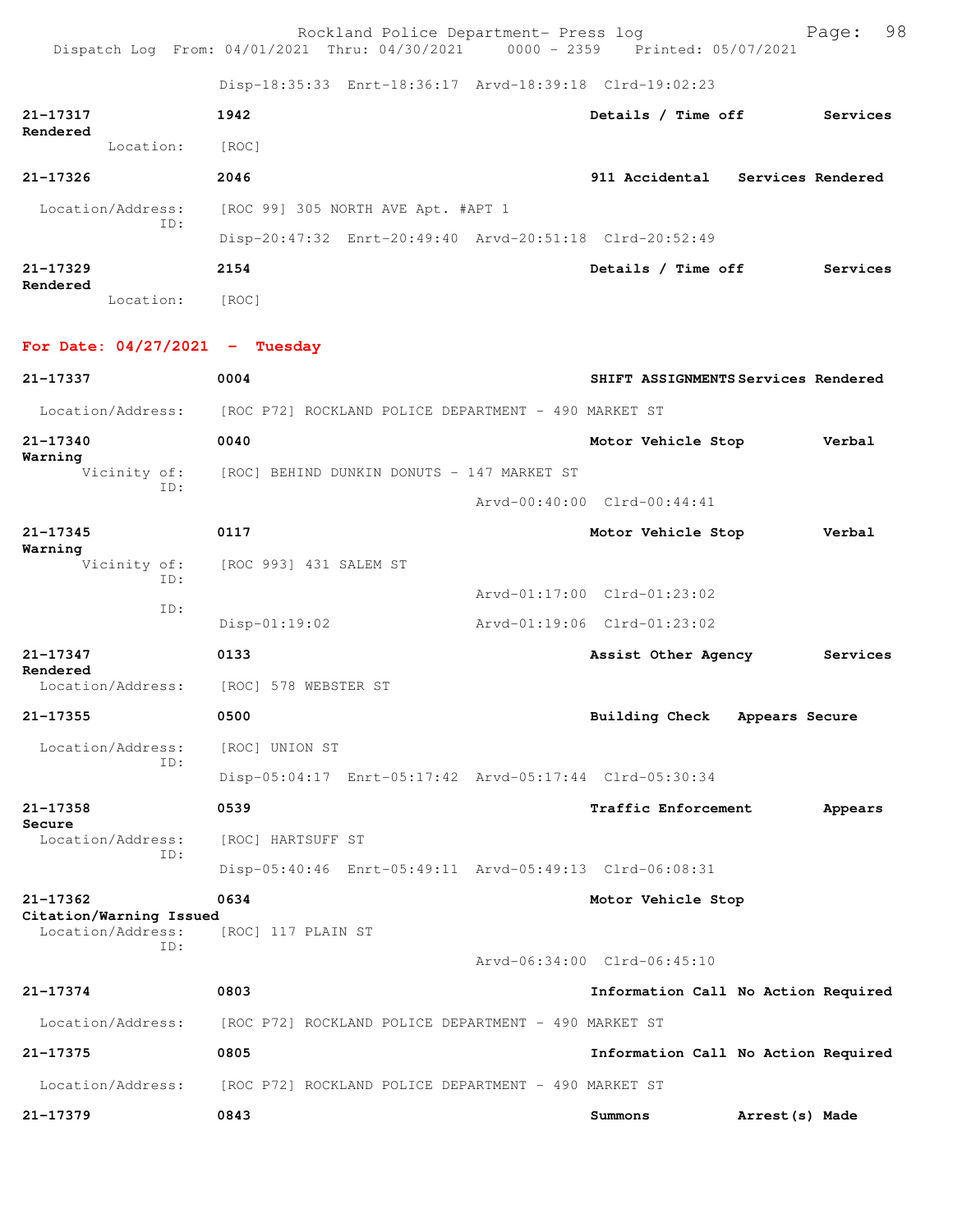|                                                             | Rockland Police Department- Press log<br>Dispatch Log From: 04/01/2021 Thru: 04/30/2021 0000 - 2359 Printed: 05/07/2021      | 99<br>Page:                                |
|-------------------------------------------------------------|------------------------------------------------------------------------------------------------------------------------------|--------------------------------------------|
| Location/Address:                                           | [ROC] 71 SUMMIT ST                                                                                                           |                                            |
| TD:                                                         | Disp-08:44:42 Enrt-08:45:01 Arvd-08:45:14 Clrd-09:44:52                                                                      |                                            |
| ID:                                                         | Disp-08:44:49 Enrt-08:45:01 Arvd-08:45:14 Clrd-09:53:04                                                                      |                                            |
| ID:                                                         | Disp-08:44:57 Enrt-08:45:01 Arvd-08:45:14 Clrd-09:53:36                                                                      |                                            |
| Refer To Arrest:<br>Arrest:<br>Address:<br>Age:<br>Charges: | 21ROC-17379-AR<br>FLYNN, CARA<br>71 SUMMIT ST ROCKLAND, MA<br>2.7<br>Straight Warrant<br>Straight Warrant<br>Default Warrant |                                            |
| 21-17384                                                    | 0901                                                                                                                         | Information Call No Action Required        |
| Location/Address:                                           | [ROC P72] ROCKLAND POLICE DEPARTMENT - 490 MARKET ST                                                                         |                                            |
| 21-17401                                                    | 0920                                                                                                                         | Animal Complaint Services Rendered         |
| Location/Address:                                           | [ROC 541] 440 MARKET ST                                                                                                      |                                            |
| 21-17389                                                    | 0936                                                                                                                         | Road Obstruction Services Rendered         |
| Vicinity of:<br>ID:                                         | [ROC] MONCRIEF RD - 30 LEVIN RD                                                                                              |                                            |
|                                                             | Disp-09:44:57 Enrt-09:46:22 Arvd-09:46:29 Clrd-10:40:19                                                                      |                                            |
| 21-17390<br>Rendered                                        | 0953                                                                                                                         | Prisioner Transport<br>Services            |
| Location/Address:<br>ID:                                    | [HIN 1] HINGHAM COURT - 28 GEORGE WASHINGTON BLVD                                                                            |                                            |
|                                                             | Disp-09:54:30 Enrt-09:54:35                                                                                                  | Clrd-10:37:29                              |
| 21-17391                                                    | 0955                                                                                                                         | Animal Complaint Services Rendered         |
| Location/Address:<br>TD:                                    | [ROC 288] 160 MARTHA DR Apt. #A                                                                                              |                                            |
|                                                             | Disp-09:56:36 Enrt-09:56:47                                                                                                  | Clrd-09:58:33                              |
| 21-17394                                                    | 1031                                                                                                                         | Animal Complaint Services Rendered         |
| Location/Address:<br>ID:                                    | [ROC 749] 311 MARKET ST                                                                                                      |                                            |
|                                                             | Disp-10:36:30                                                                                                                | Arvd-10:36:34 Clrd-10:39:34                |
| $21 - 17402$                                                | 1054                                                                                                                         | 911 Accidental<br>No Action Required       |
| Location/Address:                                           | [ROC 69] SOUTH SHORE REHAB & NURSING - 115 NORTH AVE                                                                         |                                            |
| 21-17406                                                    | 1108                                                                                                                         | Building Check<br>Services Rendered        |
| Location/Address:<br>ID:                                    | [ROC] HINGHAM ST                                                                                                             |                                            |
|                                                             |                                                                                                                              | Arvd-11:09:50 Clrd-11:10:07                |
| 21-17407                                                    | 1110                                                                                                                         | Services Rendered<br><b>Building Check</b> |
| Location/Address:<br>ID:                                    | [ROC] HARTSUFF ST                                                                                                            | Arvd-11:11:14 Clrd-11:14:25                |
| $21 - 17409$                                                | 1118                                                                                                                         | Motor Vehicle Stop<br>Verbal               |
| Warning<br>Location/Address:                                |                                                                                                                              |                                            |
| TD:                                                         | [ROC] UNION ST                                                                                                               | Arvd-11:18:00 Clrd-11:19:49                |
| 21-17410                                                    | 1118                                                                                                                         | Disturbance<br>Services Rendered           |
|                                                             |                                                                                                                              |                                            |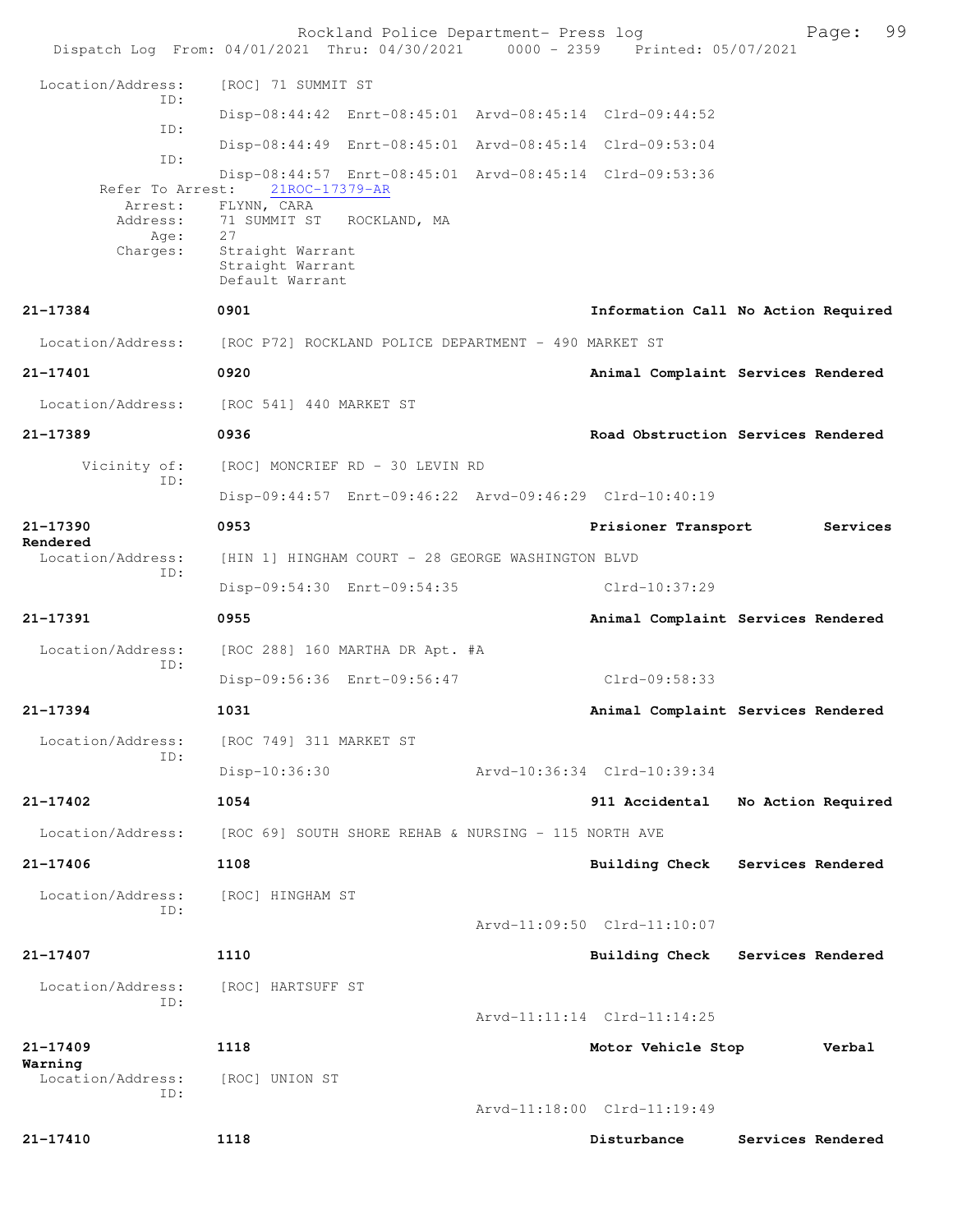|                          |                            | Dispatch Log From: 04/01/2021 Thru: 04/30/2021 0000 - 2359 Printed: 05/07/2021              | Rockland Police Department- Press log |                                                         | Page: $100$        |
|--------------------------|----------------------------|---------------------------------------------------------------------------------------------|---------------------------------------|---------------------------------------------------------|--------------------|
|                          | Location/Address:          | [ROC] 64 HOWARD ST Apt. #1                                                                  |                                       |                                                         |                    |
|                          | ID:                        | $Disp-11:21:54$                                                                             |                                       | Arvd-11:24:50 Clrd-11:41:59                             |                    |
| 21-17413                 |                            | 1133                                                                                        |                                       | <b>TIME OFF</b>                                         | No Action Required |
|                          | Location/Address:          | [ROC P72] ROCKLAND POLICE DEPARTMENT - 490 MARKET ST                                        |                                       |                                                         |                    |
|                          | ID:                        |                                                                                             |                                       | Arvd-11:33:37 Clrd-11:34:39                             |                    |
| $21 - 17416$             |                            | 1151                                                                                        |                                       | Animal Complaint Services Rendered                      |                    |
|                          | Location/Address:          | [ROC] 26 LINDEN ST                                                                          |                                       |                                                         |                    |
|                          | ID:                        |                                                                                             |                                       | Disp-11:52:08 Enrt-11:52:15 Arvd-11:52:17 Clrd-11:56:11 |                    |
| 21-17417                 |                            | 1204                                                                                        |                                       | Animal Complaint Services Rendered                      |                    |
|                          | Location/Address:          | [ROC 374] 222 EAST WATER ST                                                                 |                                       |                                                         |                    |
|                          | ID:                        |                                                                                             |                                       | Arvd-12:04:00 Clrd-14:21:45                             |                    |
| $21 - 17419$             |                            | 1210                                                                                        |                                       | Details / Time off                                      | No Action          |
| Required                 | Location:                  | [ROC]                                                                                       |                                       |                                                         |                    |
| $21 - 17418$<br>Required |                            | 1214                                                                                        |                                       | Details / Time off                                      | No Action          |
|                          | Location:                  | [ROC]                                                                                       |                                       |                                                         |                    |
| $21 - 17423$             |                            | 1241                                                                                        |                                       | Details / Time off                                      | No Service         |
|                          | Location:                  | [ROC]                                                                                       |                                       |                                                         |                    |
| $21 - 17438$             |                            | 1300                                                                                        |                                       | Details / Time off                                      | No Action          |
| Required                 | Location:                  | [ROC]                                                                                       |                                       |                                                         |                    |
| 21-17429                 |                            | 1301                                                                                        |                                       | Missing Person Services Rendered                        |                    |
|                          | Location/Address:          | [ROC 282] 173 DAMON RD                                                                      |                                       |                                                         |                    |
|                          | ID:                        | $Disp-13:09:00$                                                                             |                                       | Arvd-13:27:47 Clrd-15:38:28                             |                    |
|                          | ID:                        |                                                                                             |                                       | Disp-13:09:00 Enrt-13:26:13 Arvd-13:26:17 Clrd-15:38:24 |                    |
| $21 - 17442$             |                            | 1439                                                                                        |                                       | Identity Theft Services Rendered                        |                    |
|                          | Location/Address:<br>ID:   | [ROC 180] 163 SUMMIT ST                                                                     |                                       |                                                         |                    |
|                          |                            | $Disp-14:51:55$                                                                             |                                       | Arvd-14:58:46 Clrd-15:00:03                             |                    |
| $21 - 17440$<br>No EMS   |                            | 1442                                                                                        |                                       | Motor Vehicle Collision W/PI                            |                    |
|                          | Vicinity of:<br>Fire Unit: | [ROC P56] BURGER KING - 1333 HINGHAM ST<br>ROCKEN1-Pumper-Rockland Engine 1                 |                                       | Disp-14:48:26 Enrt-14:49:30 Arvd-14:55:21 Clrd-14:56:32 |                    |
|                          | EMS Unit:                  | InQrtsUnavl-14:56:32 InSrvce-14:56:32<br>ROCKAM2-Rockland A2<br>Disp-14:48:31 Enrt-14:49:29 |                                       | $Clrd-14:55:08$                                         |                    |
|                          | ID:                        | InQrtsUnavl-14:55:08 InSrvce-14:55:08<br>Disp-14:49:46 Enrt-14:49:49                        |                                       | $Clrd-14:50:59$                                         |                    |
| 21-17441<br>Mutual Aid   |                            | 1449                                                                                        |                                       | Motor Vehicle Collision W/PI                            |                    |
|                          | Location/Address:<br>ID:   | [ROC P56] BURGER KING - 1333 HINGHAM ST                                                     |                                       |                                                         |                    |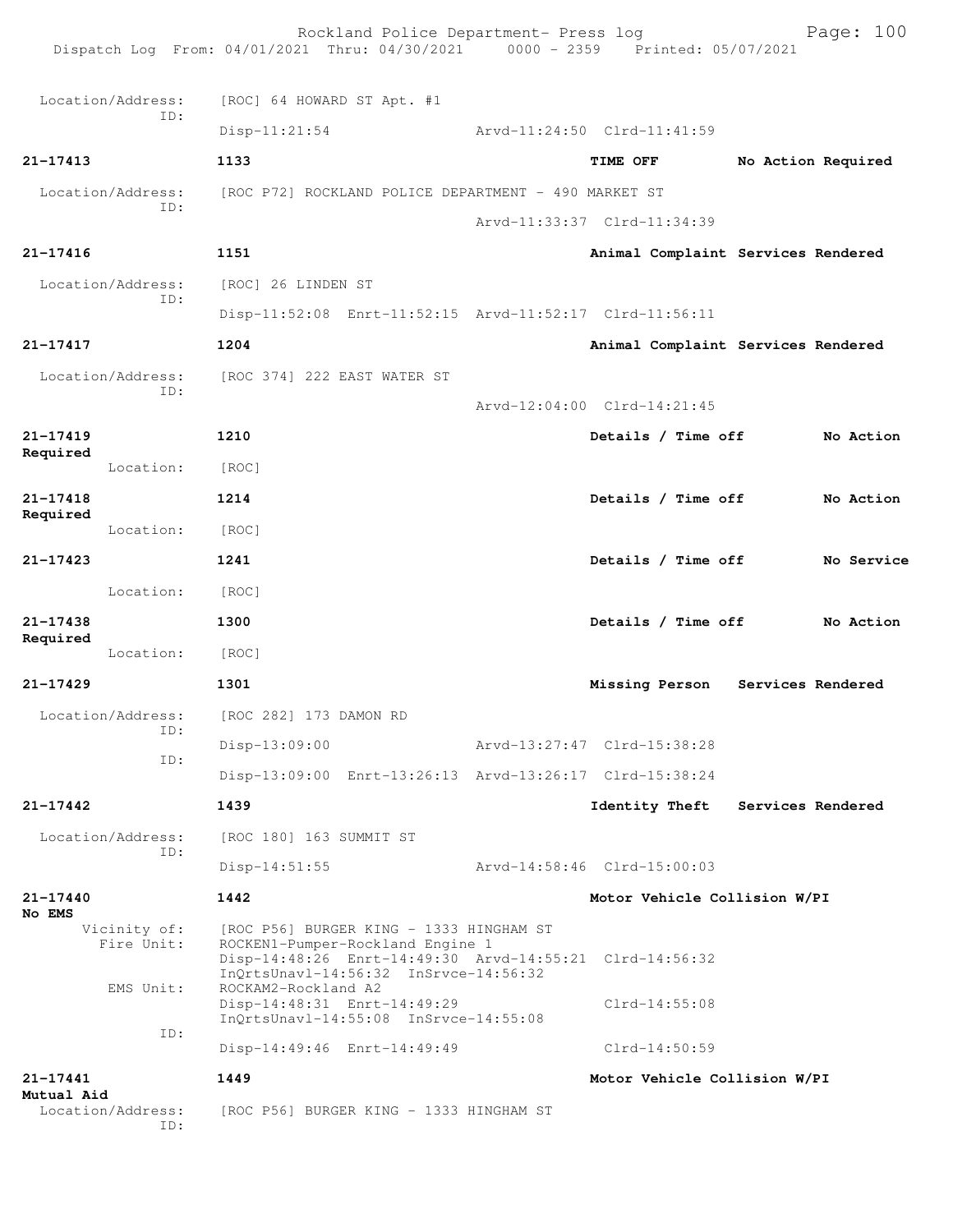|                               | Dispatch Log From: 04/01/2021 Thru: 04/30/2021 0000 - 2359 Printed: 05/07/2021 | Rockland Police Department- Press log |                             | Page: 101                          |
|-------------------------------|--------------------------------------------------------------------------------|---------------------------------------|-----------------------------|------------------------------------|
|                               | Disp-14:50:26 Enrt-14:52:20 Arvd-14:54:52 Clrd-14:56:44                        |                                       |                             |                                    |
| TD:                           | Disp-14:51:08 Enrt-14:52:20                                                    |                                       | $Clrd-14:55:05$             |                                    |
| 21-17555                      | 1510                                                                           |                                       |                             | Animal Complaint Services Rendered |
| Location/Address:             | [ROC] 187 SPRING ST                                                            |                                       |                             |                                    |
| $21 - 17447$                  | 1542                                                                           |                                       | Larceny / Forgery/ Fraud    | Services                           |
| Rendered<br>Location/Address: | [ROC] 393 FOREST ST                                                            |                                       |                             |                                    |
| TD:                           | $Disp-15:46:34$                                                                |                                       | Clrd-15:50:59               |                                    |
| $21 - 17448$                  | 1612                                                                           |                                       | General Info                | Appears Secure                     |
| Location/Address:             | [ROC P72] ROCKLAND POLICE DEPARTMENT - 490 MARKET ST                           |                                       |                             |                                    |
| $21 - 17451$                  | 1642                                                                           |                                       | Disturbance                 | Services Rendered                  |
| Location/Address:             | [ROC] 51 MAPLE ST                                                              |                                       |                             |                                    |
| ID:                           | $Disp-16:43:25$                                                                |                                       | Arvd-16:45:39 Clrd-16:54:14 |                                    |
| ID:                           | Disp-16:43:25                                                                  |                                       | Arvd-16:52:21 Clrd-17:00:11 |                                    |
| ID:<br>ID:                    | $Disp-16:43:25$                                                                |                                       | Arvd-16:52:21 Clrd-16:52:32 |                                    |
|                               | Disp-16:43:25 Enrt-16:45:43 Arvd-16:52:21 Clrd-16:57:28                        |                                       |                             |                                    |
| ID:                           | $Disp-16:43:42$                                                                |                                       | Arvd-16:46:00 Clrd-16:57:18 |                                    |
| 21-17461<br>Follows           | 1705                                                                           |                                       | Larceny / Forgery/ Fraud    | Report                             |
| Location/Address:<br>ID:      | [ROC] 55A HINGHAM ST                                                           |                                       |                             |                                    |
|                               | $Disp-17:10:23$                                                                |                                       | Arvd-17:10:31 Clrd-17:26:36 |                                    |
| $21 - 17462$<br>Rendered      | 1719                                                                           |                                       | Health & Welfare Check      | Services                           |
| Location/Address:             | [ROC 206] 51 MAPLE ST Apt. #215                                                |                                       |                             |                                    |
| ID:<br>ID:                    | Disp-17:28:50 Enrt-17:29:01 Arvd-17:32:08 Clrd-17:57:56                        |                                       |                             |                                    |
| ID:                           | Disp-17:28:50 Enrt-17:28:57 Arvd-17:31:54 Clrd-17:58:04                        |                                       |                             |                                    |
|                               | $Disp-17:40:20$                                                                |                                       | Arvd-17:40:44 Clrd-17:58:00 |                                    |
| $21 - 17465$<br>Rendered      | 1811                                                                           |                                       | Traffic Enforcement         | Services                           |
| Location/Address:<br>ID:      | [ROC] HARTSUFF ST                                                              |                                       |                             |                                    |
|                               |                                                                                |                                       | Arvd-18:12:45 Clrd-18:35:05 |                                    |
| $21 - 17468$<br>Secure        | 1823                                                                           |                                       | Details / Time off          | Appears                            |
| Location:                     | [ROC]                                                                          |                                       |                             |                                    |
| 21-17471                      | 1836                                                                           |                                       | Assist Public               | Appears Secure                     |
| Location/Address:<br>ID:      | [ROC] 114 POND ST                                                              |                                       |                             |                                    |
| ID:                           | Disp-18:41:41                                                                  |                                       | $Clrd-18:41:48$             |                                    |
| ID:                           | Disp-18:42:30 Enrt-18:42:37 Arvd-18:42:39 Clrd-18:42:41                        |                                       |                             |                                    |
|                               | Disp-18:42:57 Enrt-18:44:02 Arvd-18:44:05 Clrd-18:44:07                        |                                       |                             |                                    |
| 21-17476                      | 1911                                                                           |                                       | Assist Public               | Services Rendered                  |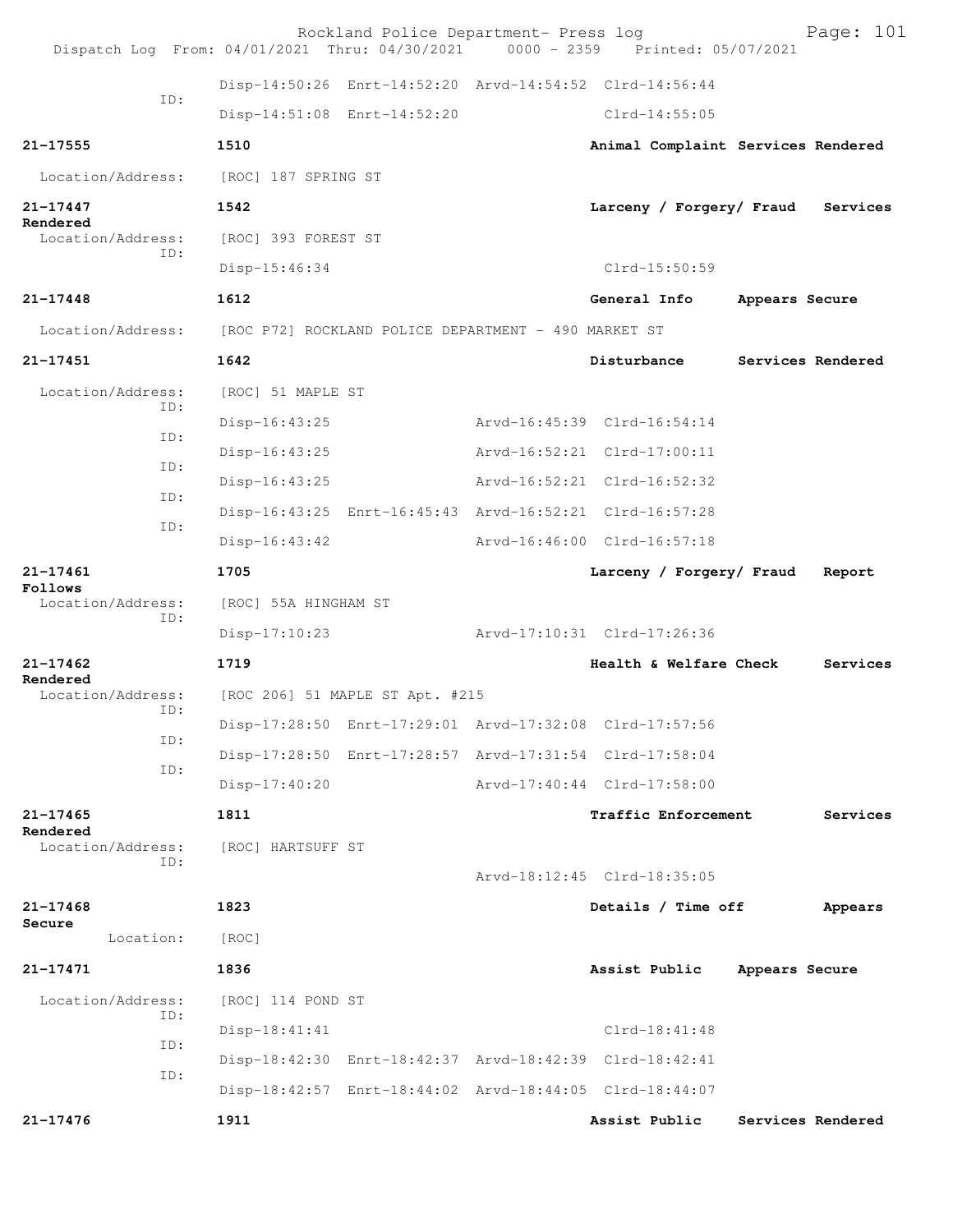|                                         | Rockland Police Department- Press log<br>Dispatch Log From: 04/01/2021 Thru: 04/30/2021 0000 - 2359 Printed: 05/07/2021 |                                     | Page: 102         |
|-----------------------------------------|-------------------------------------------------------------------------------------------------------------------------|-------------------------------------|-------------------|
| Location/Address:                       | [ROC] HINGHAM ST                                                                                                        |                                     |                   |
| TD:                                     | Disp-19:19:06 Enrt-19:19:13 Arvd-19:21:21 Clrd-19:26:35                                                                 |                                     |                   |
| $21 - 17479$                            | 1925                                                                                                                    | Road Obstruction Gone on arrival    |                   |
| Location/Address:                       | [ROC P55] HOME DEPOT - 1149 HINGHAM ST                                                                                  |                                     |                   |
| ID:                                     | Disp-19:29:04 Enrt-19:29:08 Arvd-19:32:31 Clrd-19:37:14                                                                 |                                     |                   |
| $21 - 17487$                            | 2047                                                                                                                    | Motor Vehicle Stop                  |                   |
| Citation/Warning Issued<br>Vicinity of: | [ROC] EAST WATER ST @ WEBSTER ST                                                                                        |                                     |                   |
| ID:                                     |                                                                                                                         | Arvd-20:47:00 Clrd-20:54:30         |                   |
| $21 - 17489$                            | 2101                                                                                                                    | Motor Vehicle Stop                  |                   |
| Citation/Warning Issued<br>Vicinity of: | [ROC] 500 HINGHAM ST                                                                                                    |                                     |                   |
| TD:                                     |                                                                                                                         | Arvd-21:01:00 Clrd-21:10:32         |                   |
| $21 - 17491$                            | 2110                                                                                                                    | MVA Property Damage Only            | Report            |
| Follows<br>Vicinity of:                 | [ROC] 482 CONCORD ST                                                                                                    |                                     |                   |
| ID:                                     | $Disp-21:12:30$                                                                                                         | Arvd-21:12:36 Clrd-22:13:50         |                   |
| ID:<br>TD:                              | $Disp-21:12:48$                                                                                                         | Arvd-21:13:27 Clrd-22:23:02         |                   |
| ID:                                     | $Disp-21:13:17$                                                                                                         | Arvd-21:13:22 Clrd-21:56:28         |                   |
| ID:                                     | Disp-21:13:49 Enrt-21:13:53 Arvd-21:16:58 Clrd-22:22:17                                                                 |                                     |                   |
| Refer To Summons:                       | Disp-21:28:03<br>21ROC-17491-AR                                                                                         | Arvd-21:28:07 Clrd-22:22:12         |                   |
| Summons:<br>Address:<br>Age:            | DION, MICHAEL<br>10 WINTER CIR<br>ROCKLAND, MA<br>25                                                                    |                                     |                   |
| $21 - 17492$                            | 2121                                                                                                                    | 911 Accidental                      | Services Rendered |
| Location/Address:                       | [ROC 464] 204 REED ST                                                                                                   |                                     |                   |
| ID:                                     | Disp-21:56:42 Enrt-21:56:47 Arvd-21:59:28 Clrd-22:01:59                                                                 |                                     |                   |
| 21-17502<br>Rendered                    | 2223                                                                                                                    | Follow-Up Investigation             | Services          |
| Location/Address:<br>ID:                | [ROC 774] 23 MILLBROOK DR                                                                                               |                                     |                   |
| ID:                                     | $Disp-22:24:57$                                                                                                         | Arvd-22:25:11 Clrd-22:51:06         |                   |
|                                         | $Disp-22:25:08$                                                                                                         | Arvd-22:25:11 Clrd-22:51:02         |                   |
| 21-17508                                | 2303                                                                                                                    | <b>Building Check</b>               | Appears Secure    |
| Location/Address:<br>ID:                | [ROC] CENTRE AVE                                                                                                        | Arvd-23:04:35 Clrd-23:04:55         |                   |
| For Date: $04/28/2021$ - Wednesday      |                                                                                                                         |                                     |                   |
| 21-17513                                | 0002                                                                                                                    | SHIFT ASSIGNMENTS Services Rendered |                   |
| Location/Address:                       | [ROC P72] ROCKLAND POLICE DEPARTMENT - 490 MARKET ST                                                                    |                                     |                   |

**21-17514 0028 Noise Complaint Unfounded**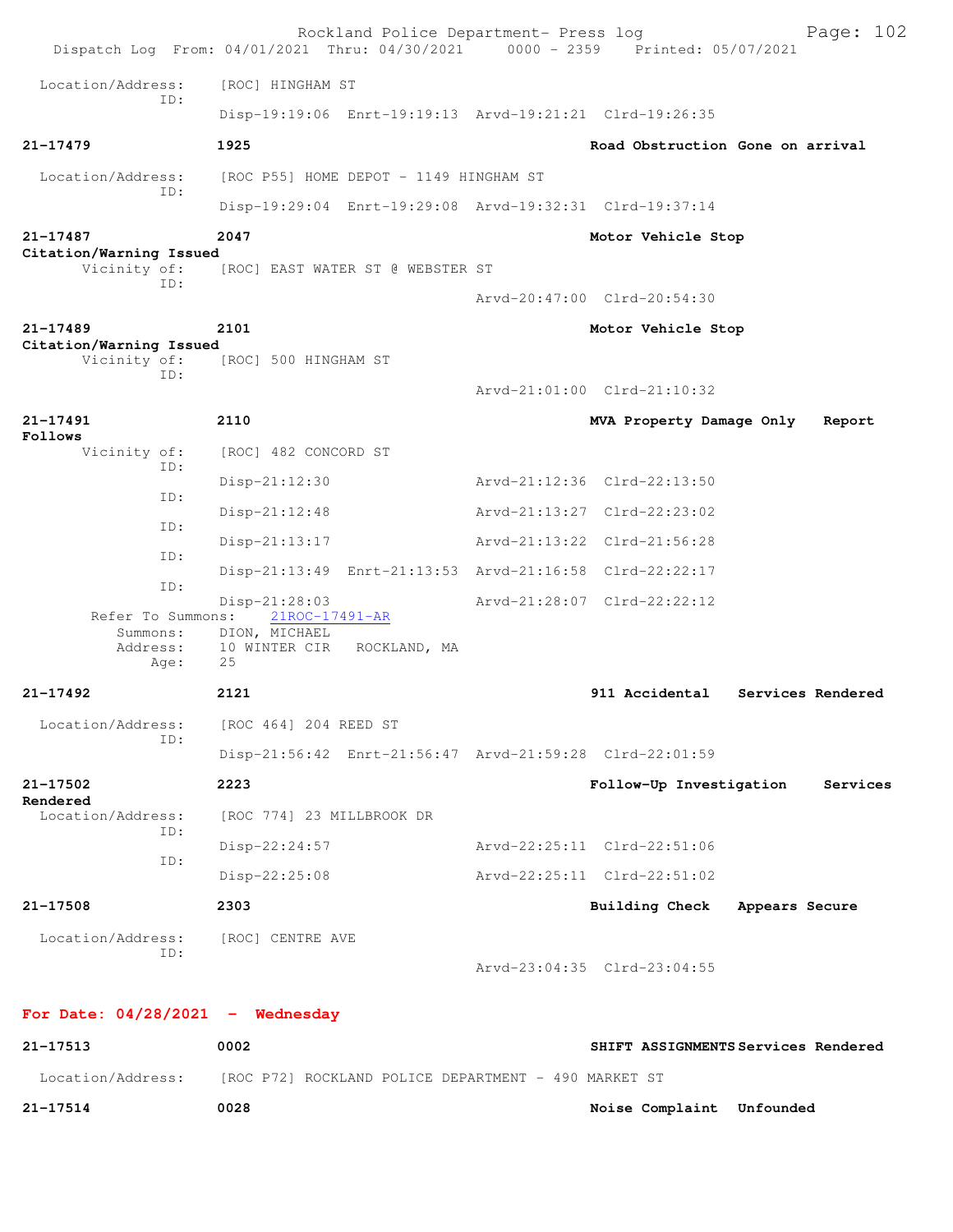|                                     | Rockland Police Department- Press log<br>Dispatch Log From: 04/01/2021 Thru: 04/30/2021 0000 - 2359 Printed: 05/07/2021 |  |                                 | Page: 103                           |  |
|-------------------------------------|-------------------------------------------------------------------------------------------------------------------------|--|---------------------------------|-------------------------------------|--|
| Location/Address:                   | [ROC] EXCHANGE ST                                                                                                       |  |                                 |                                     |  |
| TD:                                 | Disp-00:29:24 Enrt-00:29:47 Arvd-00:32:32 Clrd-00:33:54                                                                 |  |                                 |                                     |  |
| 21-17518                            | 0140                                                                                                                    |  | General Info                    | Services Rendered                   |  |
| Location/Address:                   | [ROC P72] ROCKLAND POLICE DEPARTMENT - 490 MARKET ST                                                                    |  |                                 |                                     |  |
| $21 - 17529$                        | 0458                                                                                                                    |  | <b>Building Check</b>           | Services Rendered                   |  |
| Location/Address:                   | [ROC] BUILDING DISTRICT - UNION ST                                                                                      |  |                                 |                                     |  |
| TD:                                 | Disp-04:58:38                                                                                                           |  | $Clrd-05:20:31$                 |                                     |  |
| 21-17534                            | 0641                                                                                                                    |  | Disturbance                     | Investigated                        |  |
| Location/Address:                   | [ROC P47] BEST WESTERN - 909 HINGHAM ST                                                                                 |  |                                 |                                     |  |
| ID:                                 |                                                                                                                         |  | Arvd-06:41:00 Clrd-07:00:03     |                                     |  |
| ID:                                 | Disp-06:42:13 Enrt-06:42:16 Arvd-06:46:26 Clrd-07:00:35                                                                 |  |                                 |                                     |  |
| ID:                                 | Disp-07:00:07                                                                                                           |  | Clrd-07:00:49                   |                                     |  |
| 21-17536                            | 0654                                                                                                                    |  | Assist Public                   | Services Rendered                   |  |
| Location/Address:                   | [ROC 897] 110 MARTHA DR Apt. #E                                                                                         |  |                                 |                                     |  |
| 21-17540                            | 0726                                                                                                                    |  | Traffic Enforcement             | Services                            |  |
| Rendered<br>Location/Address:       | [ROC] HARTSUFF ST                                                                                                       |  |                                 |                                     |  |
| ID:                                 | $Disp-07:27:10$                                                                                                         |  | $Clrd-07:27:15$                 |                                     |  |
| $21 - 17543$                        | 0734<br>Motor Vehicle Collision W/PI                                                                                    |  |                                 |                                     |  |
| Report Follows<br>Location/Address: | [ROC 254] 433 NORTH AVE                                                                                                 |  |                                 |                                     |  |
| TD:                                 |                                                                                                                         |  | Arvd-07:34:00 Clrd-08:03:15     |                                     |  |
| ID:                                 | Disp-07:35:26 Enrt-07:35:28 Arvd-07:35:35 Clrd-07:51:23                                                                 |  |                                 |                                     |  |
| 21-17549                            | 0805                                                                                                                    |  |                                 | SHIFT ASSIGNMENTS Services Rendered |  |
| Location/Address:                   | [ROC P72] ROCKLAND POLICE DEPARTMENT - 490 MARKET ST                                                                    |  |                                 |                                     |  |
| $21 - 17594$                        | 0900                                                                                                                    |  | General Info                    | Services Rendered                   |  |
| Location/Address:                   | [ROC P72] ROCKLAND POLICE DEPARTMENT - 490 MARKET ST                                                                    |  |                                 |                                     |  |
| 21-17560                            | 0934                                                                                                                    |  | WELL BEING CHECK Transported to |                                     |  |
| Hospital<br>Location/Address:       | [ROC P47] BEST WESTERN - 909 HINGHAM ST Apt. #234                                                                       |  |                                 |                                     |  |
| ID:                                 | Disp-09:42:16 Enrt-09:43:05 Arvd-09:47:10 Clrd-10:11:24                                                                 |  |                                 |                                     |  |
| ID:                                 | Disp-09:42:16 Enrt-09:43:03 Arvd-09:47:09 Clrd-10:11:21                                                                 |  |                                 |                                     |  |
| 21-17570                            | 1117                                                                                                                    |  | Details / Time off              | Services                            |  |
| Rendered<br>Location:               | [ROC]                                                                                                                   |  |                                 |                                     |  |
| 21-17572                            | 1137                                                                                                                    |  | Suspicious Activity             | Services                            |  |
| Rendered<br>Location/Address:       | [ROC] 92 CENTRE AVE                                                                                                     |  |                                 |                                     |  |
| ID:                                 |                                                                                                                         |  | Arvd-11:37:00 Clrd-11:50:33     |                                     |  |
| ID:                                 | Disp-11:41:14 Enrt-11:41:24 Arvd-11:50:16 Clrd-11:50:29                                                                 |  |                                 |                                     |  |
| ID:                                 |                                                                                                                         |  |                                 |                                     |  |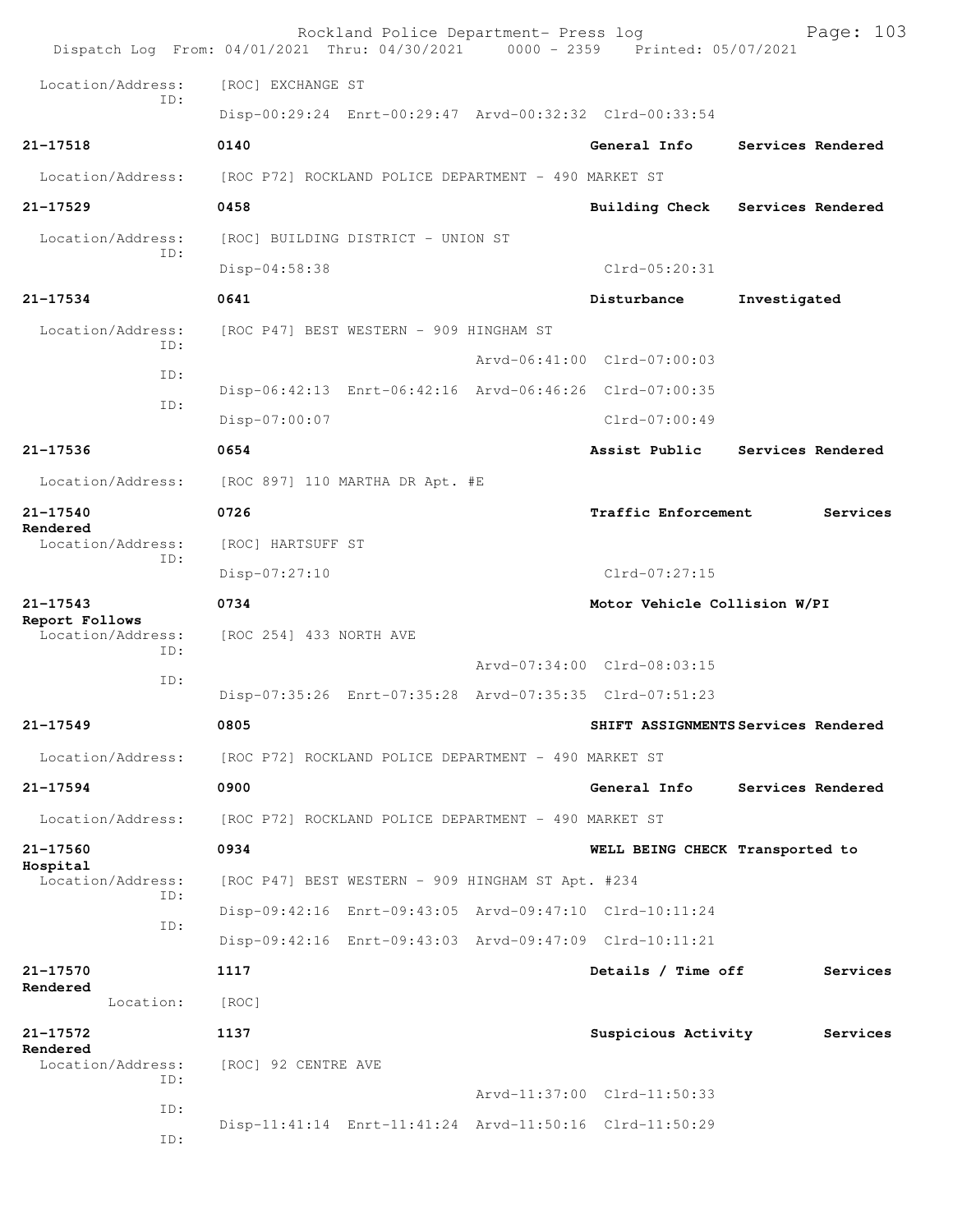Rockland Police Department- Press log entitled and Page: 104 Dispatch Log From: 04/01/2021 Thru: 04/30/2021 0000 - 2359 Printed: 05/07/2021

Disp-11:41:22 Enrt-11:41:25 Arvd-11:50:14 Clrd-11:50:25

| 21-17578<br>to Hospital       | 1156                                                    | Health & Welfare Check             |                   | Transported       |
|-------------------------------|---------------------------------------------------------|------------------------------------|-------------------|-------------------|
| Location/Address:<br>ID:      | [ROC 140] 292 MARKET ST Apt. #33                        |                                    |                   |                   |
| ID:                           | $Disp-11:57:45$                                         | $Clrd-11:59:07$                    |                   |                   |
| ID:                           | Disp-11:58:58 Enrt-11:59:15 Arvd-12:04:37 Clrd-12:20:50 |                                    |                   |                   |
|                               | Disp-11:59:11 Enrt-11:59:13 Arvd-12:04:34 Clrd-12:21:16 |                                    |                   |                   |
| 21-17582                      | 1211                                                    | Health & Welfare Check             |                   | Investigated      |
| Location/Address:<br>ID:      | [ROC] 437 PLAIN ST                                      |                                    |                   |                   |
| ID:                           | Disp-12:20:56 Enrt-12:22:02 Arvd-12:25:03 Clrd-12:37:13 |                                    |                   |                   |
|                               | Disp-12:25:00 Enrt-12:25:04 Arvd-12:25:06 Clrd-12:37:10 |                                    |                   |                   |
| 21-17584                      | 1217                                                    | General Info                       |                   | Services Rendered |
| Location/Address:             | [ROC P72] ROCKLAND POLICE DEPARTMENT - 490 MARKET ST    |                                    |                   |                   |
| 21-17592                      | 1323                                                    | Details / Time off                 |                   | <b>Services</b>   |
| Rendered<br>Location:         | [ROC]                                                   |                                    |                   |                   |
| 21-17597                      | 1407                                                    | Assist ACO                         | Services Rendered |                   |
| Location/Address:             | [ROC] 239 MONCRIEF RD                                   |                                    |                   |                   |
| ID:                           |                                                         | Arvd-14:07:00 Clrd-14:12:18        |                   |                   |
| 21-17598                      | 1407                                                    | Time off/COMP TIME                 |                   | Services          |
| Rendered<br>Location:         | [ROC]                                                   |                                    |                   |                   |
| 21-17600                      | 1412                                                    | Animal Complaint Services Rendered |                   |                   |
| Location:                     | [ROC] HANOVER                                           |                                    |                   |                   |
| ID:                           |                                                         | Arvd-14:12:00 Clrd-15:02:24        |                   |                   |
| 21-17601                      | 1414                                                    | Time off/COMP TIME TAKEN           |                   | Services          |
| Rendered<br>Location: [ROC]   |                                                         |                                    |                   |                   |
| 21-17602                      | 1436                                                    | Building Check Appears Secure      |                   |                   |
| Location/Address:             | [ROC] HINGHAM ST                                        |                                    |                   |                   |
| ID:                           |                                                         | Arvd-14:37:17 Clrd-14:37:34        |                   |                   |
| 21-17606                      | 1450                                                    | DIRECTED PATROL LIST               |                   | Services          |
| Rendered<br>Location/Address: | [ROC P72] ROCKLAND POLICE DEPARTMENT - 490 MARKET ST    |                                    |                   |                   |
| 21-17611                      | 1505                                                    | Details / Time off                 |                   | Services          |
| Rendered                      |                                                         |                                    |                   |                   |
| Location:                     | [ROC]                                                   |                                    |                   |                   |
| 21-17617                      | 1606                                                    | SHIFT ASSIGNMENTSNo Service        |                   |                   |
| Location/Address:             | [ROC P72] ROCKLAND POLICE DEPARTMENT - 490 MARKET ST    |                                    |                   |                   |
| 21-17621<br>Hospital          | 1620                                                    | Emergency Medical Transported to   |                   |                   |
| Location/Address:             | [ROC] 49 MILLBROOK DR                                   |                                    |                   |                   |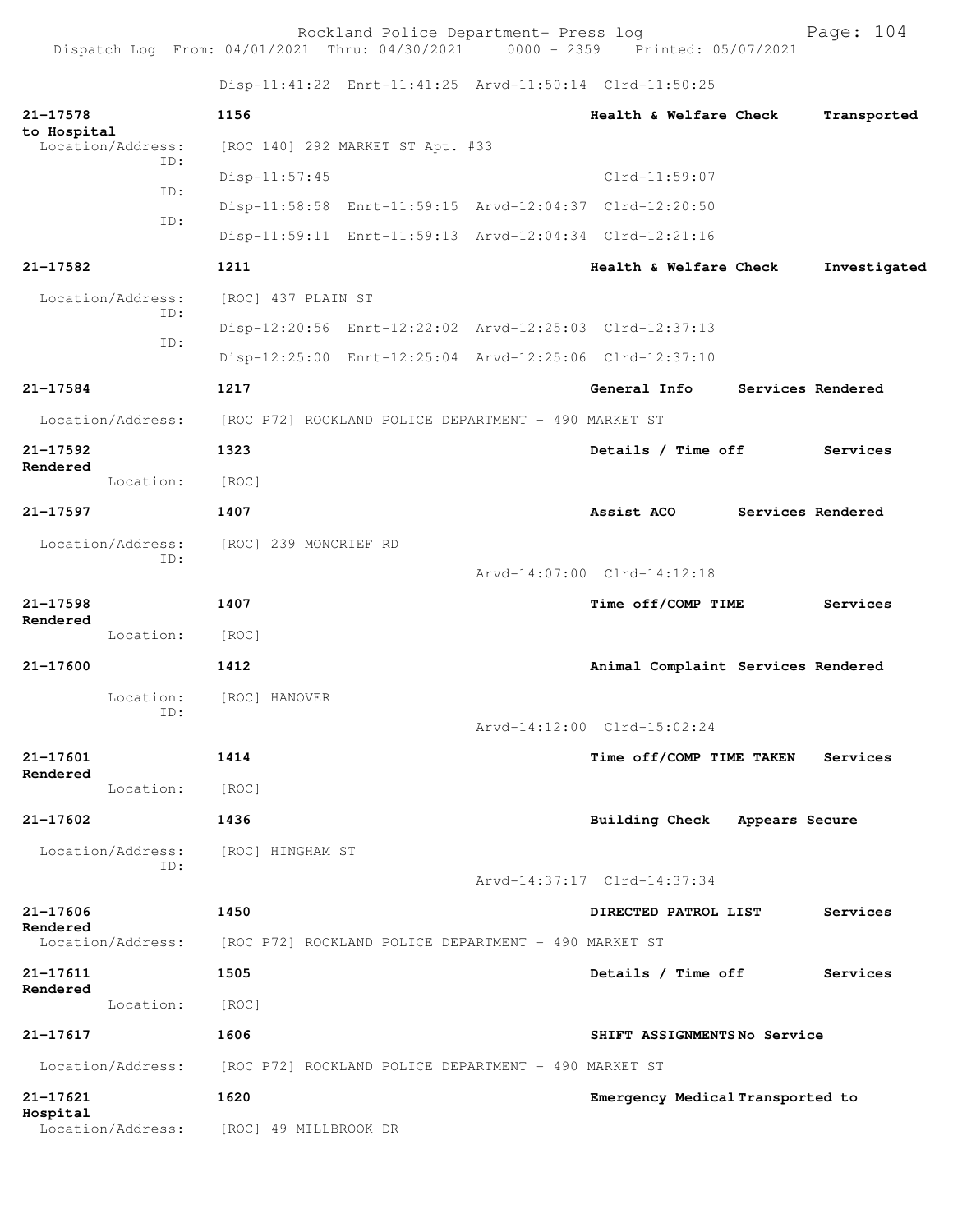|                               | Dispatch Log From: 04/01/2021 Thru: 04/30/2021 0000 - 2359 Printed: 05/07/2021 | Rockland Police Department- Press log                                  |                                                                      |              | Page: 105  |
|-------------------------------|--------------------------------------------------------------------------------|------------------------------------------------------------------------|----------------------------------------------------------------------|--------------|------------|
|                               |                                                                                |                                                                        |                                                                      |              |            |
| ID:                           |                                                                                |                                                                        | Disp-16:21:55 Enrt-16:21:59 Arvd-16:24:07 Clrd-16:33:33              |              |            |
| Fire Unit:                    |                                                                                | ROCKC4-Staff-Rockland Fire C4<br>InQrtsUnavl-16:35:47 InSrvce-16:35:47 | Disp-16:23:11 Enrt-16:23:19 Arvd-16:26:59 Clrd-16:35:47              |              |            |
| EMS Unit:                     | ROCKAM2-Rockland A2                                                            | Disp-16:24:18 Enrt-16:24:21 Arvd-16:26:06 Clrd-16:42:56                | Hosp-16:56:23 ClrHosp-17:31:59 InQrtsUnavl-17:42:31 InSrvce-17:42:31 |              |            |
| ID:                           |                                                                                |                                                                        | Arvd-16:26:44 Clrd-16:34:27                                          |              |            |
| $21 - 17630$                  | 1655                                                                           |                                                                        | Details / Time offROC                                                |              | No Service |
| Location:                     | [ROC]                                                                          |                                                                        |                                                                      |              |            |
| 21-17639                      | 1802                                                                           |                                                                        | 911 Hang Up                                                          | Investigated |            |
| Location/Address:             |                                                                                | [ROC P87] MAGOO'S ICE CREAM AND SANDWICH - 190 VFW DR                  |                                                                      |              |            |
| ID:                           |                                                                                |                                                                        | Disp-18:05:26 Enrt-18:05:28 Arvd-18:09:18 Clrd-18:12:18              |              |            |
| 21-17645                      | 1852                                                                           |                                                                        | Health & Welfare Check                                               |              | Services   |
| Rendered<br>Location/Address: | [ROC 282] 173 DAMON RD                                                         |                                                                        |                                                                      |              |            |
| ID:                           | Disp-18:54:23                                                                  |                                                                        | Arvd-18:54:29 Clrd-18:54:31                                          |              |            |
| ID:                           |                                                                                |                                                                        | Disp-18:54:46 Enrt-18:54:47 Arvd-18:54:52 Clrd-19:05:22              |              |            |
| ID:                           |                                                                                |                                                                        | Disp-18:56:39 Enrt-18:56:41 Arvd-18:56:44 Clrd-19:05:18              |              |            |
| 21-17646                      | 1910                                                                           |                                                                        | Follow-Up Investigation                                              |              | No Service |
| Location/Address:             | [ROC] 251 CONCORD ST                                                           |                                                                        |                                                                      |              |            |
| ID:                           |                                                                                |                                                                        | Disp-19:11:59 Enrt-19:12:02 Arvd-19:12:07 Clrd-19:13:13              |              |            |
| $21 - 17653$                  | 2030                                                                           |                                                                        | Motor Vehicle Complaint                                              |              | Services   |
| Rendered<br>Location/Address: | [ROC] CENTRE AVE                                                               |                                                                        |                                                                      |              |            |
| ID:                           | $Disp-20:32:33$                                                                |                                                                        | Arvd-20:32:39 Clrd-20:35:01                                          |              |            |
| ID:                           | Disp-20:32:33                                                                  |                                                                        | Arvd-20:32:42 Clrd-20:34:57                                          |              |            |
| 21-17659                      | 2140                                                                           |                                                                        | Suspicious Activity                                                  |              | Gone on    |
| arrival<br>Location/Address:  | [ROC] 942 UNION ST                                                             |                                                                        |                                                                      |              |            |
| ID:                           |                                                                                | Disp-21:43:09 Enrt-21:43:55 Arvd-21:49:37 Clrd-21:51:19                |                                                                      |              |            |
| ID:                           |                                                                                |                                                                        | Disp-21:55:03 Enrt-21:55:05 Arvd-21:55:07 Clrd-21:58:35              |              |            |
| ID:                           |                                                                                |                                                                        | Disp-21:55:10 Enrt-21:55:13 Arvd-21:55:14 Clrd-21:58:32              |              |            |
| 21-17661                      | 2203                                                                           |                                                                        | Details / Time off                                                   |              | No Service |
| Location:                     | [ROC]                                                                          |                                                                        |                                                                      |              |            |
| $21 - 17663$                  | 2235                                                                           |                                                                        | Unwanted Party Peace Restored                                        |              |            |
| Location/Address:             |                                                                                | [ROC 206] 51 MAPLE ST Apt. #245                                        |                                                                      |              |            |
| ID:                           |                                                                                |                                                                        | Disp-22:39:24 Enrt-22:40:34 Arvd-22:40:37 Clrd-22:51:44              |              |            |
| ID:                           |                                                                                |                                                                        | Disp-22:39:28 Enrt-22:40:32 Arvd-22:40:36 Clrd-22:51:45              |              |            |
| 21-17664                      | 2253                                                                           |                                                                        | Emergency Medical Transported to                                     |              |            |
| Hospital                      | Location/Address: [STO] 2245 CENTRAL ST                                        |                                                                        |                                                                      |              |            |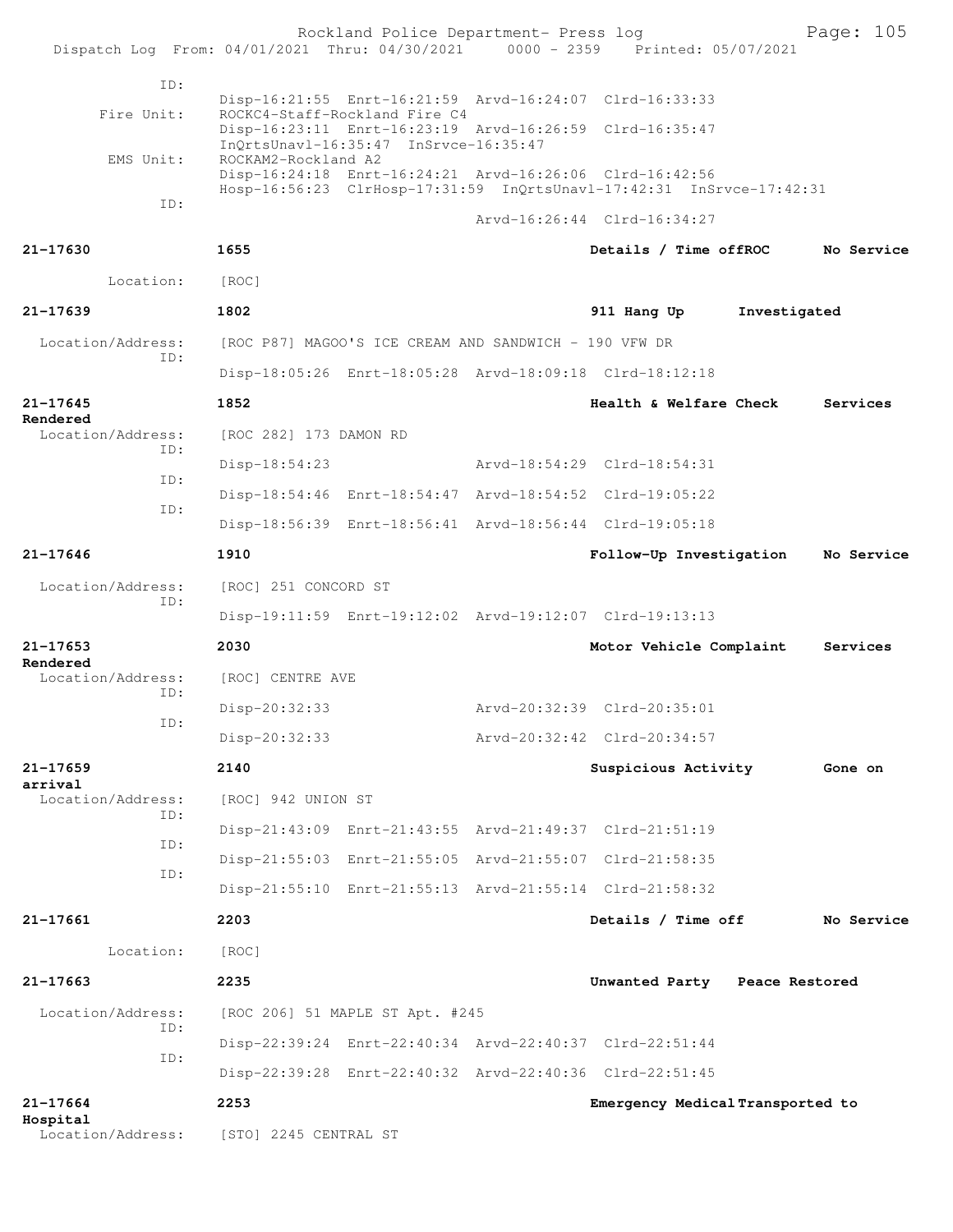| Dispatch Log From: 04/01/2021 Thru: 04/30/2021 0000 - 2359 Printed: 05/07/2021 |                                                      | Rockland Police Department- Press log          |  |                                                                                                                                 | Page: 106                           |  |
|--------------------------------------------------------------------------------|------------------------------------------------------|------------------------------------------------|--|---------------------------------------------------------------------------------------------------------------------------------|-------------------------------------|--|
| EMS Unit:                                                                      | CANAMB1-Canton Ambulance 1                           |                                                |  | Disp-22:53:59 Enrt-22:55:04 Arvd-22:58:15 Clrd-23:07:55<br>Hosp-23:16:34 ClrHosp-23:44:27 InQrtsUnavl-23:55:10 InSrvce-00:49:59 |                                     |  |
| ID:                                                                            |                                                      |                                                |  | Disp-23:03:42 Enrt-23:03:45 Arvd-23:04:15 Clrd-23:06:16                                                                         |                                     |  |
| 21-17666                                                                       | 2301                                                 |                                                |  | 911 Hang Up                                                                                                                     | Services Rendered                   |  |
| Location/Address:<br>ID:                                                       |                                                      | [ROC 206] 51 MAPLE ST Apt. #245                |  |                                                                                                                                 |                                     |  |
| ID:                                                                            |                                                      |                                                |  | Disp-23:03:32 Enrt-23:03:35 Arvd-23:04:16 Clrd-23:11:43                                                                         |                                     |  |
|                                                                                |                                                      |                                                |  | Disp-23:06:22 Enrt-23:06:24 Arvd-23:06:25 Clrd-23:11:51                                                                         |                                     |  |
| For Date: $04/29/2021$ - Thursday                                              |                                                      |                                                |  |                                                                                                                                 |                                     |  |
| 21-17670                                                                       | 0000                                                 |                                                |  |                                                                                                                                 | SHIFT ASSIGNMENTSNo Action Required |  |
| Location/Address:                                                              | [ROC P72] ROCKLAND POLICE DEPARTMENT - 490 MARKET ST |                                                |  |                                                                                                                                 |                                     |  |
| $21 - 17671$                                                                   | 0006                                                 |                                                |  | Noise Complaint Peace Restored                                                                                                  |                                     |  |
| Location/Address:                                                              |                                                      | [ROC 897] 110 MARTHA DR Apt. #D                |  |                                                                                                                                 |                                     |  |
| ID:                                                                            |                                                      |                                                |  | Disp-00:07:52 Enrt-00:08:21 Arvd-00:12:09 Clrd-00:12:35                                                                         |                                     |  |
| ID:                                                                            |                                                      |                                                |  | Disp-00:08:57 Enrt-00:09:02 Arvd-00:12:13 Clrd-00:12:31                                                                         |                                     |  |
| $21 - 17675$                                                                   | 0023                                                 |                                                |  | Details / Time off                                                                                                              | No Action                           |  |
| Required<br>Location:                                                          | [ROC]                                                |                                                |  |                                                                                                                                 |                                     |  |
| 21-17680                                                                       | 0137                                                 |                                                |  | Noise Complaint Peace Restored                                                                                                  |                                     |  |
| Location/Address:                                                              |                                                      | [ROC 897] 110 MARTHA DR Apt. #D                |  |                                                                                                                                 |                                     |  |
| ID:                                                                            |                                                      |                                                |  | Disp-01:38:50 Enrt-01:40:55 Arvd-01:41:36 Clrd-01:42:52                                                                         |                                     |  |
| ID:                                                                            |                                                      | Disp-01:41:18 Enrt-01:41:22                    |  | $Clrd-01:42:49$                                                                                                                 |                                     |  |
| 21-17685                                                                       | 0300                                                 |                                                |  | Burglar Alarm                                                                                                                   | Appears Secure                      |  |
| Location/Address:                                                              | [ROC] 200 VFW DR                                     |                                                |  |                                                                                                                                 |                                     |  |
| ID:<br>ID:                                                                     |                                                      |                                                |  | Disp-03:01:48 Enrt-03:02:00 Arvd-03:05:37 Clrd-03:09:30                                                                         |                                     |  |
|                                                                                |                                                      |                                                |  | Disp-03:01:53 Enrt-03:02:00 Arvd-03:05:33 Clrd-03:09:18                                                                         |                                     |  |
| 21-17688                                                                       | 0341                                                 |                                                |  | Burglar Alarm                                                                                                                   | Appears Secure                      |  |
| Location/Address:<br>ID:                                                       |                                                      | [ROC 868] HEALTH CIRCLE INC - 21 COMMERCE RD   |  |                                                                                                                                 |                                     |  |
| ID:                                                                            |                                                      |                                                |  | Disp-03:42:10 Enrt-03:43:34 Arvd-03:48:01 Clrd-03:50:56                                                                         |                                     |  |
|                                                                                |                                                      | Disp-03:44:07 Enrt-03:44:12                    |  | $Clrd-03:51:49$                                                                                                                 |                                     |  |
| 21-17689                                                                       | 0344                                                 |                                                |  | Vehicle Maintenance                                                                                                             | Services Not                        |  |
| Required<br>Location/Address:                                                  | [ROC P72] ROCKLAND POLICE DEPARTMENT - 490 MARKET ST |                                                |  |                                                                                                                                 |                                     |  |
| 21-17691                                                                       | 0405                                                 |                                                |  | Details / Time off                                                                                                              | No Action                           |  |
| Required<br>Location:                                                          | [ROC]                                                |                                                |  |                                                                                                                                 |                                     |  |
| 21-17693                                                                       | 0502                                                 |                                                |  | <b>Building Check</b>                                                                                                           | Building                            |  |
| Checked/Secured<br>Location/Address:<br>ID:                                    |                                                      | [ROC 61] UNION ST BUSINESS DISTRICT - UNION ST |  |                                                                                                                                 |                                     |  |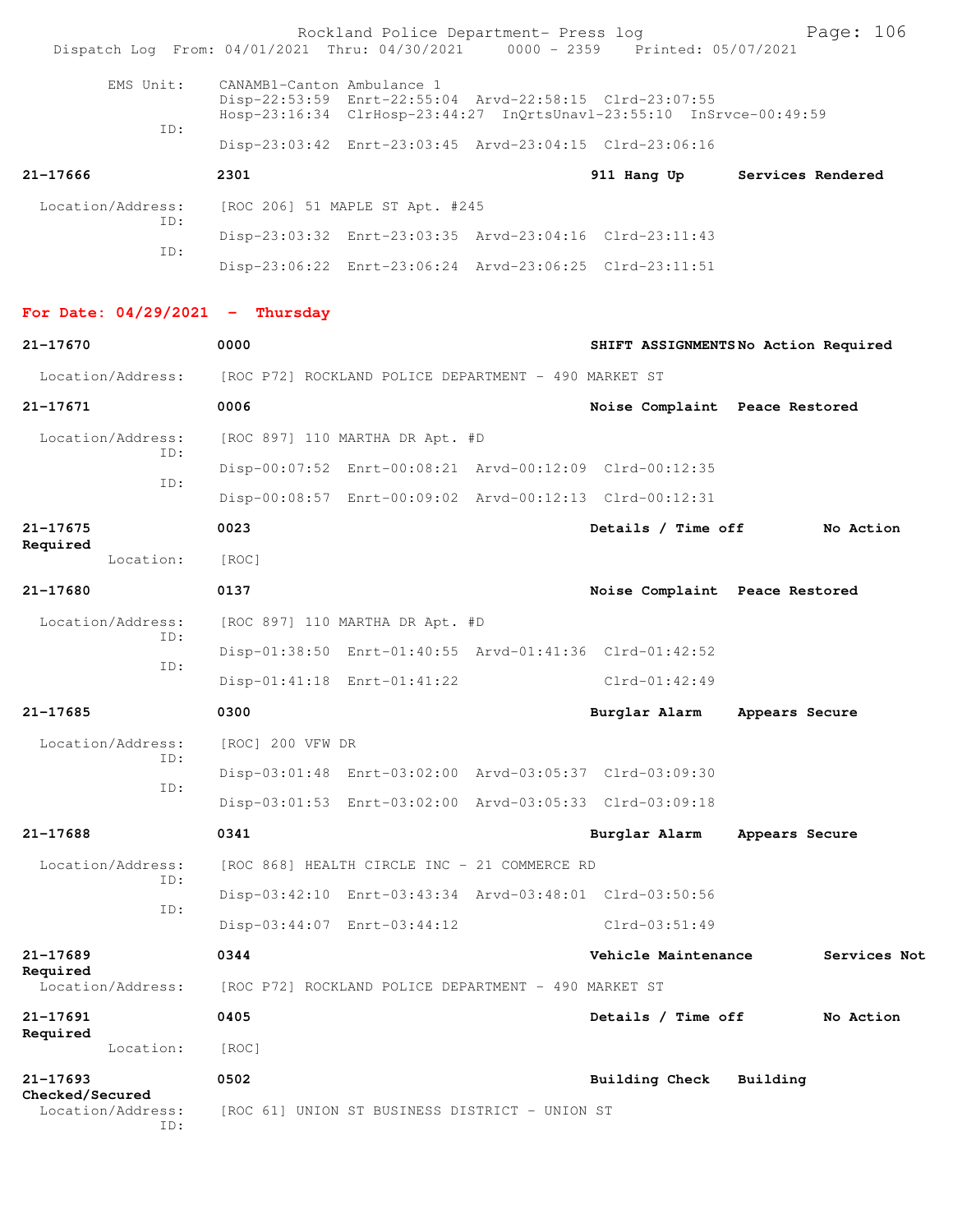Rockland Police Department- Press log entitled and Page: 107 Dispatch Log From: 04/01/2021 Thru: 04/30/2021 0000 - 2359 Printed: 05/07/2021

|                                   | Disp-05:02:26                                        |                                                         | Arvd-05:02:31 Clrd-05:23:11 |  |                                     |                   |            |
|-----------------------------------|------------------------------------------------------|---------------------------------------------------------|-----------------------------|--|-------------------------------------|-------------------|------------|
| 21-17698                          | 0600                                                 |                                                         |                             |  | Traffic Enforcement                 |                   | No Action  |
| Required<br>Location/Address:     | [ROC] HARTSUFF ST                                    |                                                         |                             |  |                                     |                   |            |
| TD:                               | Disp-06:00:25                                        |                                                         | Arvd-06:00:55 Clrd-06:25:28 |  |                                     |                   |            |
| 21-17700                          | 0624                                                 |                                                         |                             |  | Unwanted Party                      | Taken/Referred to |            |
| Other Agency<br>Location/Address: | [ROC] 128 EXCHANGE ST                                |                                                         |                             |  |                                     |                   |            |
| TD:                               |                                                      | Disp-06:25:24 Enrt-06:26:25 Arvd-06:27:46 Clrd-06:52:56 |                             |  |                                     |                   |            |
| ID:                               |                                                      | Disp-06:25:37 Enrt-06:26:25 Arvd-06:27:38 Clrd-06:52:56 |                             |  |                                     |                   |            |
| ID:                               |                                                      | Disp-06:26:38 Enrt-06:26:44 Arvd-06:28:15 Clrd-06:52:56 |                             |  |                                     |                   |            |
| 21-17709                          | 0800                                                 |                                                         |                             |  | SHIFT ASSIGNMENTS Services Rendered |                   |            |
| Location/Address:                 |                                                      | [ROC P72] ROCKLAND POLICE DEPARTMENT - 490 MARKET ST    |                             |  |                                     |                   |            |
| 21-17849                          | 0810                                                 |                                                         |                             |  | Animal Complaint Services Rendered  |                   |            |
| Location/Address:                 | [ROC] 336 BEECH ST                                   |                                                         |                             |  |                                     |                   |            |
| 21-17715                          | 0901                                                 |                                                         |                             |  | SECTION 35 / WARRANT                |                   | Services   |
| Rendered<br>Location/Address:     | [ROC] 41 BLANCHARD ST                                |                                                         |                             |  |                                     |                   |            |
| TD:                               | Disp-09:09:36                                        |                                                         | Arvd-09:28:10 Clrd-09:57:37 |  |                                     |                   |            |
| ID:                               | Disp-09:09:36                                        |                                                         | Arvd-09:28:04 Clrd-10:32:41 |  |                                     |                   |            |
| 21-17717                          | 0923                                                 |                                                         |                             |  | 1/2 VACATION DAY OFF                |                   | Services   |
| Rendered<br>Location/Address:     | [ROC P72] ROCKLAND POLICE DEPARTMENT - 490 MARKET ST |                                                         |                             |  |                                     |                   |            |
| TD:                               | Disp-09:25:37                                        |                                                         |                             |  | Clrd-09:57:15                       |                   |            |
| 21-17725                          | 1009                                                 |                                                         |                             |  | Building Check                      | Appears Secure    |            |
| Location/Address:                 | [ROC] HINGHAM ST                                     |                                                         |                             |  |                                     |                   |            |
| ID:                               |                                                      |                                                         | Arvd-10:09:24 Clrd-10:09:31 |  |                                     |                   |            |
| 21-17727<br>Rendered              | 1028                                                 |                                                         |                             |  | Motor Vehicle Complaint             |                   | Services   |
| Location/Address:<br>ID:          |                                                      | [ROC P8] THE UPS STORE - 319 CENTRE AVE                 |                             |  |                                     |                   |            |
|                                   |                                                      |                                                         | Arvd-10:32:24 Clrd-10:45:13 |  |                                     |                   |            |
| 21-17737                          | 1231                                                 |                                                         |                             |  | Animal Complaint Services Rendered  |                   |            |
| Location/Address:<br>ID:          | [ROC] GROVE ST                                       |                                                         |                             |  |                                     |                   |            |
|                                   |                                                      | Disp-12:32:09 Enrt-12:32:13 Arvd-12:40:53 Clrd-12:43:04 |                             |  |                                     |                   |            |
| 21-17743                          | 1319                                                 |                                                         |                             |  | Health & Welfare Check              |                   | No Service |
| Location/Address:                 | [ROC] 12 ODONNELL CT                                 |                                                         |                             |  |                                     |                   |            |
| ID:<br>ID:                        |                                                      | Disp-13:23:56 Enrt-13:23:58 Arvd-13:36:26 Clrd-13:43:05 |                             |  |                                     |                   |            |
|                                   |                                                      | Disp-13:36:23 Enrt-13:36:25 Arvd-13:36:28 Clrd-13:43:08 |                             |  |                                     |                   |            |
| 21-17745                          | 1341                                                 |                                                         |                             |  | Animal Complaint Services Rendered  |                   |            |
| Location/Address:<br>ID:          | [ROC] 300 LEDGEWOOD PL                               |                                                         |                             |  |                                     |                   |            |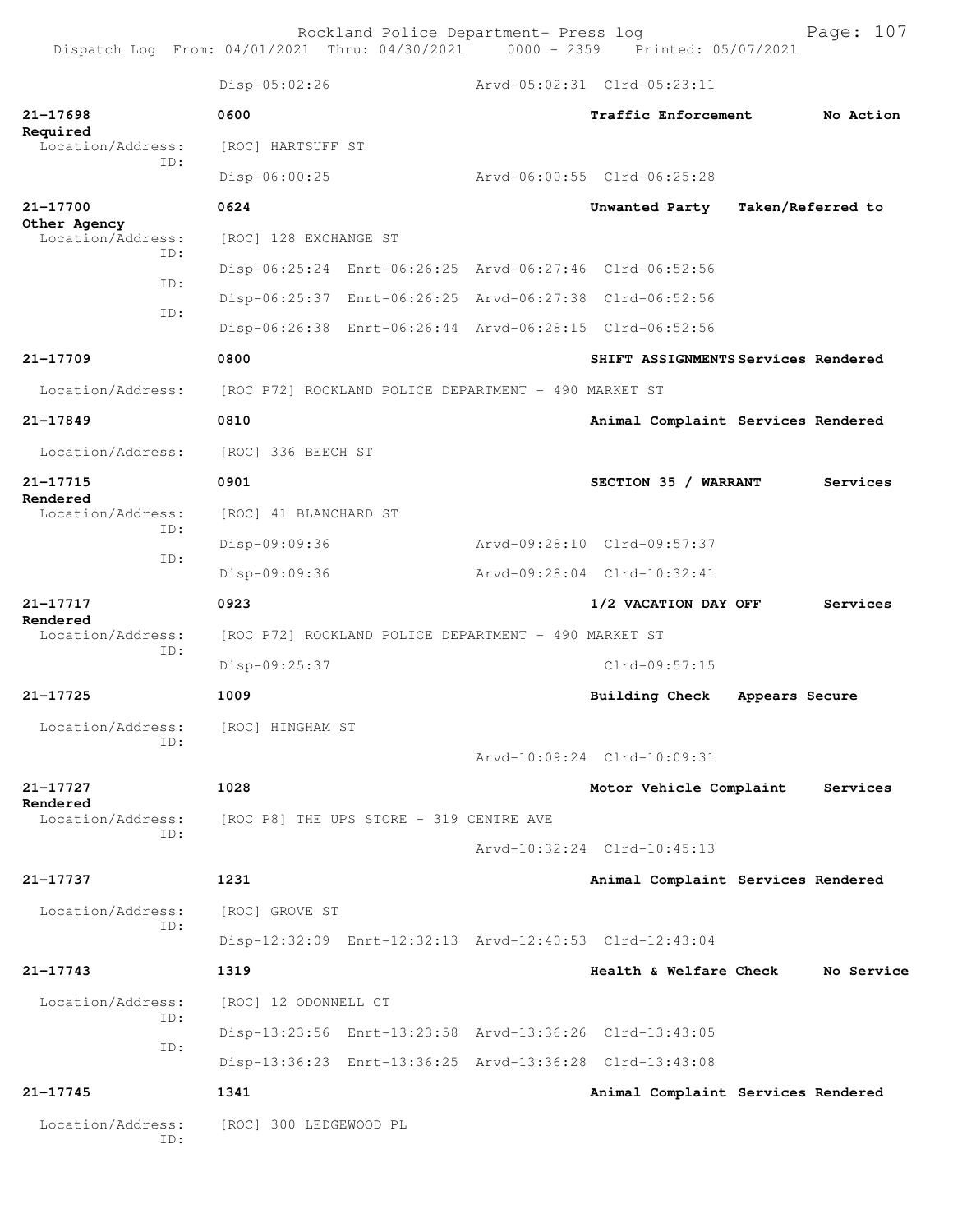Arvd-13:41:00 Clrd-13:48:22

| 21-17747<br>Follows<br>Location/Address:<br>ID:<br>ID:             | 1354                                                                                                                           |  | MVA Property Damage Only            |                    | Report   |  |
|--------------------------------------------------------------------|--------------------------------------------------------------------------------------------------------------------------------|--|-------------------------------------|--------------------|----------|--|
|                                                                    | [ROC] 585 WEST WATER ST                                                                                                        |  |                                     |                    |          |  |
|                                                                    | Disp-13:56:14 Enrt-13:56:23 Arvd-13:59:18 Clrd-14:17:54                                                                        |  |                                     |                    |          |  |
|                                                                    | Disp-13:56:19 Enrt-13:56:25 Arvd-14:04:41 Clrd-14:17:50                                                                        |  |                                     |                    |          |  |
| 21-17750                                                           | 1358                                                                                                                           |  | Animal Complaint Services Rendered  |                    |          |  |
| Location/Address:<br>ID:                                           | [ROC] 50 WARD AVE                                                                                                              |  |                                     |                    |          |  |
|                                                                    |                                                                                                                                |  | Arvd-13:58:00 Clrd-14:11:50         |                    |          |  |
| 21-17757                                                           | 1439                                                                                                                           |  | Animal Complaint Services Rendered  |                    |          |  |
| Location/Address:<br>TD:                                           | [ROC] 5 TOPPING AVE                                                                                                            |  | Arvd-14:39:00 Clrd-14:41:29         |                    |          |  |
| 21-17760                                                           | 1451                                                                                                                           |  | COMP TIME OFF                       | No Action Required |          |  |
| Location/Address:                                                  | [ROC P72] ROCKLAND POLICE DEPARTMENT - 490 MARKET ST                                                                           |  |                                     |                    |          |  |
| ID:                                                                | Disp-14:53:04 Enrt-15:45:54 Arvd-15:45:57 Clrd-15:46:00                                                                        |  |                                     |                    |          |  |
| $21 - 17765$                                                       | 1600                                                                                                                           |  | SHIFT ASSIGNMENTS Services Rendered |                    |          |  |
| Location/Address:                                                  | [ROC P72] ROCKLAND POLICE DEPARTMENT - 490 MARKET ST                                                                           |  |                                     |                    |          |  |
| TD:                                                                | $Disp-16:03:45$                                                                                                                |  | $Clrd-16:03:52$                     |                    |          |  |
| $21 - 17766$                                                       | 1631                                                                                                                           |  | OFFICER OUT OF STATION              |                    | Services |  |
| Rendered<br>Location/Address:                                      | [ROC P72] ROCKLAND POLICE DEPARTMENT - 490 MARKET ST                                                                           |  |                                     |                    |          |  |
| ID:                                                                | $Disp-16:32:44$                                                                                                                |  | $Clrd-16:32:49$                     |                    |          |  |
| 21-17771                                                           | 1702                                                                                                                           |  | Assist Public                       | Services Rendered  |          |  |
| Location/Address:                                                  | [ROC] 66 GARDNER ST                                                                                                            |  |                                     |                    |          |  |
| ID:                                                                | Disp-17:05:06 Enrt-17:05:43 Arvd-17:11:08 Clrd-17:21:18                                                                        |  |                                     |                    |          |  |
| ID:                                                                | Disp-17:05:17 Enrt-17:05:40 Arvd-17:08:13 Clrd-17:14:00                                                                        |  |                                     |                    |          |  |
| ID:                                                                | $Disp-17:15:33$                                                                                                                |  | Arvd-17:16:07 Clrd-17:21:16         |                    |          |  |
| 21-17776                                                           | 1723                                                                                                                           |  | <b>Traffic Enforcement</b>          |                    | Services |  |
| Rendered<br>Location/Address:                                      | [ROC] HARTSUFF ST                                                                                                              |  |                                     |                    |          |  |
| ID:                                                                |                                                                                                                                |  | Arvd-17:26:02 Clrd-17:34:02         |                    |          |  |
| $21 - 17779$                                                       | 1743                                                                                                                           |  | Assist Public                       | Services Rendered  |          |  |
| Location/Address:                                                  | [ROC P72] ROCKLAND POLICE DEPARTMENT - 490 MARKET ST                                                                           |  |                                     |                    |          |  |
| ID:<br>Refer To Arrest:<br>Arrest:<br>Address:<br>Age:<br>Charges: | Disp-17:45:06<br>21ROC-17779-AR<br>KELLEY, JEROME D<br>3 TAUNTON AVE Apt. #10 ROCKLAND, MA<br>41<br>A&B, SERIOUS BODILY INJURY |  | Arvd-17:45:12 Clrd-18:35:12         |                    |          |  |
|                                                                    | DOMESTIC A&B<br>STRANGULATION OR SUFFOCATION                                                                                   |  |                                     |                    |          |  |
| 21-17780                                                           | 1747                                                                                                                           |  | 911 Accidental                      | Services Rendered  |          |  |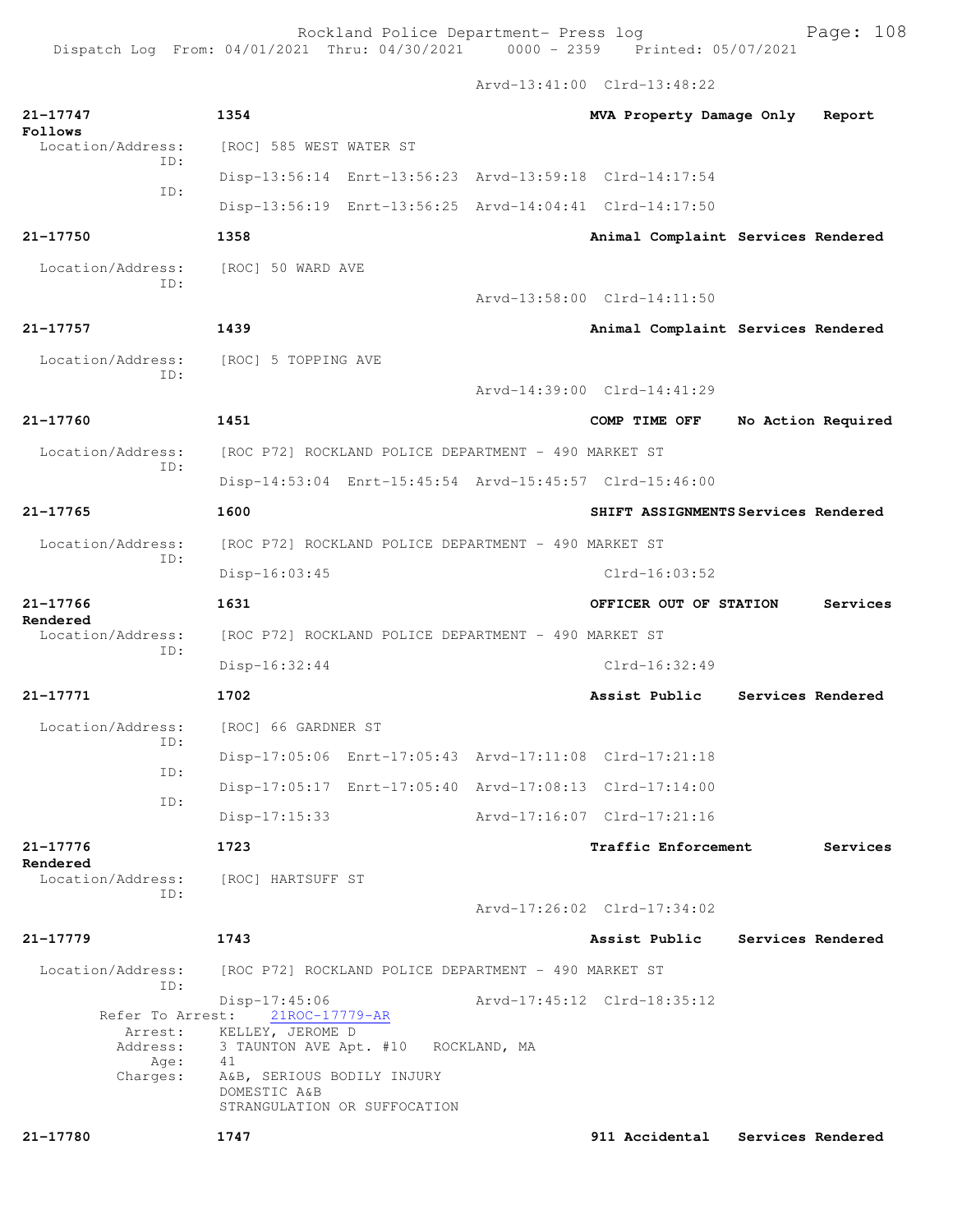Rockland Police Department- Press log Page: 109 Dispatch Log From: 04/01/2021 Thru: 04/30/2021 0000 - 2359 Printed: 05/07/2021 Location/Address: [ROC 1041] 135 GROVE ST ID: Disp-17:49:52 Enrt-17:49:54 Arvd-17:55:15 Clrd-18:00:49 **21-17781 1752 Threats Services Rendered** Location/Address: [ROC P77] BURGER KING - 157 MARKET ST ID: Disp-17:56:18 Enrt-17:56:23 Arvd-17:58:20 Clrd-18:00:08 ID: Disp-18:00:02 Arvd-18:01:09 Clrd-18:19:36 ID: Disp-18:00:23 Arvd-18:01:16 Clrd-18:36:39 ID: Disp-18:01:00 Arvd-18:01:12 Clrd-18:15:25 ID: Disp-18:02:12 Arvd-18:02:17 Clrd-18:18:48 Refer To Summons: Summons: ELLISON, KAREN LYN<br>Address: 28 QUEQUECHAN ST 28 QUEQUECHAN ST FALL RIVER, MA Age: 24 Charges: ASSAULT **21-17783 1818 911 Accidental Services Rendered** Location/Address: [ROC 1041] 135 GROVE ST ID: Disp-18:19:51 Enrt-18:19:55 Arvd-18:23:52 Clrd-18:30:25 ID: Disp-18:30:11 Arvd-18:30:20 Clrd-18:32:22 **21-17794 2031 Follow-Up Investigation Services Rendered**<br>Location/Address: [ROC] 18 LINDEN ST ID: Disp-20:31:52 Arvd-20:32:12 Clrd-21:36:30 ID: Disp-20:31:52 Arvd-20:32:07 Clrd-22:09:49 ID: Disp-21:26:56 Arvd-21:27:00 Clrd-21:36:34 **21-17795 2057 Burglar Alarm Appears Secure** Location/Address: [ROC] RADIUS MARKETING GROUP - 160 WEYMOUTH ST ID: Disp-20:58:24 Arvd-20:59:07 Clrd-21:04:20 **For Date: 04/30/2021 - Friday 21-17810 0000 SHIFT ASSIGNMENTS Services Rendered** Location/Address: [ROC P72] ROCKLAND POLICE DEPARTMENT - 490 MARKET ST **21-17824 0258 Burglar Alarm Appears Secure** Location/Address: [ROC 707] 12 CENTRE AVE ID: Disp-02:58:43 Enrt-02:59:01 Arvd-03:00:53 Clrd-03:02:43 ID: Disp-02:59:33 Enrt-02:59:37 Arvd-03:00:53 Clrd-03:02:43 ID: Disp-02:59:35 Enrt-02:59:39 Arvd-03:00:53 Clrd-03:02:43 **21-17828 0501 Building Check Building Checked/Secured**  Location/Address: [ROC] UNION ST ID: Disp-05:02:43 Arvd-05:02:49 Clrd-05:32:06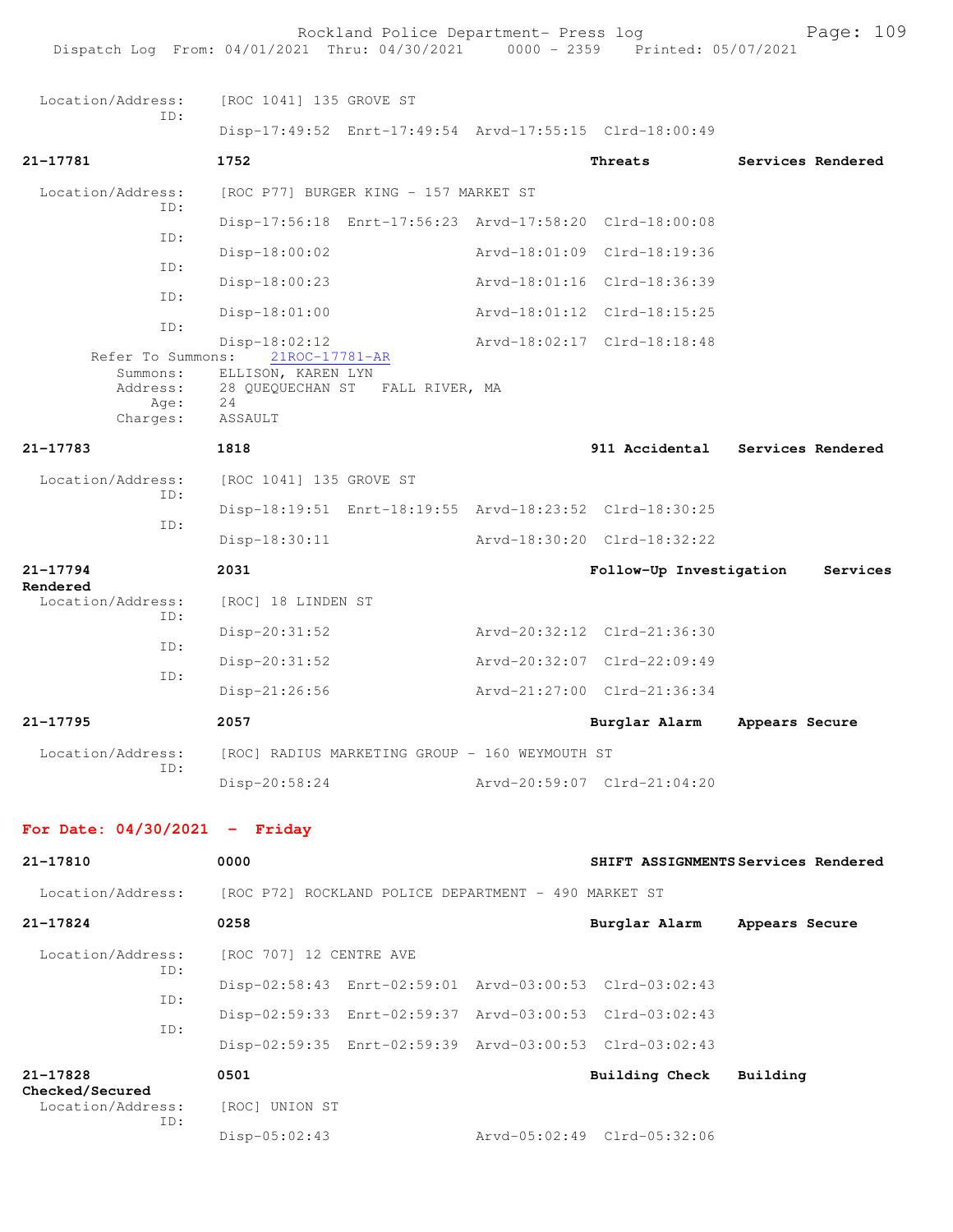Rockland Police Department- Press log Page: 110 Dispatch Log From: 04/01/2021 Thru: 04/30/2021 0000 - 2359 Printed: 05/07/2021

**21-17833 0616 Burglar Alarm Building Checked/Secured**  Location/Address: [ROC 62] JEFFERSON SCHOOL - 63 GEORGE ST ID: Disp-06:18:21 Clrd-06:19:26 **21-17835 0646 Motor Vehicle Complaint Unfounded** Location/Address: [ROC] 442 PLAIN ST @ 14 JOHNSON TER ID: Disp-06:48:50 Enrt-06:48:54 Arvd-06:50:29 Clrd-06:56:01 **21-17842 0746 911 Accidental Investigated** Vicinity of: [ROC] TAUNTON AVE @ MACKINLAY WAY ID: Disp-07:49:10 Arvd-07:49:14 Clrd-07:49:21 **21-17844 0800 General Info Services Rendered** Location/Address: [ROC P72] ROCKLAND POLICE DEPARTMENT - 490 MARKET ST ID: Disp-08:09:05 Enrt-08:09:12 Arvd-08:09:15 Clrd-08:09:19 **21-17851 0805 Animal Complaint Services Rendered** Location/Address: [ROC] 614 BEECH ST **21-17852 0837 General Info Services Rendered** Location/Address: [ROC] 405 WEST WATER ST **21-17854 0846 General Info Services Rendered** Location/Address: [ROC P72] ROCKLAND POLICE DEPARTMENT - 490 MARKET ST **21-17861 0944 Motor Vehicle Stop Verbal Warning**  Location/Address: [ROC] 379 HINGHAM ST @ 1 HOBART LN ID: Arvd-09:44:00 Clrd-09:47:34 **21-17864 1004 Details / Time off Services Rendered**  Location: [ROC] **21-17866 1011 Assist Other Agency No Service** Location/Address: [ROC 299] 5 UNION ST Apt. #12 ID: Disp-10:15:01 Arvd-10:19:36 Clrd-10:35:42 **21-17867 1020 Time off/COMP TIME TAKEN Services Rendered**  Location: [ROC] **21-17868 1023 Time off/VACATION DAY Services Rendered**  Location: [ROC] **21-17870 1045 Details / Time off Services Rendered**  Location: [ROC] **21-17871 1049 General Incident Services Rendered** Location/Address: [ROC P72] ROCKLAND POLICE DEPARTMENT - 490 MARKET ST ID: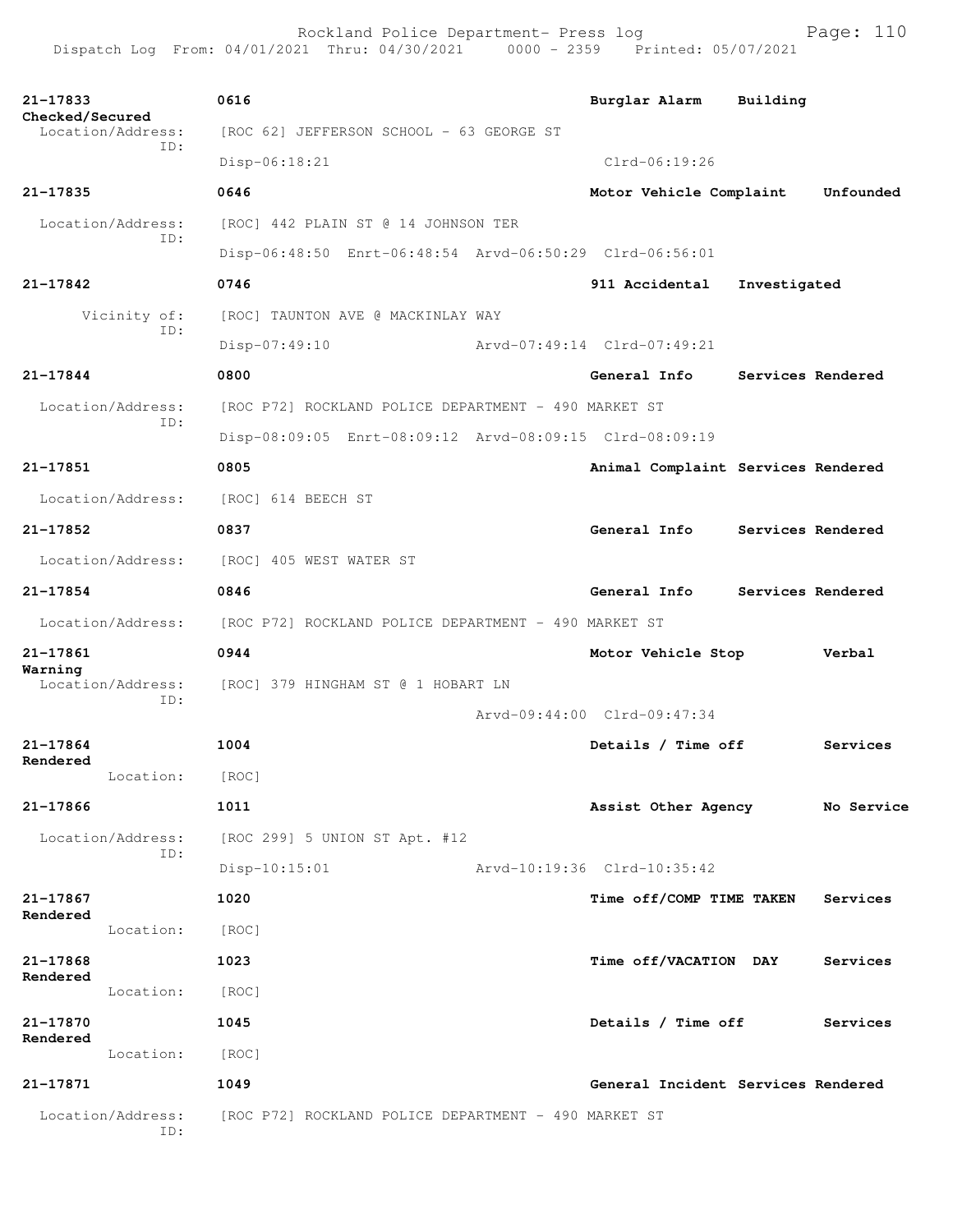|                                            |                                                                                                  |  | Arvd-10:49:00 Clrd-11:12:42      |                                      |  |
|--------------------------------------------|--------------------------------------------------------------------------------------------------|--|----------------------------------|--------------------------------------|--|
| Refer To Arrest:<br>Arrest:                | 21ROC-17871-AR<br>DOE, JOHN                                                                      |  |                                  |                                      |  |
| Address:                                   | 490 MARKET ST<br>ROCKLAND, MA                                                                    |  |                                  |                                      |  |
| Age:<br>Charges:                           | 66<br>PROTECTIVE CUSTODY                                                                         |  |                                  |                                      |  |
|                                            |                                                                                                  |  |                                  |                                      |  |
| 21-17874<br>Towed                          | 1117                                                                                             |  | Motor Vehicle Stop               | Vehicle                              |  |
| Location/Address:                          | [ROC] 317 PLAIN ST                                                                               |  |                                  |                                      |  |
| ID:                                        |                                                                                                  |  | Arvd-11:17:00 Clrd-11:20:43      |                                      |  |
|                                            |                                                                                                  |  |                                  |                                      |  |
| 21-17876<br>Taken/Referred to Other Agency | 1122                                                                                             |  | Health & Welfare Check           |                                      |  |
| Location/Address:<br>ID:                   | [ROC] 45 HANNAH WAY Apt. #C                                                                      |  |                                  |                                      |  |
| ID:                                        | Disp-11:23:49 Enrt-11:23:59 Arvd-11:24:01 Clrd-11:44:44                                          |  |                                  |                                      |  |
|                                            | Disp-11:23:52 Enrt-11:24:00 Arvd-11:25:07 Clrd-11:28:46                                          |  |                                  |                                      |  |
| ID:                                        | Disp-11:23:56 Enrt-11:24:01 Arvd-11:24:02 Clrd-11:45:16                                          |  |                                  |                                      |  |
| ID:                                        |                                                                                                  |  |                                  |                                      |  |
|                                            | Disp-11:24:09 Enrt-11:24:10 Arvd-11:24:22 Clrd-11:39:40                                          |  |                                  |                                      |  |
| 21-17878                                   | 1130                                                                                             |  | Emergency Medical Transported to |                                      |  |
| Hospital<br>Location/Address:              | [ROC 206] 51 MAPLE ST Apt. #2117                                                                 |  |                                  |                                      |  |
| ID:                                        | Disp-11:40:07 Enrt-11:40:17                                                                      |  | $Clrd-11:51:20$                  |                                      |  |
| Fire Unit:                                 | ROCKEN1-Pumper-Rockland Engine 1                                                                 |  |                                  |                                      |  |
|                                            | $Disp-11:43:09$<br>Arvd-11:43:16 Clrd-12:04:28<br>InOrtsUnav1-12:27:53 InSrvce-12:27:53          |  |                                  |                                      |  |
| EMS Unit:                                  | HVRAMB-Hanover Ambulance                                                                         |  |                                  |                                      |  |
|                                            | Disp-11:44:07 Enrt-11:44:13 Arvd-11:52:43 Clrd-12:05:33<br>InQrtsUnavl-12:27:47 InSrvce-12:27:47 |  |                                  |                                      |  |
| 21-17879                                   | 1133                                                                                             |  |                                  | Assault Offenses Provided Assistance |  |
|                                            |                                                                                                  |  |                                  |                                      |  |
| Location/Address:<br>ID:                   | [ROC] 1049 HINGHAM ST                                                                            |  |                                  |                                      |  |
|                                            | Disp-11:35:09 Enrt-11:35:15 Arvd-11:47:11 Clrd-12:00:17                                          |  |                                  |                                      |  |
| ID:                                        | Disp-11:35:09 Enrt-11:35:19 Arvd-11:49:46 Clrd-12:08:41                                          |  |                                  |                                      |  |
| EMS Unit:                                  | ROCKAM1-Rockland A1<br>$Disp-12:03:40$                                                           |  | Arvd-12:03:46 Clrd-12:03:50      |                                      |  |
|                                            | InQrtsUnavl-12:04:45 InSrvce-12:04:45                                                            |  |                                  |                                      |  |
| 21-17882                                   | 1135                                                                                             |  | General Info                     | No Service                           |  |
| Location/Address:                          | [ROC 70] WEBSTER PARK NURSING AND REHAB - 56 WEBSTER ST                                          |  |                                  |                                      |  |
| 21-17881                                   | 1136                                                                                             |  | Road Obstruction No Service      |                                      |  |
| Location/Address:                          | [ROC P108] SOUTH SHORE BMW - 1040 HINGHAM ST                                                     |  |                                  |                                      |  |
| ID:                                        | $Disp-11:50:30$                                                                                  |  | Arvd-11:50:38 Clrd-11:59:17      |                                      |  |
| ID:                                        |                                                                                                  |  | Arvd-11:54:36 Clrd-11:59:12      |                                      |  |
|                                            |                                                                                                  |  |                                  |                                      |  |
| 21-17887                                   | 1222                                                                                             |  | General Info                     | Services Rendered                    |  |
| Location/Address:                          | [ROC] HINGHAM ST                                                                                 |  |                                  |                                      |  |
| 21-17890                                   | 1226                                                                                             |  | 911 Accidental                   | Investigated                         |  |
| Location/Address:<br>ID:                   | [ROC] VOLVO - 1030 HINGHAM ST                                                                    |  |                                  |                                      |  |
|                                            | Disp-12:29:55 Enrt-12:30:03 Arvd-12:30:44 Clrd-12:36:32                                          |  |                                  |                                      |  |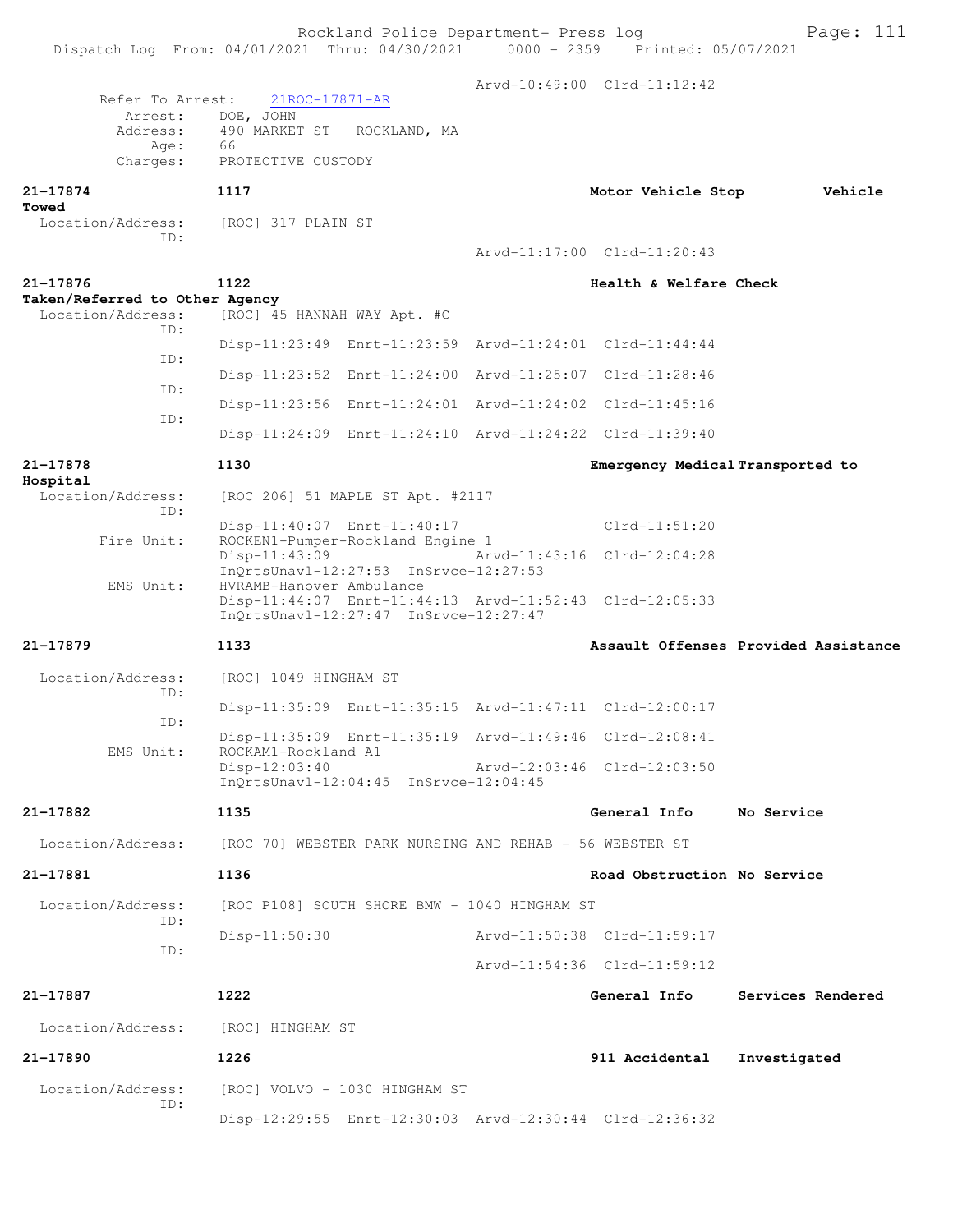| 21-17893                      | 1234                                                                   |  | TIME OFF                    | No Action Required              |  |
|-------------------------------|------------------------------------------------------------------------|--|-----------------------------|---------------------------------|--|
| ID:                           | Location/Address: [ROC P72] ROCKLAND POLICE DEPARTMENT - 490 MARKET ST |  |                             |                                 |  |
|                               |                                                                        |  | Arvd-12:34:27 Clrd-12:35:44 |                                 |  |
| 21-17898<br>Follows           | 1319                                                                   |  |                             | MVA Property Damage Only Report |  |
| Location/Address:<br>ID:      | [ROC] 315 LIBERTY ST @ 97 STANTON ST                                   |  |                             |                                 |  |
| ID:                           | Disp-13:21:04 Enrt-13:21:24 Arvd-13:21:29 Clrd-13:43:32                |  |                             |                                 |  |
|                               | Disp-13:21:11 Enrt-13:21:16 Arvd-13:21:33 Clrd-13:44:40                |  |                             |                                 |  |
| 21-17910                      | 1415                                                                   |  | General Info No Service     |                                 |  |
|                               | Location/Address: [ROC P72] ROCKLAND POLICE DEPARTMENT - 490 MARKET ST |  |                             |                                 |  |
| 21-17914                      | 1448                                                                   |  | Time off                    | Services Rendered               |  |
| Location: [ROC]               |                                                                        |  |                             |                                 |  |
| 21-17919                      | 1505                                                                   |  | 911 Accidental Investigated |                                 |  |
| Location/Address:             | [ROC 222] SERONO LABS - 1 TECHNOLOGY PL                                |  |                             |                                 |  |
| ID:                           | Disp-15:09:28 Enrt-15:09:54 Arvd-15:12:23 Clrd-15:20:41                |  |                             |                                 |  |
| 21-17918                      | 1507                                                                   |  |                             | Details / Time off No Service   |  |
| Location:                     | [ROC]                                                                  |  |                             |                                 |  |
| 21-17926                      | 1607                                                                   |  | General Info                | Services Not Required           |  |
| ID:                           | Location/Address: [ROC P72] ROCKLAND POLICE DEPARTMENT - 490 MARKET ST |  |                             |                                 |  |
|                               |                                                                        |  | Arvd-16:07:00 Clrd-16:12:28 |                                 |  |
| 21-17940                      | 1701                                                                   |  | Assist Other Agency         | Services                        |  |
| Rendered                      | Location/Address: [ROC 140] 292 MARKET ST                              |  |                             |                                 |  |
| ID:                           |                                                                        |  | Arvd-17:01:00 Clrd-17:41:28 |                                 |  |
| 21-17943                      | 1714                                                                   |  | Disturbance                 | Services Rendered               |  |
| Location/Address:             | [ROC 140] 292 MARKET ST Apt. #45                                       |  |                             |                                 |  |
| ID:                           |                                                                        |  | Arvd-17:14:00 Clrd-17:27:06 |                                 |  |
| 21-17975                      | 1939                                                                   |  | Suspicious Activity         | Sent On Way                     |  |
| Location/Address:             | [ROC] LINDEN ST                                                        |  |                             |                                 |  |
| ID:                           |                                                                        |  | Arvd-19:39:00 Clrd-19:48:04 |                                 |  |
| ID:                           | $Disp-19:40:41$                                                        |  | Arvd-19:40:46 Clrd-19:48:04 |                                 |  |
| 21-17980                      | 2005                                                                   |  | Suspicious Activity         | Services                        |  |
| Rendered<br>Location/Address: | [ROC 745] 50 CONCORD ST                                                |  |                             |                                 |  |
| ID:                           | Disp-20:07:25 Enrt-20:09:41 Arvd-20:09:52 Clrd-20:09:59                |  |                             |                                 |  |
| ID:                           | Disp-20:07:27 Enrt-20:09:27                                            |  | Clrd-20:09:55               |                                 |  |
| ID:                           |                                                                        |  |                             |                                 |  |
|                               | Disp-20:09:35 Enrt-20:09:37 Arvd-20:09:39 Clrd-20:09:57                |  |                             |                                 |  |